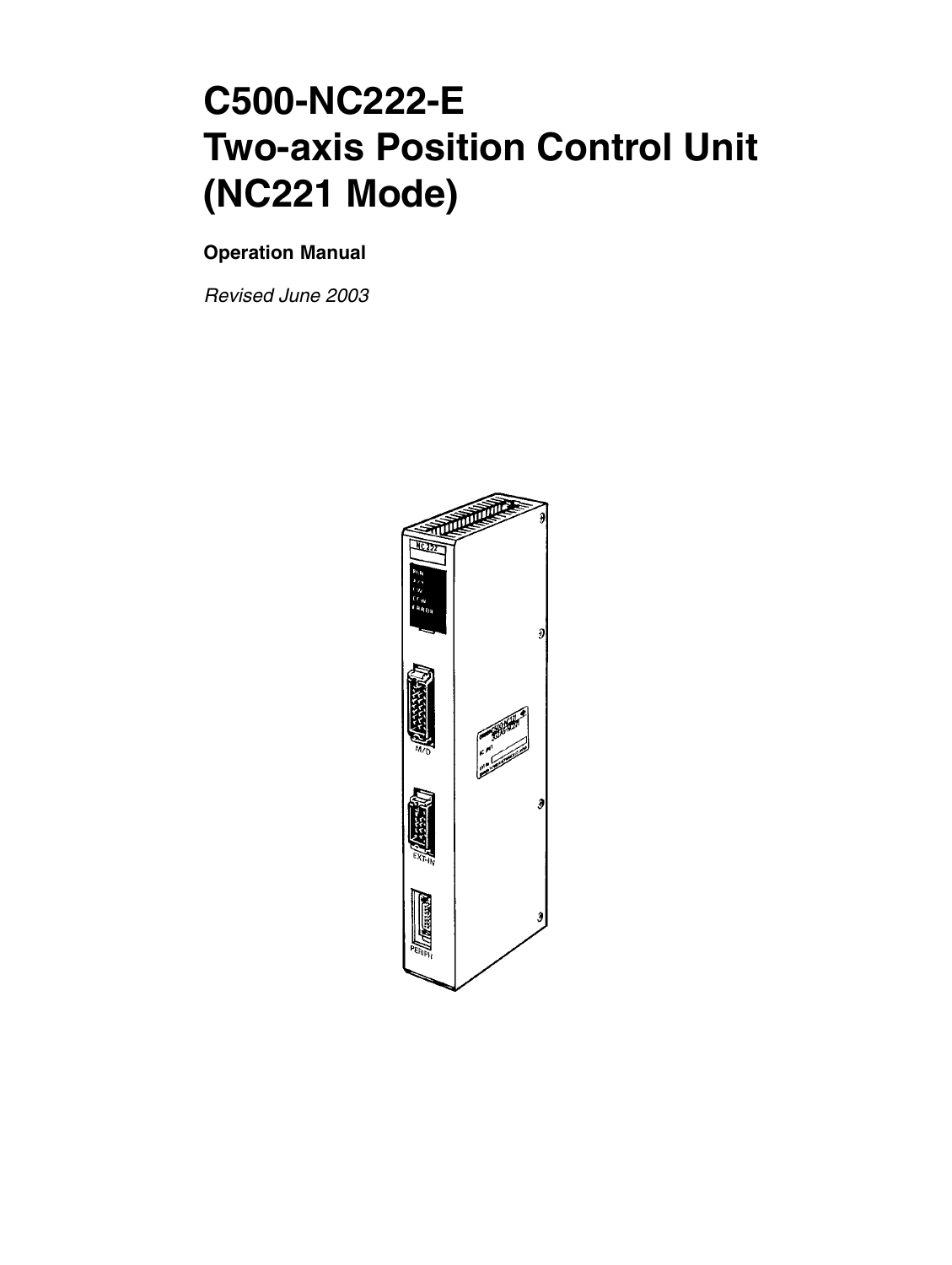## *Notice:*

OMRON products are manufactured for use according to proper procedures by a qualified operator and only for the purposes described in this manual.

The following conventions are used to indicate and classify warnings in this manual. Always heed the information provided with them.



Indicates information that, if not heeded, could result in loss of life or serious injury.



Indicates information that, if not heeded, could result in minor injury or damage to the product.

## *OMRON Product References*

All OMRON products are capitalized in this manual. The word "Unit" is also capitalized when it refers to an OMRON product, regardless of whether or not it appears in the proper name of the product.

The abbreviation "Ch," which appears in some displays and on some OMRON products, means "word" and is abbreviated "Wd" in documentation.

### *Visual Aids*

The following headings appear in the left column of the manual to help you locate different types of information.

- Note Indicates information of particular interest for efficient and convenient operation of the product.
- 1, 2, 3... Indicates lists of one sort or another, such as procedures, precautions, etc.

#### **OMRON, 1990**

All rights reserved. No part of this publication may be reproduced, stored in a retrieval system, or transmitted, in any form, or by any means, mechanical, electronic, photocopying, recording, or otherwise, without the prior written permission of OMRON.

No patent liability is assumed with respect to the use of the information contained herein. Moreover, because OMRON is constantly striving to improve its high–quality products, the information contained in this manual is subject to change without notice. Every precaution has been taken in the preparation of this manual. Nevertheless, OMRON assumes no responsibility for errors or omissions. Neither is any liability assumed for damages resulting from the use of the information contained in this publication.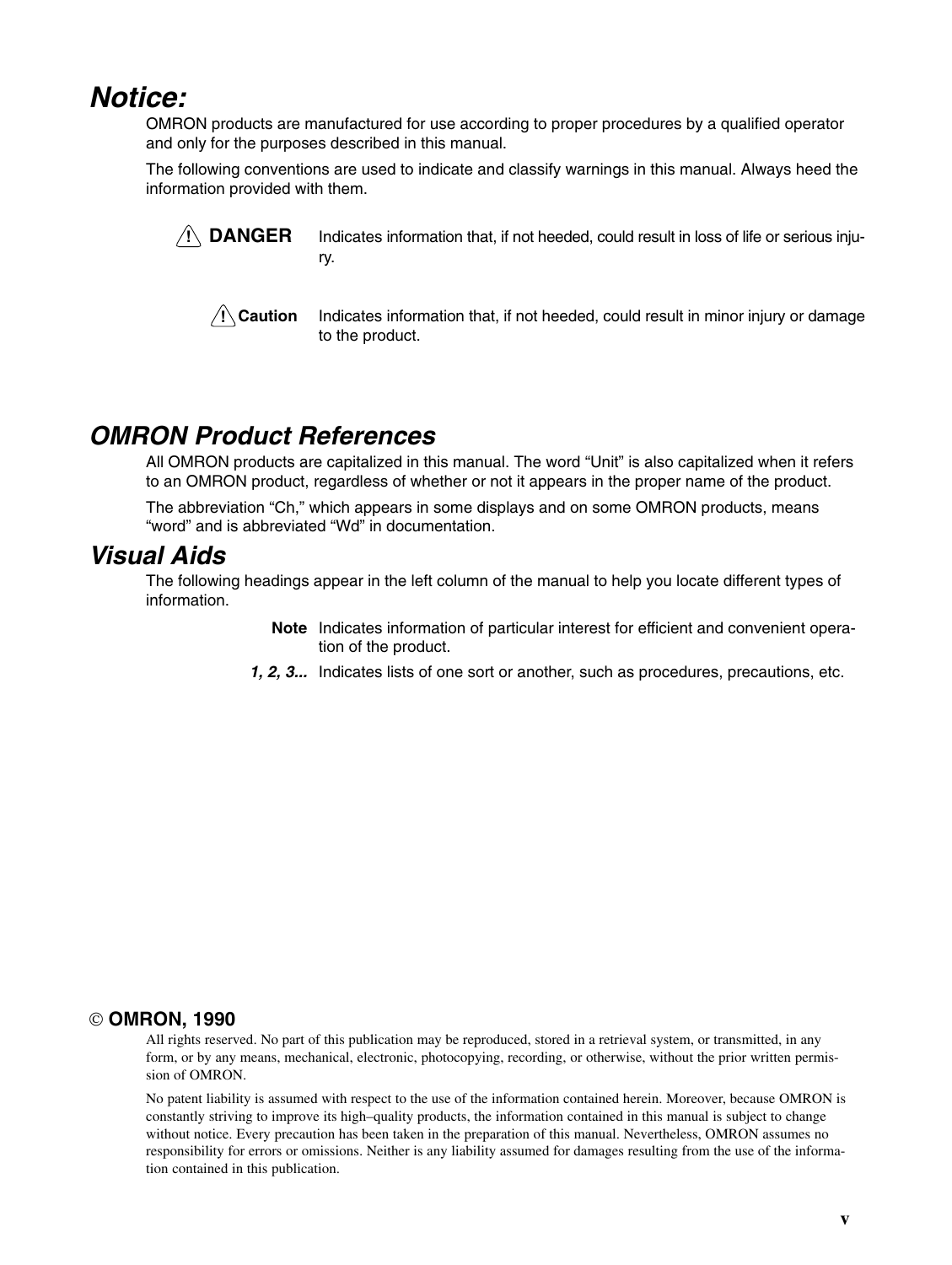## **TABLE OF CONTENTS**

|                  | PRECAUTIONS                                       |
|------------------|---------------------------------------------------|
|                  |                                                   |
|                  |                                                   |
|                  |                                                   |
|                  |                                                   |
|                  |                                                   |
|                  | <b>SECTION 1</b>                                  |
|                  |                                                   |
| $1 - 1$          | <b>Features</b>                                   |
| $1 - 2$          |                                                   |
| $1 - 3$          |                                                   |
| $1 - 4$          |                                                   |
| $1-5$            |                                                   |
| $1-6$            |                                                   |
| $1 - 7$          | Precautions When Using C500-NC222-E in NC221 Mode |
|                  |                                                   |
|                  | <b>SECTION 2</b>                                  |
|                  |                                                   |
| $2 - 1$          |                                                   |
| $2 - 2$          |                                                   |
| $2 - 3$          |                                                   |
| $2 - 4$          |                                                   |
| $2 - 5$          |                                                   |
|                  | <b>SECTION 3</b>                                  |
|                  | Data Configuration                                |
|                  |                                                   |
| $3-1$            |                                                   |
| $3-2$<br>$3 - 3$ |                                                   |
| $3-4$            |                                                   |
| $3 - 5$          |                                                   |
| $3-6$            |                                                   |
| $3 - 7$          |                                                   |
| $3 - 8$          |                                                   |
|                  |                                                   |
|                  | <b>SECTION 4</b>                                  |
|                  | Data Communication with PC                        |
| 4-1              |                                                   |
| $4-2$            |                                                   |
|                  | <b>SECTION 5</b>                                  |
|                  | Operating Status                                  |
| $5 - 1$          |                                                   |
| $5 - 2$          |                                                   |
| $5-3$            |                                                   |
| $5 - 4$          |                                                   |
|                  |                                                   |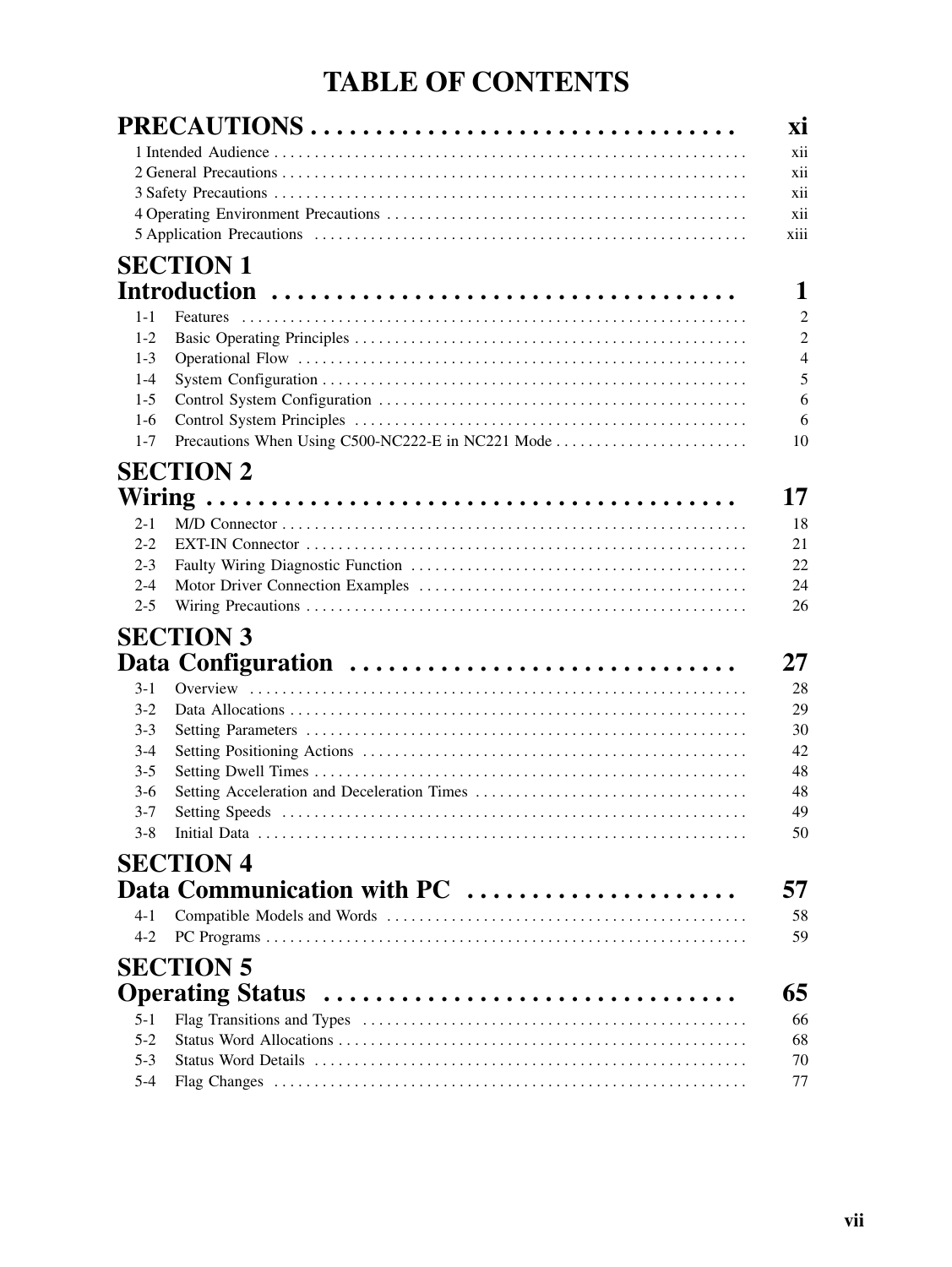## **TABLE OF CONTENTS**

|         | <b>SECTION 6</b>                                   |     |
|---------|----------------------------------------------------|-----|
|         | <b>Commands</b>                                    | 81  |
| $6-1$   |                                                    | 82  |
| $6-2$   |                                                    | 84  |
| $6 - 3$ |                                                    | 89  |
| $6 - 4$ |                                                    | 90  |
| $6 - 5$ | Relation between SRT and Positioning Actions       | 95  |
|         | <b>SECTION 7</b>                                   |     |
|         | Establishing the Origin                            | 97  |
| $7-1$   |                                                    | 98  |
| $7-2$   |                                                    | 98  |
| $7-3$   |                                                    | 100 |
|         | <b>SECTION 8</b>                                   |     |
|         | Programming Examples                               | 101 |
| $8 - 1$ |                                                    | 102 |
| $8-2$   |                                                    | 105 |
| $8-3$   |                                                    | 108 |
| $8-4$   |                                                    | 115 |
|         | <b>SECTION 9</b>                                   |     |
|         | <b>External Display, Switches, and Indicators </b> | 129 |
| $9-1$   |                                                    | 130 |
| $9 - 2$ |                                                    | 131 |
| $9-3$   |                                                    | 133 |
|         | <b>SECTION 10</b>                                  |     |
|         | Error Processing                                   | 135 |
|         |                                                    | 136 |
|         |                                                    | 136 |
|         |                                                    | 136 |
|         |                                                    | 136 |
|         |                                                    | 136 |
|         | Appendix                                           |     |
|         |                                                    | 137 |
|         |                                                    | 141 |
|         |                                                    | 143 |
|         |                                                    | 147 |
|         |                                                    | 151 |
|         |                                                    | 155 |
|         |                                                    | 159 |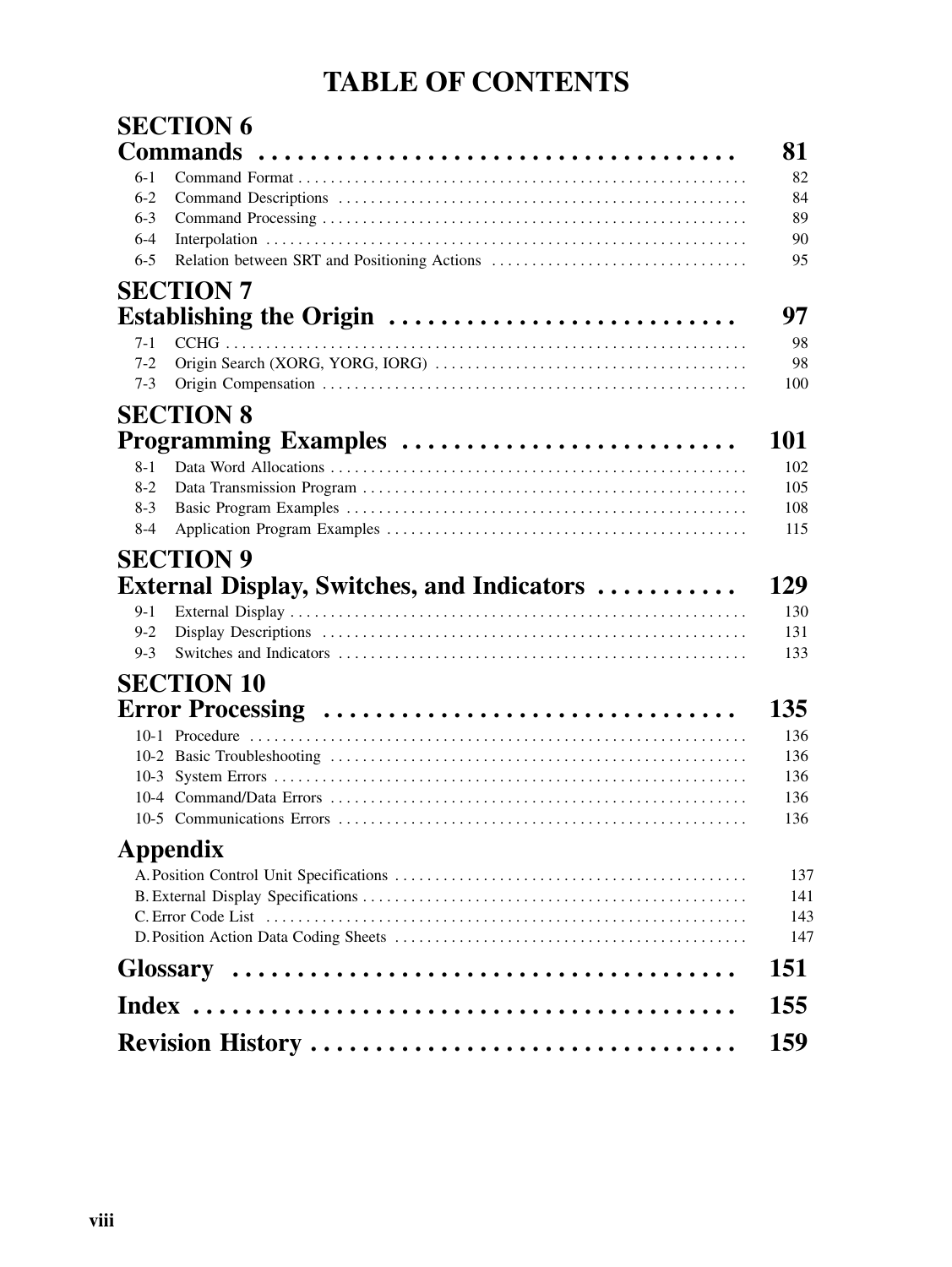## *About this Manual:*

The C500-NC222-E Position Control Unit in NC221 mode is a Special I/O Unit for SYSMAC C500, C1000H, and C2000H Programmable Controllers (PCs) that support WRIT (87) and READ (88). This Position Control Unit (PCU) in NC221 mode is designed to control positioning through voltage outputs to a motor driver according to PC programming and external control inputs.

This manual covers the specifications and procedures necessary for installation and operation. It also describes data layouts and examples for communication between the PLC and NC222 Module in NC221 mode. Before attempting to operate the Position Control Unit, be sure to thoroughly familiarize yourself with the information contained in this manual. During operation, refer also to your PC Operation Manual for programming and system details. If you wish to enter data manually via the Teaching Box, please use this manual for wiring and setup only. Refer to manual number W145 for data entry and operations.

**Section 1** contains information on the features of the Position Control Unit, system configuration, and an overview of control system principles.

*Section 2* contains wiring diagrams and other information necessary for installation and connection of the Position Control Unit.

**Section 3** provides the minimum information necessary to assemble and test a servomotor driver system using both axes.

*Sections 4, 5,* and *6* provide information essential for operation, including data configuration, the setting of parameters and positioning actions, communication between the Position Control Unit and the PC, and the use of status flags.

**Section 7** provides a description of command format. It also contains tables of system, servo control, and data processing commands, including the functions and usage examples for each.

**Section 8** shows how to establish the origin, which must be done to establish a reference point before executing positioning actions.

*Section 9* provides a variety of programming examples to illustrate the principles covered in this manual.

*Sections 10* and *11* cover external displays and error processing.

The appendices contain specifications, an error code list, and data coding sheets.

#### **WARNING** Failure to read and understand the information provided in this manual may result in **!**personal injury or death, damage to the product, or product failure. Please read each section in its entirety and be sure you understand the information provided in the section and related sections before attempting any of the procedures or operations given.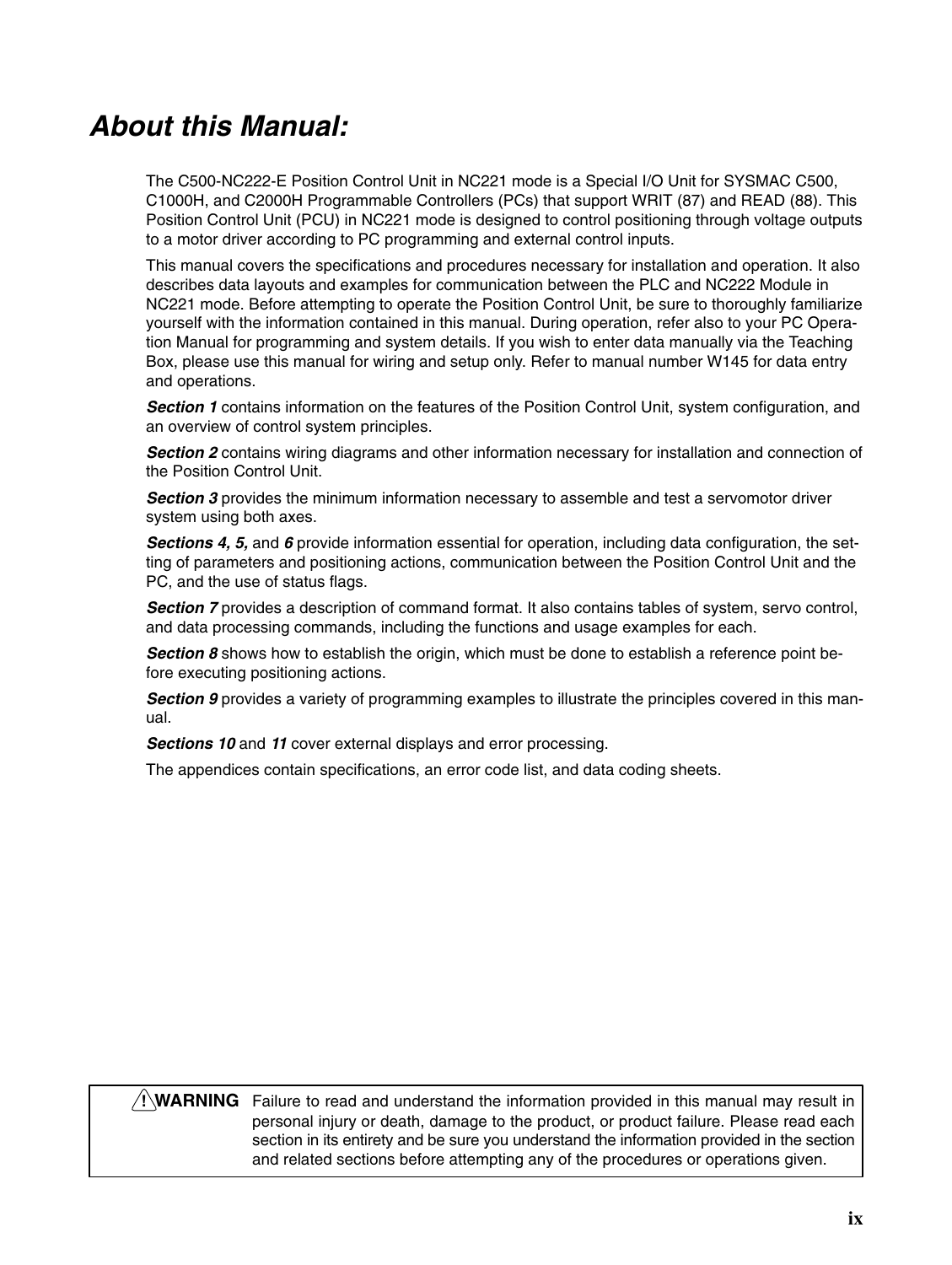## **PRECAUTIONS**

This section provides general precautions for using the Programmable Controller (PC) and related devices.

**The information contained in this section is important for the safe and reliable application of the PC. You must read this section and understand the information contained before attempting to set up or operate a PC system.**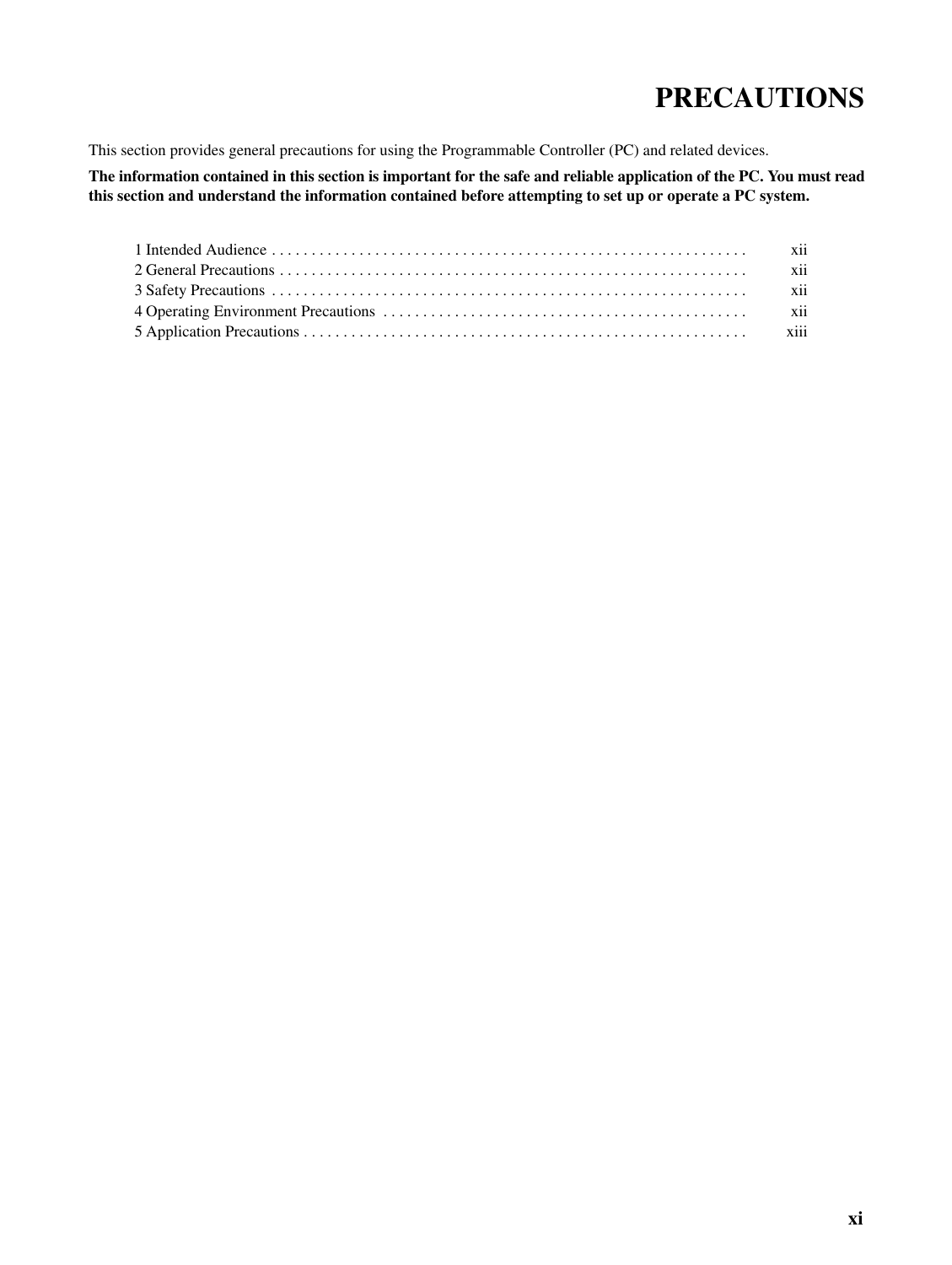### **1 Intended Audience**

This manual is intended for the following personnel, who must also have knowledge of electrical systems (an electrical engineer or the equivalent).

- Personnel in charge of installing FA systems.
- Personnel in charge of designing FA systems.
- Personnel in charge of managing FA systems and facilities.

### **2 General Precautions**

The user must operate the product according to the performance specifications described in the operation manuals.

Before using the product under conditions which are not described in the manual or applying the product to nuclear control systems, railroad systems, aviation systems, vehicles, combustion systems, medical equipment, amusement machines, safety equipment, and other systems, machines, and equipment that may have a serious influence on lives and property if used improperly, consult your OMRON representative.

Make sure that the ratings and performance characteristics of the product are sufficient for the systems, machines, and equipment, and be sure to provide the systems, machines, and equipment with double safety mechanisms.

This manual provides information for programming and operating OMRON PCs. Be sure to read this manual before attempting to use the software and keep this manual close at hand for reference during operation.

**! WARNING** It is extreme important that a PC and all PC Units be used for the specified purpose and under the specified conditions, especially in applications that can directly or indirectly affect human life. You must consult with your OMRON representative before applying a PC System to the abovementioned applications.

### **3 Safety Precautions**

**! WARNING** Never attempt to disassemble any Units while power is being supplied. Doing so may result in serious electrical shock or electrocution.



**! WARNING** Never touch any of the terminals while power is being supplied. Doing so may result in serious electrical shock or electrocution.

## **4 Operating Environment Precautions**

Do not operate the control system in the following places.

- Where the PC is exposed to direct sunlight.
- Where the ambient temperature is below 0°C or over 55°C.
- Where the PC may be affected by condensation due to radical temperature changes.
- Where the ambient humidity is below 10% or over 90%.
- Where there is any corrosive or inflammable gas.
- Where there is excessive dust, saline air, or metal powder.
- Where the PC is affected by vibration or shock.
- Where any water, oil, or chemical may splash on the PC.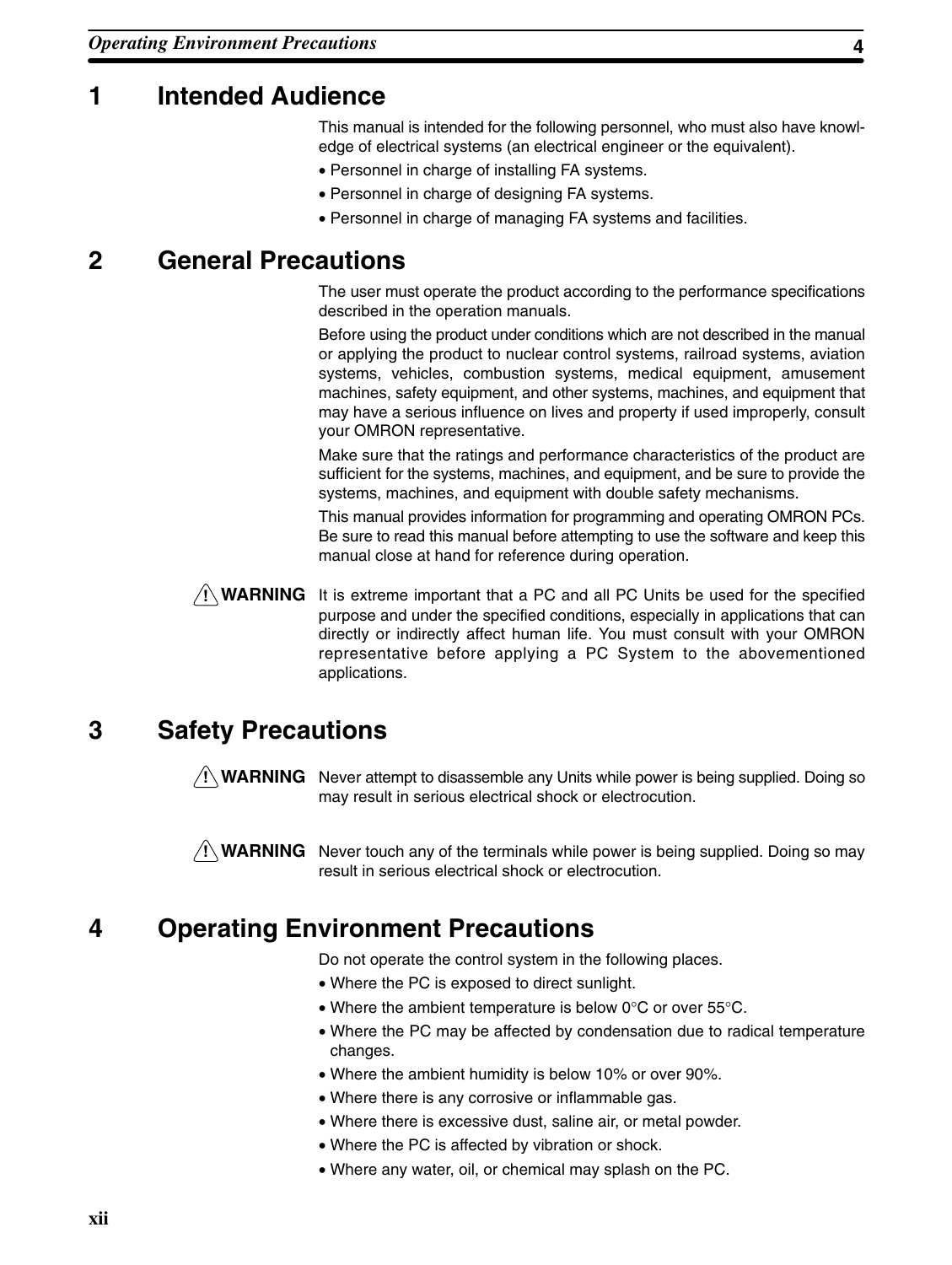**/!**∖ Caution The operating environment of the PC System can have a large effect on the longevity and reliability of the system. Improper operating environments can lead to malfunction, failure, and other unforeseeable problems with the PC System. Be sure that the operating environment is within the specified conditions at installation and remains within the specified conditions during the life of the system.

## **5 Application Precautions**

Observe the following precautions when using the PC.

**! WARNING** Failure to abide by the following precautions could lead to serious or possibly fatal injury. Always heed these precautions.

- Always ground the system to 100  $\Omega$  or less when installing the system to protect against electrical shock.
- Always turn off the power supply to the PC before attempting any of the following. Performing any of the following with the power supply turned on may lead to electrical shock:
	- Mounting or removing any Units (e.g., I/O Units, CPU Unit, etc.) or memory cassettes.
	- Assembling any devices or racks.
	- Connecting or disconnecting any cables or wiring.



Failure to abide by the following precautions could lead to faulty operation or the PC or the system or could damage the PC or PC Units. Always heed these precautions.

- Use the Units only with the power supplies and voltages specified in the operation manuals. Other power supplies and voltages may damage the Units.
- Take measures to stabilize the power supply to conform to the rated supply if it is not stable.
- Provide circuit breakers and other safety measures to provide protection against shorts in external wiring.
- Do not apply voltages exceeding the rated input voltage to Input Units. The Input Units may be destroyed.
- Do not apply voltages exceeding the maximum switching capacity to Output Units. The Output Units may be destroyed.
- Always disconnect the LG terminal when performing withstand voltage tests.
- Install all Units according to instructions in the operation manuals. Improper installation may cause faulty operation.
- Provide proper shielding when installing in the following locations:
	- Locations subject to static electricity or other sources of noise.
	- Locations subject to strong electromagnetic fields.
	- Locations subject to possible exposure to radiation.
	- Locations near to power supply lines.
- Be sure to tighten Backplane screws, terminal screws, and cable connector screws securely.
- Do not attempt to take any Units apart, to repair any Units, or to modify any Units in any way.

**/!∖** Caution

The following precautions are necessary to ensure the general safety of the system. Always heed these precautions.

- Provide double safety mechanisms to handle incorrect signals that can be generated by broken signal lines or momentary power interruptions.
- Provide external interlock circuits, limit circuits, and other safety circuits in addition to any provided within the PC to ensure safety.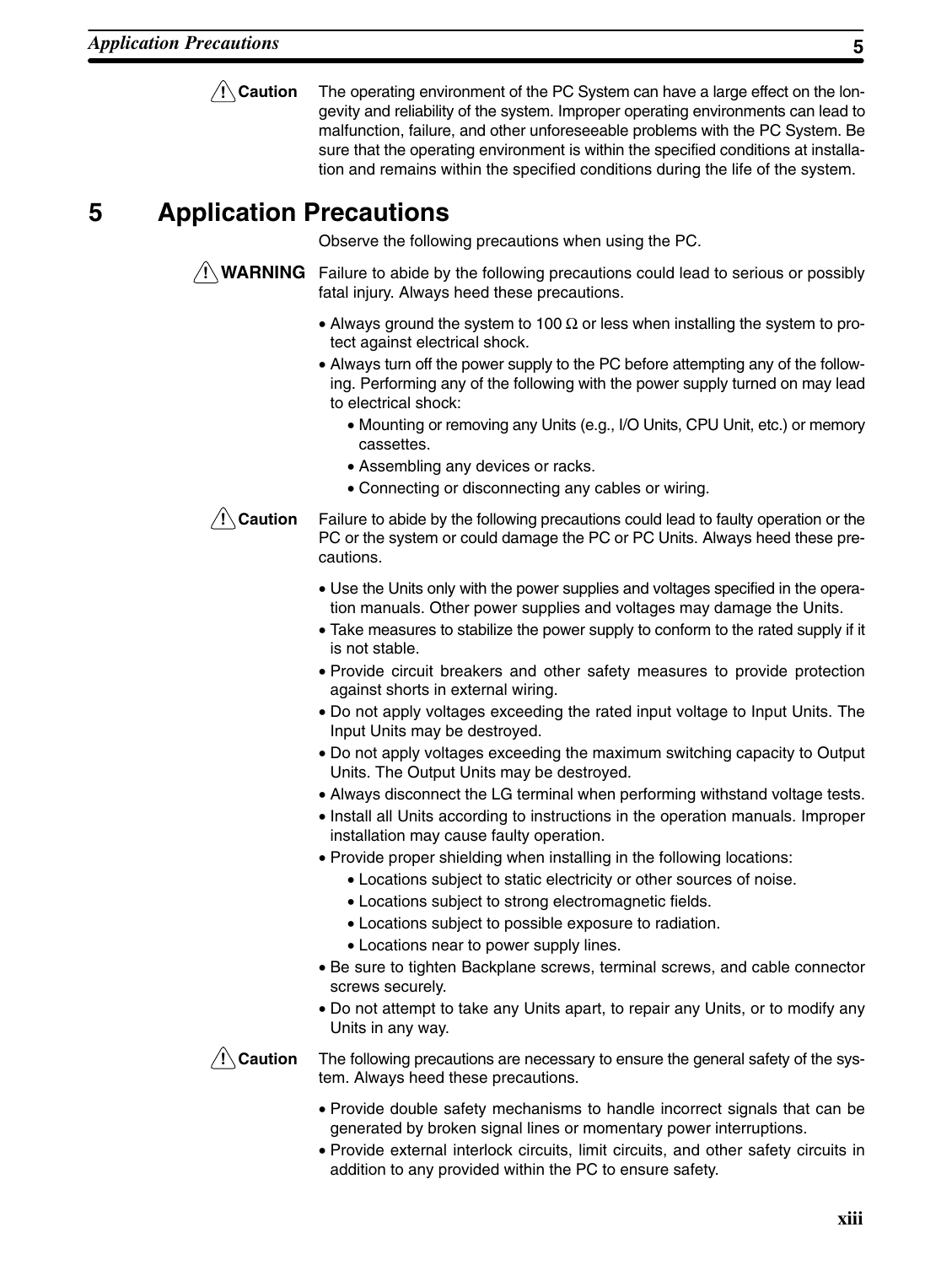## **SECTION 1 Introduction**

The C500-NC222-E Position Control Unit (PCU) in NC221 mode is a Special I/O Unit that receives positioning commands from the Programmable Controller (PC) and outputs control voltages to two servomotor drivers. Since it outputs control voltages rather than pulses, it can be directly connected to any of a variety of servomotor drivers. You can use it with the C500, C1000H, or C2000H PC.

Each of the two servomotor drivers controls a servomotor which rotates one of the two positioning axes. The Position Control Unit can control the axes independently or simultaneously. Both straight-line and circular arc interpolation are also possible.

This section describes the basic features, components, and operation of the Position Control Unit in NC221 mode, as well as the basic configuration and principles of positioning control systems. Reading this section first will give you a familiarity with the essential terminology used in this manual and an understanding of the fundamentals necessary for successful operation.

|  | 2              |
|--|----------------|
|  | 2              |
|  | $\overline{4}$ |
|  |                |
|  | - 6            |
|  |                |
|  |                |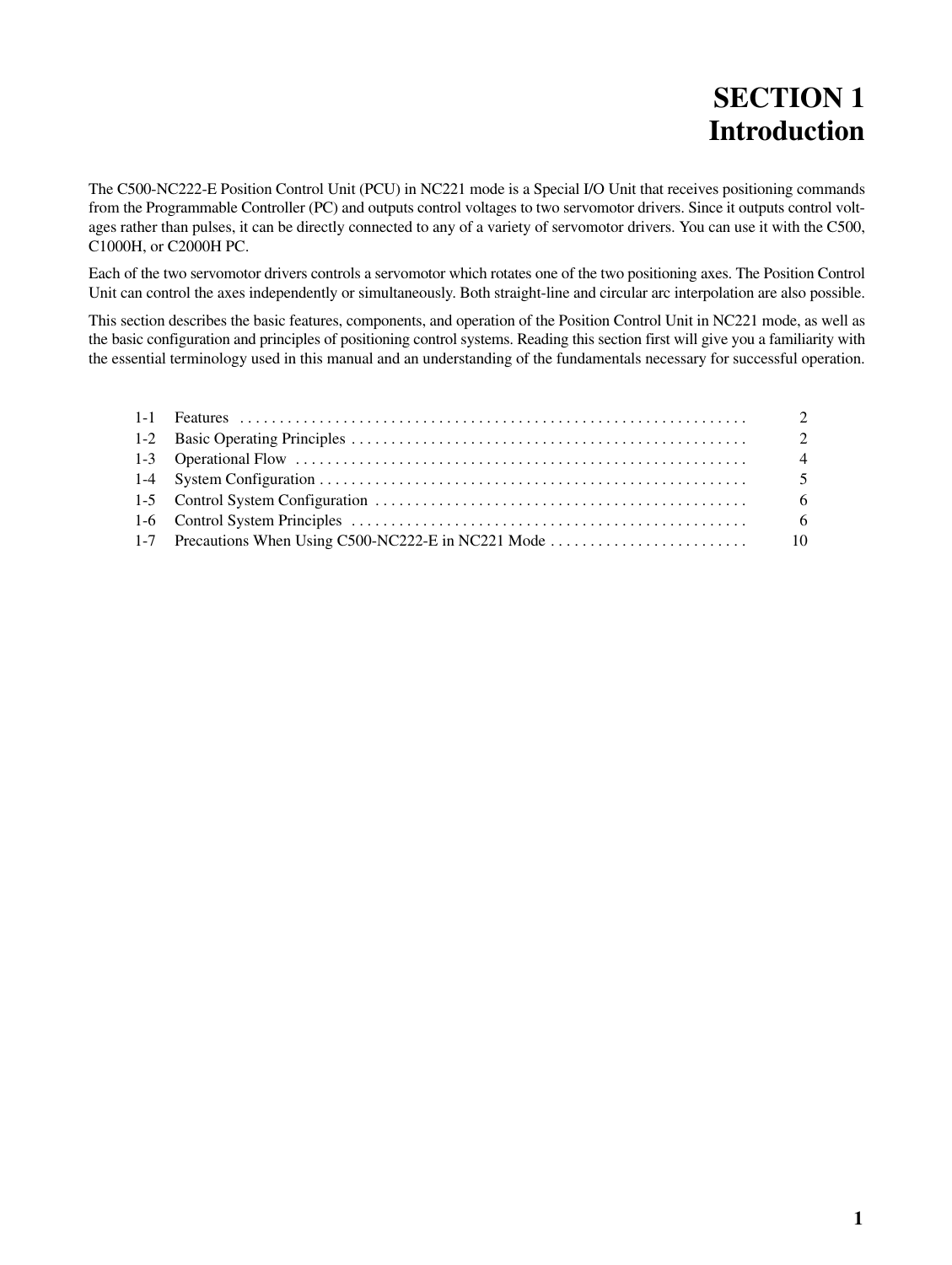### **1-1 Features**

| <b>Applicable Motor Drivers</b>                                  | A control output voltage range from $-10$ V to $+10$ V enables connection to<br>various servomotor drivers.                                                                                                                                                                                                                                                                          |
|------------------------------------------------------------------|--------------------------------------------------------------------------------------------------------------------------------------------------------------------------------------------------------------------------------------------------------------------------------------------------------------------------------------------------------------------------------------|
| <b>Number of Control Axes</b><br>and Controlling Capacity        | The Position Control Unit is designed to control two axes. Data configuration<br>consisting of parameters, speeds, dwell times, acceleration and deceleration<br>times, and positioning actions permits straight-line interpolation or circular arc<br>interpolation by simultaneous dual-axis operation. Each motor axis may also<br>be operated independently.                     |
| <b>Error Diagnostics</b>                                         | Troubleshooting is facilitated by error code transmission from the Position<br>Control Unit to the PC as well as by error code display on the External Dis-<br>play.                                                                                                                                                                                                                 |
| <b>Large Data Capacity with</b><br><b>Backup</b>                 | The data capacity in the Position Control Unit provides 300 positioning ac-<br>tions per axis, 19 parameters per axis, 100 speeds, 10 dwell times per axis,<br>and 10 acceleration and deceleration times per axis. All data is stored in the<br>built-in EEPROM for battery-free and maintenance-free backup. Data is read<br>into the RAM from the EEPROM when power is turned ON. |
| <b>Teaching Box</b>                                              | Connecting the Teaching Box permits position inputs, position input reading,<br>teaching inputs, and operation monitoring.                                                                                                                                                                                                                                                           |
| High-speed<br><b>Communications Between</b><br><b>PC and PCU</b> | All data and command communications between the Programmable Control-<br>ler and Position Control Unit use PC Intelligent I/O Read and Write instruc-<br>tions permitting high-speed processing.                                                                                                                                                                                     |
| <b>Applicable CPUs</b>                                           | The C500-NC222-E Position Control Unit in NC221 mode can be used with a<br>C500, C1000H, or C2000H PC. The C500-CPU11-EV1 CPU can be used<br>with the C500, CVM1, CV500, CV1000, or CV2000 PC. Any C1000H and<br>C2000H CPU may be used.                                                                                                                                             |

### **1-2 Basic Operating Principles**

The basic operation of the C500-NC222-E Position Control Unit is fairly simple. It controls a servomotor driver in accordance with data stored in its memory. This data includes parameters, speeds, positions, and other information necessary for effective control. Before the Position Control Unit can be operated, you must first input the essential data. This is generally done via the Teaching Box.

The way in which the Position Control Unit makes use of this data is determined by the program in the PC. The program does not control all of the Position Control Unit's operations directly, but rather, transfers commands to the Position Control Unit for execution. The commands control such functions as the starting and stopping of positioning, returning to the origin, and so on. Thus, while the Position Control Unit functions as an integral part of your overall control system, it also exercises a good deal of autonomy. This capability is essential to the concept of distributed control, whereby control of each portion of an automated system is located near the devices actually being controlled.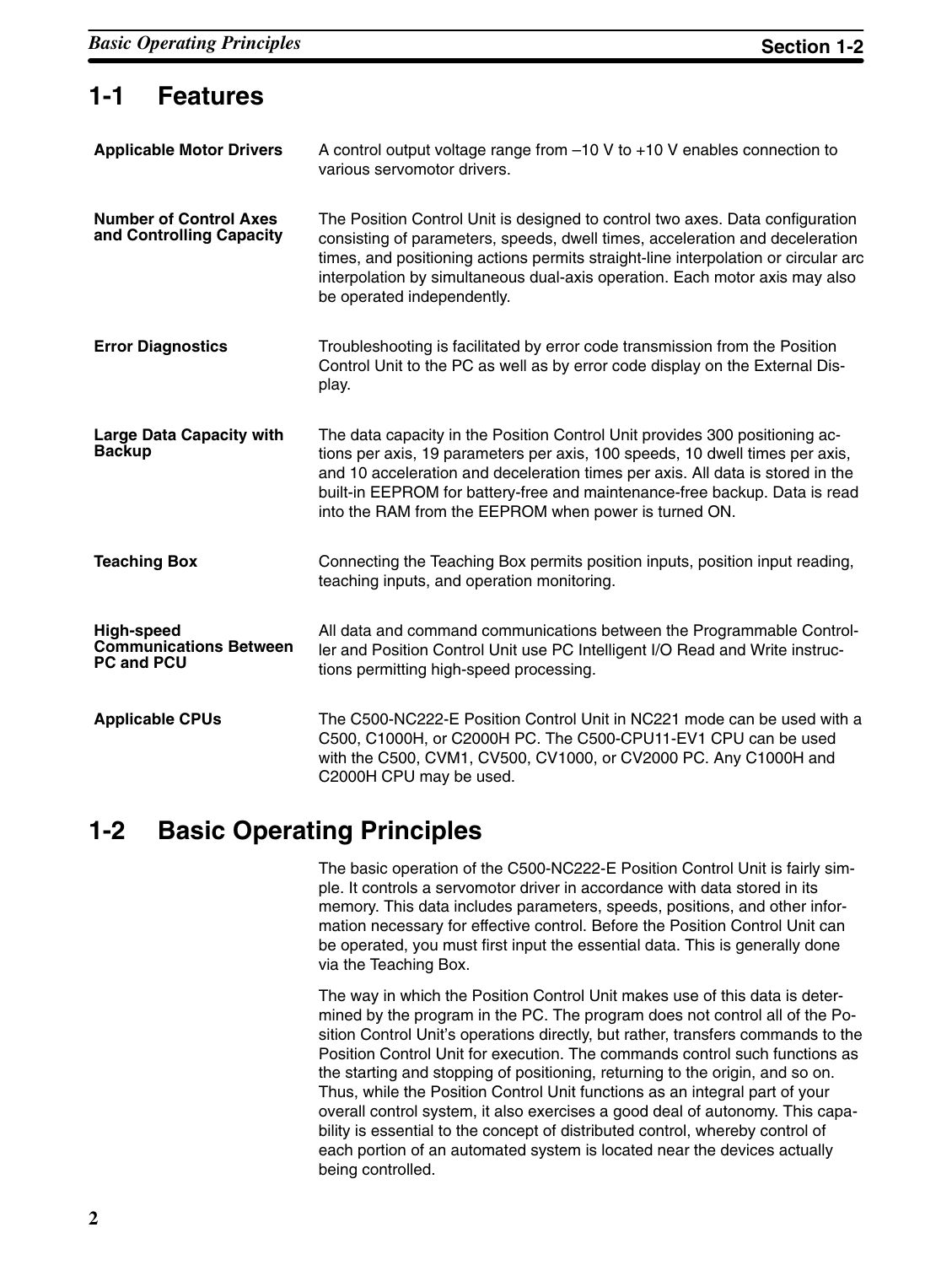The fundamental unit of positioning is the positioning action. A particular positioning action moves the workpiece along the axis in a direction, at a speed, and to a position determined by the data which has been set specifically for the positioning action. The positioning action begins when the start command is transferred by the PC program (XSRT, YSRT, or ISRT, depending on whether you want to position along the X axis, the Y axis, or both simultaneously). Before beginning execution of positioning actions, it is necessary to define the origin as a reference point by, for example, executing origin search (XORG, YORG, or IORG). The origin is simply the point which is designated as 0 at any given time. Positioning actions are described in detail in *3-4 Setting Positioning Actions*, using commands to start positioning actions is described in *6-5 SRT (Start) Commands and Positioning Actions*, and using commands with the origin is described in *Section 7 Establishing the Origin*.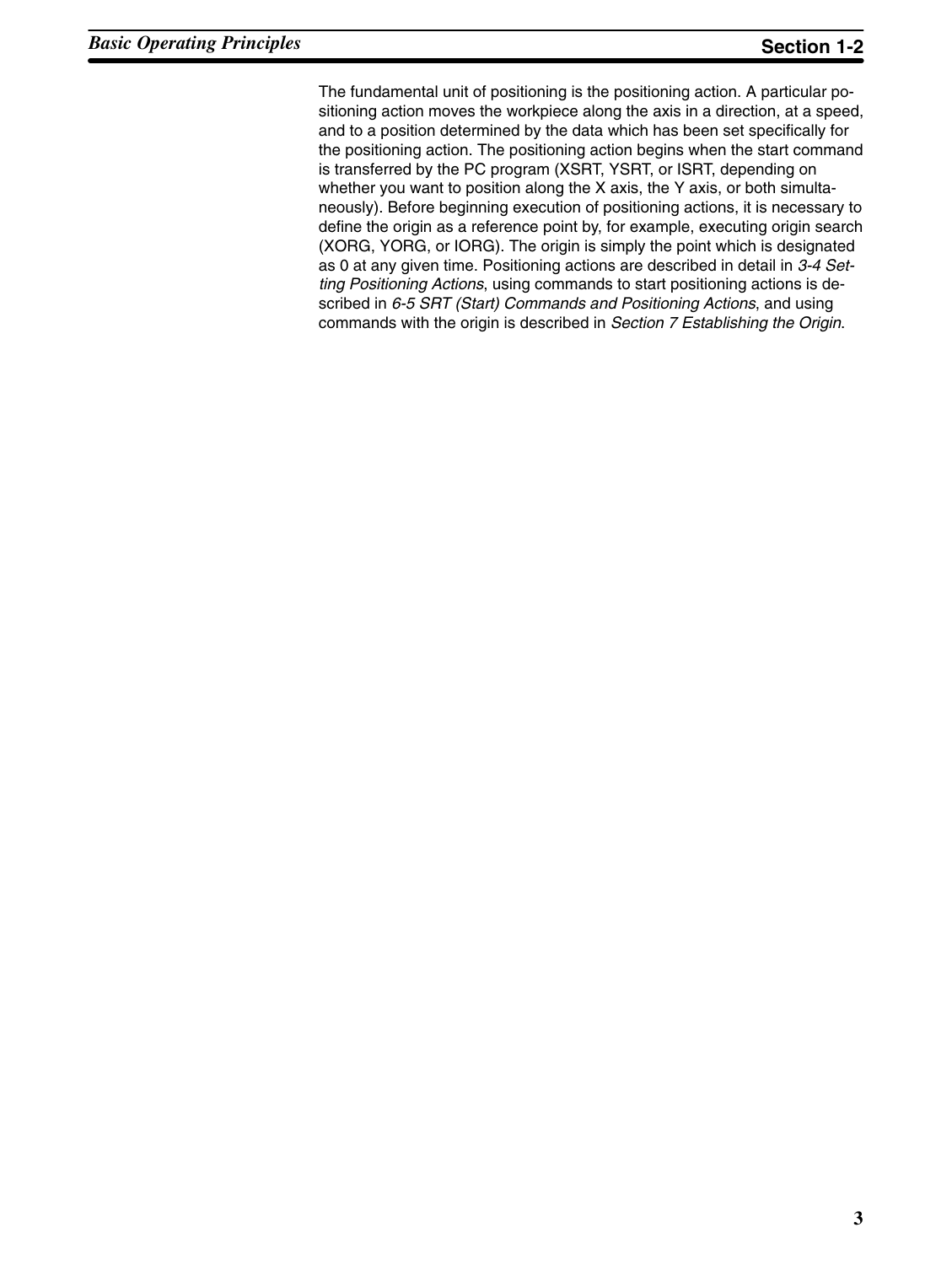## **1-3 Operational Flow**

Positioning operations generally involve the following steps.

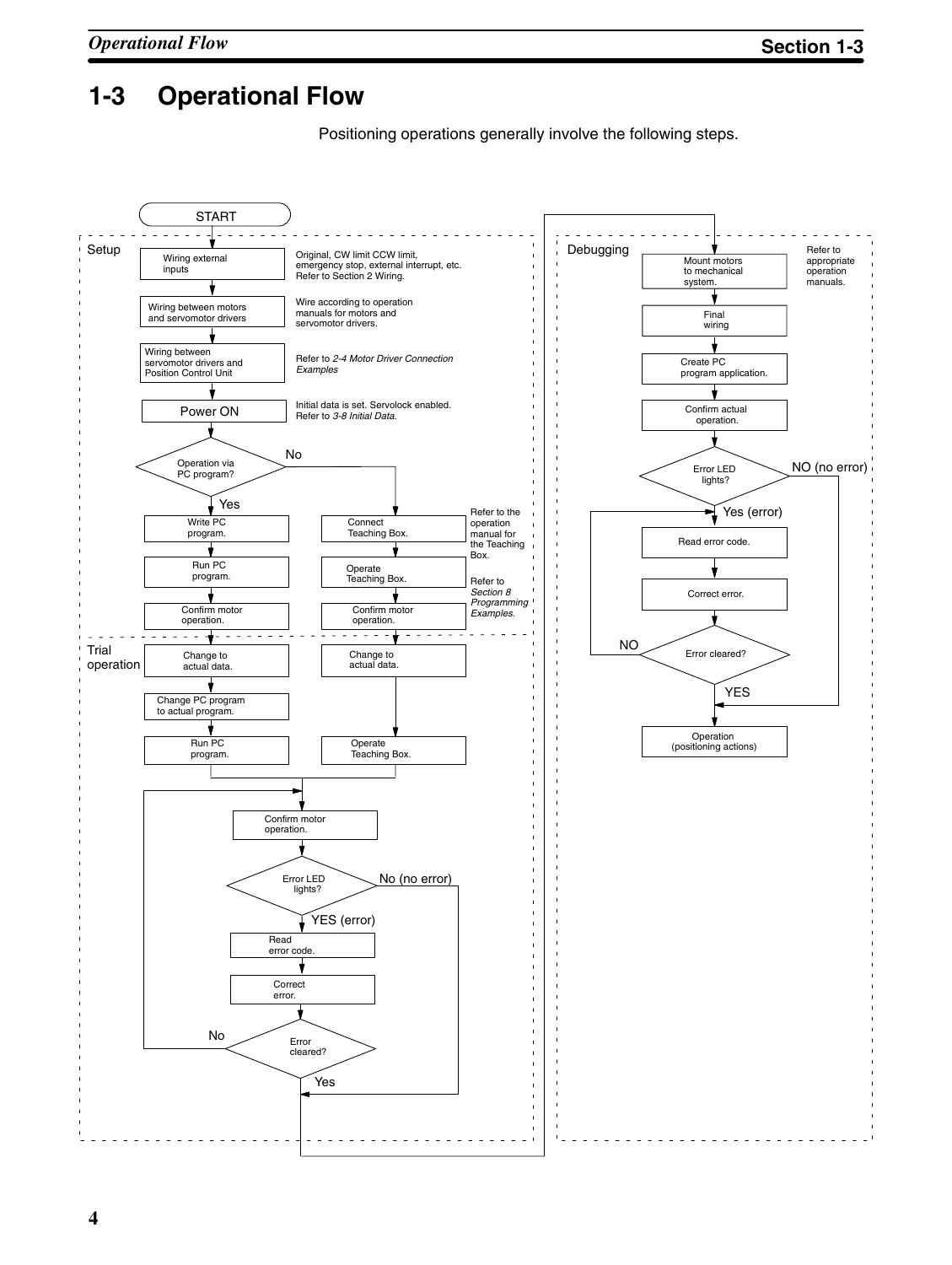## **1-4 System Configuration**

The following configuration illustrates example connections for a working system.

**Note** The Position Control Unit cannot be used if mounted to a Slave Rack.

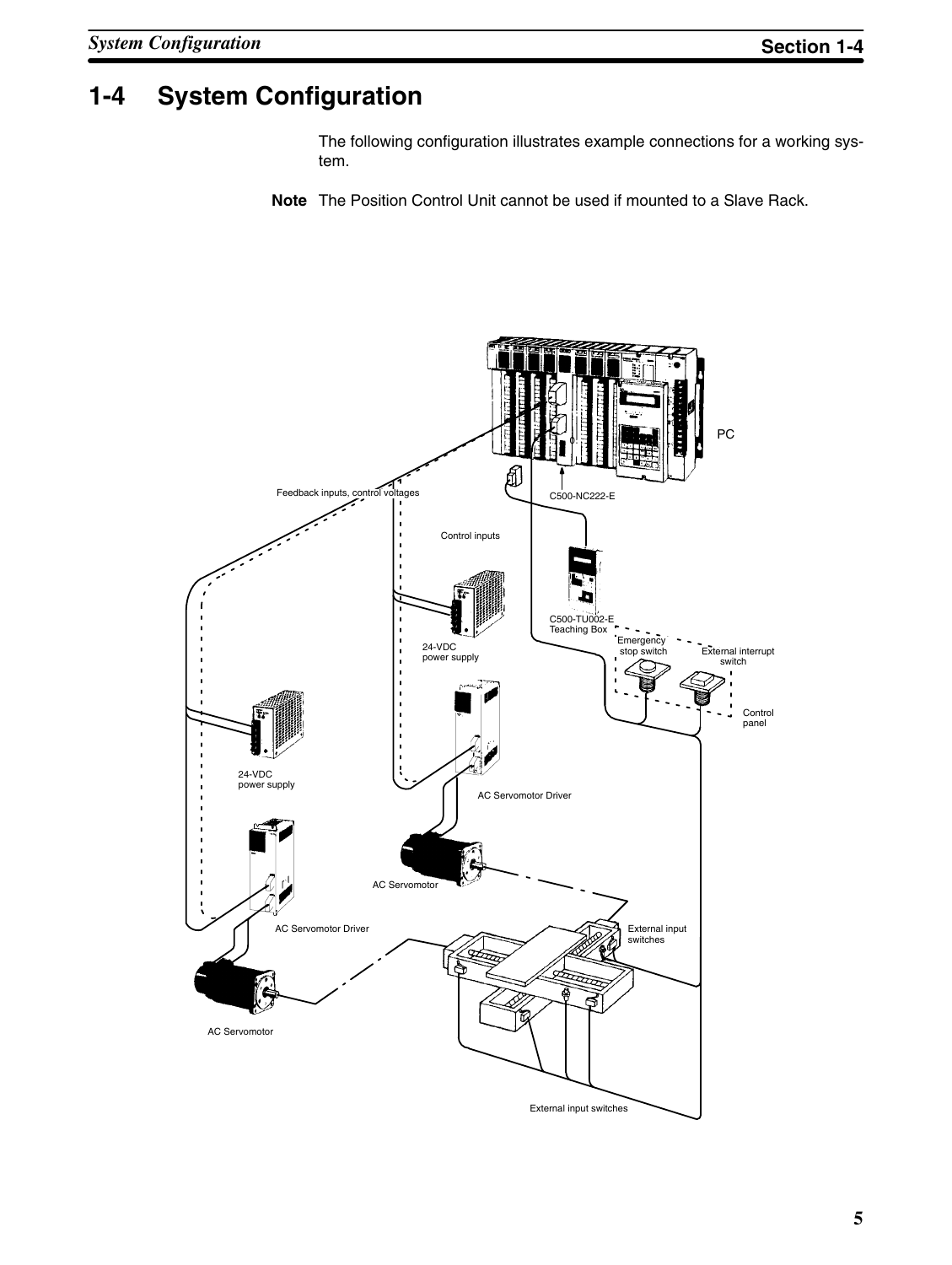## **1-5 Control System Configuration**

The following block diagram shows a control system for a servomotor driver. The Position Control Unit is arranged in a semiclosed-loop system.



## **1-6 Control System Principles**

| <b>Open-loop Systems</b>       | Control systems can be quite simple or relatively complex. The most basic is<br>an open-loop system, in which a particular operation is carried out, according<br>to programmed instructions, but in which no feedback is provided for auto-<br>matic adjustments.                                                                                                                                                                                                |
|--------------------------------|-------------------------------------------------------------------------------------------------------------------------------------------------------------------------------------------------------------------------------------------------------------------------------------------------------------------------------------------------------------------------------------------------------------------------------------------------------------------|
| <b>Closed-loop Systems</b>     | In a closed-loop system, PC controls an external process without human in-<br>tervention. The servomotor provides direct feedback so that actual values (of<br>positions, speeds, and so on) are continuously adjusted to bring them more<br>closely in line with target values. The digital feedback signals are commonly<br>transmitted to a digital-to-analog converter to complete the feedback loop,<br>thereby permitting automated control of the process. |
| <b>Semiclosed-Loop Systems</b> | The C500-NC222-E Position Control Unit is designed for use in a semi-<br>closed-loop system. A semiclosed-loop system is similar to a closed-loop<br>system, except that feedback is provided by a tachogenerator and a rotary<br>encoder rather than directly by the servomotor. This system, which also in-                                                                                                                                                     |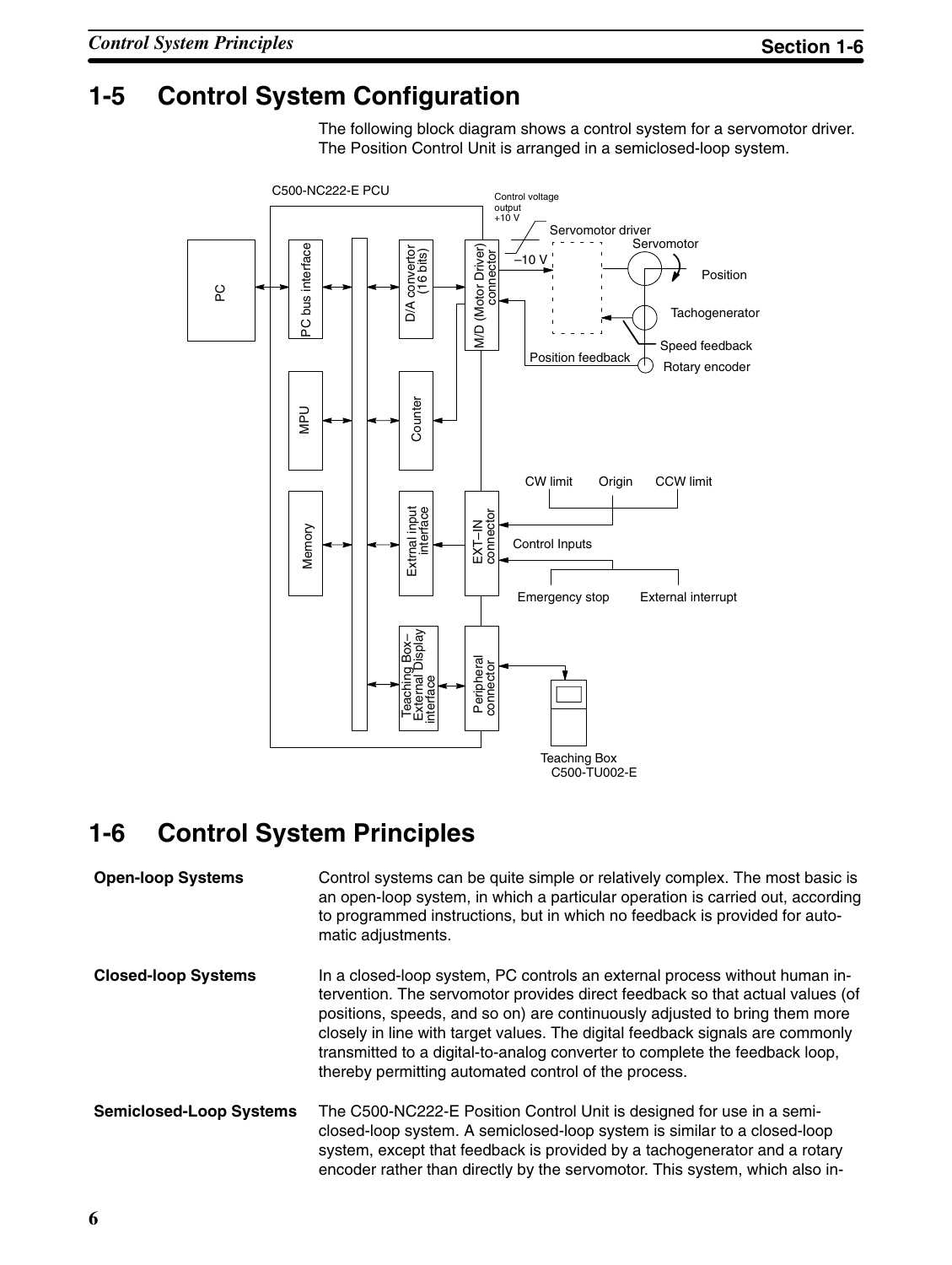cludes an error counter, a D/A converter, and a servomotor driver, detects machine movements by rotation of the motor in relation to the target, computes the error between the target value and actual movement, and zeroes the error through feedback.



- **Position Control Unit Action**
- 1. First, the error counter receives a target position in units of encoder pulses. The error counter transfers its contents to the D/A convertor which converts the contents to analog speed voltages for the servomotor driver.

**Servomotor Driver Speed Characteristics**

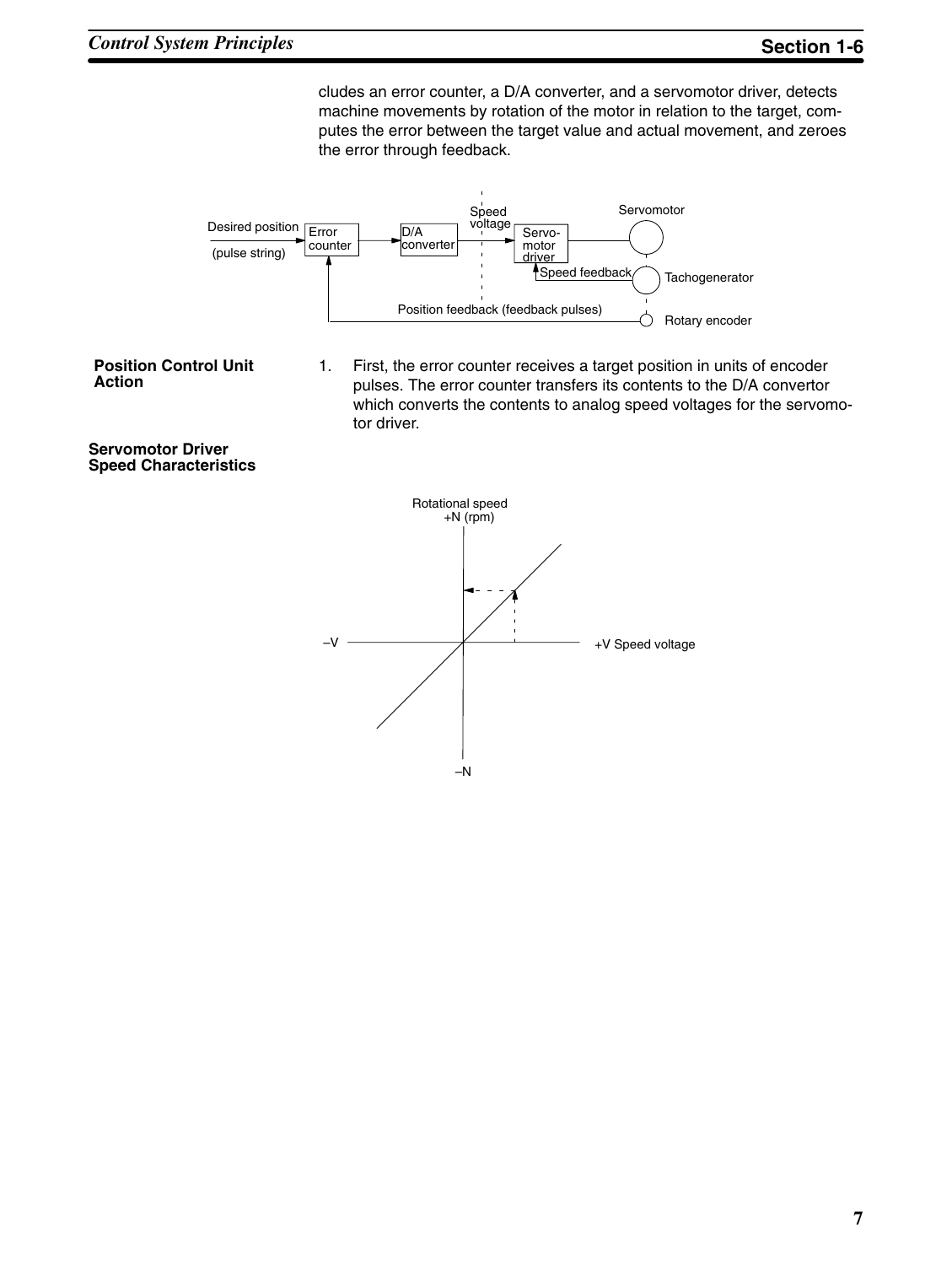2. The motor rotates at a speed corresponding to the speed voltage. The rotary encoder connected to the motor axis rotates in sync with the motor, generates feedback pulses, and subtracts error counter contents.



- 3. Consequently, the encoder rotation is equivalent to the target position, and the motor stops rotating when the error counter count and the speed voltage becomes zero (stopping motor rotation).
- 4. While the motor is stopped, the rotary encoder constantly maintains the stopped position through correction. If the motor axis moves slightly, the error counter receives a feedback pulse from the rotary encoder and a rotation voltage is emitted in the reverse direction, causing the motor to rotate toward its original position. This operation is called servolock or servoclamp.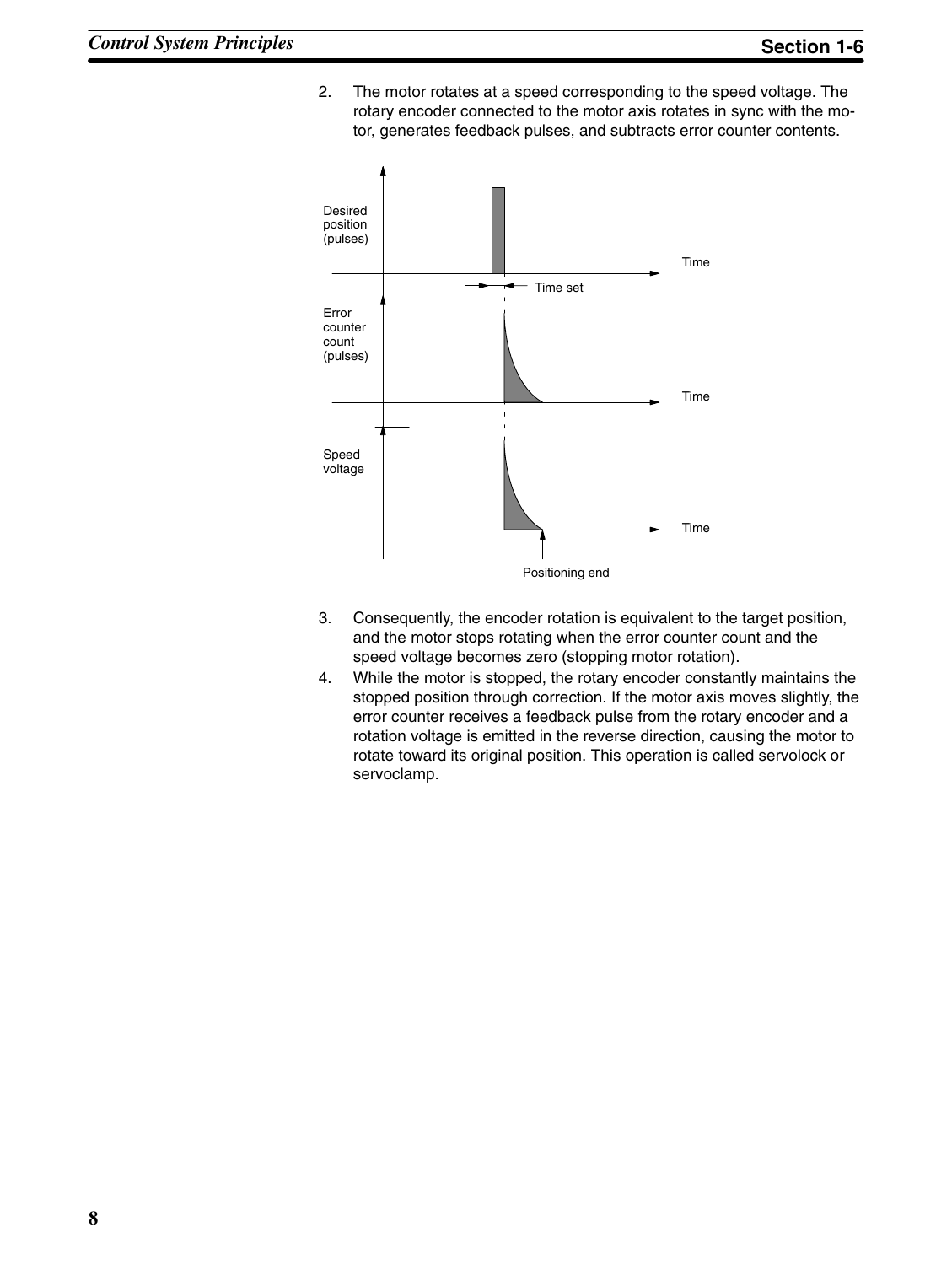5. In order to execute positioning by the semiclosed-loop method with acceleration and deceleration, target positions are set consecutively in the error counter for processing, thus enabling smooth acceleration and deceleration.



6. The target position becomes the count for the error counter and controls the motor by conversion to a speed voltage for the servomotor driver. Thus, the position equals the total count of target positions (shaded area in the figure), and the speed will depend on the desired position per unit time.

#### **Simplified Positioning System Design**

Consider the following positioning system where millimeter is selected as the unit:



Where:

- $N =$  rotary encoder resolution (pulse/rev)
- $M =$  reduction ratio
- $V =$  speed of moving object (mm/s)
- $P = \text{feed-score}$  pitch (mm/rev)
- $L =$  distance moved (mm)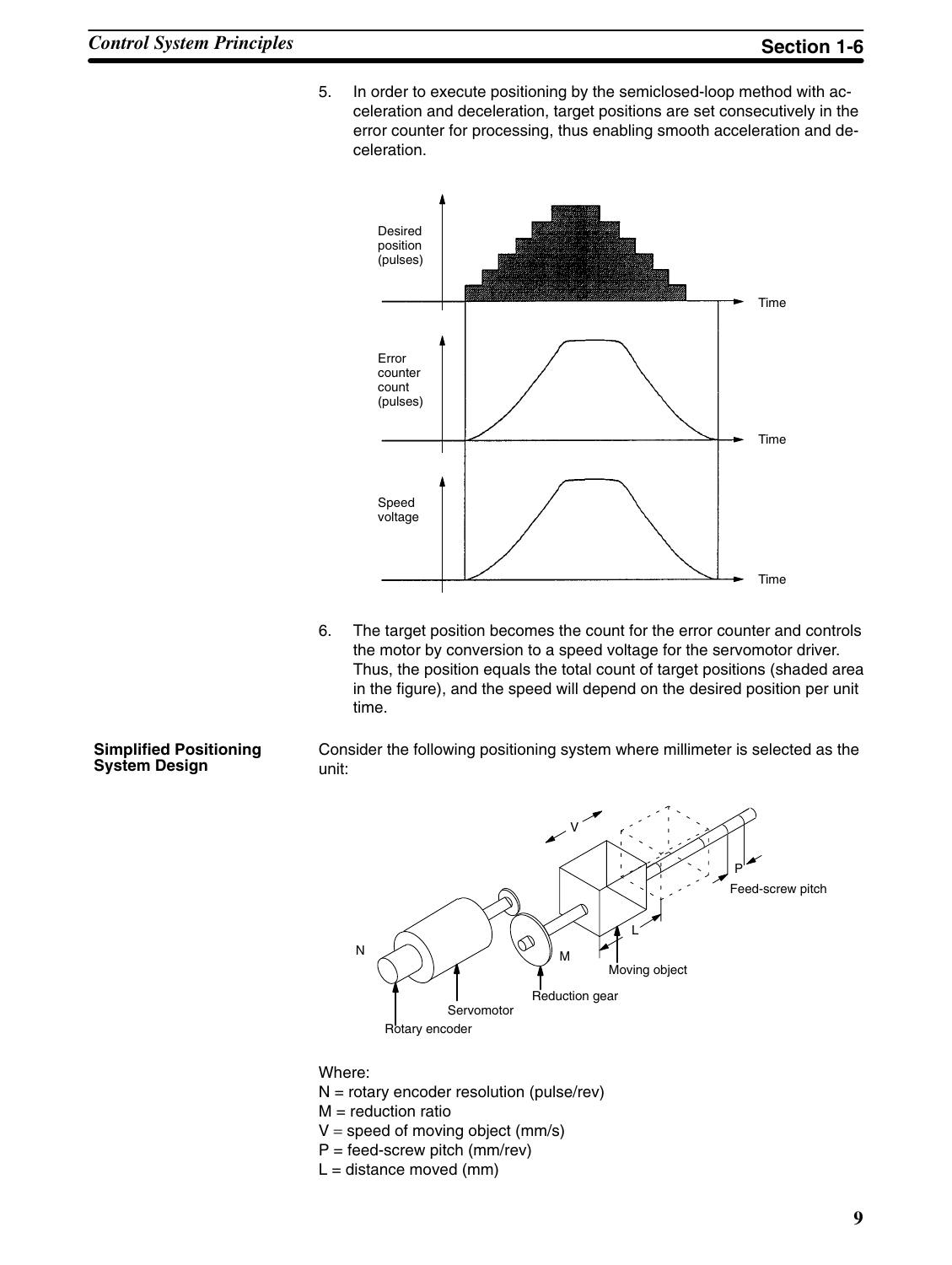Here,

Positioning precision = Feed-screw pitch Encoder pulses x reduction ratio

 $= \frac{P \text{ (mm/rev)}}{N \text{ (pulse/rev)} \times M} = \frac{P}{N \times M} \text{ (mm/pulse)}$ 

The positioning precision is called the pulse rate. Next, the required pulse speed from the encoder is:

Required pulse speed =  $\frac{\text{Feeding speed}}{\text{Blue rate}}$  Pulse rate V (mm/s) Pulse rate (mm/pulse)

$$
= \frac{V \times N \times M}{P}
$$
 (pulses)

For a movement of L mm:

$$
Required no. of pulses = \frac{Distance moved}{Pulse rate} = \frac{L/P}{N x M} = \frac{N x M x L}{P}
$$
 (pulses)

### **1-7 Precautions When Using C500-NC222-E in NC221 Mode**

The C500-NC222-E in NC221 mode is different from the C500-NC221-E in the following points.

*1, 2, 3...* 1. Internal Control Cycle

The internal control cycle of the C500-NC222-E in NC221 mode is different from that of the C500-NC221-E. Accordingly, the output distribution cycle and external input read timing of the C500-NC222-E in NC221 mode are different from those of the C500-NC221-E.



C500-NC222-E in NC221 mode:4.0 ms

2. Difference in Operation Due to Changes in Internal Control Cycle Due to the difference of the internal control cycle of the C500-NC222-E in NC221 mode and that of the C500-NC221-E, the tact time (i.e., the time required for the whole positioning operation) of the C500-NC221-E is sometimes different from that required by the C500-NC222-E in NC221 mode.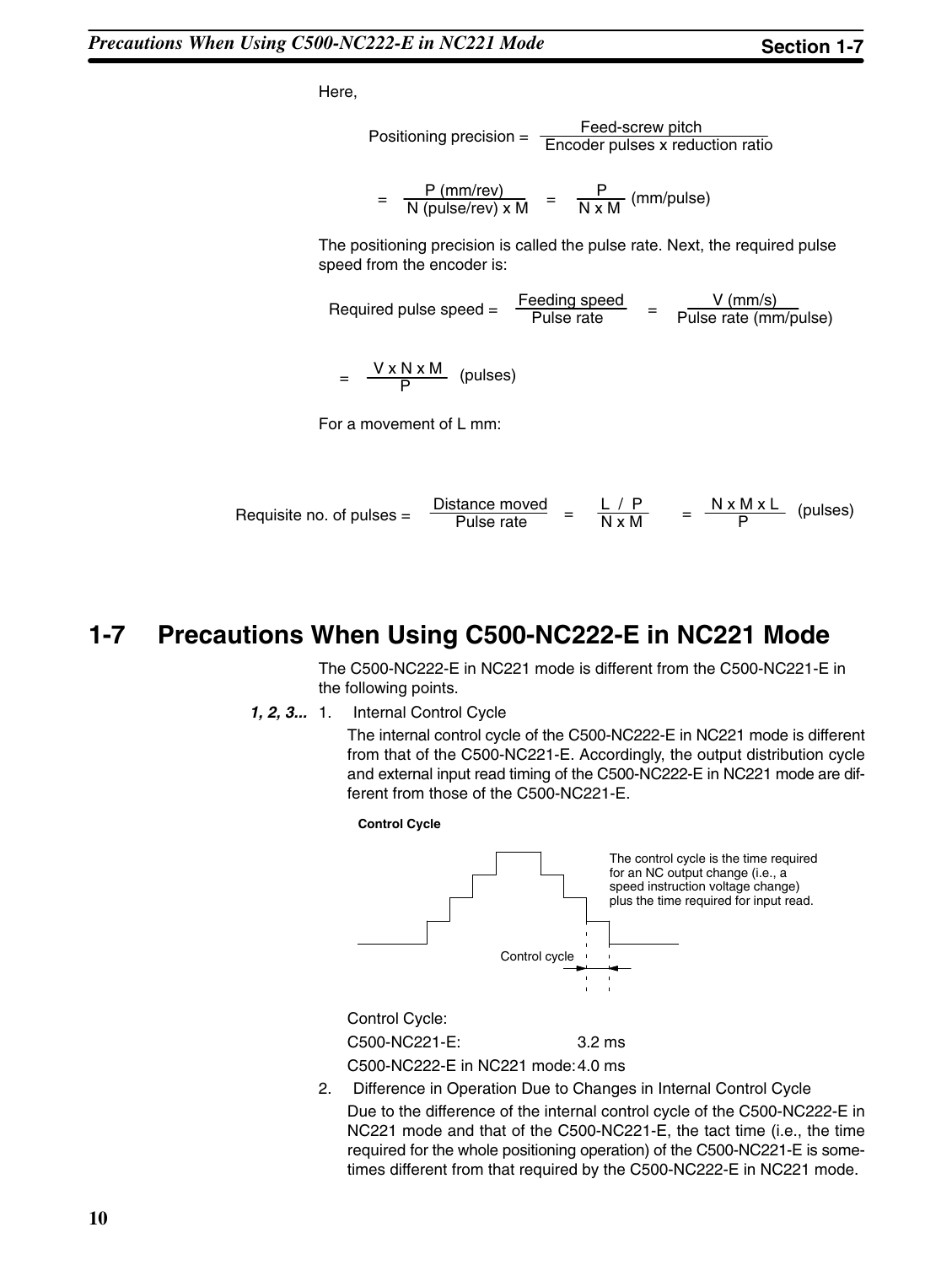There will be no timing errors if the C500-NC222-E in NC221 mode and the C500-NC221-E are in correct timing control operation, which however, does not mean that there is no difference in tact time between the C500-NC221-E and the C500-NC222-E in NC221 mode.





There is no difference in movement range between the C500-NC222-E in NC221 mode and the C500-NC221-E. The period A, which is the value left over by the internal operation of the C500-NC222-E in NC221 mode as shown in the above timing chart on the right hand side, however, may be produced. The difference in tact time is caused by the period A, which can be, however, solved by adjusting the speed data or movement range of the C500-NC222-E.

3. Parameter Settings Before Shipping

The parameters of the C500-NC222-E are factory-set so that the C500-NC222-E can be used in NC222 mode. NC221 and NC222 mode parameters share the same area of the C500-NC222-E. Therefore, before using the C500-NC222-E in NC221 mode, be sure to change the parameters. Refer to the following table for the differences between NC221 and NC222 mode parameters.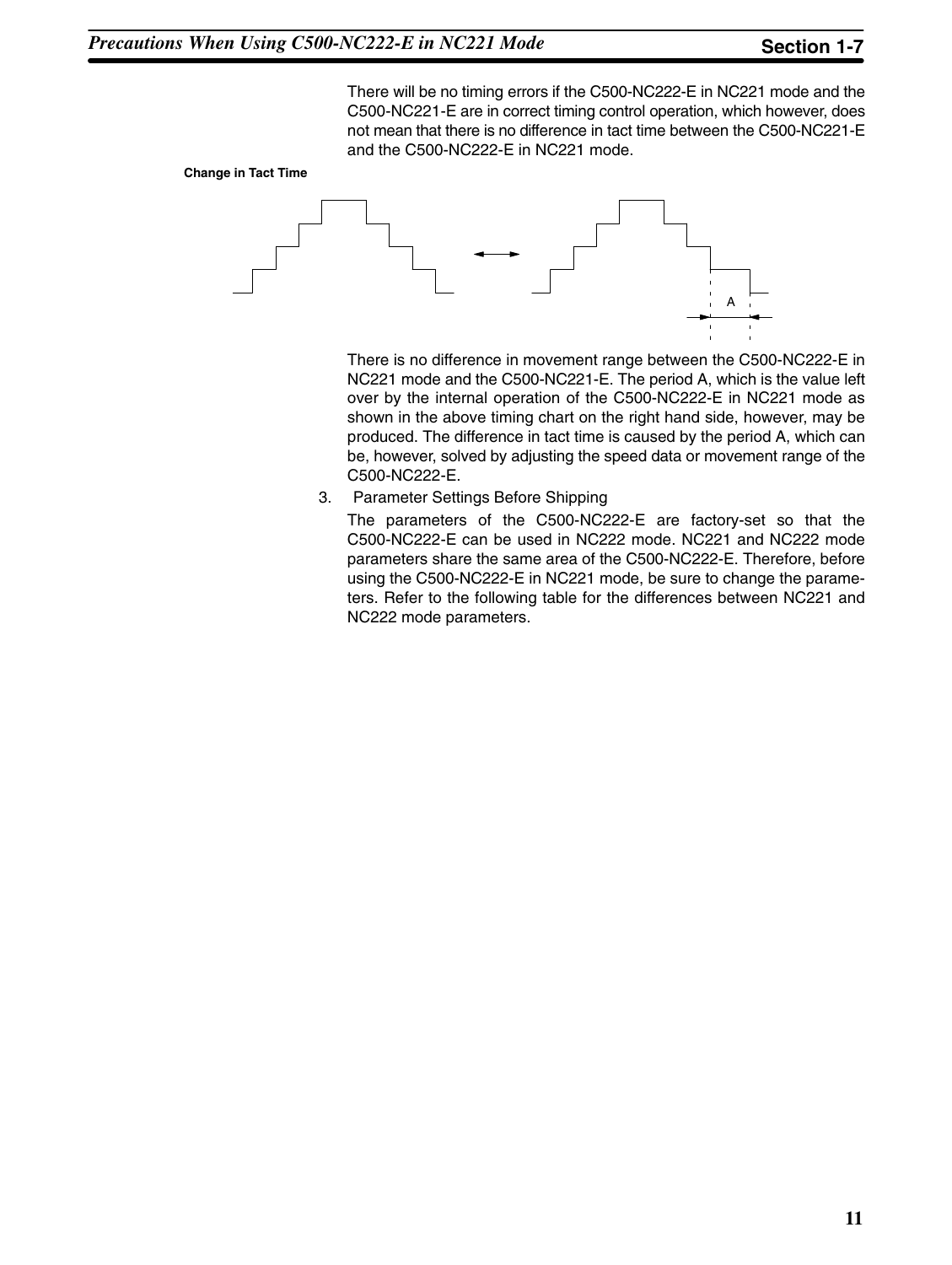|                     | <b>Address</b> | <b>Type</b>                     | Initial data and data attributes                                                                                                                              |                                                                                                                                                               |                                                                                                                                                               |
|---------------------|----------------|---------------------------------|---------------------------------------------------------------------------------------------------------------------------------------------------------------|---------------------------------------------------------------------------------------------------------------------------------------------------------------|---------------------------------------------------------------------------------------------------------------------------------------------------------------|
|                     |                |                                 | <b>NC221</b>                                                                                                                                                  | NC221 mode                                                                                                                                                    | <b>NC222</b>                                                                                                                                                  |
| X-axis test<br>data | 100            | X-axis test<br>data 1           | Position data: 500<br>pulses; speed data: 1; M<br>code: 01; dwell timer: 5;<br>ABS; Pattern: 0; accel-<br>eration and deceleration<br>pattern: 5              | Position data: 1,000<br>pulses; speed data: 1; M<br>code: 01; dwell timer: 5;<br>ABS; Pattern: 0; accel-<br>eration and deceleration<br>pattern: 5            | Position data: 1,000<br>pulses; speed data: 1; M<br>code: 01; dwell timer: 5;<br>ABS; Pattern: 0; accel-<br>eration and deceleration<br>pattern: 5            |
|                     | 101            | X-axis test<br>data 2           | Position data: -500<br>pulses; speed data: 3; M<br>code: 02; dwell timer: 0;<br>INC; Pattern: 1; accel-<br>eration and deceleration<br>pattern: 0             | Position data: -1,000<br>pulses; speed data: 3; M<br>code: 02; dwell timer: 0;<br>INC; Pattern: 1; accel-<br>eration and deceleration<br>pattern: 0           | Position data: 1,000<br>pulses; speed data: 3; M<br>code: 02; dwell timer: 0;<br>INC; Pattern: 1; accel-<br>eration and deceleration<br>pattern: 0            |
|                     | 102            |                                 | Position data: -500<br>pulses; speed data: 2; M<br>code: 03; dwell timer: 5;<br>ABS; Pattern: 1; accel-<br>eration and deceleration<br>pattern: 2             | Position data: -1,000<br>pulses; speed data: 2; M<br>code: 03; dwell timer: 5;<br>ABS; Pattern: 1; accel-<br>eration and deceleration<br>pattern: 2           | Position data: 1,000<br>pulses; speed data: 2; M<br>code: 03; dwell timer: 5;<br>ABS; Pattern: 1; accel-<br>eration and deceleration<br>pattern: 2            |
|                     | 103            |                                 | Position data: -500<br>pulses; speed data: 1; M<br>code: 04; dwell timer: 1;<br>INC; Pattern: 0; accel-<br>eration and deceleration<br>pattern: 1             | Position data: -1,000<br>pulses; speed data: 1; M<br>code: 04; dwell timer: 1;<br>INC; Pattern: 0; accel-<br>eration and deceleration<br>pattern: 1           | Position data: 1,000<br>pulses; speed data: 1; M<br>code: 04; dwell timer: 1;<br>INC; Pattern: 0; accel-<br>eration and deceleration<br>pattern: 1            |
|                     | 104            | X/Y-axis test<br>data 1         | Position data: 0 pulses;<br>speed data: 1; M code:<br>05; dwell timer: 1; ABS;<br>acceleration and decel-<br>eration pattern: 1; inter-<br>polation end point | Position data: 0 pulses;<br>speed data: 1; M code:<br>05; dwell timer: 1; ABS;<br>acceleration and decel-<br>eration pattern: 1; inter-<br>polation end point | Position data: 0 pulses;<br>speed data: 1; M code:<br>05; dwell timer: 1; ABS;<br>acceleration and decel-<br>eration pattern: 1; inter-<br>polation end point |
| X-axis              | 400            | Unit setting                    | $\pmb{0}$                                                                                                                                                     | 0                                                                                                                                                             | 0                                                                                                                                                             |
| parameter           | 401            | Pulse rate                      | 1                                                                                                                                                             | 1                                                                                                                                                             | 1                                                                                                                                                             |
| data                | 402            | Rotating<br>direction           | $\mathsf 0$                                                                                                                                                   | 0                                                                                                                                                             | 0                                                                                                                                                             |
|                     | 403            | Encoder<br>type                 | 01                                                                                                                                                            | 01                                                                                                                                                            | 001                                                                                                                                                           |
|                     | 404            | Gain                            | 200                                                                                                                                                           | 200                                                                                                                                                           | 200                                                                                                                                                           |
|                     | 405            | In-position<br>zone             | 10                                                                                                                                                            | 10                                                                                                                                                            | 10                                                                                                                                                            |
|                     | 406            | Backlash<br>compensa-<br>tion   | $\mathbf 0$                                                                                                                                                   | $\mathbf 0$                                                                                                                                                   | 0                                                                                                                                                             |
|                     | 407            | Stroke limit<br>$(+)$           | 999999                                                                                                                                                        | 999999                                                                                                                                                        | 999999                                                                                                                                                        |
|                     | 408            | Stroke limit<br>$(-)$           | 999999                                                                                                                                                        | 999999                                                                                                                                                        | 999999                                                                                                                                                        |
|                     | 409            | Zone setting                    | 01000100                                                                                                                                                      | 01000100                                                                                                                                                      | 01000100                                                                                                                                                      |
|                     | 410            | Home shift                      | 0                                                                                                                                                             | 0                                                                                                                                                             | 0                                                                                                                                                             |
|                     | 411            | Maximum<br>speed                | 10000                                                                                                                                                         | FFFFFFFF (*1: see<br>note)                                                                                                                                    | 40010000                                                                                                                                                      |
|                     | 412            | Jog forward<br>maximum<br>speed | 2000                                                                                                                                                          | FFFFFFFF (*2: see<br>note)                                                                                                                                    | 10002000                                                                                                                                                      |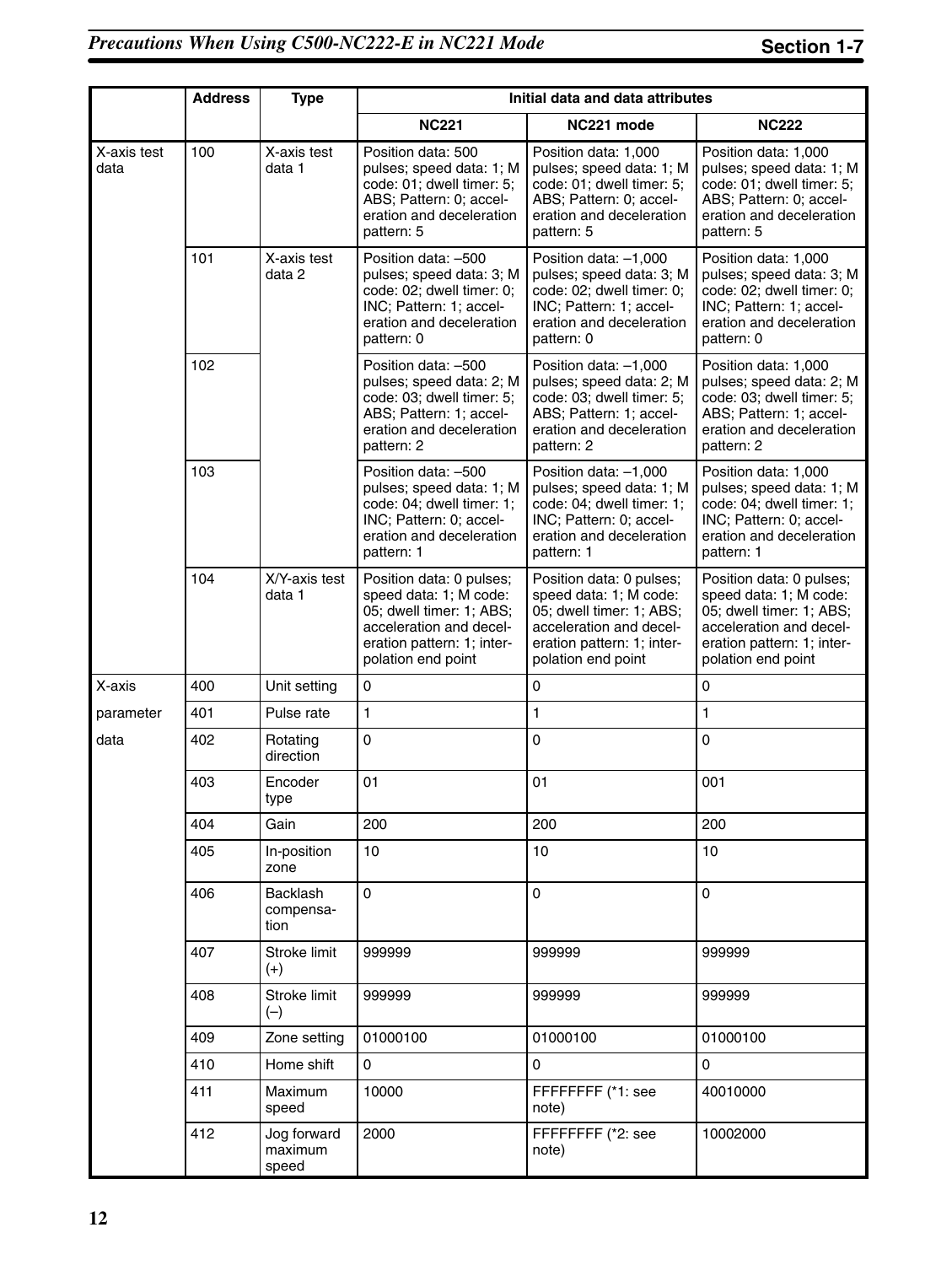|                                                    | <b>Address</b><br><b>Type</b> |                                                           | Initial data and data attributes |                |              |  |
|----------------------------------------------------|-------------------------------|-----------------------------------------------------------|----------------------------------|----------------|--------------|--|
|                                                    |                               |                                                           | <b>NC221</b>                     | NC221 mode     | <b>NC222</b> |  |
| X-axis<br>parameter<br>data                        | 413                           | Origin<br>search direc-<br>tion                           | 0                                | 0              | 0            |  |
|                                                    | 414                           | Origin com-<br>pensation                                  | 0                                | 0              | 0            |  |
|                                                    | 415                           | Origin<br>search maxi-<br>mum speed                       | 5000                             | 5000           | 5000         |  |
|                                                    | 416                           | Origin<br>search<br>acceleration<br>and decel-<br>eration | 5                                | 5              | 5            |  |
|                                                    | 417                           | Origin<br>search low<br>speed                             | 1000                             | 1000           | 1000         |  |
|                                                    | 418                           | Deceleration<br>stop pulse<br>number                      | 500                              | 500            | 00000500     |  |
|                                                    | 419                           | Wiring check<br>function                                  | ---                              | $\overline{a}$ | 01100011     |  |
|                                                    |                               | Emergency<br>stop counter<br>capacity                     | 0                                | 7024           | ---          |  |
|                                                    | 420                           | External out-<br>put control<br>setting                   | 00032768                         | 00032768       | 00032768     |  |
| Dwell timer                                        | 450/850                       | Dwell timer 0                                             | $\mathbf 0$                      | $-1$           | 0            |  |
|                                                    | 451/851                       | Dwell timer 1                                             | 100                              | $-1$           | 100          |  |
|                                                    | 452/852                       | Dwell timer 2                                             | 200                              | $-1$           | 200          |  |
|                                                    | 453/853                       | Dwell timer 3                                             | 300                              | 0              | 300          |  |
|                                                    | 454/854                       | Dwell timer 4                                             | 400                              | 100            | 400          |  |
|                                                    | 455/855                       | Dwell timer 5                                             | 500                              | 200            | 500          |  |
|                                                    | 456/856                       | Dwell timer 6                                             | 600                              | 0              | 600          |  |
|                                                    | 457/857                       | Dwell timer 7                                             | 700                              | 100            | 700          |  |
|                                                    | 458/858                       | Dwell timer 8                                             | 800                              | 200            | 800          |  |
|                                                    | 459/859                       | Dwell timer 9                                             | 900                              | 300            | 900          |  |
| Acceleration<br>and decel-<br>eration pat-<br>tern | 460/860                       | Acceleration<br>and decel-<br>eration pat-<br>tern 0      | 00100010                         | 00000400       | 00100010     |  |
|                                                    | 461/861                       | Acceleration<br>and decel-<br>eration pat-<br>tern 1      | 00100020                         | 00000500       | 00100020     |  |
|                                                    | 462/862                       | Acceleration<br>and decel-<br>eration pat-<br>tern 2      | 00100030                         | 00000600       | 00100030     |  |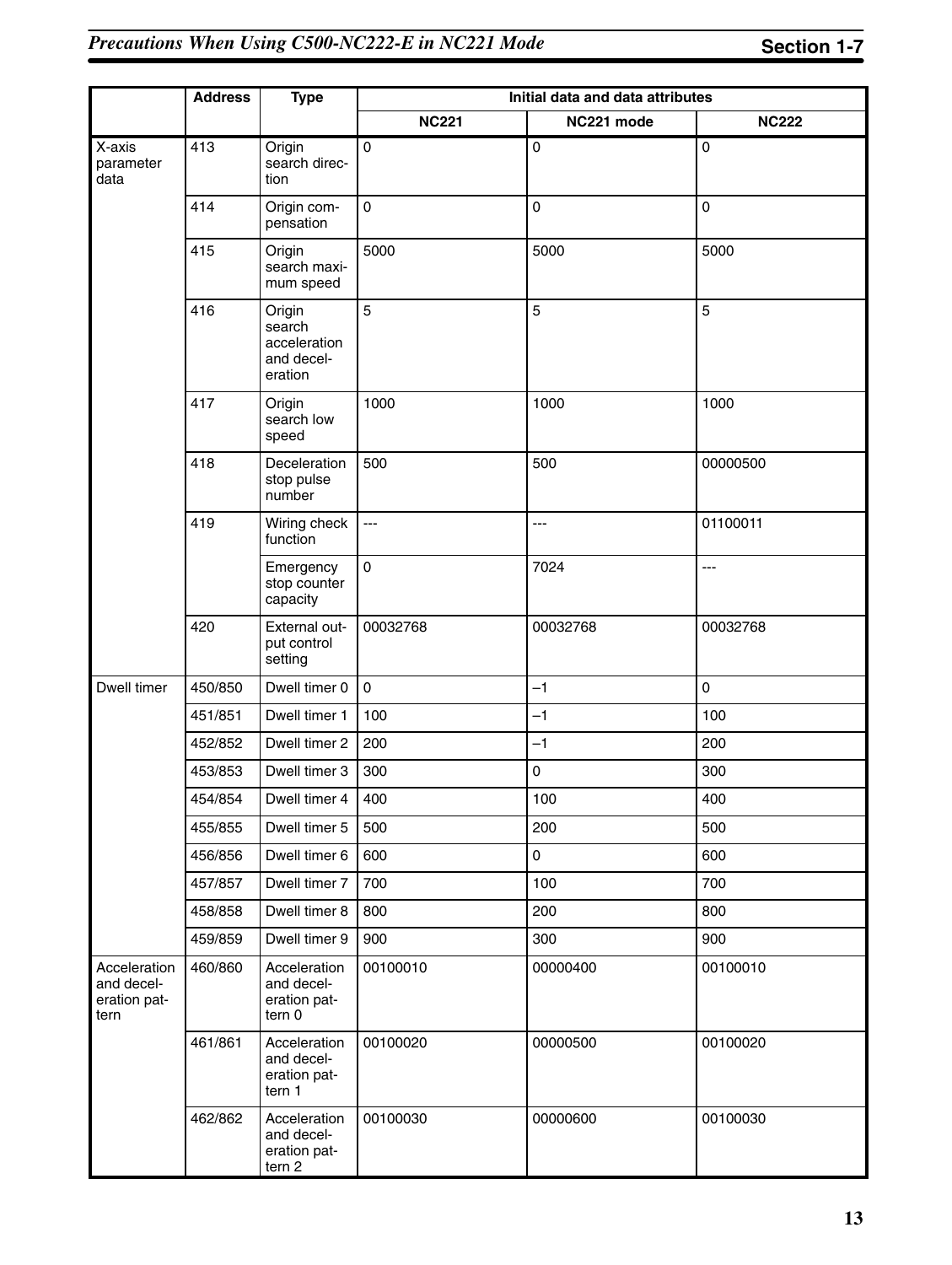|                                                    | <b>Address</b><br><b>Type</b> |                                                                 | Initial data and data attributes                                                                                                                              |                                                                                                                                                               |                                                                                                                                                               |  |
|----------------------------------------------------|-------------------------------|-----------------------------------------------------------------|---------------------------------------------------------------------------------------------------------------------------------------------------------------|---------------------------------------------------------------------------------------------------------------------------------------------------------------|---------------------------------------------------------------------------------------------------------------------------------------------------------------|--|
|                                                    |                               |                                                                 | <b>NC221</b>                                                                                                                                                  | NC221 mode                                                                                                                                                    | <b>NC222</b>                                                                                                                                                  |  |
| Acceleration<br>and decel-<br>eration pat-<br>tern | 463/863                       | Acceleration<br>and decel-<br>eration pat-<br>tern 3            | 00100040                                                                                                                                                      | 00000700                                                                                                                                                      | 00100040                                                                                                                                                      |  |
|                                                    | 464/864                       | Acceleration<br>and decel-<br>eration pat-<br>tern 4            | 00100050                                                                                                                                                      | 00000800                                                                                                                                                      | 00100050                                                                                                                                                      |  |
|                                                    | 465/865                       | Acceleration<br>and decel-<br>eration pat-<br>tern 5            | 00200020                                                                                                                                                      | 00000900                                                                                                                                                      | 00200020                                                                                                                                                      |  |
|                                                    | 466/866                       | Acceleration<br>and decel-<br>eration pat-<br>tern 6            | 00200030                                                                                                                                                      | 00100010                                                                                                                                                      | 00200030                                                                                                                                                      |  |
|                                                    | 467/867                       | Acceleration<br>and decel-<br>eration pat-<br>tern <sub>7</sub> | 00200040                                                                                                                                                      | 00100020                                                                                                                                                      | 00200040                                                                                                                                                      |  |
|                                                    | 468/868                       | Acceleration<br>and decel-<br>eration pat-<br>tern 8            | 00200050                                                                                                                                                      | 00100030                                                                                                                                                      | 00200050                                                                                                                                                      |  |
|                                                    | 469/869                       | Acceleration<br>and decel-<br>eration pat-<br>tern 9            | 00200060                                                                                                                                                      | 00100040                                                                                                                                                      | 00200060                                                                                                                                                      |  |
| Y-axis test<br>data                                | 500                           | Y-axis test<br>data 1                                           | Position data: 500<br>pulses; speed data: 1; M<br>code: 06; dwell timer: 5;<br>INC; Pattern: 0; accel-<br>eration and deceleration<br>pattern: 5              | Position data: 1,000<br>pulses; speed data: 1; M<br>code: 06; dwell timer: 5;<br>INC; Pattern: 0; accel-<br>eration and deceleration<br>pattern: 5            | Position data: 10,000<br>pulses; speed data: 1; M<br>code: 06; dwell timer: 5;<br>INC; Pattern: 0; accel-<br>eration and deceleration<br>pattern: 5           |  |
|                                                    | 501                           | Y-axis test<br>data 2                                           | Position data: 0 pulses;<br>speed data: 1; M code:<br>07; dwell timer: 0; ABS;<br>Pattern: 1; acceleration<br>and deceleration pat-<br>tern: 0                | Position data: 0 pulses;<br>speed data: 3; M code:<br>07; dwell timer: 0; ABS;<br>Pattern: 1; acceleration<br>and deceleration pat-<br>tern: 0                | Position data: 0 pulses;<br>speed data: 3; M code:<br>07; dwell timer: 0; ABS;<br>Pattern: 1; acceleration<br>and deceleration pat-<br>tern: 0                |  |
|                                                    | 502                           |                                                                 | Position data: -500<br>pulses; speed data: 2; M<br>code: 08; dwell timer: 5;<br>INC; Pattern: 1; accel-<br>eration and deceleration<br>pattern: 2             | Position data: -1,000<br>pulses; speed data: 2; M<br>code: 08; dwell timer: 5;<br>INC; Pattern: 1; accel-<br>eration and deceleration<br>pattern: 2           | Position data: 1,000<br>pulses; speed data: 2; M<br>code: 08; dwell timer: 5;<br>INC; Pattern: 1; accel-<br>eration and deceleration<br>pattern: 2            |  |
|                                                    | 503                           |                                                                 | Position data: -1,000<br>pulses; speed data: 3; M<br>code: 09; dwell timer: 0;<br>ABS; Pattern: 0; accel-<br>eration and deceleration<br>pattern: 1           | Position data: -1,000<br>pulses; speed data: 1; M<br>code: 09; dwell timer: 0;<br>ABS; Pattern: 0; accel-<br>eration and deceleration<br>pattern: 1           | Position data: -2,000<br>pulses; speed data: 1; M<br>code: 09; dwell timer: 0;<br>ABS; Pattern: 0; accel-<br>eration and deceleration<br>pattern: 1           |  |
|                                                    | 504                           | X/Y-axis test<br>data 1                                         | Position data: 0 pulses;<br>speed data: 1; M code:<br>10; dwell timer: 1; ABS;<br>acceleration and decel-<br>eration pattern: 1; inter-<br>polation end point | Position data: 0 pulses;<br>speed data: 1; M code:<br>10; dwell timer: 1; ABS;<br>acceleration and decel-<br>eration pattern: 1; inter-<br>polation end point | Position data: 0 pulses;<br>speed data: 1; M code:<br>10; dwell timer: 1; ABS;<br>acceleration and decel-<br>eration pattern: 1; inter-<br>polation end point |  |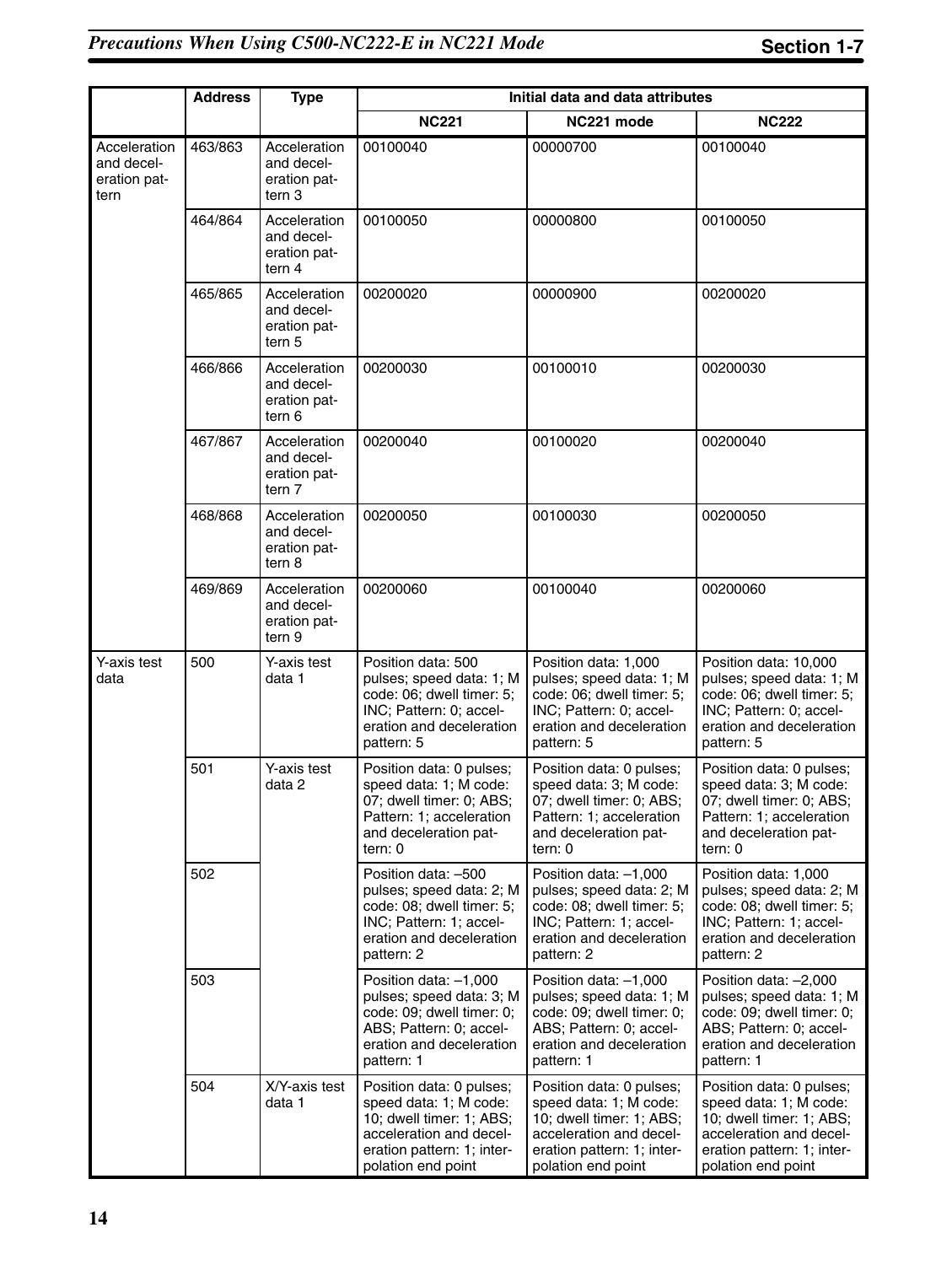|           | <b>Address</b> | <b>Type</b>                                               | Initial data and data attributes |                            |                     |
|-----------|----------------|-----------------------------------------------------------|----------------------------------|----------------------------|---------------------|
|           |                |                                                           | <b>NC221</b>                     | NC221 mode                 | <b>NC222</b>        |
| Y-axis    | 800            | Unit setting                                              | $\mathsf{O}\xspace$              | $\mathsf{O}\xspace$        | $\mathsf{O}\xspace$ |
| parameter | 801            | Pulse rate                                                | $\mathbf{1}$                     | $\blacksquare$             | 1                   |
| data      | 802            | Rotating<br>direction                                     | $\pmb{0}$                        | $\pmb{0}$                  | $\mathbf 0$         |
|           | 803            | Encoder<br>type                                           | 01                               | 01                         | 001                 |
|           | 804            | Gain                                                      | 200                              | 200                        | 200                 |
|           | 805            | In-position<br>zone                                       | 10                               | 10                         | 10                  |
|           | 806            | Backlash<br>compensa-<br>tion                             | $\pmb{0}$                        | $\pmb{0}$                  | $\mathsf{O}\xspace$ |
|           | 807            | Stroke limit<br>$(+)$                                     | 999999                           | 999999                     | 999999              |
|           | 808            | Stroke limit<br>$(-)$                                     | 999999                           | 999999                     | 999999              |
|           | 809            | Zone setting                                              | 01000100                         | 01000100                   | 01000100            |
|           | 810            | Home shift                                                | $\mathsf 0$                      | $\pmb{0}$                  | $\pmb{0}$           |
|           | 811            | Maximum<br>speed                                          | 10000                            | FFFFFFFF (*1: see<br>note) | 40010000            |
|           | 812            | Jog forward<br>maximum<br>speed                           | 2000                             | FFFFFFFF (*2: see<br>note) | 10002000            |
|           | 813            | Origin<br>search direc-<br>tion                           | $\pmb{0}$                        | $\pmb{0}$                  | 0                   |
|           | 814            | Origin com-<br>pensation                                  | $\pmb{0}$                        | $\pmb{0}$                  | $\mathbf 0$         |
|           | 815            | Origin<br>search maxi-<br>mum speed                       | 5000                             | 5000                       | 5000                |
|           | 816            | Origin<br>search<br>acceleration<br>and decel-<br>eration | 5                                | 5                          | 5                   |
|           | 817            | Origin<br>search low<br>speed                             | 1000                             | 1000                       | 1000                |
|           | 818            | Deceleration<br>stop pulse<br>number                      | 500                              | 500                        | 00000500            |
|           | 819            | Wiring check<br>function                                  | $\hspace{0.05cm} \ldots$         | ---                        | 01100011            |
|           |                | Emergency<br>stop counter<br>capacity                     | $\mathsf{O}\xspace$              | 7024                       | ---                 |
|           | 820            | External out-<br>put control<br>setting                   | 00032768                         | 00032768                   | 00032768            |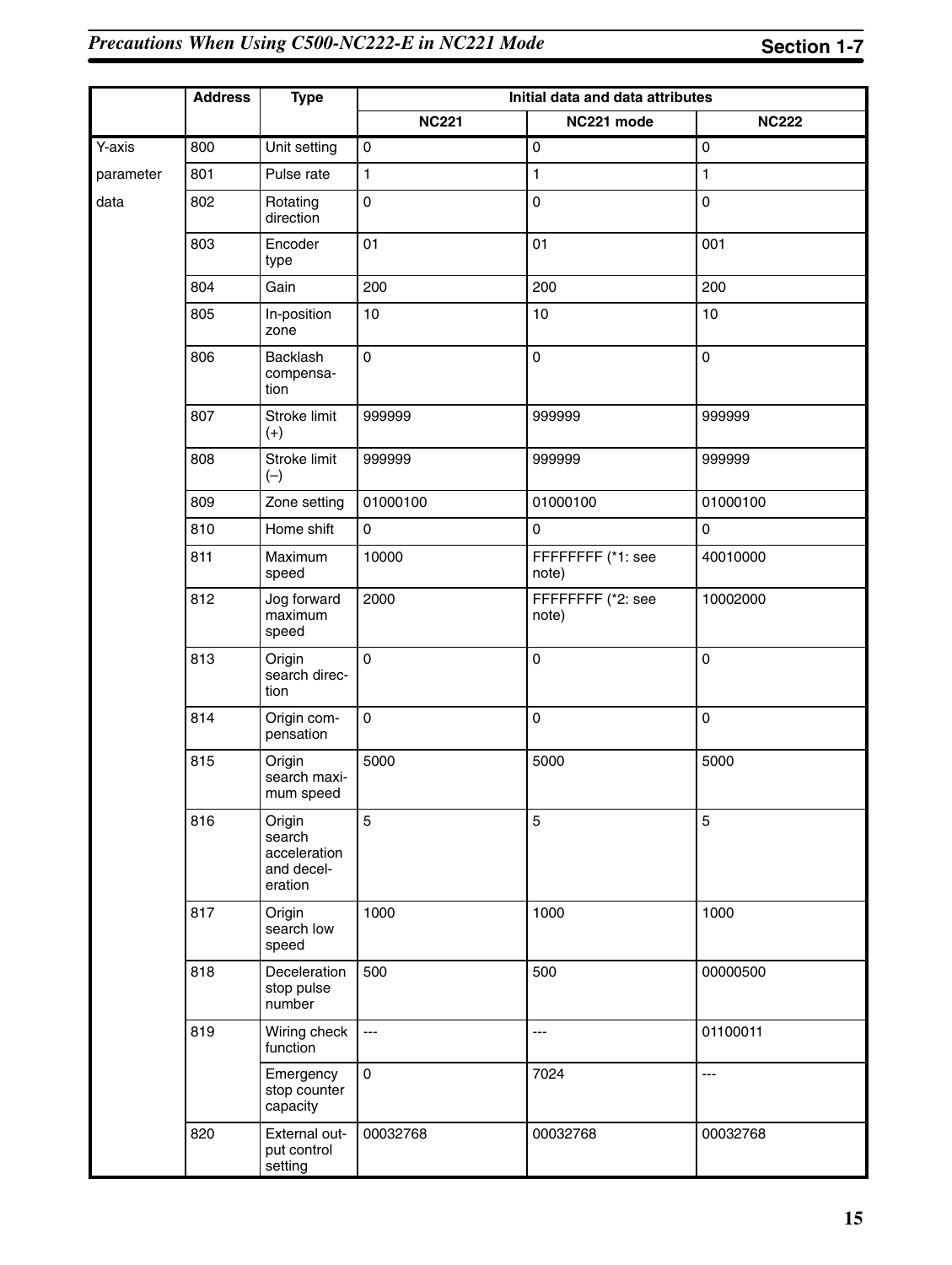|            | <b>Address</b><br><b>Type</b> |                 | Initial data and data attributes |            |              |
|------------|-------------------------------|-----------------|----------------------------------|------------|--------------|
|            |                               |                 | <b>NC221</b>                     | NC221 mode | <b>NC222</b> |
| Speed data | 900                           | Speed data<br>0 | 10000                            | 10000      | 10000        |
|            | 901                           | Speed data      | 1000                             | 1000       | 1000         |
|            | 902                           | Speed data<br>2 | 2000                             | 2000       | 2000         |
|            | 903                           | Speed data<br>3 | 3000                             | 3000       | 3000         |
|            | 904                           | Speed data<br>4 | 4000                             | 4000       | 4000         |
|            | 905                           | Speed data<br>5 | 5000                             | 5000       | 5000         |
|            | 906                           | Speed data<br>6 | 6000                             | 6000       | 6000         |
|            | 907                           | Speed data<br>7 | 7000                             | 7000       | 7000         |
|            | 908                           | Speed data<br>8 | 8000                             | 8000       | 8000         |
|            | 909                           | Speed data<br>9 | 9000                             | 9000       | 9000         |

**Note** The Teaching Unit displays the following in the above \*1) and \*2) cases.

\*1: OVER\_PS

\*2: JOG OVER\_PS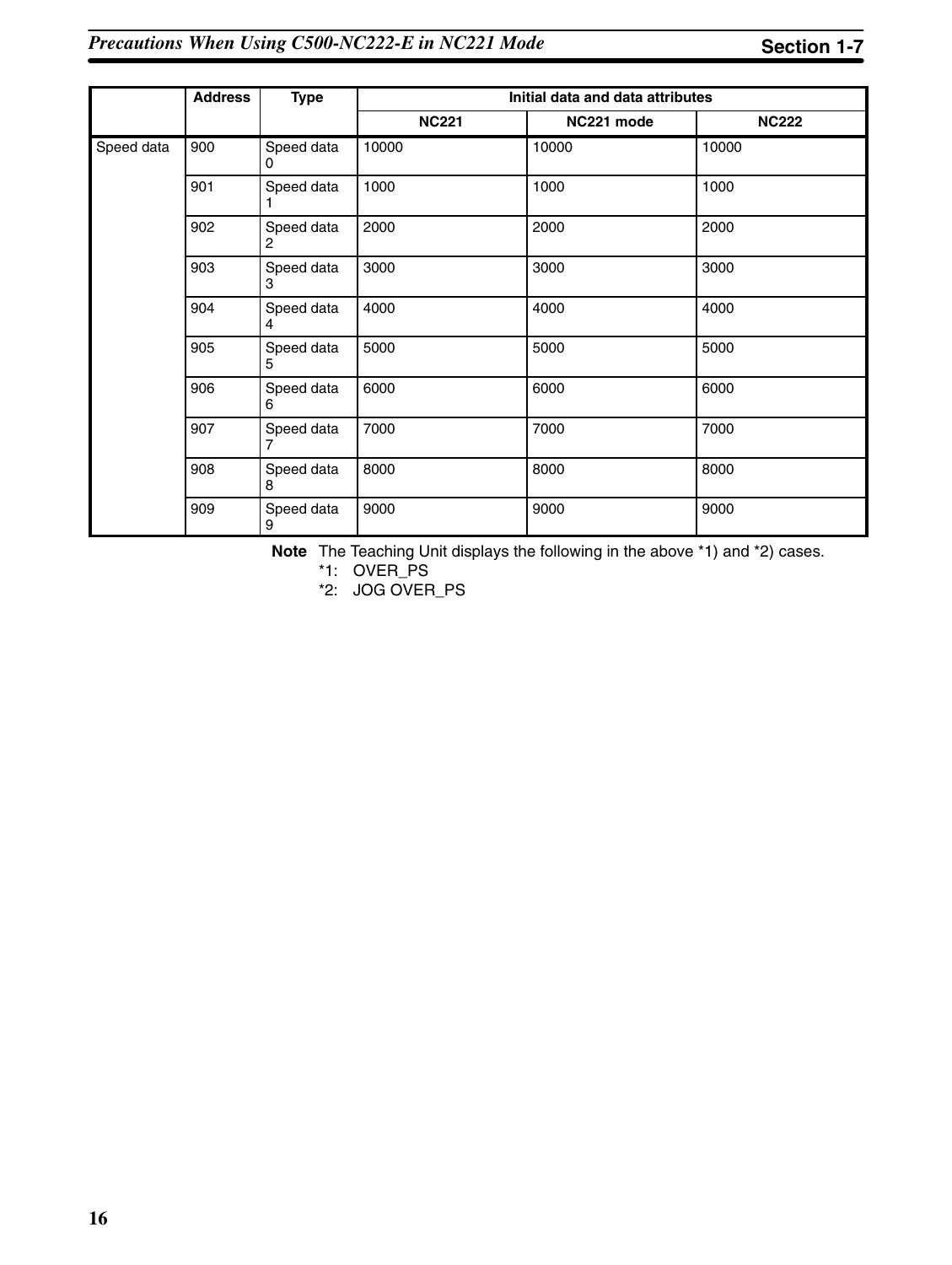## **SECTION 2 Wiring**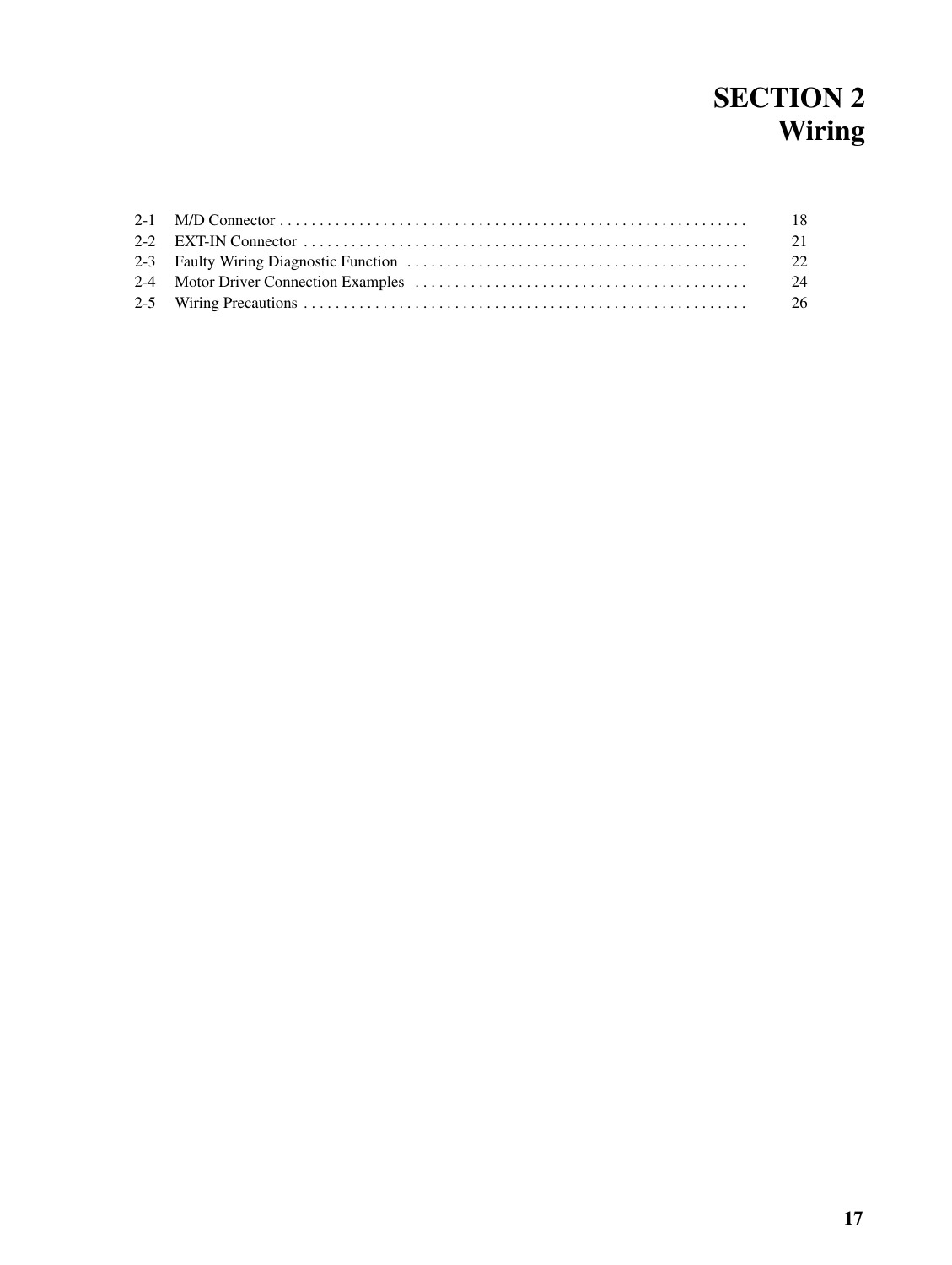## **2-1 M/D Connector**

The M/D (motor driver) connector is used for wiring servomotor driver I/O. Control voltage outputs and feedback pulse inputs go through here. The connector type and pin layouts are shown below.

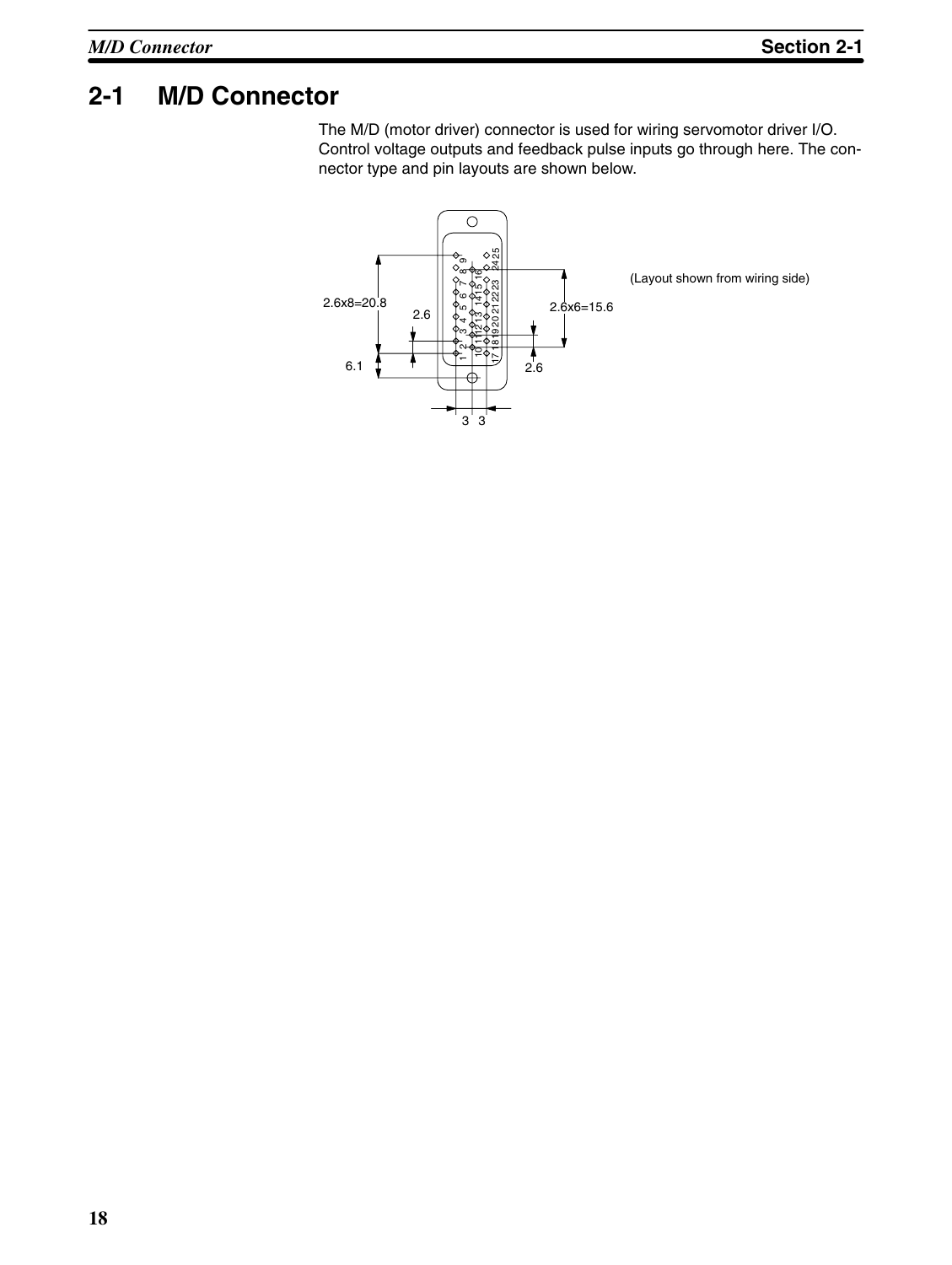#### **Pin Terminal Functions**

| Pin No. | Symbol            | Name                              | <b>Description</b>                                          |
|---------|-------------------|-----------------------------------|-------------------------------------------------------------|
| 1       | DC GND            | 0 V                               | 0-V terminal for pins 11 and 12                             |
| 2       | OUT-2X            | X-axis OUT2 output                | User defined output (for X axis)                            |
| 3       | OUT-1X            | X-axis OUT1 output                |                                                             |
| 4       | $X-\overline{B}$  | X-axis Phase $\overline{B}$ input | Phase $\overline{B}$ feedback input for X axis              |
| 5       | X-B               | X-axis Phase B input              | Phase B feedback input for X axis                           |
| 6       | $X-\overline{A}$  | X-axis Phase $\overline{A}$ input | Phase $\overline{A}$ feedback input for X axis              |
| 7       | X-A               | X-axis Phase A input              | Phase A feedback input for X axis                           |
| 8       | <b>XAG</b>        | X-axis speed 0 V                  | 0-V output for X-axis speed voltage to servomotor<br>driver |
| 9       | <b>XOUT</b>       | X-axis speed                      | X-axis speed voltage output to servomotor driver            |
| 10      | FG                | Frame ground                      | Ground terminal                                             |
| 11      | $+24V$            | 24 V for OUT output               | +24 VDC input terminal for OUT output                       |
| 12      | $+24V$            |                                   |                                                             |
| 13      | Y-Z               | Y-axis phase $\overline{Z}$ input | Phase $\overline{Z}$ feedback input for Y axis              |
| 14      | Y-Z               | X-axis phase Z input              | Phase Z feedback input for Y axis                           |
| 15      | $X-Z$             | X-axis phase $\overline{Z}$ input | Phase $\overline{Z}$ feedback input for X axis              |
| 16      | X-Z               | Y-axis phase Z input              | Phase Z feedback input for X axis                           |
| 17      | DC GND            | 0 V                               | 0-V terminal for pins 18 and 19                             |
| 18      | OUT <sub>2Y</sub> | Y-axis OUT2 output                | User defined output (for Y axis)                            |
| 19      | <b>OUT 1Y</b>     | Y-axis OUT1 output                |                                                             |
| 20      | Y-B               | Y-axis Phase B input              | Phase $\overline{B}$ feedback input for Y axis              |
| 21      | Y-B               | Y-axis Phase B input              | Phase B feedback input for Y axis                           |
| 22      | Y-Ā               | Y-axis Phase $\overline{A}$ input | Phase $\overline{A}$ feedback input for Y axis              |
| 23      | Y-A               | Y-axis Phase A input              | Phase A feedback input for Y axis                           |
| 24      | <b>YAG</b>        | Y-axis speed 0 V                  | 0-V output for Y-axis speed voltage to servomotor<br>driver |
| 25      | YOUT              | Y-axis speed instruction          | Y-axis speed voltage output to servomotor driver            |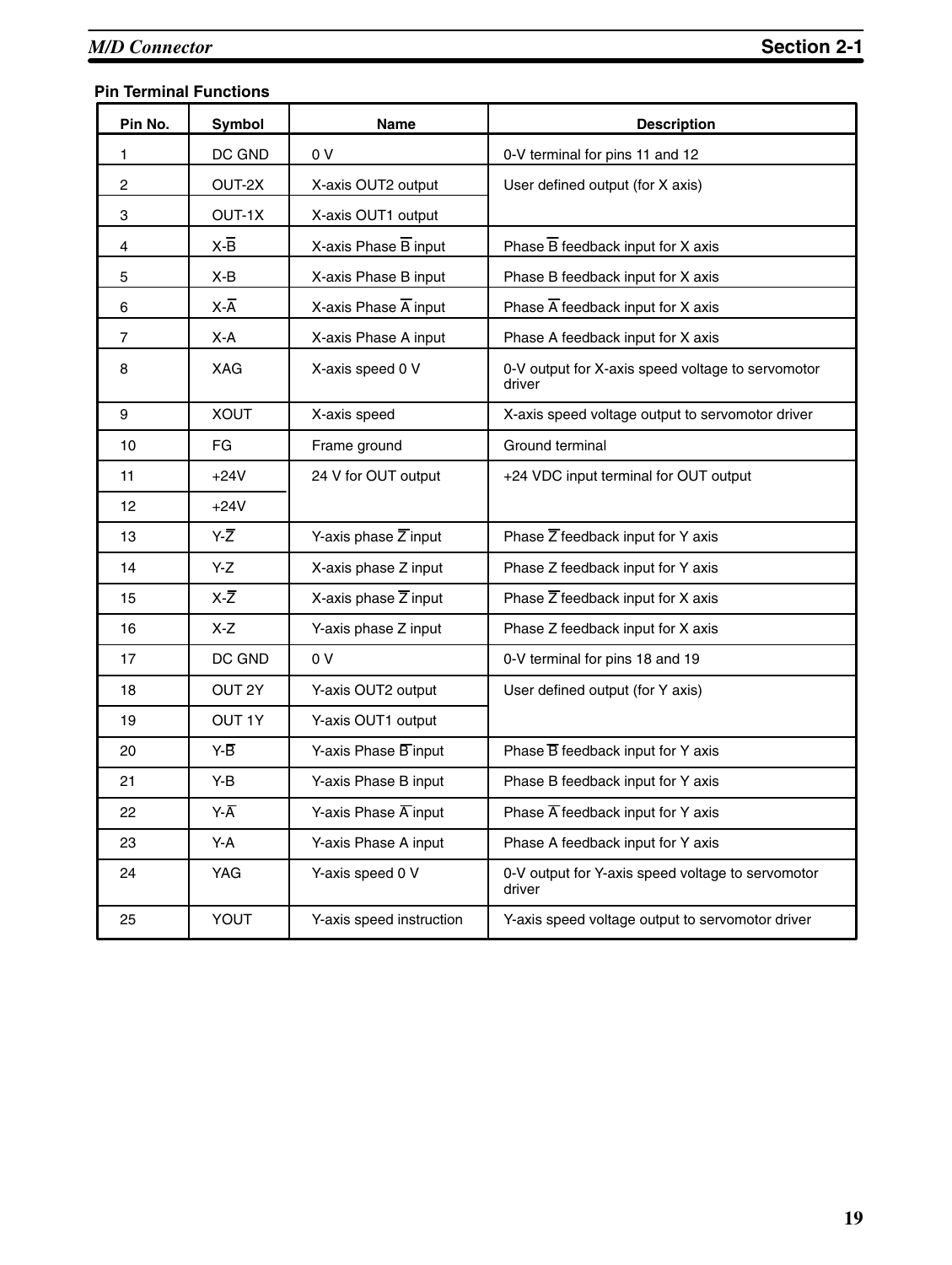#### **Input Circuits (Feedback Inputs for Phases A, B, and Z)**



#### **Output Circuitry (OUT Outputs and Speeds)**



OUT1/OUT2 outputs (X,Y axes)



OUT/AG outputs (X,Y axes)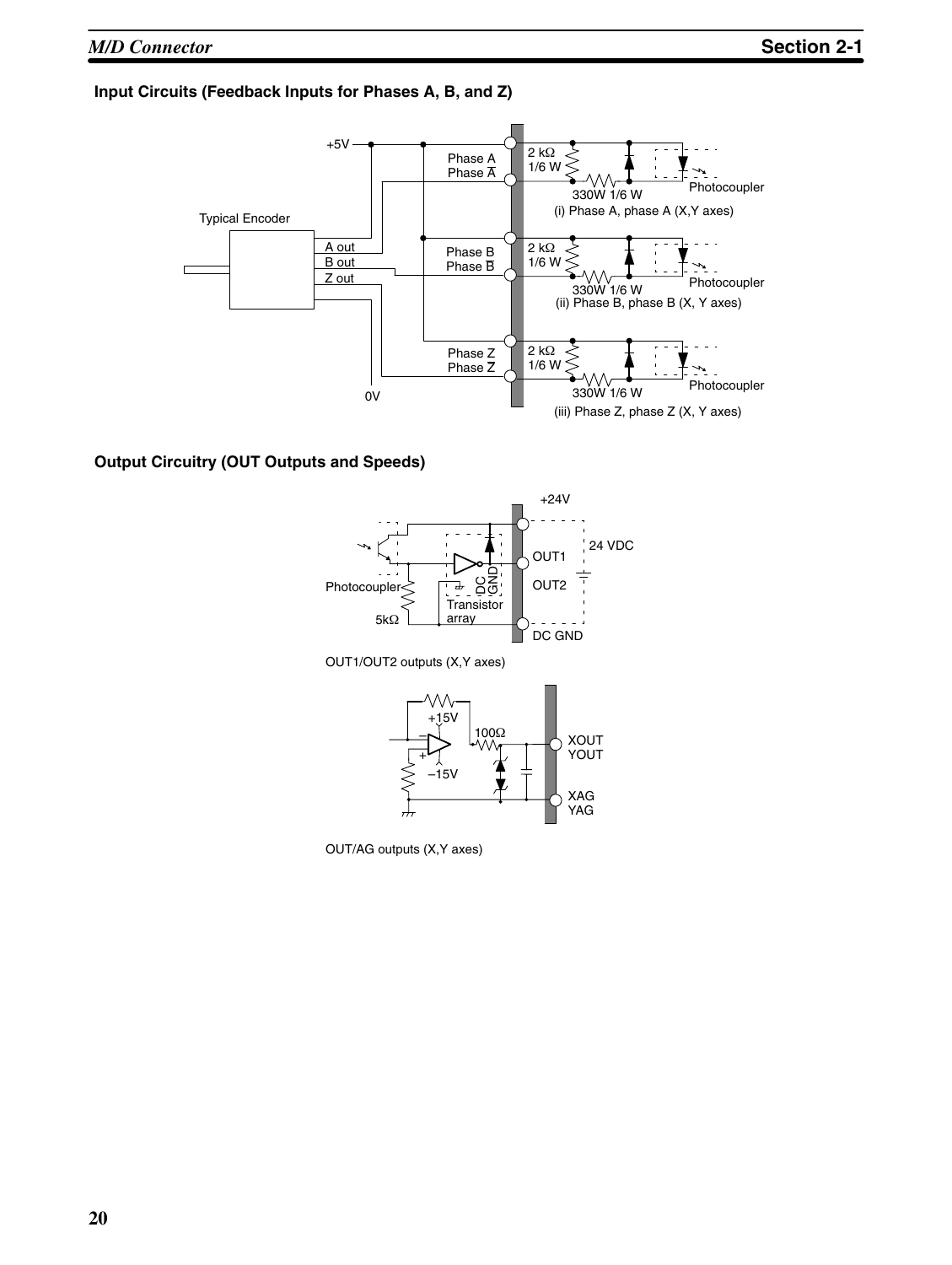## **2-2 EXT-IN Connector**

The EXT-IN (external input) connector is used for wiring external inputs. Since the C500-NC222-E Position Control Unit allows dual axis control, the EXT-IN connector provides inputs for both X and Y axes for connecting inputs from limit switches, from switches to stop the system, and from the mechanical origin. The connector type and pin layouts are shown below.



(Layout shown from connected side)

#### **Pin Functions**

| Pin No. | <b>Symbol</b> | <b>Name</b>               | <b>Description</b>                                                                                    |
|---------|---------------|---------------------------|-------------------------------------------------------------------------------------------------------|
| 1       | DC GND        | 0 <sup>V</sup>            | Ground (0 V) terminal for external 24-VDC power supply                                                |
| 2       | <b>CCWLX</b>  | X-axis CCW limit          | Limit switch input for X-axis in CCW direction (NC)                                                   |
| 3       | <b>STPX</b>   | X-axis external interrupt | Used for stopping X axis earlier than normal deceleration<br>stop (NO). Active at its leading edge.   |
| 4       | <b>ORGX</b>   | X-axis origin             | Used as X-axis mechanical origin (NO).                                                                |
| 5       | <b>EMGX</b>   | X-axis emergency stop     | Used to stop X axis in an emergency such as a run-away<br>motor (NC).                                 |
| 6       | <b>CWLX</b>   | X-axis CW limit           | Limit switch input for X axis in CW direction (NC)                                                    |
| 7       | FG            | Frame ground              | Ground terminal                                                                                       |
| 8       | $+24V$        | 24-V input                | Positive (+24 V) terminal for external 24-VDC power sup-                                              |
| 9       | $+24V$        |                           | ply                                                                                                   |
| 10      | —             |                           | Unused                                                                                                |
| 11      | DC GND        | 0 <sup>V</sup>            | Ground (0 V) terminal for external 24-VDC power supply                                                |
| 12      | <b>CCWLY</b>  | Y-axis CCW limit          | Limit switch input for Y axis in CCW direction (NC)                                                   |
| 13      | <b>STPY</b>   | Y-axis external interrupt | Used for stopping Y axis earlier than normal decelera-<br>tion-stop (NO). Active at its leading edge. |
| 14      | <b>ORGY</b>   | Y-axis origin             | Used as Y-axis mechanical origin (NO).                                                                |
| 15      | <b>EMGY</b>   | Y-axis emergency stop     | Used to stop Y axis in an emergency such as a run-away<br>motor (NC).                                 |
| 16      | <b>CWLY</b>   | Y-axis CW limit input     | Limit switch input for Y axis in CW direction (NC)                                                    |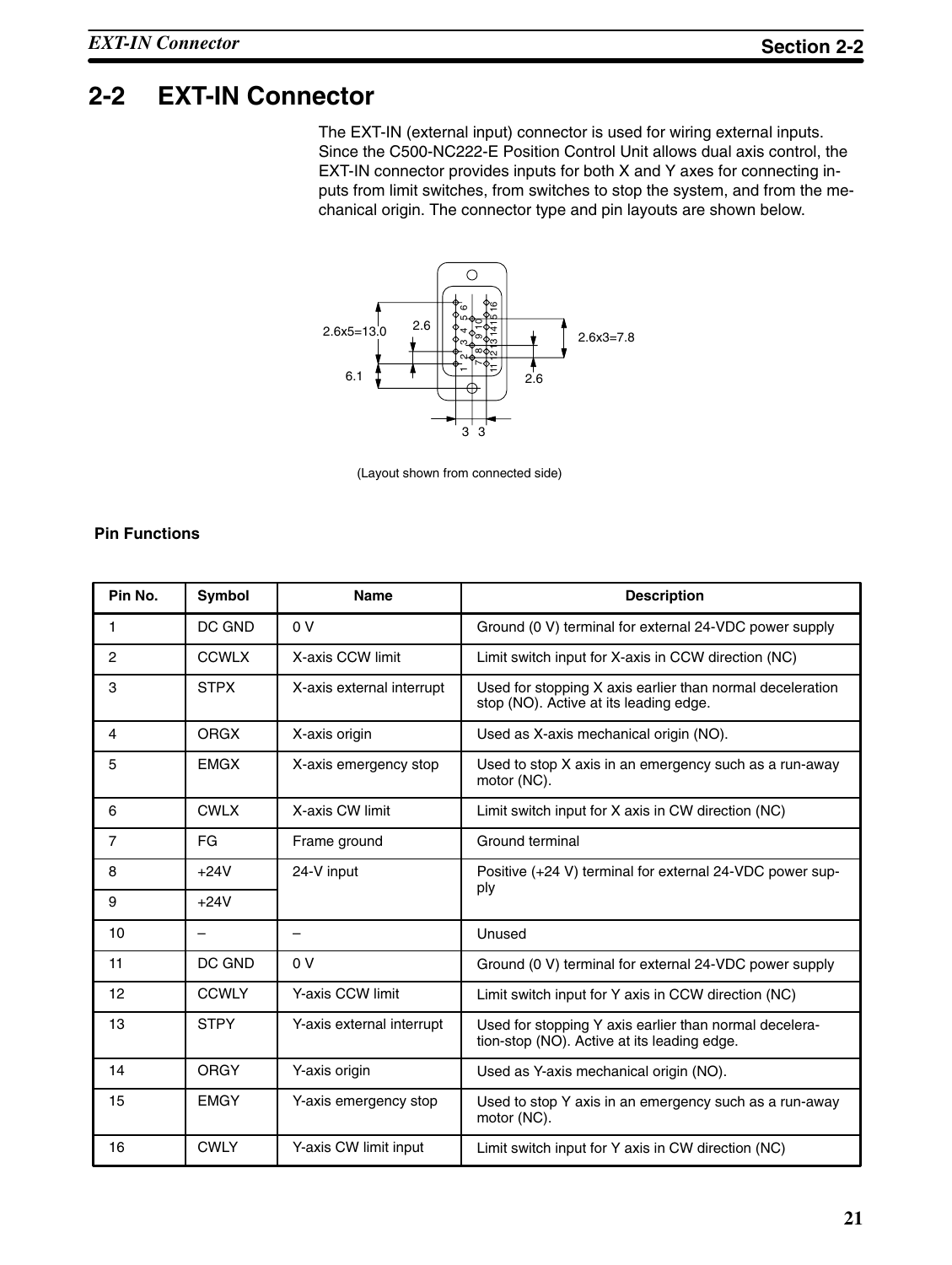#### **Configuration of Input Circuit**





**External Interrupt Inputs** External interrupt inputs are effective during operation, but their functions differ for 1) Positioning and searching for the origin and 2) JOG operations. During positioning or origin searches, setting of positions into the error counter is stopped, and the count decreases naturally to cause a deceleration stop through workpiece momentum. This deceleration differs according to the degree of momentum in the error counter when the external interrupt is turned ON. Similarly, during JOG operations the error counter count decreases naturally to cause a deceleration stop through workpiece momentum. However, during JOG operations natural deceleration occurs according to the number of pulses stored in the deceleration-stop parameter (address 418 for the X axis, 818 for the Y axis) whenever the setting of this parameter is larger than the value in the error counter when the external interrupt is received. In this capacity an external interrupt can be used to stop the workpiece after an established number of pulses. **Emergency Stop Input** If the emergency stop input is received while an axis is moving, pulse string input to the error counter will be stopped, the error counter will be cleared, positioning will stop immediately, and a servo lock will be set. When an emergency stop is executed, the current position will also be cleared. To restart operation after an emergency stop has been executed, turn OFF the emergency stop input, reset the error (ERST), and redefine the origin.

### **2-3 Faulty Wiring Diagnostic Function**

In a semiclosed-loop servo system, faulty wiring may cause the servomotor to run out of control. The Position Control Unit prevents this by its faulty wiring diagnostic function.



(1) Faulty wiring at phase feedbacks A and B. (2) Faulty wiring at ground and positive lines of speed voltage output.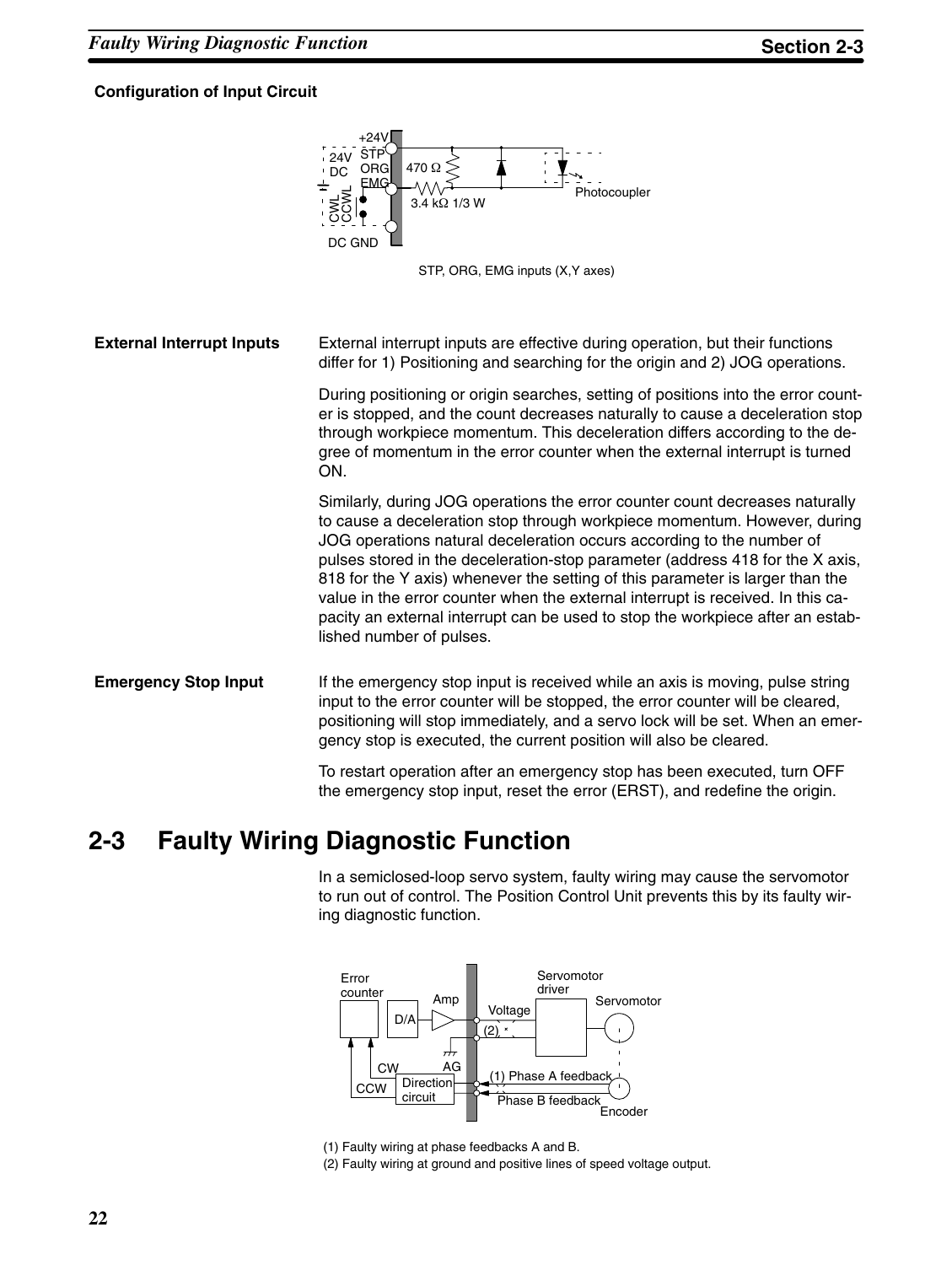Under normal wiring conditions a position control loop is created when power is turned ON, and a servolock occurs. For example, if the motor rotates in the CW direction during servolock, the encoder will detect this. Consequently, feedback signals notify the error counter in the Position Control Unit about the direction and magnitude of this movement. Since the error counter count is ordinarily zero unless otherwise designated, even if the motor moves in the CW direction and the feedback signals transfer this direction and movement as a count to the error counter, it will zero this count figure by rotating the motor in the CCW direction with the appropriate control voltage. The control voltage is output to the servomotor driver, and the motor rotates in the CCW direction. Again, when the motor rotates in this CCW direction the encoder will detect the movement and notify the error counter in the Position Control Unit with feedback signals. This loop subtracts the count figure in the error counter to zero it. Hence, the creation of a position control loop and valid servolock will ordinarily allow the servomotor to constantly correct and maintain its stopped position.

If feedback input lines Phase A and Phase B are wired in reverse (broken lines at (1) in the figure), the servolock is ineffective and the motor runs out of control. Suppose the motor rotates in the CW direction and the encoder detects this. Because the feedback input wiring is reversed at the Position Control Unit, the error counter receives the information as a magnitude in the CCW direction. Then the error counter attempts to zero the count figure by a control voltage output in the CW direction. The reversed wiring thus causes further CW rotation when the servomotor driver receives this control voltage. The error counter continues to total a count in the CCW direction, and the motor runs out of control in the CW direction as the cycle repeats. This can occur not only from reversed wiring of Phases A and B of the feedback inputs, but also from reversed wiring of the speed voltage and the ground (zero volt) lines. Run-away motors are quite dangerous because they become apparent only after switching power on.

The C500-NC222-E Position Control Unit counters this danger with the following faulty wiring diagnostics in order to prevent run-away motors.

- When the power is turned ON the error counter capacity has a limit so that a control voltage beyond ±0.3 V is not output.
- In the event of faulty wiring, this limit ensures that the motor will not run too fast to be stopped externally. Immediately check the wiring and parameters after the motor stops.
- This faulty wiring diagnostic function clears when the first axis operation command arrives such as SRT, JOG, PLS, ORG, etc. Thus during ordinary operation this limit does not interfere.
- If a motor does run away and the error counter overflows because of an error, stop the motor by a 0-V control voltage and clear the servolock function. Then immediately turn OFF the servomotor driver power supply since the motor may continue to move slowly under a 0-V drift.

Other reasons why the servolock does not engage and causes a run-away motor include 1) reversed connections of A and A or B and B, 2) faulty wiring between the servoamp and servomotor, or 3) incorrect rotation direction settings for parameters (addresses 402/802). Check for these if you suspect wiring problems.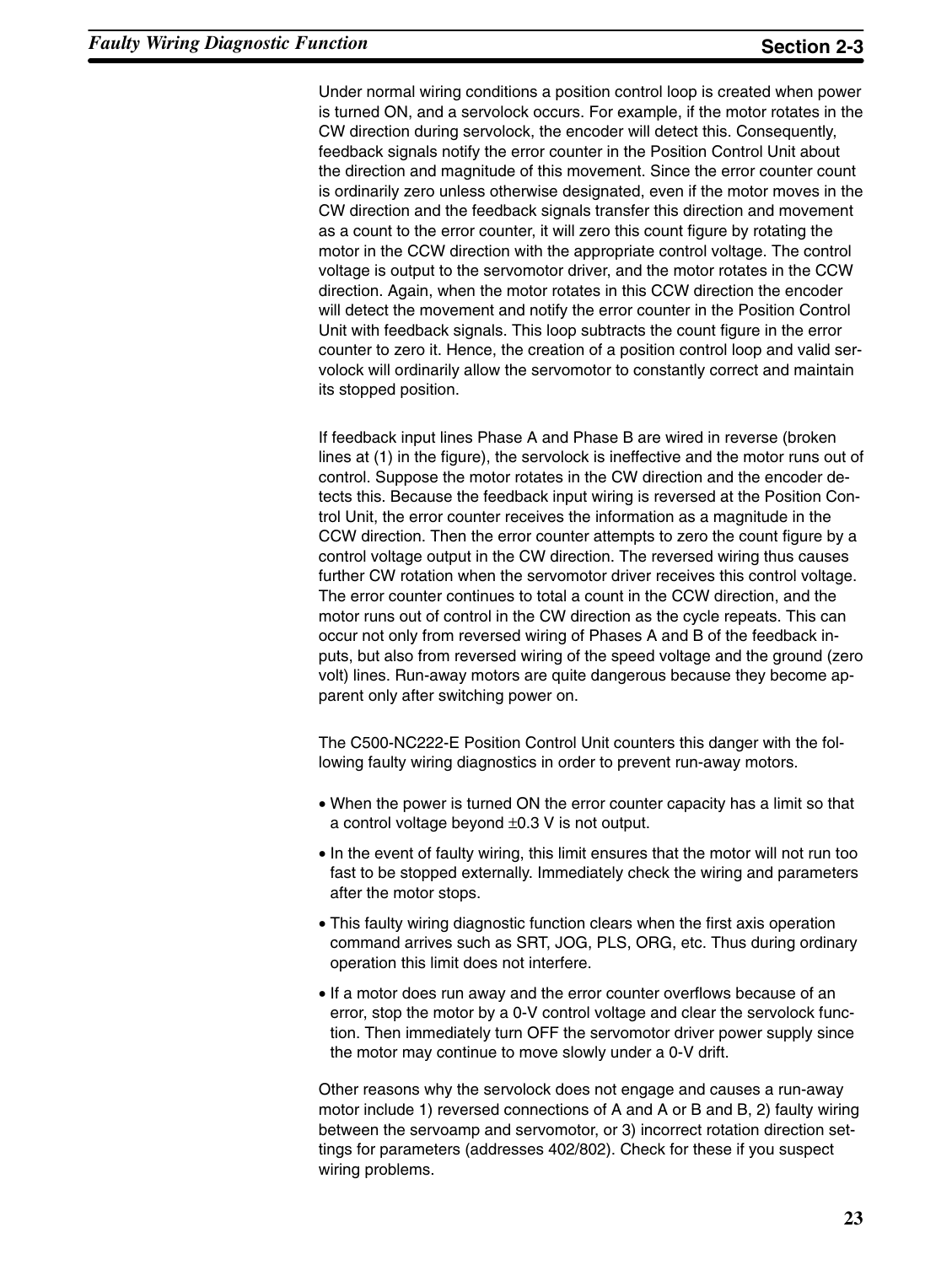## **2-4 Motor Driver Connection Examples**

In this example for 1-axis control, proximity and limit switch connections are wired to be current-activated. Set OUT1 and OUT2 as needed.

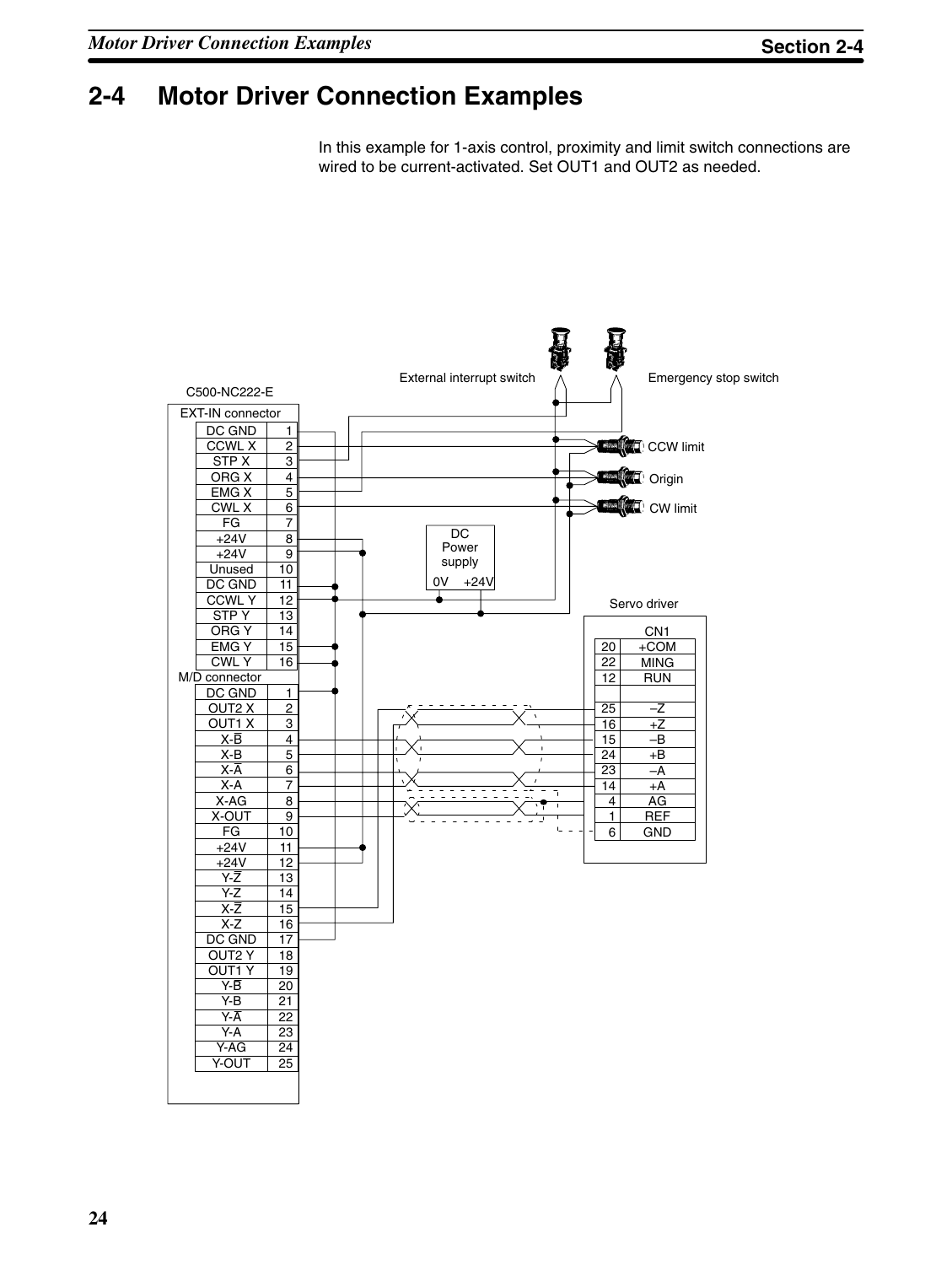In this example for 1-axis control, proximity switch connections are wired to be current-opening. Set OUT1 and OUT2 as needed.

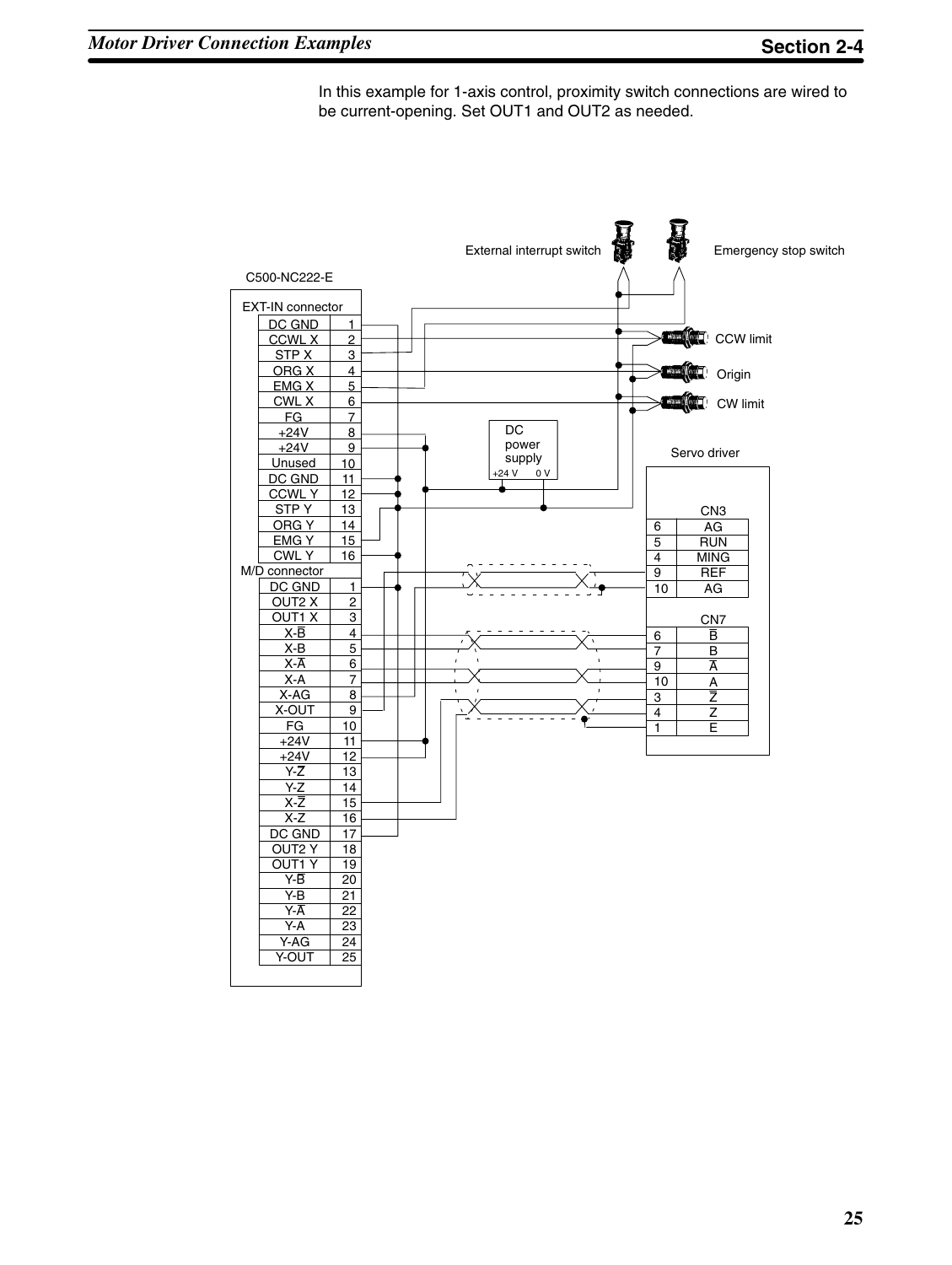## **2-5 Wiring Precautions**

Electronically controlled equipment may malfunction because of noise generated by power supply lines or external loads. Such malfunctions are difficult to reproduce; hence, determining the cause often requires a great deal of time.

The Position Control Unit is naturally susceptible to noise malfunction. The following tips, however, should aid in avoiding noise malfunction and improve system reliability.

- Always use designated electrical cables. *1, 2, 3...*
	- 2. Separate power cables (AC power supply, motor power supply) and control cables (pulse outputs, external I/O). Do not group the two types together or place them in the same conduit.
	- 3. Control cables must be shielded.
	- 4. For inductive loads (relays, solenoids, solenoid valves), connect surge absorbing circuits. Connect surge absorbing components close to the relay or solenoid. For a DC relay, use a surge-absorbing diode with a voltage tolerance at least five times greater than the circuit voltage.



- 5. Noise from the power supply line (e.g., when using the same power supply with an electric welder or electrical discharge unit, or when a high-frequency noise generator is nearby) can be alleviated by inserting a noise filter at the power supply input.
- 6. Use twisted pair cable for power supply lines.
- 7. Use adequate grounds with a cross-section of 1.25 mm<sup>2</sup> or greater. Ground at a resistance no greater than 100  $\Omega$ .
- 8. The I/O terminals that operate the 24-V system are isolated with photocouplers to reduce external noise effects on the control system. In accordance with this provision, avoid connections between the analog control voltage ground (AG) and 24-V ground (DC GND).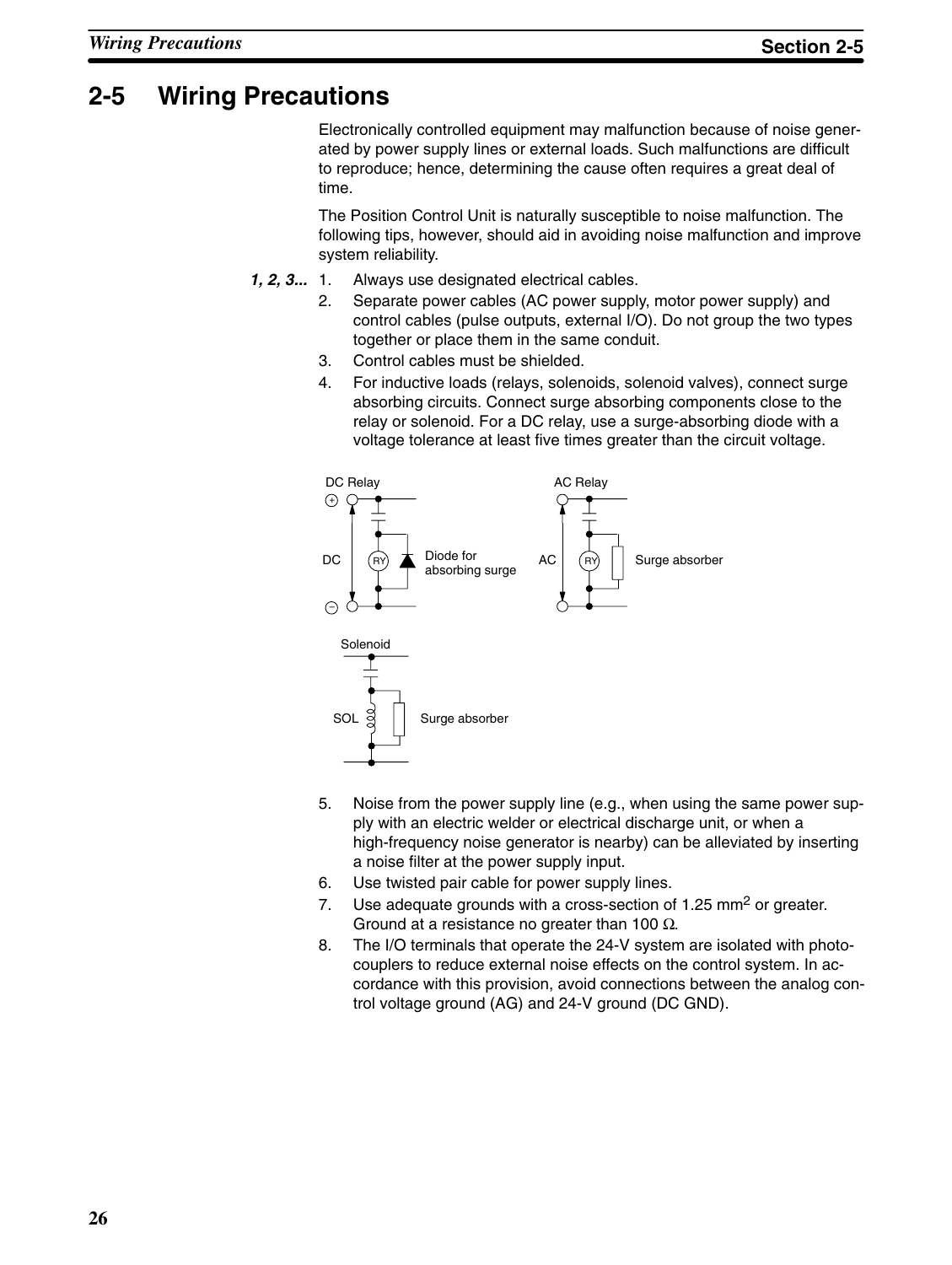## **SECTION 3 Data Configuration**

Before executing positioning actions, you must enter the necessary data into the EEPROM of the Position Control Unit. The C500-NC222-E Position Control Unit has a large data capacity. The EEPROM can store data for 300 positioning actions, 100 speeds, 19 parameters, 10 dwell times, and 10 acceleration and deceleration times per axis. You can set data most conveniently with the Teaching Box, but it is also possible to send data from the PC to the Position Control Unit.

Data is automatically transferred from EEPROM to RAM when the Position Control Unit is powered up. The commands transferred from the DM area of the PC (see *Section 6 Commands* for details) contain settings which access this data.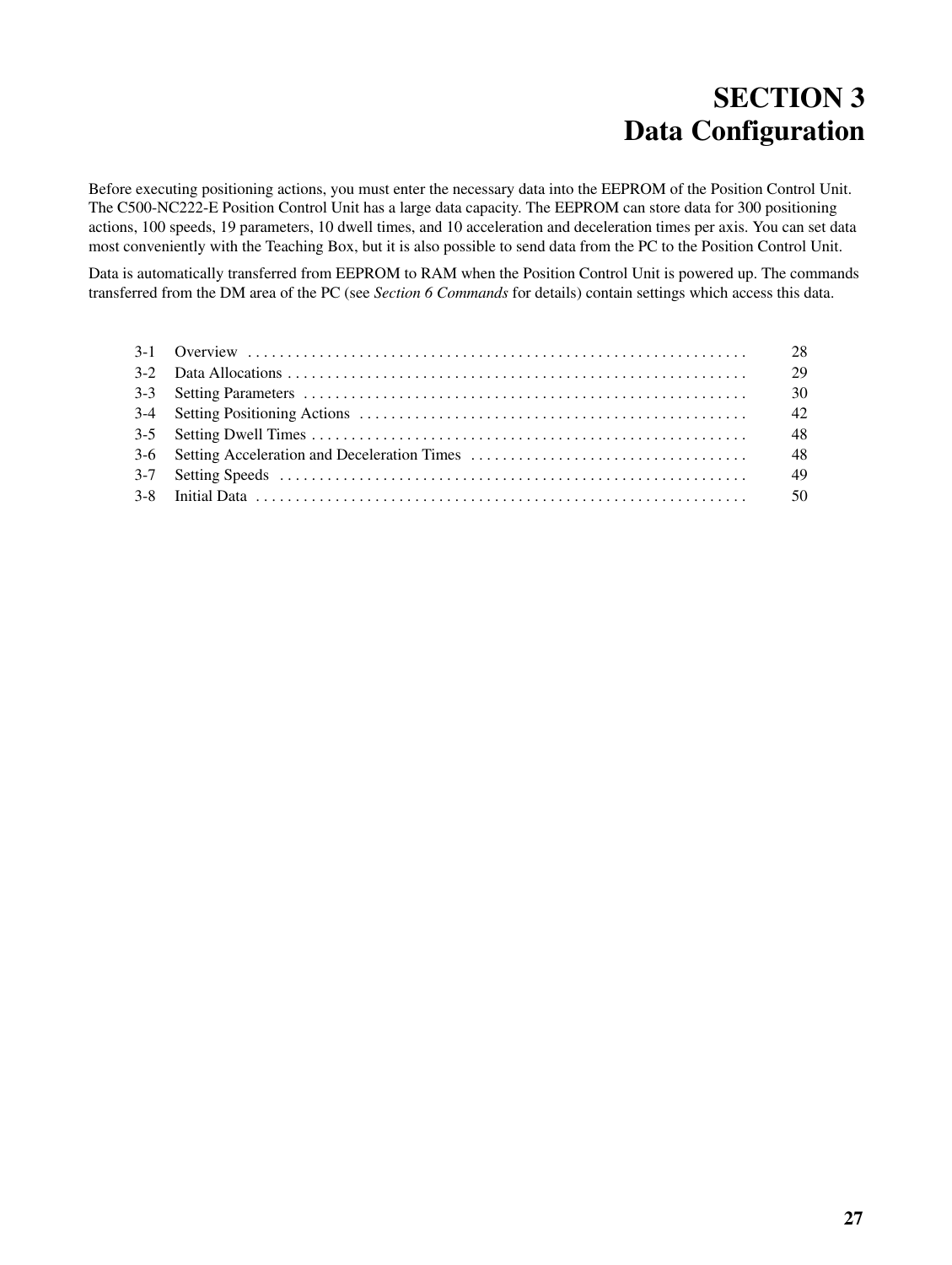| $3 - 1$<br><b>Overview</b> |                                                                                                                                                                                                                                                                                                                                                                                                                                                                                                                                                                                                                           |  |
|----------------------------|---------------------------------------------------------------------------------------------------------------------------------------------------------------------------------------------------------------------------------------------------------------------------------------------------------------------------------------------------------------------------------------------------------------------------------------------------------------------------------------------------------------------------------------------------------------------------------------------------------------------------|--|
|                            | The Position Control Unit (PCU) outputs control voltage pulses to motor driv-<br>ers. The basic control unit, therefore, is the pulse; control voltages differ by<br>the number of pulses they contain.                                                                                                                                                                                                                                                                                                                                                                                                                   |  |
| <b>Pulse Rate</b>          | Pulses are signals sent to motor drivers to command precise motor motion.<br>In order to facilitate programming, the Teaching Box accepts input in units of<br>pulses, millimeters (mm), or inches. The type of unit is set with the Teaching<br>Box or PC and entered at parameter address 400 for the X axis and 800 for<br>the Y axis. The magnitude of the pulse rate is entered at address 401 for the<br>X axis and 801 for the Y axis.                                                                                                                                                                             |  |
|                            | The pulse rate is equivalent to dividing the movement, x, of an object at-<br>tached to a motor by the number of pulses, n, required for this movement.<br>The pulse rate thus equals x/n. In actual operation, the data input in normal<br>units of distance is translated by the Teaching Box so the data is stored di-<br>rectly as pulses.                                                                                                                                                                                                                                                                            |  |
| <b>Setting Data</b>        | The most convenient way to set data is with the Teaching Box. Specific<br>memory areas in the Position Control Unit are designated for certain types of<br>data. The data provides the precise information necessary to drive a stepping<br>motor or servomotor through a number of specific motions. There are five<br>types of data: parameters, speeds, dwell times, acceleration and decelera-<br>tion times, and positioning actions. When setting data for the first time, you<br>must set parameters first, followed by speeds, dwell times, acceleration and<br>deceleration times, and then positioning actions. |  |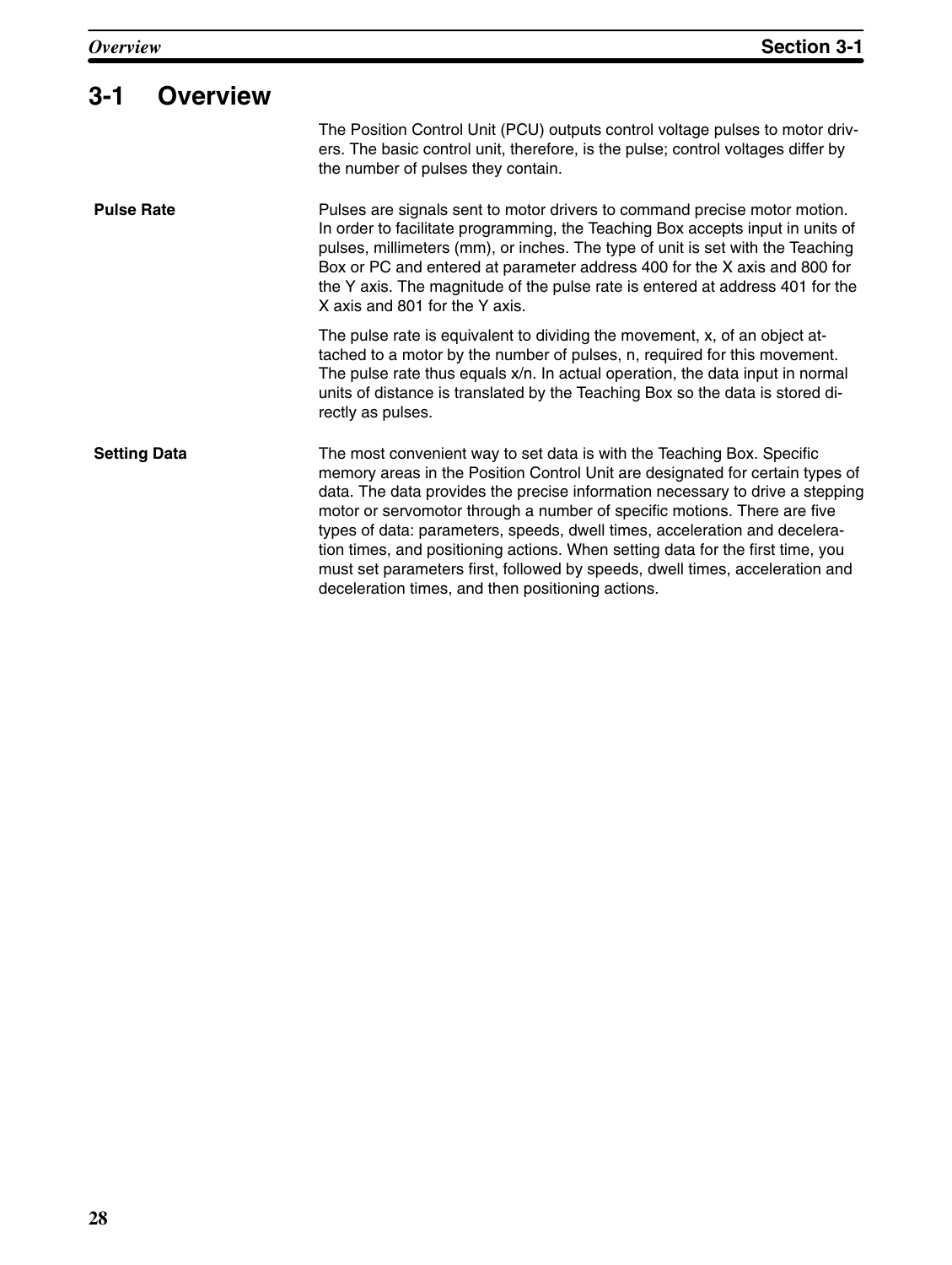# **3-2 Data Allocations**

Commands, parameters, speeds, positioning actions, dwell times, and acceleration and deceleration times are stored at the following addresses. Positioning actions include the position, speed, and other attributes. Parameters categorically establish limits and directions for positioning actions.

| Data                          | <b>PCU Address</b> | No. of PC Words | <b>Description</b>                                    | <b>Permitted Settings</b>                         |
|-------------------------------|--------------------|-----------------|-------------------------------------------------------|---------------------------------------------------|
| Positioning<br>actions        | 100 to 399         | 5               | For the X axis                                        | $\pm$ 99,999,999 pulses (for<br>desired position) |
|                               | 400                | 2               | Unit                                                  | $0$ to $2$                                        |
|                               | 401                | 3               | Pulse rate                                            | (1 to 10,000) $x10^{-4}$ (unit/<br>pulse)         |
|                               | 402                | 2               | <b>Rotation direction</b>                             | $0$ or $1$                                        |
|                               | 403                | 2               | Encoder type                                          | 0 or 1 and 1, 2, 4                                |
|                               | 404                | 2               | Gain                                                  | (1 to 999) x 10 μV/pulse                          |
|                               | 405                | 2               | In-position zone                                      | 1 to 999 pulses                                   |
|                               | 406                | 2               | Backlash compensation                                 | 0 to 9,999 pulses                                 |
|                               | 407                | 3               | Stroke limit (+)                                      | 0 to 99,999,999 pulses                            |
| Parameters                    | 408                | 3               | Stroke limit (-)                                      | 0 to 99,999,999 pulses                            |
|                               | 409                | 3               | Zone setting                                          | 0 to 9,999 pulses                                 |
|                               | 410                | 3               | Home shift                                            | $\pm$ 999,999 pulses                              |
|                               | 414                | 3               | Maximum speed                                         | 1 to 300,000 pps                                  |
|                               | 412                | 3               | Maximum jogging speed                                 | 1 to 300,000 pps                                  |
|                               | 413                | 2               | Origin search direction                               | 0 or 1                                            |
|                               | 414                | 3               | Origin compensation                                   | $\pm$ 999,999 pulses                              |
|                               | 415                | 3               | High origin search speed                              | 1 to 300,000 pps                                  |
|                               | 416                | 2               | Origin search accel./decel.                           | $0$ to $9$                                        |
|                               | 417                | 3               | Low origin search speed                               | 1 to 10,000 pps                                   |
|                               | 418                | 3               | Deceleration stop                                     | 1 to 10,000 pulses                                |
| Dwell times                   | 450 to 459         | 2               | For the X axis                                        | 0 to 9,990 ms (in 10-ms<br>increments)            |
| Acceleration/<br>Deceleration | 460 to 469         | 3               | For the X axis                                        | 10 to 4,990 ms (in 10-ms)<br>increments)          |
| Positioning                   | 500 to 799         | 5               | For the Y axis                                        | $\pm$ 99,999,999 pulses (for<br>desired position) |
| Parameters                    | 800 to 818         | 2 or 3          | For the Y axis; analogous to<br>400 to 418 for X axis |                                                   |
| Dwell times                   | 850 to 859         | 2               | For the Y axis                                        | 0 to 9,990 ms (in 10-ms<br>increments)            |
| Acceleration/<br>Deceleration | 860 to 869         | 3               | For the Y axis                                        | 10 to 4,990 ms (in 10-ms<br>increments)           |
| Speeds                        | 900 to 999         | 3               | Speeds for both axes                                  | 1 to 300,000 pps (in<br>1-pps increments)         |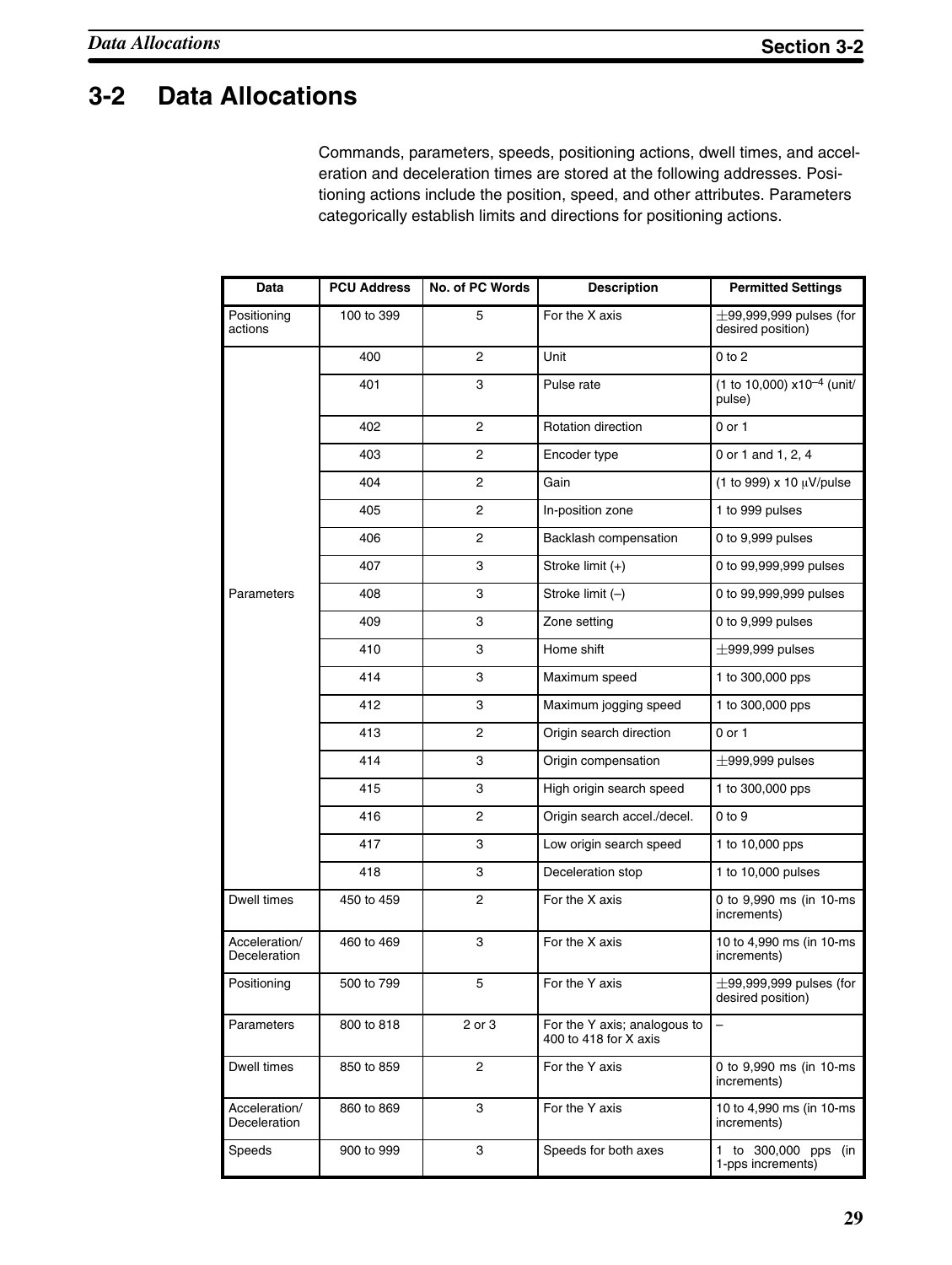# **3-3 Setting Parameters**

|                                    | When writing data into the Position Control Unit for the first time, you must<br>start with parameters. The word <i>parameters</i> , as used here, has a rather spe-<br>cific meaning and refers to certain data settings (described below) which de-<br>lineate particular aspects of operation. Each parameter is allocated either two<br>or three 16-bit words in the EEPROM. The first of these words is always used<br>to designate the address. The remaining one or two words are used to write<br>data specific to that particular parameter. You must write two sets of data<br>(one for each axis) for each parameter. |
|------------------------------------|----------------------------------------------------------------------------------------------------------------------------------------------------------------------------------------------------------------------------------------------------------------------------------------------------------------------------------------------------------------------------------------------------------------------------------------------------------------------------------------------------------------------------------------------------------------------------------------------------------------------------------|
|                                    | In the following explanations, the addresses for both axes are listed for each<br>parameter. The table above provides a comprehensive listing of addresses.<br>Default settings refer to the initial data loaded for the trial operation. See Sec-<br>tion 3-8 for a comprehensive listing of initial data settings.                                                                                                                                                                                                                                                                                                             |
|                                    | Note The following data is for setup within the PC for transfers. If the Teaching Box<br>is used, see operation manual W145. The data within the parenthesis con-<br>tains the PCU address for the data being described.                                                                                                                                                                                                                                                                                                                                                                                                         |
| Unit (X axis: 400, Y axis:<br>800) | Designates the unit to be used with the Teaching Box (C500-TU002-E) and<br>External Display (C500-ND201).                                                                                                                                                                                                                                                                                                                                                                                                                                                                                                                        |
|                                    | $\leftarrow$ 1 Word $\rightarrow$ 1 Word $\rightarrow$                                                                                                                                                                                                                                                                                                                                                                                                                                                                                                                                                                           |



**Pulse Rate (X axis: 401, Y axis: 801)**

Determines the amount of workpiece movement (with the selected unit) per pulse. For precision, the setting allows for 4 digits beyond the decimal point; however, the fourth digit may be rounded off when data is converted from millimeters.

Previously set parameters do not change their value when the pulse rate changes. Always reconfirm affected parameters when you change the pulse rate; as a general rule, always set the pulse rate first. Parameters defined under a former pulse rate will be ignored. A pulse rate setting of 0 (if the parameter are all cleared, for instance) will actually assign the default pulse rate of 1.0000.

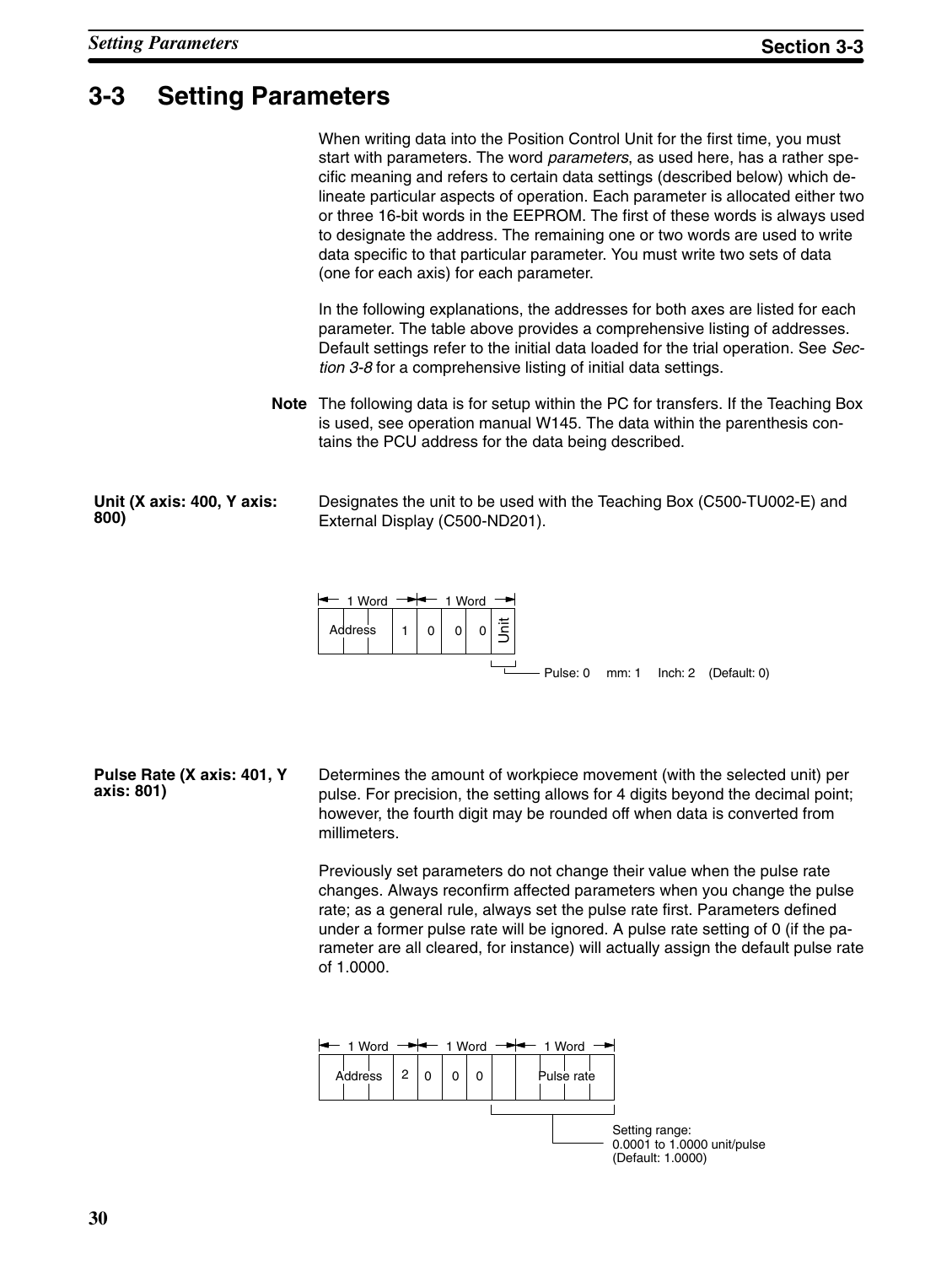**Rotation Direction (X axis: 402, Y axis: 802)**

Relates to the position field sign bit. This parameter designates the control voltage as positive or negative. The position field sign establishes the position field as positive or negative.



Positive voltage output for higher position: 0 Negative voltage output for higher position: 1

The following table shows the relationship between the sign designated for the positioning action, the rotation direction designated above, the motor driver voltage, and the direction of motor rotation.

| <b>Position field sign</b> | <b>Rotation direction</b> | <b>Direction of</b><br>motor operation | <b>Driver control</b><br>voltage | <b>Resulting rotation</b> |
|----------------------------|---------------------------|----------------------------------------|----------------------------------|---------------------------|
| Positive (in direction of  | Positive voltage (0)      | <b>CW</b>                              | Positive                         | <b>CW</b>                 |
| increasing absolute        |                           | CCW                                    | Positive                         | <b>CCW</b>                |
| positions)                 | Negative voltage (1)      | <b>CW</b>                              | Negative                         | <b>CW</b>                 |
|                            |                           | <b>CCW</b>                             | Negative                         | <b>CCW</b>                |
| Negative (in direction of  | Positive voltage (0)      | <b>CW</b>                              | Positive                         | <b>CW</b>                 |
| decreasing absolute        |                           | <b>CCW</b>                             | Positive                         | <b>CCW</b>                |
| positions)                 | Negative voltage (1)      | <b>CW</b>                              | Negative                         | <b>CW</b>                 |
|                            |                           | <b>CCW</b>                             | Negative                         | <b>CCW</b>                |



Increasing positions Determine in this area if a positive or negative control voltage is required.

## **/↑ Caution**

Erroneous settings for this parameter can cause the servomotor system to run out of control. Change these settings immediately after turning on power when the motor is not engaged to a load.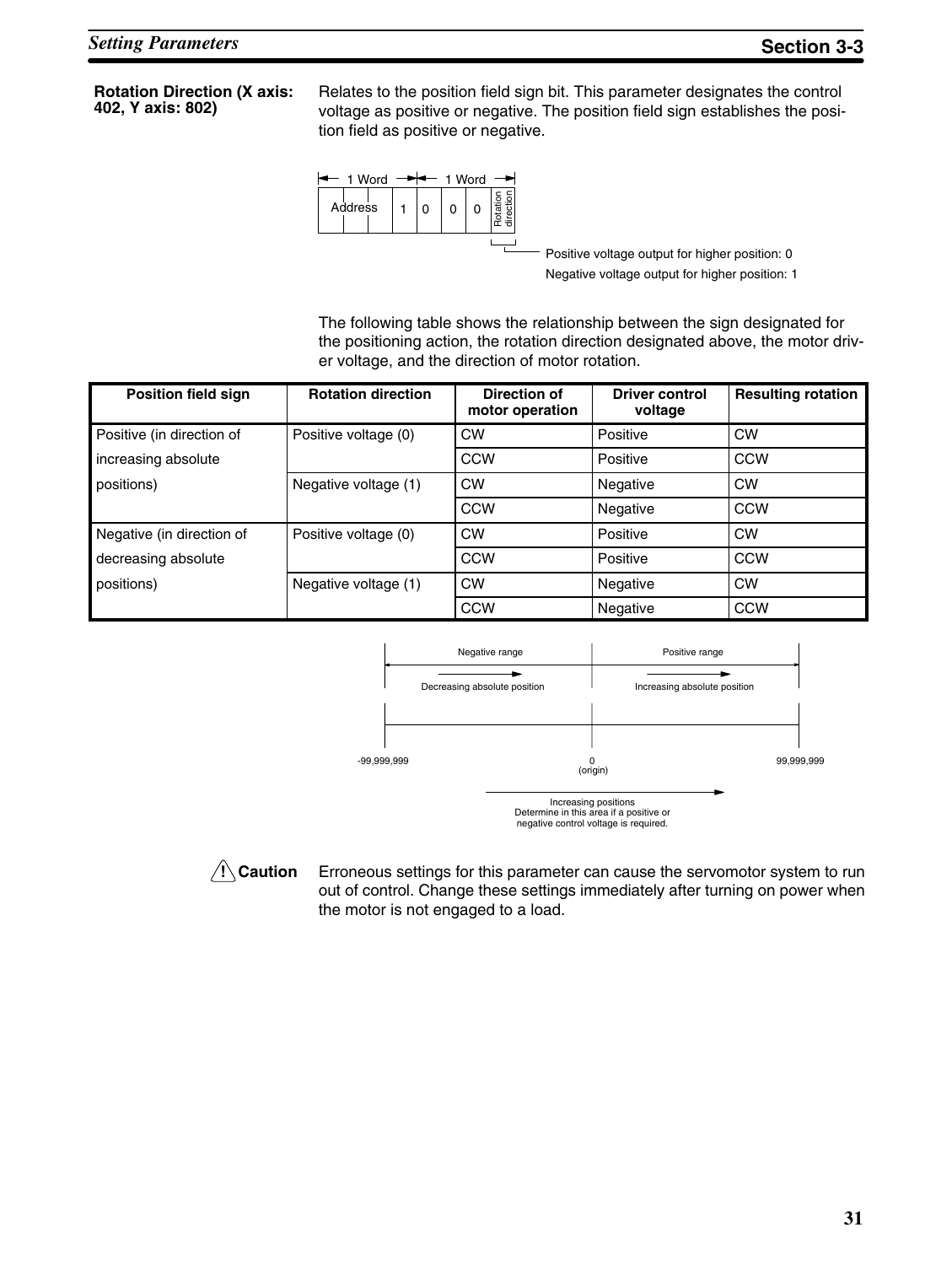**Encoder Type (X axis: 403, Y axis: 803)**

This parameter determines encoder characteristics.



Select positive logic (active high) or negative logic (active low) for the phase Z encoder. Positive logic phase Z (normally low) goes high at a signal; negative logic phase Z (normally high) goes low at a signal. **Phase Z Logic**

Select 1, 2, or 4 for the pulse multiplier depending on what type of phase-difference signals (Phases A and B) you require from the feedback pulses. Multiplier 1 sets the motor resolution equal to the encoder resolution. This means an encoder with a resolution of 1,000 pulses/revolution connected to a motor controls minimum motor rotation units in 1/1,000 revolution increments. With Multiplier 1 for example, for feedback pulses in the CW direction the figure below shows the generation of feedback pulses at the trailing edge of Phase A when Phase B is high. **Pulse Multiplier**

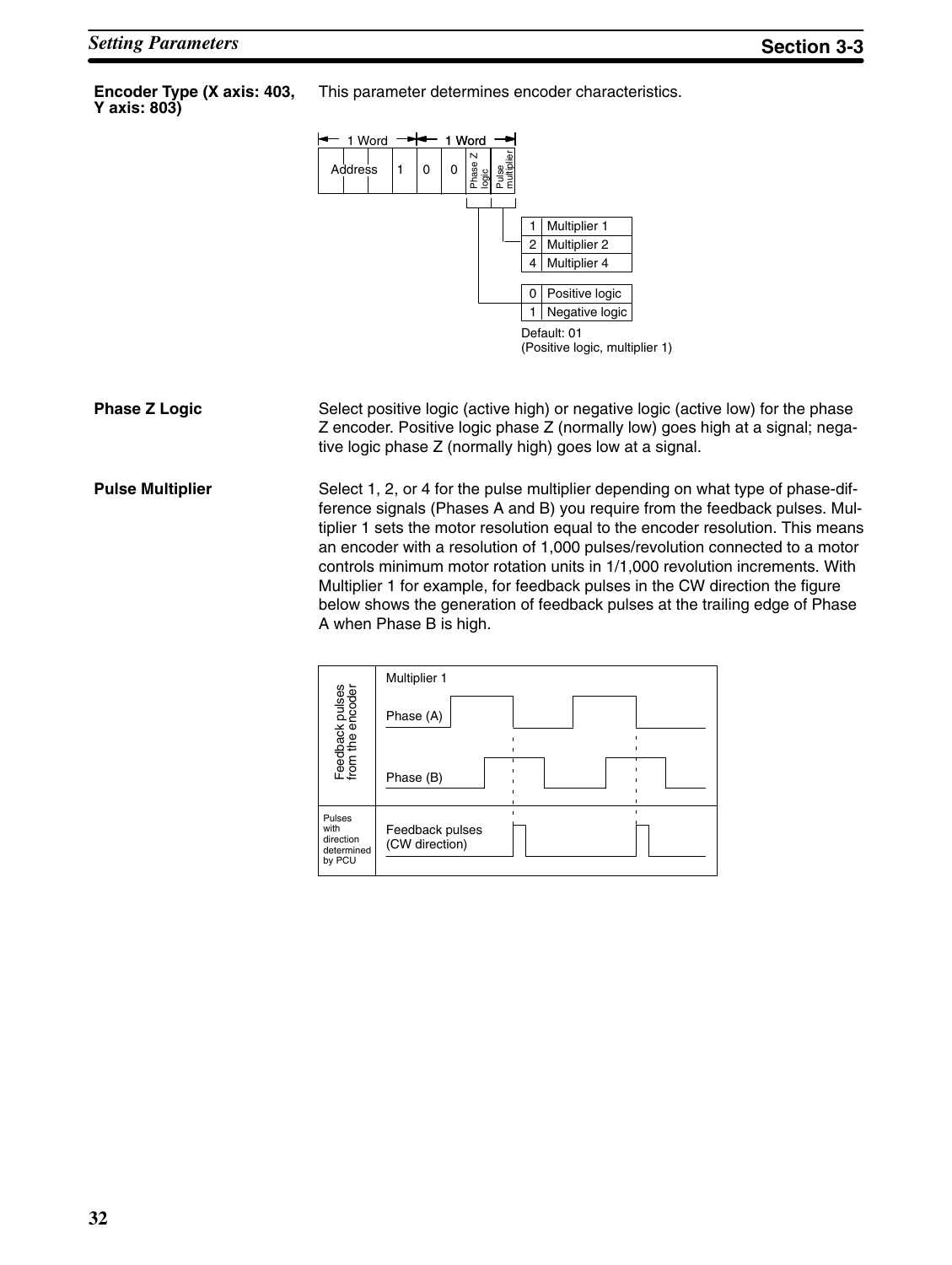Multiplier 2 and Multiplier 4 provide double and quadruple resolutions of the encoder for the motor, respectively. If an encoder with a resolution of 1,000 pulses/revolution is connected to a motor, the encoder controls minimum motor rotation units in 1/2,000 revolution increments for Multiplier 2 and in 1/4,000 revolution increments for Multiplier 4. The respective precisions double and quadruple, but speeds drop respectively to 1/2 and 1/4.





With Multiplier 2, feedback pulses are generated at the leading edge of Phase A when Phase B is low and at the trailing edge of Phase A when Phase B is high. With Multiplier 4, feedback pulses are generated in addition at the leading edge of Phase B when Phase A is high and at the trailing edge of Phase B when Phase A is low.



Change the multiplier parameter immediately after power ON or origin search. Changing it at other times may cause the motor to move to its new "current position" at high speed based on the new multiplier.

**Gain and Error Counter Value Read (X axis: 404, Y axis: 804)**

Designates the voltage output per pulse. The servo system gain is normally adjusted with the variable resistor on the servomotor driver. This gain setting is used only as a supplement to the resistor adjustment.



**Note** If the gain is too low, it will reduce the responsiveness of the motor and the motor will not be able to achieve the desired acceleration. If the gain is too high, vibration or other irregularities will result.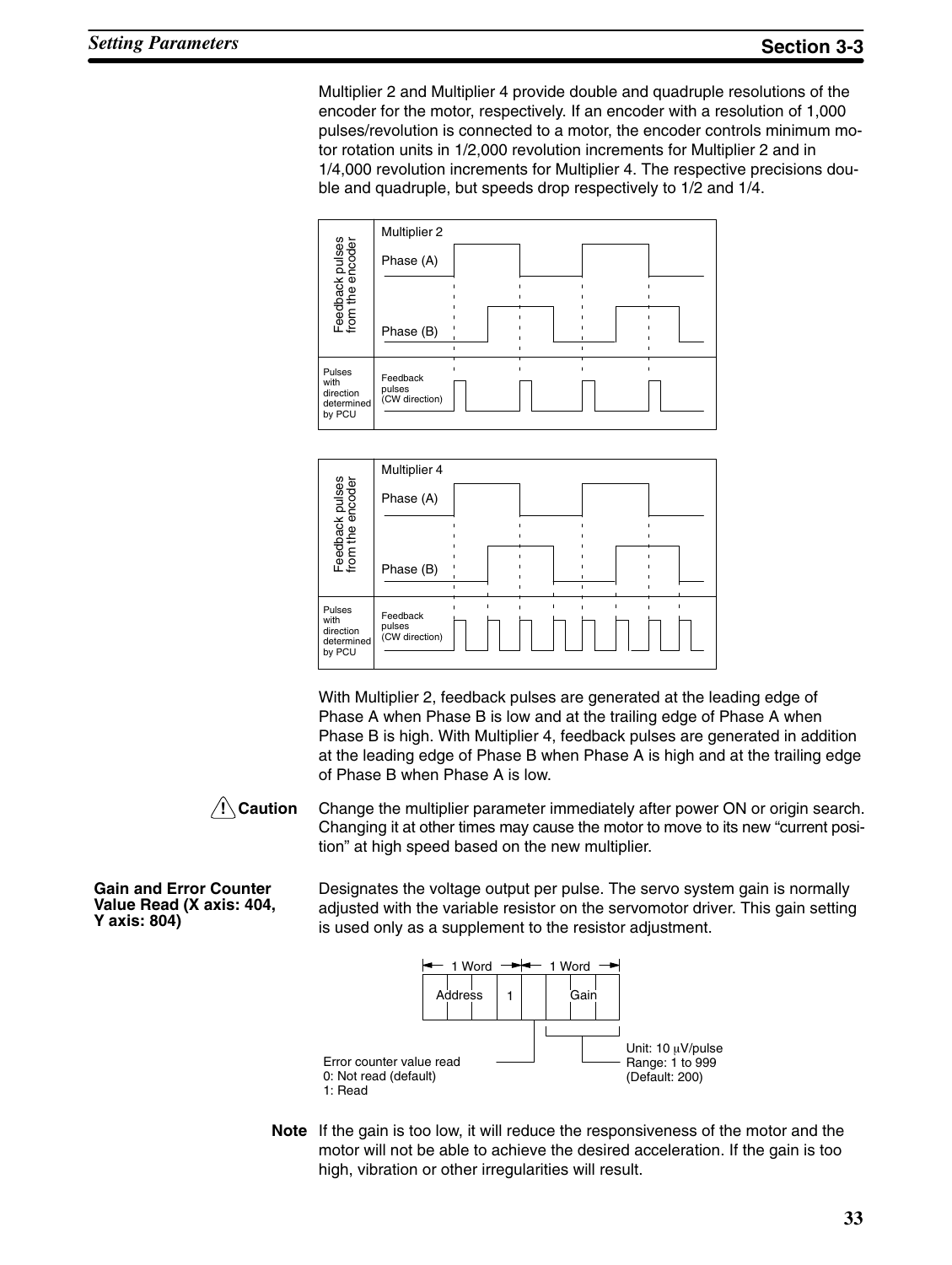This parameter is used for reading the error counter value in the status area. Decide to read or not to read the error counter value when setting the gain set value.

If the parameter is set to error counter value read, the error counter value will be output to words 17 to 20 (the data read area) of the status area in 8-digit BCD. Words 17 to 18 will be used for single axis error counter value read.



Reading X- and Y-axis Error Counter Values:

The plus or minus sign will be displayed with 1 or 0 in bit 12.



The top word of the data read area varies with the axis when reading the error counter value.

The top word of the data read area when reading the X- and Y-axis error counter values: 21

The top word of the data read area when reading the X- or Y-axis error counter value: 19

The top word of the data read area when not reading the X- or Y-axis error counter value: 17

Checks the error counter count of the servo system. When the count in the error counter reaches the value set here, the corresponding In Position flag turns ON and relays this condition externally. The flag remains ON as long as the count remains below the in-position zone. This flag will not turn ON while pulses are being input into the error counter regardless of the value of the counter. **In-Position Zone (X axis: 405, Y axis: 805)**

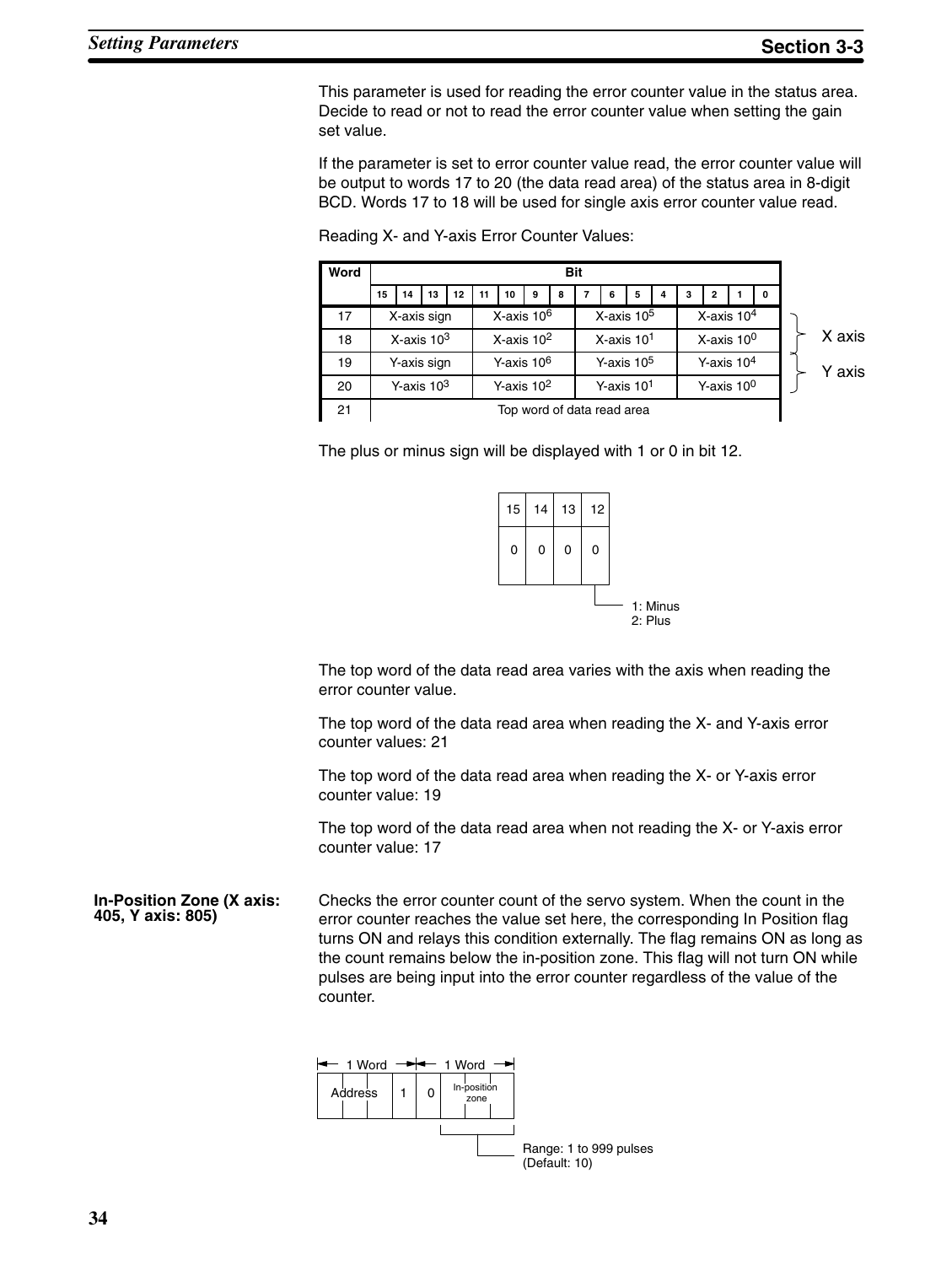The following diagram and timing chart show the relationships between the error counter count, the in-position zone, the In-position Flag, and other positioning flags. As shown below, positioning is consider complete when the count in the error counter is less than or equal to the value set for the in-position zone.



- **Backlash Compensation (X axis: 406, Y axis: 806)**
- Backlash refers to the amount of mechanical play present in gears. The meshing tolerance in the situation shown below would become a problem if the next positioning action were in the reverse direction. Generally, compensation is necessary whenever the direction changes.

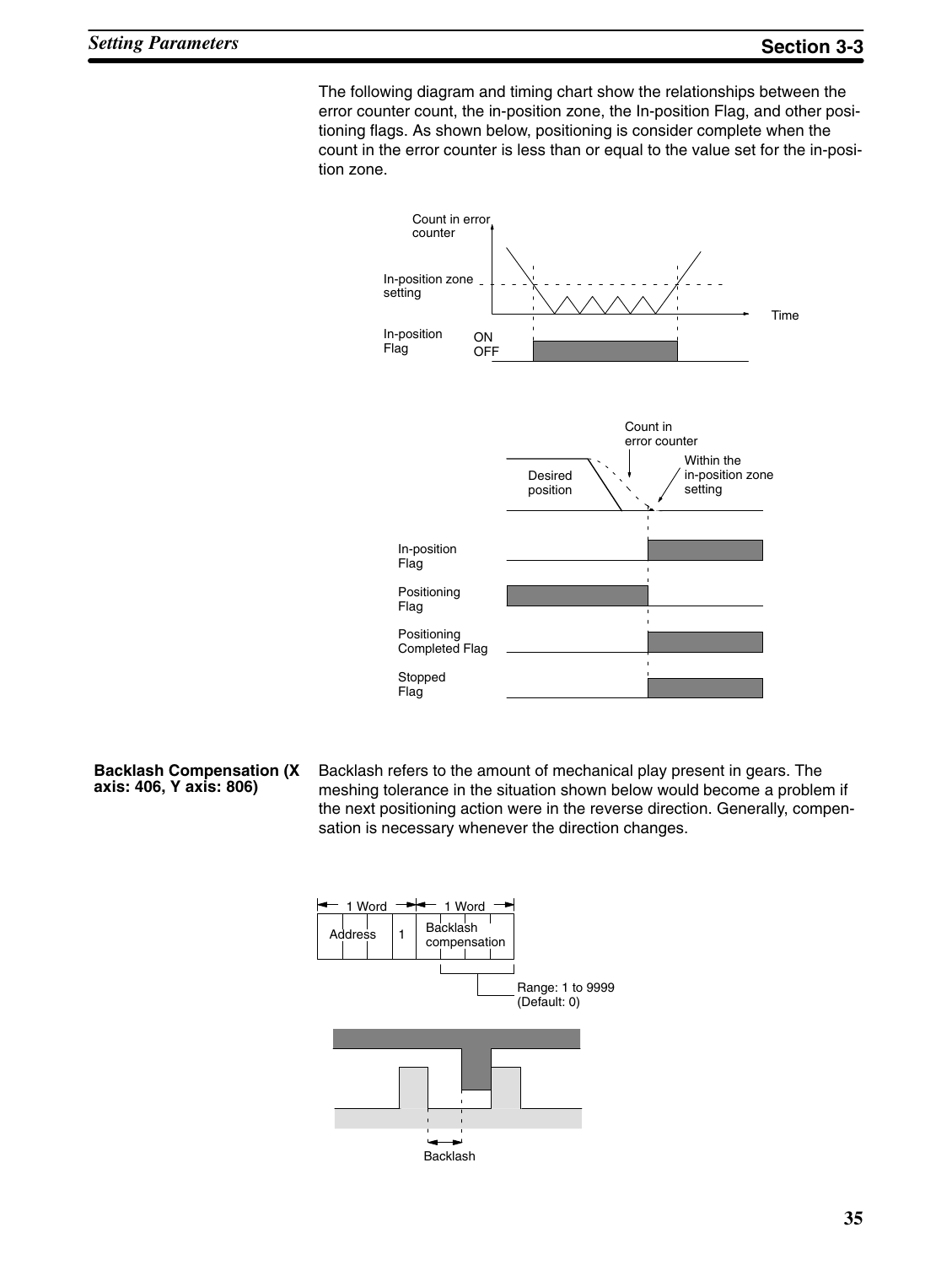| Stroke Limit (+) (X axis:<br>407, Y axis: 807) | Designates the limit in pulses for positive (+ area) positioning actions. A posi-<br>tioning action is positive or negative depending on the setting of the sign bit<br>in the Attribute 1 field. To prevent overrunning of the motor, an error occurs<br>when execution of positioning actions beyond the set value is attempted.<br>This parameter occupies two words for a maximum 8-digit entry. |  |  |
|------------------------------------------------|------------------------------------------------------------------------------------------------------------------------------------------------------------------------------------------------------------------------------------------------------------------------------------------------------------------------------------------------------------------------------------------------------|--|--|
|                                                | 1 Word<br>1 Word $\rightarrow$ 1 Word<br>Address<br>2<br>Stroke limit (+)<br>Range: 0 to 99,999,999 pulses<br>(Default: 999,999)                                                                                                                                                                                                                                                                     |  |  |
| $\sqrt{!}$ Caution                             | With both stroke limits at 0 (default settings), the stroke limits are not effective;<br>i.e., motor overrun cannot be prevented with such settings. Furthermore, the<br>stroke limit remains unchecked for JOG and pulse operations and for points<br>passed during circular arc interpolation.                                                                                                     |  |  |
| Stroke Limit (–) (X axis: 408,<br>Y axis: 808) | Designates the limit in pulses for negative $(-$ area) positioning actions. A po-<br>sitioning action is positive or negative depending on the setting of the sign bit<br>in the Attribute 1 field. To prevent overrunning of the motor, an error occurs<br>when execution of positioning actions beyond the set value is attempted.<br>This parameter occupies 2 words for a maximum 8-digit entry. |  |  |
| $\sqrt{!} \setminus$ Caution                   | With both stroke limits at 0 (default settings), the stroke limits are not effective;<br>therefore, motor overrun cannot be prevented with such settings. Furthermore,<br>the stroke limit remains unchecked for JOG and pulse operations and for points<br>passed during circular arc interpolation.                                                                                                |  |  |
|                                                | $-$ 1 Word $-$<br>1 Word<br>1 Word $\rightarrow$<br>Address<br>2<br>Stroke limit $(-)$<br>Range: 0 to 99,999,999 pulses<br>(Default: 999,999)                                                                                                                                                                                                                                                        |  |  |
| Zone Setting (X axis: 409, Y<br>axis: 809)     | Sets the acceleration zone and deceleration zone pulse counts. You can use<br>these zones to check the amount of movement during acceleration and de-<br>celeration.                                                                                                                                                                                                                                 |  |  |
|                                                | 1 Word <del>- → + + +</del> 1 Word - <del>→ + + +</del> + 1 Word - <del>→</del>                                                                                                                                                                                                                                                                                                                      |  |  |

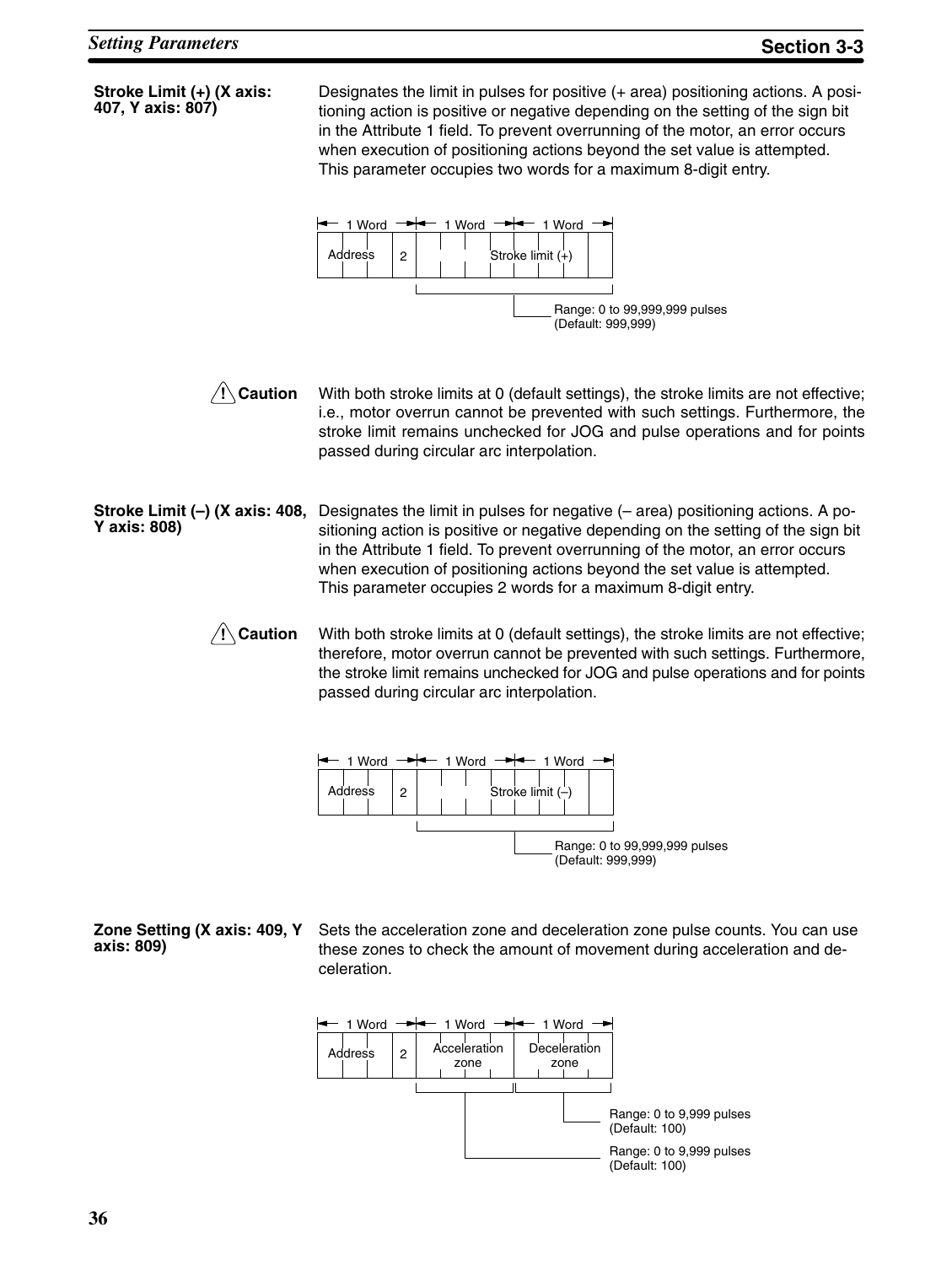Set the acceleration zone in order to check the amount of movement from the positioning starting point. The Acceleration Zone flag remains ON while the positioning action executes the number of pulses set for the acceleration zone. Similarly the Deceleration Zone flag will stay ON while the positioning action executes the number of pulses in the deceleration zone. The Acceleration Zone and Deceleration Zone flags are OFF before and after the start and end positioning points. They are ON only during part of the positioning action. The zone setting parameter is invalid during circular arc interpolation. This parameter is effective for single-axis positioning and for straight-line interpolation only.





In a series of continuous positioning actions (completion codes  $= 1$ ) the acceleration zone is effective for the first positioning action only; the deceleration zone, for the last positioning action only.

You can use home shift to add a designated number of pulses to any positioning action without affecting the origin. If HSFT (the home shift command) has been executed to enable home shift, the specified positioning action will shift positions by the amount of pulses set in this parameter. Refer to Section 7 Commands for details on HSFT. **Home Shift (X axis: 410, Y axis: 810)**

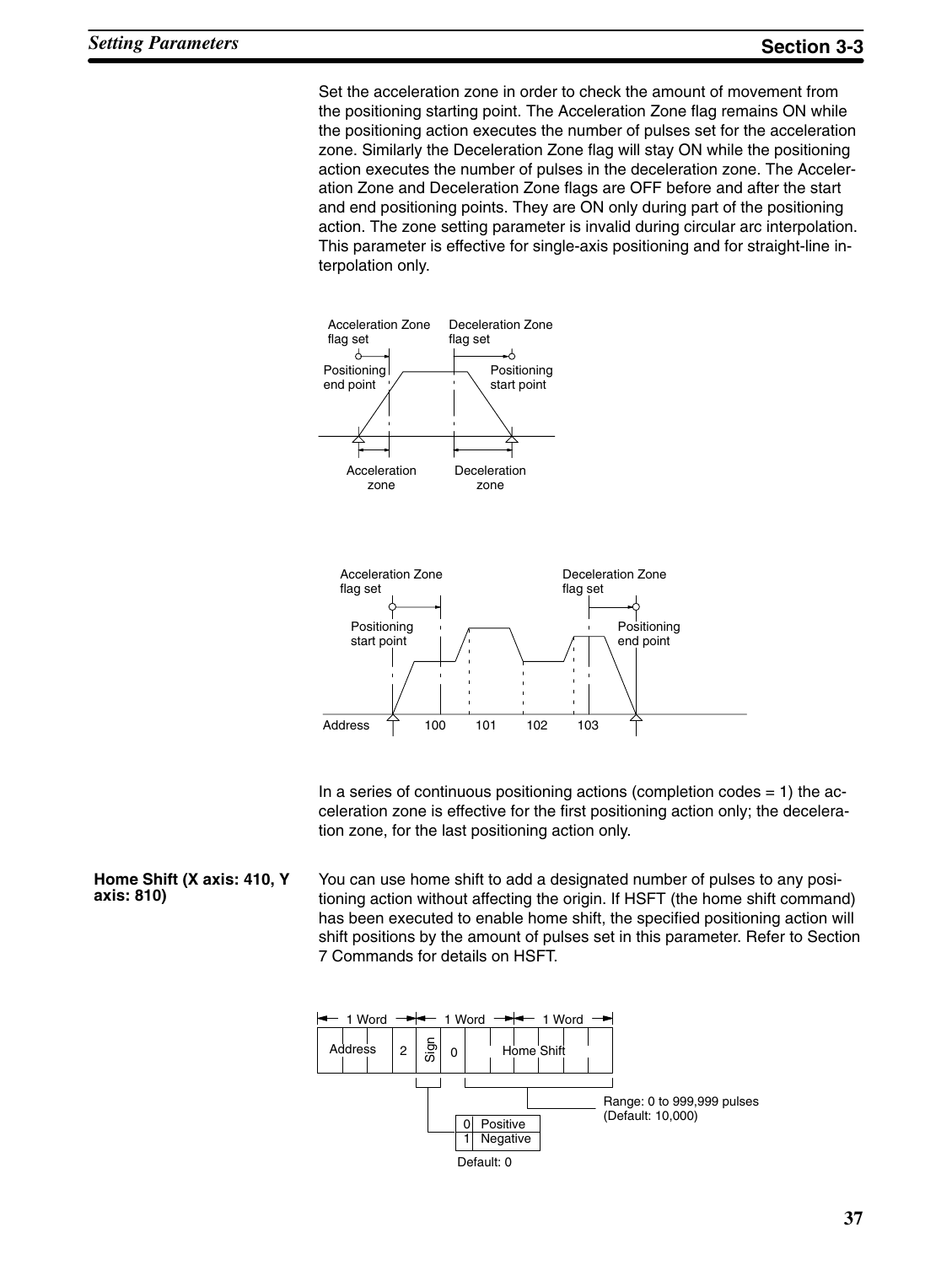In the figure below for example, the parameter is set to shift positioning by 100 pulses. If the HSFT is enabled for positioning from P0 to P1 and to P2 (solid line), then positioning goes to  $(P1 + 100)$  and to  $(P2 + 100)$  (broken line). Home shift is not effective for absolute positions of 0, i.e., moves to the origin.



**Maximum Speed (X axis: 411, Y axis: 811)**

Defines the maximum speed used. You can set this parameter to prevent overrunning of the motor. The speed set here will be the maximum at which the motor will run, even if a command is executed with a dangerously high speed set by mistake. The acceleration and deceleration times also make use of this parameter.



**Maximum Jogging Speed (X axis: 412, Y axis: 812)**

Defines the maximum JOG speed.You can set this parameter to prevent overrunning of the motor. The speed set here will be the maximum at which the motor will run during JOG, even if a command is executed with a dangerously high speed set by mistake.



Determines the final direction approach for an origin search. The positive direction means movement toward the positive (+) position field area. The negative direction means movement toward the negative (–) position field area. The position field sign is set in the Attribute 1 field of positioning actions. For more detail on establishing the origin, refer to *Section 7*. **Origin Search Direction (X**



**axis: 413, Y axis: 813)**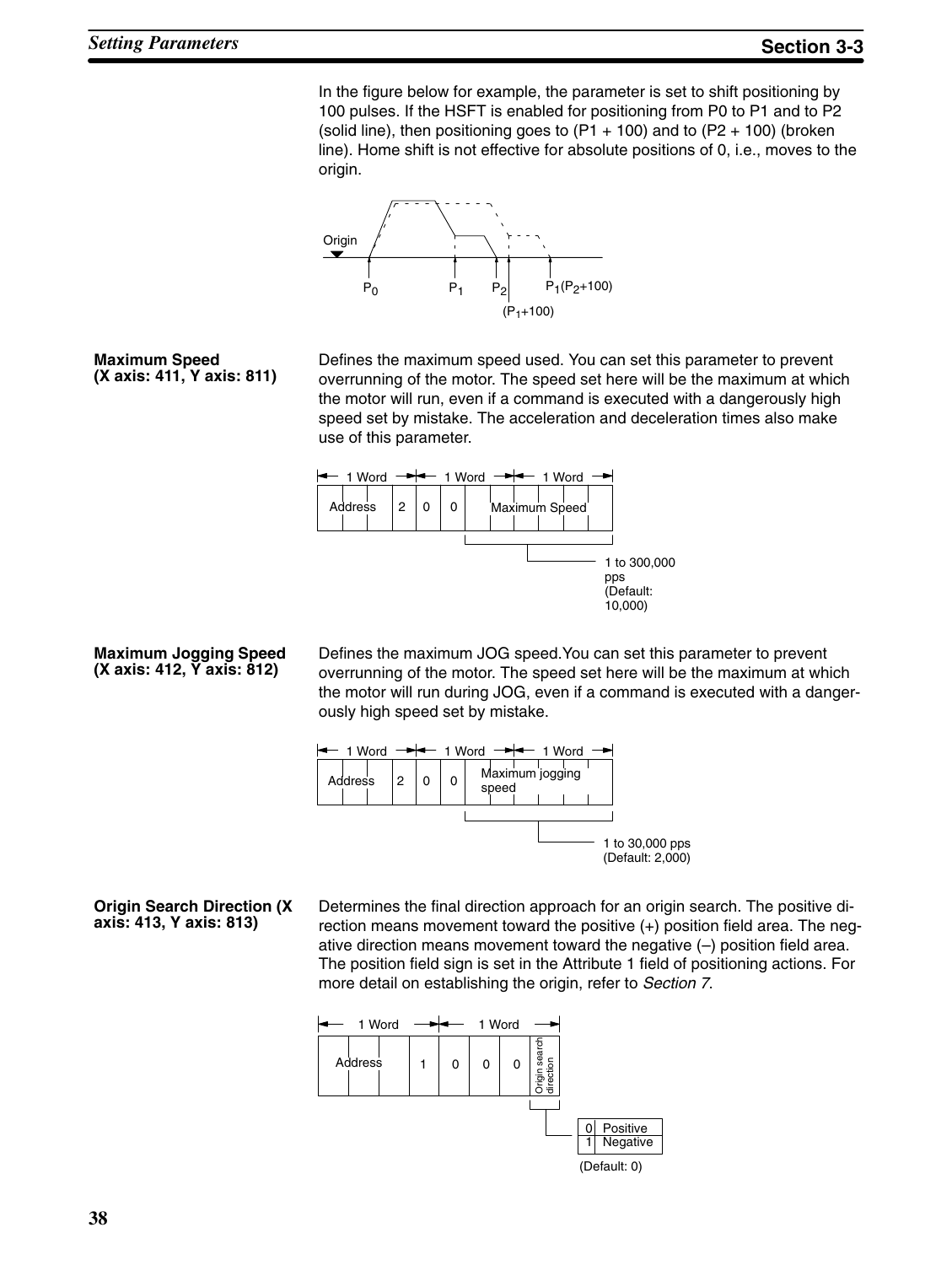**Origin Compensation (X axis: 414, Y axis: 814)** Corrects the mechanical origin detected via the phase Z origin search. There may be times when the mechanical origin which is detected may not be sufficiently precise. In such cases, you can use this parameter to add a designated number of pulses to the mechanical origin. The new point then becomes the origin. For more detail on establishing the origin, refer to *Section 7*.



**High Origin Search Speed (X axis: 415, Y axis: 815)**

This speed is used in origin search until an origin input is detected. An origin search starts with this high speed and changes to the low speed with an origin input detection.

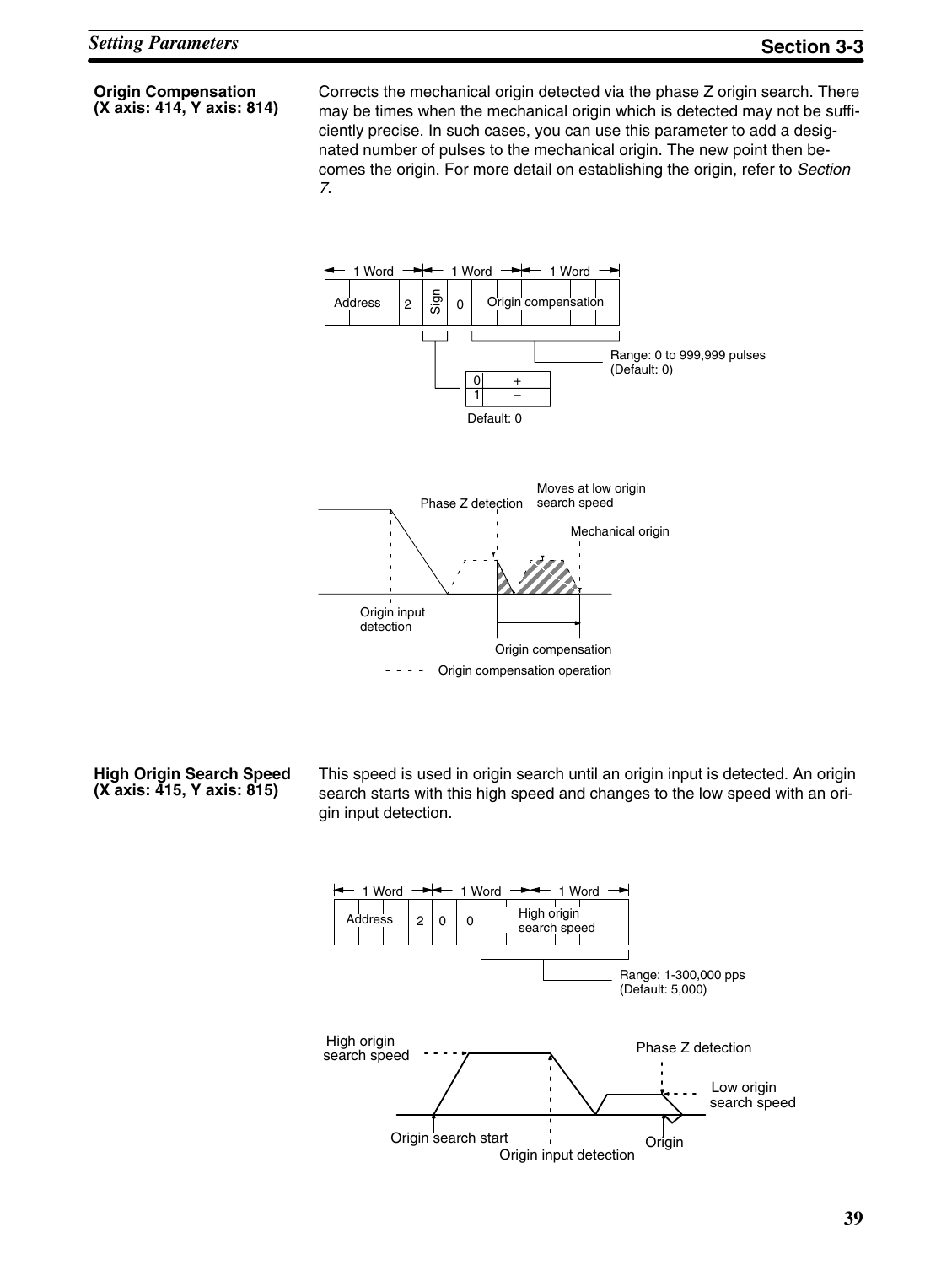**Origin Search Acceleration and Deceleration (X axis: 416, Y axis 816)**

Sets the acceleration and deceleration times for origin search.



The times available are stored in addresses 460-469 for the X axis and 860-869 for the Y axis. Select the times by storing the last address digit here (e.g., 8 for time set at address 468). For setting acceleration and deceleration times, refer to *Section 3-6.*



#### **Low Origin Search Speed (X axis: 417, Y axis: 817)**

This speed is used in origin search after an origin input is detected. An origin search starts with the high speed and changes to this low speed from the origin input detection until the first phase Z detection. See the previous figure under *High Origin Search Speed*.



**Deceleration Stop (X axis: 418, Y axis: 818)**

The Deceleration Stop setting can be used to control how fast the positioning system will stop when an external interrupt is received during execution of JOG. The count in the error counter may, however, affect the stopping speed, as described below.

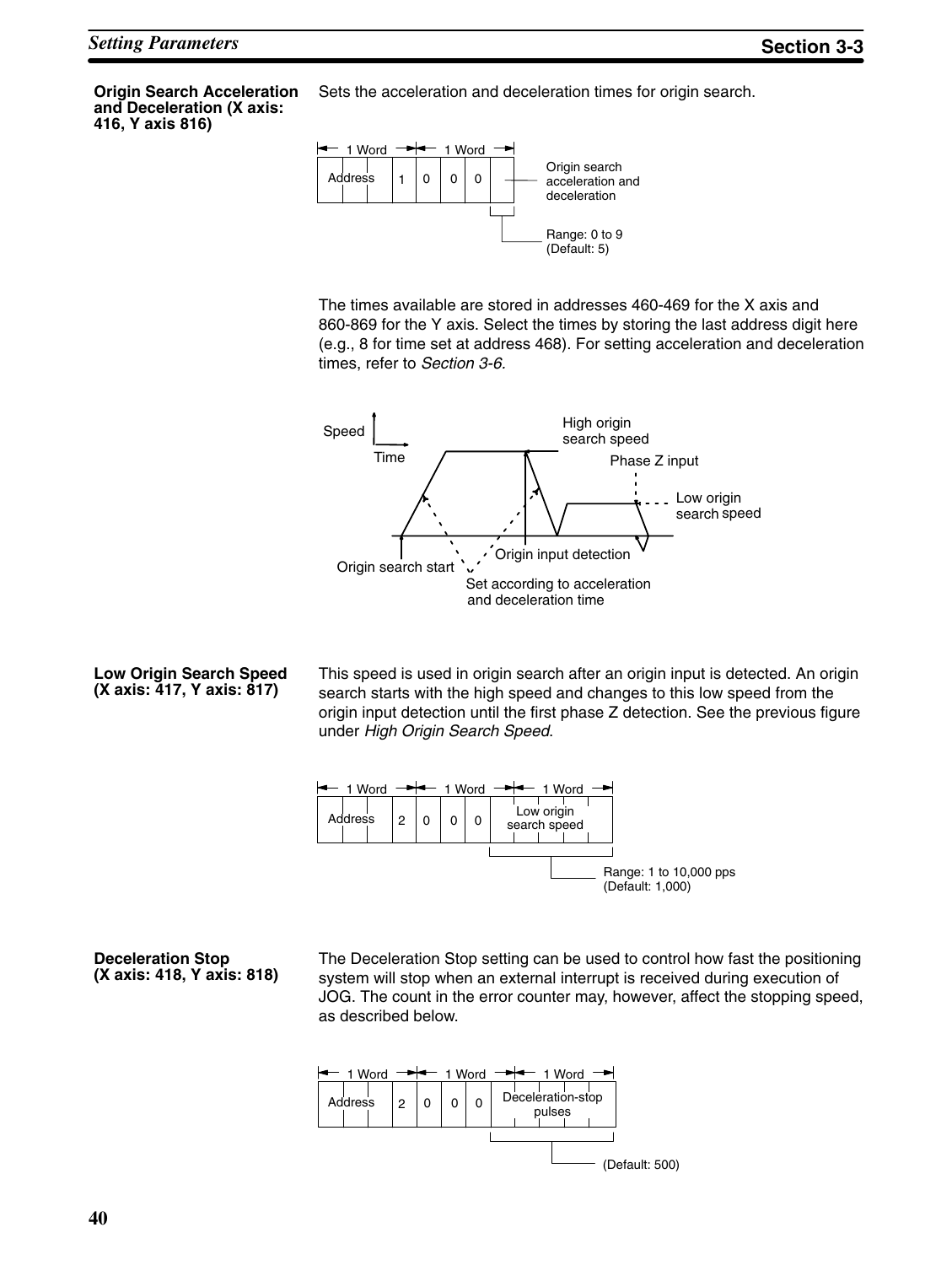When the external interrupt input turns ON, the Deceleration Stop value is compared to the count in the error counter. If the count in the error counter is greater than the Deceleration Stop value, the Deceleration Stop value is not used and the system will stop after the positioning system has moved by the pulse count already in the error counter. This occurs when the jogging speed is high (creating a high count in the error counter) and the Deceleration Stop value is low.



number of set pulses is low.

If the count in the error counter is less than the Deceleration Stop value, then the count in the error counter is increased to equal the Deceleration Stop value and the system will stop after the positioning system has moved by the number of pulses designated for the Deceleration Stop.



Therefore, if you want to stop as soon as possible for external interrupts, set the Deceleration Stop value low in comparison to the jogging speed. If you want to ensure that a specific distance is moved after receiving an external interrupt, set the Deceleration Stop value high in comparison to the jogging speed.

**Error Counter Capacity for Emergency Operation Stop (X axis: 419, Y axis: 819)**

This parameter is used to limit the error counter capacity while the emergency operation stop function of the Position Control Unit is active. Only while the emergency operation stop function is active, the error counter capacity will be set to the value that has been preset, in which case no accumulated value exceeding the measured value will be stored.



To move the object controlled by the Position Control Unit manually, for example, use this function so that the servo free function will be active while the emergency stop input is ON to move the object by hand and then disable the servo free function, in which case the object will not move quickly to return to the previous position.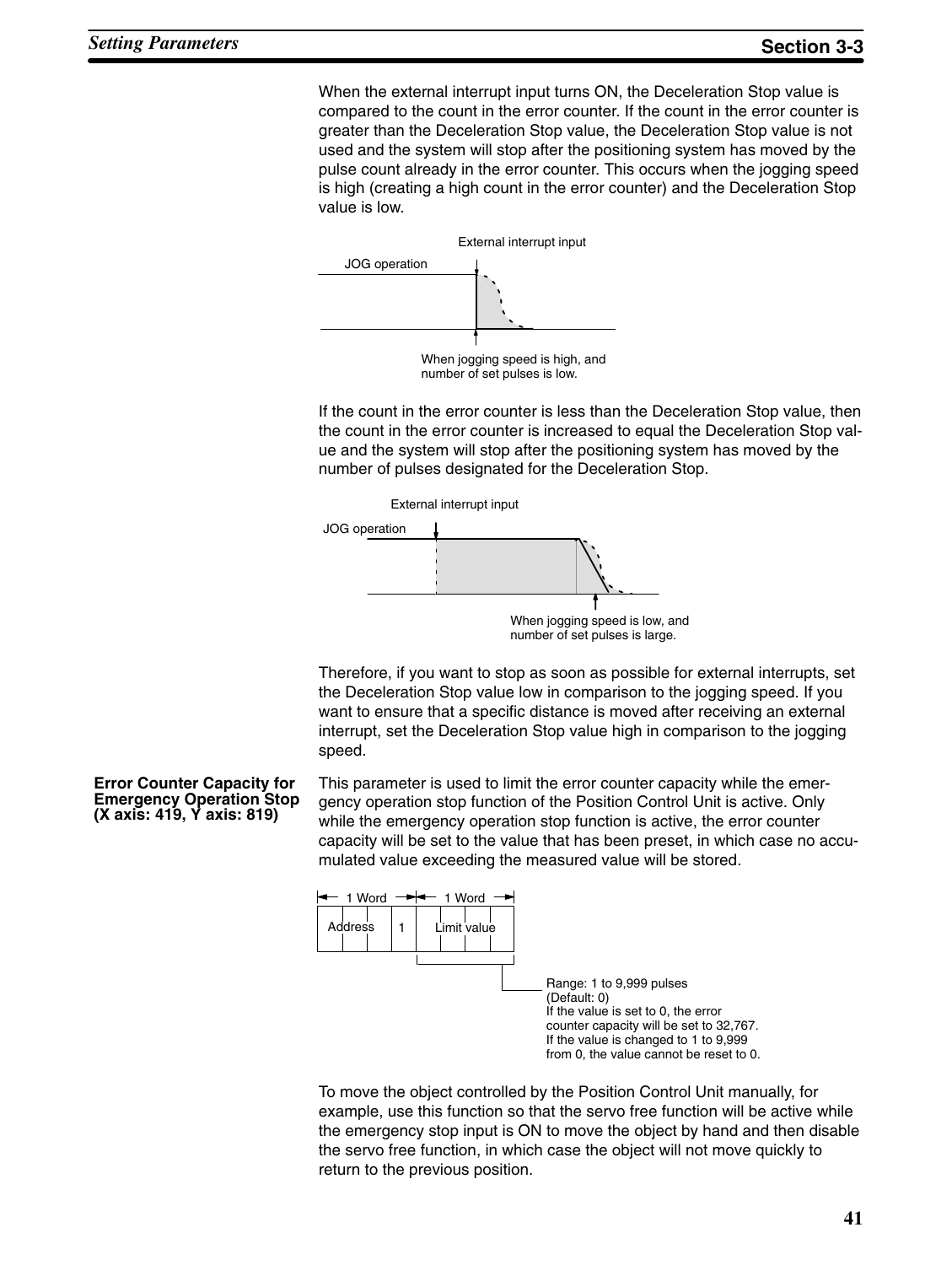**External Output Control (X axis: 420, Y axis: 820)**

This parameter is used to set the error counter capacity and external output control.

When the error counter overflows, external output 1 (OUT1) will be left as it is or turned OFF by setting external output 1 value to 1 or 0.

When the servo free function is active, external output 2 (OUT2) will be turned ON or OFF by setting external output 2 value to 1 or 0.

When the error counter overflows, the error counter overflow status will be turned ON.



# **3-4 Setting Positioning Actions**

Write in the data for positioning actions last, after making all of the other settings. Parameter settings are described in the previous subsections; dwell time, acceleration and deceleration, and speed settings are described in the following subsections. You can store up to 300 positioning actions for each axis in the EEPROM.

As shown in the following figure, each positioning action requires five words and consists of eight fields: address, position, speed, M code, dwell time, acceleration and deceleration time, attribute 1, and attribute 2.



#### **Address Field**

The first of the five words for each position action is used to store its address. There are addresses from 100-399 for the X axis and 500-799 for the Y axis for up to 300 possible positioning actions for each axis.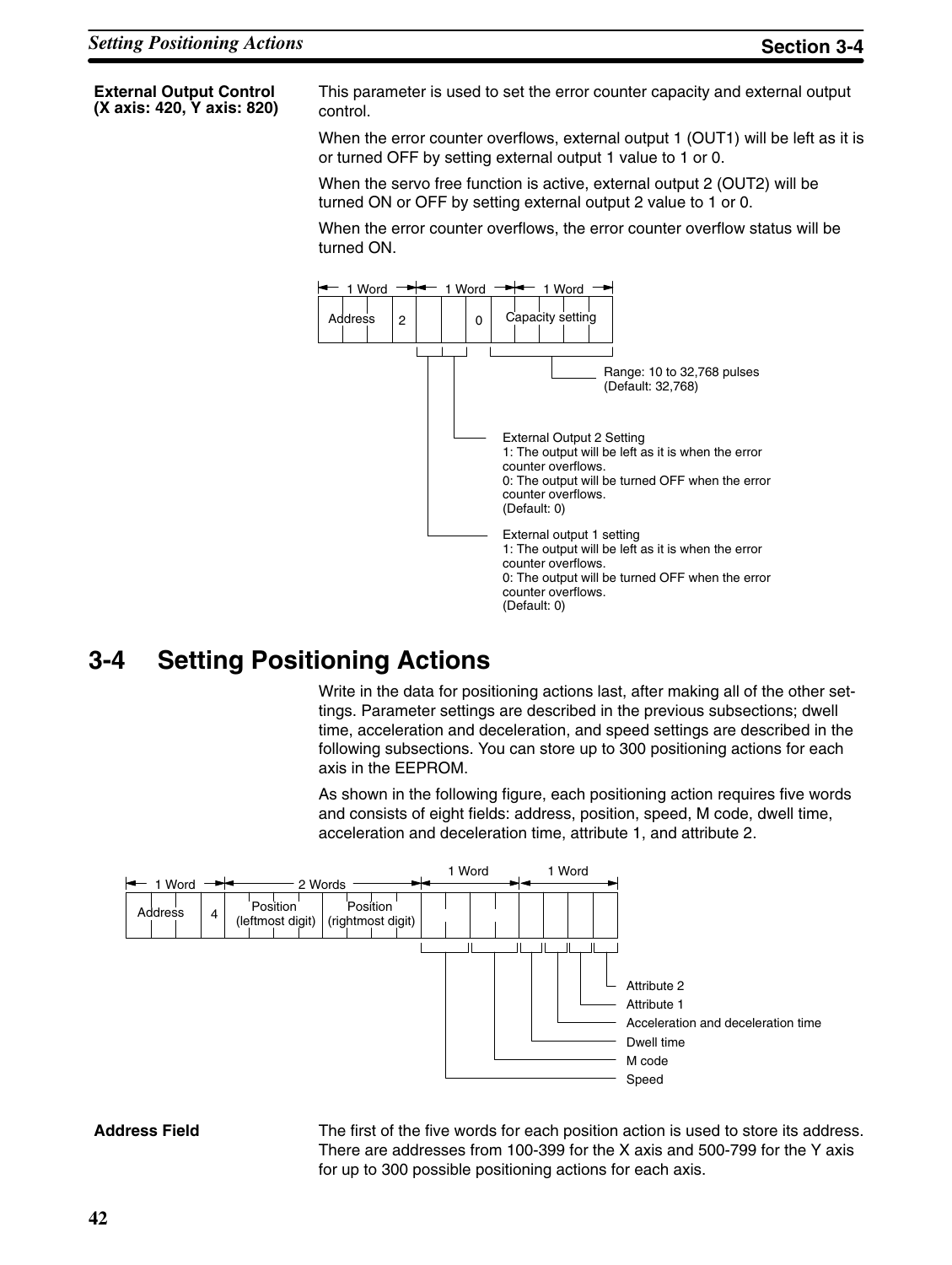| <b>Position Field</b>                                     | Positions for positioning actions are set using eight digits and may be be-<br>tween -99,999,999 and +99,999,999 pulses. Out of the eight digits, the left-<br>most four digits are held in one word and the rightmost eight digits are held in<br>another word. These words only hold the numeric value of the position; the<br>sign of the position is held in attribute 1 field. If the position field is zero, the<br>M code and dwell time are still valid.                                                                                                                                    |
|-----------------------------------------------------------|-----------------------------------------------------------------------------------------------------------------------------------------------------------------------------------------------------------------------------------------------------------------------------------------------------------------------------------------------------------------------------------------------------------------------------------------------------------------------------------------------------------------------------------------------------------------------------------------------------|
| <b>Speed Field</b>                                        | In this field you designate the speed for the move to the designated position.<br>You can designate any of the 100 speeds(900-999) which you previously en-<br>tered as speeds. (For setting speeds, see Section 3-7). This field occupies<br>1/2 of a word. The range 00-99 designates speed addresses 900-999. A set-<br>ting of 12, for example, executes positioning at the speed registered at ad-<br>dress 912.                                                                                                                                                                               |
| <b>M Code Field</b>                                       | The M code (machine code) field occupies the other half of the fourth word.<br>You use this field to directly register an M code (00 to 99) for each positioning<br>action. The M code is a user-defined number that is passed to the PC for use<br>in ladder programming. You can use it, for example, to set various code num-<br>bers for various positions so that when the workpiece passes particular posi-<br>tions the PC will respond with appropriate actions. The M code is valid when<br>the positioning action has been completed.                                                     |
| <b>Dwell Time Field</b>                                   | In this field you designates a dwell time for the positioning action. You may<br>designate any of the 10 dwell times previously entered (addresses 450-459<br>for the X axis and 850-859 for the Y axis). For setting dwell times, see Sec-<br>tion 3-5. This field occupies 1/4 of a word. The range 0-9 designates dwell<br>time addresses 450-459 for the X axis. For example, a setting of 5 for an<br>X-axis positioning action executes positioning with the dwell time registered<br>at address 455.                                                                                         |
| <b>Acceleration and</b><br><b>Deceleration Time Field</b> | In this field you designate the acceleration and deceleration time to the de-<br>sired position. You can designate any of the 10 times previously entered (ad-<br>dresses 460-469 for the X axis and 860-869). For setting speeds, see Sec-<br>tion 3-7. This field occupies 1/4 of a word. For example, a setting of 7 for an<br>X-axis positioning action executes positioning at the acceleration and decel-<br>eration times registered at address 467. The acceleration/deceleration time is<br>not used for circular arc interpolation; i.e., the designated speed is reached<br>immediately. |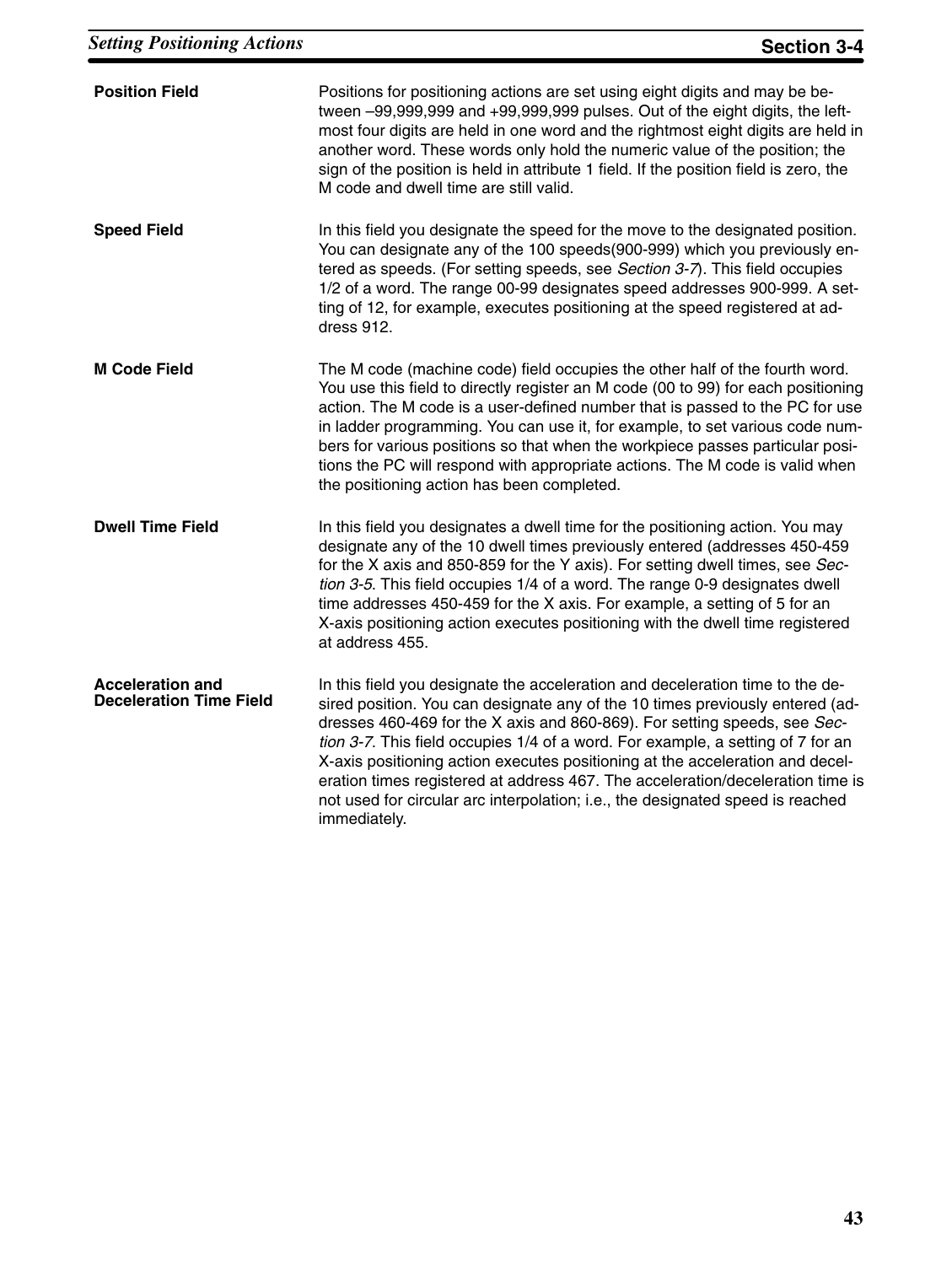### **Attribute 1 Field**

You use this field to designate the interpolation code, position type (INC/ ABS), and position field sign (+/–).



The interpolation code bits determine whether a positioning action uses interpolating or not, and define what interpolating point the positioning action employs. The position type bit designates the positioning action as absolute (set to 0) or incremental (set to 1). An absolute position designates the position from the origin. An incremental position designates a position relative to the current position. Incremental positions are subject to an cumulative rounding error if the selected unit is millimeter or inch. Finally, the position field sign divides the position field range centered at the origin from –99,999,999 pulses to +99,999,999 pulses. Setting the rotation direction parameter to 0 permits a positive voltage output for the speed voltage when the position increases. Setting the rotation direction parameter to 1 permits a negative voltage output for the speed voltage when the position increases. **Interpolation Code (Bits 07 and 06) Position Type (INC/ABS, Bit 05) Position Field Sign (+/–, Bit 04)**



**Attribute 2 Field**

The attribute 2 field designates the completion code, circular arc interpolation direction, and positioning action enable/disable status.

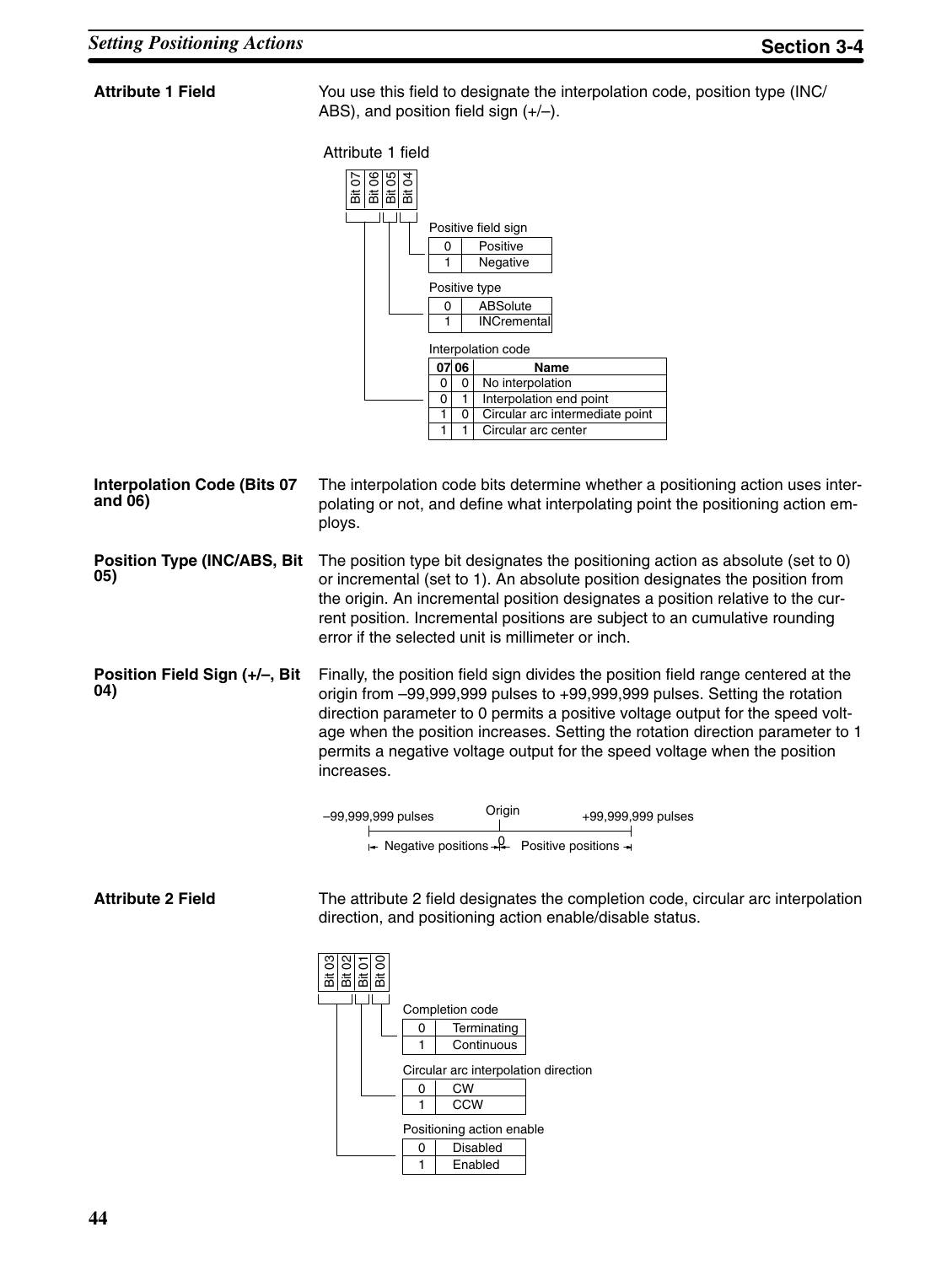#### **Completion Codes**

The completion code determines whether a certain positioning action is part of a series or whether it terminates a series. Setting bit 00 to 0 designates a positioning action as terminating as shown below.



Setting bit 00 to 1 designates the positioning action as continuous as shown below.



A completion code set to 1, however, differs slightly from the meaning in other Position Control Units. Here, positioning actions include the change in speed (acceleration or deceleration) for the next positioning action, instead of the change in speed for the current positioning action. The first positioning action in a series also includes the acceleration time needed to reach the first speed.

Always set the completion codes for the last positioning actions (addresses 399 and 799) to 0.

#### **Speed Changes in Previous Positioning Action**



### **Speed Changes in Current Positioning Action**

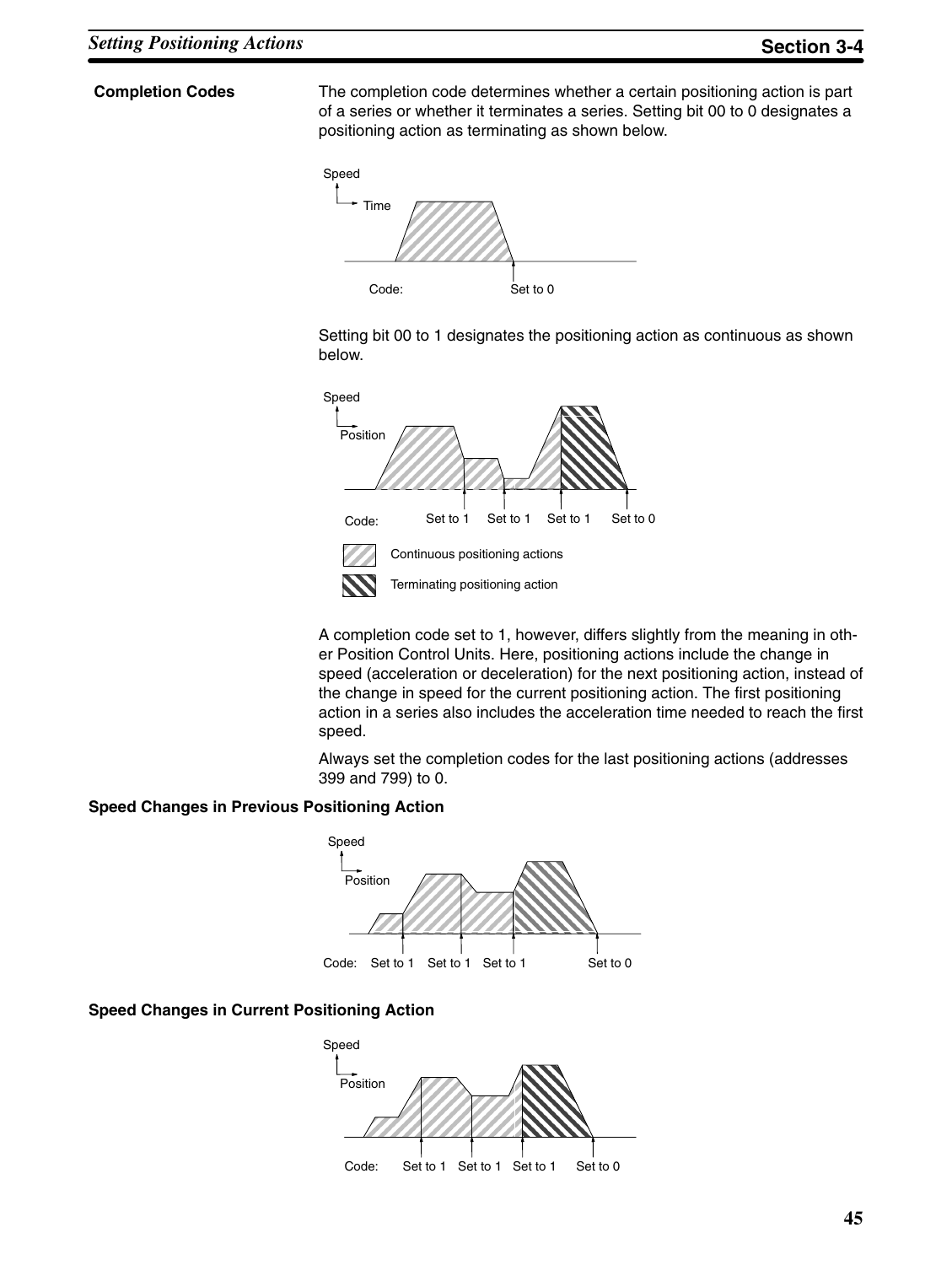#### **Circular Arc Interpolation Direction**

This bit establishes the direction of interpolation when the circular arc center and circular arc end point are defined.



The positioning action enable bit (bit 02) determines whether a positioning action is enabled or disabled. (Bit 03 is not used.) When positioning actions are all enabled, they will be executed in sequence. When a positioning action is disabled, it will be skipped, although its completion code will still be effective (see below). **Positioning Action Enable**

Execution of disabled positioning actions depends on their completion codes. If the completion code of the disabled action is 0 (terminating), then no positioning will take place and the address counter will be incremented. If the completion code of the disabled action is 1 (continuous), the next positioning action will be executed according to its parameters. Naturally, if the next positioning action is also disabled, operation will then be based on the completion code for it. In simple terms, the completion codes of all positioning actions are effective, even if the positioning action is disabled and no positioning is carried out for it. **Disabled Actions and Completion Codes**

> The following examples illustrates the relationship between disabled positioning actions and completion codes. The pertinent parameters for the positioning actions is as follows:

| <b>Address</b> | <b>Parameters</b>                                    |
|----------------|------------------------------------------------------|
| 101            | Incremental position, completion code of 1, enabled  |
| 102            | Incremental position, completion code of 0, disabled |
| 103            | Incremental position, completion code of 0, enabled  |

If execution was started from address 101, the following action would result and the address counter would end up being set to 103.



If the positioning action at address 102 had a completion code of 1, the following action would result.

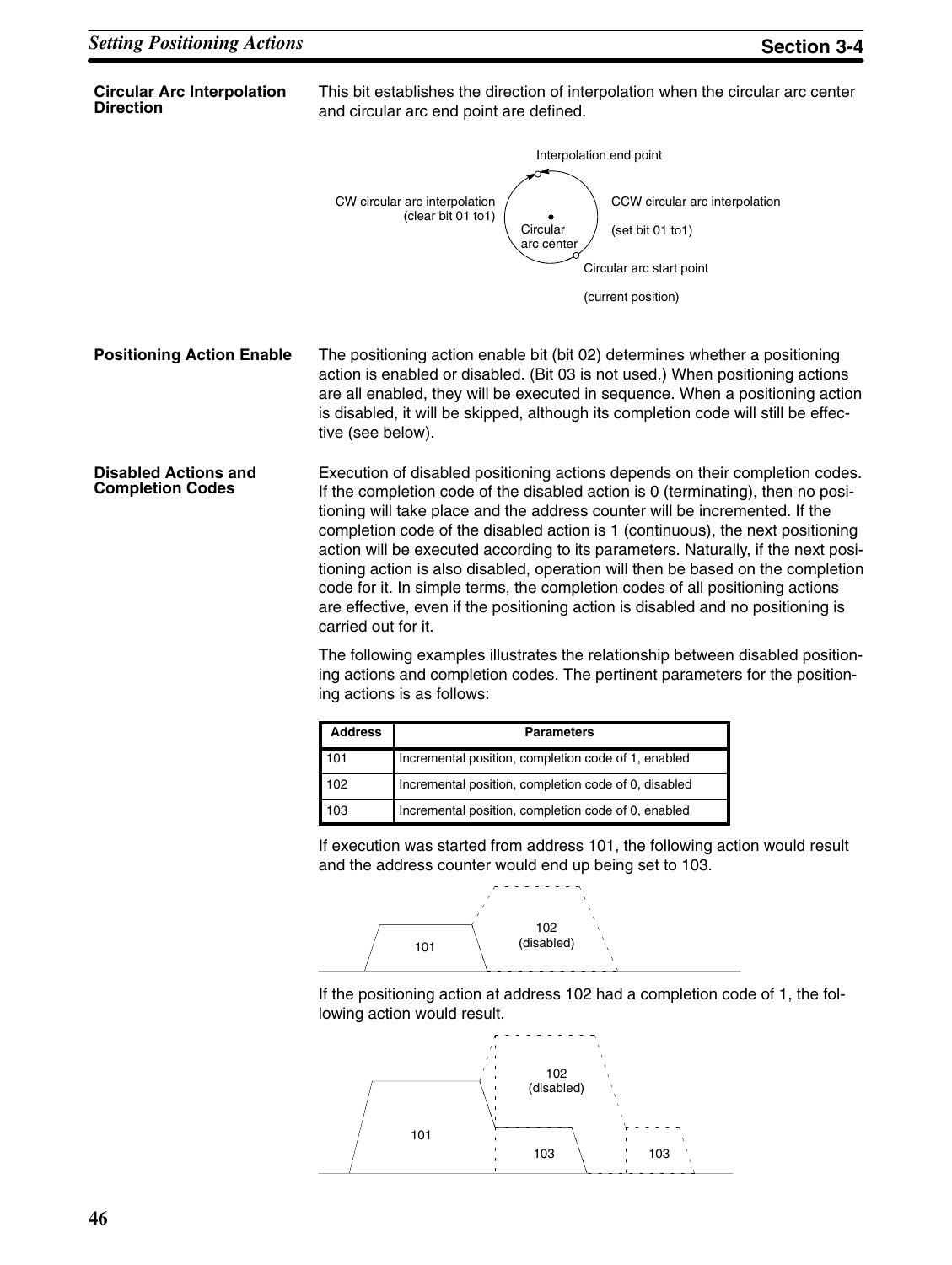If the positioning action at address 103 was to an absolute position rather than an incremental one, the following action would result.



As you can see, enabling/disabling various positioning actions can be used to achieve a wide range of positioning without requiring changes in the ladder program.

The following example also shows how to control positioning without changing the ladder diagram by enabling/disabling positioning actions.

If we set up a ladder diagram program to execute three positioning actions at addresses 101, 102, and 103, the following positioning movements could be achieved by enabling/disabling different actions. In all cases, the next address to be executed would be 104. It is assumed that all actions have a completion code of 0.

If all three positioning actions were enabled, the following movements would take place.



If only the positioning actions at 101 and 103 were enabled, the following movements would take place.



If only the positioning action at 102 was enabled, the following movements would take place.

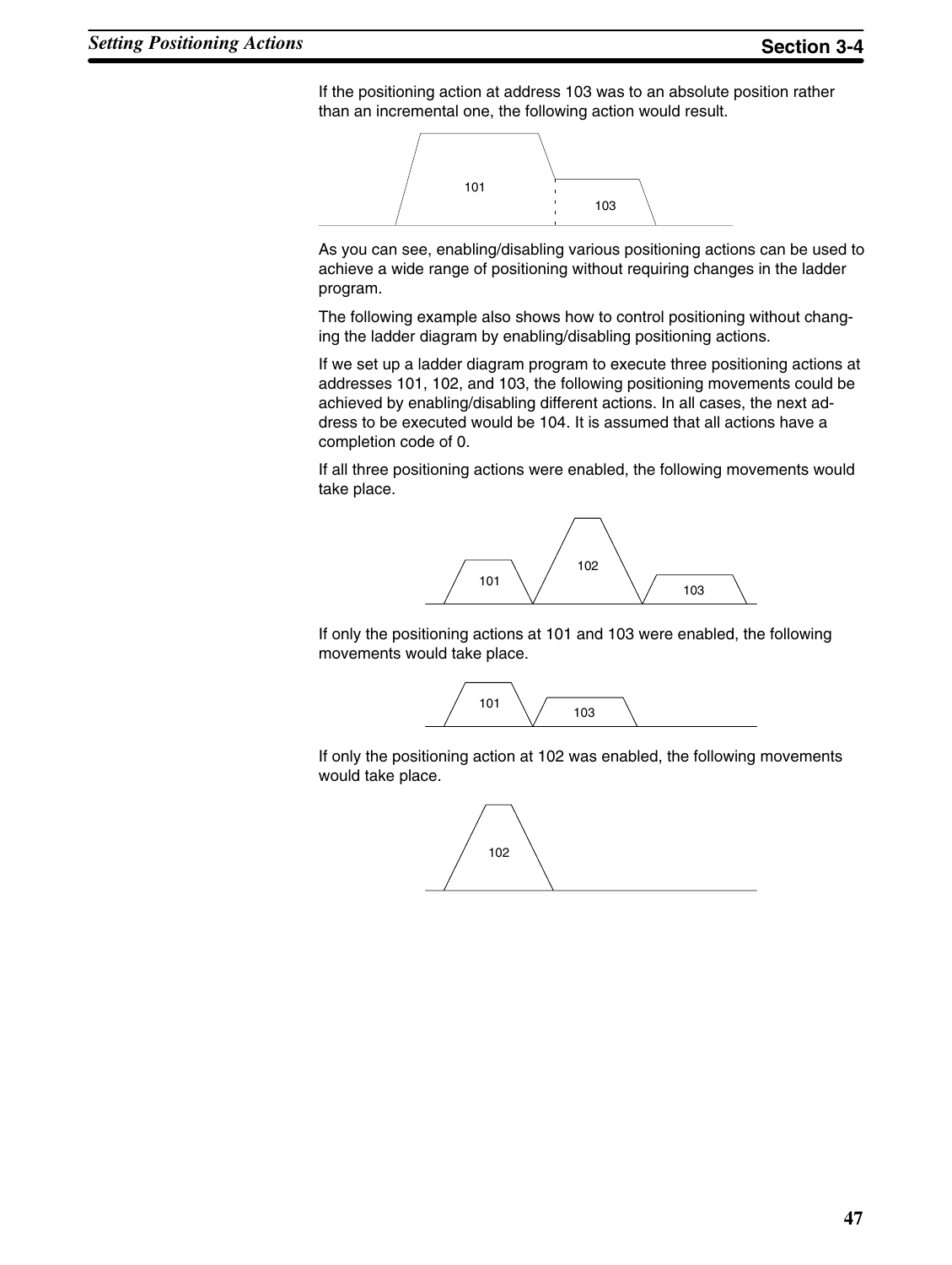# **3-5 Setting Dwell Times**

In servomotor positioning, hunting can occur near the positioning destination because of gain. Sudden deceleration and high-speed movement over a short distance aggravate the tendency to hunt. To minimize the effects of hunting, positioning completed signals can be held for a certain duration or dwell time before they are set. You can enter one of 10 dwell times at addresses 450-459 for the X axis and 850-859 for the Y axis. Positioning actions call these times as abbreviated addresses. The dwell time allows positioning to complete before another positioning action begins. For a comprehensive listing of default values see *3-8 Initial Data*.



# **3-6 Setting Acceleration and Deceleration Times**

The acceleration and deceleration times are stored in addresses 460-469 for the X axis and 869-869 for the Y axis. The values in the addresses set the time it takes to accelerate to maximum speed (addresses 411, 811) from a stop and decelerate from maximum speed to a stop. Positioning actions also call these times as abbreviated addresses. You can set one of 10 acceleration and 10 deceleration times (each address stores acceleration and deceleration times in separate words). Select the times appropriately for your needs by computing proportionally for acceleration to the operating speed needed. For a comprehensive list of default values see *3-8 Initial Data*.

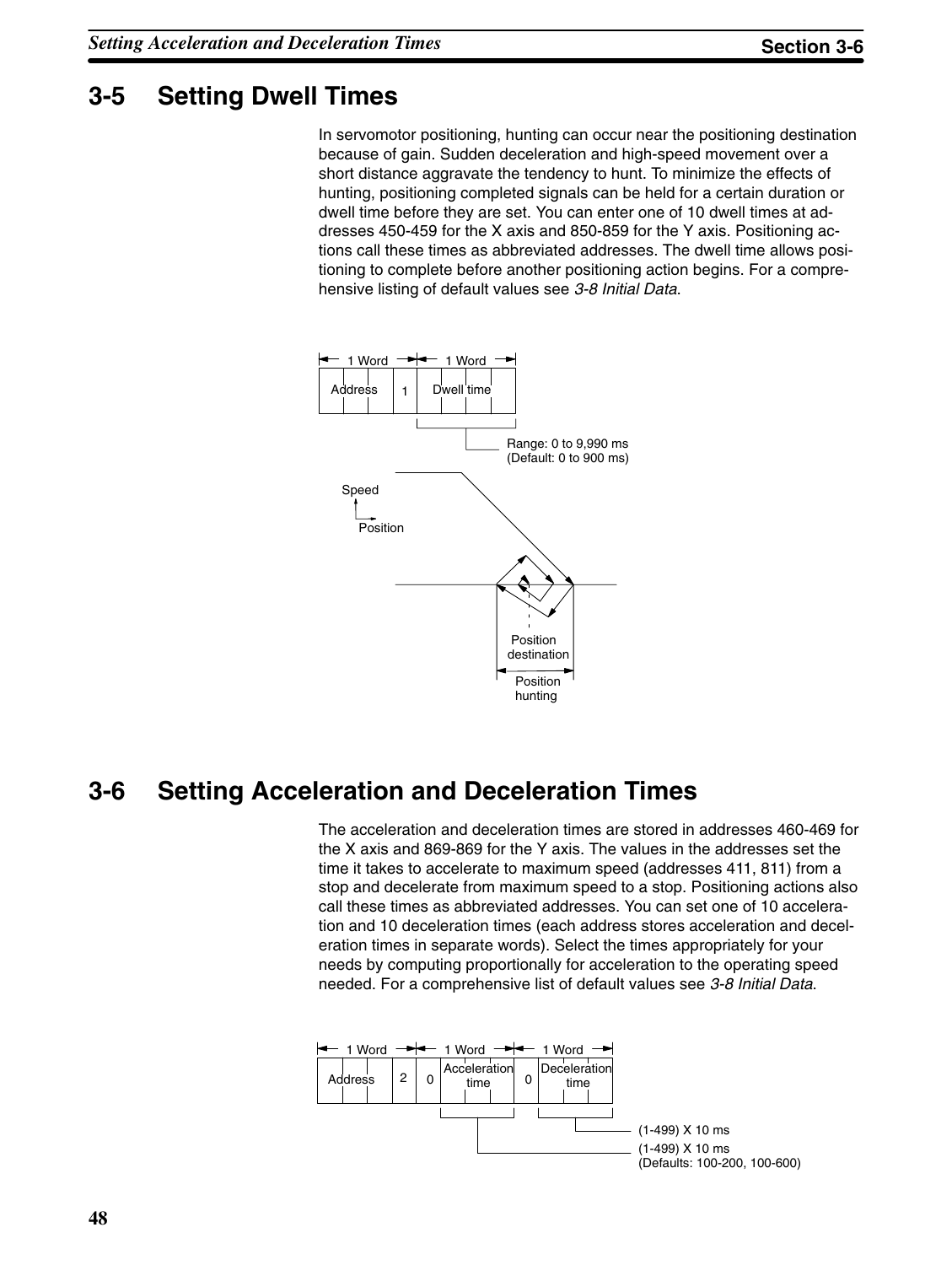Acceleration time to operating speed = Acceleration time x (Target speed)/(Maximum speed)

Deceleration time to operating speed = Deceleration time x (Target speed)/(Maximum speed)



Acceleration and deceleration times are effective for the following operations only: Positioning actions; Deceleration-stop commands (XSTP, YSTP, ISTP) from the PC or Teaching Box (deceleration only); JOG commands (XJOG, YJOG, IJOG) (acceleration only); Origin search commands (XORG, YORG, IORG); Pauses (XHLD, YHLD, IHLD) (deceleration only); and Pause releases (XREL, YREL, IREL) (acceleration only).

# **3-7 Setting Speeds**

Speeds are allocated three words each, one for the address and two for up to 6 BCD digits. Speeds occupy addresses 900 through 999 for both axes. Up to 100 speeds needed in your application may be entered for positioning and jogging. Positioning actions and the JOG commands call these speeds. For a comprehensive listing of default values see *3-8 Initial Data*.

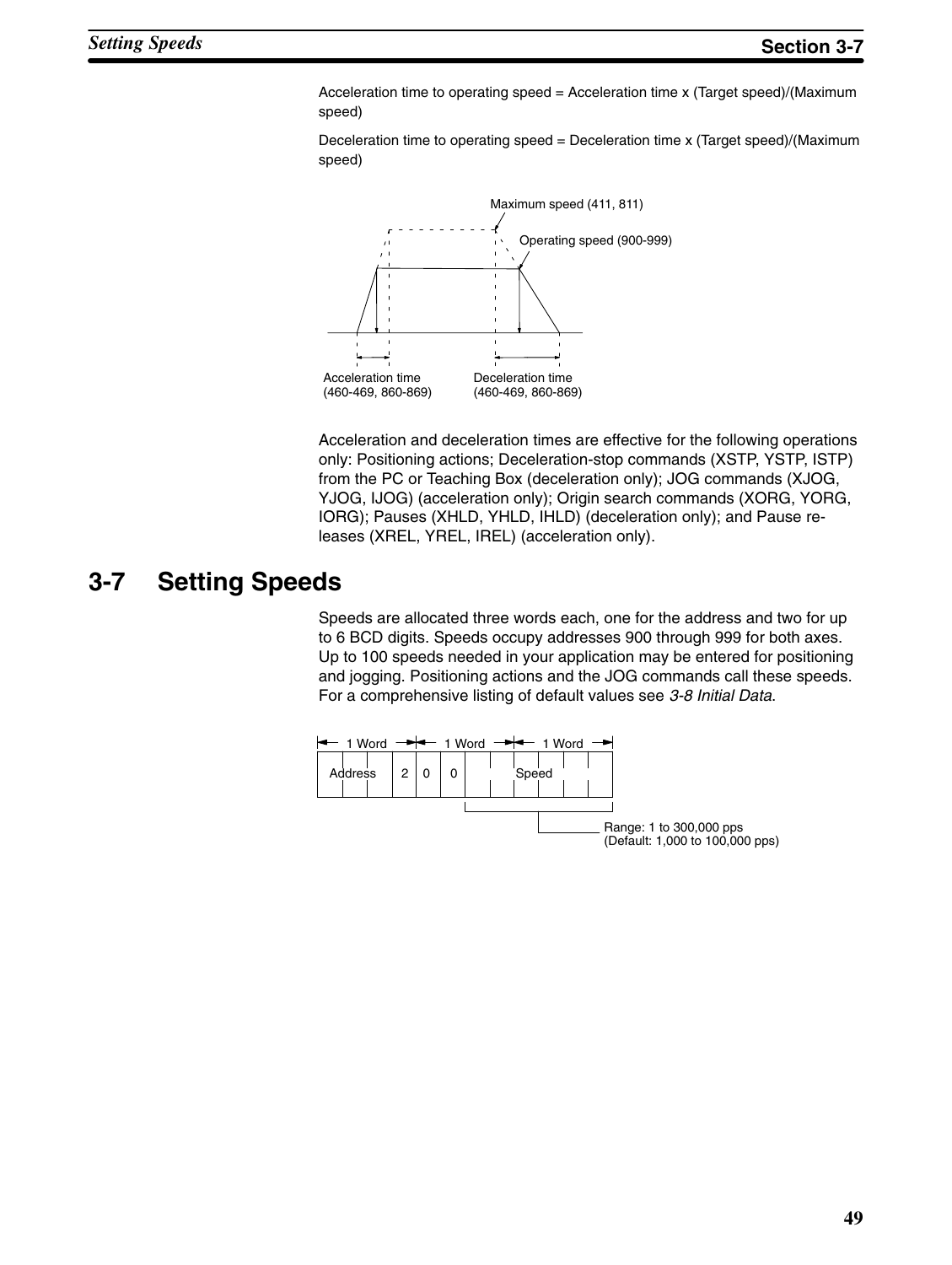# **3-8 Initial Data**

The following tables list the default data loaded originally in the EEPROM at the factory. The operation of each of these is described in *Section 3 Data Configuration*. This data will be automatically loaded to RAM whenever power is turned on. The contents of EEPROM can be changed with the Write EE-PROM (STORE) command.

## **X-Axis Positioning Actions**

| <b>Address</b> | <b>Description</b>          | <b>Setting</b>                                                 | <b>Attributes</b>                                                                                                    |
|----------------|-----------------------------|----------------------------------------------------------------|----------------------------------------------------------------------------------------------------------------------|
| 100            | X-axis test data (1)        | Position = $500$ pulses, speed<br>$= 1$ kpps, M code $= 01$    | Dwell time $=$ 500 ms<br>Absolute, terminating,<br>acceleration time $= 200$ ms<br>deceleration time $= 200$ ms      |
| 101            | X-axis test data (2)        | Position $=$ -500 pulse, speed<br>$=$ 3kpps, M code $=$ 02     | Dwell time $= 0$ ms<br>Incremental, continuous,<br>acceleration time $= 100$ ms<br>deceleration time $= 100$ ms      |
| 102            | X-axis test data (2)        | Position $=$ -500 pulses,<br>$speed = 2 kpps$ , M $code = 03$  | Dwell time $=$ 500 ms<br>Absolute, continuous,<br>acceleration time $= 100$ ms<br>deceleration time $=$ 300 ms       |
| 103            | X-axis test data (2)        | Position $=$ -500 pulses,<br>speed = $1$ kpps, M code = 04     | Dwell time $= 0$ ms<br>Absolute, terminating,<br>acceleration time $= 100$ ms<br>deceleration time $= 200$ ms        |
| 104            | X- and Y-axes test data (1) | Position = 0 pulse, speed = $1$<br>kpps, $M \text{ code} = 05$ | Dwell time $= 100$ ms<br>Absolute, interpolating end,<br>acceleration time $= 100$ ms<br>deceleration time $=$ 200ms |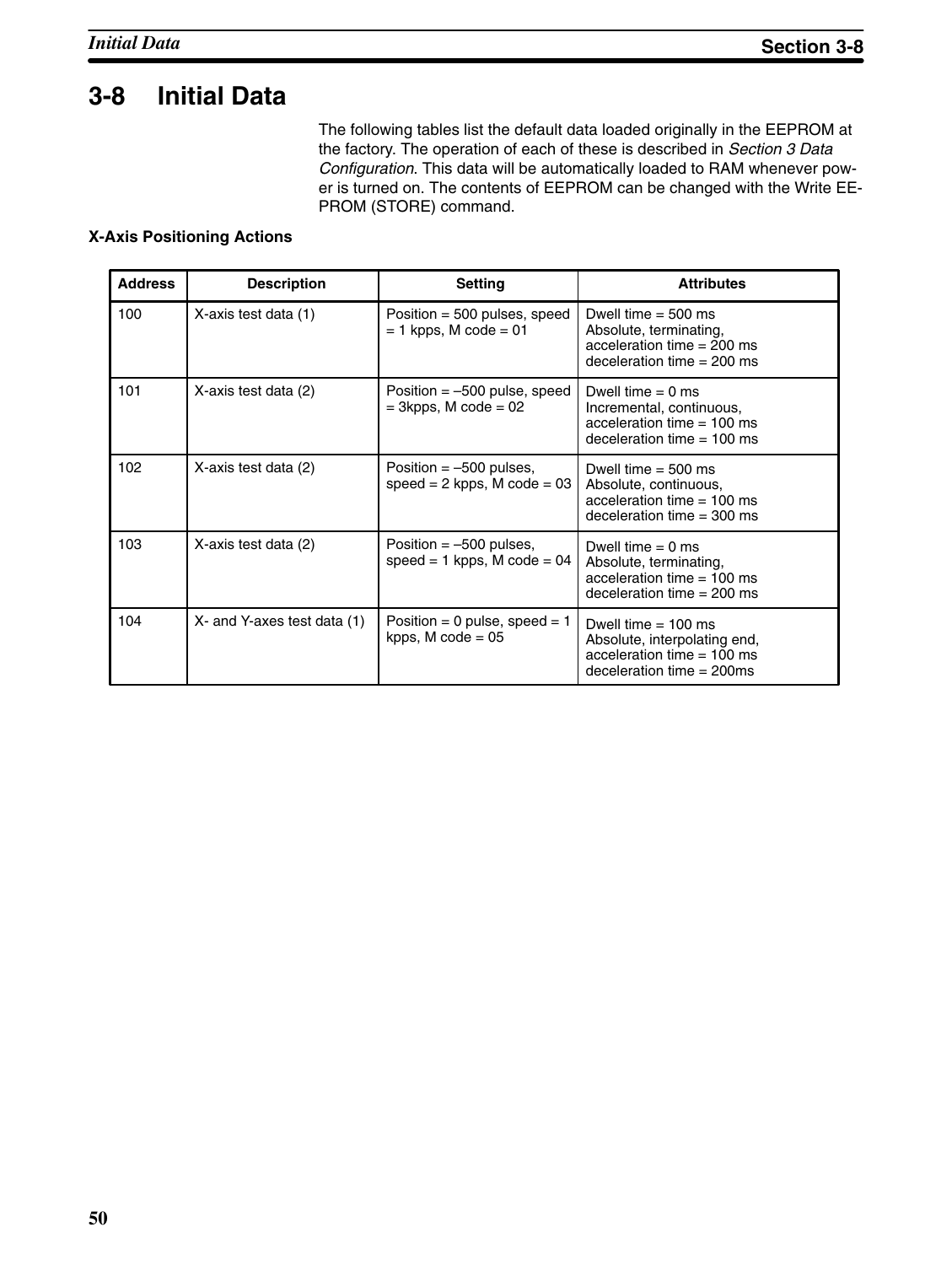## **X-Axis Parameters**

| <b>Address</b> | <b>Description</b>                             | <b>Setting</b> | <b>Attributes</b>                                                  |
|----------------|------------------------------------------------|----------------|--------------------------------------------------------------------|
| 400            | Unit                                           | 0              | Pulse                                                              |
| 401            | Pulse rate                                     | 1              | 1 unit/pulse                                                       |
| 402            | Rotation direction                             | 0              | Positive voltage output<br>with incremental<br>positioning actions |
| 403            | Encoder type                                   | 01             | Single multiplier,<br>positive logic                               |
| 404            | Gain                                           | 200            | 2,000 µV/pulse                                                     |
| 405            | In-position zone                               | 10             | pulses                                                             |
| 406            | <b>Backlash</b><br>compensation                | 0              | None                                                               |
| 407            | Stroke limit (+)                               | 999,999        | pulses                                                             |
| 408            | Stroke limit $(-)$                             | 999,999        | pulses                                                             |
| 409            | Zone settings                                  | 01000100       | Accel. zone 100 pulses<br>Accel. zone 100 pulses                   |
| 410            | Home shift                                     | $\mathbf 0$    | pulses                                                             |
| 411            | Maximum speed                                  | 10,000         | pps                                                                |
| 412            | Maximum jogging speed                          | 2,000          | pps                                                                |
| 413            | Origin search direction                        | $\mathsf 0$    | Direction of positive<br>voltage output                            |
| 414            | Origin compensation                            | 0              | pulses                                                             |
| 415            | High origin search speed                       | 5,000          | pps                                                                |
| 416            | Origin search acceleration<br>and deceleration | 5              | Acceleration time = 200ms<br>Deceleration time = 200ms             |
| 417            | Low origin search speed                        | 1,000          | pps                                                                |
| 418            | Deceleration-stop                              | 500            | pulses                                                             |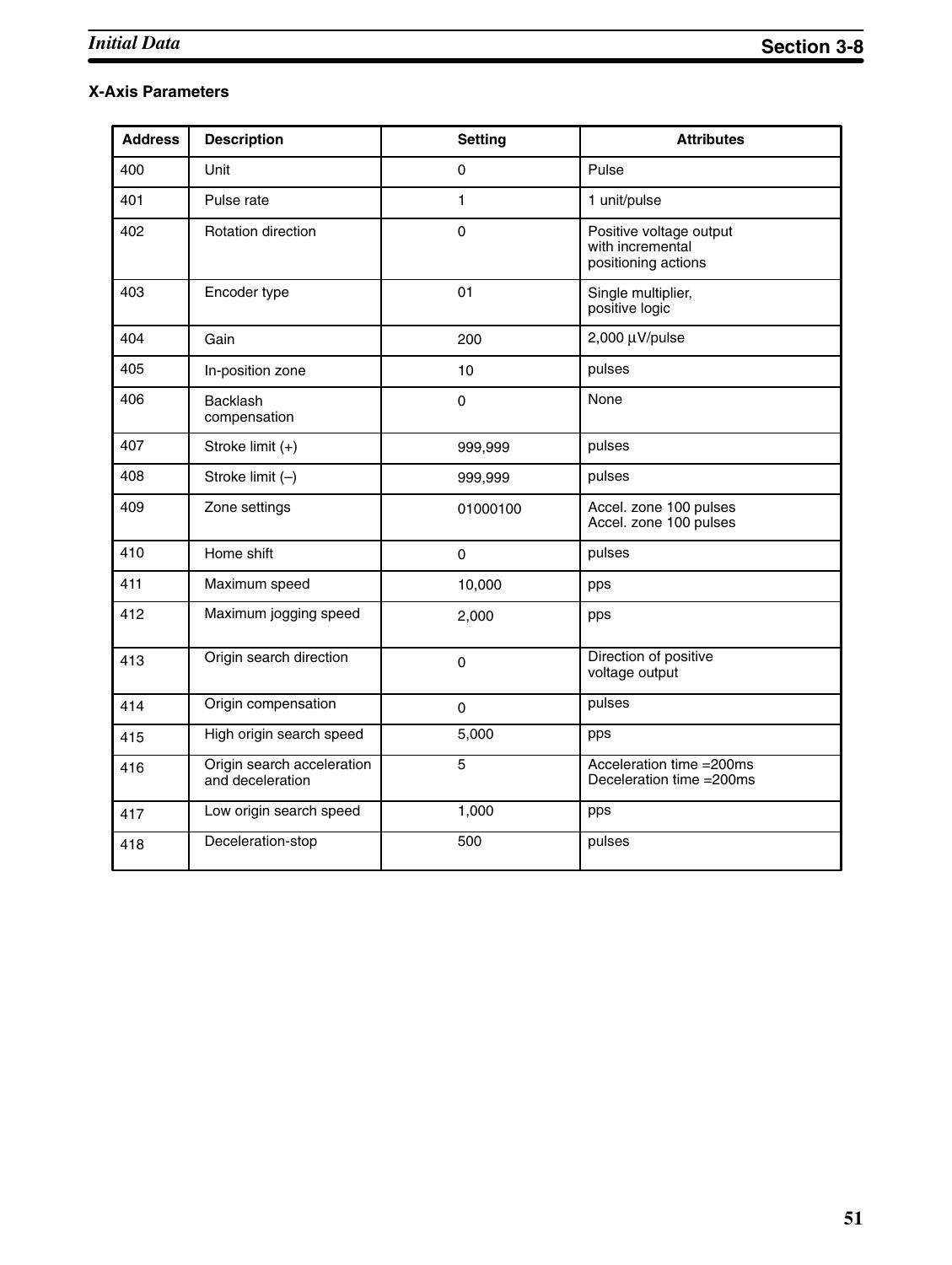## **Dwell Times (X and Y Axes)**

| <b>Address</b> | <b>Description</b> | <b>Setting</b> | <b>Attributes</b> |
|----------------|--------------------|----------------|-------------------|
| 450/850        | Dwell time #0      | 0              | ms                |
| 451/851        | Dwell time #1      | 100            | ms                |
| 452/852        | Dwell time #2      | 200            | ms                |
| 453/853        | Dwell time #3      | 300            | ms                |
| 454/854        | Dwell time #4      | 400            | ms                |
| 455/855        | Dwell time #5      | 500            | ms                |
| 456/856        | Dwell time #6      | 600            | ms                |
| 457/857        | Dwell time #7      | 700            | ms                |
| 458/858        | Dwell time #8      | 800            | ms                |
| 459/859        | Dwell time #9      | 900            | ms                |

## **Acceleration and Deceleration Times (X and Y Axes)**

| <b>Address</b> | <b>Description</b>     | <b>Setting</b> | <b>Attributes</b>                                            |
|----------------|------------------------|----------------|--------------------------------------------------------------|
| 460/860        | Accel./ Decel. time #0 | 00100010       | Acceleration time $= 100$ ms<br>Deceleration time $= 100$ ms |
| 461/861        | Accel./ Decel. time #1 | 00100020       | Acceleration time $= 100$ ms<br>Deceleration time $= 200$ ms |
| 462/862        | Accel./ Decel. time #2 | 00100030       | Acceleration time $= 100$ ms<br>Deceleration time $=$ 300 ms |
| 463/863        | Accel./ Decel. time #3 | 00100040       | Acceleration time $= 100$ ms<br>Deceleration time $=$ 400 ms |
| 464/864        | Accel./ Decel. time #4 | 00100050       | Acceleration time $= 100$ ms<br>Deceleration time $= 500$ ms |
| 465/865        | Accel./ Decel. time #5 | 00200020       | Acceleration time $= 200$ ms<br>Deceleration time $= 200$ ms |
| 466/866        | Accel./ Decel. time #6 | 00200030       | Acceleration time $= 200$ ms<br>Deceleration time $=$ 300 ms |
| 467/867        | Accel / Decel, time #7 | 00200040       | Acceleration time $= 200$ ms<br>Deceleration time $=$ 400 ms |
| 468/868        | Accel./ Decel. time #8 | 00200050       | Acceleration time $= 200$ ms<br>Deceleration time $= 500$ ms |
| 469/869        | Accel./ Decel. time #9 | 00200060       | Acceleration time $= 200$ ms<br>Deceleration time $= 600$ ms |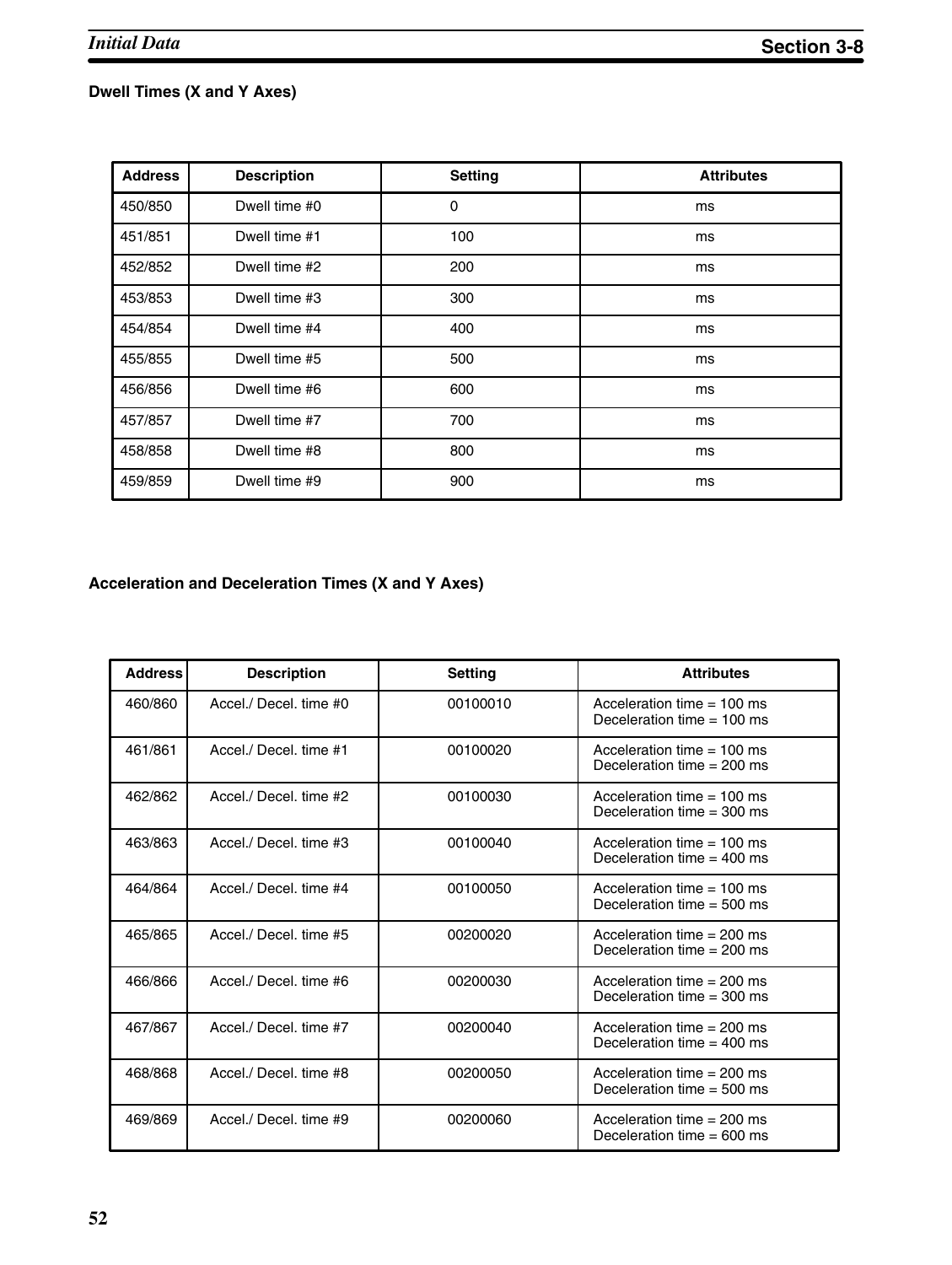## **Y-Axis Positioning Actions**

| <b>Address</b> | <b>Description</b>               | Setting                                                         | <b>Attributes</b>                                                                                           |
|----------------|----------------------------------|-----------------------------------------------------------------|-------------------------------------------------------------------------------------------------------------|
| 500            | Y-axis test data (1)             | Position = $500$ pulses,<br>$speed = 1 kpps$ , M $code = 06$    | Dwell time $= 500$ ms<br>Incremental, terminating,<br>$acceleration = 200$ ms<br>deceleration = $200$ ms    |
| 501            | Y-axis test data (2)             | Position = 0 pulses,<br>$speed = 1 kpps$ , M $code = 07$        | Dwell time $= 0$ ms<br>Absolute, continuous,<br>$acceleration = 100$ ms<br>$deceleration = 100$ ms          |
| 502            | Y-axis test data (2)             | Position $=$ -500 pulses,<br>$speed = 2 kpps$ , M $code = 08$   | Dwell time $= 500$ ms<br>Incremental, continuous,<br>$acceleration = 100$ ms<br>$deceleration = 300$ ms     |
| 503            | Y-axis test data (2)             | Position $= -1,000$ pulses,<br>$speed = 3 kpps$ , M $code = 09$ | Dwell time $= 0$ ms<br>Absolute, terminating,<br>$acceleration = 100$ ms<br>$deceleration = 200ms$          |
| 504            | X- and Y-axes test<br>data $(1)$ | Position $= 0$ pulses,<br>$speed = 1 kpps$ , M $code = 10$      | Dwell time $= 100$ ms<br>Absolute, interpolating end,<br>$acceleration = 100$ ms<br>$deceleration = 200$ ms |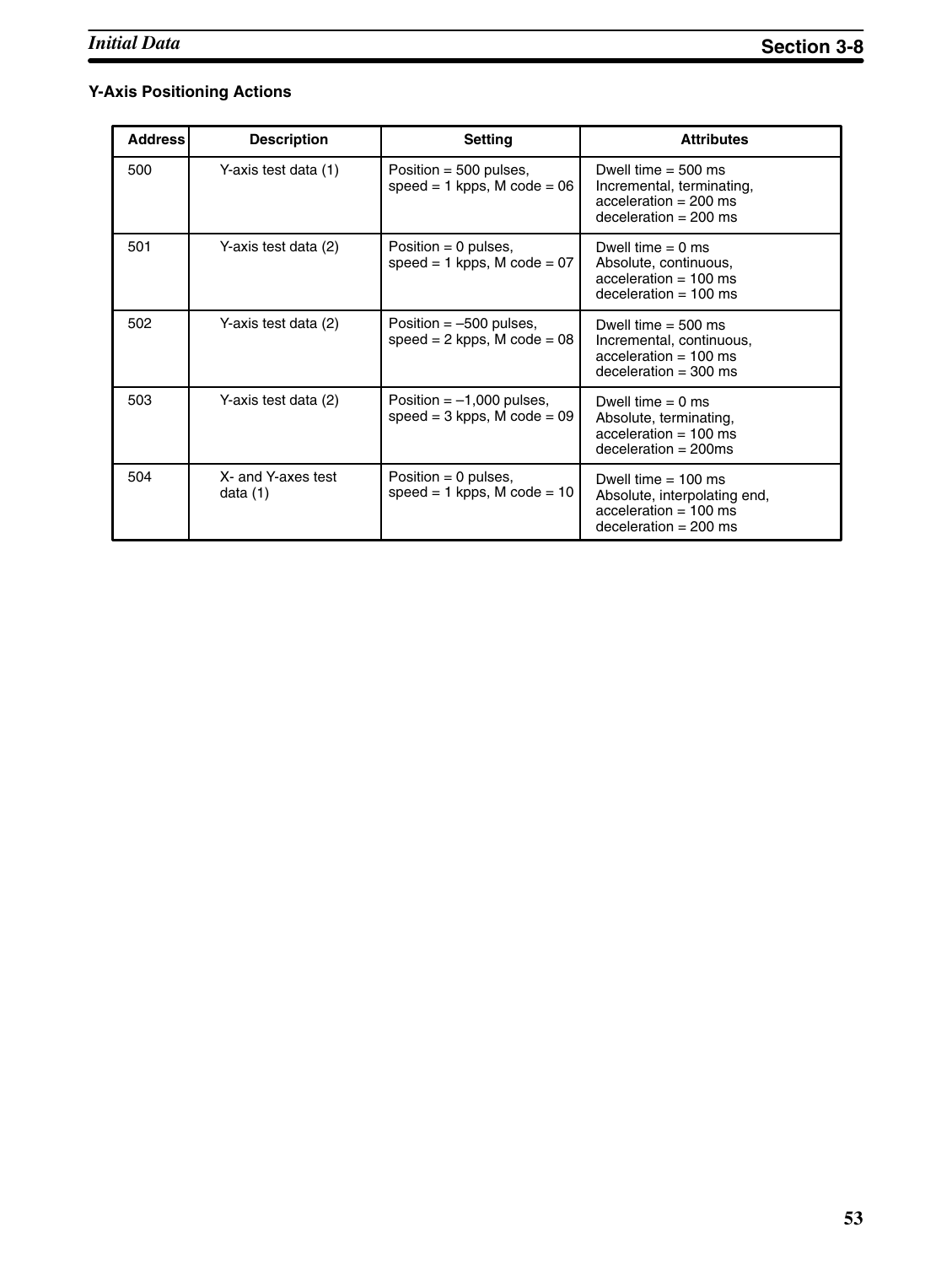## **Y-Axis Parameters**

| <b>Address</b> | <b>Description</b>                             | <b>Setting</b> | <b>Attributes</b>                                               |
|----------------|------------------------------------------------|----------------|-----------------------------------------------------------------|
| 800            | Unit                                           | 0              | Pulse                                                           |
| 801            | Pulse rate                                     | 1              | 1 unit/pulse                                                    |
| 802            | <b>Rotation direction</b>                      | 0              | Positive voltage output with<br>incremental positioning actions |
| 803            | Encoder type                                   | 01             | Single multiplier, positive logic                               |
| 804            | Gain                                           | 200            | $2,000 \mu V$ /pulse                                            |
| 805            | In-position zone                               | 10             | 10 pulses                                                       |
| 806            | Backlash compensation                          | $\Omega$       | None                                                            |
| 807            | Stroke limit (+)                               | 999,999        | pulses                                                          |
| 808            | Stroke limit (-)                               | 999,999        | pulses                                                          |
| 809            | Zone settings                                  | 01000100       | Accel. Zone 100 pulses<br>Decel. zone 100 pulses                |
| 810            | Home shift                                     | $\Omega$       | pulses                                                          |
| 811            | Maximum speed                                  | 10,000         | pps                                                             |
| 812            | Maximum jogging speed                          | 2,000          | pps                                                             |
| 813            | Origin search speed                            | $\mathbf 0$    | Direction of positive voltage<br>voltage output                 |
| 814            | Origin compensation                            | 0              | pulses                                                          |
| 815            | High origin search speed                       | 5,000          | pps                                                             |
| 816            | Origin search acceleration<br>and deceleration | 5              | Acceleration time $= 200$ ms<br>Deceleration time $= 200$ ms    |
| 817            | Low origin search speed                        | 1,000          | pps                                                             |
| 818            | Deceleration-stop                              | 500            | pulses                                                          |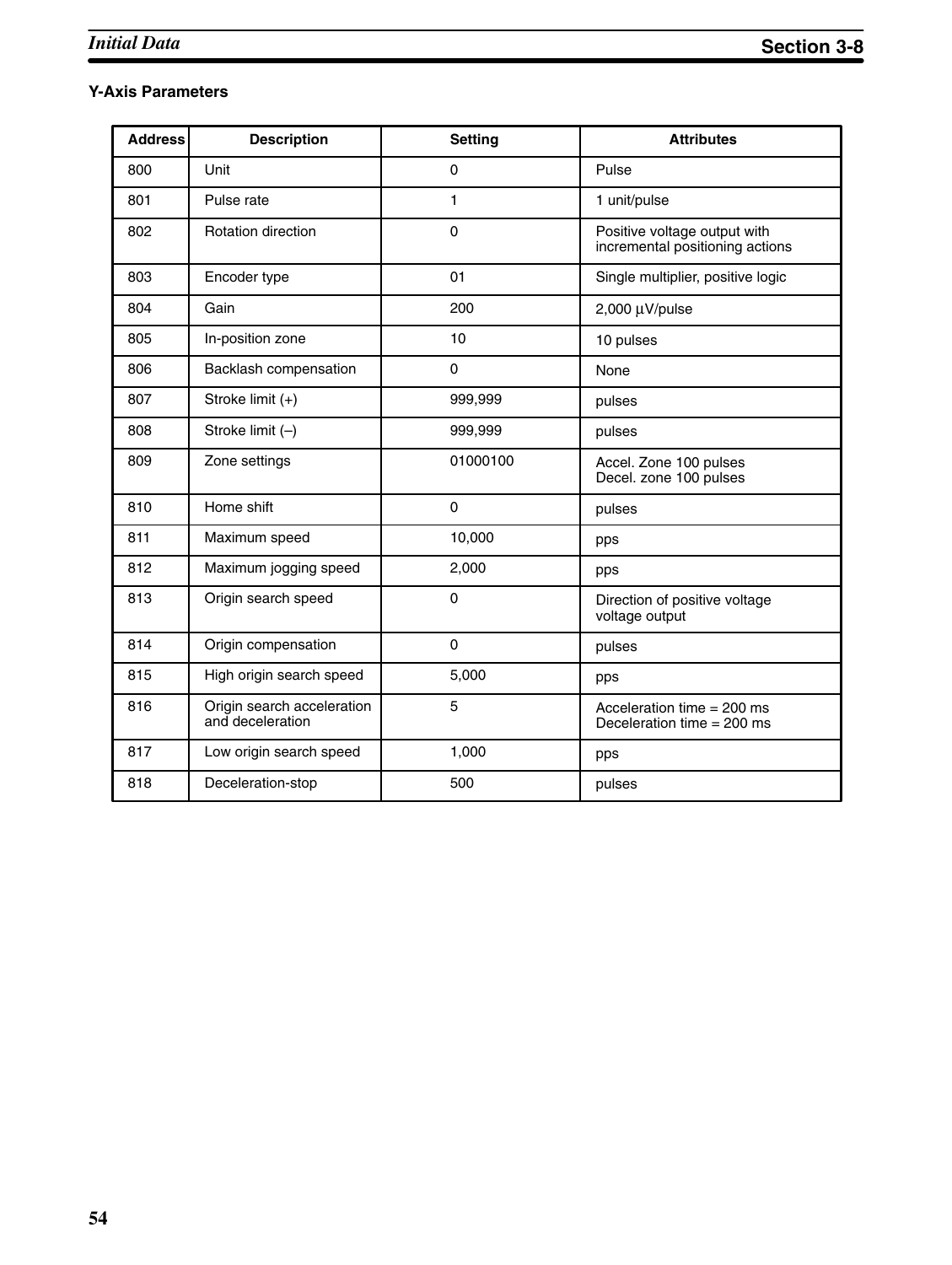## **Speeds**

| <b>Address</b> | <b>Description</b> | <b>Setting</b> | <b>Attributes</b> |
|----------------|--------------------|----------------|-------------------|
| 900            | Speed #0           | 10,000         | pps               |
| 901            | Speed #1           | 1,000          | pps               |
| 902            | Speed #2           | 2,000          | pps               |
| 903            | Speed #3           | 3,000          | pps               |
| 904            | Speed #4           | 4,000          | pps               |
| 905            | Speed #5           | 5,000          | pps               |
| 906            | Speed #6           | 6,000          | pps               |
| 907            | Speed #7           | 7,000          | pps               |
| 908            | Speed #8           | 8,000          | pps               |
| 909            | Speed #9           | 9,000          | pps               |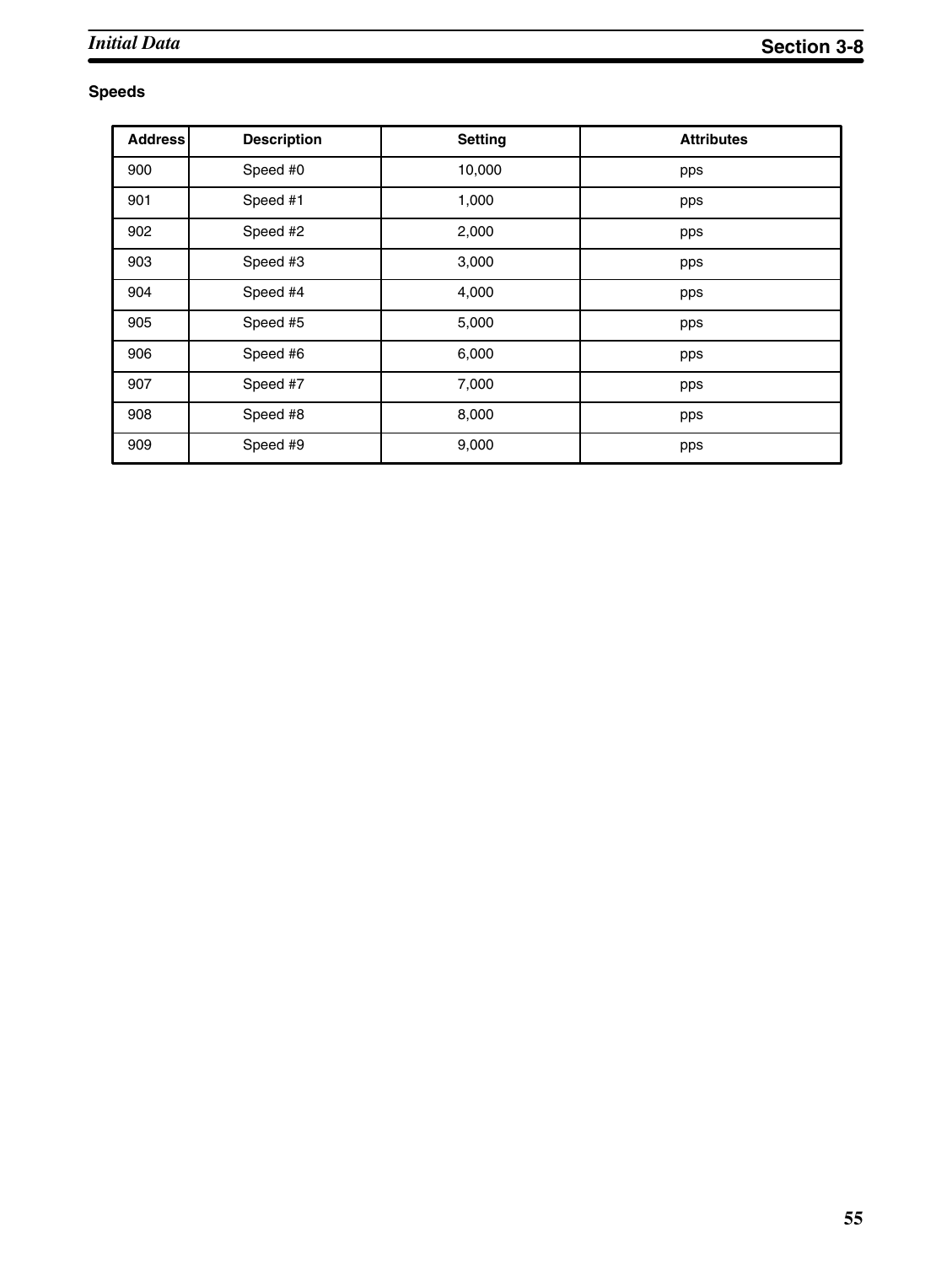# **SECTION 4 Data Communication with PC**

|  |                                                                         | 58 |
|--|-------------------------------------------------------------------------|----|
|  |                                                                         | 59 |
|  | 4-2-1 Basic Command Transmission Program (PC to Position Control Unit)  | 60 |
|  | 4-2-2 Basic Status Flag Reception Program (Position Control Unit to PC) | 60 |
|  |                                                                         | 62 |
|  |                                                                         |    |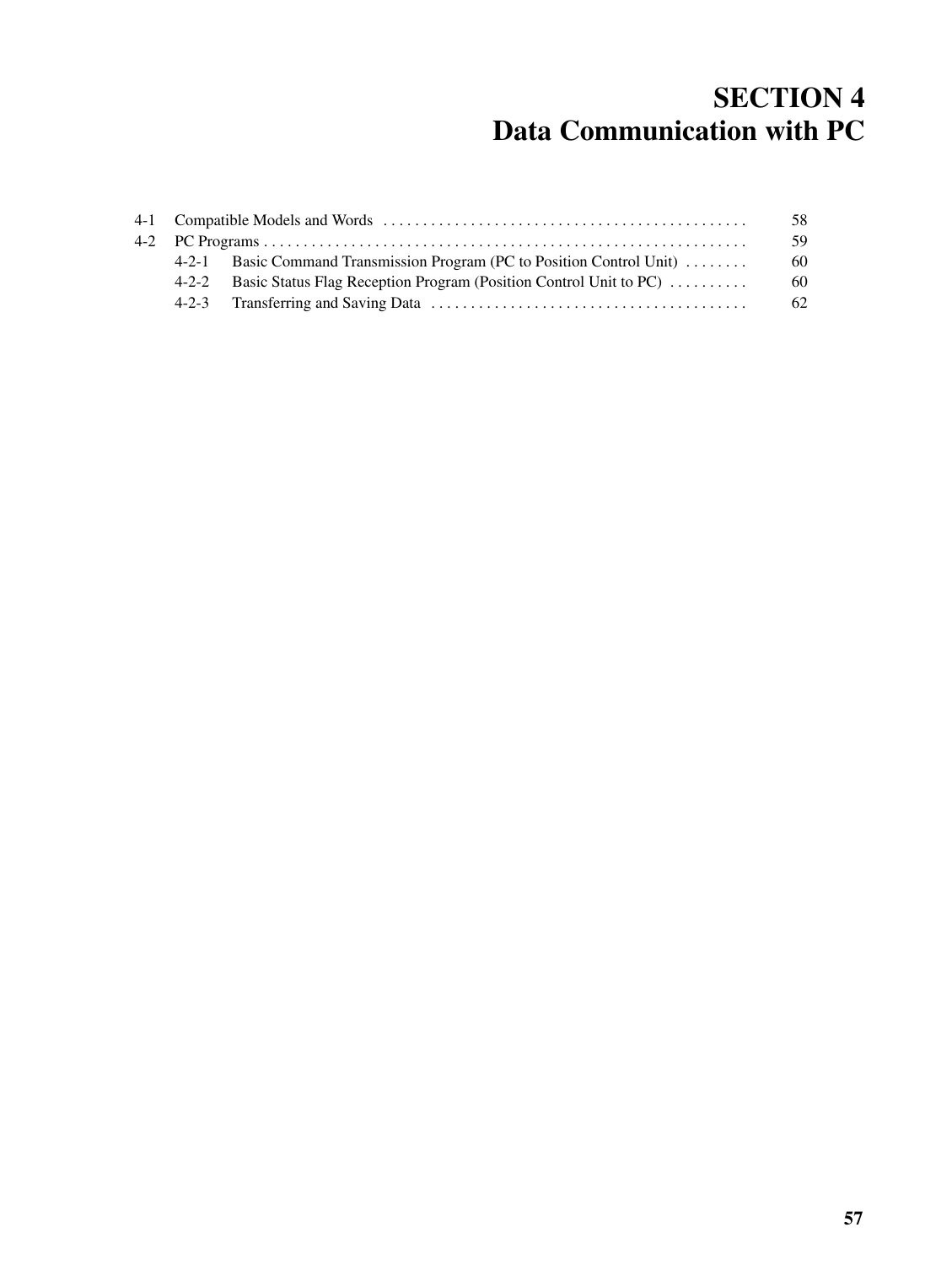# **4-1 Compatible Models and Words**

Both data and commands can be transferred between the Position Control Unit (PCU) and Programmable Controller (PC) through the use of Intelligent I/O Read and Write instructions executed by the PC.

The Intelligent I/O Read instruction READ(88) and Intelligent I/O Write instruction WRIT(87) control PCU-PC communication. The CPU must be able to use these two instructions. Use of the NC222-E is thus possible with the following PCs only. **Compatible Models**

- C500 (with CPU model C500-CPU11-EV1 only)
- C1000H (with any CPU)
- C2000H (with any CPU)
- **Note** The NC222-E must be mounted either to a CPU Rack or Expansion I/O Rack to operate. Communications via READ(88) and WRIT(87) will not be possible if it is mounted to a Slave Rack.

#### Two I/O words are allocated for the Position Control Unit for communication with the PC. **IR Area Allocations**

| Word                  | Bit | <b>Name</b>           | <b>Description</b>                     |  |
|-----------------------|-----|-----------------------|----------------------------------------|--|
|                       | 00  | (PC Busy)             | Used in WRIT(87)<br>/ READ(88) in-     |  |
| n (OUT)<br>$n+1$ (IN) | 01  | (PC Writing)          | struction.                             |  |
|                       | 02  | (PC Read Completed)   |                                        |  |
|                       | 03  |                       | Uses within the<br>PCU, and not avail- |  |
|                       | 15  |                       | able to the user.                      |  |
|                       | 00  | (PCU Busy)            | Used in WRIT(87)                       |  |
|                       | 01  | (Reading PCU)         | / READ(88) in-<br>struction.           |  |
|                       | 02  | (PCU Write Completed) |                                        |  |
|                       | 03  |                       | Used within the<br>PCU, and not avail- |  |
|                       | 15  |                       | able to the user.                      |  |

- **Note** 1. The input and output words allocated to the Position Control Unit must not be used by any instruction other than WRIT(87) or READ(88). Do not use MOV(21) or OUT with these words.
	- 2. The mode of the PC has no affect on the operation of the NC222-E, i.e., the NC222-E will continue to operate regardless of the PC mode.
	- 3. Commands and/or data can be sent to the NC222-E from either the PC (i.e., the program) or the Teaching Box. If a transmission is attempted from both at the same time, the transmission that arrives first will be given priority.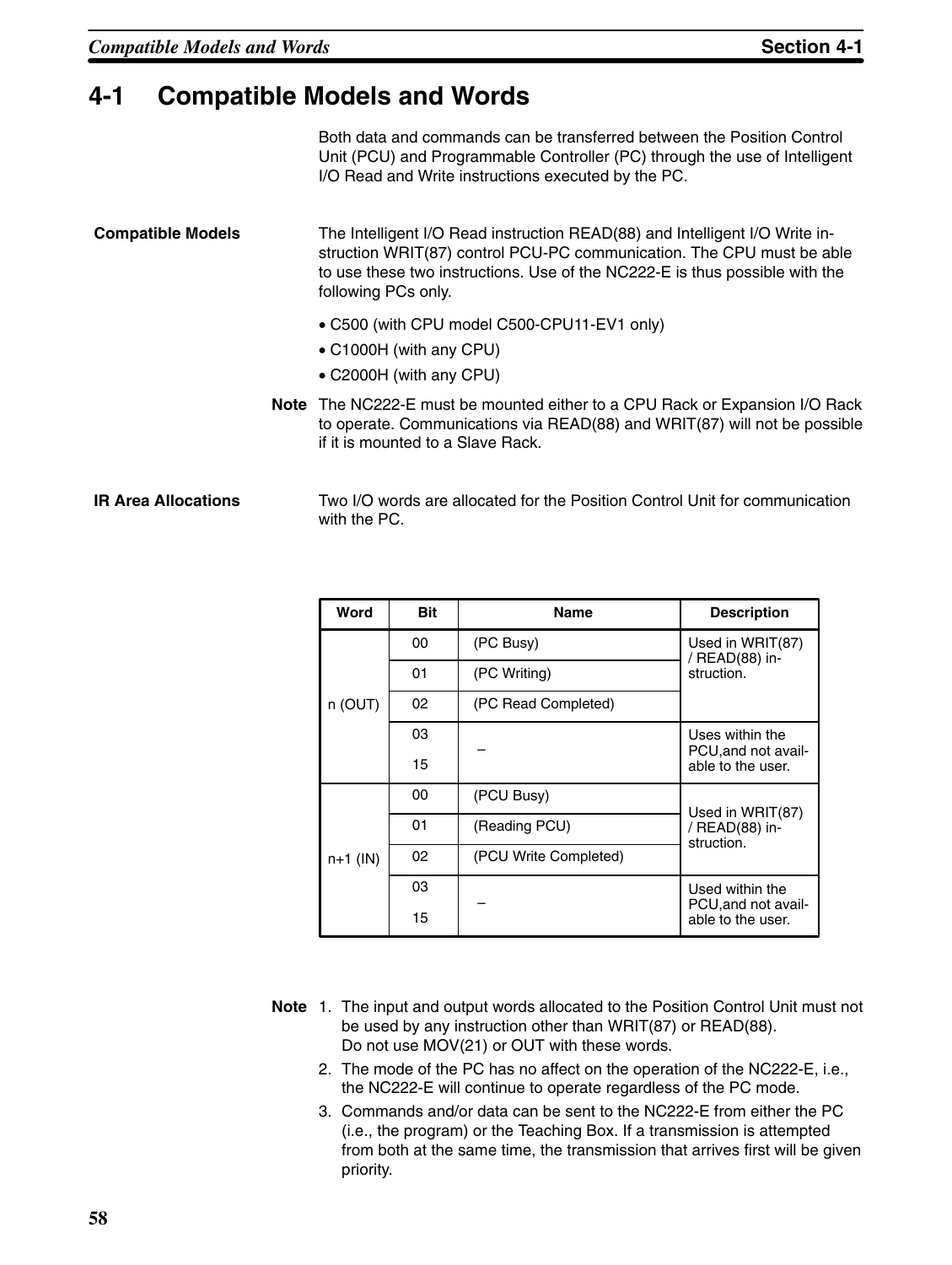# **4-2 PC Programs**

The PC program maintains two data flow directions.

- PC to Position Control Unit (PCU) command and parameter transmission uses the Intelligent I/O Write instruction WRIT(87). Commands and parameters are differentiated by address inside the PCU.
- Position Control Unit to PC status reception uses the Intelligent I/O Read instruction READ(88).



- One or more commands stored in the DM area of the PC are transmitted in a stream to the Position Control Unit, where they are executed sequentially. The Position Control Unit functions according to the commands sent.
- Data (parameters) stored in the DM area are transmitted to the PCU and stored in RAM. Commands can then be used to transfer RAM contents to EEPROM.
- For status flag reception, flag allocations are determined by the Position Control Unit; therefore, the same status flags are transferred to the AR area each time the Intelligent I/O Read instruction is executed.
- Because command transmission and status reception rely on the Intelligent I/O Read and Write instructions, a standard PC program can be developed. The use of such a standard program is strongly recommended.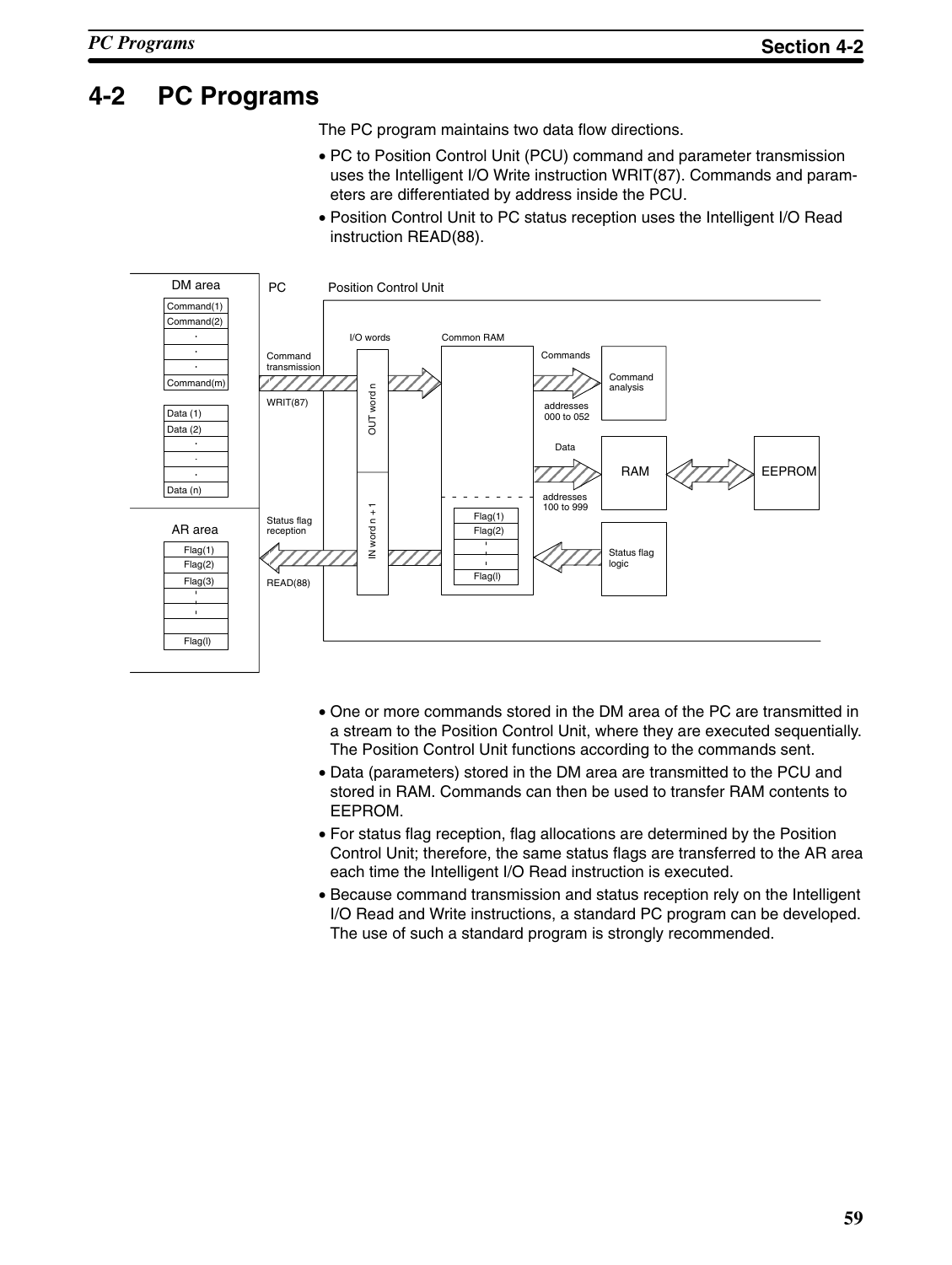## **4-2-1 Basic Command Transmission Program (PC to Position Control Unit)**



A0: Start input (differentiated input)

 $B_0$ : Status-holding work bit

 $C_0$ : Transmission completed work bit

C<sub>R</sub>: Command Ready (bit 15 of first word ON when READ (85) is executed)

 $N_0$ : Differentiation no.

N: Transferred word count

S: Transfer source start word

D: I/O word for transfer destination (word n occupied by the PCU)

EQ: Equals flag

## **4-2-2 Basic Status Flag Reception Program (Position Control Unit to PC)**

Status flag reception should be written at the end of the PC program.



N: Transfer word count (17 words minimum)

S: Transfer source I/O word (word n + 1 occupied by the PCU)

D: Transfer destination start word (see *Section 5-2 Status Word Allocation*)

Refer to your PC's *Operation Manual* for further details on the Intelligent I/O Read and Write Instructions.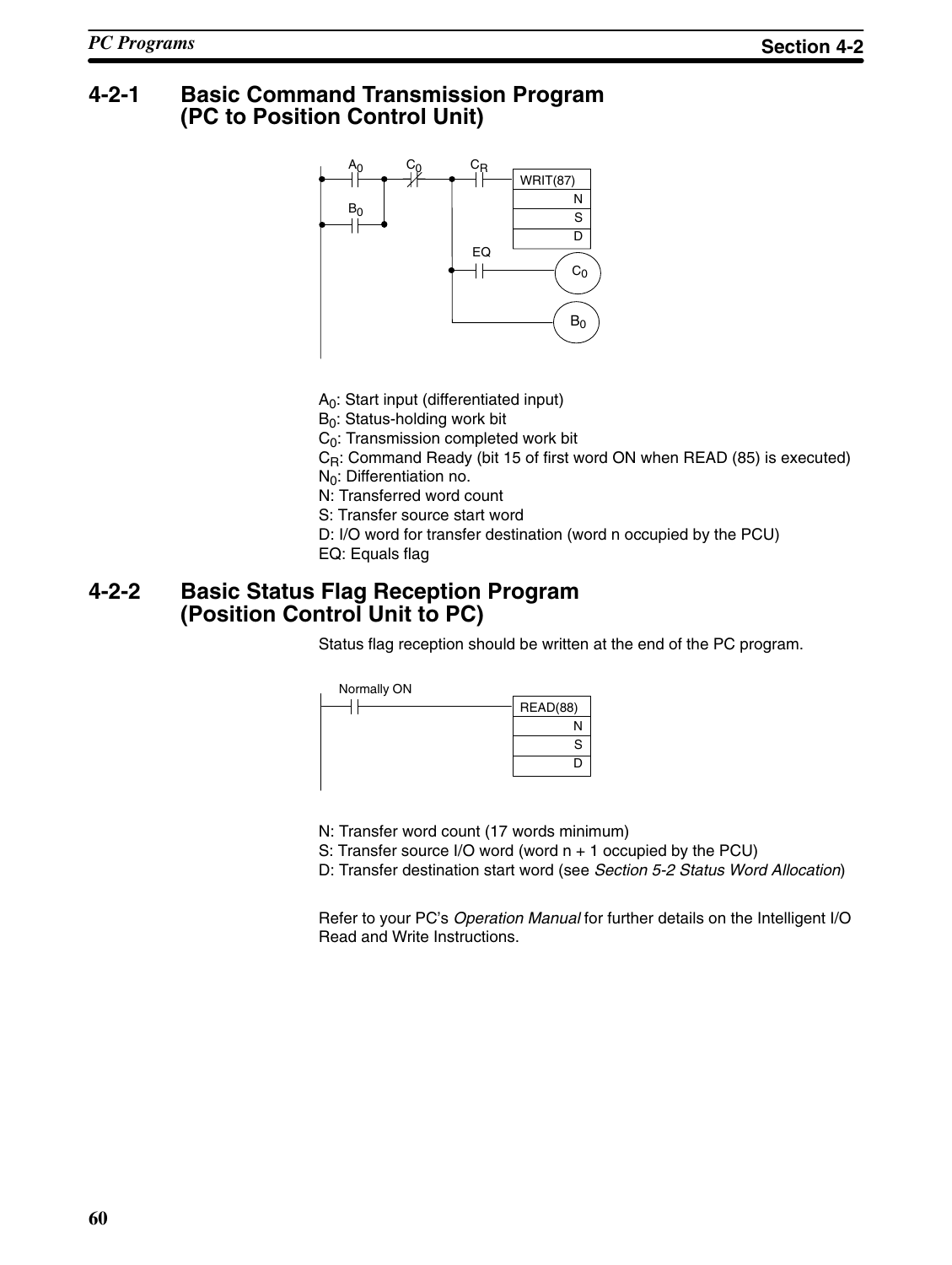## **Status Reception Problems** The RAM in the PCU that contains status data is accessed both by the PCU to write the status and by the PC to read status (READ(88)). Both of these operation cannot take place at the same time.



If a READ(88) is attempted while the PCU is writing status, READ(88) will be ignored. The status write operation is performed approximately every 10 ms and requires approximately 1 ms to complete, i.e., there is up to about a 1 in 10 chance that READ(88) will not be executed as programmed. This situation is illustrated below.



If it is necessary to ensure that status is read during each program scan, block programming can be used. One example of how to do this is shown below. This example reads out 17 status words to IR 100 to IR 116 for a PCU allocated IR 000 and IR 001. The loop in the block program will be taken until the Equals Flag (=) turns ON (i.e., until IR 1200 turns ON).



#0017 001 (Equals Flag)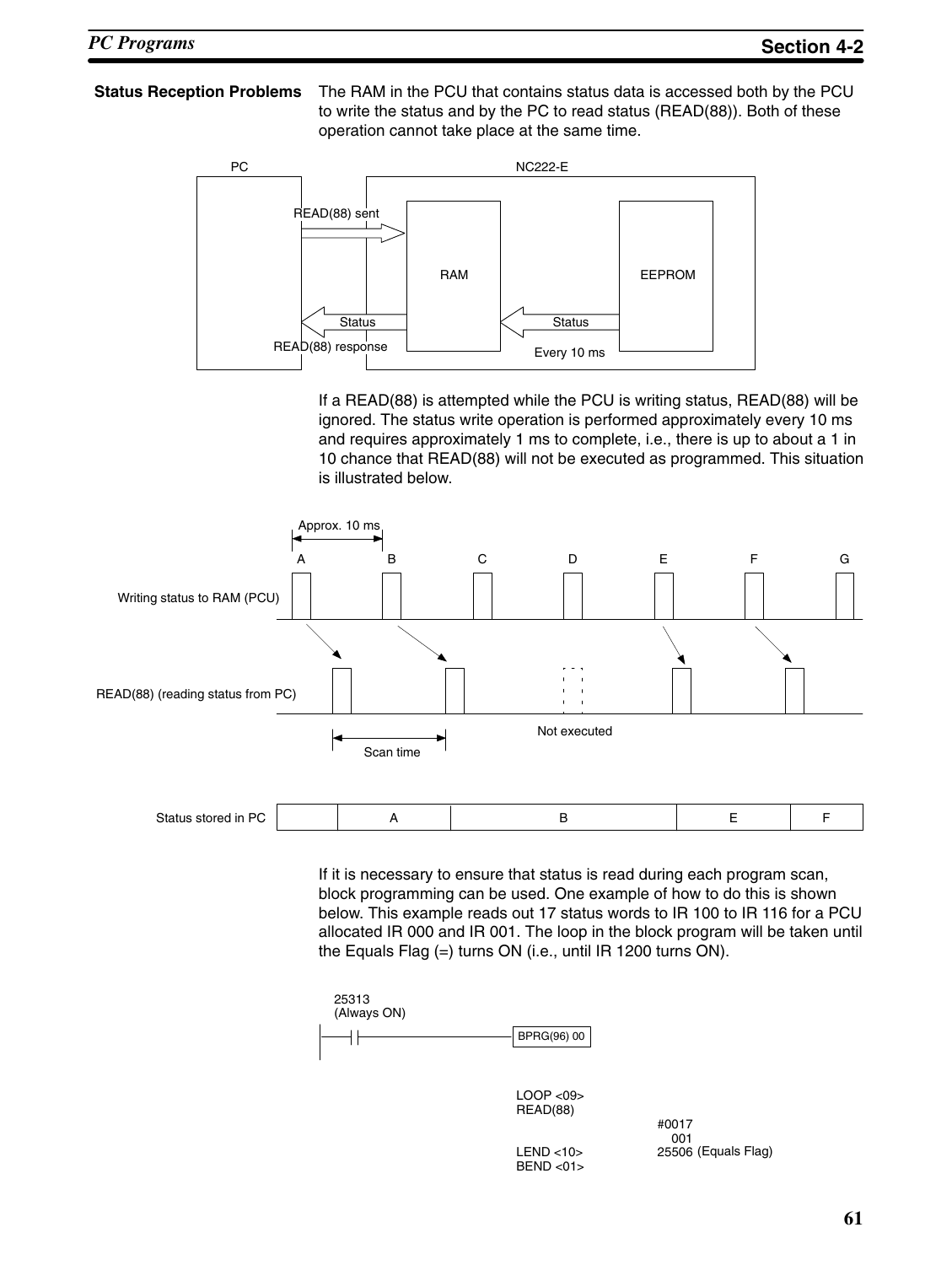**Note** READ(88) can be executed for the NC222 PCU only once each time the status is updated in the PCU (i.e., each time PCU internal status is written to the shared RAM). If the scan time of the CPU Unit is shorter than the status update time of the PCU (approx. 10 ms), the above type of ladder programming can be used to extend the scan time of the CPU Unit to at least the status update time of the PCU.

**Start Time** The time required for the Position Control Unit to output an instruction voltage after the Position Control Unit receives the start instruction varies with the combination of positioning data.

| <b>Pattern</b>                             | <b>Start time</b>                                      |                                                    |                        |                            |  |
|--------------------------------------------|--------------------------------------------------------|----------------------------------------------------|------------------------|----------------------------|--|
|                                            | Y-axis single start<br>with X axis not in<br>operation | Y-axis single start<br>with X axis in<br>operation | <b>Both axes start</b> | <b>Interpolation start</b> |  |
|                                            | X-axis single start<br>with Y axis not in<br>operation | X-axis single start<br>with Y axis in<br>operation |                        |                            |  |
| l o                                        | 14 <sub>ms</sub>                                       | 16 <sub>ms</sub>                                   | 16 <sub>ms</sub>       | 22 ms                      |  |
| 1 (Number of consecutive<br>data $\leq$ 2) | 16 <sub>ms</sub>                                       | 17 <sub>ms</sub>                                   | 19 <sub>ms</sub>       | 26 ms                      |  |
| 1 (Number of consecutive<br>data $\geq$ 3) | 17 <sub>ms</sub>                                       | 19 <sub>ms</sub>                                   | 21 ms                  | 30 ms                      |  |

# **4-2-3 Transferring and Saving Data**

**Data Transfers Parameters and positioning actions stored in the DM area can be transferred** to RAM in the PCU using a program like the one shown below. Be sure the first DM word contains an addresses and that no more than 127 words are transferred at once. If it is necessary to transfer more words, repeat the program section. When repeating the transfer, always used the work bit turned on by the Equals Flag  $(=)$  in the first transfer (IR 5002 in the following example) to activate the second transfer.

> When transferring data, addresses need not be consecutive. If they are not consecutive, each address will need to be specified individually. If they are consecutive, only the first address need be designated (see transfer of Y-axis data in *8-2 Data Transmission Program*).

### **Data Transmission Example** The following program can be used to transfer data written in the DM area of the PC to the NC222-E. When transferring data, it is important that the first word designate the address and that data for the required number of words is set properly.

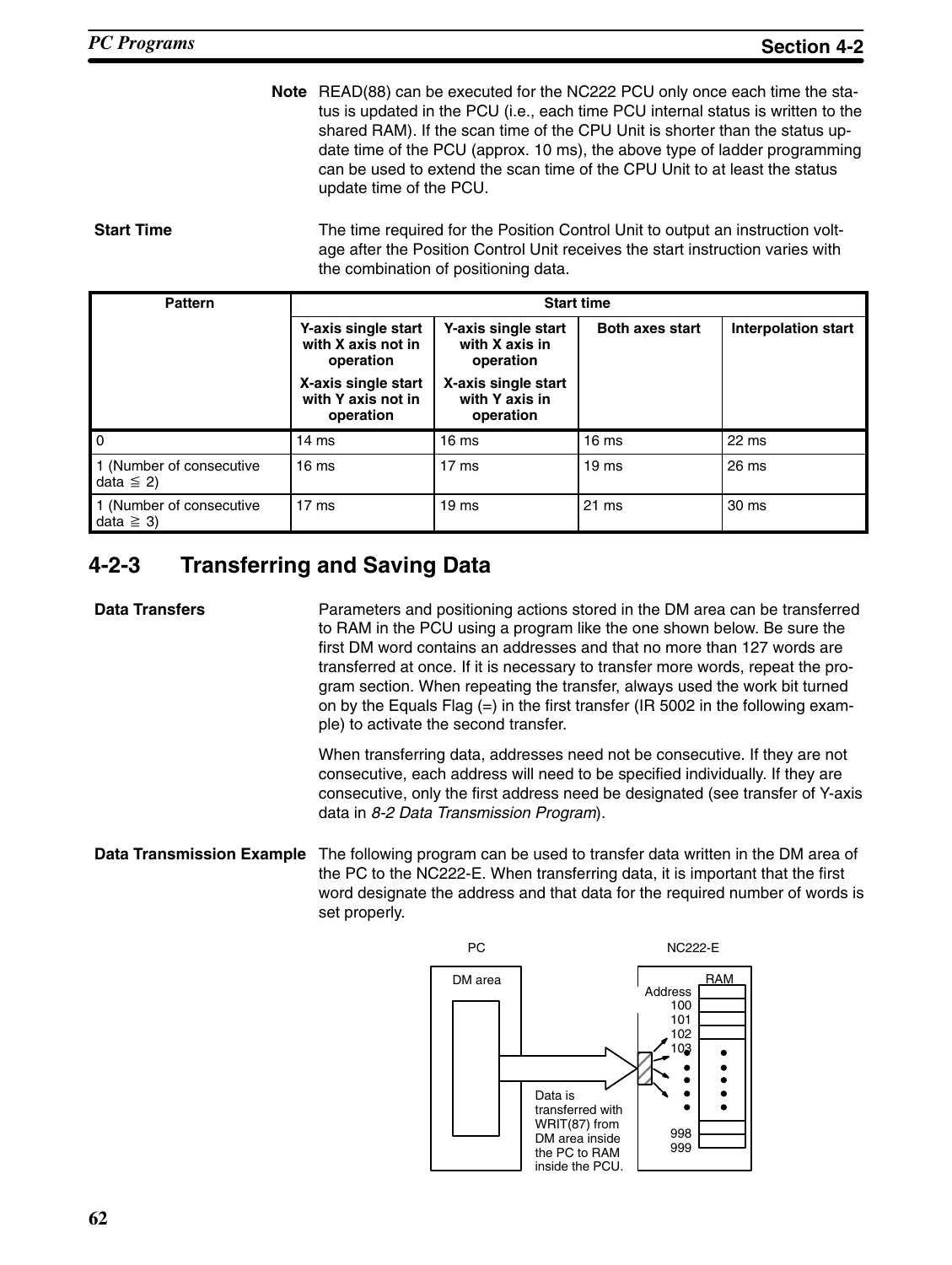Up to 127 words can be transferred each time WRIT(87) is executed. When it is necessary to transfer more words, the Equals Flag should be used to activate further transmissions with WRIT(87), as shown below.

When data is transferred into the NC222-E, data is automatically stored in RAM according to the addresses given. If the addresses of the data being transferred are consecutive, it is only necessary to designate the address of the first one. An example of this is given in *8-2 Data Transmission Program*.

The data prepared for transfer and the program used are shown below.

**Note** Data cannot be transferred while the NC222-E is positioning, i.e., while one or more axes are moving.

**Data**

| DM 1000 | 4      | 1                         | 1              | 2              | I              |
|---------|--------|---------------------------|----------------|----------------|----------------|
| DM 1001 | 0      | 0                         | 0              | 5              | I              |
| DM 1002 | 0      | 0                         | 0              | 0              |                |
| DM 1003 | 4      | ī                         | 3              | ī              | Ó              |
| DM 1004 | 0      | 0                         | 0              | 1              | ı              |
| DM 1005 | 4      | 5                         | $\overline{0}$ | ī              | I              |
| DM 1006 | 0      | 0                         | 1              | 0              | $\overline{1}$ |
| DM 1007 | 4      | 6                         | 6              | 2              | י<br>י         |
| DM 1008 | 0      | 0                         | 3              | 0              |                |
| DM 1009 | 0      | 0                         | 4              | 0              |                |
| DM 1010 | 2<br>0 | 0                         | 0              | 4              | I              |
| DM 1011 |        | 0                         | 0              | 2              | í              |
| DM 1012 | 5      | 0                         | 0              | 0              |                |
| DM 1013 | 0      | 0                         | 1              | 0              |                |
| DM 1014 | 0      | 6                         | 4              | 4              |                |
| DM 1015 | 9      | 0                         | 0              | $\overline{c}$ | :<br>،         |
| DM 1016 | 0      | 0                         | 0              | 0              |                |
| DM 1017 | 1      | 0                         | 0              | 0              |                |
| DM 1018 | 8      | 0                         | 4              | $\overline{2}$ | (              |
| DM 1019 | 0      | 0                         | $\overline{2}$ | 0              |                |
| DM 1020 | 8      | 0                         | $\overline{5}$ | $\overline{2}$ | l              |
| DM 1021 | 0      | 0                         | $\overline{c}$ | 0              |                |
| DM 1022 | 6      | $\overline{\mathfrak{o}}$ | ō              | 4              | I              |
| DM 1023 | 0      | 0                         | 0              | 1              | $\overline{1}$ |
| DM 1024 | 0      | 0                         | 0              | 0              |                |
| DM 1025 | 0      | 0                         | 1              | 0              |                |
| DM 1026 | 0      | 6                         | 4              | 4              |                |
|         |        |                           |                |                |                |

Maximum speed (X) Address: 411 Origin search direction (X) Address: 413 Dwell time 0 (X) Address: 450 Acceleration pattern 6 (X) Address: 466 Positioning action 100 (X) Address: 200

Speed 0 (X, Y) Address: 900

Gain (Y) Address: 804 In-position zone (Y) Address: 805 Positioning action 100 (Y) Address: 600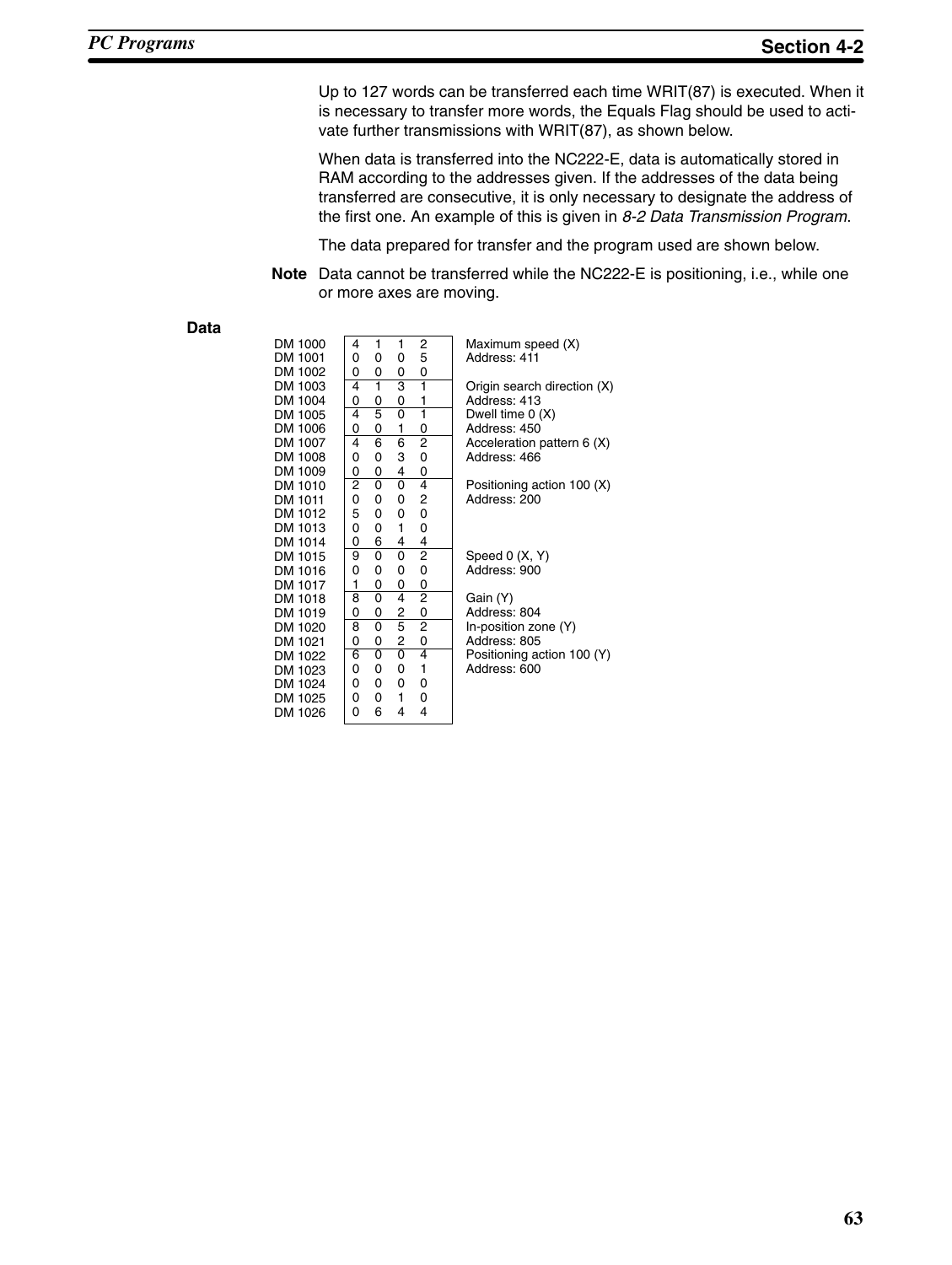#### **Program**



**Storing RAM Data PCU** operation is based on the parameters and positioning actions contained in RAM. When power is turned on, the data in EEPROM is read into RAM. The data in RAM can then be changed by transferring data with WRIT(87) or from the Teaching Box. This data will be deleted and replaced by EEPROM data the next time power is turned off and back on. There is a command available, however, to write RAM data to EEPROM (STORE), as well as one to restore EEPROM data to RAM (RESTR). These commands can be used along with WRIT(88) (or the Teaching Box) to control the data in RAM. This situation is illustrated below.





**Note** STORE should not be executed more than 5,000 times.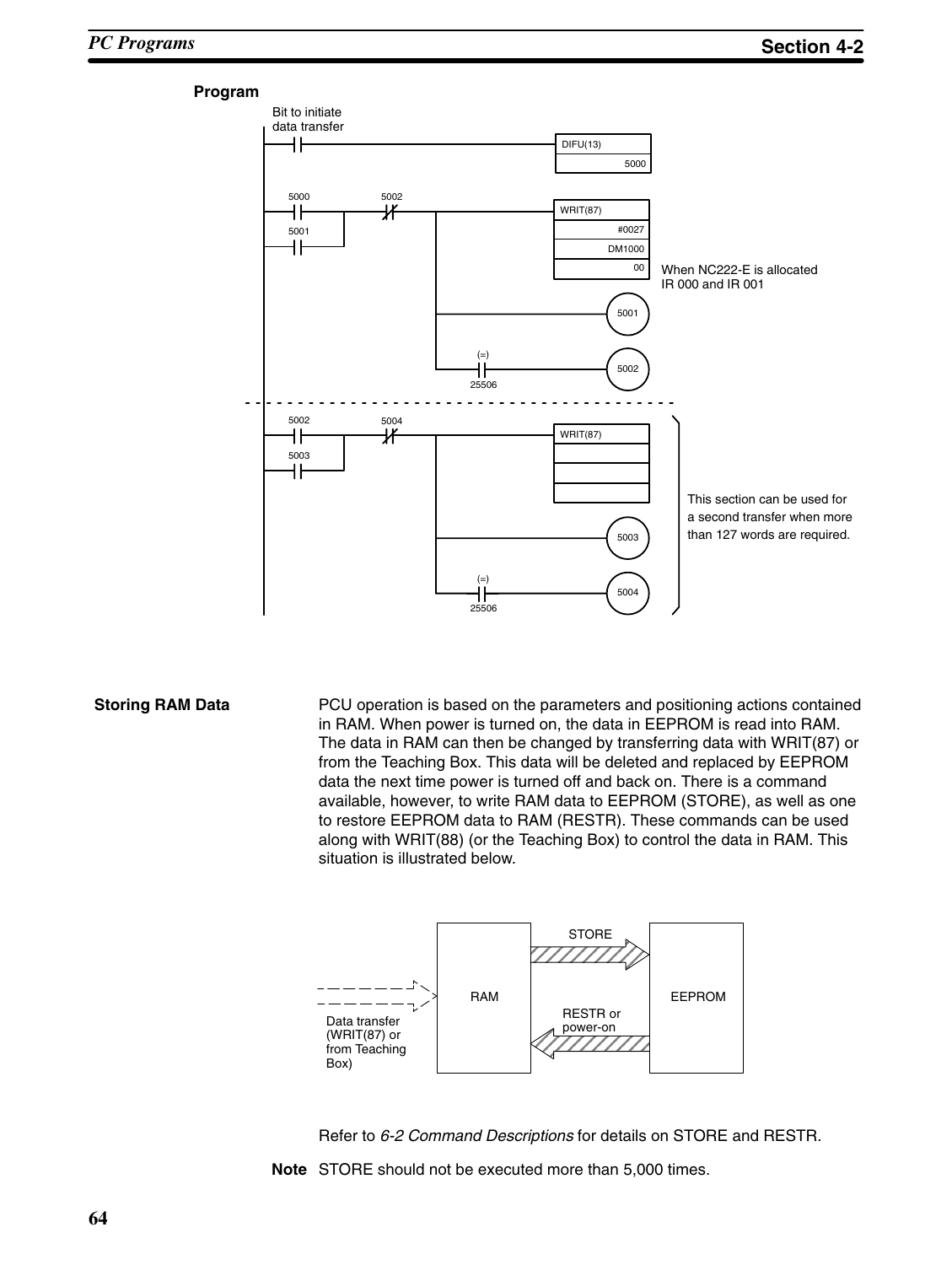# **SECTION 5 Operating Status**

This section describes the status information available from the PCU. This information is read into the PC by executing the Intelligent I/O Read instruction, READ(88). Also explained in this section is the relationship between certain PCU commands and the status information.

| $5 - 1$ |                                                         | 66 |
|---------|---------------------------------------------------------|----|
| $5-2$   |                                                         | 68 |
| $5-3$   |                                                         | 70 |
|         |                                                         | 70 |
|         |                                                         | 71 |
|         |                                                         | 72 |
|         |                                                         | 72 |
|         |                                                         | 73 |
|         |                                                         | 75 |
|         |                                                         | 76 |
|         | 5-3-8 Multiplier and Current Positioning Action Address | 76 |
|         | 5-3-9 Current Speed Address and Override Coefficient    | 77 |
| $5-4$   |                                                         | 77 |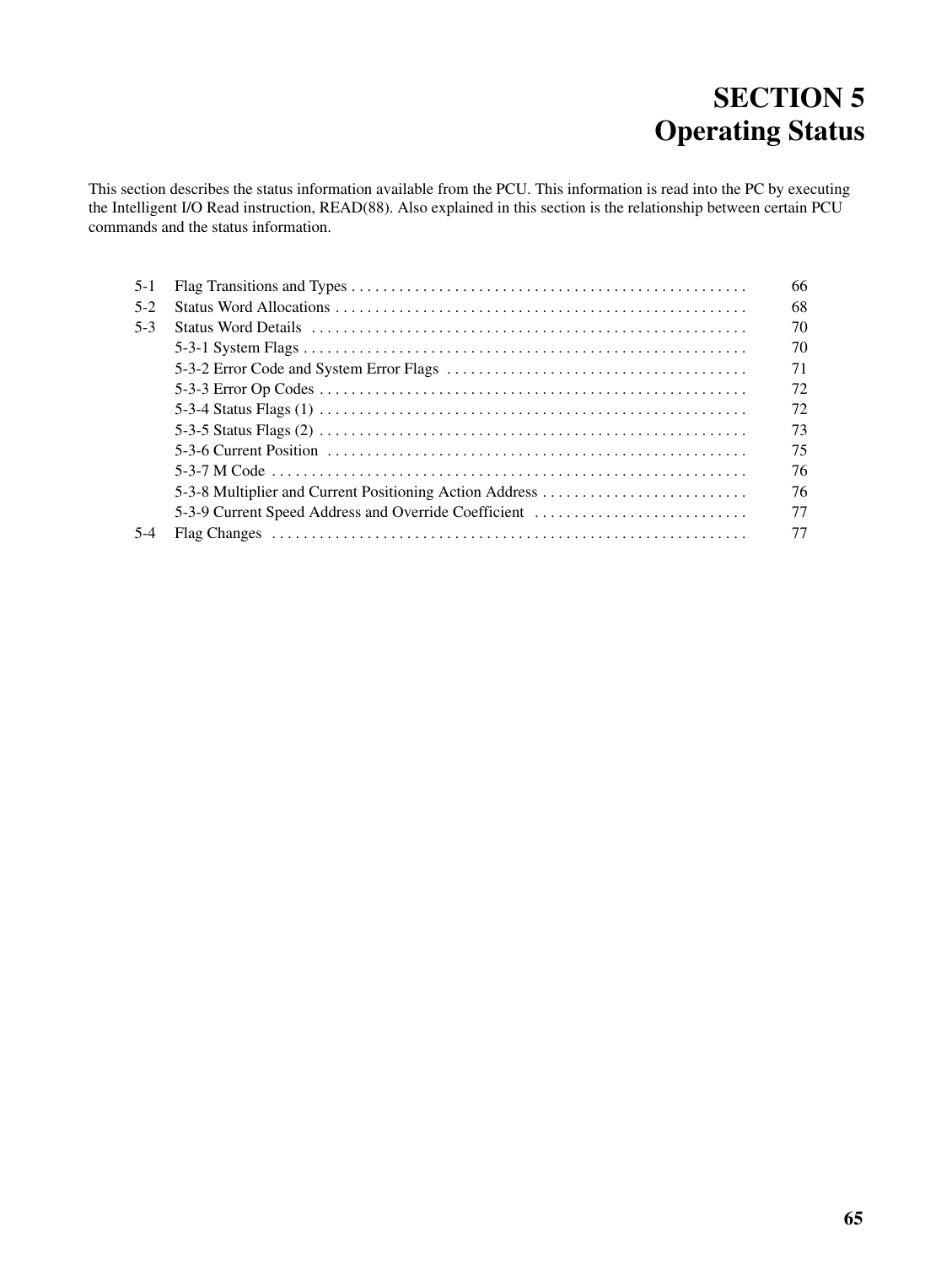# **5-1 Flag Transitions and Types**

**and Commands**

Relationship between Flags Flags and other status information will change as commands are executed. These changes are illustrated in the following illustration. When the commands along the arrow are executed, the flags given at the ends of the arrows turn ON. See the command allocations table at the beginning of *Section 6* for command code definitions.



**IR Area Flags** Flags are assigned to the IN I/O word.

| Wd  | Word $n+1$               |
|-----|--------------------------|
| Bit | IN                       |
| 00  | (PCU Busy)*              |
| 01  | (PCU Reading)*           |
| 02  | (PCU Writing Completed)* |
|     | Not used by the user     |
| 15  |                          |

\*These bits are used by READ(88) and WRIT(87) and are not designed to be accessed by the user.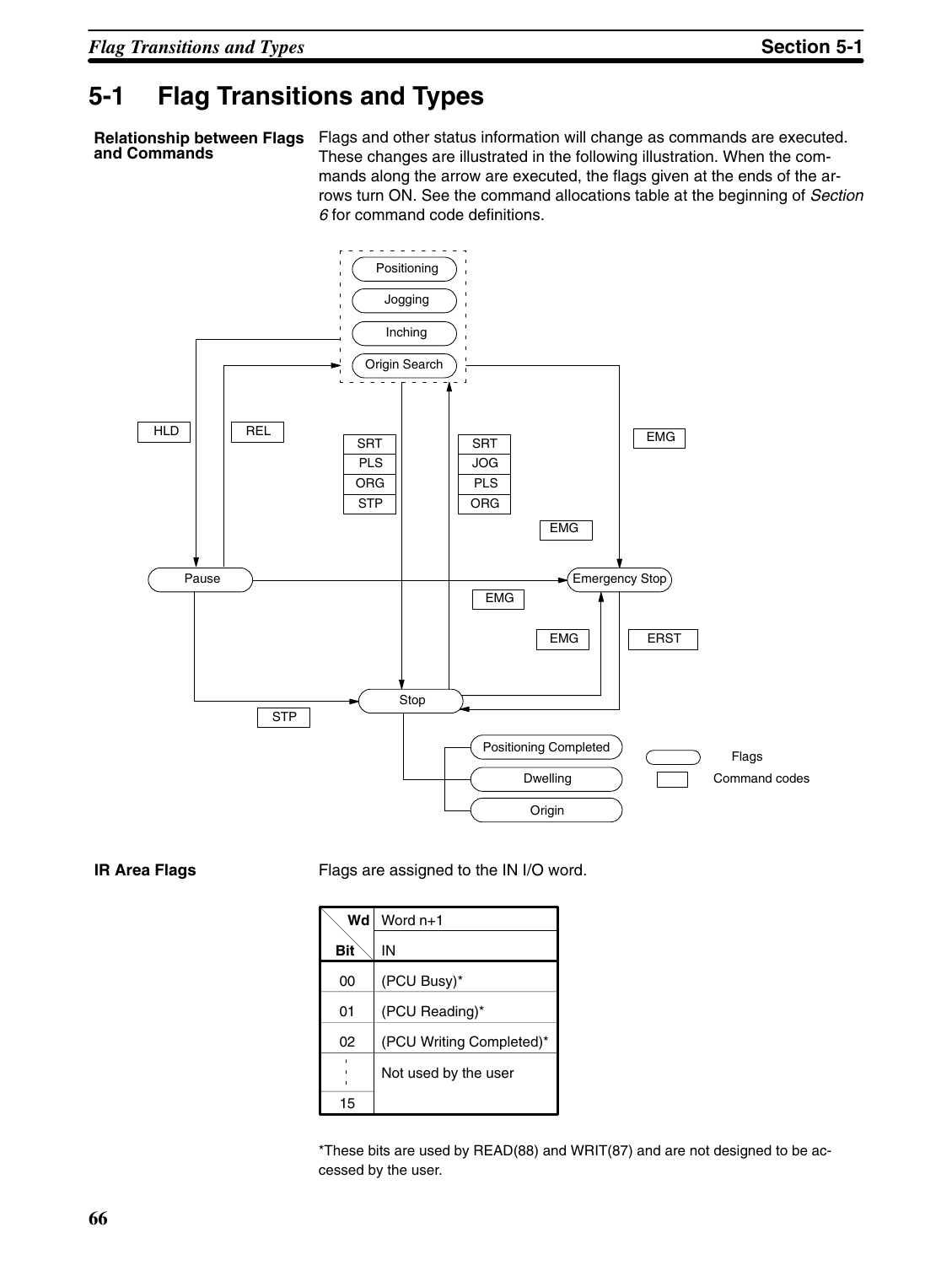**Types of Flags** The Intelligent I/O Read instruction READ(88) is used to read blocks of flags and status data into a memory area in the PC. Their contents are as follows:

| System status flags                |
|------------------------------------|
| Error codes                        |
| System error status flags          |
| Error codes                        |
| Status flags                       |
| Current position                   |
| M code                             |
| Multiplier data                    |
| Current positioning action address |
| Current speed address              |
| Override coefficient               |
| Read data                          |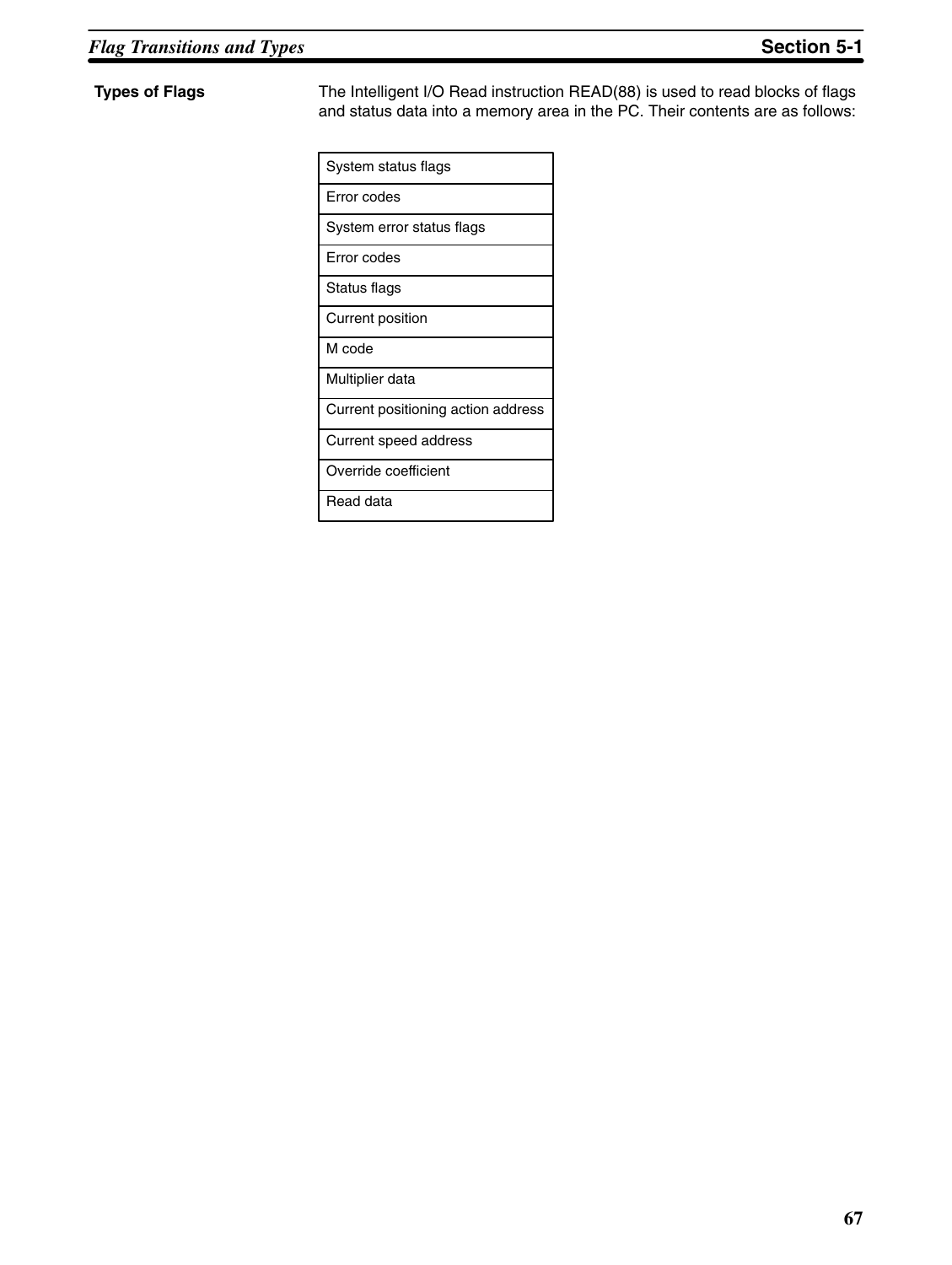# **5-2 Status Word Allocations**

The PC uses the Intelligent I/O Read instruction READ(88) to read status from the Position Control Unit. Refer to the end of *4-2 PC Programs* for the READ(88) format. Data word allocations are summarized as follows:

| Wd              | Bit                                                      | $b_{15}$                           | $b_{14}$                     | $b_{13}$                                  | <b>b</b> <sub>12</sub>                 | <b>b</b> <sub>11</sub>                      | $b_{10}$                                                  | bg                              | b <sub>8</sub>                        | b7                                    | b <sub>6</sub>                                        | b <sub>5</sub>             | b <sub>4</sub>         | bз                                     | b <sub>2</sub>                                                  | b <sub>1</sub>                     | bo                          |
|-----------------|----------------------------------------------------------|------------------------------------|------------------------------|-------------------------------------------|----------------------------------------|---------------------------------------------|-----------------------------------------------------------|---------------------------------|---------------------------------------|---------------------------------------|-------------------------------------------------------|----------------------------|------------------------|----------------------------------------|-----------------------------------------------------------------|------------------------------------|-----------------------------|
|                 | $\circ$<br>$\overline{a}^+$                              | Com-<br>mand<br>Ready              | PCU<br>Ready                 | Teach-<br>ing<br>Box<br>Ready             | Teach-<br>ing<br>Box<br>Con-<br>nected | External<br>Display<br>Con-<br>nected       |                                                           |                                 | PC<br>Commu-<br>nications<br>Disabled | Interpo-<br>lating<br>Circular<br>Arc | Interpo-<br>lating<br>Straight<br>Line                | Reading<br>EE-<br>PROM     | Writing<br>EE-<br>PROM | EE-<br>PROM<br>Write<br>Com-<br>pleted | Speeds<br>Cleared                                               | Data<br>read<br>comple-<br>tion    |                             |
|                 |                                                          |                                    |                              |                                           |                                        |                                             |                                                           |                                 |                                       | System status flags                   |                                                       |                            |                        |                                        |                                                                 |                                    |                             |
| X-Y common area | $\overline{\phantom{0}}$<br>$\overline{\mathsf{L}}$      | Hard-<br>ware<br>Error             | Commu-<br>nications<br>Error | Y-axis<br>System<br>Error                 | X-axis<br>System<br>Error              | System<br>/data<br>Pro-<br>cessing<br>Error | Interpo-<br>lating<br>Error                               | Y-axis<br>Com-<br>mand<br>Error | X-axis<br>Com-<br>mand<br>Error       |                                       | Error code (10 <sup>1</sup> digit)                    |                            |                        |                                        | Error code $(10^0$ digit)                                       |                                    |                             |
|                 | Error code and system error status flags                 |                                    |                              |                                           |                                        |                                             |                                                           |                                 |                                       |                                       |                                                       |                            |                        |                                        |                                                                 |                                    |                             |
|                 | $\sim$<br>$^{+}$<br>$\Omega$                             |                                    |                              | Error-related OP code<br>(leftmost digit) |                                        |                                             | Error-related OP code<br>(middle digit)                   |                                 |                                       |                                       | Error-related OP code<br>(rightmost digit)            |                            |                        |                                        | Number of error-related OP<br>codes                             |                                    |                             |
|                 |                                                          |                                    |                              |                                           |                                        |                                             |                                                           |                                 |                                       | Error codes                           |                                                       |                            |                        |                                        |                                                                 |                                    |                             |
|                 | ო<br>$\ddot{}$<br>$\Omega$                               | Parame-<br>ters En-<br>abled       | Origin<br>Set                | Parame-<br>ters<br>Cleared                | Posi-<br>tioning<br>Data<br>Cleared    | Home<br>Shift                               | Override                                                  | Dwelling                        | Position-<br>ing Com-<br>pleted       | Origin<br>search                      | Inching                                               | Jogging                    | Position-<br>ing       | Stop                                   | Pause                                                           | Emer-<br>gency<br>Stop             | Current<br>Position<br>Sign |
|                 |                                                          |                                    |                              |                                           |                                        |                                             |                                                           |                                 |                                       | Status flags (1)                      |                                                       |                            |                        |                                        |                                                                 |                                    |                             |
|                 | 4<br>$\overline{+}$<br>$\mathsf \Omega$                  | <b>CW</b><br>Move-<br>ment         | <b>CCW</b><br>Move-<br>ment  | Accel-<br>erating                         | Constant<br>Speed                      | <b>Deceler</b><br>ating                     | In Posi-<br>tion                                          | Accel-<br>eration<br>Zone       | Decel-<br>eration<br>Zone             | Origin                                | OUT <sub>2</sub><br>Output                            | OUT <sub>1</sub><br>Output | <b>CWLS</b><br>Input   | <b>CCWLS</b><br>Input                  | External<br>Interrupt                                           | External<br>Emer-<br>gency<br>Stop | Origin<br>Input             |
|                 |                                                          |                                    |                              |                                           |                                        |                                             |                                                           |                                 |                                       | Status flags (2)                      |                                                       |                            |                        |                                        |                                                                 |                                    |                             |
|                 | Б<br>$\begin{array}{c} + \end{array}$<br>$\Omega$        |                                    | BCD (10 <sup>7</sup> digit)  |                                           |                                        |                                             | BCD (10 <sup>6</sup> digit)                               |                                 |                                       |                                       | BCD (10 <sup>5</sup> digit)                           |                            |                        |                                        | BCD $(10^4$ digit)                                              |                                    |                             |
|                 |                                                          | Current position (leftmost digits) |                              |                                           |                                        |                                             |                                                           |                                 |                                       |                                       |                                                       |                            |                        |                                        |                                                                 |                                    |                             |
| X-axis area     | $\circ$<br>$\frac{1}{2}$<br>$\Omega$                     |                                    | BCD (10 <sup>3</sup> digit)  |                                           |                                        |                                             | BCD (10 <sup>2</sup> digit)                               |                                 |                                       |                                       | $BCD(101$ digit)                                      |                            |                        |                                        | BCD (10 <sup>0</sup> digit)                                     |                                    |                             |
|                 |                                                          |                                    |                              |                                           |                                        |                                             |                                                           |                                 | Current position (rightmost digits)   |                                       |                                                       |                            |                        |                                        |                                                                 |                                    |                             |
|                 | $\overline{ }$<br>$\! + \!$<br>$\Omega$                  |                                    |                              |                                           |                                        |                                             |                                                           |                                 |                                       |                                       | M code $(10^1$ digit)                                 |                            |                        |                                        | M code $(10^0$ digit)                                           |                                    |                             |
|                 |                                                          |                                    |                              |                                           |                                        |                                             |                                                           |                                 |                                       | M code                                |                                                       |                            |                        |                                        |                                                                 |                                    |                             |
|                 | $\infty$<br>$\ddot{}$<br>$\Omega$                        |                                    | Multiplier: 1, 2, 4          |                                           |                                        |                                             | Current positioning action address $(10^2 \text{ digit})$ |                                 |                                       |                                       | Current positioning action ad-<br>dress $(101$ digit) |                            |                        |                                        | Current positioning action ad-<br>dress (10 <sup>0</sup> digit) |                                    |                             |
|                 |                                                          |                                    |                              |                                           |                                        |                                             |                                                           |                                 |                                       |                                       | Multiplier/Current positioning action address         |                            |                        |                                        |                                                                 |                                    |                             |
|                 | $\sigma$<br>$\begin{array}{c} + \end{array}$<br>$\Omega$ |                                    | $(101$ digit)                | Current speed address                     |                                        |                                             | Current speed address<br>$(10^0$ digit)                   |                                 |                                       |                                       | Override coefficient<br>$(101$ digit)                 |                            |                        |                                        | Override coefficient<br>$(10^0$ digit)                          |                                    |                             |
|                 |                                                          |                                    |                              |                                           |                                        |                                             |                                                           |                                 |                                       |                                       | Current speed address/Override coefficient            |                            |                        |                                        |                                                                 |                                    |                             |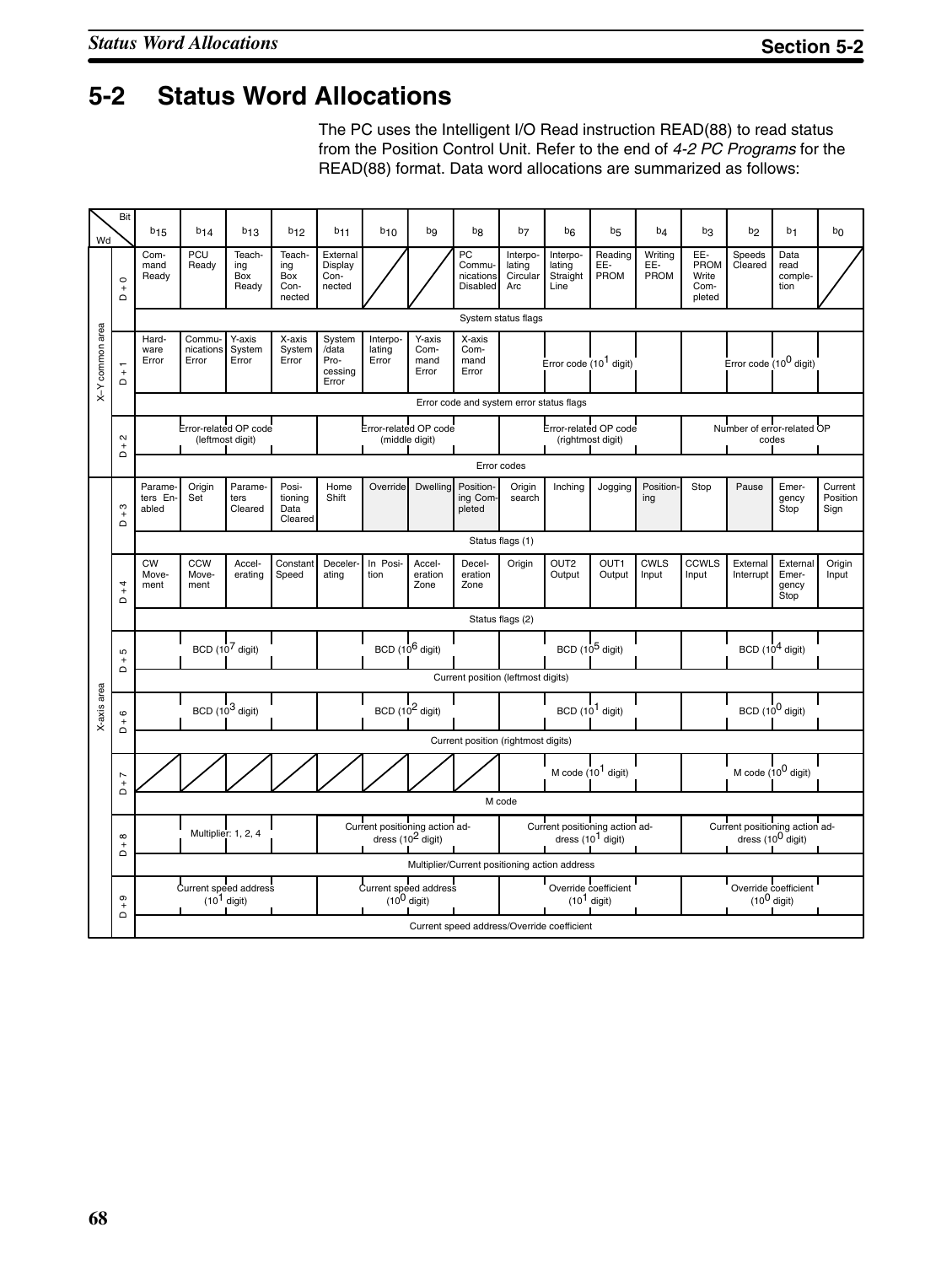## *Status Word Allocations* **Section 5-2**

| Wd              | Bit                                    | $b_{15}$                                      | $b_{14}$                            | $b_{13}$                               | $b_{12}$                            | <b>b</b> <sub>11</sub> | $b_{10}$                                               | bg                                         | b <sub>8</sub>                  | b <sub>7</sub>   | b <sub>6</sub>             | b <sub>5</sub>                                         | b <sub>4</sub>       | b3                    | b <sub>2</sub>        | b <sub>1</sub>                                             | bo                          |
|-----------------|----------------------------------------|-----------------------------------------------|-------------------------------------|----------------------------------------|-------------------------------------|------------------------|--------------------------------------------------------|--------------------------------------------|---------------------------------|------------------|----------------------------|--------------------------------------------------------|----------------------|-----------------------|-----------------------|------------------------------------------------------------|-----------------------------|
|                 | $\frac{1}{2}$<br>$\ddot{}$<br>$\Omega$ | Parame-<br>ters En-<br>abled                  | Origin<br>Set                       | Parame-<br>ters<br>Cleared             | Posi-<br>tioning<br>Data<br>Cleared | Home<br>Shift          | Override                                               | Dwelling                                   | Position-<br>ing Com-<br>pleted | Origin<br>search | Inching                    | Jogging                                                | Position-<br>ing     | Stop                  | Pause                 | Emer-<br>gency<br>Stop                                     | Current<br>Position<br>Sign |
|                 |                                        |                                               |                                     |                                        |                                     |                        |                                                        |                                            |                                 | Status flags (1) |                            |                                                        |                      |                       |                       |                                                            |                             |
|                 | Ε<br>$\overline{+}$<br>$\Omega$        | <b>CW</b><br>Move-<br>ment                    | <b>CCW</b><br>Move-<br>ment         | Accel-<br>erating                      | Constant<br>Speed                   | Deceler-<br>ating      | In Posi-<br>tion                                       | Accel-<br>eration<br>Zone                  | Decel-<br>eration<br>Zone       | Origin           | OUT <sub>2</sub><br>Output | OUT1<br>Output                                         | <b>CWLS</b><br>Input | <b>CCWLS</b><br>Input | External<br>Interrupt | External<br>Emer-<br>gency<br>Stop                         | Origin<br>Input             |
|                 |                                        |                                               | Status flags (2)                    |                                        |                                     |                        |                                                        |                                            |                                 |                  |                            |                                                        |                      |                       |                       |                                                            |                             |
|                 | $\frac{1}{2}$                          |                                               |                                     | BCD (10 <sup>7</sup> digit)            |                                     |                        | BCD (10 <sup>6</sup> digit)                            |                                            |                                 |                  |                            | BCD (10 <sup>5</sup> digit)                            |                      |                       |                       | BCD $(10^4$ digit)                                         |                             |
|                 | $\overline{a}^+$                       |                                               | Current position (leftmost digits)  |                                        |                                     |                        |                                                        |                                            |                                 |                  |                            |                                                        |                      |                       |                       |                                                            |                             |
| Y-axis area     | $\frac{1}{2}$<br>$\ddot{}$             |                                               |                                     | BCD $(10^3$ digit)                     |                                     |                        | $BCD(102$ digit)                                       |                                            |                                 |                  |                            | BCD (10 <sup>1</sup> digit)                            |                      |                       |                       | BCD $(10^0$ digit)                                         |                             |
|                 | $\Omega$                               |                                               | Current position (rightmost digits) |                                        |                                     |                        |                                                        |                                            |                                 |                  |                            |                                                        |                      |                       |                       |                                                            |                             |
|                 | $\frac{1}{4}$<br>$\ddot{}$             |                                               |                                     |                                        |                                     | Unused                 |                                                        |                                            |                                 |                  |                            | M code $(10^1$ digit)                                  |                      |                       |                       | M code $(10^0$ digit)                                      |                             |
|                 | $\Omega$                               |                                               |                                     |                                        |                                     |                        |                                                        |                                            |                                 | M code           |                            |                                                        |                      |                       |                       |                                                            |                             |
|                 | Б<br>$\overline{+}$                    |                                               |                                     | Multiplier: 1, 2, 4                    |                                     |                        | Current positioning action ad-<br>dress $(10^2$ digit) |                                            |                                 |                  |                            | Current positioning action ad-<br>dress $(10^1$ digit) |                      |                       |                       | Current positioning action address (10 <sup>0</sup> digit) |                             |
|                 | $\mathbf \Omega$                       | Multiplier/Current positioning action address |                                     |                                        |                                     |                        |                                                        |                                            |                                 |                  |                            |                                                        |                      |                       |                       |                                                            |                             |
|                 | 16<br>$\ddot{}$                        |                                               |                                     | Current speed address<br>$(101$ digit) |                                     |                        | I<br>Current speed address<br>$(10^0$ digit)           |                                            |                                 |                  |                            | Override coefficient<br>$(101$ digit)                  |                      |                       |                       | Override coefficient<br>$(10^0 \text{ digit})$             |                             |
|                 | $\Omega$                               |                                               |                                     |                                        |                                     |                        |                                                        | Current speed address/Override coefficient |                                 |                  |                            |                                                        |                      |                       |                       |                                                            |                             |
|                 | $-17$                                  |                                               |                                     |                                        |                                     |                        |                                                        |                                            |                                 |                  |                            |                                                        |                      |                       |                       |                                                            |                             |
|                 | $\Omega$                               |                                               |                                     |                                        |                                     |                        |                                                        |                                            |                                 | Read Data Area   |                            |                                                        |                      |                       |                       |                                                            |                             |
| X-Y common area |                                        |                                               |                                     |                                        |                                     |                        |                                                        |                                            |                                 |                  |                            |                                                        |                      |                       |                       |                                                            |                             |
|                 | $+126$                                 |                                               |                                     |                                        |                                     |                        |                                                        |                                            |                                 |                  |                            |                                                        |                      |                       |                       |                                                            |                             |
|                 | ۵                                      |                                               |                                     |                                        |                                     |                        |                                                        |                                            |                                 | Read Data Area   |                            |                                                        |                      |                       |                       |                                                            |                             |

- **Note** 1. When a READ(88) is executed, data values are placed in the Read Data Area. There are 110 words (17-126) set aside for this use.
	- 2. During interpolation, the X-axis attributes and parameters are used for all shaded parameters above.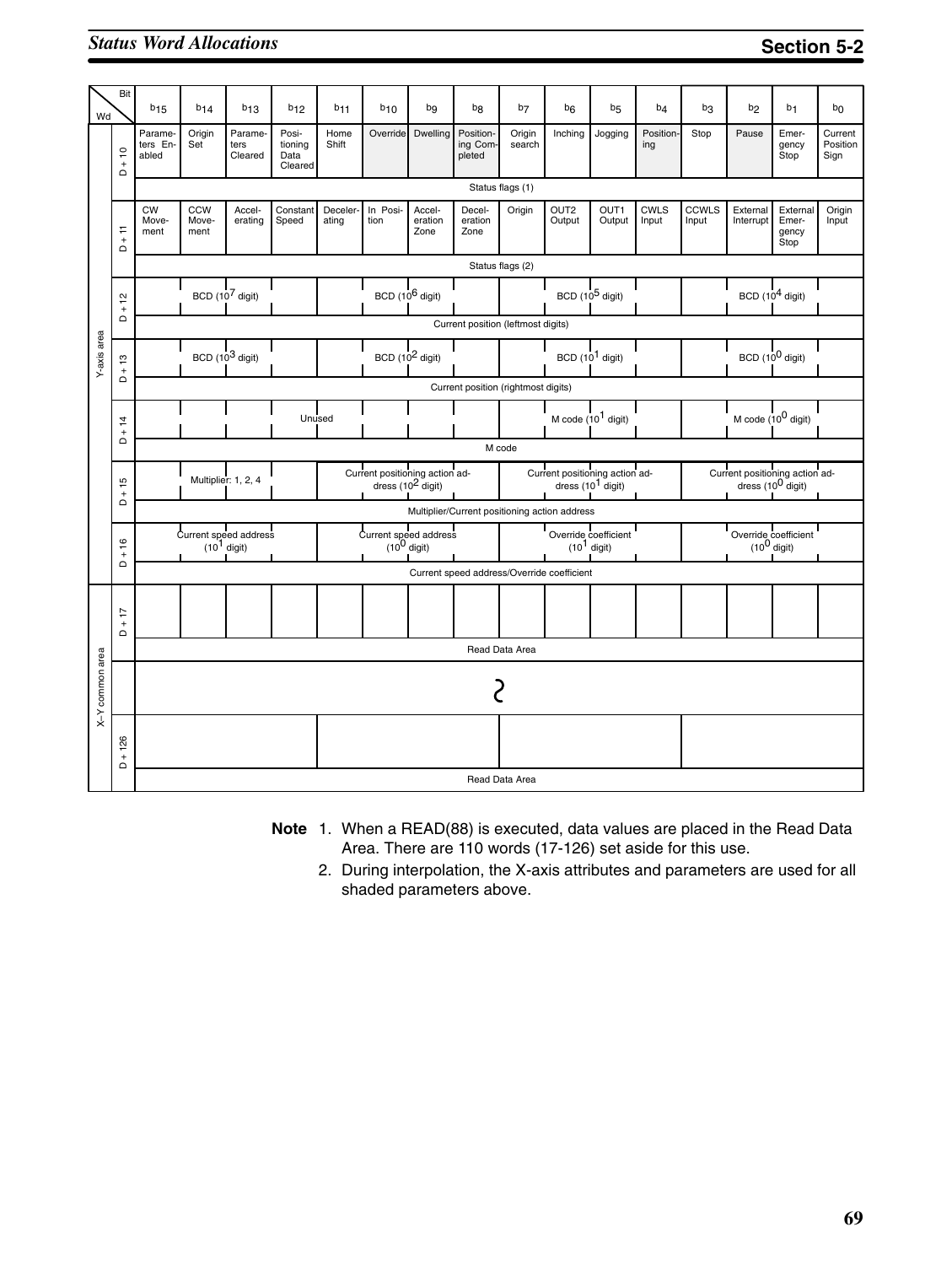# **5-3 Status Word Details**

# **5-3-1 System Flags**

#### **Word D + 0**

| <b>Bit</b>       | <b>Function</b>                             | <b>Content</b>                                                                                                   | ON                                                                                  | <b>OFF</b>                                                    | <b>Initially</b> | On error            |
|------------------|---------------------------------------------|------------------------------------------------------------------------------------------------------------------|-------------------------------------------------------------------------------------|---------------------------------------------------------------|------------------|---------------------|
| $\mathsf 0$      |                                             | Unused                                                                                                           |                                                                                     |                                                               |                  |                     |
| $\overline{1}$   | Data read<br>completion                     | Indicates that data<br>has been read in the<br>data read area with<br>the data read<br>command (READ<br>$045$ ). | Turns ON from OFF or OFF from ON<br>whenever data is read in the data read<br>area. |                                                               | $\mathbf 0$      | No<br>change        |
| $\overline{c}$   | Speeds Cleared                              | Indicates all speeds<br>cleared.                                                                                 | When CLR (clear) is<br>processed to set all<br>speeds to 0.                         | When one or more<br>speeds is not 0.                          | $0$ or $1$       | <b>No</b><br>change |
| 3                | <b>EEPROM Write</b><br>Completed            | <b>Indicates EEPROM</b><br>has been written<br>normally.                                                         | When STORE (write<br>to EEPROM<br>command) is<br>completed.                         | When STORE<br>(EEPROM write<br>command) is<br>received.       | $\Omega$         | <b>No</b><br>change |
| $\overline{4}$   | <b>Writing EEPROM</b>                       | Indicates data is<br>being written to<br>EEPROM.                                                                 | When STORE is<br>being processed.                                                   | When STORE is<br>completed.                                   | $\mathbf 0$      | No<br>change        |
| 5                | Reading EEPROM                              | Indicates data is<br>being read from<br>EEPROM.                                                                  | When RESTR (read<br>from EEPROM<br>command) is being<br>processed.                  | When RESTR has<br>been processed.                             | $\mathbf 0$      | No<br>change        |
| $6\phantom{a}$   | <b>Interpolating Straight</b><br>Line       | Indicates straight<br>line interpolation.                                                                        | When processing<br>straight line<br>interpolation.                                  | When processing<br>other than straight<br>line interpolation. | 0                | $\Omega$            |
| $\overline{7}$   | <b>Interpolating Circular</b><br>Arc        | Indicates circular arc<br>interpolation.                                                                         | When processing<br>circular arc<br>interpolation                                    | When processing<br>other than circular<br>arc interpolation.  | 0                | $\Omega$            |
| 8                | <b>PC Communications</b><br><b>Disabled</b> | Ignores commands<br>from PC except<br>emergency stops<br>and the error reset.                                    | When disable<br>command is<br>received from<br>Teaching Box.                        | When disable<br>command is<br>cancelled from<br>Teaching Box. | $\mathbf 0$      | No<br>change        |
| $\boldsymbol{9}$ | $\overline{\phantom{0}}$                    | Unused                                                                                                           | $\overline{\phantom{0}}$                                                            | $\overline{\phantom{0}}$                                      | $\mathbf 0$      | $\Omega$            |
| 10               | $\overline{\phantom{0}}$                    | Unused                                                                                                           | $\equiv$                                                                            | $\equiv$                                                      | 0                | $\Omega$            |
| 11               | <b>External Display</b><br>Connected        | Indicates whether<br>the External Display<br>is connected.                                                       | When external<br>display connection is<br>confirmed.                                | When external<br>display<br>disconnection is<br>confirmed.    | 0 or 1           | No<br>change        |
| 12               | <b>Teaching Box</b><br>Connected            | Indicates whether<br>the Teaching Box is<br>connected.                                                           | When Teaching Box<br>connection is<br>confirmed.                                    | When Teaching Box<br>disconnection is<br>conformed.           | $0$ or $1$       | No<br>change        |
| 13               | <b>Teaching Box Ready</b>                   | Indicates whether<br>Teaching box is<br>operable.                                                                | When Teaching Box<br>is operable.                                                   | When Teaching Box<br>is inoperable.                           | $0$ to 1         | No<br>change        |
| 14               | PCU Ready                                   | Indicates whether<br>PCU hardware is<br>operable.                                                                | When PCU internal<br>initialization is<br>completed.                                | During initialization<br>or when initialization<br>fails.     | $0$ to 1         | No<br>change        |
| 15               | <b>Command Ready</b>                        | Indicates the PCU is<br>operable.                                                                                | When command<br>inputs are enabled.                                                 | While commands<br>are being<br>interpreted.                   | $0$ to 1         | No<br>change        |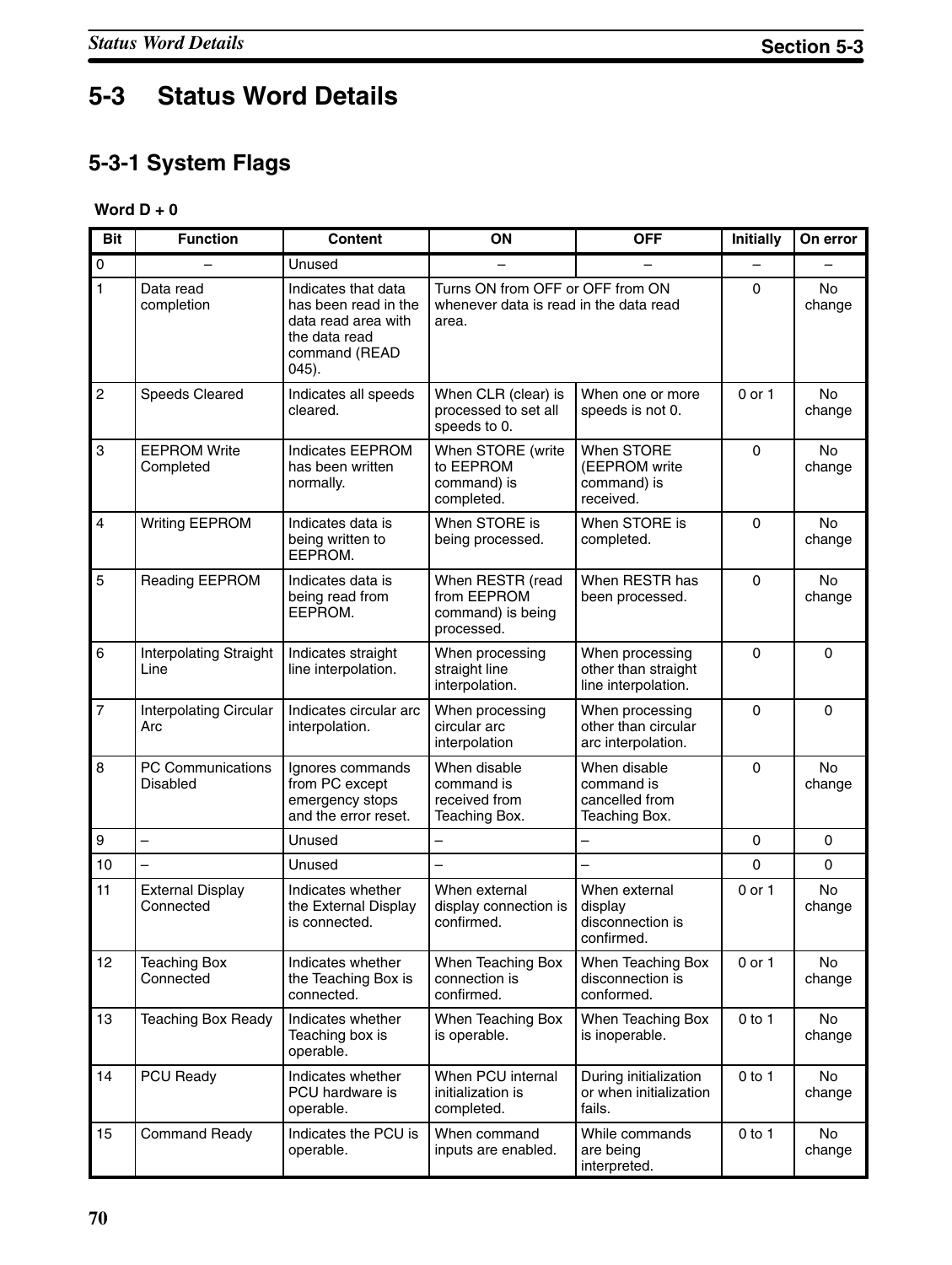# **5-3-2 Error Code and System Error Flags**

Refer to *Appendix D* for error codes.

| Word $D + 1$ |  |  |
|--------------|--|--|
|--------------|--|--|

| <b>Bit</b>                    | <b>Function</b>                   | <b>Content</b>                                                                    | ON                                                                                                       | <b>OFF</b>                                                                                                                        | <b>Initially</b> | On<br>system<br>error                 |
|-------------------------------|-----------------------------------|-----------------------------------------------------------------------------------|----------------------------------------------------------------------------------------------------------|-----------------------------------------------------------------------------------------------------------------------------------|------------------|---------------------------------------|
| 0<br>1<br>$\overline{c}$<br>3 | <b>Error Code</b>                 | Code in BCD (10 <sup>0</sup> dig-<br>it) indicating cause of<br>error.            | When either a system er-<br>ror, communication er-<br>ror, or command error<br>occurs.                   | If system error or<br>communication er-<br>ror, when reset com-<br>mand is received. If<br>command<br>error.<br>when a valid com- | 0 <sub>0</sub>   | Corre-<br>spond-<br>ing error<br>code |
| 4<br>5<br>6<br>$\overline{7}$ |                                   | Code in BCD (10 <sup>1</sup> dig-<br>it) indicating cause of<br>error.            |                                                                                                          | mand is received.                                                                                                                 |                  |                                       |
| 8                             | X-Axis<br><b>Command Error</b>    | Indicates command<br>error affecting X-axis.                                      | When error code of 30,<br>31, 32, 33, 40, or 41 is<br>generated for a servo<br>control command.          | When proper<br>command is<br>received.                                                                                            | $\Omega$         | <b>No</b><br>change                   |
| 9                             | Y-Axis<br><b>Command Error</b>    | Indicates command<br>error affecting Y-axis.                                      | When error code of 30.<br>31, 32, 33, 40, or 41 is<br>generated for a servo<br>control command.          | When proper<br>command is<br>received.                                                                                            | $\mathbf{0}$     | <b>No</b><br>change                   |
| 10                            | Interpolation<br>Error            | Indicates command<br>error affecting<br>interpolation.                            | When error code of 50<br>to 53 is generated for a<br>Start command.                                      | When proper<br>command is<br>received.                                                                                            | $\mathbf 0$      | <b>No</b><br>change                   |
| 11                            | System / Data<br>Processing Error | Indicates command<br>error affecting<br>system or data<br>processing.             | When error code of 54<br>to 58, 40, or 41 is<br>generated for a system<br>or data processing<br>command. | When proper<br>command is<br>received.                                                                                            | $\Omega$         | <b>No</b><br>change                   |
| 12                            | X-Axis System<br>Error            | Indicates system<br>error affecting X-axis.                                       | When error code of 10,<br>12, or 20 is generated.                                                        | When ERST (error<br>reset) is processed.                                                                                          | $0$ or $1$       | $\mathbf{1}$                          |
| 13                            | Y-Axis System<br>Error            | Indicates system<br>error affecting Y-axis.                                       | When error code of 11,<br>13, or 21 is generated.                                                        | When ERST (error<br>reset) is processed.                                                                                          | $0$ or $1$       | $\mathbf{1}$                          |
| 14                            | Communications<br>Error           | Indicates<br>communications<br>error with Teaching<br>Box or External<br>Display. | When error code of 70<br>to 72 is generated.                                                             | When ERST (error<br>reset) is processed.                                                                                          | $0$ or $1$       | No<br>change                          |
| 15                            | <b>Hardware Error</b>             | Indicates internal<br>malfunction.                                                | When error code of 00<br>to 02 is generated.                                                             | When ERST (error<br>reset) is processed.<br>Reset will not be<br>possible for error<br>codes of 01 or 02.                         | 0 or 1           | <b>No</b><br>change                   |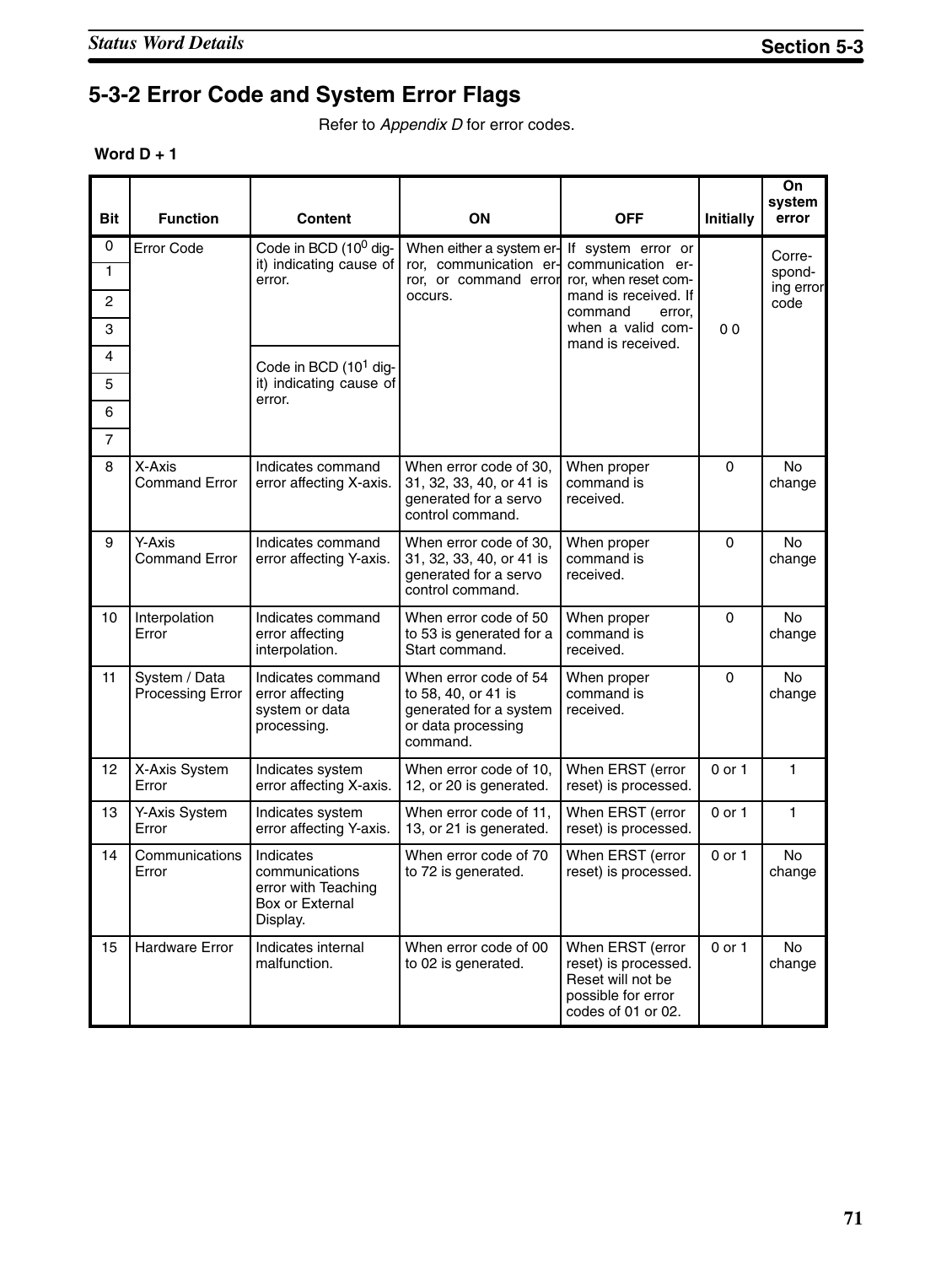## **5-3-3 Error Op Codes**

### **Word D + 2**

| <b>Bit</b>                                                                                                                                                                | <b>Function</b>   | <b>Content</b>                                                                                                                                                                                                                                                 | ΟN                                          | <b>OFF</b>                                     | Initially | On error |
|---------------------------------------------------------------------------------------------------------------------------------------------------------------------------|-------------------|----------------------------------------------------------------------------------------------------------------------------------------------------------------------------------------------------------------------------------------------------------------|---------------------------------------------|------------------------------------------------|-----------|----------|
| 0<br>$\overline{c}$<br>$\overline{3}$<br>4<br>$\overline{5}$<br>$\overline{6}$<br>$\overline{7}$<br>$\overline{8}$<br>-9<br>10<br>11<br>12<br>13<br>14<br>$\overline{15}$ | Error Op<br>Codes | Displays number of oper-<br>ands in BCD of preced-<br>ing Op code.<br>Displays error-causing<br>Op code rightmost digit<br>in BCD.<br>Displays error-causing<br>Op code middle digit in<br>BCD.<br>Displays error-causing<br>Op code leftmost digit in<br>BCD. | When a<br>command<br>error has<br>occurred. | When a proper<br>command has<br>been received. | 0         | 0        |

### **5-3-4 Status Flags (1)**

Command abbreviations are listed below the table (also see the beginning of Section 7 Commands). "X," "Y," and "I" indicate the X axis, Y axis, and interpolation and precede some commands. These prefixes are mostly dropped in the table because the flags are the same for the three different servo control modes.

#### **X-Axis: Word D + 3 Y-Axis: Word D + 10**

| <b>Bit</b>     | <b>Function</b>             | <b>Content</b>                                            | ON                                             | <b>OFF</b>                                                                                                                                                              | Initially | On<br>system<br>error |
|----------------|-----------------------------|-----------------------------------------------------------|------------------------------------------------|-------------------------------------------------------------------------------------------------------------------------------------------------------------------------|-----------|-----------------------|
| 0              | Current<br>Position<br>Sign | Indicates current<br>position as positive<br>or negative. | When current position<br>is negative $(-)$ .   | When current position is zero<br>$(0)$ or positive $(+)$ , or when<br>origin is not defined.                                                                            | $\Omega$  | 0                     |
| $\mathbf{1}$   | Emergency<br>Stop           | Indicates an<br>emergency stop.                           | When EMG or external<br>interrupt is received. | When ERST (error reset) is<br>received.                                                                                                                                 | 0 or 1    | 1 or no<br>change     |
| $\overline{2}$ | Pause                       | Indicates pause.                                          | When HLD is received.                          | When REL, STP, or EMG is<br>received, when external<br>interrupt is received, or when<br>system error occurs.                                                           | $\Omega$  | $\Omega$              |
| 3              | Stop                        | Indicates positioning<br>has stopped.                     | When there is no<br>movement.                  | When SRT, JOG, ORG, or<br>PLS is received.                                                                                                                              |           |                       |
| 4              | Positioning                 | Indicates positioning.                                    | When SRT is received.                          | When a terminating<br>completion code is executed<br>and positioning is completed,<br>when a system error occurs,<br>or when STP or external<br>interrupt is completed. | $\Omega$  | $\Omega$              |
| 5              | Jogging                     | Indicates jogging.                                        | When JOG is received.                          | When STP or external<br>interrupt completed or<br>system error occurs.                                                                                                  | $\Omega$  | $\Omega$              |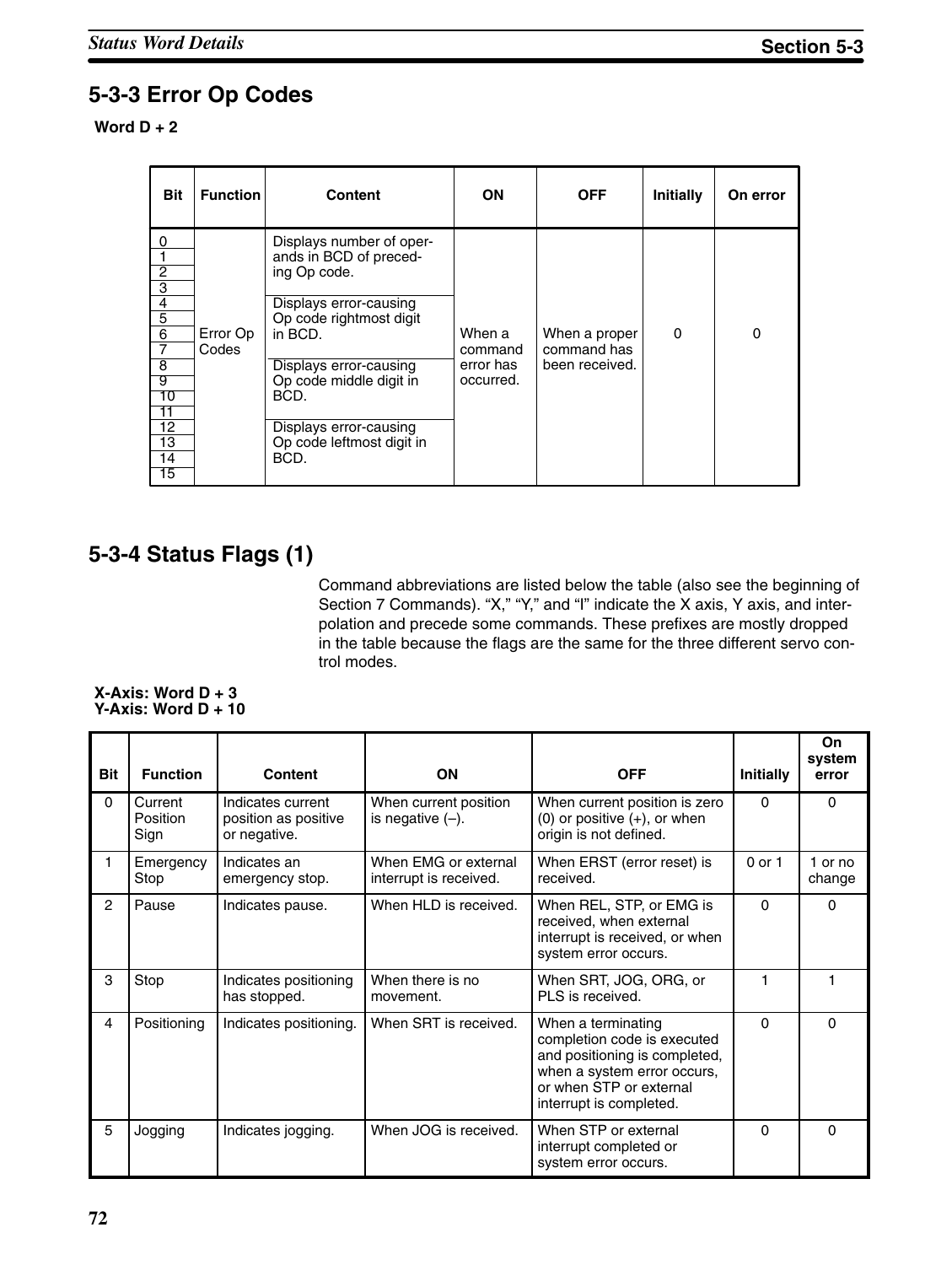| <b>Bit</b>     | <b>Function</b>                | <b>Content</b>                                                  | ON                                                      | <b>OFF</b>                                                                   | Initially  | On<br>system<br>error |
|----------------|--------------------------------|-----------------------------------------------------------------|---------------------------------------------------------|------------------------------------------------------------------------------|------------|-----------------------|
| 6              | Inching                        | Indicates inching.                                              | When PLS is received.                                   | When inching is completed,<br>or a system error occurs.                      | 0          | $\Omega$              |
| $\overline{7}$ | Origin<br>Search               | Indicates origin<br>search                                      | When ORG is received.                                   | When origin search or STP is<br>completed, or when a system<br>error occurs. | $\Omega$   | $\Omega$              |
| 8              | Positioning<br>Completed       | Indicates positioning<br>has completed.                         | After positioning end<br>and dwell time has<br>expired. | When SRT is received or a<br>system error occurs.                            | $\Omega$   | $\Omega$              |
| 9              | <b>Dwelling</b>                | Indicates dwell time<br>is active.                              | When positioning ends<br>and dwell time starts.         | When dwell time expires or<br>emergency stop or system<br>error occurs.      | 0          | $\Omega$              |
| 10             | Override                       | Indicates override<br>coefficient other than<br>1.0.            | When override<br>command received is<br>other than 1.0. | When 1.0 override command<br>is received.                                    | $\Omega$   | <b>No</b><br>change   |
| 11             | Home Shift                     | Indicates home shift<br>status.                                 | When home shift<br>enable is received.                  | When home shift disable is<br>received.                                      | $\Omega$   | No<br>change          |
| 12             | Positioning<br>Data<br>Cleared | Indicates all<br>positioning actions<br>cleared.                | When CLR clears all<br>positioning data.                | When at least one positioning<br>action is registered.                       | $0$ or $1$ | <b>No</b><br>change   |
| 13             | Parameters<br>Cleared          | Indicates parameters<br>all cleared.                            | When CLR clears all<br>parameters.                      | When at least one parameter<br>is registered.                                | $0$ or $1$ | <b>No</b><br>change   |
| 14             | Origin Set                     | Indicates<br>establishment and<br>existence of origin.          | After ORG is<br>completed, or when<br>CCHG is received. | When a system error occurs.                                                  | $\Omega$   | $\Omega$              |
| 15             | Parameters<br>Enabled          | Indicates all<br>parameters are<br>within established<br>range. | When parameters are<br>within established<br>ranges.    | When one or more<br>parameters are outside<br>established ranges.            | $0$ or $1$ | No.<br>change         |

#### **Command Codes**

Prefixes:  $X = X$  axis,  $Y = Y$  axis,  $I =$  interpolation.

Main codes:  $SRT = start$ ,  $STP = deceleration-stop$ ,  $JOG = jogging$ ,  $PLS =$ inching, ORG = origin search, OVR = override, HLD = pause, REL = pause release, and EMG = emergency stop.

Non-prefixing codes:  $END =$  command end,  $NOP =$  no operation,  $ERST =$ error reset, OUT = external output control, ACLR = all clear, CLR = clear, BCLR = block clear, STORE = EEPROM write (data save), RESTR = EE-PROM read, READ = data read, MOV = data transfer, TEACH = teaching,  $CCHG = change current position, and HSFT = home shift.$ 

## **5-3-5 Status Flags (2)**

**X-Axis: Word D + 4 Y-Axis: Word D + 11**

| <b>Bit</b> | <b>Function</b>               | Content                                         | ΟN                                                     | <b>OFF</b>                                    | <b>Initially</b> | On<br>system<br>error |
|------------|-------------------------------|-------------------------------------------------|--------------------------------------------------------|-----------------------------------------------|------------------|-----------------------|
| $\Omega$   | Origin Input                  | Indicates origin input<br>status.               | When origin input is<br>ON.                            | When origin input is OFF.                     | 0 or 1           | No<br>change          |
|            | External<br>Emergency<br>Stop | Indicates external<br>emergency stop<br>status. | When external<br>emergency stop input is<br>ON (open). | When external emergency<br>stop input is OFF. | 0 or 1           | No<br>change          |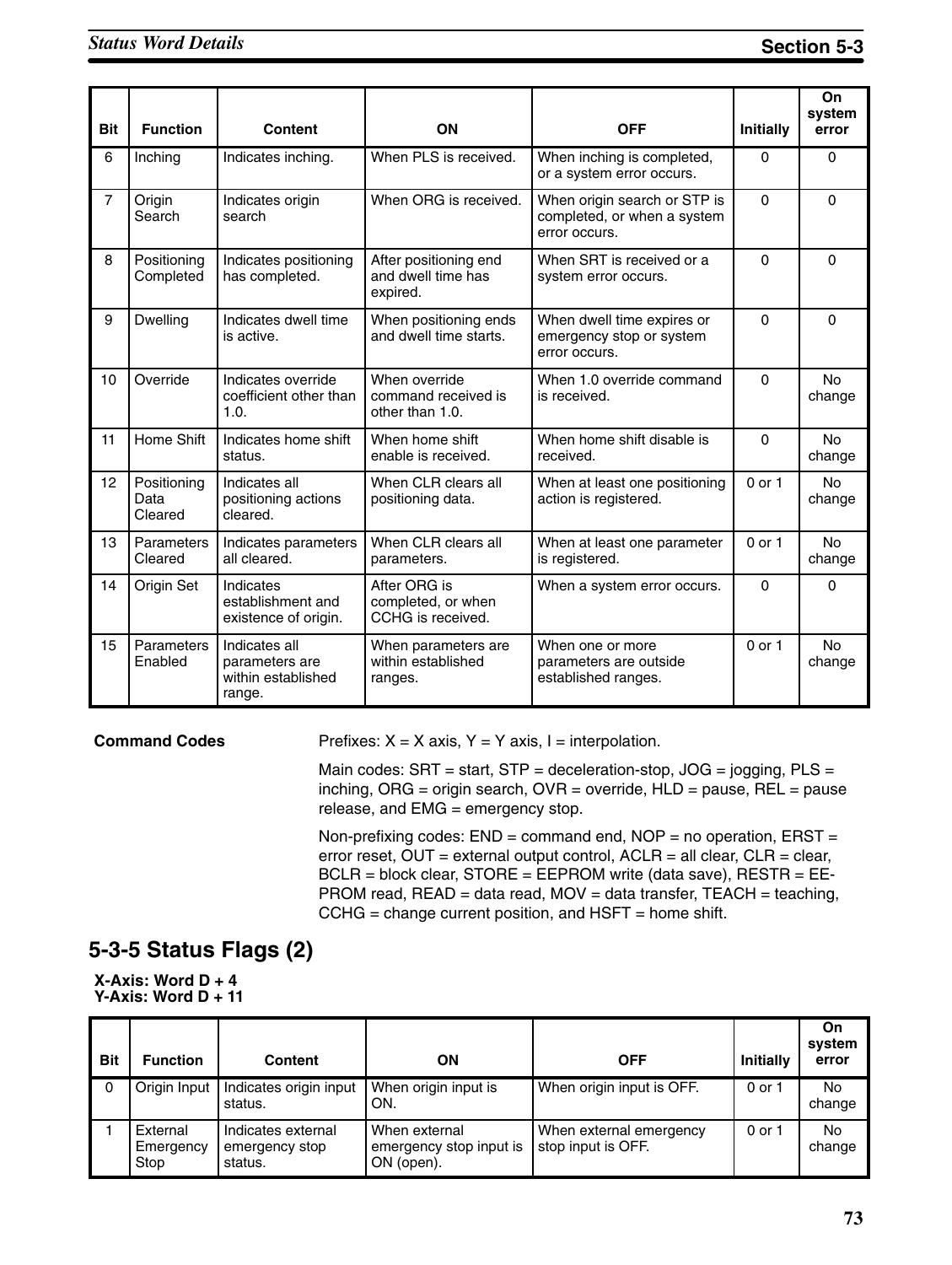| <b>Bit</b>     | <b>Function</b>            | <b>Content</b>                                                         | ON                                                                                            | <b>OFF</b>                                                                                                                                 | <b>Initially</b> | On<br>system<br>error |
|----------------|----------------------------|------------------------------------------------------------------------|-----------------------------------------------------------------------------------------------|--------------------------------------------------------------------------------------------------------------------------------------------|------------------|-----------------------|
| $\overline{2}$ | External<br>Interrupt      | Indicates external<br>interrupt status.                                | When external interrupt<br>input is ON.                                                       | When external interrupt input<br>is OFF.                                                                                                   | 0 or 1           | <b>No</b><br>change   |
| 3              | <b>CCWLS</b><br>Input      | Indicates CCW limit<br>switch status.                                  | When CCWLS input is<br>ON (open).                                                             | When CCWLS input is OFF                                                                                                                    | 0 or 1           | <b>No</b><br>change   |
| $\overline{4}$ | <b>CWLS</b><br>Input       | Indicates CW limit<br>switch status.                                   | When CWLS input is<br>ON (open).                                                              | When CWLS input is OFF.                                                                                                                    | $0$ or $1$       | <b>No</b><br>change   |
| 5              | OUT1<br>Output             | Indicates OUT1<br>status.                                              | When OUT1 output is<br>ON.                                                                    | When OUT1 output is OFF.                                                                                                                   | 0                | No<br>change          |
| 6              | OUT <sub>2</sub><br>Output | Indicates OUT2<br>status.                                              | When OUT2 output is<br>ON.                                                                    | When OUT2 output is OFF.                                                                                                                   | 0                | <b>No</b><br>change   |
| $\overline{7}$ | Origin                     | Indicates positioning<br>at origin.                                    | When stopped at zero.                                                                         | When origin is not defined,<br>when moving, when stopped<br>at any point other than the<br>origin, or when a system<br>error occurs.       | 0                | 0                     |
| 8              | Deceleration<br>Zone       | Indicates position is<br>within deceleration<br>zone.                  | When current position<br>and positioning<br>destination differ by<br>less than the set value. | When positioning or EMG is<br>completed, or when a system<br>error occurs.                                                                 | 0                | $\mathbf 0$           |
| 9              | Acceleration<br>Zone       | Indicates position is<br>within acceleration<br>zone.                  | When SRT* or JOG is<br>received.                                                              | When the starting position<br>and current position differ by<br>the set value, when STP is<br>completed, or when a system<br>error occurs. | $\mathbf 0$      | $\mathbf 0$           |
| 10             | In Position                | Indicates the error<br>counter status<br>according to the set<br>zone. | When error counter<br>does not exceed<br>in-position zone.                                    | When error counter exceeds<br>setting for in-position zone or<br>when pulses are being input<br>to counter.                                | 0 or 1           | No<br>change          |
| 11             | Decelerating               | Indicates<br>deceleration.                                             | At the deceleration<br>starting position.                                                     | When positioning action or<br>STP ends.                                                                                                    | $0$ or $1$       | 0                     |
| 12             | Constant<br>Speed          | Indicates constant<br>speed.                                           | At acceleration end<br>point.                                                                 | At acceleration start point.                                                                                                               | 0                | $\mathbf 0$           |
| 13             | Accelerating               | Indicates<br>acceleration.                                             | When SRT or JOG is<br>received.                                                               | At constant speed point or<br>deceleration point.                                                                                          | 0                | $\mathbf 0$           |
| 14             | <b>CCW</b><br>Movement     | Indicates CCW<br>movement.                                             | During CCW positioning<br>actions.                                                            | When stopped, during CW<br>positioning actions, or when<br>movement is zero.                                                               | 0                | $\mathbf 0$           |
| 15             | <b>CW</b><br>Movement      | Indicates CW<br>movement.                                              | During CW positioning<br>actions.                                                             | When stopped, during CCW<br>positioning actions, or when<br>movement is 0                                                                  | 0                | $\mathbf 0$           |

\*See abbreviations list at the end of *5-3-4 Status Flags (1)*.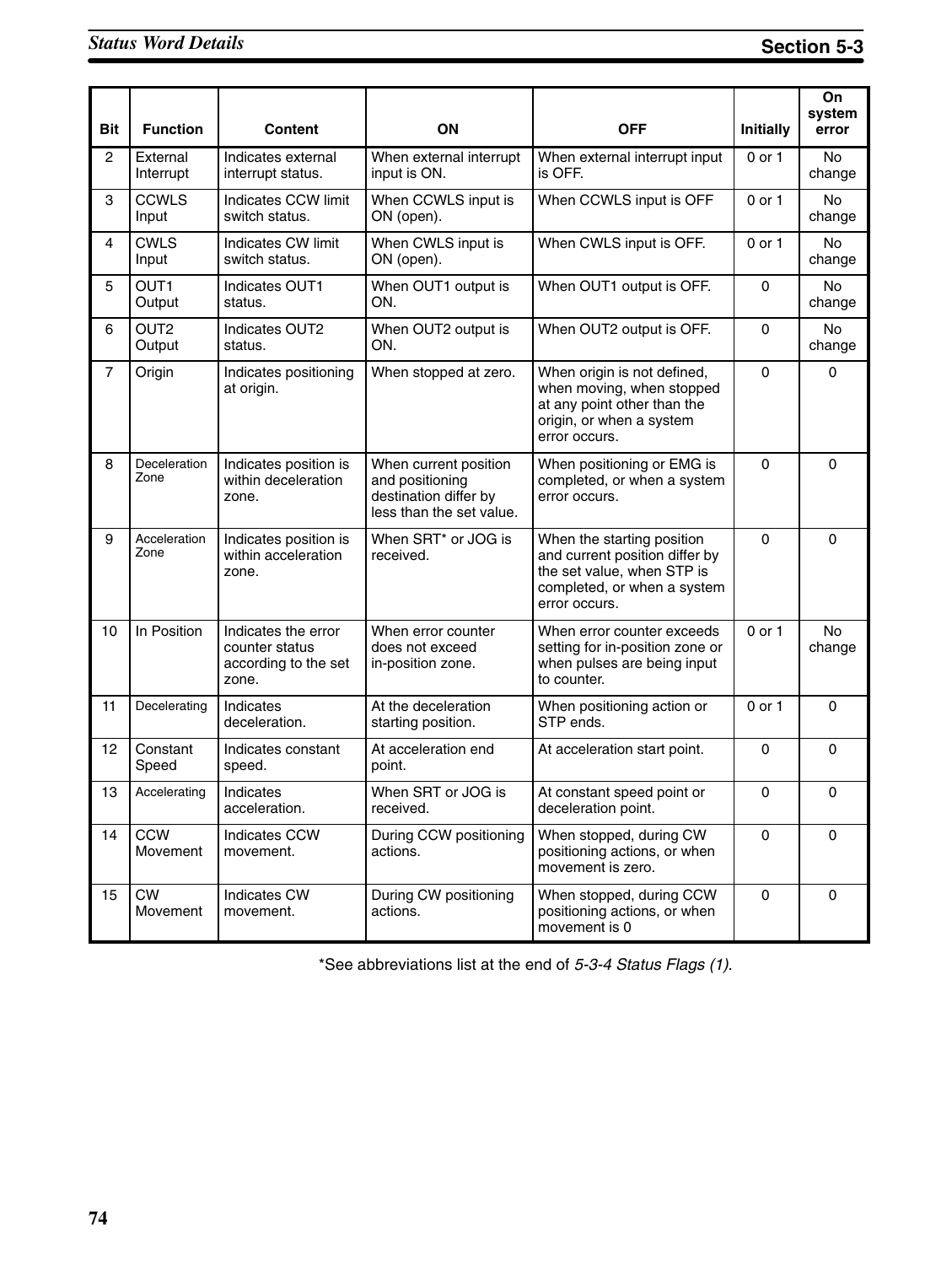# **5-3-6 Current Position**

**X-Axis: Word D + 5 Y-Axis: Word D + 12 Leftmost Digits**

| <b>Bit</b>                    | <b>Function</b>                               | <b>Content</b>                                                   | <b>Updated</b>                                                | <b>Cleared</b>            | Initially | <b>On</b><br>system<br>error |
|-------------------------------|-----------------------------------------------|------------------------------------------------------------------|---------------------------------------------------------------|---------------------------|-----------|------------------------------|
| 0<br>$\boldsymbol{2}$<br>3    | Current<br>position<br>(leftmost 4<br>digits) | Designates current<br>position in BCD (10 <sup>4</sup><br>digit) | When the origin (either<br>by ORG or CCHG) is<br>established. | When system error occurs. | $\Omega$  | 0                            |
| 4<br>5<br>6<br>$\overline{7}$ |                                               | Designates current<br>position in BCD (10 <sup>5</sup><br>digit) |                                                               |                           |           |                              |
| 8<br>9<br>10<br>11            |                                               | Designates current<br>position in BCD (10 <sup>6</sup><br>digit) |                                                               |                           |           |                              |
| 12<br>13<br>14<br>15          |                                               | Designates current<br>position in BCD (107<br>digit)             |                                                               |                           |           |                              |

#### **X-Axis: Word D + 6 Y-Axis: Word D + 13 Rightmost Digits**

| <b>Bit</b>           | <b>Function</b>                                | <b>Content</b>                                                   | <b>Updated</b>                                                | <b>Cleared</b>            | <b>Initially</b> | On<br>system<br>error |
|----------------------|------------------------------------------------|------------------------------------------------------------------|---------------------------------------------------------------|---------------------------|------------------|-----------------------|
| 0<br>2<br>3          | Current<br>position<br>(rightmost<br>4 digits) | Designates current<br>position in BCD (10 <sup>0</sup><br>digit) | When the origin (either<br>by ORG or CCHG) is<br>established. | When system error occurs. | 0                | 0                     |
| 4<br>5<br>6<br>7     |                                                | Designates current<br>position in BCD (10 <sup>1</sup><br>digit) |                                                               |                           |                  |                       |
| 8<br>9<br>10<br>11   |                                                | Designates current<br>position in BCD (10 <sup>2</sup><br>digit) |                                                               |                           |                  |                       |
| 12<br>13<br>14<br>15 |                                                | Designates current<br>position in BCD (103<br>digit)             |                                                               |                           |                  |                       |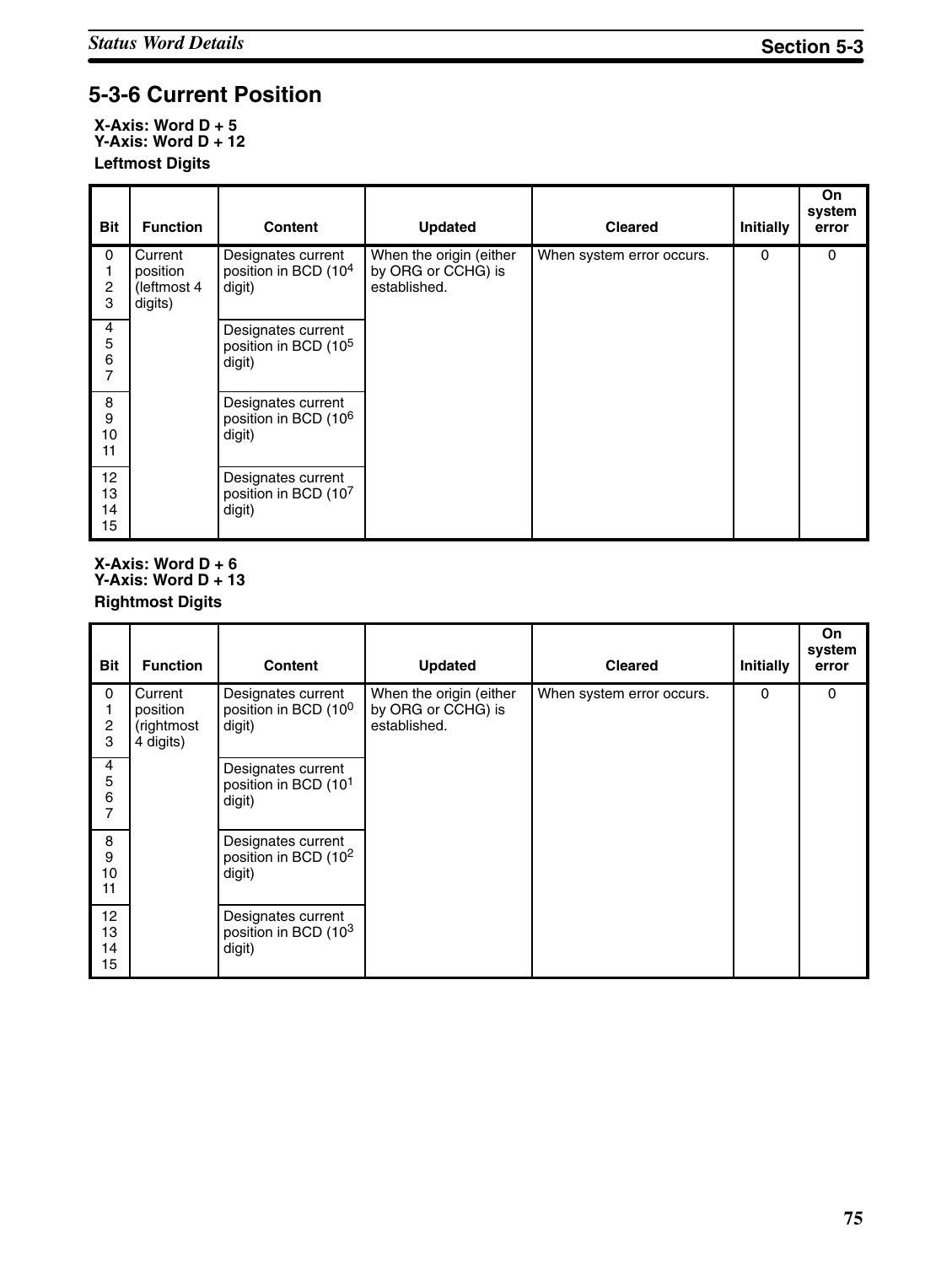## **5-3-7 M Code**

**X-Axis: Word D + 7 Y-Axis: Word D + 14**

| <b>Bit</b>                                 | <b>Function</b> | <b>Content</b>                                     | <b>Updated</b>                                                                              | <b>Cleared</b>                                                                                                        | Initially | On.<br>system<br>error |
|--------------------------------------------|-----------------|----------------------------------------------------|---------------------------------------------------------------------------------------------|-----------------------------------------------------------------------------------------------------------------------|-----------|------------------------|
| 0<br>2<br>3                                | M code          | Designates M code<br>in BCD $(10^0 \text{ digit})$ | When execution of a<br>positioning action with a<br>registered M code has<br>been completed | When execution of a posi-<br>tioning action without an M<br>code has been completed or<br>when a system error occurs. | $\Omega$  | 0                      |
| 4<br>5<br>6<br>7                           |                 | Designates M code<br>in BCD $(10^1$ digit)         |                                                                                             |                                                                                                                       |           |                        |
| 8<br>9<br>10<br>11<br>12<br>13<br>14<br>15 | Unused          | Positioning<br>actions that are set.               |                                                                                             |                                                                                                                       | $\Omega$  | $\Omega$               |

## **5-3-8 Multiplier and Current Positioning Action Address**

**X-Axis: Word D + 8 Y-Axis: Word D + 15**

| <b>Bit</b>           | <b>Function</b>                             | <b>Content</b>                                                                        | <b>Updated</b>                                                   | <b>Cleared</b> | Initially        | On<br>system<br>error |
|----------------------|---------------------------------------------|---------------------------------------------------------------------------------------|------------------------------------------------------------------|----------------|------------------|-----------------------|
| 0<br>2<br>3          | Current<br>positioning<br>action<br>address | Designates current<br>positioning action<br>address in BCD (10 <sup>0</sup><br>digit) | When power is turned<br>on or when SRT is<br>executed.           |                | X: 100<br>Y: 500 | No<br>change          |
| 4<br>5<br>6<br>7     |                                             | Designates current<br>positioning action<br>address in BCD (10 <sup>1</sup><br>digit) |                                                                  |                |                  |                       |
| 8<br>9<br>10<br>11   |                                             | Designates current<br>positioning action<br>address in BCD (10 <sup>2</sup><br>digit) |                                                                  |                |                  |                       |
| 12<br>13<br>14<br>15 | Multiplier                                  | Multiplier is<br>designated 1, 2, or 4<br>in BCD.                                     | When power is turned<br>on or when the<br>multiplier is changed. |                | 4                | No<br>change          |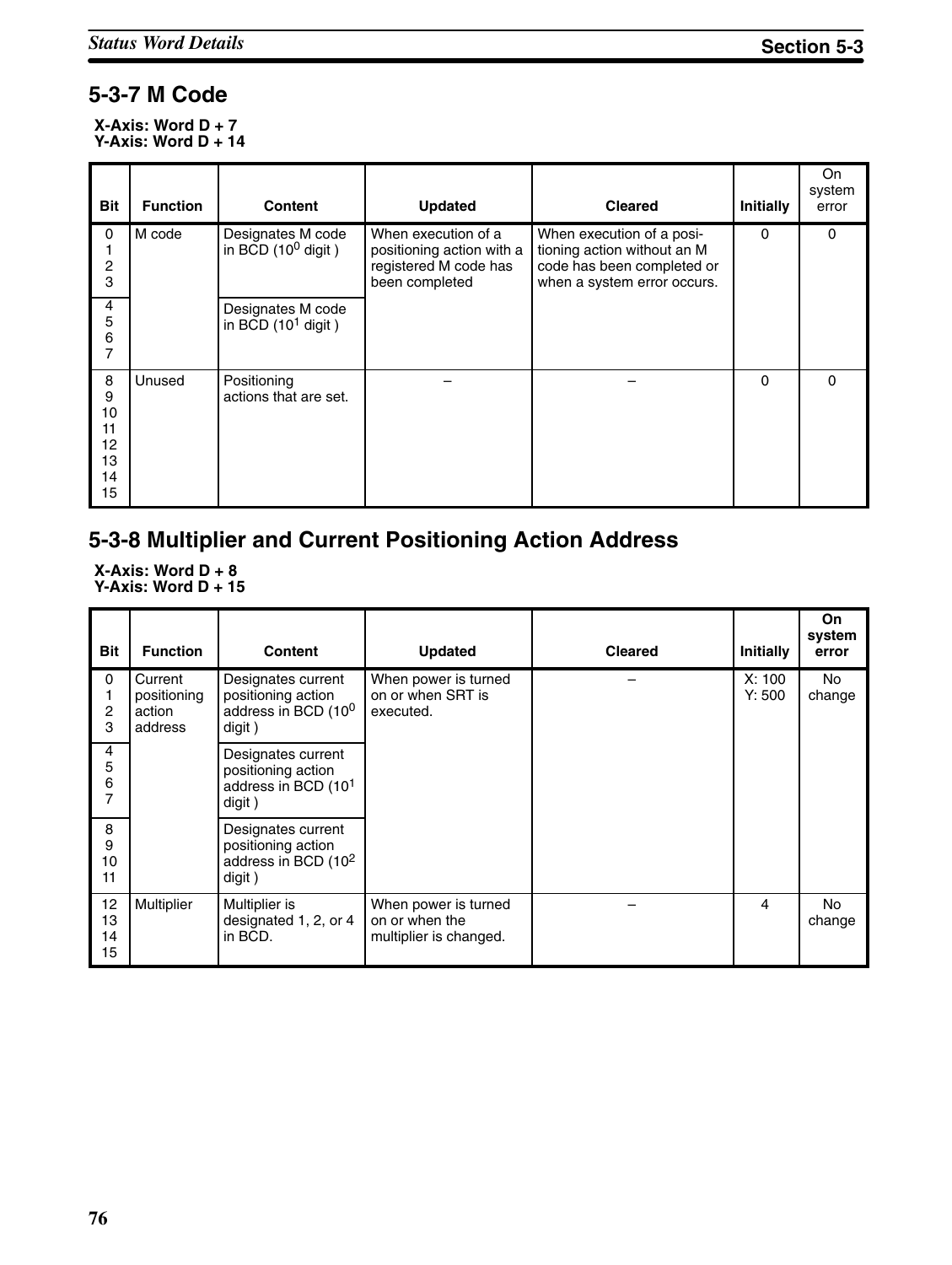## **5-3-9 Current Speed Address and Override Coefficient**

**X-Axis: Word D + 9 Y-Axis: Word D + 16**

| <b>Bit</b>                    | <b>Function</b>             | <b>Content</b>                                                                   | <b>Updated</b>                                                     | <b>Cleared</b> | Initially | On<br>system<br>error |
|-------------------------------|-----------------------------|----------------------------------------------------------------------------------|--------------------------------------------------------------------|----------------|-----------|-----------------------|
| 0<br>2<br>3                   | Override<br>coefficient     | Designates $10^{-1}$ digit<br>of override<br>coefficient in BCD.                 | When OVR is received.                                              |                | 10        | No<br>change          |
| 4<br>5<br>6<br>$\overline{7}$ |                             | Designates 10 <sup>0</sup> digit<br>of override<br>coefficient in BCD.           |                                                                    |                |           |                       |
| 8<br>9<br>10<br>11            | Current<br>speed<br>address | Designates current<br>speed address in<br><b>BCD</b><br>$(10^0 \text{ digit})$ . | When power is turned<br>on or when a start<br>command is received. |                | $\Omega$  | No<br>change          |
| 12<br>13<br>14<br>15          |                             | Designates current<br>speed address in<br><b>BCD</b><br>$(101$ digits).          |                                                                    |                |           |                       |

# **5-4 Flag Changes**

**Flag Changes during Positioning**

For ordinary positioning, flags change in the following manner, where the flags are set during the shaded times. The M codes for the positioning actions are indicated in this example with capital letters.

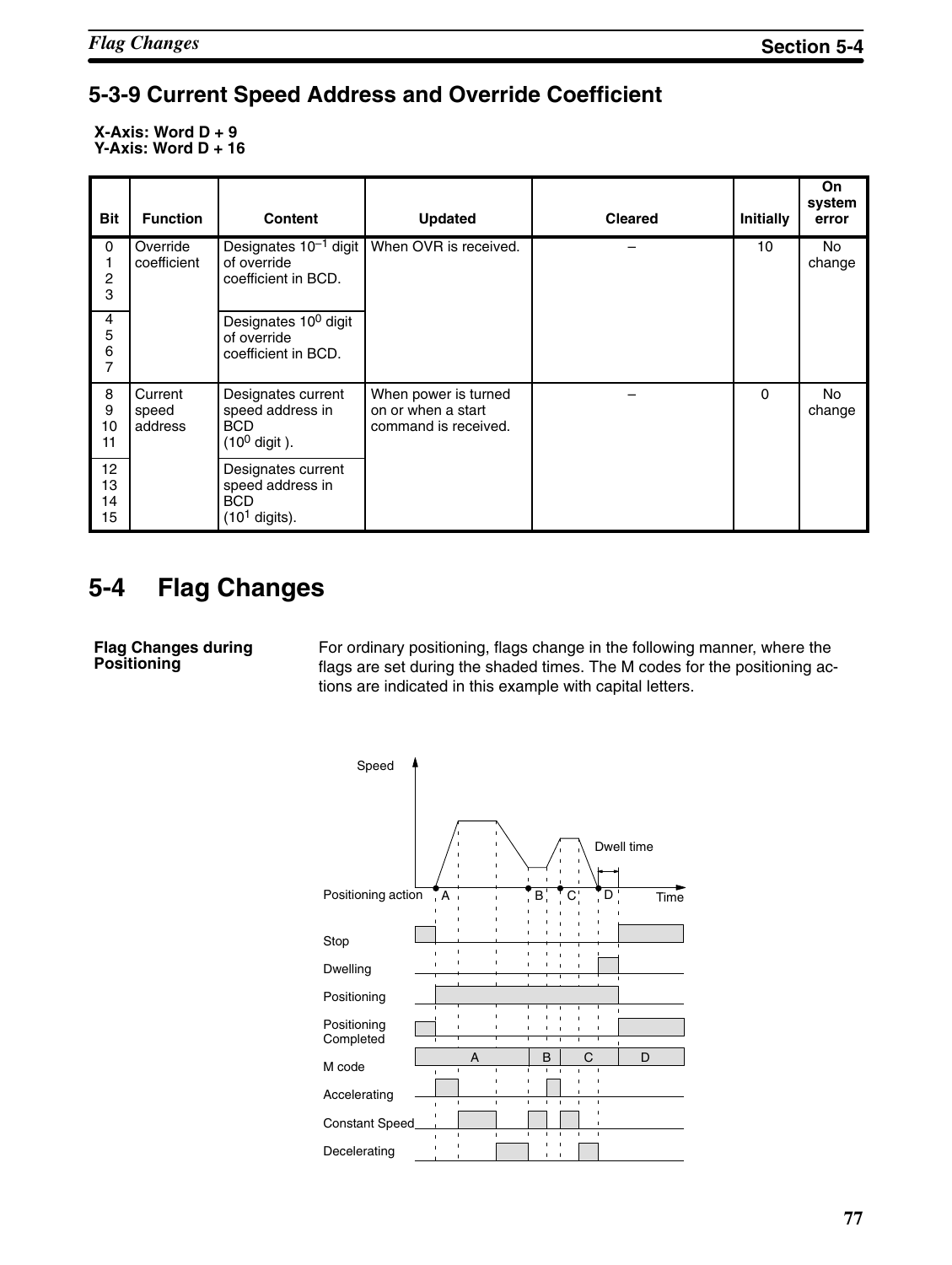# **Search**

**Flag Changes during Origin** During origin search, status flags change in the following manner. Flags are set during the shaded area.



### **Flag Changes during JOG**

During JOG operations, flags change in the following manner. Flags are set during the shaded areas.

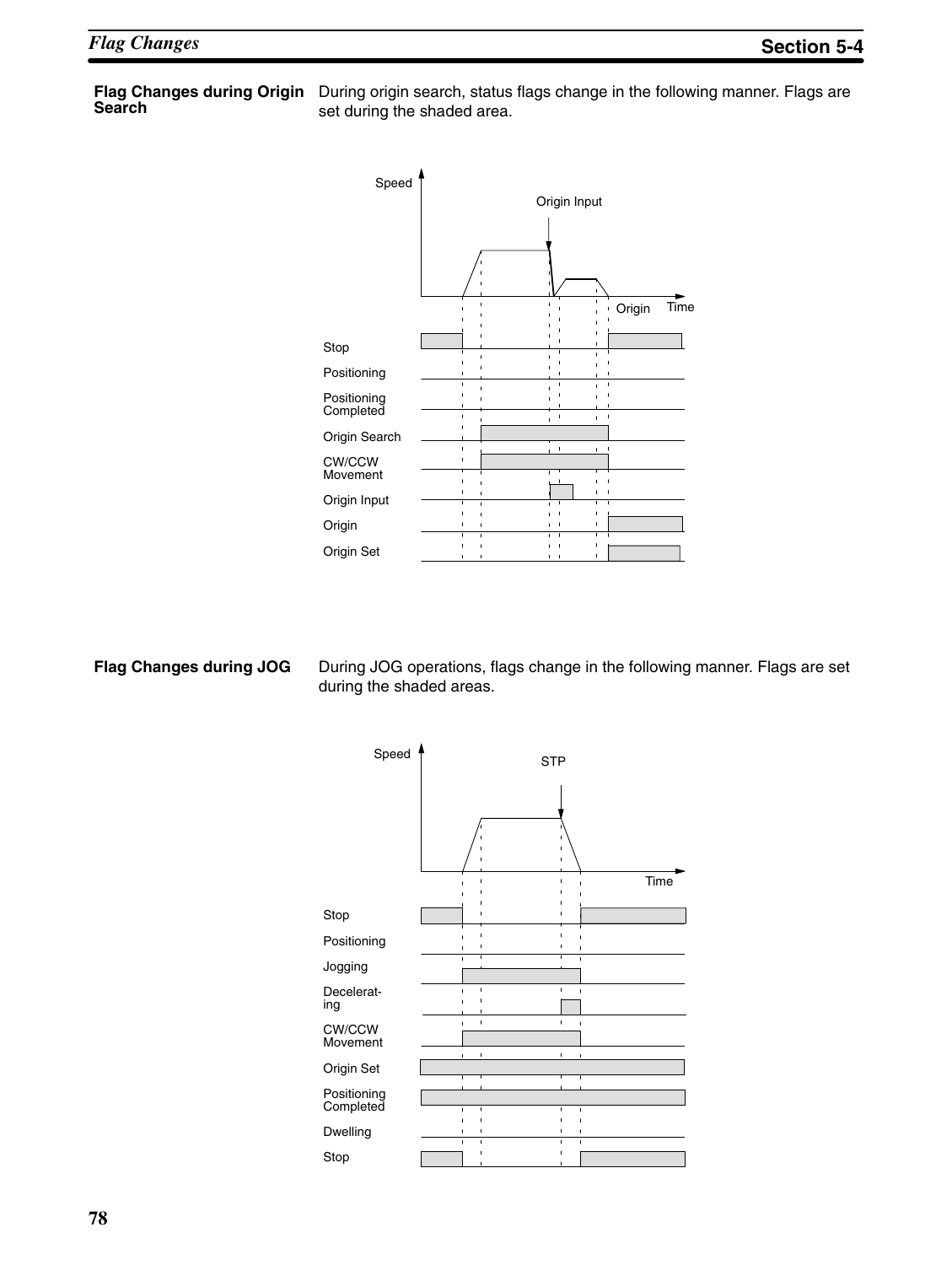**Flag Changes for Pauses** Flags change in the following manner when HLD (Pause) and REL (Pause Release) are executed:

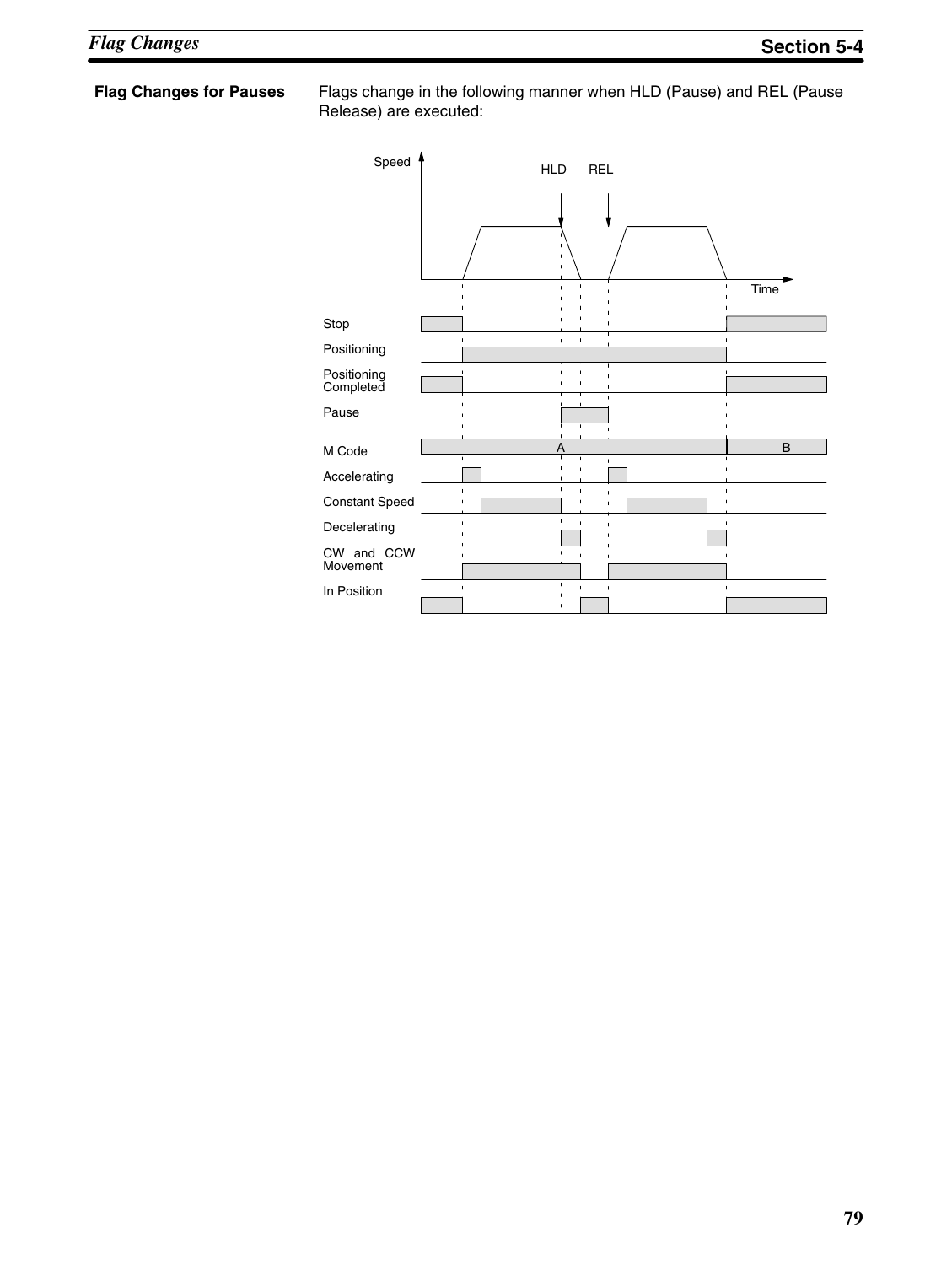# **SECTION 6 Commands**

This section describes the commands that are available to control PCU operation from the PC.

|  | -84 |
|--|-----|
|  | -84 |
|  |     |
|  |     |
|  |     |
|  |     |
|  |     |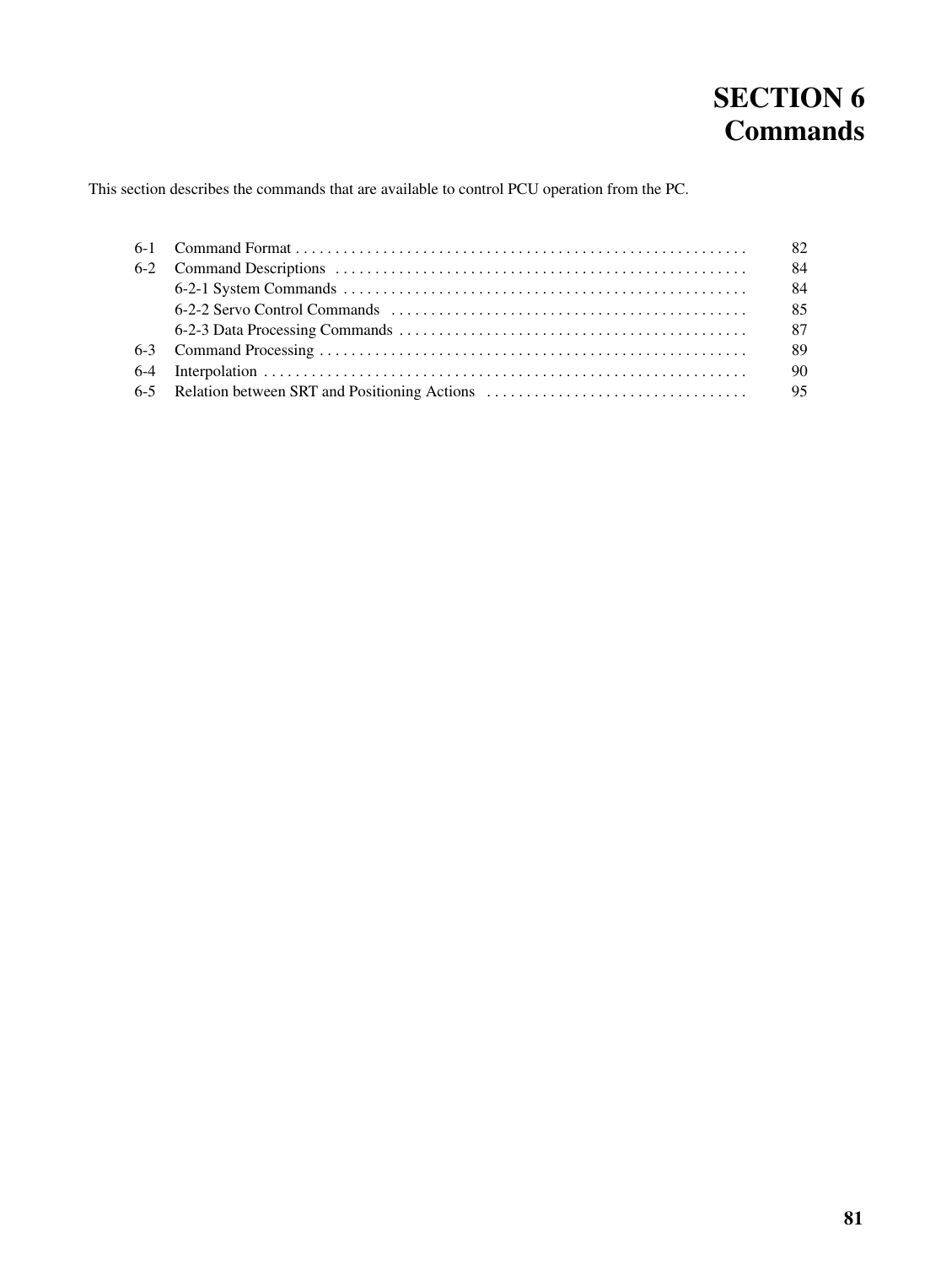## **6-1 Command Format**

There are three types of commands used. First, four system commands support other command processing. Second, the servo control commands operate the motors. Third, data processing commands handle data stored in the Position Control Unit.

Each command comprises at least one data word with an OP code and an operand count. As the following layout shows, the OP code is unique for each command. The operand count usually designates the number (0-9) of additional data words assigned to the command. In this section, these accompanying data words are depicted below the OP code and operand word. If the number of additional data words exceeds 8, you enter 9 for the operand count, and an extra data word that follows provides the entry space for a larger operand count.



\*Operand count equals value entered here if between 0 and 8. A "9" indicates that the following word contains the count, as follows:

| code |  |
|------|--|
|------|--|

| Operand count |  |
|---------------|--|
|               |  |
|               |  |

In this case, the count must be between 9 and 125.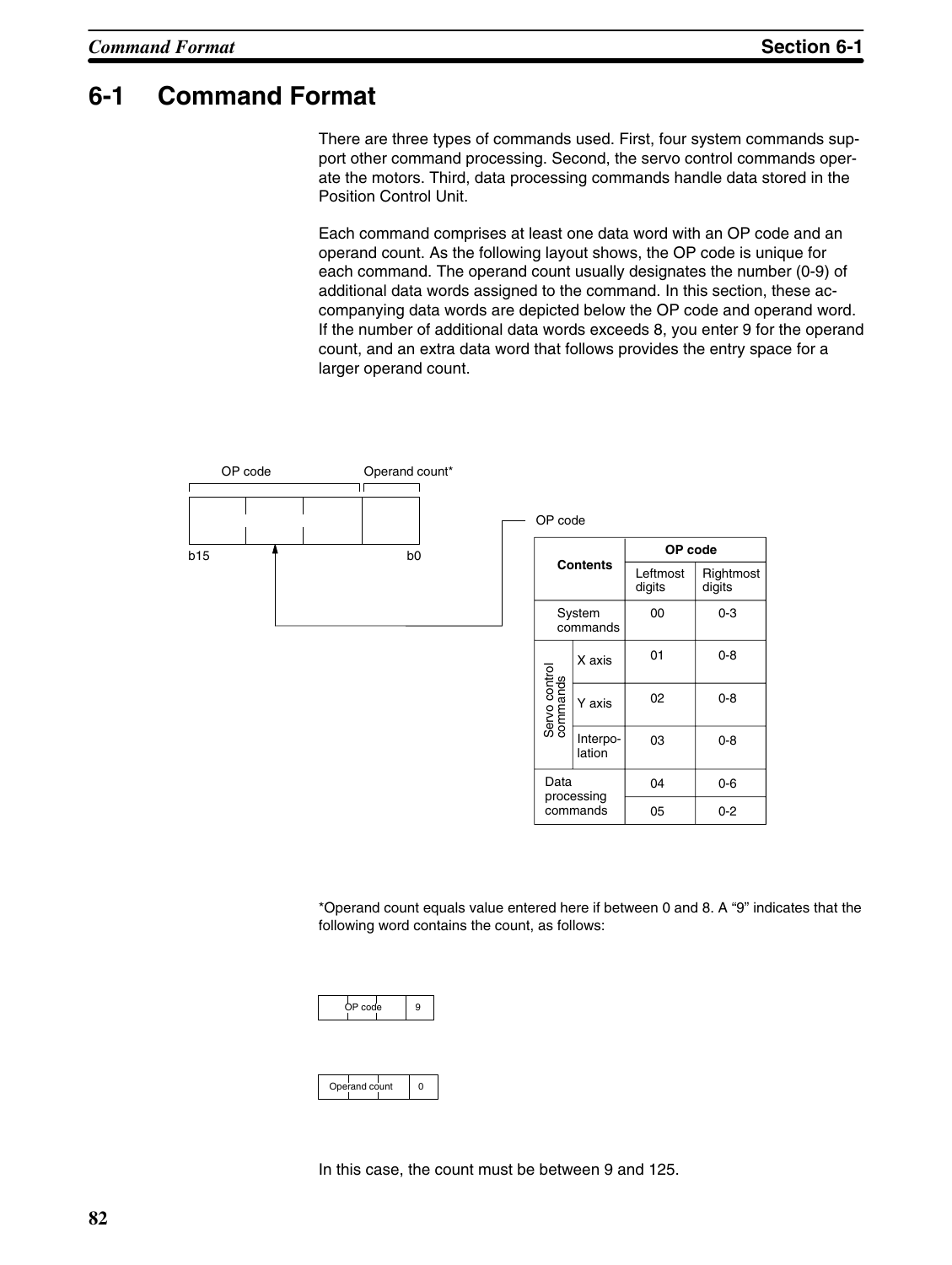### **Command OP Code Allocations and Abbreviations**

|                                   |                    |                    |                                   |                                              |                                      |                                                        | <b>Rightmost digit</b>              |                              |                                |                                 |                                       |   |
|-----------------------------------|--------------------|--------------------|-----------------------------------|----------------------------------------------|--------------------------------------|--------------------------------------------------------|-------------------------------------|------------------------------|--------------------------------|---------------------------------|---------------------------------------|---|
|                                   | <b>Type</b>        | Leftmost<br>digits | 0                                 | 1                                            | $\mathbf{2}$                         | 3                                                      | 4                                   | 5                            | 6                              | $\overline{7}$                  | 8                                     | 9 |
| System commands                   |                    | 00                 | <b>END</b><br>Com-<br>mand<br>end | <b>NOP</b><br>No op-<br>eration              | <b>ERST</b><br>Error re-<br>set      | <b>OUT</b><br>Exter-<br>nal out-<br>put con-<br>trol   | $\overline{\phantom{0}}$            | -                            |                                | -                               |                                       |   |
|                                   | X axis             | 01                 | <b>XSRT</b><br>Start              | <b>XSTP</b><br>Decel-<br>eration<br>stop     | <b>XJDG</b><br>Jogging               | <b>XPLS</b><br>Inching                                 | <b>XORG</b><br>Origin<br>search     | <b>XOVR</b><br>Over-<br>ride | <b>XHLD</b><br>Pause           | <b>XREL</b><br>Pause<br>release | <b>XEMG</b><br>Emer-<br>gency<br>stop | - |
| Servo<br>control<br>com-<br>mands | Y axis             | 02                 | <b>YSRT</b><br>Start              | <b>YSTP</b><br>Decel-<br>eration<br>stop     | <b>YJOG</b><br>Jogging               | <b>YPLS</b><br>Inching                                 | <b>YORG</b><br>Origin<br>search     | <b>YOVR</b><br>Over-<br>ride | YHLD<br>Pause                  | <b>YREL</b><br>Pause<br>release | <b>YEMG</b><br>Emer-<br>gency<br>stop |   |
|                                   | Interpola-<br>tion | 03                 | <b>ISRT</b><br>Start              | <b>ISTP</b><br>Decel-<br>eration<br>stop     | <b>IJOG</b><br>Jogging               | <b>IPLS</b><br>Inching                                 | <b>IORG</b><br>Origin<br>search     | <b>IOVR</b><br>Over-<br>ride | <b>IHLD</b><br>Pause           | <b>IREL</b><br>Pause<br>release | <b>IEMG</b><br>Emer-<br>gency<br>stop | - |
| Data<br>proceeding com-<br>mands  |                    | 04                 | <b>ACLR</b><br>All clear          | <b>CLR</b><br>Clear                          | <b>BCLR</b><br><b>Block</b><br>clear | <b>STORE</b><br>EE-<br>PROM<br>write<br>(data<br>save) | <b>RESTR</b><br>EE-<br>PROM<br>read | <b>READ</b><br>Data<br>read  | <b>MOV</b><br>Data<br>transfer | $\overline{\phantom{0}}$        |                                       |   |
|                                   |                    | 05                 | <b>TEACH</b><br>Teach-<br>ing     | <b>CCHG</b><br>Change<br>current<br>position | <b>HSFT</b><br>Home<br>shift         | $\overline{\phantom{0}}$                               |                                     | -                            |                                |                                 |                                       |   |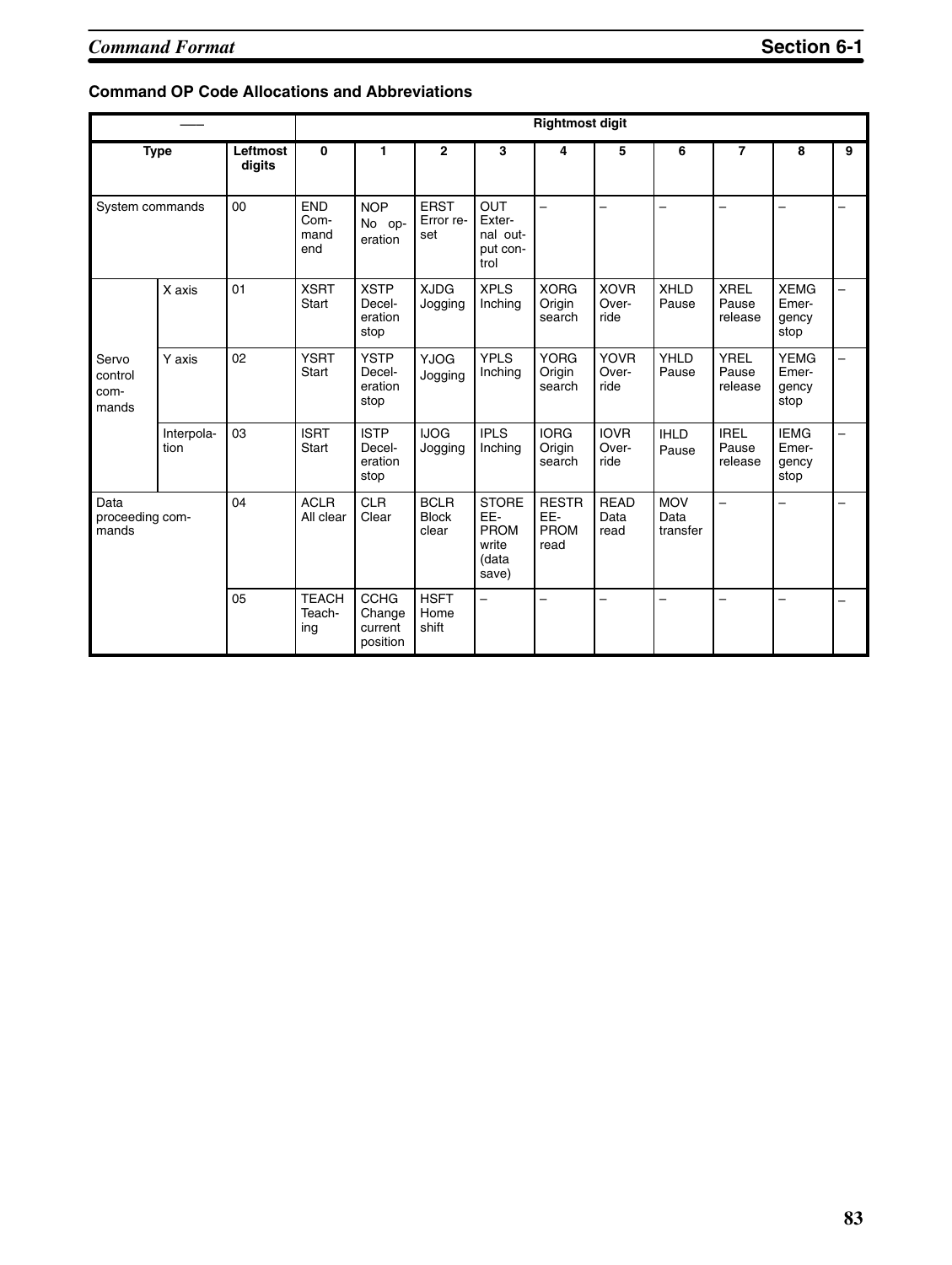# **6-2 Command Descriptions**

## **6-2-1 System Commands**

| <b>Name</b>                            | Format                                                                 | <b>Function</b>                                                                                                                  | <b>Format explanation</b>                                                                                                                                                                                               |
|----------------------------------------|------------------------------------------------------------------------|----------------------------------------------------------------------------------------------------------------------------------|-------------------------------------------------------------------------------------------------------------------------------------------------------------------------------------------------------------------------|
| Command end (END)                      | OP code<br>0<br>$\mathbf 0$<br>$\mathbf 0$<br>0                        | Indicates the end of<br>a command train.                                                                                         |                                                                                                                                                                                                                         |
| No operation (NOP)                     | OP code<br>$\mathbf 0$<br>a<br>0<br>b<br>0                             | Does not do any-<br>thing, but can be<br>used to skip com-<br>mands by designat-<br>ing the number of<br>words to be<br>skipped. | a Operand count: 0-9<br>b Extended operand<br>count: 009 to 125<br>(when a is set to 9)                                                                                                                                 |
| Error reset (ERST)                     | OP code<br>$\mathsf 0$<br>2<br>$\Omega$<br>0                           | Clears the error.                                                                                                                |                                                                                                                                                                                                                         |
| control<br>External<br>output<br>(OUT) | OP code<br>$\mathbf 0$<br>3<br>0<br>1<br>$0-9$<br>$0-9$<br>$0-9$<br>09 | Designates external<br>outputs ON or OFF.                                                                                        | X axis<br>Y axis<br>$0-9$ $0-9$<br>$0 - 9$ 0-9<br>OUT1 X axis<br>OUT2 X axis<br>OUT1 Y axis<br>OUT2 Y axis<br>The corresponding output goes<br>ON if the digit is set to 1; OFF, if<br>set to 0; and unchanged, if 2-9. |

The following commands are used with WRITE(87) from the PC.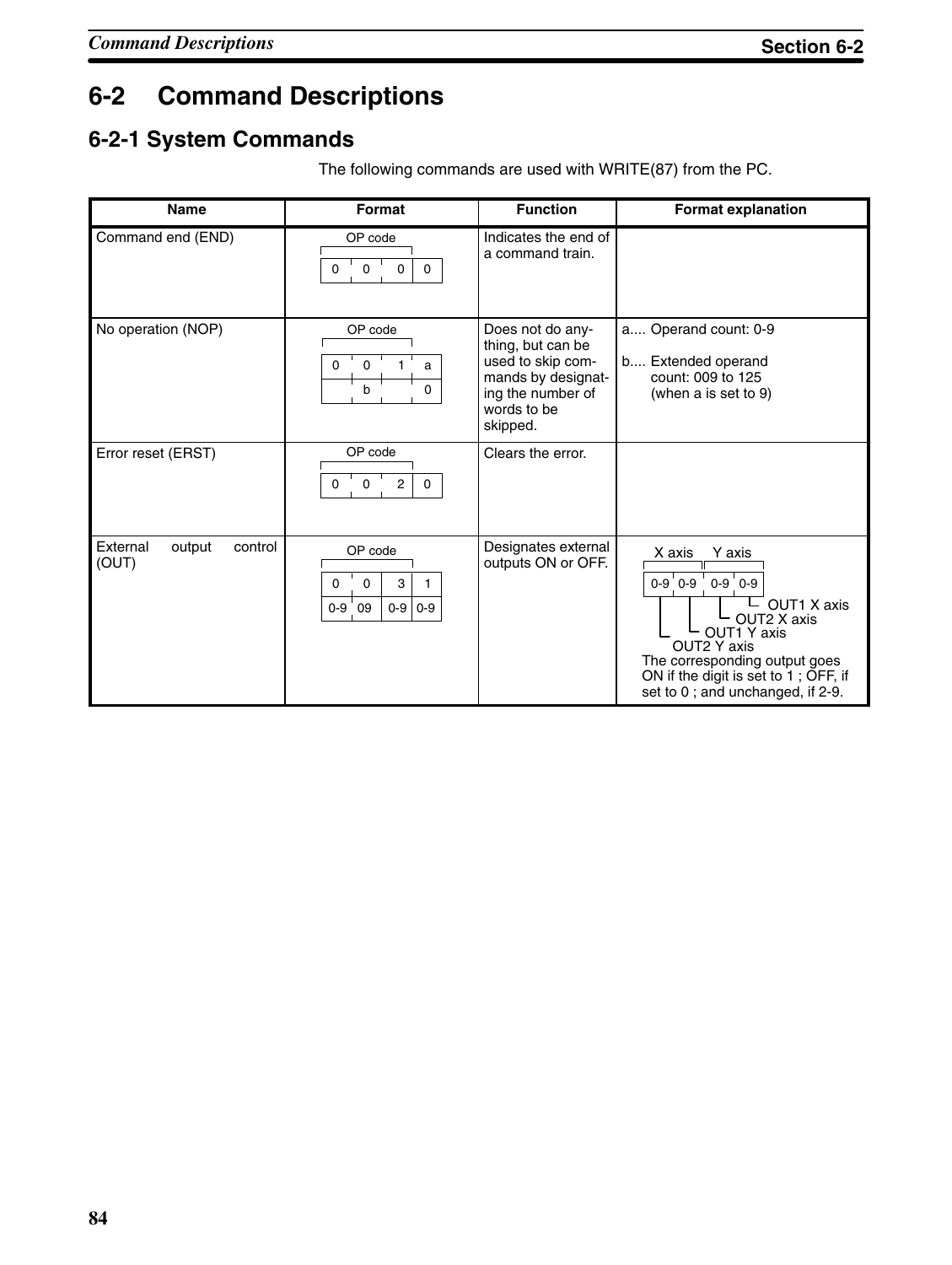## **6-2-2 Servo Control Commands**

The following commands are used with WRITE(87) for operations between the PC and PCU.

| <b>Name</b>                                                                 | <b>Format</b>                                                                                   | <b>Function</b>                                                                                                               | <b>Description</b>                                                                                                                                                                                                                                                                                                                                                    | <b>Examples</b>                                                                                                                                                                                                                                                        |
|-----------------------------------------------------------------------------|-------------------------------------------------------------------------------------------------|-------------------------------------------------------------------------------------------------------------------------------|-----------------------------------------------------------------------------------------------------------------------------------------------------------------------------------------------------------------------------------------------------------------------------------------------------------------------------------------------------------------------|------------------------------------------------------------------------------------------------------------------------------------------------------------------------------------------------------------------------------------------------------------------------|
| Start<br><b>XSRT</b><br><b>YSRT</b><br><b>ISRT</b>                          | OP code<br>A<br>0<br>0<br>a<br>0<br>b<br>0<br>C                                                 | Positioning<br>is executed<br>according to<br>a position-<br>ing action<br>as specified<br>by the oper-<br>and.               | A Axis designation<br>1: X axis<br>2: Y axis<br>3: Both axes<br>aOperand number<br>0: Address specified according<br>to internal address counter.<br>1 to 8: Operand number<br>9: Extension operand designa-<br>tion<br>bPositioning action address<br>(when $a = 1$ to 8)<br>b Extension operand number<br>009 to 125 (when $a = 9$ )<br>cPositioning action address | $\overline{2}$<br>0<br>0<br>$\mathbf{1}$<br>0<br>$\mathbf 0$<br>0<br>1<br>$\overline{c}$<br>$\mathbf 0$<br>$\mathbf 0$<br>$\mathbf{1}$<br>Executing start with<br>X-axis addresses 100<br>and 102.                                                                     |
| Deceleration<br>stop<br><b>XSTP</b><br><b>YSTP</b><br><b>ISTP</b>           | OP code<br>0<br>А<br>1<br>$\mathbf{1}$<br>0<br>$\mathsf 0$<br>0<br>a                            | Stops desig-<br>nated axes ac-<br>cording to the<br>designated ac-<br>celeration and<br>deceleration<br>patterns.             | A Axis designation<br>1: X axis<br>2: Y axis<br>3: both axes<br>aAcceleration and decelera-<br>tion patterns: 0 to 9                                                                                                                                                                                                                                                  | 0<br>3<br>1<br>1<br>$\overline{2}$<br>$\Omega$<br>0<br>$\Omega$<br><b>Executing deceleration</b><br>stop, along both axes,<br>with acceleration/deceler-<br>ation pattern 2 (address-<br>es 462 and 862).                                                              |
| Jogging<br>XJOG<br><b>YJOG</b><br><b>IJOG</b>                               | OP code<br>2<br>$\overline{c}$<br>0<br>А<br>ā<br>$\mathbf 0$<br>b<br>0<br>$\mathbf 0$<br>0<br>c | <b>Instructs</b><br>jogging for<br>designated<br>axes.                                                                        | A Axis designation<br>$1: X$ axis<br>2: Y axis<br>3: Both axes<br>aSpeed data: 00 to 99<br>bFeeding direction<br>$0: +$ direction<br>$1: -$ direction<br>cAcceleration and decelera-<br>tion patterns: 0 to 9                                                                                                                                                         | $\overline{2}$<br>0<br>3<br>2<br>0<br>$\mathbf{1}$<br>2<br>0<br>$\overline{c}$<br>0<br>0<br>0<br>Jogging in the + direc-<br>tion, along both axes,<br>with speed no. 12 (ad-<br>dress 912) and accelera-<br>tion/deceleration pattern<br>2 (addresses 462 and<br>862). |
| Inching<br><b>XPLS</b><br><b>YPLS</b><br>( IPLS                             | OP code<br>3<br>A<br>1<br>0<br>$\mathsf{h}$                                                     | Moves the<br>designated<br>axis the des-<br>ignated num-<br>ber of pulses.<br>All pulses are<br>transmitted in<br>one string. | AAxis designation<br>1: X axis<br>2: Y axis<br>3: Both axes<br>aNumber of pulses (000 to 999)<br>bFeeding direction<br>$0: +$ direction<br>$1: -$ direction                                                                                                                                                                                                           | 3<br>0<br>$\mathbf{1}$<br>$\mathbf{1}$<br>1<br>0<br>0<br>0<br>Inching for 100 pulses,<br>along the X axis, in the $+$<br>direction.                                                                                                                                    |
| Origin search<br>$\acute{}$ XORG $\grave{}\,$<br><b>YORG</b><br><b>IORG</b> | OP code<br>0<br>А<br>4<br>0                                                                     | Performs ori-<br>gin search on<br>designated<br>axes.                                                                         | AAxis designation<br>$1: X$ axis<br>2: Y axis<br>3: Both axes                                                                                                                                                                                                                                                                                                         | 0<br>3<br>4<br>$\mathbf 0$<br>Determining the origin<br>along both axes.                                                                                                                                                                                               |
| Override<br>XOVR<br><b>YOVR</b><br><b>IOVR</b>                              | OP code<br>5<br>0<br>A<br>1<br>0<br>a                                                           | Designates<br>the override<br>coefficient<br>for the posi-<br>tioning<br>speed.                                               | AAxis designation<br>$1: X$ axis<br>2: Y axis<br>3: Both axes<br>aOverride coefficient: 0001<br>to 9999 (0.1% units)                                                                                                                                                                                                                                                  | 0<br>2<br>5<br>1<br>1<br>5<br>0<br>0<br>Designating 150% as the<br>override coefficient along<br>the Y axis.                                                                                                                                                           |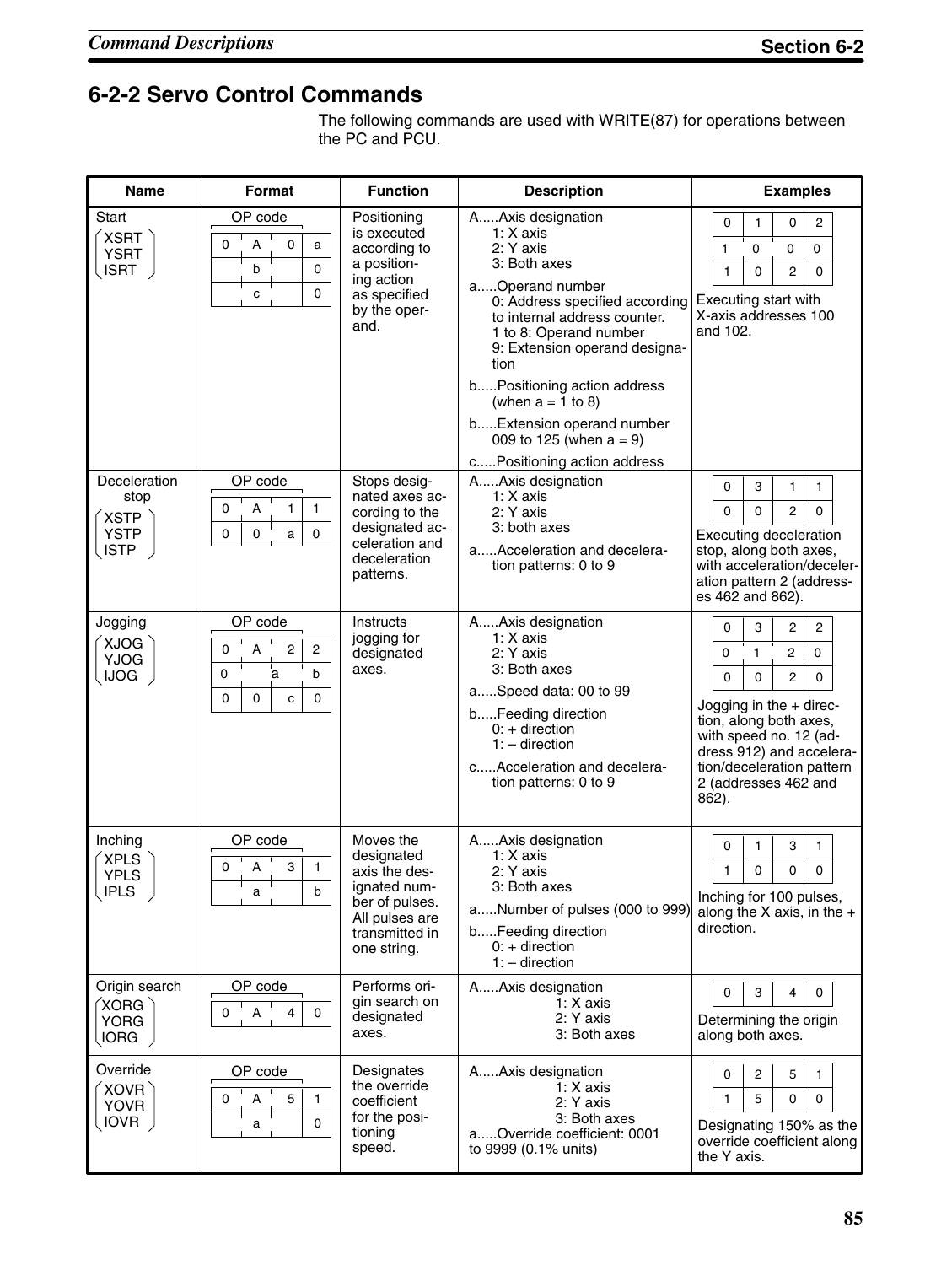# *Command Descriptions* **Section 6-2**

| <b>Name</b>                                                            | Format                                    | <b>Function</b>                                                                                                    | <b>Description</b>                                            | <b>Examples</b>                                                            |
|------------------------------------------------------------------------|-------------------------------------------|--------------------------------------------------------------------------------------------------------------------|---------------------------------------------------------------|----------------------------------------------------------------------------|
| Pause<br>XHLD<br>YHLD<br><b>IHLD</b>                                   | OP code<br>A<br>6<br>0<br>$\Omega$        | Pauses<br>positioning                                                                                              | AAxis designation<br>1: $X$ axis<br>2: Y axis<br>3: Both axes | 6<br>O<br>0<br>Executing a pause<br>on the X axis.                         |
| Pause release<br><b>XREL</b><br><b>YREL</b><br>, IREL                  | OP code<br>A<br>7<br>$\Omega$<br>0        | Releases pause<br>on positioning                                                                                   | AAxis designation<br>$1: X$ axis<br>2: Y axis<br>3: Both axes | 0<br>0<br>Releasing the<br>pause on the X<br>axis.                         |
| Emergency<br>stop<br>$\check{}$ XEMG $\check{}$<br>YEMG<br><b>IEMG</b> | OP code<br>8<br>A<br>$\Omega$<br>$\Omega$ | Executes an<br>emergency stop<br>for the desig-<br>nated axis.<br>Works the<br>same as an ex-<br>ternal interrupt. | AAxis designation<br>$1: X$ axis<br>2: Y axis<br>3: Both axes | 3<br>8<br>0<br>$\Omega$<br>Executing an<br>emergency stop<br>on both axes. |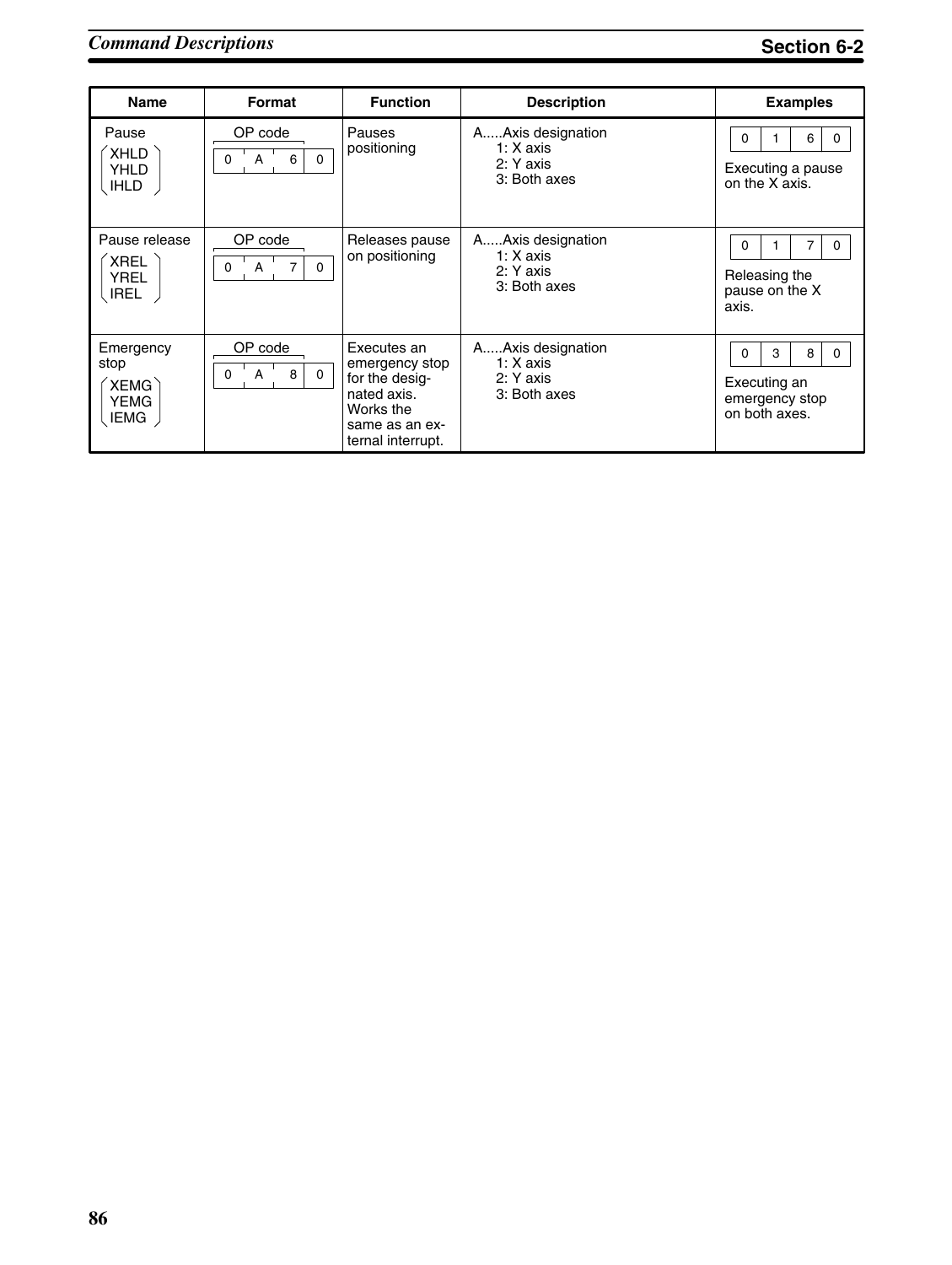# **6-2-3 Data Processing Commands**

The following commands are used with WRITE(87) for operations within the PCU.

| <b>Name</b>                                                                             | <b>Format</b>                                                             | <b>Function</b>                                                                                                                                                        | <b>Description</b>                                                                                                                                                                                                    | <b>Examples</b>                                                                                                                                                                      |
|-----------------------------------------------------------------------------------------|---------------------------------------------------------------------------|------------------------------------------------------------------------------------------------------------------------------------------------------------------------|-----------------------------------------------------------------------------------------------------------------------------------------------------------------------------------------------------------------------|--------------------------------------------------------------------------------------------------------------------------------------------------------------------------------------|
| All clear<br>$($ ACLR $\, \rangle$                                                      | OP code<br>0<br>4<br>0<br>1<br>0<br>b<br>c<br>a                           | Clears all data<br>designated by<br>the operand.                                                                                                                       | aSpeed data<br>0: Does not clear<br>1: Clears<br>bParameter data<br>0: Does not clear<br>1: Clears X axis<br>2: Clears Y axis<br>3: Clears both axes<br>cPositioning data: Same as b.                                 | 0<br>0<br>4<br>1<br>3<br>3<br>1<br>0<br>Clearing all data.                                                                                                                           |
| Clear<br>$\big($ CLR                                                                    | OP code<br>0<br>4<br>1<br>a<br>0<br>b<br>0<br>c                           | Clears the<br>data from the<br>designated ad-<br>dresses.                                                                                                              | aOperand number<br>1 to 8: Operand number<br>9: Extension operand designation<br>b Address to be cleared (when $a =$<br>1 to 8)<br>bExtension operand number: 009<br>to 125 (when $a = 9$ )<br>cAddress to be cleared | $\overline{2}$<br>0<br>4<br>1<br>$\mathbf{1}$<br>0<br>$\Omega$<br>0<br>5<br>$\Omega$<br>0<br>0<br>Clearing position-<br>ing action address-<br>es 100 and 500.                       |
| <b>Block clear</b><br>$($ BCLR $\,)$                                                    | OP code<br>$\overline{2}$<br>0<br>4<br>$\overline{2}$<br>0<br>a<br>0<br>b | Clears the<br>data in the<br>range of ad-<br>dresses desig-<br>nated by the<br>operand (as<br>long as the<br>data is of the<br>same type).                             | aBeginning address to be cleared<br>bEnd address to be cleared                                                                                                                                                        | 4<br>$\overline{2}$<br>$\overline{2}$<br>0<br>0<br>0<br>1<br>0<br>3<br>9<br>9<br>$\Omega$<br>Clearing all posi-<br>tioning actions on<br>the X axis from<br>addresses 100 to<br>399. |
| Write EE-<br><b>PROM</b><br>$\textcolor{red}{\check{}}\textcolor{blue}{\mathsf{STORE}}$ | OP code<br>3<br>$\Omega$<br>4<br>1<br>0<br>b<br>a<br>C                    | Writes data<br>from internal<br>RAM to EE-<br>PROM.                                                                                                                    | aSpeed data<br>0: Does not write<br>1: Writes<br>bParameter data<br>0: Does not write<br>1: Writes X axis data<br>2: Writes Y axis data<br>3: Writes data from both axes<br>c Position data: Same as b.               | 0<br>4<br>3<br>$\mathbf{1}$<br>1<br>0<br>1<br>$\mathbf{1}$<br>Writing all X axis<br>data to EEPROM.                                                                                  |
| Read EE-<br><b>PROM</b><br>∫RESTR`                                                      | OP code<br>0<br>4<br>4<br>$\mathbf{1}$<br>b<br>0<br>c<br>a                | Reads data<br>from EEPROM<br>to internal<br>RAM. This<br>command ex-<br>ecutes auto-<br>matically when<br>power is turned<br>on so that all<br>data is read.           | aSpeed data<br>0: Does not read<br>1: Reads<br>bParameter data<br>0: Does not read<br>1: Reads X axis data<br>2: Reads Y axis data<br>3: Reads data from both axes<br>cPosition data: Same as b.                      | 4<br>4<br>$\mathbf{1}$<br>0<br>$\mathbf{2}$<br>$\overline{2}$<br>0<br>1<br>Reading all Y axis<br>data to internal<br>RAM.                                                            |
| Read data<br>$($ READ $)$                                                               | OP code<br>$\overline{2}$<br>0<br>5<br>4<br>0<br>а<br>b<br>0              | Reads data from<br>the designated<br>data addresses<br>to the status<br>readout area<br>(words 17 to<br>126). Does not<br>read out the ad-<br>dresses them-<br>selves. | aStart address for read<br>bNumber of addresses<br>to be read.                                                                                                                                                        | 4<br>5<br>$\overline{2}$<br>0<br>1<br>0<br>0<br>0<br>1<br>0<br>0<br>0<br>Reading the con-<br>tents of X axis posi-<br>tioning action ad-<br>dresses 100 to 109.                      |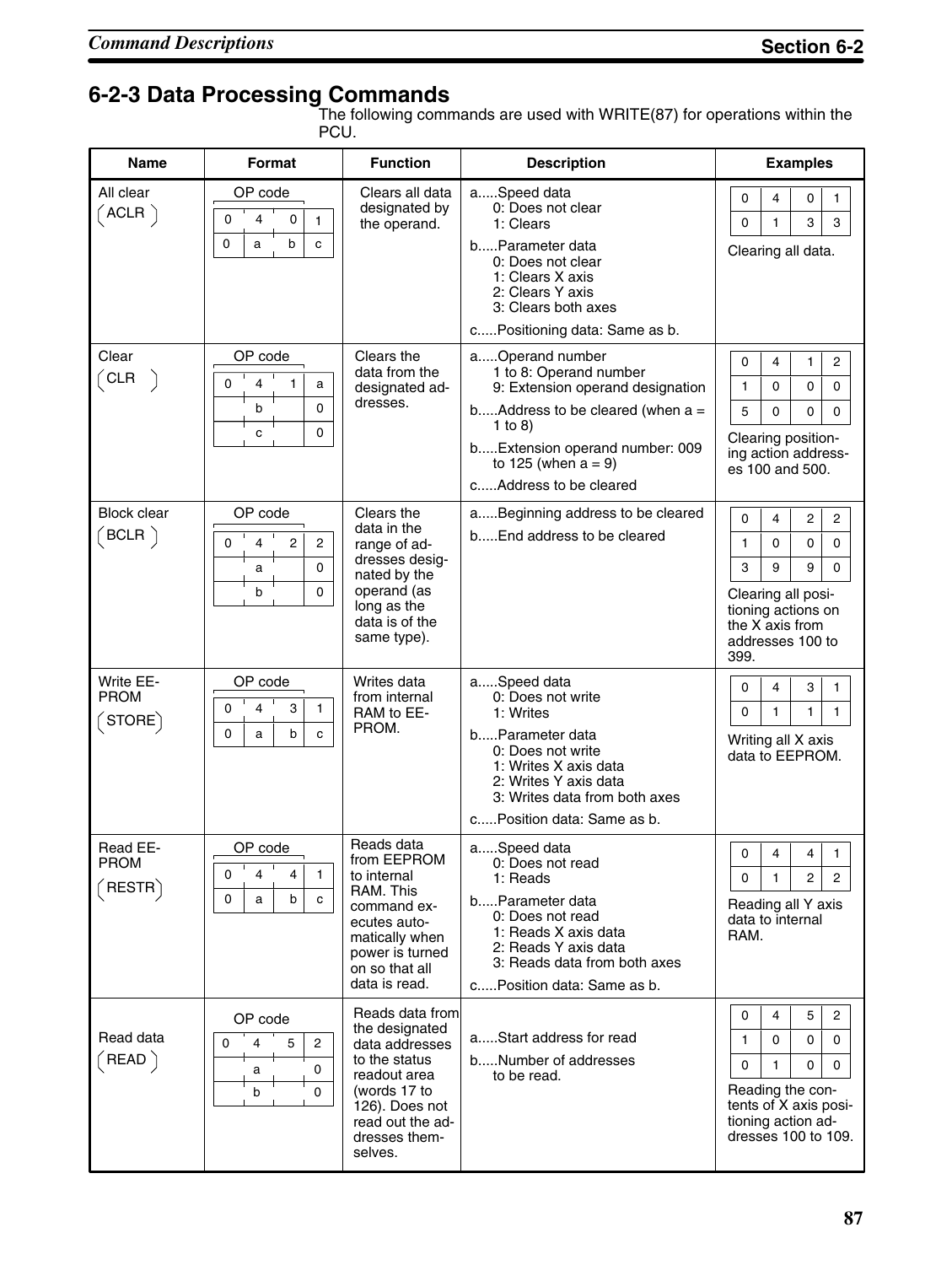| <b>Name</b>                                              | Format                                                                                                                                                                                                                                                                           | <b>Function</b>                                                                                                                     | <b>Description</b>                                                                                                                                                                                                                                                                           | <b>Examples</b>                                                                                                                                                                                                                                                                 |
|----------------------------------------------------------|----------------------------------------------------------------------------------------------------------------------------------------------------------------------------------------------------------------------------------------------------------------------------------|-------------------------------------------------------------------------------------------------------------------------------------|----------------------------------------------------------------------------------------------------------------------------------------------------------------------------------------------------------------------------------------------------------------------------------------------|---------------------------------------------------------------------------------------------------------------------------------------------------------------------------------------------------------------------------------------------------------------------------------|
| Transfer data<br><b>MOV</b>                              | OP code<br>0<br>4<br>6<br>$\overline{c}$<br>$\mathbf 0$<br>a<br>b<br>0                                                                                                                                                                                                           | Transfers data<br>within internal<br>RAM.                                                                                           | aSource address<br>bDestination address                                                                                                                                                                                                                                                      | $\overline{c}$<br>0<br>4<br>6<br>0<br>1<br>0<br>0<br>0<br>1<br>0<br>1<br>Transferring contents of<br>X-axis positioning action<br>address 100 to address<br>101.                                                                                                                |
| <b>Block transfer</b><br>$'$ BMOV $\rangle$              | OP code<br>3<br>0<br>4<br>6<br>$\mathbf 0$<br>а<br>0<br>b<br>0<br>C                                                                                                                                                                                                              | Transfers multi-<br>ple data words<br>within internal<br>RAM.                                                                       | aSource start address<br>bSource end address<br>cNumber of addresses to be<br>moved.                                                                                                                                                                                                         | 0<br>4<br>6<br>3<br>$\mathbf{1}$<br>$\mathbf 0$<br>0<br>0<br>$\overline{c}$<br>0<br>0<br>0<br>0<br>0<br>1<br>0<br>Transferring 10 position-<br>ing actions from ad-<br>dress 100 (and up) to<br>address 200 (and up).                                                           |
| Teaching<br>TEACH                                        | OP code<br>5<br>$\mathbf 0$<br>0<br>$\mathbf{1}$<br>A<br>a                                                                                                                                                                                                                       | Stores current<br>position for<br>designated axis<br>as the position<br>for a position-<br>ing action.                              | aPositioning action address<br>AAxis designation<br>$1: X$ axis<br>2: Y axis<br>3: Interpolation<br>When using interpolation, designate<br>the address for the X axis in a; the<br>current position will also be set for<br>the corresponding Y axis.                                        | 0<br>5<br>0<br>1<br>0<br>2<br>5<br>0<br>Storing the current po-<br>sition in Y-axis address<br>500.                                                                                                                                                                             |
| Data teaching<br>$\sqrt{\mathsf{DTEACH}}$                | OP code<br>5<br>0<br>0<br>3<br>A<br>a<br>c<br>b<br>$\mathsf{f}$<br>d<br>e<br>g                                                                                                                                                                                                   | Stores current<br>position for<br>designated axis<br>along with all<br>non-position<br>fields as a posi-<br>tioning action.         | aPositioning action address<br>AAxis designation<br>1: X axis<br>2: Y axis<br>3: Interpolation<br>bSpeed address: 00 to 99<br>cM code: 00 to 99<br>dDwell time address: 0 to 9<br>eAcceleration/deceleration pat-<br>tern: $0$ to $9$<br>fAttributes: 0 to F<br>gPositioning pattern: 0 to 7 | 5<br>0<br>3<br>0<br>$\ensuremath{\mathsf{3}}$<br>0<br>1<br>0<br>$\overline{2}$<br>3<br>$\mathbf{1}$<br>0<br>$\overline{c}$<br>$\Omega$<br>0<br>4<br>Storing the current posi-<br>tion, with the designated<br>attributes, in X-axis ad-<br>dress 100 and Y-axis<br>address 500. |
| Change current<br>position<br>$\left(\text{CCHG}\right)$ | OP code<br>$\mathbf 0$<br>5<br>1.<br>3<br>0<br>0<br>a<br>А<br>$\left  {{\mathsf{x}}} \right 10^7\left  {{\mathsf{x}}} \right 10^6\left  {{\mathsf{x}}} \right 0^5\left  {{\mathsf{x}}} \right 0^4\right $<br>x10 <sup>3</sup> x10 <sup>2</sup> x10 <sup>1</sup> x10 <sup>0</sup> | Changes the<br>contents of the<br>current position<br>to the desig-<br>nated value for<br>the designated<br>axis.                   | aDirection digit<br>0: +<br>$1: -$<br>AAxis designation<br>1: X axis<br>2: Y axis                                                                                                                                                                                                            | 5<br>3<br>0<br>1<br>0<br>0<br>1<br>0<br>0<br>0<br>5<br>0<br>0<br>0<br>0<br>0<br>Changing the contents of<br>the current position on<br>the X-axis to $+50,000$ .                                                                                                                |
| Home shift<br>$^{\prime}$ HSFT $^{\backprime}$           | OP code<br>5<br>$\overline{c}$<br>$\mathbf 0$<br>1<br>0<br>0<br>a<br>b                                                                                                                                                                                                           | When the digit<br>in the desig-<br>nated data<br>word field is 1,<br>home shift is<br>enabled for po-<br>sitioning that<br>follows. | aX axis home shift<br>0: Disabled<br>1: Enabled<br>2 to 9: Maintains present condi-<br>tion<br>bX axis home shift<br>Same as a.                                                                                                                                                              | 0<br>5<br>2<br>1<br>0<br>0<br>1<br>1<br>Enabling home shift for<br>both axes.                                                                                                                                                                                                   |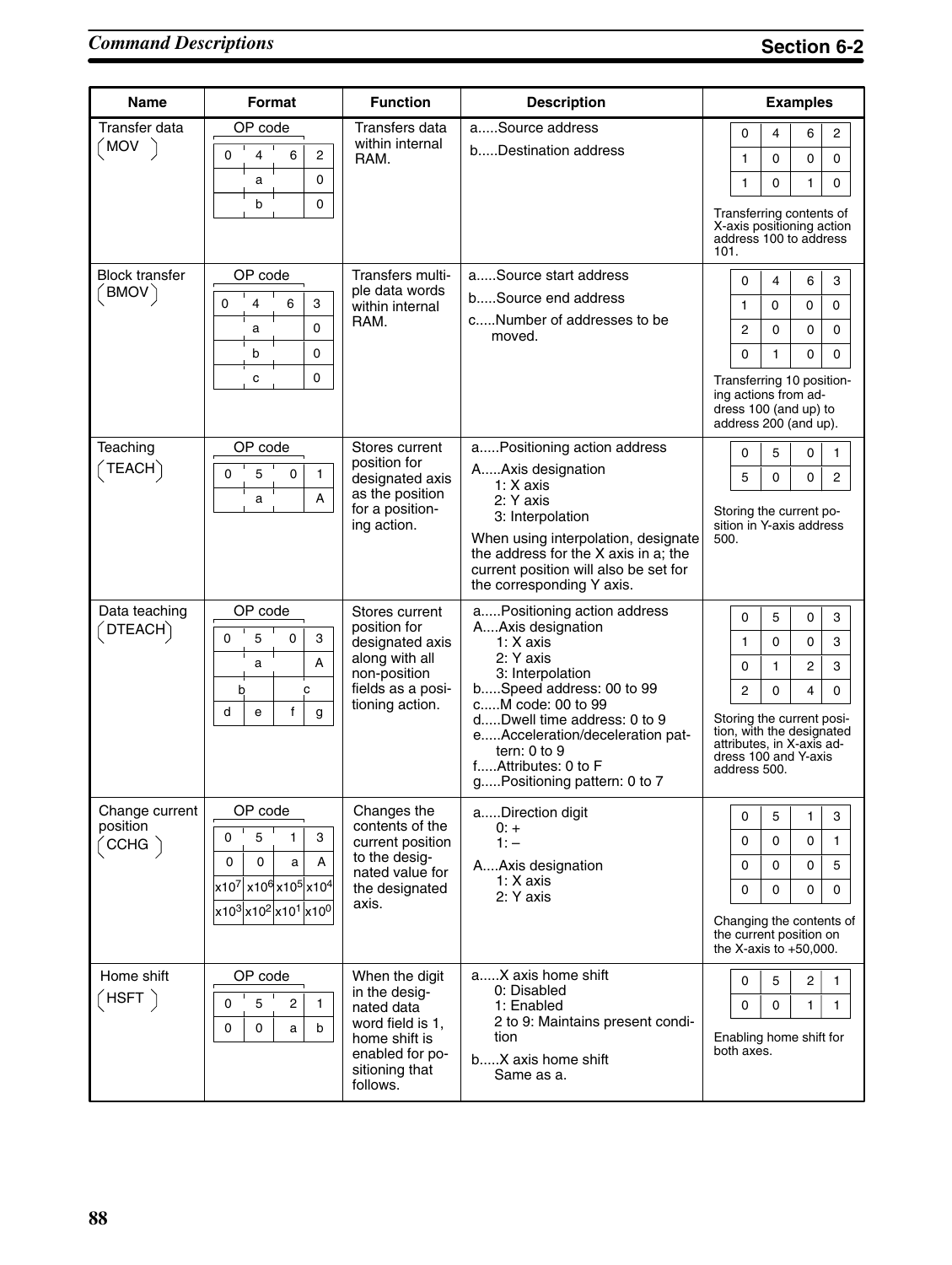# **6-3 Command Processing**

The various commands have the following processing conditions.

| Command                                                                                                                                                                     | <b>Processing condition</b>                                                                                         | <b>Other conditions</b>                                                                                                                                     |  |  |  |
|-----------------------------------------------------------------------------------------------------------------------------------------------------------------------------|---------------------------------------------------------------------------------------------------------------------|-------------------------------------------------------------------------------------------------------------------------------------------------------------|--|--|--|
| <b>END</b><br>NOP, OUT<br>XOVR, YOVR, KIOVR<br>XEMG, YEMG, IEMG<br><b>ERST</b>                                                                                              | When Command Ready flag is ON.                                                                                      | The command is ignored.                                                                                                                                     |  |  |  |
| XHLD, YHLD, IHLD<br><b>XSTP, YSTP, ISTP</b>                                                                                                                                 | While Position Control Unit is operating.                                                                           | The command is ignored.                                                                                                                                     |  |  |  |
| XREL, YREL, IREL                                                                                                                                                            | While XHLD, YHLD, or IHLD is ON.                                                                                    | The command is ignored.                                                                                                                                     |  |  |  |
| XSRT, YSRT, ISRT<br>XJOG, YJOG, IJOG<br>XPLS, YPLS, IPLS<br>XORG, YORG, IORG<br>ACLR, CLR, BCLR<br>STORE, RESTR<br>READ, MOV<br>TEACH, DTEACH<br><b>CCHG</b><br><b>HSFT</b> | While Position Control Unit is stopped.                                                                             | Command error occurs.                                                                                                                                       |  |  |  |
| <b>Start Command Delays</b>                                                                                                                                                 | age is output is as follows:<br>Normally: Approx. 6 ms.<br>other time-consuming processes are being handled: 10 ms. | The time required from when a start command is received until a speed volt-<br>When one axis is started while the other one is moving or when data reads or |  |  |  |

#### Relationship between Flags The following table shows which commands are valid when certain flags are **and Commands**

- ON. These are indicated as follows:  $\varnothing$  Command acknowledged.<br>X Command ignored.
- $X$  Command ignored.<br>  $\otimes$  Command error res
- Command error results.

| <b>Condition</b><br>Command | Posi-<br>tioning | <b>Stop</b>                 | Origin<br><b>Search</b> | Deceler-<br>ation<br><b>Stop</b> | Jogging        | Inching          | <b>Pause</b>      | Emer-<br>gency<br><b>Stops</b> | Upon<br>initial-<br>ization |
|-----------------------------|------------------|-----------------------------|-------------------------|----------------------------------|----------------|------------------|-------------------|--------------------------------|-----------------------------|
| <b>END</b>                  | Ø                | Ø                           | Ø                       | Ø                                | Ø              | Ø                | Ø                 | Ø                              | Ø                           |
| <b>NOP</b>                  | Ø                | Ø                           | Ø                       | Ø                                | Ø              | Ø                | Ø                 | Ø                              | Ø                           |
| <b>ERST</b>                 | Ø                | Ø                           | Ø                       | Ø                                | Ø              | Ø                | Ø                 | Ø                              | Ø                           |
| <b>OUT</b>                  | Ø                | Ø                           | Ø                       | Ø                                | Ø              | Ø                | Ø                 | Ø                              | Ø                           |
| <b>SRT</b>                  | $\otimes$        | Ø                           | $^{\circledR}$          | $\otimes$                        | $\otimes$      | $\otimes$        | $^{\circledR}$    | X                              | $^{\circledR}$              |
| <b>STP</b>                  | Ø                | X                           | Ø                       | Ø                                | Ø              | Ø                | $\varnothing^*$ 1 | X                              | X                           |
| <b>JOG</b>                  | $\otimes$        | Ø                           | $^{\circ}$              | $\otimes$                        | $^{\circledR}$ | $^{\circledR}$   | $\otimes$         | X                              | Ø                           |
| <b>PLS</b>                  | $^{\circledR}$   | Ø                           | $^{\circ}$              | $^{\circledR}$                   | $^{\circledR}$ | $^{\circledR}$   | $^{\circ}$        | X                              | Ø                           |
| <b>ORG</b>                  | $^{\circledR}$   | Ø                           | $^{\circ}$              | $\otimes$                        | $^{\circledR}$ | $\otimes$        | ⊗                 | X                              | Ø                           |
| <b>OVR</b>                  | Ø                | $\varnothing$ <sup>*2</sup> | Ø                       | $\varnothing$ <sup>*2</sup>      | Ø              | $\varnothing$ *2 | $\varnothing$ *2  | $\varnothing$ <sup>*2</sup>    | $\varnothing$ <sup>*2</sup> |
| <b>HLD</b>                  | Ø                | X                           | Ø                       | Ø                                | Ø              | X                | Ø                 | X                              | X                           |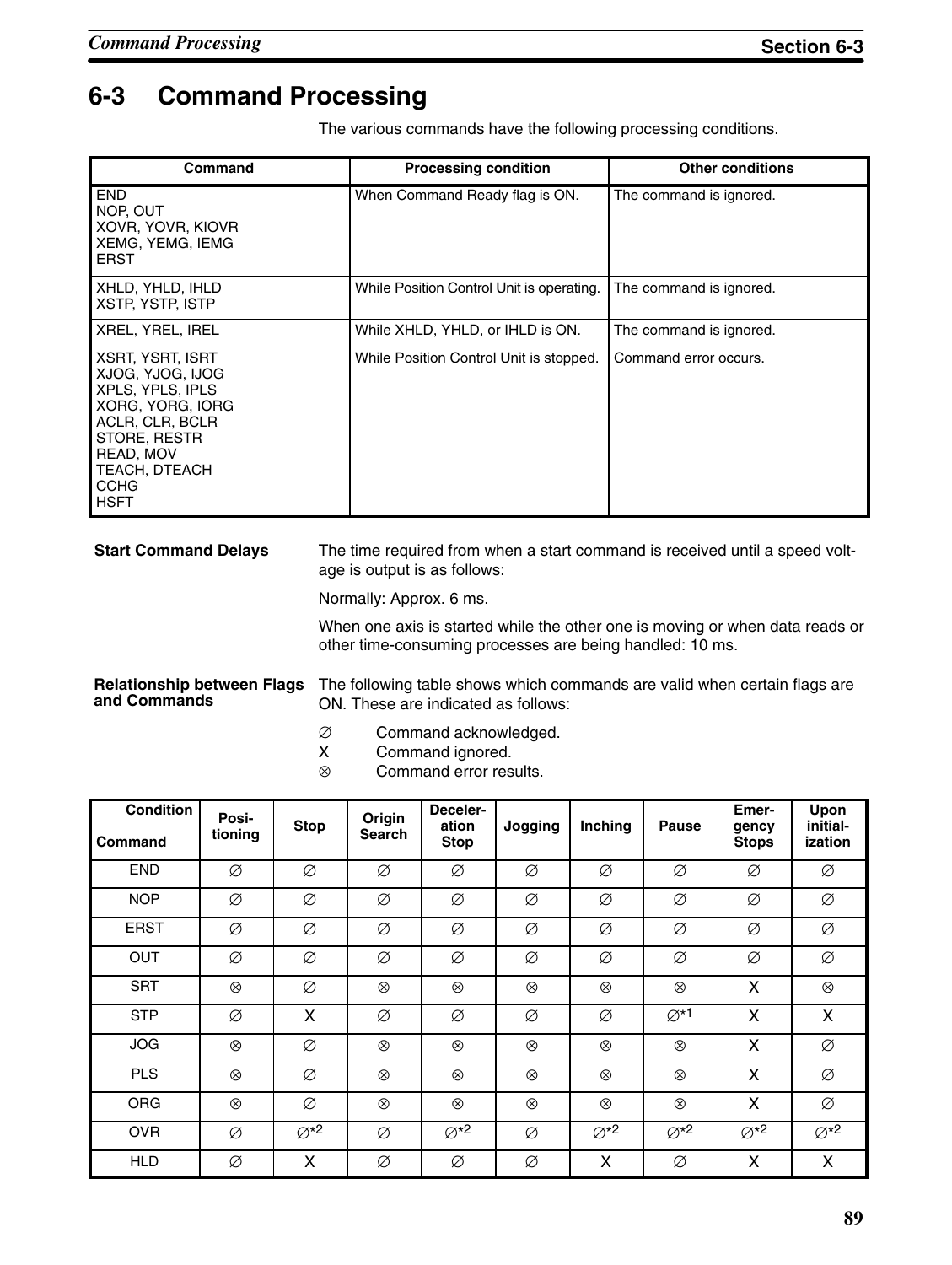| <b>Condition</b><br><b>Command</b> | Posi-<br>tioning | <b>Stop</b> | Origin<br><b>Search</b> | Deceler-<br>ation<br><b>Stop</b> | Jogging        | Inching        | <b>Pause</b>   | Emer-<br>gency<br><b>Stops</b> | Upon<br>initial-<br>ization |
|------------------------------------|------------------|-------------|-------------------------|----------------------------------|----------------|----------------|----------------|--------------------------------|-----------------------------|
| <b>REL</b>                         | X                | X           | X                       | X                                | X              | X              | X              | X                              | X                           |
| <b>EMG</b>                         | Ø                | Ø           | Ø                       | Ø                                | Ø              | Ø              | Ø              | X                              | Ø                           |
| <b>ACLR</b>                        | $\otimes$        | Ø           | $\otimes$               | $\otimes$                        | $\otimes$      | $\otimes$      | $\otimes$      | Ø                              | Ø                           |
| <b>CLR</b>                         | $\otimes$        | Ø           | $^{\circledR}$          | $\otimes$                        | $\otimes$      | $\otimes$      | $\otimes$      | Ø                              | Ø                           |
| <b>BCLR</b>                        | $\otimes$        | Ø           | $\otimes$               | $\otimes$                        | $\otimes$      | $\otimes$      | $\otimes$      | Ø                              | Ø                           |
| <b>STORE</b>                       | $\otimes$        | Ø           | $^{\circledR}$          | $\otimes$                        | $^{\circledR}$ | $\otimes$      | $^{\circledR}$ | Ø                              | Ø                           |
| <b>RESTR</b>                       | $\otimes$        | Ø           | $^{\circledR}$          | $^{\circledR}$                   | $\otimes$      | $\otimes$      | $\otimes$      | Ø                              | Ø                           |
| <b>READ</b>                        | Ø                | Ø           | Ø                       | Ø                                | Ø              | Ø              | Ø              | Ø                              | Ø                           |
| <b>MOV</b>                         | $\otimes$        | Ø           | $^{\circledR}$          | $^{\circledR}$                   | $^{\circledR}$ | $\otimes$      | $^{\circledR}$ | Ø                              | Ø                           |
| <b>TEACH</b>                       | $^{\circledR}$   | Ø           | $^{\circledR}$          | $^{\circledR}$                   | $^{\circledR}$ | $\otimes$      | $^{\circledR}$ | Ø                              | Ø                           |
| <b>CCHG</b>                        | $^{\circledR}$   | Ø           | $^{\circledR}$          | $^{\circledR}$                   | $^{\circledR}$ | $^{\circledR}$ | $^{\circledR}$ | X                              | Ø                           |
| <b>HSFT</b>                        | $^{\circledR}$   | Ø           | $^{\circledR}$          | $^{\circledR}$                   | $^{\circledR}$ | $^{\circledR}$ | $^{\circledR}$ | Ø                              | Ø                           |

\*1: Clears HLD and stops.<br>\*2: The command is acknow

The command is acknowledged, but is effective from the next SRT.

### **6-4 Interpolation**

For interpolated positioning, both X and Y motor axes operate together. Although the position field is used for both the X- and Y-axis positioning actions, all other positioning action parameters are taken from the X-axis fields only, and corresponding Y-axis fields are ignored.

For example, in the circular arc interpolation below the intermediate interpolation point  $P_0$  and end point  $P_1$  are selected.



Consider the command:



- Interpolation start with one operand - Positioning action designating intermediate interpolation point

The OP code designates ISRT (interpolation start) with an operand count of 1 referring to the word for the single positioning action immediately below. The address 123 is an X-axis positioning action and assumed to be the intermediate interpolation point. The corresponding Y-axis positioning action is 523 (same last two digits). You must set the positioning action address with the circular arc interpolation command as the intermediate interpolation point. The end point will automatically be searched in the address following the interpolation point address.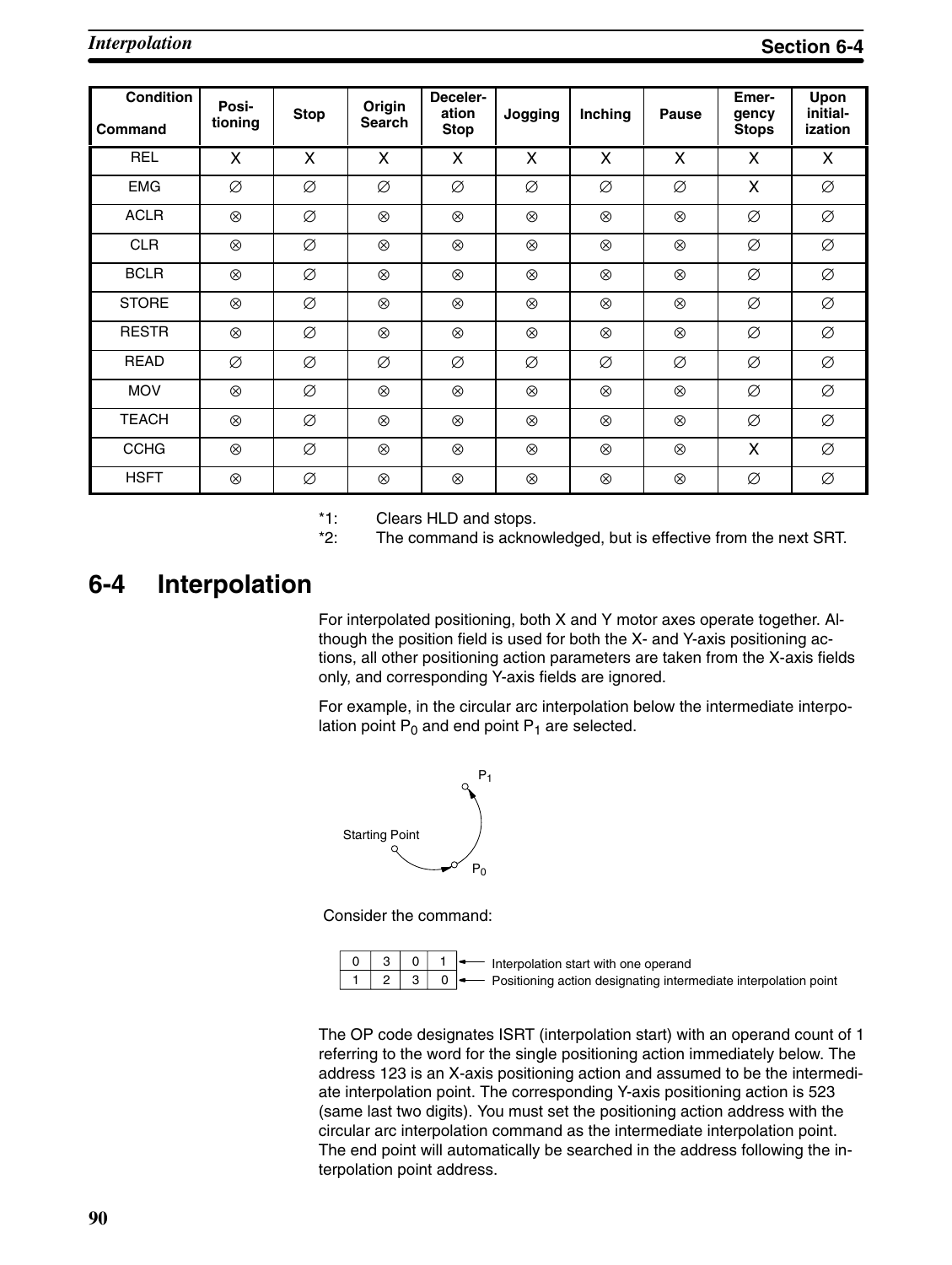| <b>Position</b> |                  | <b>Positioning action</b>                    | X-axis<br>data          | <b>Y-axis</b><br>data  | <b>During</b><br>interpolation | <b>Remarks</b>                                                                            |
|-----------------|------------------|----------------------------------------------|-------------------------|------------------------|--------------------------------|-------------------------------------------------------------------------------------------|
| $P_0$           | Address          |                                              | 123                     | 523                    | $X = 123$<br>$Y = 523$         | X-axis and Y-axis addresses<br>automatically correspond<br>through their last two digits. |
|                 | Position         |                                              | $P_0(x)$                | $P_0(y)$               | $X = P_0(x)$<br>$Y = P_0 (y)$  | Positive                                                                                  |
|                 | Speed            |                                              | $V_{0ad}$ (x)           | $V_{0ad} (y)$          | $V_{0ad}$ (x)                  | $100 \leftarrow > 500$<br>$101 \le -501$                                                  |
|                 | M code           |                                              | $M_0(x)$                | $M_0(y)$               | There is no<br>M code.         |                                                                                           |
|                 | Dwell time       |                                              | $DT_0(x)$               | $DT0$ (y)              | Dwelling is<br>disabled.       | $399 \le -2799$                                                                           |
|                 |                  | Accel./decel. time                           | $PT_0(x)$               | $PT_0(y)$              |                                |                                                                                           |
|                 | Attrib-<br>ute 1 | Position field sign                          | Positive                | Positive               | Positive                       |                                                                                           |
|                 |                  | Position type                                | <b>ABS</b>              | <b>ABS</b>             | <b>ABS</b>                     |                                                                                           |
|                 |                  | Interpolation code                           | Intermedi-<br>ate point | No interpo-<br>lation  | Intermediate<br>point          |                                                                                           |
|                 | Attrib-<br>ute 2 | Completion code                              | 0                       | 0                      | 0                              |                                                                                           |
|                 |                  | Circular arc<br>interpolation direc-<br>tion | <b>CW</b>               | <b>CCW</b>             | Automatically<br>determined    |                                                                                           |
|                 |                  | Positioning action<br>enable                 | Enabled                 | Enabled                | Enabled                        | X and Y axes must both be<br>enabled to avoid an error.                                   |
| $P_1$           | Address          |                                              | 124                     | 524                    | $X=124$<br>$Y = 524$           |                                                                                           |
|                 | Position         |                                              | $P_1(x)$                | $P_1(y)$               | $X = P_1(x)$<br>$Y = P_1(y)$   |                                                                                           |
|                 | Speed            |                                              | $V_{1ad}$ (x)           | $V_{1ad}(y)$           | $V_{0ad}$ (x)                  |                                                                                           |
|                 | M code           |                                              | $M_1(x)$                | $M_1(y)$               | $M_1(x)$                       |                                                                                           |
|                 | Dwell time       |                                              | $DT_1(x)$               | $DT_1(y)$              | $DT_1(x)$                      |                                                                                           |
|                 |                  | Accel./decel.time                            | $PT_1(x)$               | $PT_1(y)$              |                                |                                                                                           |
|                 | Attrib-<br>ute 1 | Position field sign                          | Positive                | Positive               | Positive                       |                                                                                           |
|                 |                  | Position type                                | <b>ABS</b>              | <b>ABS</b>             | <b>ABS</b>                     |                                                                                           |
|                 |                  | Interpolation code                           | End point               | Circular arc<br>center | End point                      |                                                                                           |
|                 | Attrib-<br>ute 2 | Completion code                              | 0                       | $\mathsf 0$            | 0                              |                                                                                           |
|                 |                  | Circular arc<br>interpolation direc-<br>tion | <b>CW</b>               | <b>CW</b>              | <b>CW</b>                      |                                                                                           |
|                 |                  | Positioning action<br>enable                 | Enabled                 | Enabled                | Enabled                        |                                                                                           |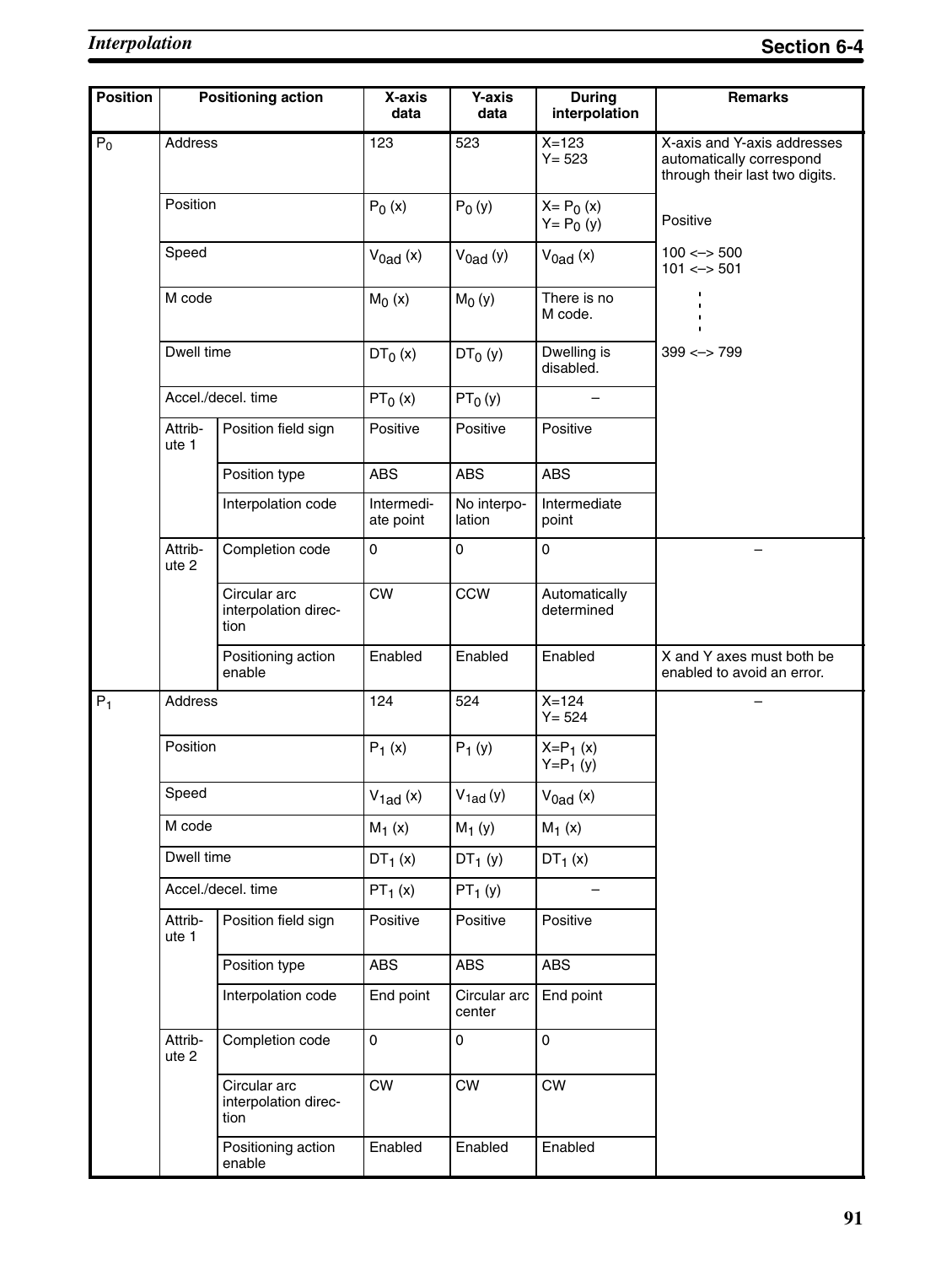### **Circular Arc Interpolation**

**Incremental Positions** When using incremental positions for circular arc interpolation, the increments for the intermediate or center point are measured from the starting point and the increments for the end point are measured from the intermediate or center point.



#### **Program Example**

The following table presents a short list of hypothetical positioning actions. For specific field entries, refer to *3-4 Setting Positioning Actions*.

| <b>Address</b> | <b>Position</b> | <b>Interpolation Code</b> | <b>Positioning Action Enable</b> |
|----------------|-----------------|---------------------------|----------------------------------|
| 123            | $P_0X$          | $10^*$                    | 1 (Enabled)                      |
| 124            | $P_1X$          | $01^*$ 2                  | 1 (Enabled)                      |
| 125            | $P_2X$          | $10^{*}$ 1                | 1 (Enabled)                      |
| 126            | $P_3X$          | $01^*$ <sup>2</sup>       | (Enabled)                        |

| <b>Completion code</b> | <b>Address</b> | <b>Position</b> |
|------------------------|----------------|-----------------|
|                        | 523            | $P_0Y$          |
|                        | 524            | $P_1Y$          |
|                        | 525            | $P_2Y$          |
|                        | 526            | $P_3Y$          |

\*1: Circular arc intermediate point

\*2: Interpolation end point

**ISRT from Address 123**

The figure below shows the resulting operation.

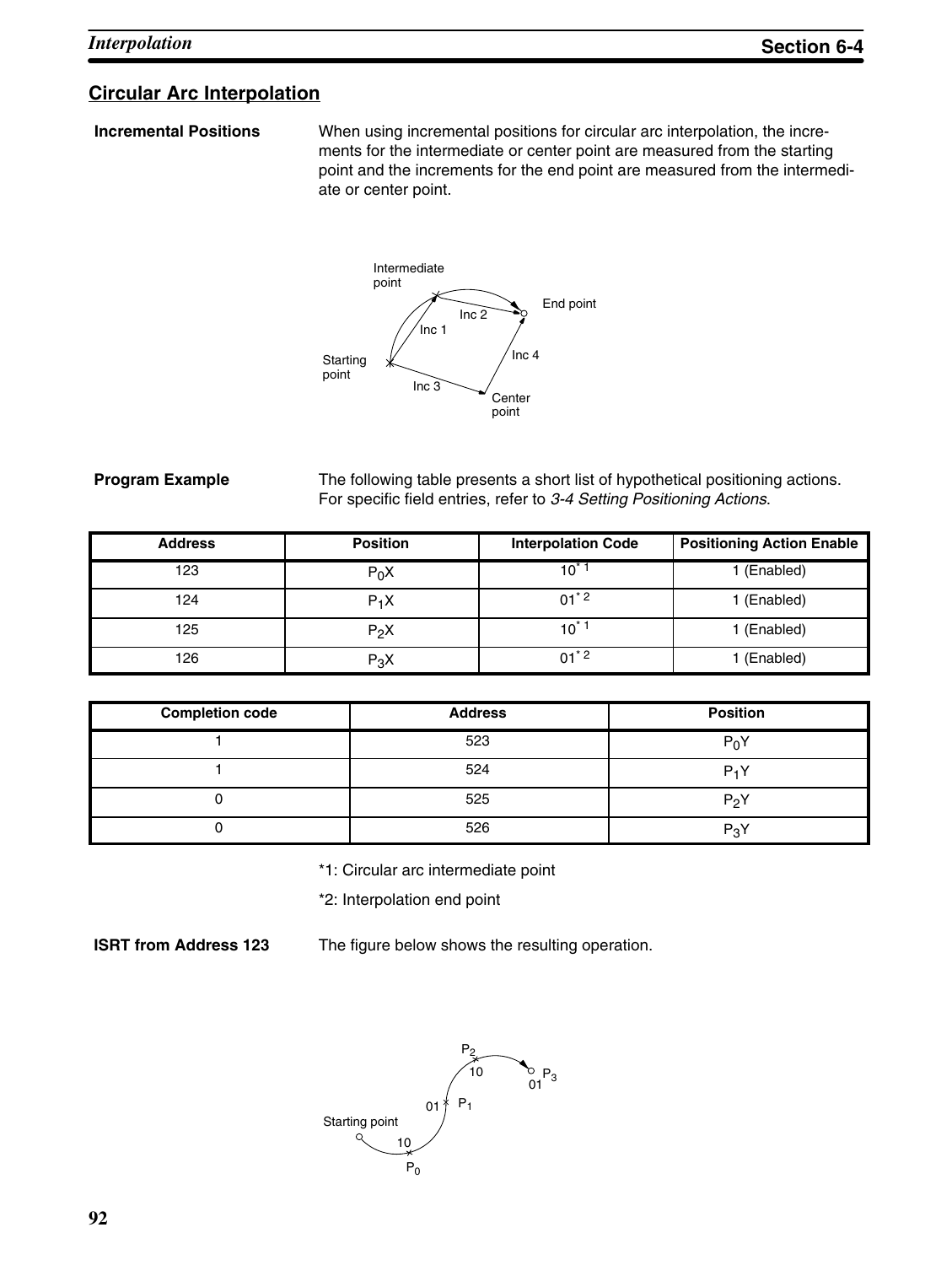#### **ISRT with Address 124 Disabled**

In this case the positioning action of address 124 is processed normally since it is an end point; furthermore, address 123 remains enabled as an intermediate point. The entire operation proceeds normally.



#### **ISRT with Improper Interpolation Codes**

In this case a circular arc cannot be created with the designated positions, and a circular arc data error occurs. Remember, two consecutive positioning actions must comprise circular arc positioning. The first address must store the circular arc center (interpolation code 11) or circular arc intermediate point (interpolation code 10), and the second address must store the interpolation end point (interpolation code 01).

#### **Straight-Line Interpolation**

The following table presents a hypothetical list of positioning actions all with interpolation code 01 (as end points). The accompanying figure shows two interpolation routes. The solid line from the starting point to  $P_1$  and then to  $P_3$ obeys data in the table, because addresses 200 and 202 are disabled. If all addresses 200-203 were all enabled, positioning would follow the broken line in the figure.

| <b>Address</b> | <b>Position</b> | <b>Interpolation Code</b> | <b>Positioning Action enabled</b> |
|----------------|-----------------|---------------------------|-----------------------------------|
| 200            | $P_0X$          | 01                        | Enabled                           |
| 201            | $P_1X$          | 01                        | <b>Disabled</b>                   |
| 202            | $P_2X$          | 01                        | Enabled                           |
| 203            | $P_3X$          | 01                        | <b>Disabled</b>                   |

| <b>Completion code</b> | <b>Address</b> | <b>Position</b> |
|------------------------|----------------|-----------------|
|                        | 600            | $P_0X$          |
|                        | 601            | $P_1X$          |
|                        | 602            | $P_2X$          |
|                        | 603            | $P_3X$          |



Operation according to data in table

Operation when all positioning actions in table (200-203) are enabled)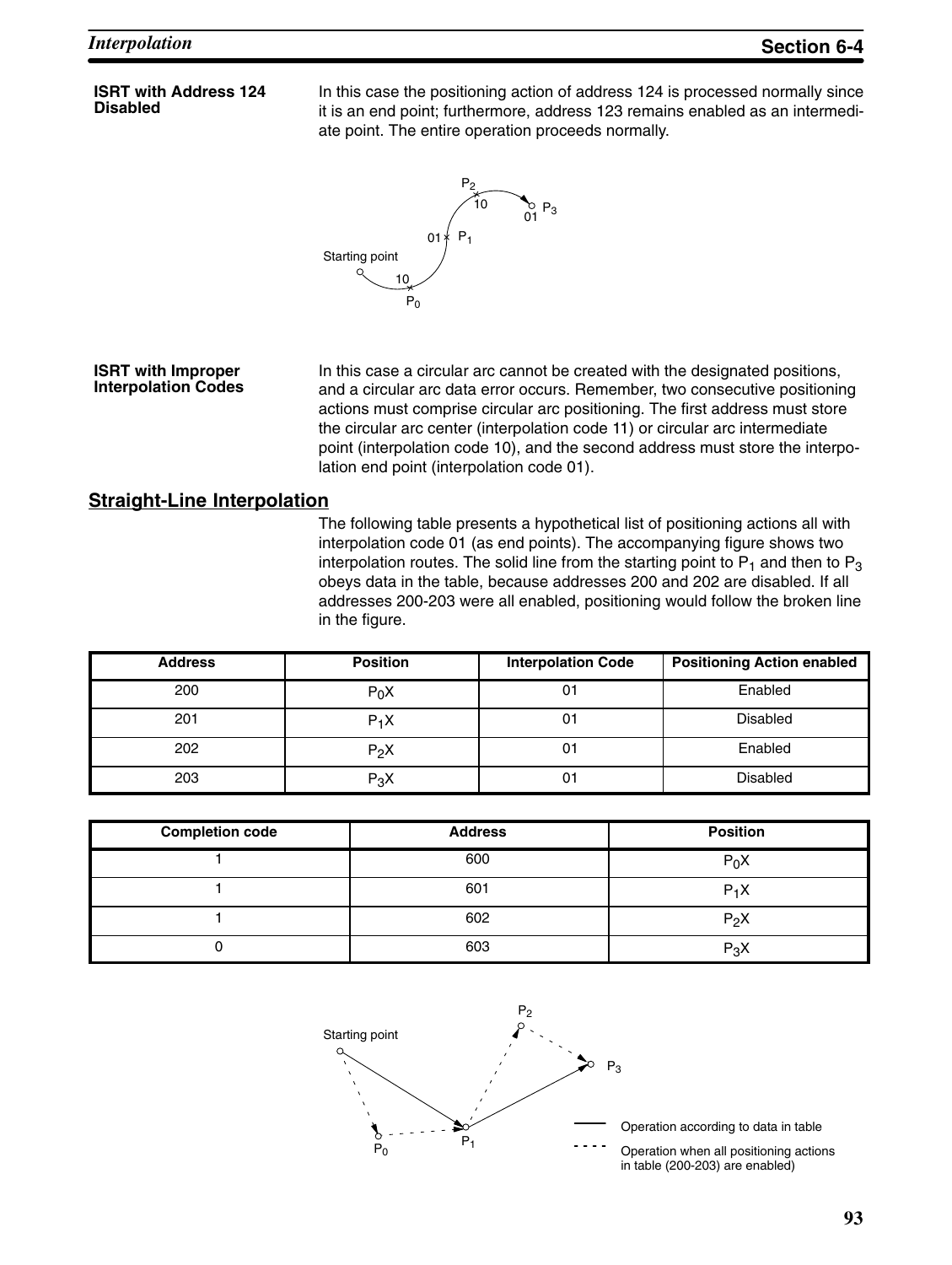## **Interpolation Speeds**

The speed set for the X axis will be used for linear and circular interpolation. For circular arc interpolation, this speed will be the speed along the tangent to the arc, as shown below.



For linear interpolation, the speeds along the X and Y axes can be figured as follows:



 $V_x = V_{cos\theta}$  $V_y = V_{\text{sin}\theta}$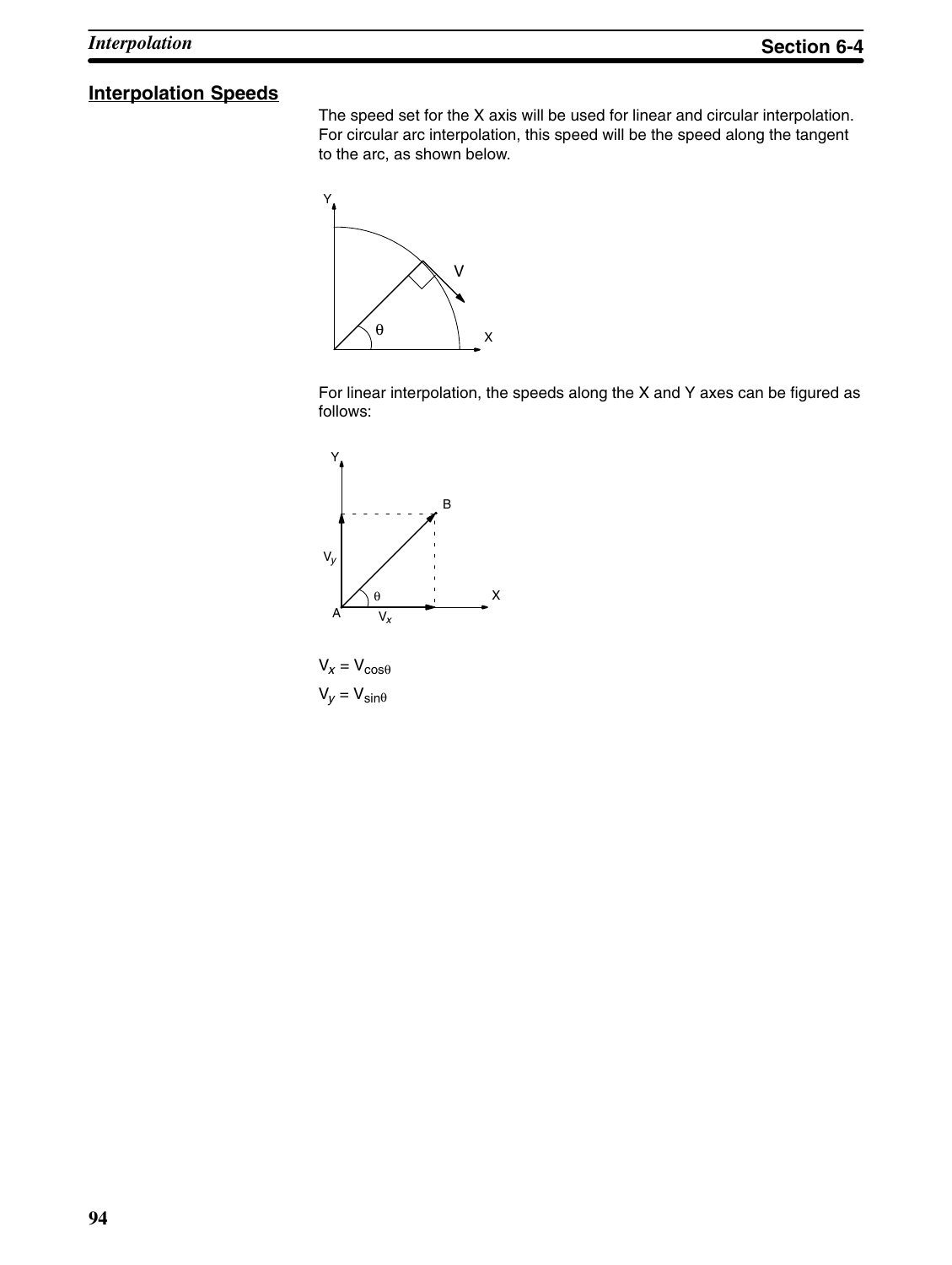## **6-5 Relation between SRT and Positioning Actions**

The following table shows the positioning action fields pertinent to execution of XSRT, YSRT, and ISRT which initiate X-axis positioning, Y-axis positioning, and interpolated (both X and Y axes) positioning, respectively. If any pertinent fields have erroneous data, then a command error occurs. Designating XSRT or YSRT for interpolated positioning actions will refer only to the respective X or Y positioning actions. Only a single axis will operate.

|      | Field or field bit                        | X-axis po-<br>sitioning | Y-axis po-<br>sitioning |                          | X-axis<br>continuous<br>positioning | Straight<br>line inter-<br>polation |                          | <b>Continuous</b><br>straight-line<br>interpolation |                          | Circular arc<br>interpolation (using in-<br>termediate point) |                          | Circular arc interpo-<br>lation (using center) |
|------|-------------------------------------------|-------------------------|-------------------------|--------------------------|-------------------------------------|-------------------------------------|--------------------------|-----------------------------------------------------|--------------------------|---------------------------------------------------------------|--------------------------|------------------------------------------------|
| Axis |                                           |                         |                         | First<br>address         | Next<br>address                     |                                     | First<br>address         | Next<br>address                                     | First<br>address         | Next<br>address                                               | First<br>address         | Next<br>address                                |
|      | Position                                  |                         |                         |                          |                                     | $\star$                             |                          |                                                     |                          |                                                               |                          |                                                |
|      | Speed                                     | $\star$                 |                         | $\star$                  | $\star$                             | $^\star$                            | $\star$                  | $\star$                                             | $\star$                  | $\overline{a}$                                                | $\star$                  | $\star$                                        |
|      | M code                                    | $^\star$                |                         | $^\star$                 | $^\star$                            | $^\star$                            | $^\star$                 | $^\star$                                            | $\equiv$                 | $^\star$                                                      | $\overline{a}$           | $^\star$                                       |
|      | Dwell time                                | $^\star$                |                         | $\equiv$                 | $\star$                             | $^\star$                            | $\overline{a}$           | $\star$                                             | $\overline{\phantom{0}}$ | $\star$                                                       | $\overline{a}$           | $\star$                                        |
| X    | Acceleration and de-<br>celeration time   | $\star$                 |                         | $\star$                  | $\star$                             | $\star$                             | $\star$                  | $\star$                                             | $\star\star$             | $\equiv$                                                      | ×                        | $\overline{a}$                                 |
|      | Interpolation code                        | 00                      |                         | 00                       | 00                                  | 01                                  | 01                       | 01                                                  | 10                       | 01                                                            | 11                       | 01                                             |
|      | Position type                             | $^\star$                |                         | $^\star$                 | $\star$                             | $^\star$                            | $^\star$                 | $^\star$                                            | $\star$                  | $^\star$                                                      | $^\star$                 | $^\star$                                       |
|      | Position field sign 1                     | $^\star$                |                         | $\star$                  | $\star$                             | $^\star$                            | $\star$                  | $\star$                                             | $\star$                  | $^\star$                                                      | $\star$                  | $\star$                                        |
|      | Positioning action<br>enable              | $\mathbf{1}$            |                         | $\mathbf{1}$             | $\mathbf{1}$                        | $\mathbf{1}$                        | $\mathbf{1}$             | $\mathbf{1}$                                        | $\mathbf{1}$             | $\equiv$                                                      | $\mathbf{1}$             | $\overline{\phantom{0}}$                       |
|      | Circular arc interpo-<br>lation direction | $\overline{a}$          |                         | $\overline{\phantom{0}}$ | -                                   | $\overline{\phantom{0}}$            | $\overline{\phantom{0}}$ | $\equiv$                                            | $\overline{\phantom{0}}$ | $\bar{\phantom{a}}$                                           | $\star$                  | $\overline{a}$                                 |
|      | Completion code                           | $\mathbf 0$             |                         | $\mathbf{1}$             | $\mathbf 0$                         | $\mathbf 0$                         | $\mathbf{1}$             | $\mathbf 0$                                         | 0/1                      | $\equiv$                                                      | 0/1                      | $\overline{a}$                                 |
|      | Position                                  |                         | $\star$                 |                          |                                     | $^\star$                            | $\star$                  | $\star$                                             | $\star$                  | $^\star$                                                      | $\star$                  | $\star$                                        |
|      | Speed                                     |                         | $\star$                 |                          |                                     | $\equiv$                            | -                        | L.                                                  | $\overline{\phantom{0}}$ | $\equiv$                                                      | $\overline{a}$           | $\overline{a}$                                 |
|      | M code                                    |                         | ÷                       |                          |                                     | $\overline{a}$                      | $\overline{\phantom{0}}$ | $\overline{a}$                                      | $\overline{\phantom{0}}$ | $\bar{\phantom{a}}$                                           | $\overline{a}$           | $\overline{a}$                                 |
|      | Dwell time                                |                         | $\star$                 |                          |                                     | $\qquad \qquad -$                   | $\equiv$                 | $\bar{ }$                                           | $\equiv$                 | $\bar{ }$                                                     | $\overline{a}$           | $\overline{a}$                                 |
| Y    | Acceleration and de-<br>celeration time   |                         | $\star$                 |                          |                                     | $\equiv$                            | -                        | L.                                                  | $\overline{\phantom{0}}$ | $\equiv$                                                      | $\overline{\phantom{0}}$ | $\overline{a}$                                 |
|      | Interpolation code                        |                         | 00                      |                          |                                     | $\equiv$                            | $\overline{\phantom{0}}$ | $\equiv$                                            | $\overline{\phantom{0}}$ | $\equiv$                                                      | $\overline{\phantom{0}}$ | $\overline{a}$                                 |
|      | Position type                             |                         | $\star$                 |                          |                                     | $\star$                             | $\star$                  | $^\star$                                            | $\star$                  | $\star$                                                       | ÷                        | $\star$                                        |
|      | Position field sign                       |                         | $\star$                 |                          |                                     | $^\star$                            | $\star$                  | $^\star$                                            | $\star$                  | $^\star$                                                      | $\star$                  | $\star$                                        |
|      | Positioning action<br>enable              |                         | $\mathbf{1}$            |                          |                                     | $\overline{1}$                      | $\mathbf{1}$             | $\mathbf{1}$                                        | $\mathbf{1}$             | $\equiv$                                                      | $\mathbf{1}$             | L                                              |
|      | Circular arc interpo-<br>lation direction |                         | $\overline{a}$          |                          |                                     | $\equiv$                            | $\overline{\phantom{0}}$ | L.                                                  | $\overline{\phantom{0}}$ | $\equiv$                                                      | ÷.                       | L,                                             |
|      | Completion code                           |                         | $\pmb{0}$               |                          |                                     | $\equiv$                            | $\overline{a}$           | $\equiv$                                            | $\equiv$                 | $\equiv$                                                      | $\overline{a}$           | $\overline{a}$                                 |

Key. \*: Data in this field is used. –: Data in this field unused. 0/1: Fixed data for the particular operation.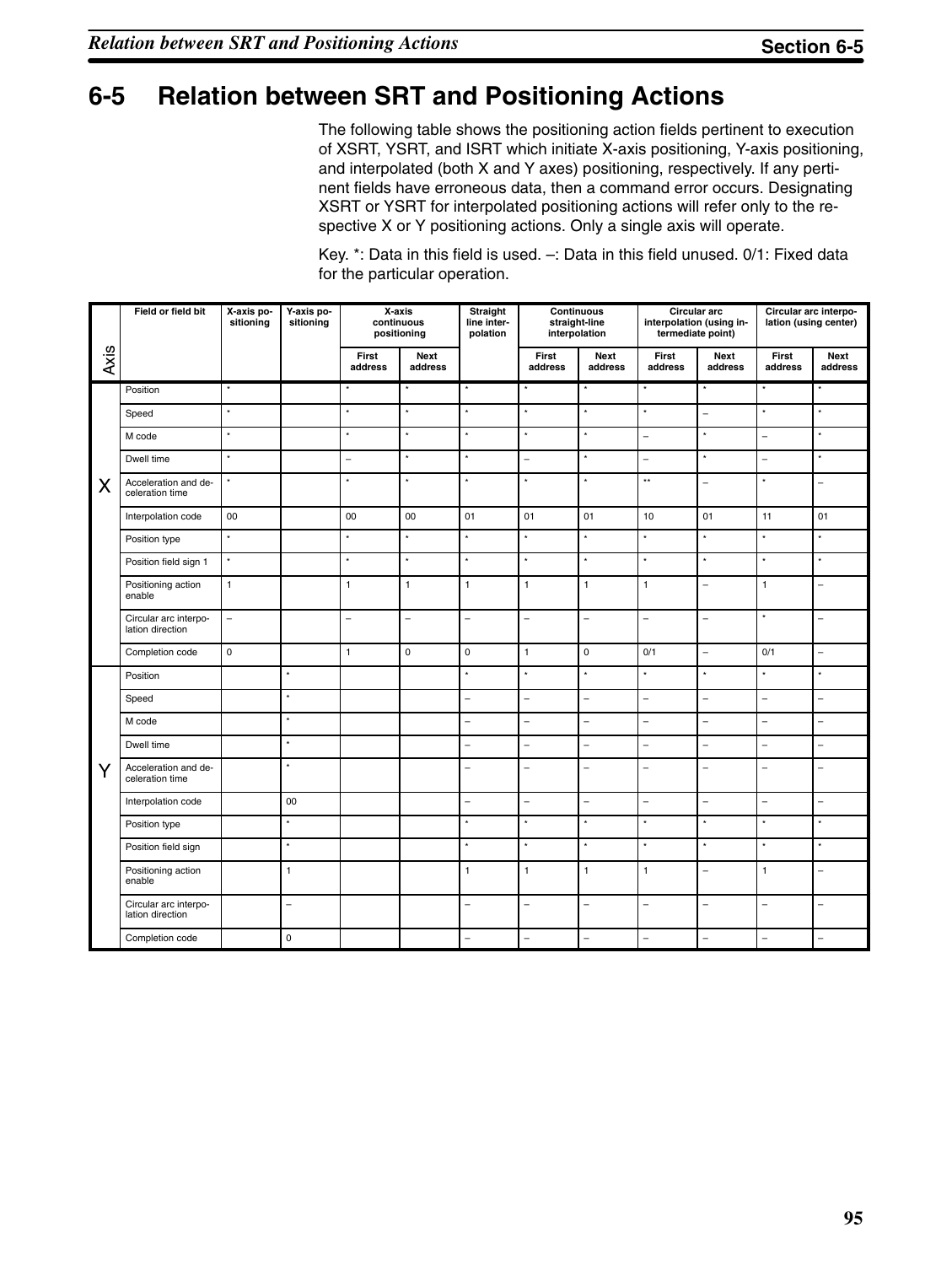# **SECTION 7 Establishing the Origin**

The section describes how to establish the origin, either by defining the current position as the origin or by using origin and limit inputs to establish the mechanical origin.

|  | - 98 |
|--|------|
|  |      |
|  |      |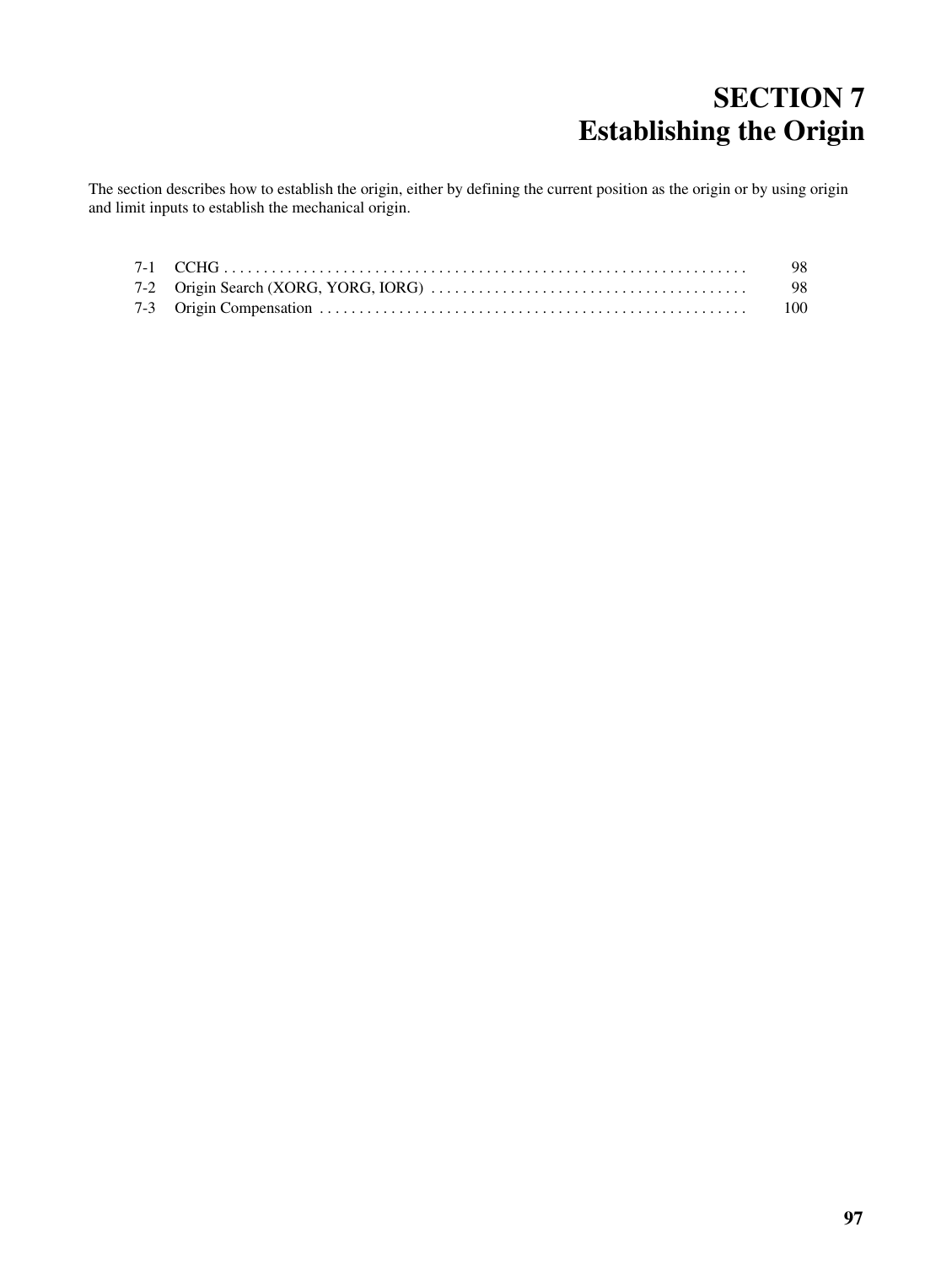# **7-1 CCHG**

Before positioning, it is necessary to establish the origin as a reference point, by means of either CCHG (changing current position) or ORG (origin search). Use CCHG if it is difficult to establish the origin inputs mechanically or if you constantly need to re-establish the origin. Turn on the power, and move the workpiece to the desired origin position by jogging (JOG) or inching (PLS). Enter 0 with the CCHG command to establish the current position as the origin. CCHG is only effective when not positioning. During operation CCHG causes a command error.

# **7-2 Origin Search (XORG, YORG, IORG)**

Origin search establishes the absolute mechanical origin with the origin search commands XORG, YORG or IORG by using the CW and CCW limits (Refer to *Section 6 Commands*). This function establishes the origin at the phase Z of the encoder based on the origin input.

When the origin search starts, the dog approaches the origin input at the high origin search speed (parameter stored at addresses 415 for the X axis and 815 for the Y axis). At the leading edge of the origin input, the speed slows and movement comes to a halt and then movement starts again at the low origin search speed (parameter stored at addresses 417 for the X axis and 817 for the Y axis). The motor axis (or axes) stops at the first phase Z pulse after the origin input goes OFF during the low origin search speed. Any movement beyond the edge due to inertia is corrected by reverse movement.



(First phase Z pulse after origin input goes OFF during low origin search speed.)

For accurate origin search use a dog with a sufficient length to allow deceleration from the high origin search speed to the low origin search speed. If the dog is too short use a lower high origin search speed.

### **Search Patterns**

There are three origin search patterns possible according to the dog position at the start of the search and the search direction parameter. The following examples all search clockwise. These three patterns are possible for counterclockwise searches as well.

#### **Search Starting on Origin Input**

- 
- *1, 2, 3...* 1. Movement starts in the direction opposite to the search direction at low origin search speed.
	- 2. Movement stops and reverses direction at the trailing edge of the origin input.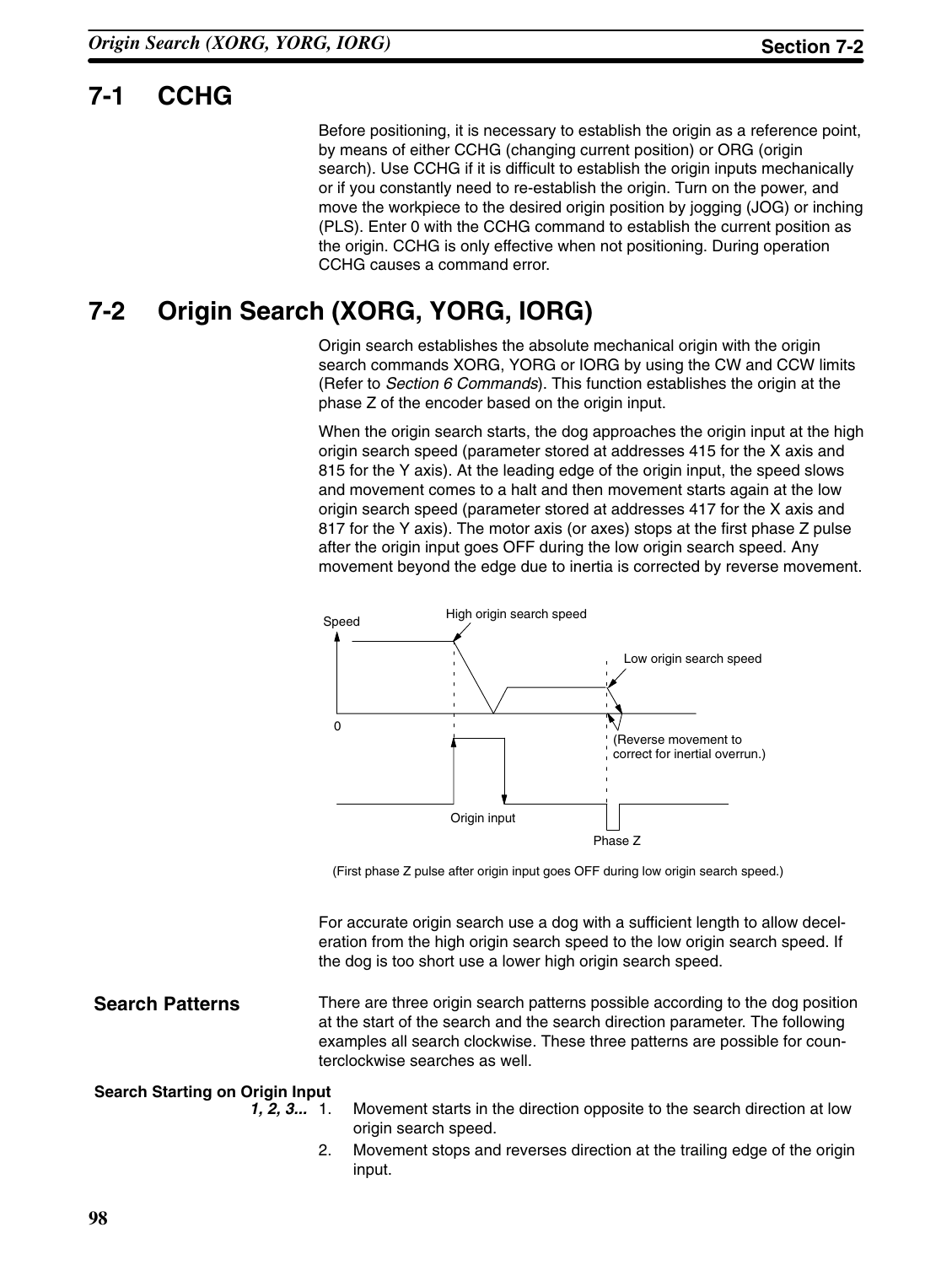3. The origin is established at the first phase Z pulse after the leading and trailing edges of the origin input.



# **Search Starting between CCW Limit Input and Origin Input**<br>1, 2, 3... 1. Movement starts in the sea

- *1, 2, 3...* 1. Movement starts in the search direction at high origin search speed.
	- 2. Movement slows to low origin search speed at the leading edge of the origin input.
	- 3. The origin is established at the first phase Z pulse after the trailing edge of the origin input.



#### **Search Starting between CW Limit Input and Origin Input**

- *1, 2, 3...* 1. Movement starts in the search direction at high origin search speed.
	- 2. Movement stops and reverses direction at the CW limit input.
	- 3. Movement stops at the leading edge of the origin input, reverses direction, and continues at low origin search speed.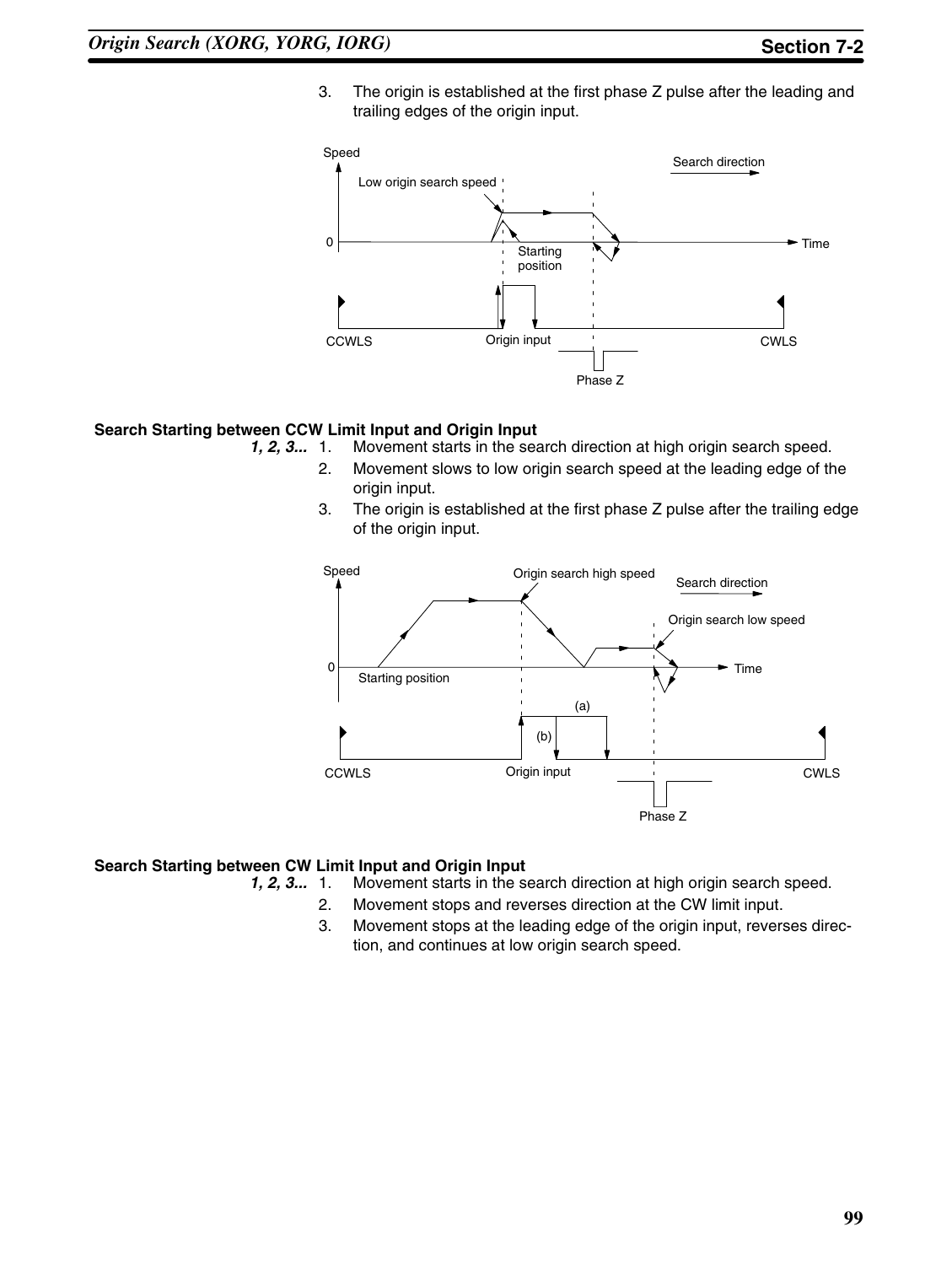

4. The origin is established at the first phase Z pulse after the trailing edge of the origin input.

## **7-3 Origin Compensation**

The encoder phase Z position may not always designate the mechanical origin as desired. Sometimes the origin may be preferred a few pulses CW or CCW from the phase Z pulse. In order to correct the origin's position, set the origin compensation parameter (addresses 414 for the X axis and 814 for the Y axis) with the amount of compensation desired. Once the parameter is set, the origin is established according to the desired compensation from the phase Z pulse detected during origin search.

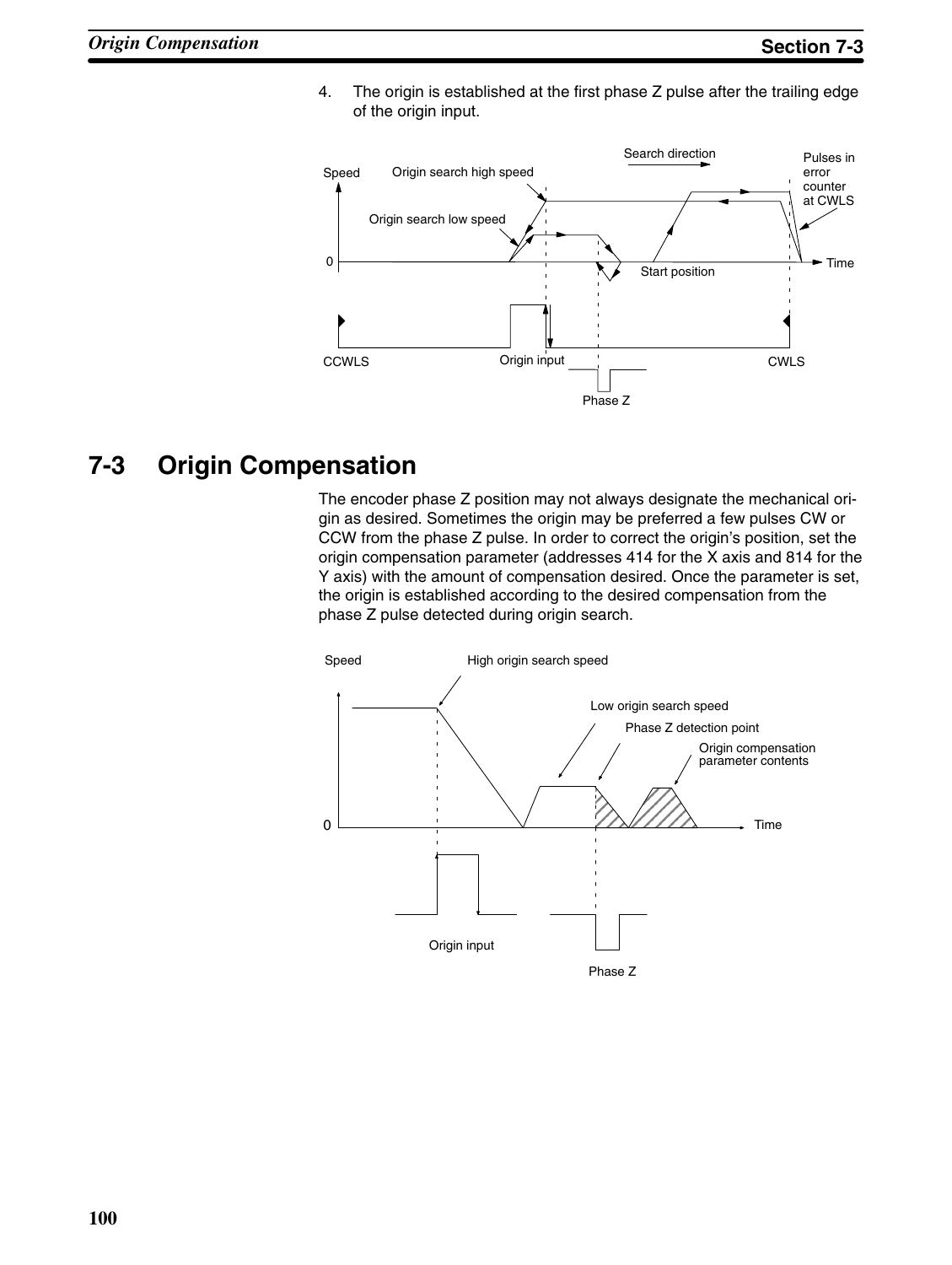# **SECTION 8 Programming Examples**

This section provides example PC programs along with the commands and sample data used to achieve various types of positioning actions.

| $8-1$ |                                                                  | 102 |  |  |  |  |  |  |
|-------|------------------------------------------------------------------|-----|--|--|--|--|--|--|
| $8-2$ |                                                                  | 105 |  |  |  |  |  |  |
| $8-3$ |                                                                  |     |  |  |  |  |  |  |
|       |                                                                  | 108 |  |  |  |  |  |  |
|       |                                                                  | 108 |  |  |  |  |  |  |
|       | 8-3-3 Straight-Line Interpolation to a Single Point (X/Y Axis)   |     |  |  |  |  |  |  |
|       | 8-3-4 Circular Arc Interpolation (Center Designated)             |     |  |  |  |  |  |  |
|       | 8-3-5 Circular Arc Interpolation (Intermediate Point Designated) |     |  |  |  |  |  |  |
|       |                                                                  | 113 |  |  |  |  |  |  |
| 8-4   |                                                                  | 115 |  |  |  |  |  |  |
|       |                                                                  | 115 |  |  |  |  |  |  |
|       |                                                                  | 118 |  |  |  |  |  |  |
|       |                                                                  | 122 |  |  |  |  |  |  |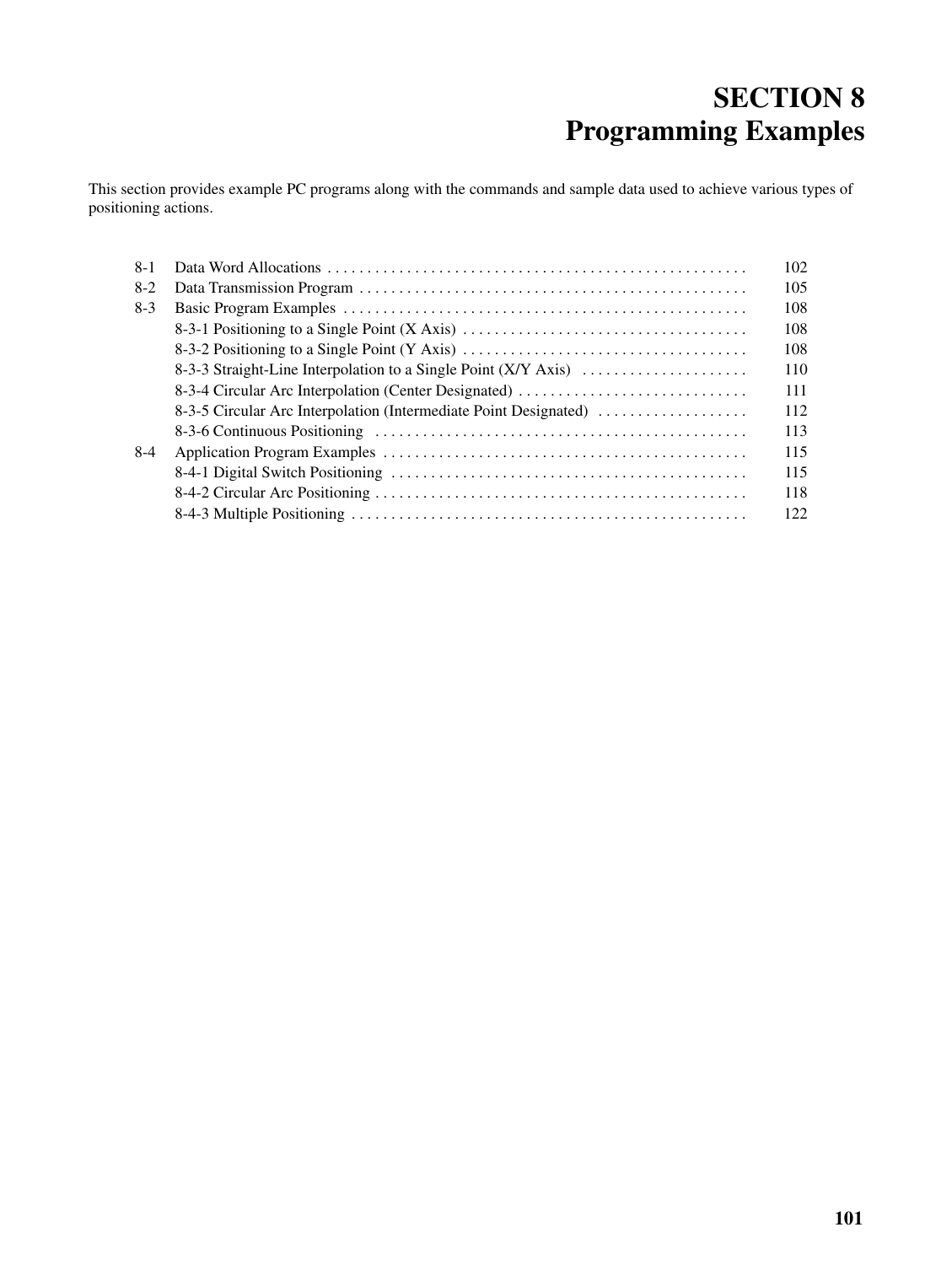## **8-1 Data Word Allocations**

The lowercase letters j, k, l, m, and n designate the IR and DM area words for the programming examples in this section. The Position Control Unit is mounted on word n for output and word n+1 for input. The value n depends on the mounting position of the Position Control Unit. The following DM area entries for commands and positioning actions should be cross-referenced to programming examples that follow. Refer to the formats for commands (*6-1 Command Format*) and positioning actions (*3-4 Setting Positioning Actions*).

#### **Command DM Area (m-m+32)**

| <b>Bit</b> | $b_{15} - b_{12}$   | $b_{11}$ - $b_8$          | $b_7-b_4$               | $b_3-b_0$    | Remark                                                                                 |
|------------|---------------------|---------------------------|-------------------------|--------------|----------------------------------------------------------------------------------------|
| DM No.     |                     |                           |                         |              |                                                                                        |
| m          | 0                   | $\mathbf{1}$              | $\mathbf 0$             | $\mathbf{1}$ | Positioning to point A (Section 8-3-1).                                                |
| $m+1$      | 1                   | 0                         | 0                       | $\mathbf 0$  |                                                                                        |
| $m+2$      |                     |                           |                         |              |                                                                                        |
| $m+3$      | 0                   | $\mathsf 3$               | 0                       | $\mathbf{1}$ | Straight-line interpolation to origin (Section 8-3-3).                                 |
| $m+4$      | 1                   | $\pmb{0}$                 | $\mathbf 2$             | $\pmb{0}$    |                                                                                        |
| $m+5$      |                     |                           |                         |              |                                                                                        |
| $m+6$      | $\mathsf 0$         | $\mathsf 3$               | $\mathsf 0$             | $\mathbf{1}$ | Circular arc interpolation with center designation (Section<br>$8-3-4$ ).              |
| $m+7$      | 1                   | $\pmb{0}$                 | 3                       | $\pmb{0}$    |                                                                                        |
| $m+8$      |                     |                           |                         |              |                                                                                        |
| $m+9$      |                     |                           |                         |              |                                                                                        |
| $m+10$     | 0                   | $\ensuremath{\mathsf{3}}$ | 0                       | $\mathbf{1}$ | Circular arc interpolation with intermediate point designa-<br>tion (Section $8-3-5$ ) |
| $m+11$     | 1                   | $\pmb{0}$                 | 5                       | $\pmb{0}$    |                                                                                        |
| $m+12$     |                     |                           |                         |              |                                                                                        |
| $m+13$     |                     |                           |                         |              |                                                                                        |
| $m+14$     |                     |                           |                         |              |                                                                                        |
| $m+15$     |                     |                           |                         |              |                                                                                        |
| $m+16$     | 0                   | $\mathbf 2$               | $\mathsf 0$             | $\mathbf{1}$ | Positioning to point C via point B (Section 8-3-2).                                    |
| $m+17$     | 5                   | $\pmb{0}$                 | 0                       | $\pmb{0}$    |                                                                                        |
| $m+18$     |                     |                           |                         |              |                                                                                        |
| $m+19$     |                     |                           |                         |              |                                                                                        |
| $m+20$     | $\mathsf{O}\xspace$ | $\mathsf 3$               | $\mathsf 0$             | $\mathbf{3}$ | Straight-line interpolation                                                            |
| $m+21$     | 1                   | $\pmb{0}$                 | $\overline{\mathbf{c}}$ | $\pmb{0}$    | Circular arc center                                                                    |
| $m+22$     | 1                   | $\pmb{0}$                 | 3                       | $\pmb{0}$    | Circular arc intermediate point                                                        |
| $m+23$     | 1                   | $\pmb{0}$                 | 4                       | $\pmb{0}$    | Series of interpolation commands                                                       |
| $m + 24$   |                     |                           |                         |              | Continuous interpolated positioning (Section 8-3-6)                                    |
| $m+25$     |                     |                           |                         |              |                                                                                        |
| $m+26$     |                     |                           |                         |              |                                                                                        |
| $m+27$     |                     |                           |                         |              |                                                                                        |
| $m+28$     |                     |                           |                         |              |                                                                                        |
| $m+29$     |                     |                           |                         |              |                                                                                        |
| $m+30$     |                     |                           |                         |              |                                                                                        |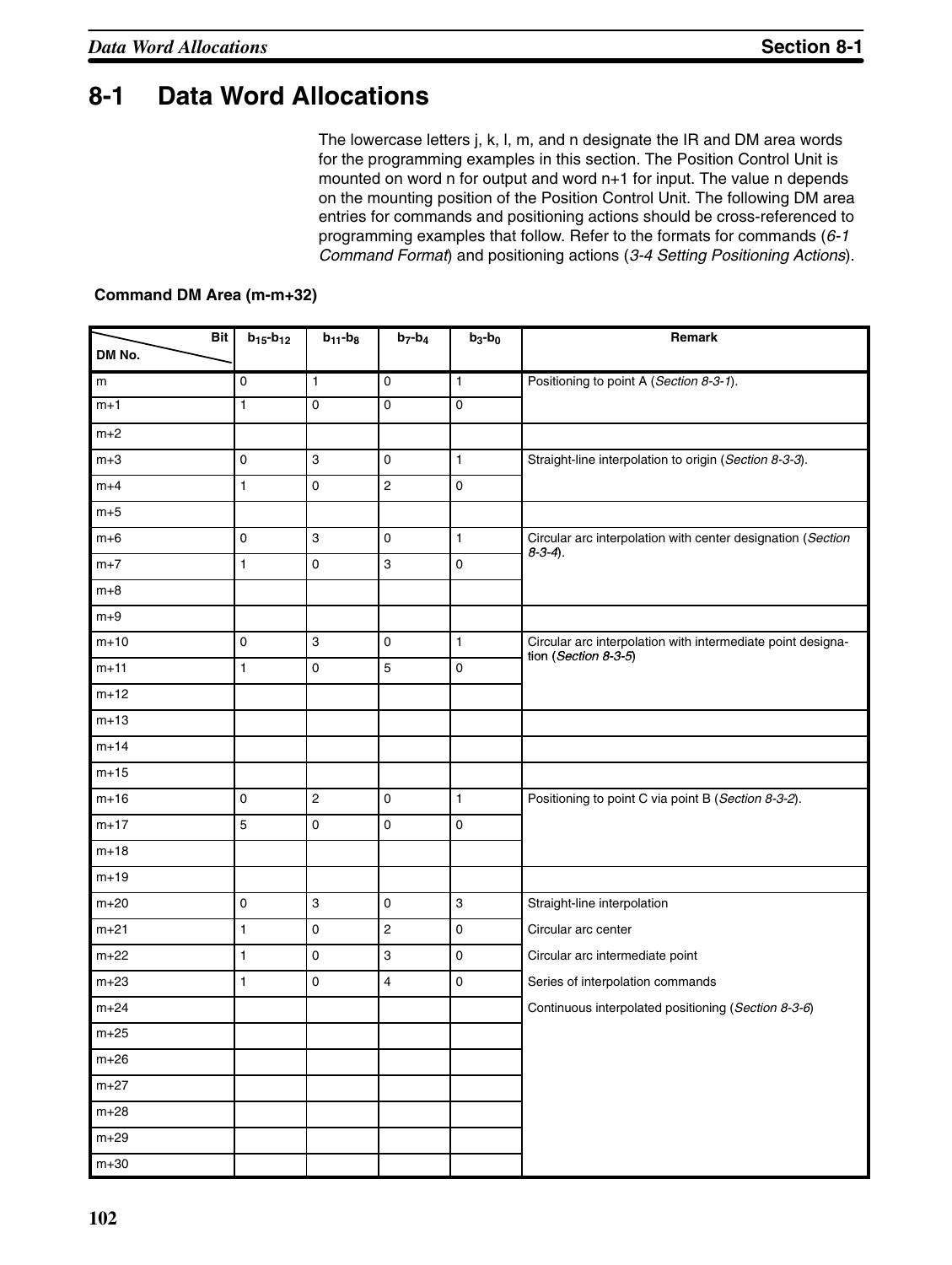| DM No.   | <b>Bit</b> | $b_{15}$ - $b_{12}$ | $b_{11} - b_8$ | $b_7 - b_4$ | $b_3-b_0$ | Remark |
|----------|------------|---------------------|----------------|-------------|-----------|--------|
| $m + 31$ |            |                     |                |             |           |        |
| $m+32$   |            |                     |                |             |           |        |

### **Positioning Actions in DM Area**

| <b>Bit</b><br>DM No. | $b_{15} - b_{12}$   | $b_{11} - b_8$      | $b_7-b_4$               | $b_3-b_0$               | <b>Remarks</b>                                          |
|----------------------|---------------------|---------------------|-------------------------|-------------------------|---------------------------------------------------------|
| k                    | $\mathbf{1}$        | $\mathsf 0$         | $\mathsf 0$             | $\overline{\mathbf{4}}$ | X-axis address 100, point A                             |
| $k+1$                | $\overline{0}$      | $\overline{0}$      | $\overline{0}$          | 1                       |                                                         |
| $k+2$                | 0                   | 0                   | $\mathsf 0$             | 0                       |                                                         |
| $k+3$                | $\mathsf 0$         | $\overline{c}$      | $\mathbf{1}$            | 0                       |                                                         |
| $k+4$                | 1                   | 5                   | $\mathsf 0$             | $\overline{4}$          | X-axis address 102, origin (straight-line interpolation |
| $k+5$                | 1                   | 0                   | $\overline{c}$          | $\overline{\mathbf{4}}$ | end point)                                              |
| $k+6$                | 0                   | 0                   | $\mathsf 0$             | 0                       |                                                         |
| $k+7$                | 0                   | $\mathbf 0$         | $\mathsf 0$             | 0                       |                                                         |
| $k+8$                | 0                   | $\mathbf{1}$        | 3                       | 0                       |                                                         |
| $k+9$                | $\mathbf{1}$        | 5                   | $\overline{\mathbf{4}}$ | $\overline{\mathbf{4}}$ |                                                         |
| $k+10$               | $\mathbf{1}$        | 0                   | 3                       | $\overline{\mathbf{4}}$ | X-axis address 103, Point C (circular arc center)       |
| $k+11$               | 0                   | 0                   | $\pmb{0}$               | $\mathbf{1}$            |                                                         |
| $k+12$               | $\mathsf 0$         | $\mathsf{O}\xspace$ | $\mathsf{O}\xspace$     | $\mathsf 0$             |                                                         |
| $k+13$               | 0                   | $\overline{c}$      | $\mathsf 0$             | 0                       |                                                         |
| $k+14$               | 0                   | 0                   | $\mathsf C$             | 6                       |                                                         |
| $k+15$               | $\mathbf{1}$        | 0                   | $\overline{\mathbf{4}}$ | $\overline{\mathbf{4}}$ | X-axis address 104, (interpolation end point)           |
| $k+16$               | 0                   | 0                   | $\mathsf{O}\xspace$     | 0                       |                                                         |
| $k+17$               | $\mathsf 0$         | 0                   | $\mathsf{O}\xspace$     | 0                       |                                                         |
| $k+18$               | 0                   | $\overline{c}$      | 3                       | 0                       |                                                         |
| $k+19$               | 1                   | 5                   | $\overline{4}$          | $\overline{\mathbf{4}}$ |                                                         |
| $k+20$               | 1                   | 0                   | 5                       | $\overline{\mathbf{4}}$ | X-axis address 105, point D (interpolation end point)   |
| $k+21$               | $\mathsf 0$         | 0                   | $\mathsf 0$             | 0                       |                                                         |
| $k+22$               | $\mathsf 0$         | 0                   | $\pmb{0}$               | 0                       |                                                         |
| $k+23$               | 0                   | $\overline{c}$      | $\mathsf{O}\xspace$     | 0                       |                                                         |
| $k+24$               | $\overline{0}$      | $\mathsf{O}\xspace$ | 8                       | 5                       |                                                         |
| $k+25$               | $\mathbf{1}$        | $\mathsf{O}\xspace$ | 6                       | $\overline{4}$          | X-axis address 106, point C                             |
| $k+26$               | $\mathsf{O}\xspace$ | $\mathsf{O}\xspace$ | $\pmb{0}$               | $\mathbf{1}$            |                                                         |
| $k+27$               | $\mathsf{O}\xspace$ | $\mathsf{O}\xspace$ | 0                       | $\mathbf{O}$            |                                                         |
| $k+28$               | $\mathsf{O}\xspace$ | $\overline{c}$      | 0                       | $\mathsf{O}\xspace$     |                                                         |
| $k+29$               | $\mathbf{1}$        | 5                   | $\overline{4}$          | 5                       |                                                         |
| $k+30$               | $\mathbf{1}$        | $\mathsf{O}\xspace$ | $\overline{7}$          | $\overline{4}$          | X-axis address 107, point A                             |
| $k+31$               | $\mathsf 0$         | $\mathsf{O}\xspace$ | 0                       | $\mathbf{1}$            |                                                         |
| $k+32$               | $\pmb{0}$           | $\mathsf{O}\xspace$ | $\pmb{0}$               | $\mathsf{O}\xspace$     |                                                         |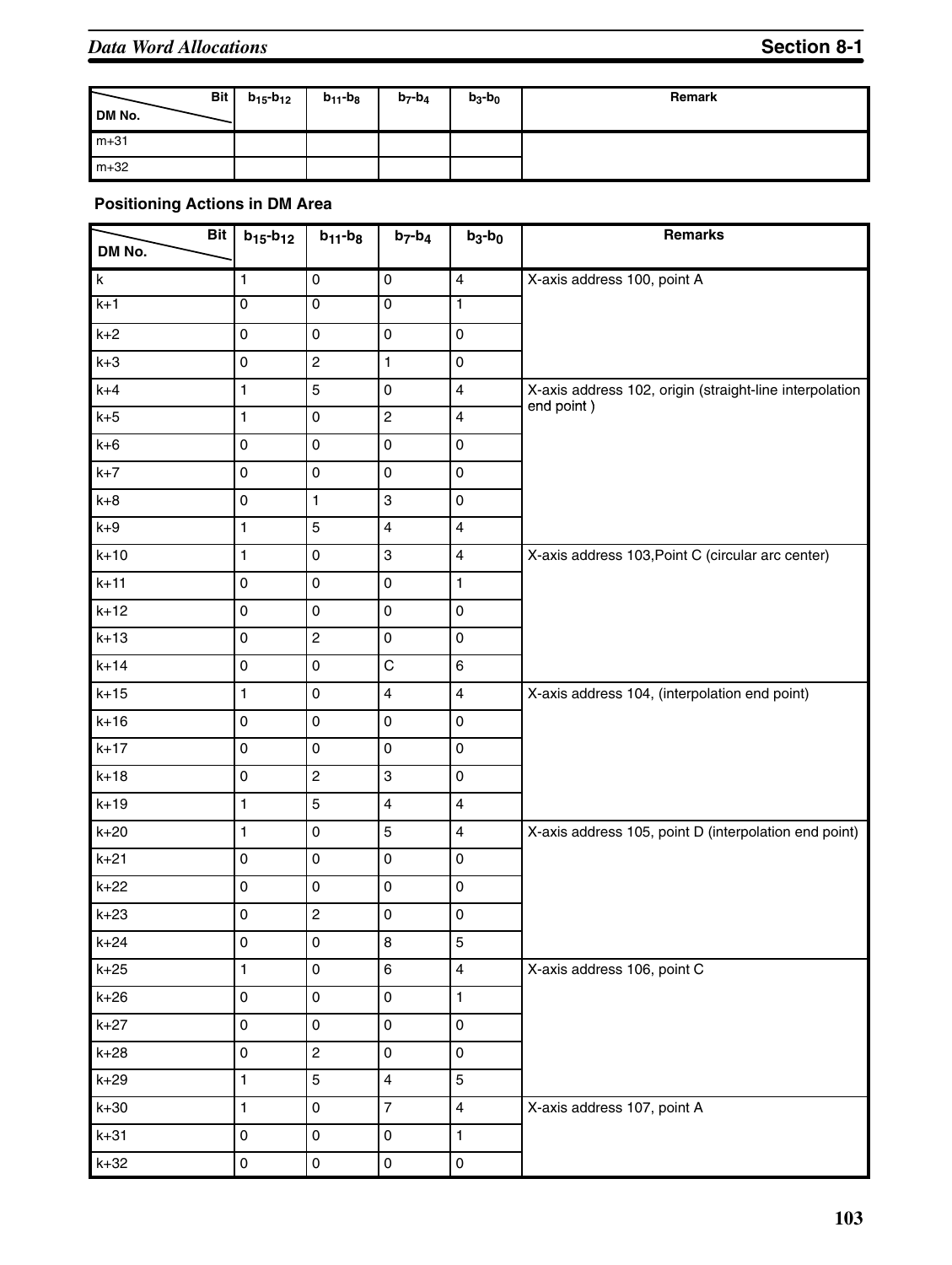| <b>Bit</b><br>DM No. | $b_{15} - b_{12}$ | $b_{11}$ - $b_8$ | $b_7-b_4$      | $b_3-b_0$      | <b>Remarks</b>             |
|----------------------|-------------------|------------------|----------------|----------------|----------------------------|
| $k+33$               | 0                 | 0                | $\overline{0}$ | 0              |                            |
| $k+34$               | $\mathbf 0$       | 0                | 8              | $\overline{4}$ |                            |
| $k+35$               |                   | 0                | 8              | $\overline{4}$ | X-axis address 108, origin |
| $k+36$               | 0                 | 0                | $\Omega$       | 0              |                            |
| $k+37$               | $\Omega$          | $\overline{c}$   | 3              | 0              |                            |
| $k+38$               | $\Omega$          | $\overline{c}$   | 3              | 0              |                            |
| $k+39$               |                   | 5                | $\overline{4}$ | $\overline{4}$ |                            |

| <b>Bit</b><br>DM No. | $b_{15} - b_{12}$   | $b_{11}$ - $b_{8}$  | $b_7-b_4$      | $b_3-b_0$               | Remark                                                  |
|----------------------|---------------------|---------------------|----------------|-------------------------|---------------------------------------------------------|
| $k+50$               | 5                   | 0                   | 0              | $\overline{9}$          |                                                         |
| $k+51$               | 0                   | $\overline{0}$      | $\mathbf 0$    | 9                       |                                                         |
| $k+52$               | $\mathsf 0$         | 0                   | $\pmb{0}$      | 0                       | Y-axis address 500, point B                             |
| $k+53$               | 5                   | $\mathsf{O}\xspace$ | $\pmb{0}$      | $\mathsf 0$             |                                                         |
| $k+54$               | 0                   | 3                   | $\overline{c}$ | 0                       |                                                         |
| $k+55$               | $\mathbf{1}$        | 0                   | $\pmb{0}$      | 5                       |                                                         |
| $k+56$               | $\mathsf 0$         | 0                   | 0              | 1                       | Y-axis address 501, point C                             |
| $k+57$               | $\mathsf 0$         | 0                   | 0              | $\mathsf 0$             |                                                         |
| $k+58$               | 0                   | 1                   | $\overline{c}$ | 1                       |                                                         |
| $k+59$               | 1                   | 1                   | 0              | $\overline{4}$          |                                                         |
| $k+60$               | 0                   | 0                   | $\mathbf 0$    | 0                       | Y-axis address 502, origin (straight-line interpolation |
| $k+61$               | 0                   | 0                   | 0              | $\mathsf 0$             | end point)                                              |
| $k+62$               | $\mathsf{O}\xspace$ | $\overline{c}$      | 3              | $\mathsf 0$             |                                                         |
| $k+63$               | $\mathbf{1}$        | $\mathbf{1}$        | $\overline{4}$ | $\overline{\mathbf{4}}$ |                                                         |
| $k+64$               | 0                   | 0                   | $\mathbf 0$    | 1                       | Y-axis address 503,m point C (circular arc center)      |
| $k+65$               | $\mathsf 0$         | $\mathsf{O}\xspace$ | $\mathbf 0$    | $\mathsf 0$             |                                                         |
| $k+66$               | $\mathsf{O}\xspace$ | $\overline{c}$      | $\pmb{0}$      | 0                       |                                                         |
| $k+67$               | $\pmb{0}$           | 0                   | $\mathsf C$    | $\,6$                   |                                                         |
| $k+68$               | $\mathsf 0$         | 0                   | $\pmb{0}$      | $\mathbf{1}$            | Y-axis address 504, origin (interpolation end point)    |
| $k+69$               | 0                   | 0                   | $\mathbf 0$    | 0                       |                                                         |
| $k+70$               | $\mathsf 0$         | $\overline{c}$      | 3              | $\mathsf 0$             |                                                         |
| $k+71$               | $\mathbf{1}$        | 5                   | $\overline{4}$ | $\overline{\mathbf{4}}$ |                                                         |
| $k+72$               | $\mathsf 0$         | 0                   | 0              | 1                       | Y-axis address 505, point D (circular arc intermediate  |
| $k+73$               | $\mathbf 0$         | 0                   | $\mathbf 0$    | 0                       | point)                                                  |
| $k+74$               | 0                   | $\overline{c}$      | 0              | $\mathsf 0$             |                                                         |
| $k+75$               | $\mathbf 0$         | 0                   | 8              | 5                       |                                                         |
| $k+76$               | $\mathsf 0$         | 0                   | $\pmb{0}$      | 1                       | Y-axis address 506, point C                             |
| $k+77$               | $\mathbf 0$         | 0                   | $\mathbf 0$    | 0                       |                                                         |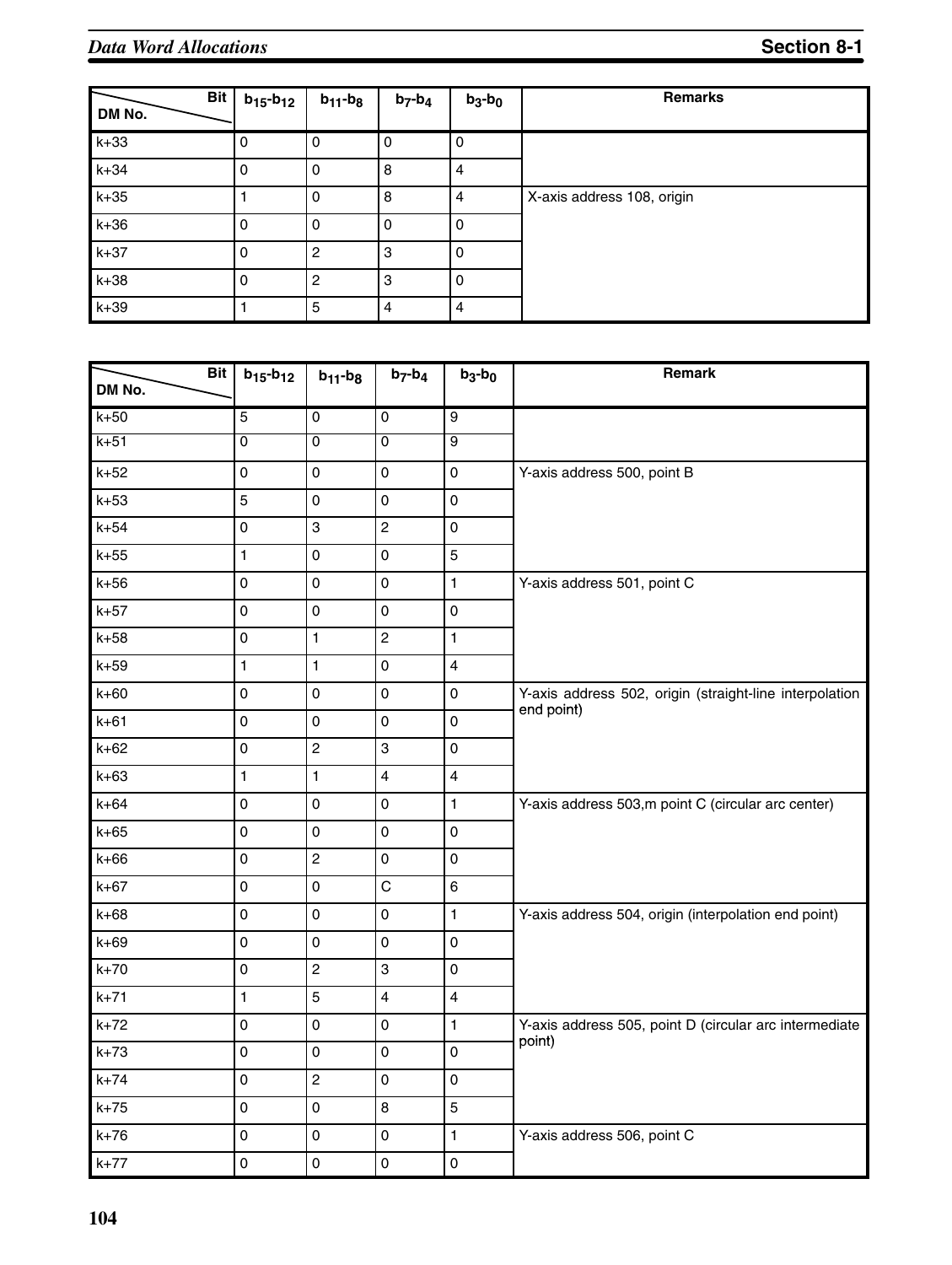| <b>Bit</b><br>DM No. | $b_{15} - b_{12}$ | $b_{11}$ - $b_8$ | $b_7-b_4$   | $b_3-b_0$      | Remark                      |
|----------------------|-------------------|------------------|-------------|----------------|-----------------------------|
| $k+78$               | 0                 | $\overline{c}$   | 0           | 0              |                             |
| $k+79$               | 1                 | 5                | 4           | 5              |                             |
| $k+80$               | $\mathbf 0$       | $\mathbf 0$      | 0           | 0              | Y-axis address 507, point A |
| $k+81$               | $\mathbf 0$       | $\Omega$         | 0           | 0              |                             |
| $k+82$               | $\mathbf 0$       | $\overline{c}$   | 0           | 0              |                             |
| $k+83$               | 0                 | 0                | 8           | 4              |                             |
| $k+84$               | $\mathbf 0$       | $\mathbf 0$      | $\mathbf 0$ | 0              | Y-axis address 508, origin  |
| $k+85$               | $\mathbf 0$       | $\mathbf 0$      | $\mathbf 0$ | 0              |                             |
| $k+86$               | $\mathbf 0$       | $\overline{c}$   | 3           | 0              |                             |
| $k+87$               |                   | 5                | 4           | $\overline{4}$ |                             |

#### **AR Area Reference**

|        | <b>Bit</b> | 15 | 14 | 13 | 12 | 11 | 10 | 09 | 08 | 07 | 06 | 05 | 04 | 03 | 02 | 01 | 00 | <b>Subsection introduced</b> |
|--------|------------|----|----|----|----|----|----|----|----|----|----|----|----|----|----|----|----|------------------------------|
| Wd     |            |    |    |    |    |    |    |    |    |    |    |    |    |    |    |    |    |                              |
| IJ     |            | Ø  |    |    |    |    |    |    |    |    |    |    |    | Ø  | Ø  | Ø  | Ø  | $8 - 3 - 1$                  |
| $j+1$  |            | Ø  | Ø  |    |    |    |    |    |    |    |    |    | Ø  | Ø  | Ø  | Ø  | Ø  | $8 - 3 - 2$                  |
| $j+2$  |            | Ø  |    |    |    |    |    |    |    |    |    |    |    | Ø  | Ø  | Ø  | Ø  | $8 - 3 - 3$                  |
| $j+3$  |            |    |    |    |    |    |    |    |    |    |    |    |    | Ø  | Ø  | Ø  | Ø  | $8 - 3 - 4$                  |
| $j+4$  |            |    |    |    |    |    |    |    |    |    |    |    |    | Ø  | Ø  | Ø  | Ø  | $8 - 3 - 5$                  |
| $j+5$  |            | Ø  | Ø  | Ø  | Ø  | Ø  | Ø  | Ø  | Ø  | Ø  | Ø  | Ø  | Ø  | Ø  | Ø  | Ø  | Ø  | $8 - 3 - 6$                  |
| $j+6$  |            |    |    |    |    |    |    |    |    |    |    |    |    |    |    |    |    | $8 - 2$                      |
| $j+7$  |            |    |    |    |    |    |    |    |    |    |    |    |    |    |    |    |    | $8 - 2$                      |
| $j+8$  |            |    |    |    |    |    |    |    |    |    |    |    |    |    |    |    |    |                              |
| $j+9$  |            |    |    |    |    |    |    |    |    |    |    |    |    |    |    |    |    |                              |
| $j+10$ |            |    |    |    |    |    | Ø  | Ø  | Ø  | Ø  | Ø  | Ø  | Ø  | Ø  | Ø  | Ø  | Ø  | $8 - 4 - 1$                  |
| $j+11$ |            |    |    |    | Ø  | Ø  | Ø  | Ø  | Ø  | Ø  | Ø  | Ø  | Ø  | Ø  | Ø  | Ø  | Ø  | $8 - 4 - 2$                  |

#### **IR Area Flag Allocations**

Refer to *5-2 Status Word Allocations*. The ladder diagrams and flowcharts in this section designate flags with the word number followed by bit number enclosed in parentheses. For example, l+3 (08) would be word 3, bit 08 in the tables of subsection *5-2*. Refer to the tables keeping in mind that all words begin with l (l+0 for word 0).

### **8-2 Data Transmission Program**

The following describes the program that transfers positioning actions in the programming examples of *8-3 Basic Program Examples*. The same programs can be used to transfer parameters as long as data is consecutive in the DM area and as long as parameter addresses are specified. The basic program in 8-3 *Basic Program Examples* uses parameters and speeds of the initial data in the memory when the Position Control Unit is shipped. For non-sequential transfers, the address field must be appended for every posi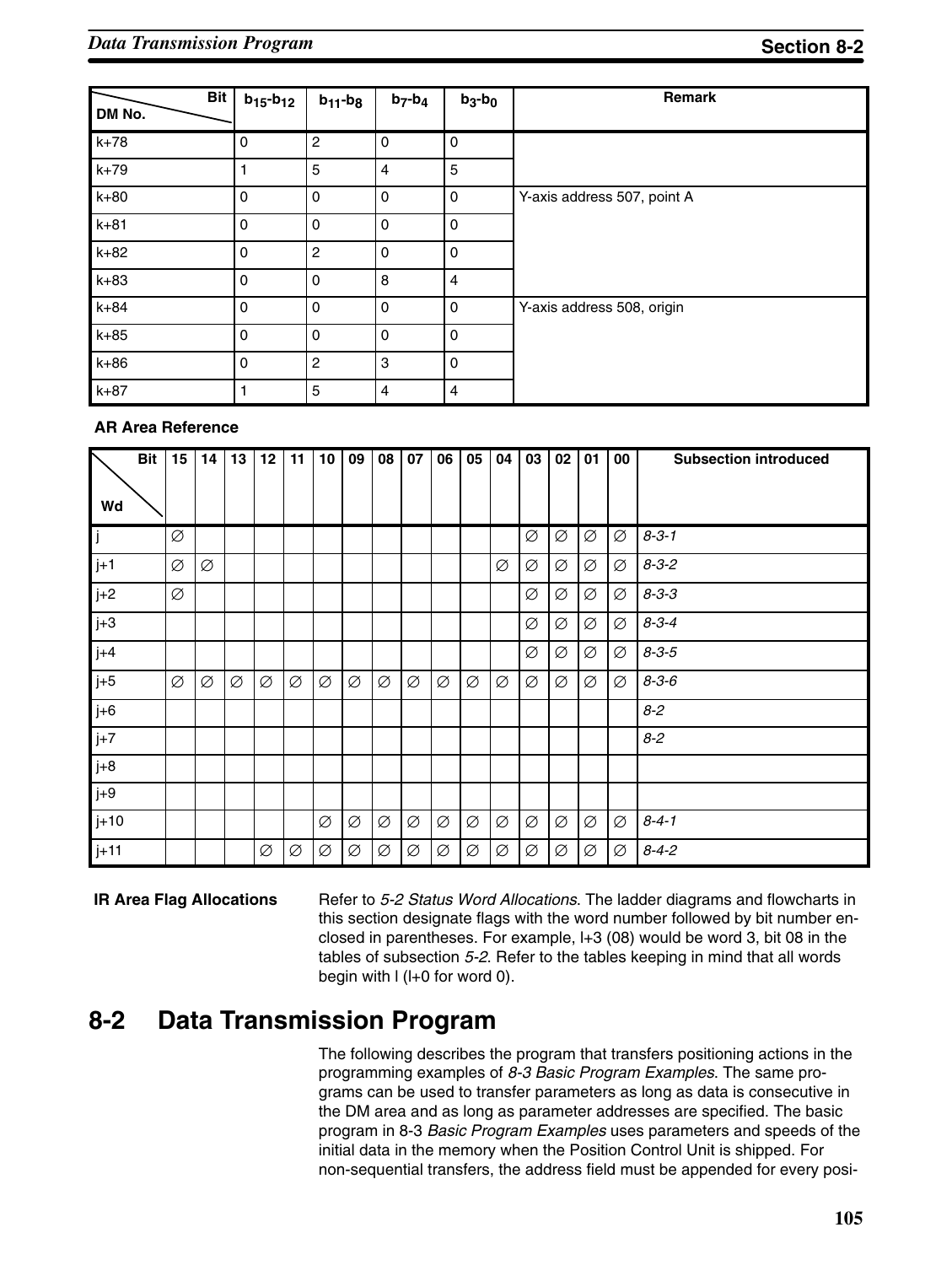tioning action. For sequential transfers, the rightmost BCD digit in the address field of the first positioning action can be changed from 4, which states that four additional words follow the address as a positioning action, to 9. In this case you can set the total number of addresses involved in sequential transfer in the word that follows. Consequently, all address-field words except for the first become unnecessary. The maximum number of addresses for sequential transfer is 31.

#### The positioning actions (which consist of 5 words each) are written to DM words k to k+39 for the X axis and k+50 to k+87 for the Y axis. Review the Positioning Action DM Area table in *8-1 Data Word Allocations*. Each positioning action has fields for the address, position, speed, M code, dwell time, acceleration and deceleration time, and attributes. Refer to *3-4 Setting Positioning Actions* for further details. **DM Area Settings**

#### **X Axis**

| <b>Address</b> | <b>Position</b><br>(pulses) | <b>Speed</b> | м<br>code | <b>Dwell</b><br>time | <b>Acceleration</b><br>and Decelera-<br>tion time | <b>Attribute</b> | <b>Attribute</b><br>2 | <b>Remarks</b>            |
|----------------|-----------------------------|--------------|-----------|----------------------|---------------------------------------------------|------------------|-----------------------|---------------------------|
| 100            | 10,000                      | 02           | 10        |                      | 5                                                 | $\Omega$         | $\overline{4}$        | Point A                   |
| 101            | $\overline{\phantom{0}}$    | -            | -         |                      |                                                   |                  |                       | Empty address             |
| 102            | $\Omega$                    | 01           | 30        |                      | 5                                                 | $\overline{4}$   | $\overline{4}$        | Origin                    |
| 103            | 10,000                      | 02           | 00        | 0                    | $\Omega$                                          | C                | 6                     | Point C, arc center       |
| 104            | 10,000                      | 02           | 30        |                      | 5                                                 | 4                | $\overline{4}$        | Interpolation end point   |
| 105            | $\Omega$                    | 02           | 00        | 0                    | $\Omega$                                          | 8                | 5                     | Point D, arc intermediate |
| 106            | 10,000                      | 02           | 00        |                      | 5                                                 | 4                | 5                     | Point C                   |
| 107            | 10,000                      | 02           | 00        | $\mathbf 0$          | 0                                                 | 8                | $\overline{4}$        | Point A                   |
| 108            | 0                           | 02           | 30        |                      | 5                                                 | 4                | $\overline{4}$        | Origin                    |

#### **Y Axis**

| <b>Address</b> | <b>Position</b><br>(pulses) | <b>Speed</b> | M<br>code | <b>Dwell</b><br>time | <b>Acceleration</b><br>and Decelera-<br>tion time | <b>Attribute</b> | <b>Attribute</b> | <b>Remarks</b>                         |
|----------------|-----------------------------|--------------|-----------|----------------------|---------------------------------------------------|------------------|------------------|----------------------------------------|
| 500            | 5,000                       | 03           | 20        |                      | 0                                                 | $\Omega$         | 5                | Point B                                |
| 501            | 10,000                      | 01           | 21        |                      |                                                   | $\mathbf 0$      | $\overline{4}$   | Point C                                |
| 502            | $\mathbf 0$                 | 02           | 30        |                      |                                                   | $\overline{4}$   | $\overline{4}$   | (interpolation end<br>Origin<br>point) |
| 503            | 10,000                      | 02           | 00        | 0                    | 0                                                 | C                | 6                | Point C, arc center                    |
| 504            | 10,000                      | 02           | 30        |                      | 5                                                 | 4                | $\overline{4}$   | Interpolation end point                |
| 505            | 10,000                      | 02           | 00        | $\mathbf 0$          | 0                                                 | 8                | 5                | Point D, arc intermediate              |
| 506            | 10,000                      | 02           | 00        |                      | 5                                                 | $\overline{4}$   | 5                | Point C                                |
| 507            | $\Omega$                    | 02           | 00        | $\mathbf 0$          | $\Omega$                                          | 8                | $\overline{4}$   | Point A                                |
| 508            | 0                           | 02           | 30        |                      | 5                                                 | $\overline{4}$   | $\overline{4}$   | Origin                                 |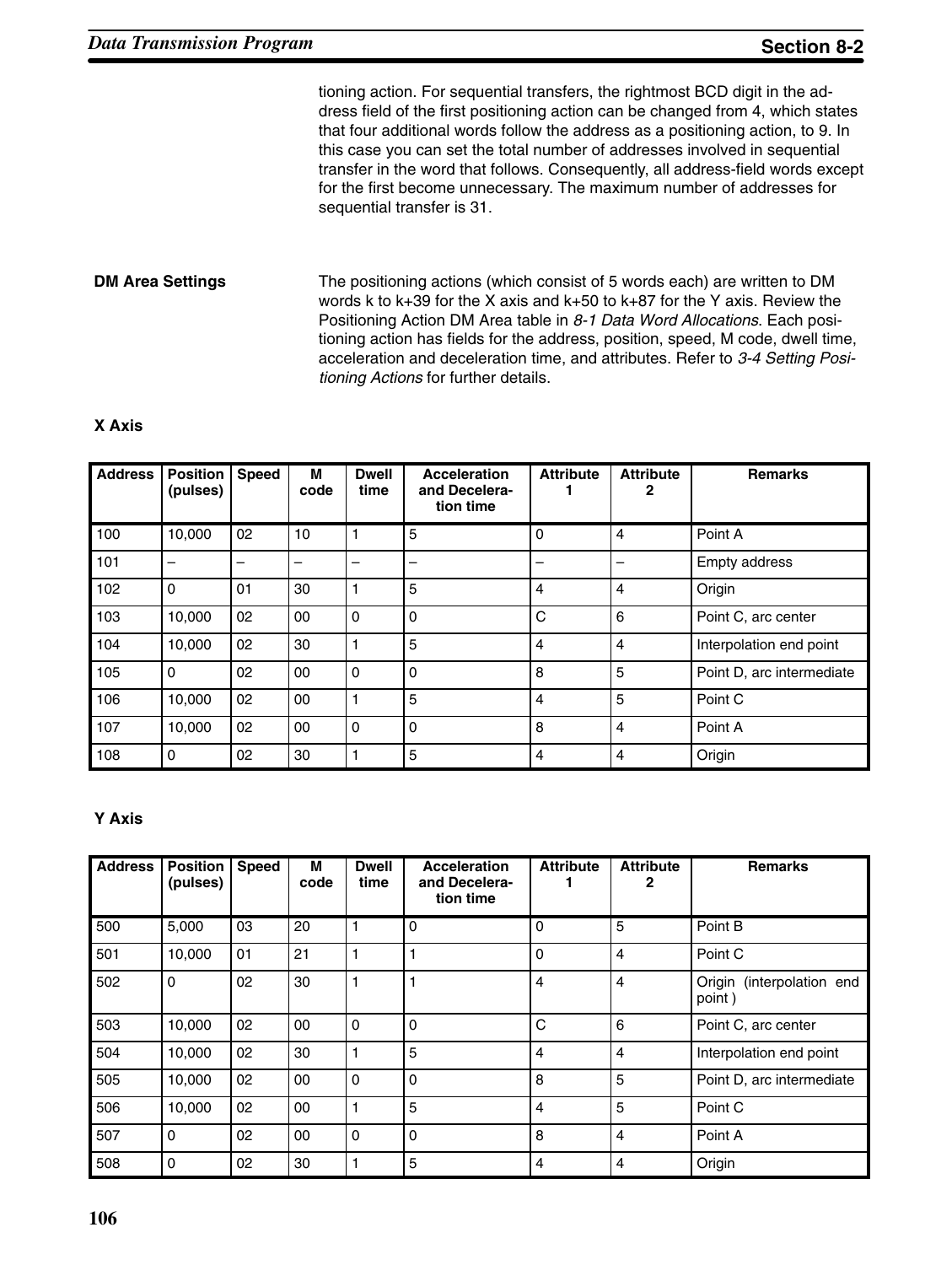#### **Transfer Program (1)**

Transfers the 8 positioning actions for the X axis. Because address 101 is empty and has no data, the group of 8 addresses is considered non-sequential.



#### **Transfer Program (2)**

Transfers the 9 positioning actions of the Y axis. Without any empty addresses, the group of 9 positioning actions is considered sequential.



j+7(00): Differentiated input l(15): Command Ready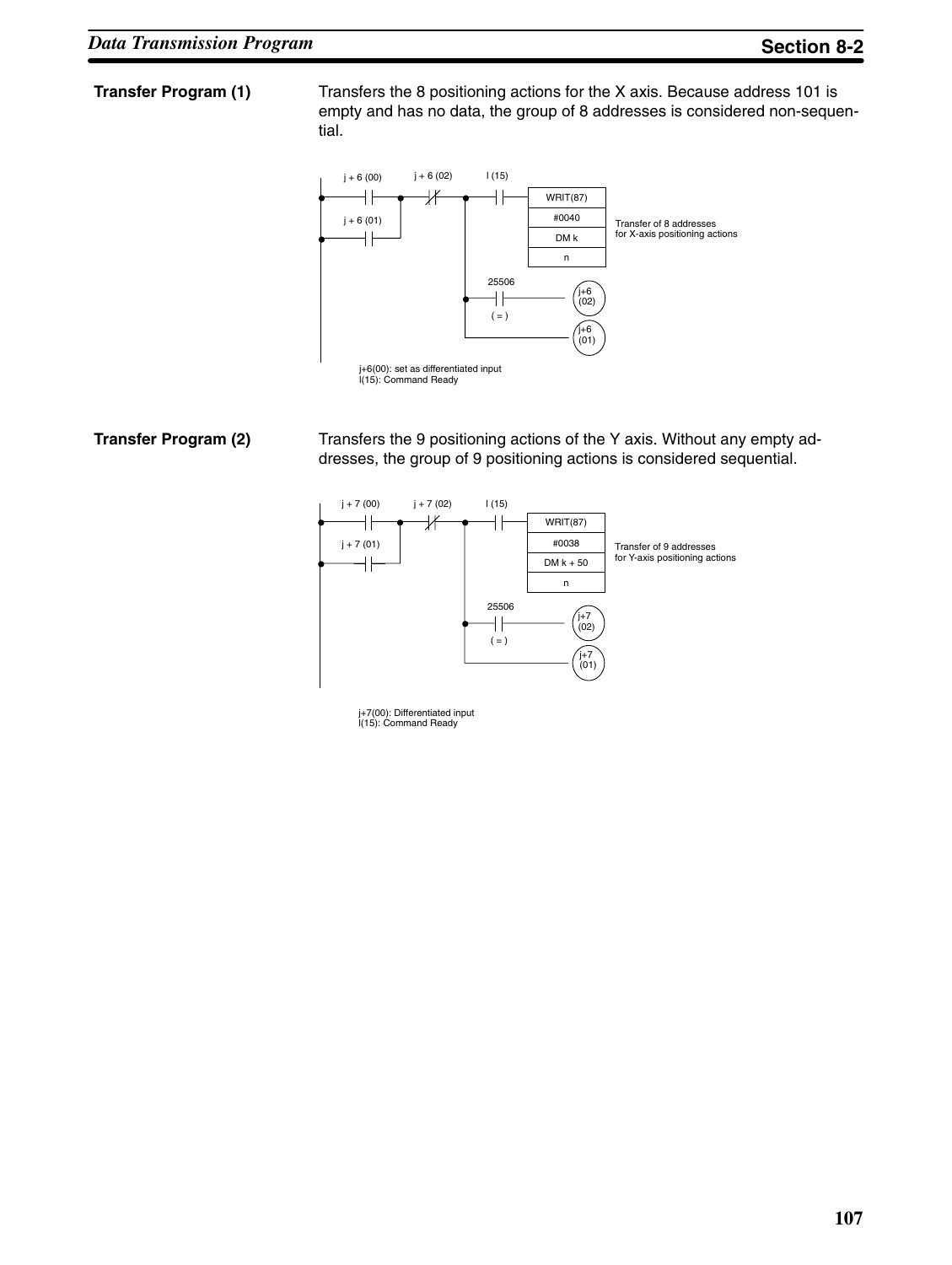### **8-3 Basic Program Examples**

### **8-3-1 Positioning to a Single Point (X Axis)**

The following program positions to point A [10,000, 0 (pulses)] from the origin [0,0 (pulses)] at 2 kpps. At point A, bit J(15) turns ON to indicate completed positioning.



### **8-3-2 Positioning to a Single Point (Y Axis)**

The following program positions to the origin [0, 0 (pulses)] from point C  $[10,000, 10,000$  (pulses)] at 1 kpps. At the origin bit,  $j+2$  (15) turns ON to indicate completed positioning. The speed registered in the X-axis speed field is used.

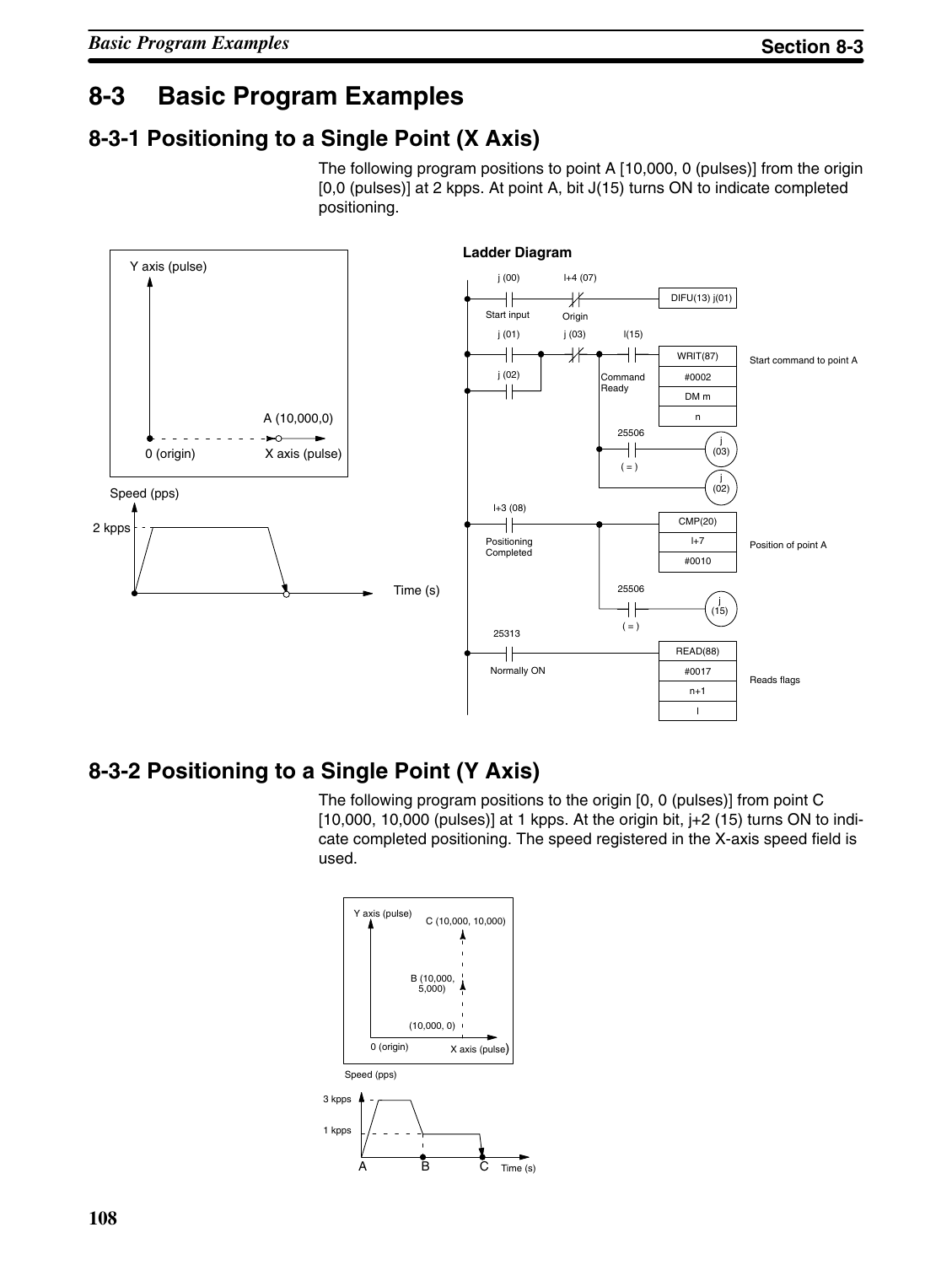#### **Ladder Diagram**

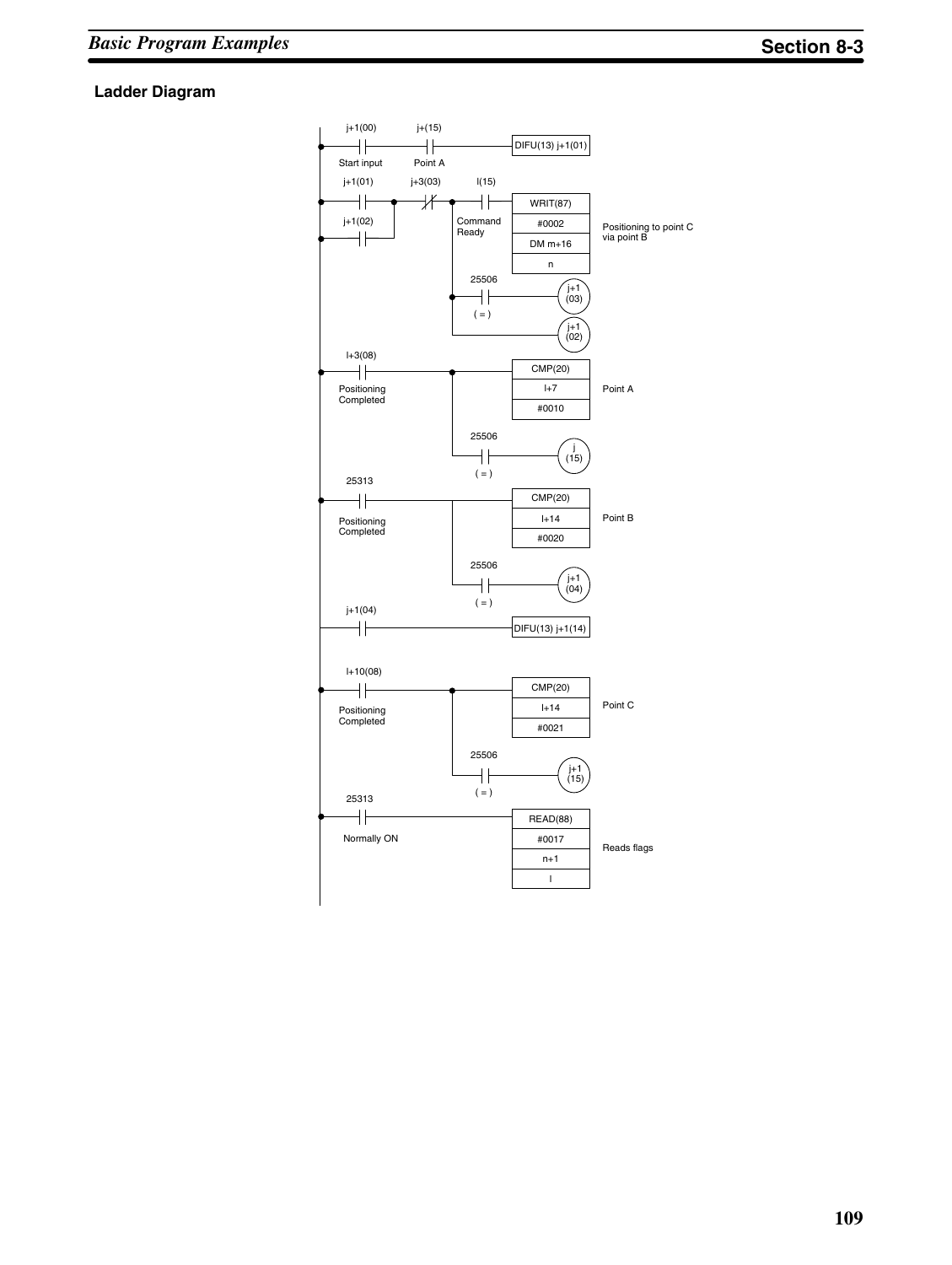### **8-3-3 Straight-Line Interpolation to a Single Point (X/Y Axis)**

The following program positions to point C [10,000, 10,000 (pulses)] from point A [10,000,0 (pulses)] via point B [10,000, 5,000 (pulses)]. Positioning starts at 3 kpps, but drops to 1 kpps at point B. At point B, bit j+1 (14) turns ON for one scan, and bit j(15) turns ON at point C to indicate completed positioning.

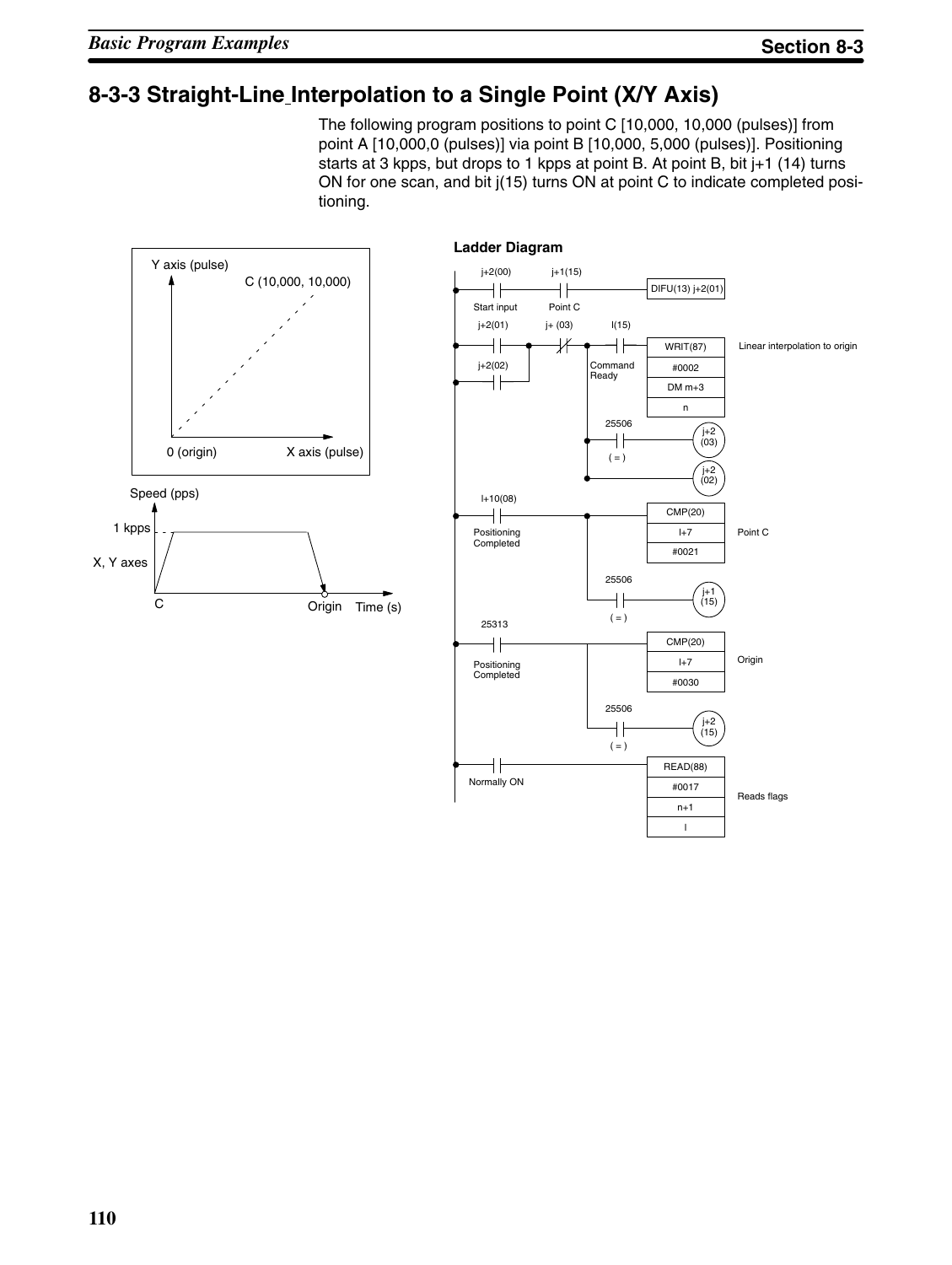### **8-3-4 Circular Arc Interpolation (Center Designated)**

The following program positions a circle counter-clockwise with point C [10,000, 10,000 (pulses)] as the center starting from the origin [0,0 (pulses)] at 2 kpps. At the origin, bit j+2 (15) turns ON to indicate completed positioning. For circular arc interpolation with a designated center, the starting point, center, and end point must be correctly assigned to avoid an error. An error occurs when the three points chosen cannot produce a circular arc. Computation in millimeter and inch units can generate rounding errors. Acceleration and deceleration times are not used.





#### **Ladder Diagram**

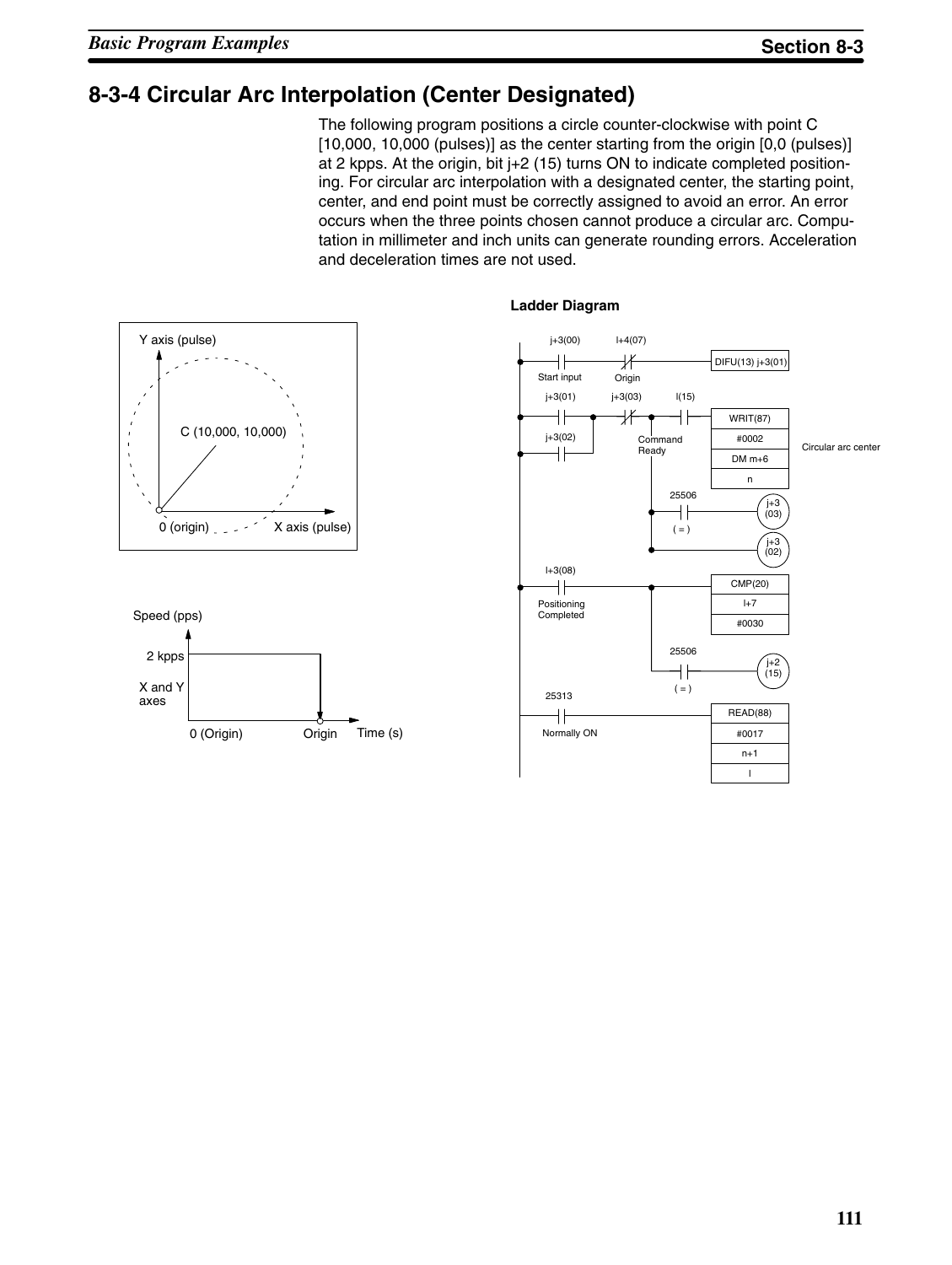### **8-3-5 Circular Arc Interpolation (Intermediate Point Designated)**

The following program positions a circle counter-clockwise with point C [10,000, 10,000 (pulses)] as the intermediate point starting from the origin [0,0 (pulses)] at 2 kpps. With intermediate point D [0, 10,000 (pulses)] interpolation proceeds to point C at 2 kpps. Without stopping, interpolation completes at the origin via intermediate point A [10,000, 0 (pulses)]. At the origin, bit j+2 (15) turns ON to indicate completed positioning. For circular arc interpolation with a designated intermediate point, the entire circumference of a circle cannot be produced because the center cannot be computed. Again, acceleration and deceleration times are not used.



#### **Ladder Diagram**

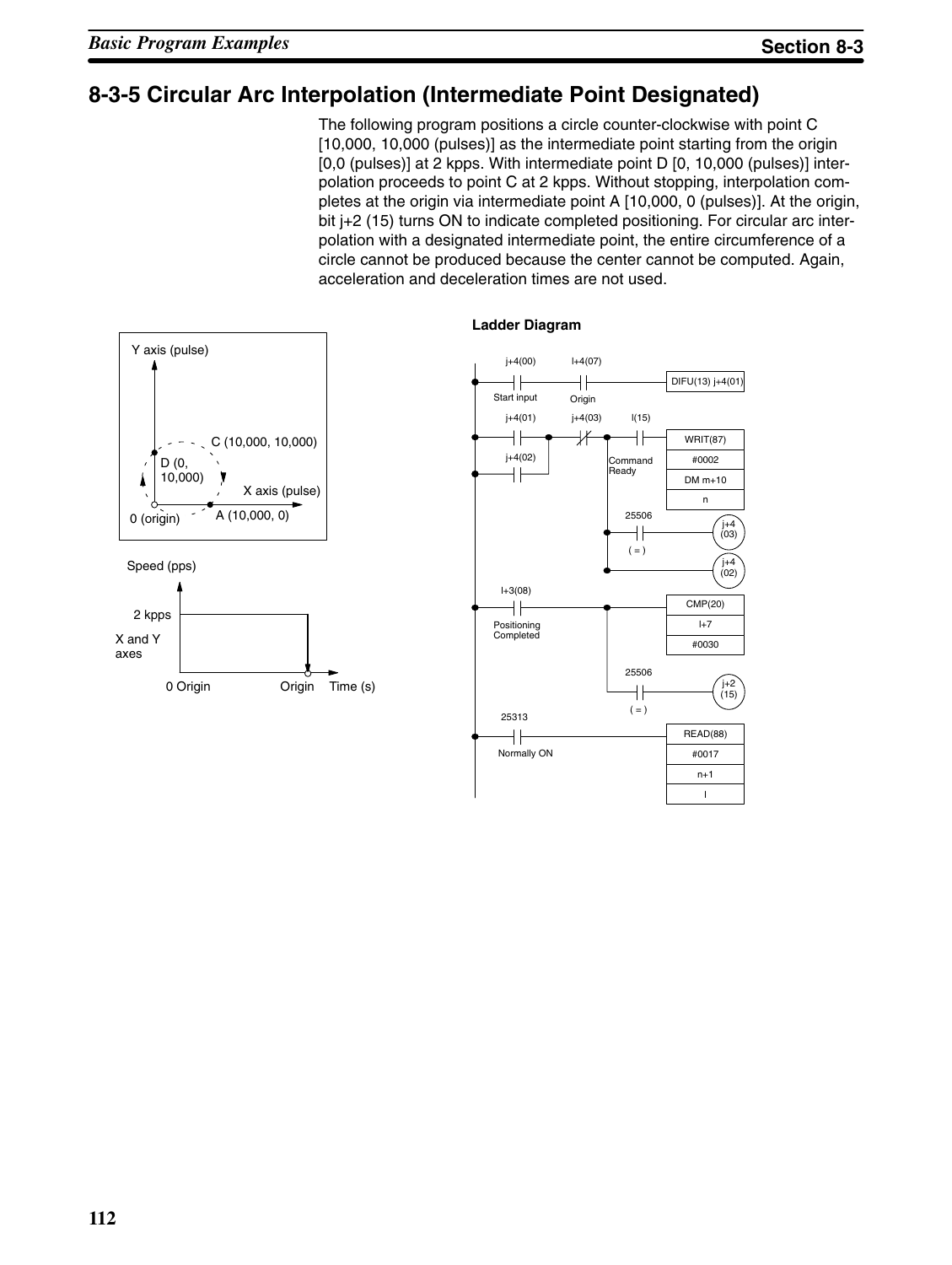### **8-3-6 Continuous Positioning**

This program is a continuous program of all positioning from subsections *8-3-1* through *8-3-5*. Positioning follows the order (1)-(5) as shown in the figure. However, at point A, bit  $+5$  (15) turns ON for one scan; at point B, bit  $+5$ (14) turns ON for one scan; at point C, bit j+5 (13) turns ON for one scan; and at the origin, bit j+5 (12) turn ON for one scan.

First, the X-axis motor moves independently to point A. At point A the X-axis M code is 10 and triggers (the integrated signal) the Y-axis motor to move via point B to point C. Next, the Y-axis M code (21) triggers the straight-line interpolation to the origin followed by two consecutive circular arc interpolations, one by designating the center and one by designating the intermediate point. The interpolation series of commands transfers as one command block. This is because only one SRT command for the same axis or axes can be allowed in one command block. Since the last three interpolations all involve the same two axes, transferring together is allowed.

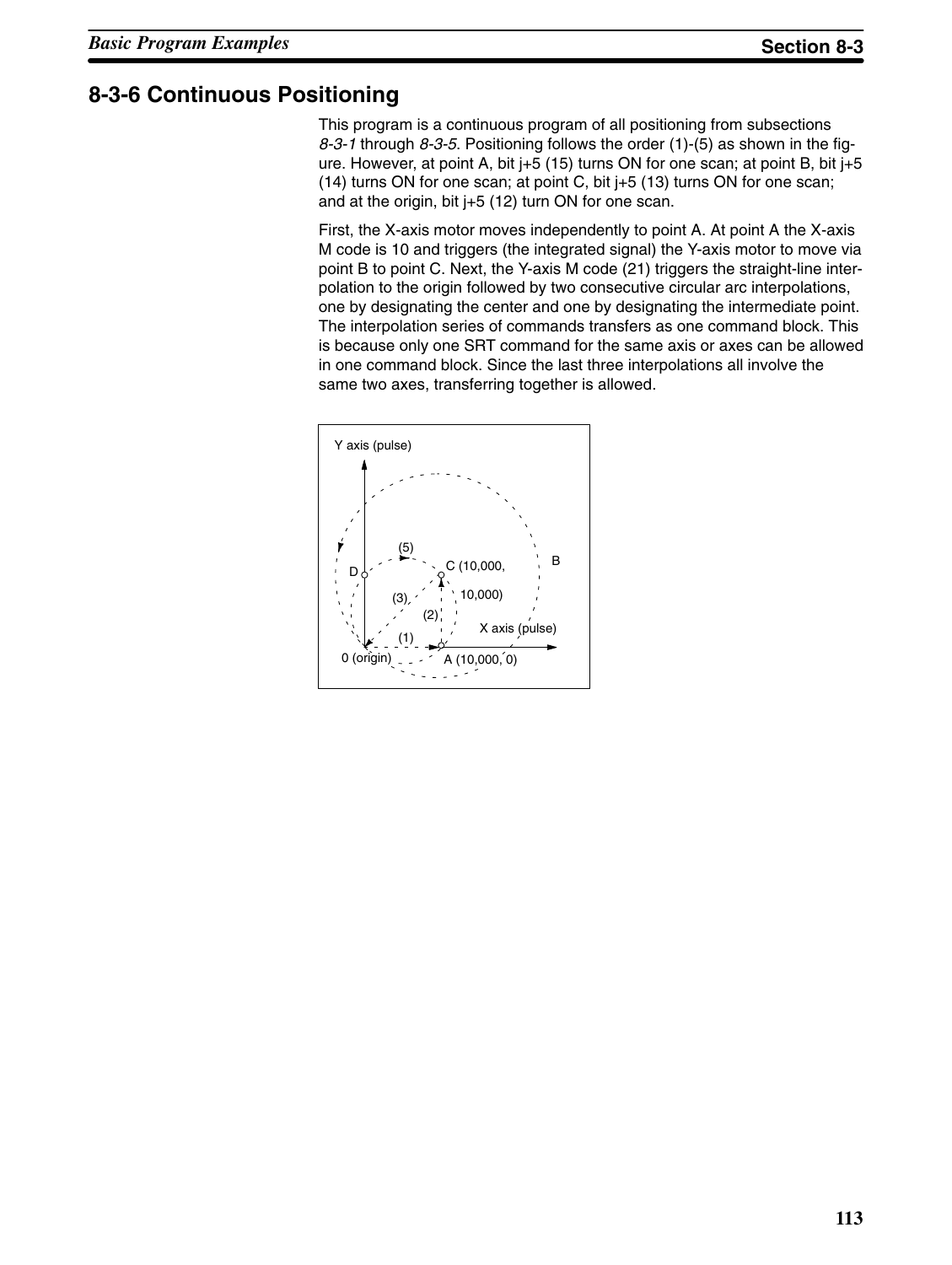#### **Ladder Diagram**

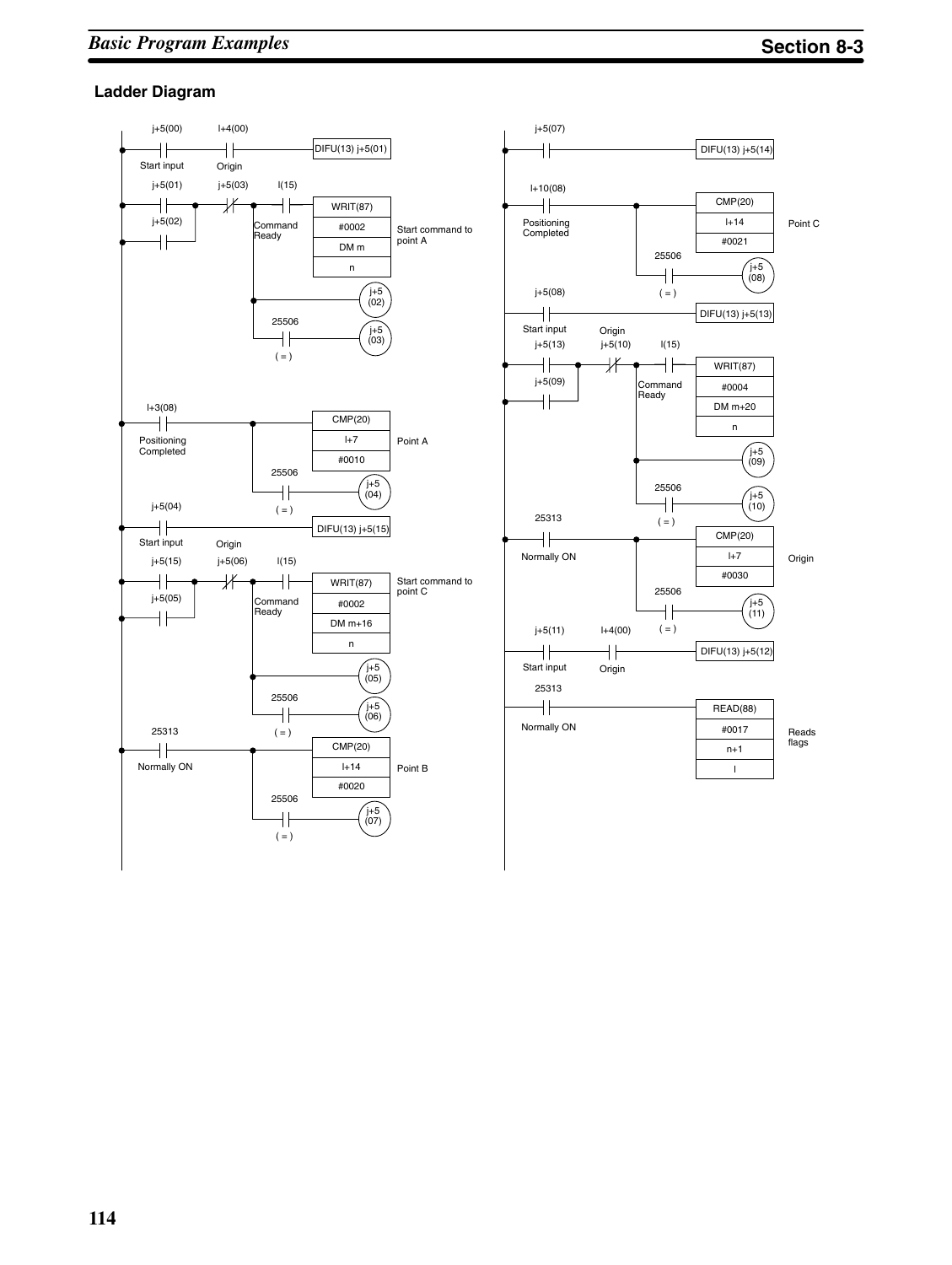## **8-4 Application Program Examples**

### **8-4-1 Digital Switch Positioning**

With this program, you set X-axis coordinates, Y-axis coordinates, and speeds with digital switches. Positioning occurs at the set positions when the start switch is turned on. At the positioning point, the motors stop and the M code 55 is output. After stopping for 2 seconds, the axes automatically return to the origin.



#### **AR Area Allocations**

| n          | $n+1$ | $n+2$                   | $n+3$                    | $n+4$                    | $n+5$                    | $n+6$                   | $n+7$                    | $n+8$            | $n+9$          |
|------------|-------|-------------------------|--------------------------|--------------------------|--------------------------|-------------------------|--------------------------|------------------|----------------|
| (OUT)      | (IN)  | (IN)                    | (IN)                     | (IN)                     | (IN)                     | (IN)                    | (IN)                     | (OUT)            | (IN)           |
|            |       | X-axis                  | digital switch           | Y-axis<br>digital switch |                          | Speed<br>digital switch |                          | M code<br>output | Start<br>input |
| <b>PCU</b> |       | Left-<br>most<br>digits | Right-<br>most<br>digits | Left-<br>most<br>digits  | Right-<br>most<br>digits | Left-<br>most<br>digits | Right-<br>most<br>digits |                  |                |

#### **Data Written to DM Area**



Word (j+10) is part of the AR area.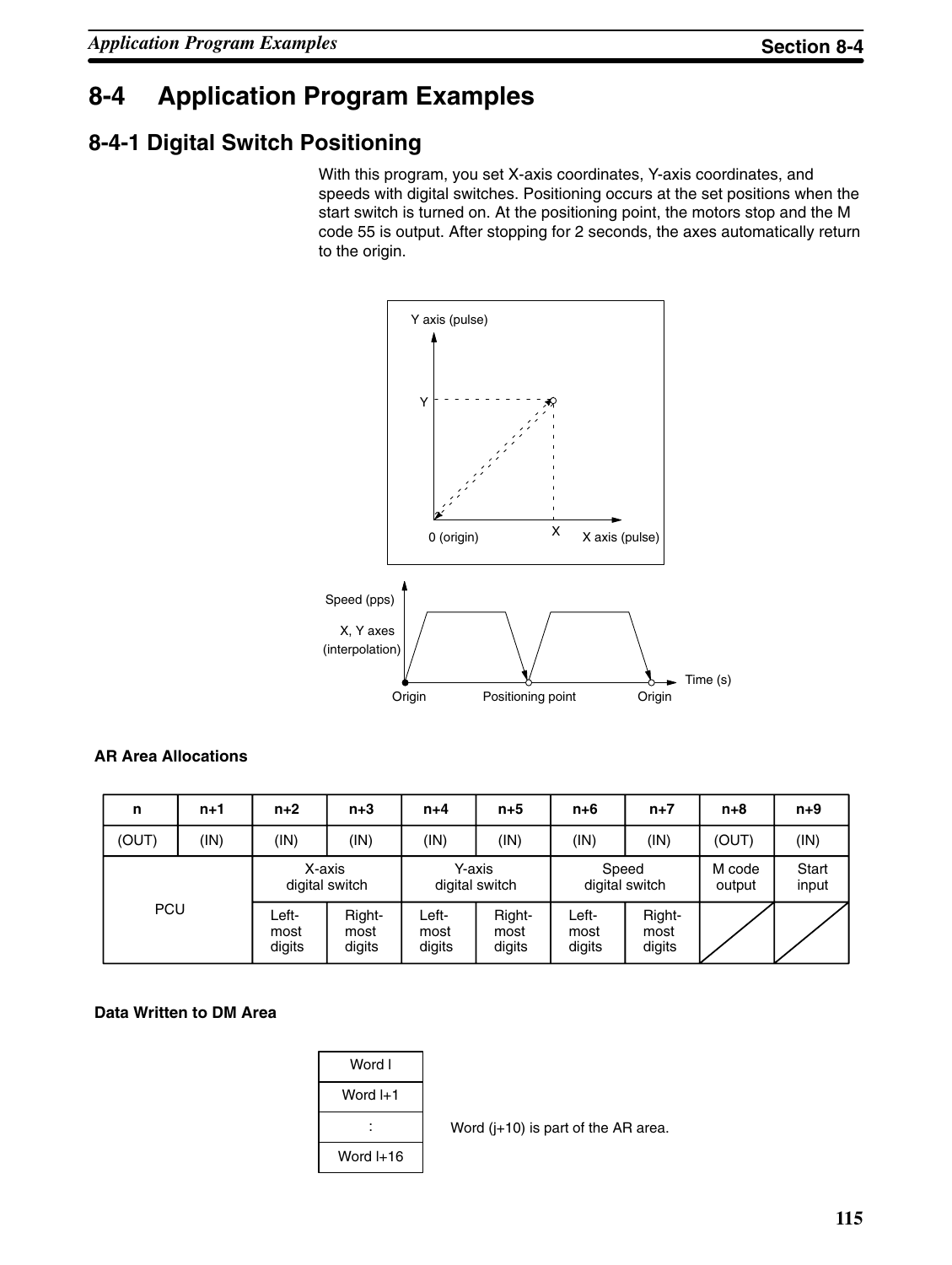#### **Data Written to DM Area**

| DM Wd    | $b_{15} - b_{12}$ | $b_{11}$ - $b_8$                  | $b_7-b_4$                          | $b_3-b_0$               |  |  |  |  |
|----------|-------------------|-----------------------------------|------------------------------------|-------------------------|--|--|--|--|
| p        | $\mathbf{1}$      | 0                                 | 0                                  | $\overline{\mathbf{4}}$ |  |  |  |  |
| $p+1$    |                   | X-axis position (leftmost digits) |                                    |                         |  |  |  |  |
| $p+2$    |                   |                                   | X-axis position (rightmost digits) |                         |  |  |  |  |
| $p+3$    | $\mathbf{1}$      | 0                                 | 5                                  | 5                       |  |  |  |  |
| $p+4$    | 0                 | 1                                 | 4                                  | 4                       |  |  |  |  |
| $p+5$    | 5                 | 0                                 | 0                                  | 4                       |  |  |  |  |
| $p+6$    |                   |                                   | Y-axis position (leftmost digits)  |                         |  |  |  |  |
| $p+7$    |                   |                                   | Y-axis position (rightmost digits) |                         |  |  |  |  |
| $p+8$    | $\mathbf{1}$      | 0                                 | 5                                  | 5                       |  |  |  |  |
| $p+9$    | 0                 | 1                                 | 4                                  | 4                       |  |  |  |  |
| $p+10$   | 1                 | 0                                 | 1                                  | 4                       |  |  |  |  |
| $p + 11$ | 0                 | 0                                 | 0                                  | 0                       |  |  |  |  |
| $p + 12$ | 0                 | 0                                 | 0                                  | 0                       |  |  |  |  |
| $p+13$   | 1                 | 0                                 | 0                                  | 0                       |  |  |  |  |
| $p + 14$ | 0                 | 1                                 | 4                                  | 4                       |  |  |  |  |
| $p+15$   | 5                 | 0                                 | 1                                  | 4                       |  |  |  |  |
| $p+16$   | 0                 | 0                                 | 0                                  | 0                       |  |  |  |  |
| $p + 17$ | 0                 | 0                                 | 0                                  | 0                       |  |  |  |  |
| $p+18$   | 1                 | 0                                 | 0                                  | 0                       |  |  |  |  |
| $p + 19$ | 0                 | 1                                 | $\overline{\mathbf{4}}$            | 4                       |  |  |  |  |
| $p+20$   | 9                 | 1                                 | 0                                  | $\overline{c}$          |  |  |  |  |
| $p + 21$ | 0                 | 0                                 |                                    | Speed (leftmost digits) |  |  |  |  |
| $p+22$   |                   | Speed (rightmost digits)          |                                    |                         |  |  |  |  |

#### **Commands Written to DM Area**

| DM Wd | $b_{15} - b_{12}$ | $b_{11}$ - $b_8$ | $b_7-b_4$ | $b_3-b_0$ |
|-------|-------------------|------------------|-----------|-----------|
| q     | 0                 | 3                | 0         |           |
| $q+1$ |                   | 0                | 0         | 0         |
| $q+2$ |                   |                  |           |           |
| $q+3$ | 0                 | 3                | 0         |           |
| $q+4$ |                   | 0                |           | 0         |
| $q+5$ |                   |                  |           |           |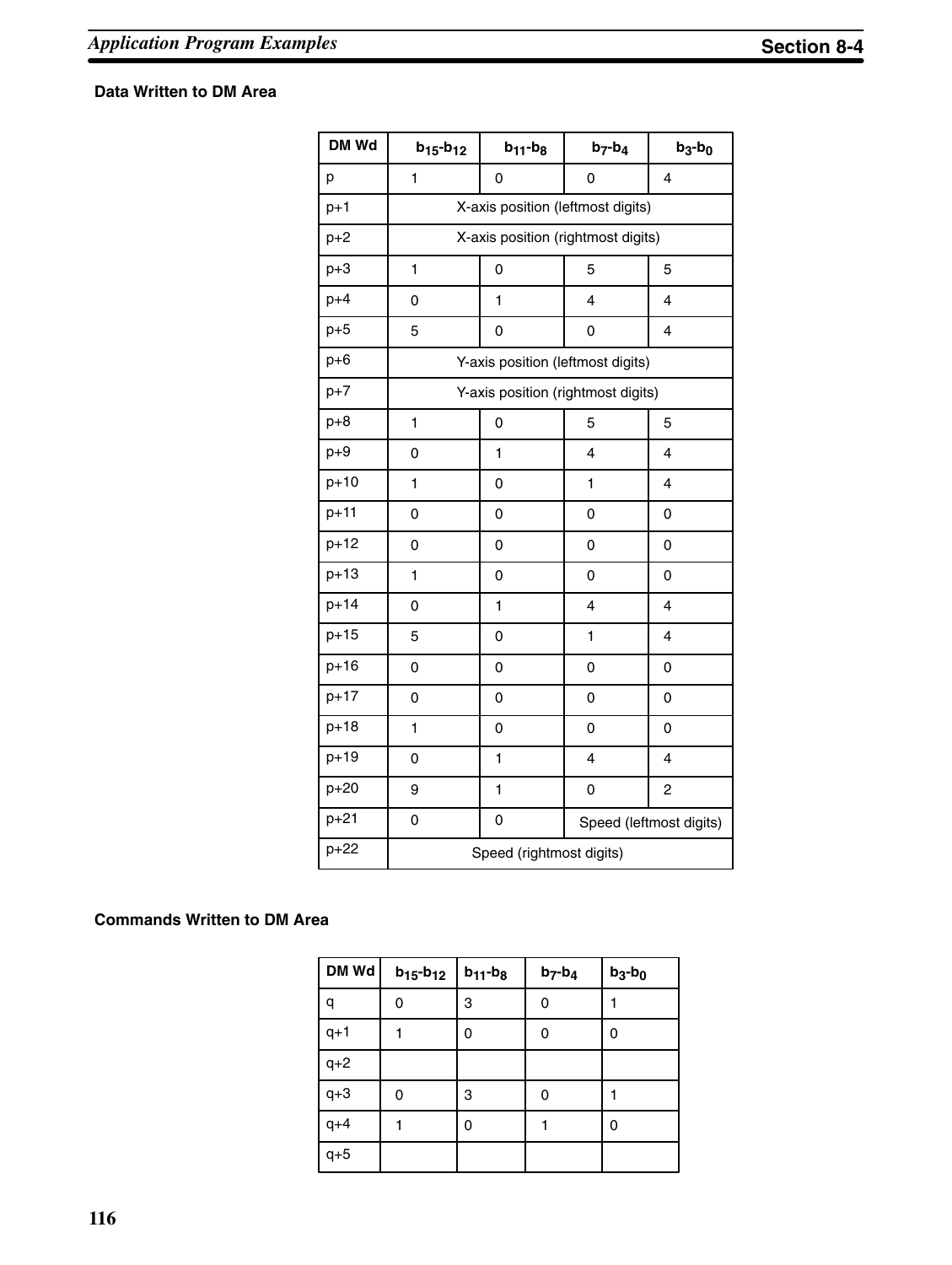#### **Ladder Diagram**

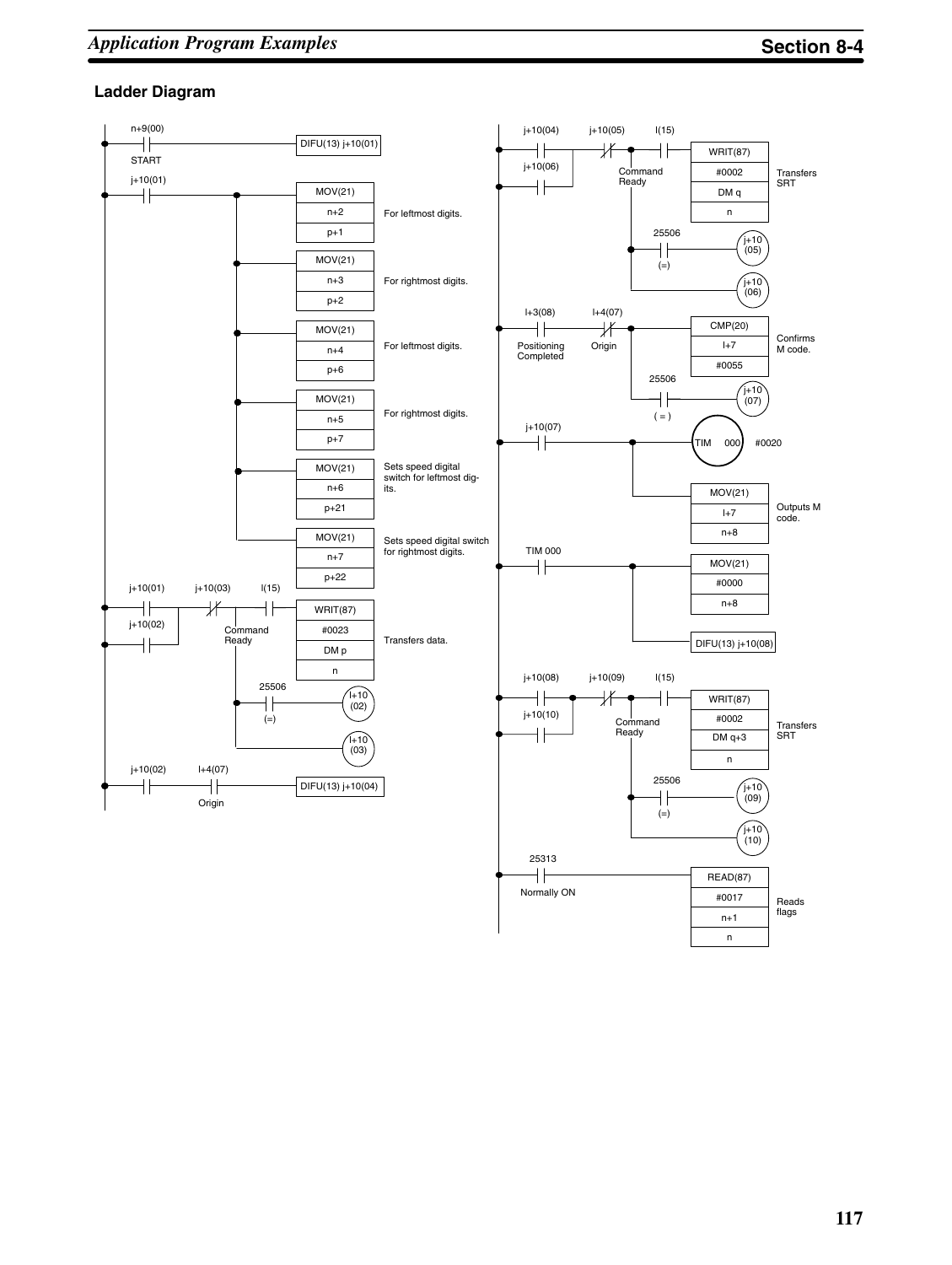### **8-4-2 Circular Arc Positioning**

In this example, the center is already determined, but the digital switches determine the arc radius. The center has been determined at (2,500, 2,500). Set the radius with the digital switches. The axes then construct the prescribed circle starting at the origin and returning to the origin at a speed of 1 pps.



#### **IR Area Allocations**

| n     | n+1  | $n+2$          | ln+5<br>$n+3$ | $n+4$         |              |
|-------|------|----------------|---------------|---------------|--------------|
| (OUT) | (IN) | (IN)           | (IN)          | (OUT)         | (IN)         |
|       | PCU  | Digital switch | Start input   | M code output | Error output |

#### **AR Area Allocations**

| Word I    |  |
|-----------|--|
| Word I+1  |  |
|           |  |
| Word I+16 |  |

#### **DM Area Command Allocations**

| DM Wd | $b_{15} - b_{12}$ | $b_{11}$ - $b_{8}$ | $b_7-b_4$ | $b_3-b_0$ |
|-------|-------------------|--------------------|-----------|-----------|
| s     | 0                 | 3                  | 0         |           |
| $s+1$ |                   | 0                  | 0         |           |
| $s+2$ |                   | 0                  |           |           |
| $s+3$ |                   | 0                  | 5         |           |
| $s+4$ |                   | 0                  | 6         |           |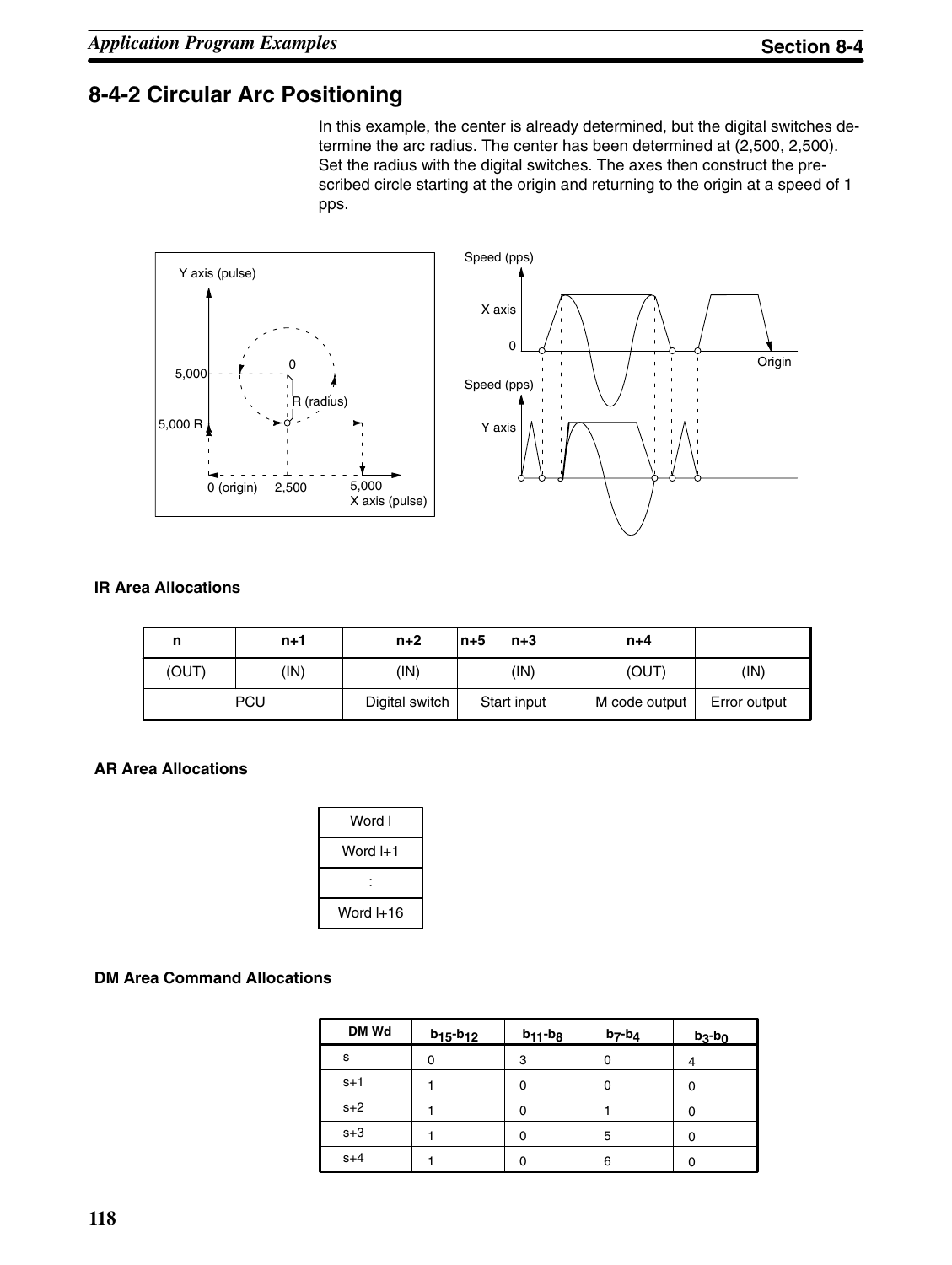### **DM Area Data Allocations**

| DM Wd    | $b_{15} - b_{12}$       | $b_{11} - b_8$ | $b_7-b_4$               | $b_3-b_0$                |                     |
|----------|-------------------------|----------------|-------------------------|--------------------------|---------------------|
| r        | $\mathbf{1}$            | 0              | $\mathsf 0$             | $\overline{\mathbf{4}}$  |                     |
| $r+1$    | 0                       | $\mathsf 0$    | $\mathsf 0$             | $\mathsf 0$              |                     |
| $r+2$    | 0                       | 0              | 0                       | 0                        |                     |
| $r+3$    | 0                       | $\mathbf{1}$   | $\overline{7}$          | $\overline{7}$           |                     |
| $r+4$    | $\pmb{0}$               | 5              | $\overline{\mathbf{4}}$ | 4                        |                     |
| $r+5$    | 1                       | 0              | $\mathbf{1}$            | 4                        |                     |
| $r+6$    | 0                       | 0              | 0                       | 0                        |                     |
| $r+7$    | $\overline{\mathbf{c}}$ | 5              | $\mathsf 0$             | 0                        |                     |
| $r+8$    | 0                       | $\mathbf{1}$   | $\overline{7}$          | $\overline{7}$           |                     |
| $r+9$    | 0                       | 5              | $\overline{\mathbf{4}}$ | 5                        |                     |
| $r+10$   | $\mathbf{1}$            | 0              | $\boldsymbol{2}$        | 4                        |                     |
| $r+11$   | 0                       | 0              | 0                       | 0                        | Circular            |
| $r+12$   | $\overline{\mathbf{c}}$ | 5              | $\mathsf 0$             | 0                        | arc center          |
| $r+13$   | $\mathsf 0$             | $\mathbf{1}$   | $\overline{7}$          | $\overline{7}$           |                     |
| $r+14$   | 0                       | 5              | $\mathsf C$             | $\overline{\mathcal{I}}$ |                     |
| $r+15$   | $\mathbf{1}$            | 0              | 3                       | 4                        |                     |
| $r+16$   | 0                       | 0              | 0                       | 0                        | Circular<br>arc end |
| $r + 17$ | $\overline{c}$          | 5              | $\mathsf 0$             | 0                        |                     |
| $r+18$   | $\pmb{0}$               | $\mathbf{1}$   | $\overline{7}$          | $\overline{7}$           |                     |
| $r+19$   | $\mathsf 0$             | 5              | $\overline{\mathbf{4}}$ | 5                        |                     |
| $r+20$   | $\mathbf{1}$            | 0              | $\overline{\mathbf{4}}$ | 4                        |                     |
| $r + 21$ | 0                       | 0              | $\mathsf 0$             | $\mathsf 0$              |                     |
| $r+22$   | 5                       | 0              | $\mathsf 0$             | 0                        |                     |
| $r+23$   | 0                       | $\mathbf{1}$   | $\mathsf 0$             | $\mathsf 0$              |                     |
| $r+24$   | $\mathsf 0$             | 5              | $\overline{\mathbf{4}}$ | 4                        |                     |
| $r+25$   | $\mathbf{1}$            | 0              | 5                       | 4                        |                     |
| $r+26$   | 0                       | $\mathsf 0$    | $\mathsf 0$             | $\mathsf 0$              |                     |
| $r+27$   | 5                       | 0              | 0                       | 0                        |                     |
| $r + 28$ | 0                       | $\mathbf{1}$   | $\mathsf 0$             | $\mathsf 0$              |                     |
| $r + 29$ | 0                       | 5              | $\overline{\mathbf{4}}$ | $\overline{\mathbf{4}}$  |                     |
| $r+30$   | $\mathbf{1}$            | 0              | 6                       | 4                        |                     |
| $r + 31$ | 0                       | 0              | $\mathsf 0$             | 0                        |                     |
| $r+32$   | 0                       | 0              | 0                       | 0                        |                     |
| $r+33$   | 0                       | $\mathbf{1}$   | $\pmb{0}$               | $\mathsf 0$              |                     |
| $r + 34$ | 0                       | 5              | 4                       | 4                        |                     |
| $r+35$   |                         |                |                         |                          |                     |
| $r+36$   |                         |                |                         |                          |                     |
| $r+37$   |                         |                |                         |                          |                     |
| $r+38$   |                         |                |                         |                          |                     |
| $r + 39$ |                         |                |                         |                          |                     |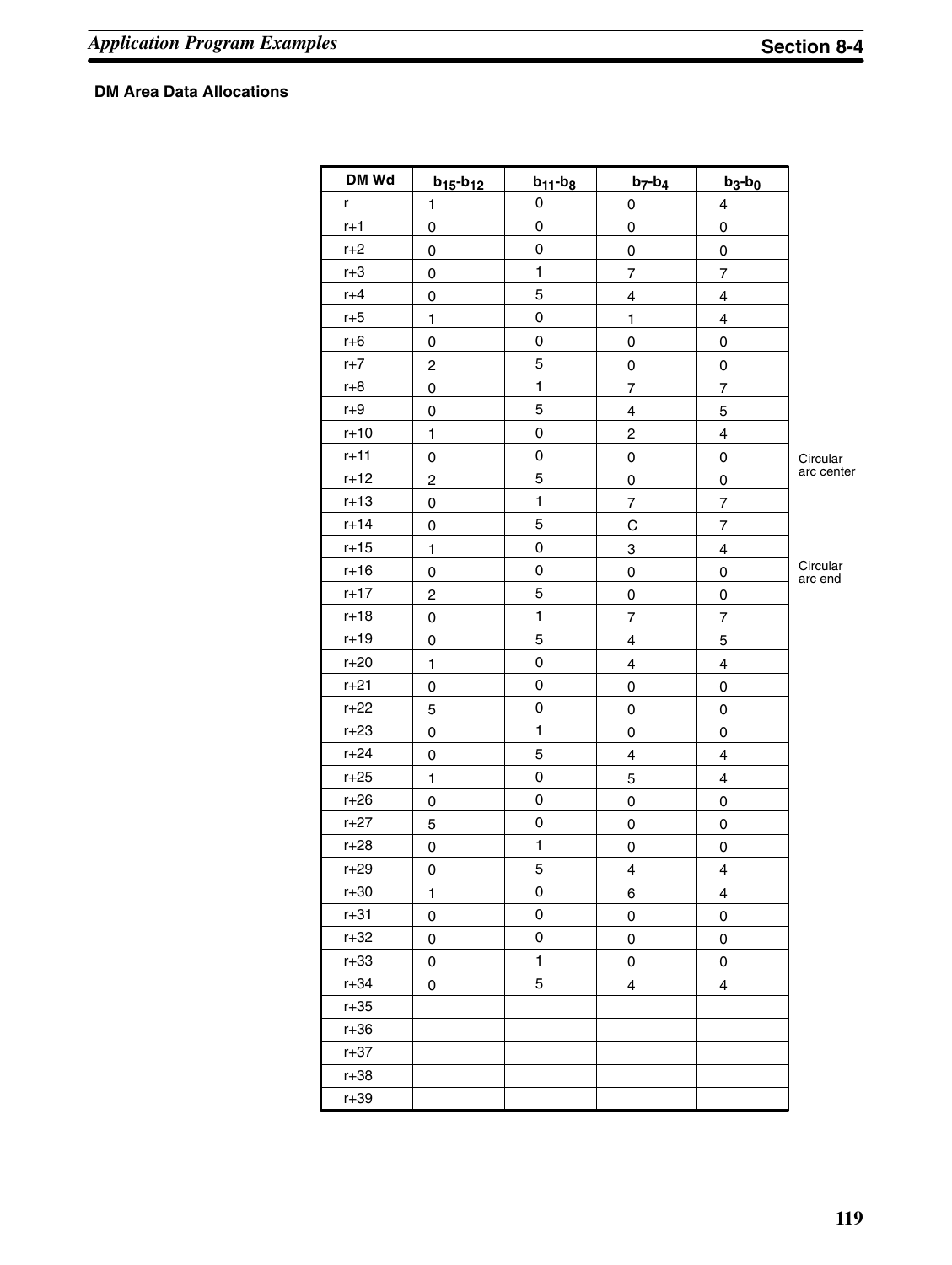| DM Wd    | $b_{15} - b_{12}$ | $b_{11}$ - $b_8$    | $b_7-b_4$               | $b_3-b_0$                |        |
|----------|-------------------|---------------------|-------------------------|--------------------------|--------|
| $r+40$   | 5                 | 0                   | 0                       | $\overline{4}$           |        |
| $r+41$   | 0                 | $\pmb{0}$           | 0                       | $\mathsf 0$              |        |
| $r+42$   |                   |                     |                         |                          | 5000 R |
| $r+43$   | 0                 | $\mathbf{1}$        | 7                       | $\overline{\mathcal{I}}$ |        |
| $r+44$   | 0                 | 5                   | 4                       | $\overline{\mathbf{4}}$  |        |
| $r+45$   | 5                 | $\pmb{0}$           | $\mathbf{1}$            | $\overline{\mathbf{4}}$  |        |
| $r+46$   | 0                 | 0                   | 0                       | 0                        |        |
| $r+47$   |                   |                     |                         |                          | 5000 R |
| $r+48$   | 0                 | $\mathbf{1}$        | 7                       | $\overline{\mathcal{I}}$ |        |
| $r+49$   | 0                 | 5                   | $\overline{\mathbf{4}}$ | 5                        |        |
| $r+50$   | 5                 | $\mathsf 0$         | $\overline{\mathbf{c}}$ | $\overline{\mathbf{4}}$  |        |
| $r+51$   | 0                 | $\mathsf 0$         | 0                       | 0                        |        |
| $r+52$   | 5                 | $\mathsf{O}\xspace$ | $\mathsf{O}\xspace$     | $\mathsf 0$              |        |
| $r+53$   | 0                 | $\mathbf{1}$        | $\overline{7}$          | $\overline{\mathbf{7}}$  |        |
| $r+54$   | 0                 | 5                   | $\mathsf C$             | $\overline{7}$           |        |
| $r+55$   | 5                 | $\mathsf{O}\xspace$ | 3                       | 4                        |        |
| $r+56$   | 0                 | $\mathsf{O}\xspace$ | 0                       | 0                        |        |
| $r+57$   |                   |                     |                         |                          | 5000 R |
| $r+58$   | 0                 | $\mathbf{1}$        | 7                       | $\overline{\mathbf{7}}$  |        |
| $r+59$   | 0                 | 5                   | $\overline{\mathbf{4}}$ | $\mathbf 5$              |        |
| $r+60$   | 5                 | 0                   | $\overline{\mathbf{4}}$ | $\overline{\mathbf{4}}$  |        |
| $r+61$   | 0                 | $\mathsf{O}\xspace$ | 0                       | 0                        |        |
| $r+62$   |                   |                     |                         |                          | 5000 R |
| $r+63$   | 0                 | $\mathbf{1}$        | 0                       | 0                        |        |
| $r + 64$ | 0                 | 5                   | 4                       | $\overline{\mathbf{4}}$  |        |
| $r+65$   | 5                 | 0                   | 5                       | $\overline{\mathbf{4}}$  |        |
| $r + 66$ | 0                 | $\mathsf{O}\xspace$ | 0                       | 0                        |        |
| $r+67$   | 0                 | $\pmb{0}$           | $\pmb{0}$               | $\mathsf 0$              |        |
| $r+68$   | 0                 | $\mathbf{1}$        | 0                       | $\mathsf 0$              |        |
| $r+69$   | 0                 | 5                   | $\overline{\mathbf{4}}$ | $\overline{\mathbf{4}}$  |        |
| $r+70$   | 5                 | 0                   | 6                       | 4                        |        |
| $r + 71$ | 0                 | 0                   | $\mathsf 0$             | 0                        |        |
| $r+72$   | 0                 | 0                   | $\pmb{0}$               | 0                        |        |
| $r+73$   | 0                 | $\mathbf{1}$        | 0                       | 0                        |        |
| $r + 74$ | 0                 | 5                   | 4                       | $\overline{4}$           |        |
| $r+75$   |                   |                     |                         |                          |        |
| $r+76$   |                   |                     |                         |                          |        |
| $r+77$   |                   |                     |                         |                          |        |
| $r+78$   |                   |                     |                         |                          |        |
| $r + 79$ |                   |                     |                         |                          |        |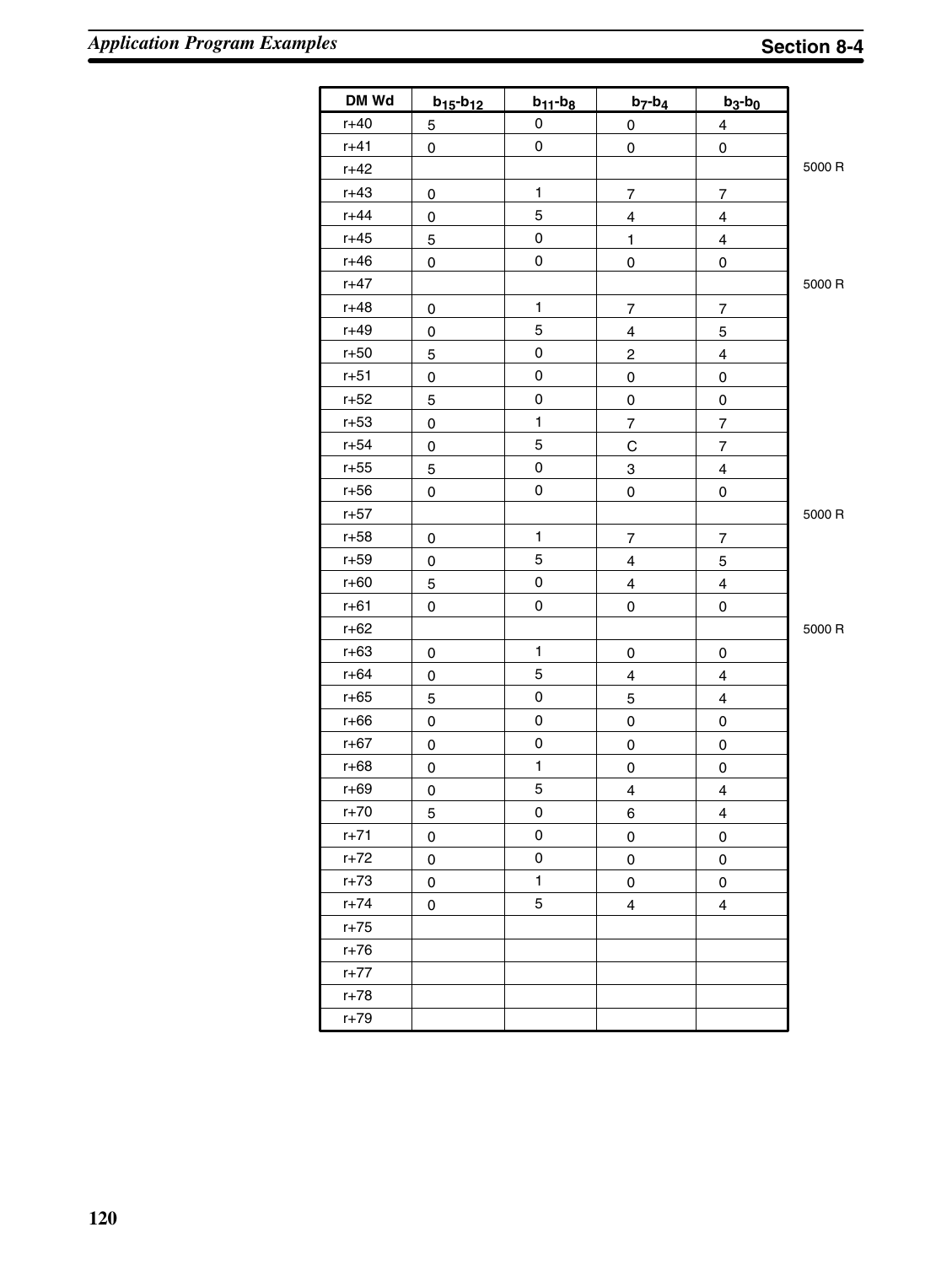#### **Ladder Diagram**



l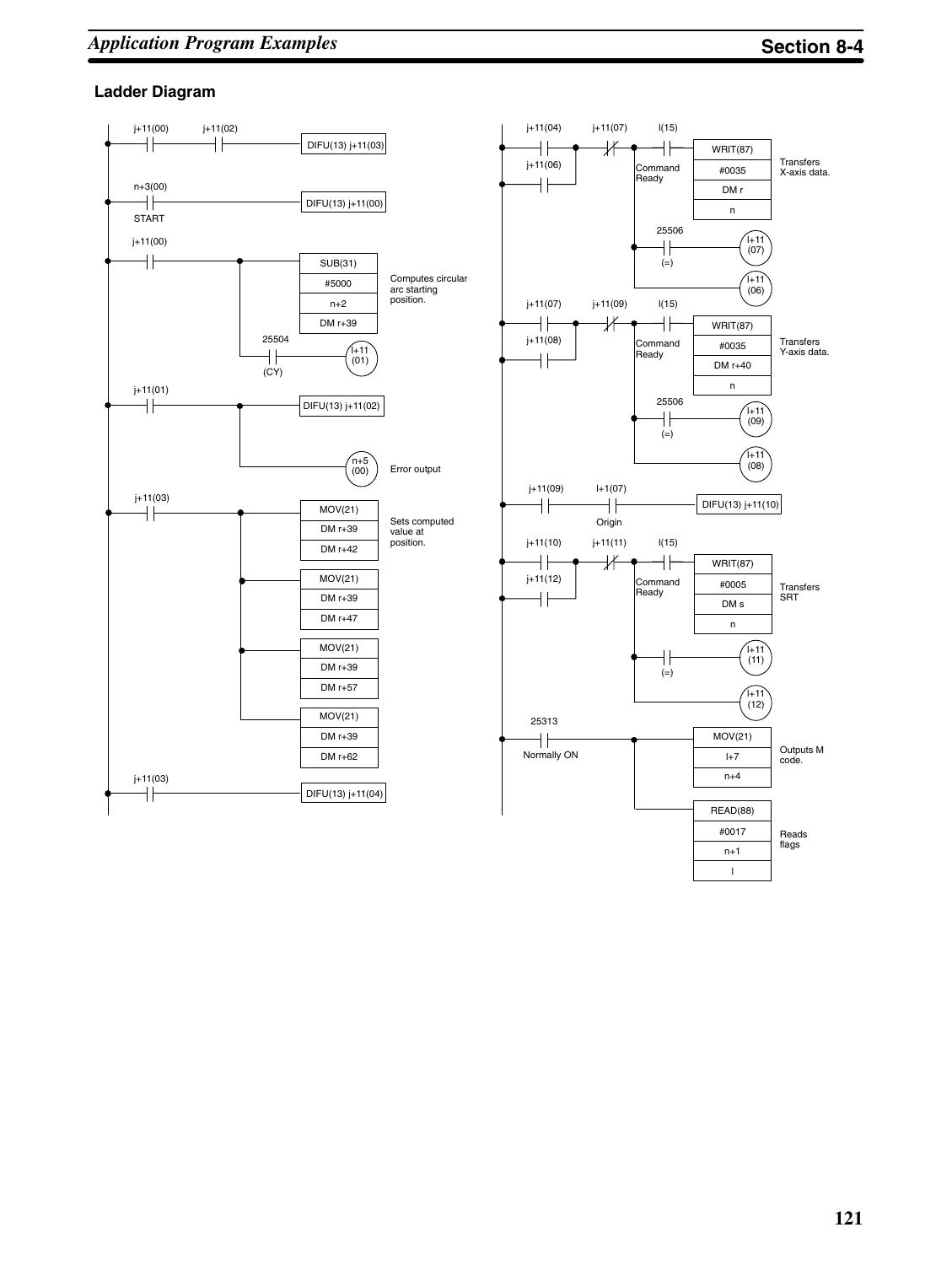### **8-4-3 Multiple Positioning**

This program consecutively executes 25 positioning actions. At each position, an M code is output to indicate arrival. By turning ON the start switch, the motor axes follow the course along the broken lines in the figure below and perform 25 positioning actions. M codes 01-25 are respectively output at each position while the axes stop for 0.5 second. After the 25 positions, the motors return to the origin.



#### **IR Area Allocations**

| n          | $n+1$ | $n+2$            | $n+3$          |
|------------|-------|------------------|----------------|
| (OUT)      | (IN)  | (OUT)            | (IN)           |
| <b>PCU</b> |       | M code<br>output | Start<br>input |

#### **AR Area Allocations**

| Word l    |
|-----------|
| Word I+1  |
|           |
| Word I+16 |

Word (j+12) is part of the AR area.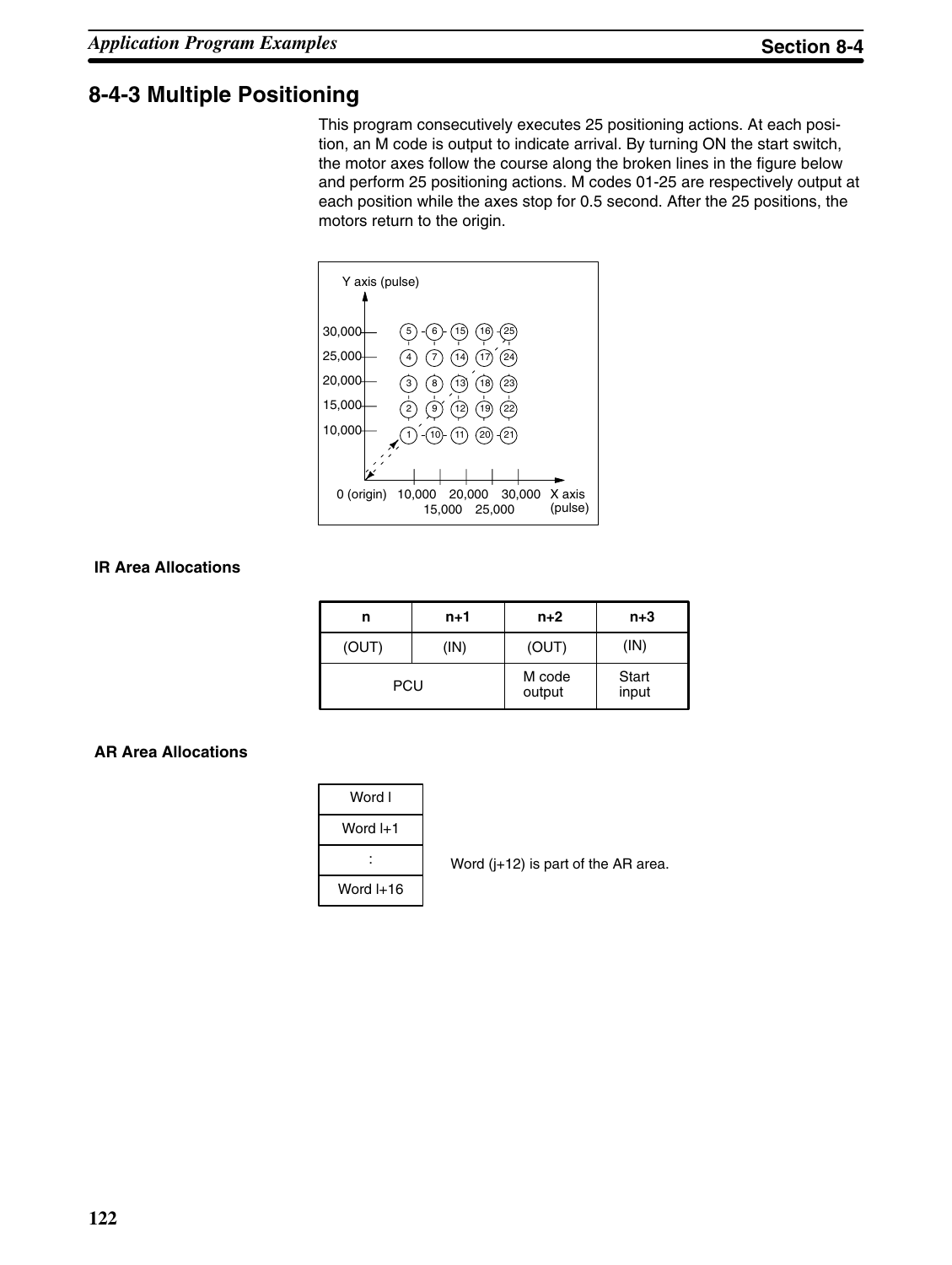**DM Area Allocations**

**Data Area**

| DM Wd    | $b_{15} - b_{12}$   | $b_{11} - b_8$ | $b_7-b_4$               | $b_3-b_0$               |
|----------|---------------------|----------------|-------------------------|-------------------------|
| t        | 1                   | $\pmb{0}$      | $\pmb{0}$               | 4                       |
| $t+1$    | 0                   | $\overline{0}$ | 0                       | 1                       |
| $t+2$    | 0                   | $\overline{0}$ | $\pmb{0}$               | 0                       |
| $t+3$    | 0                   | $\mathbf{1}$   | 0                       | $\mathbf{1}$            |
| $t + 4$  | 0                   | $\overline{0}$ | $\overline{\mathbf{4}}$ | $\overline{\mathbf{4}}$ |
| $t+5$    | $\mathbf{1}$        | 0              | 1                       | $\overline{\mathbf{4}}$ |
| $t+6$    | 0                   | $\pmb{0}$      | 0                       | $\mathbf{1}$            |
| $t+7$    | 5                   | $\mathbf 0$    | 0                       | 0                       |
| $t+8$    | 0                   | $\mathbf{1}$   | 0                       | 6                       |
| $t+9$    | 0                   |                | 0                       | 4                       |
| $t+10$   | $\mathbf{1}$        | $\overline{0}$ | $\mathbf 2$             | 4                       |
| $t+11$   | 0                   | $\overline{0}$ | 0                       | $\overline{\mathbf{c}}$ |
| $t+12$   | 0                   | $\overline{0}$ |                         | 0                       |
|          |                     | 0              | 0                       |                         |
| $t+13$   | 0                   | $\mathbf{1}$   | 1                       | 1                       |
| $t+14$   | 0                   | 0              | 0                       | 4                       |
| $t+15$   | 1                   | 0              | 3                       | 4                       |
| $t+16$   | 0                   | 0              | $\pmb{0}$               | $\overline{\mathbf{c}}$ |
| $t+17$   | 5                   | 0              | 0                       | 0                       |
| $t+18$   | $\mathsf 0$         | $\mathbf{1}$   | 1                       | 6                       |
| $t+19$   | $\mathsf{O}\xspace$ | 0              | $\pmb{0}$               | 4                       |
| $t+20$   | $\mathbf{1}$        | 0              | $\overline{\mathbf{4}}$ | 4                       |
| $t+21$   | $\pmb{0}$           | 0              | $\pmb{0}$               | 3                       |
| $t+22$   | $\pmb{0}$           | 0              | $\mathsf 0$             | $\mathsf 0$             |
| $t + 23$ | $\mathbf 0$         | 1              | $\overline{c}$          | $\mathbf{1}$            |
| $t+24$   | $\pmb{0}$           | 0              | $\pmb{0}$               | 4                       |
| $t+25$   | 5                   | 0              | $\pmb{0}$               | 4                       |
| $t+26$   | $\pmb{0}$           | 0              | $\pmb{0}$               | $\mathbf{1}$            |
| $t+27$   | $\pmb{0}$           | 0              | $\pmb{0}$               | 0                       |
| $t+28$   | 0                   | $\mathbf{1}$   | $\pmb{0}$               | 0                       |
| $t+29$   | 0                   | 0              | $\overline{\mathbf{4}}$ | $\overline{\mathbf{4}}$ |
| $t+30$   | 5                   | 0              | $\mathbf{1}$            | $\overline{\mathbf{4}}$ |
| $t + 31$ | $\mathsf 0$         | $\mathsf 0$    | $\pmb{0}$               | $\mathbf{1}$            |
| $t + 32$ | 5                   | $\mathsf 0$    | $\mathsf{O}\xspace$     | $\mathsf 0$             |
| $t + 33$ | $\mathsf{O}\xspace$ | $\mathbf{1}$   | $\pmb{0}$               | $\overline{c}$          |
|          | 0                   |                | $\mathsf{O}\xspace$     | $\overline{\mathbf{4}}$ |
| $t + 34$ |                     | $\mathsf 0$    |                         | $\overline{\mathbf{4}}$ |
| $t+35$   | 5                   | 0              | $\mathbf 2$             |                         |
| $t+36$   | 0                   | 0              | 0                       | $\overline{c}$          |
| $t + 37$ | 0                   | 0              | 0                       | 0                       |
| $t + 38$ | 0                   | $\mathbf{1}$   | 0                       | 3                       |
| $t+39$   | $\pmb{0}$           | 0              | $\pmb{0}$               | $\overline{\mathbf{4}}$ |
| $t + 40$ | 5                   | 0              | 3                       | $\overline{\mathbf{4}}$ |
| $t + 41$ | 0                   | 0              | $\pmb{0}$               | $\overline{\mathbf{c}}$ |
| $t + 42$ | 5                   | 0              | $\pmb{0}$               | 0                       |
| $t + 43$ | 0                   | $\mathbf{1}$   | 0                       | $\overline{\mathbf{4}}$ |
| $t + 44$ | 0                   | 0              | $\pmb{0}$               | $\overline{\mathbf{4}}$ |
| $t + 45$ | 5                   | 0              | $\overline{\mathbf{4}}$ | $\overline{\mathbf{4}}$ |
| $t + 46$ | 0                   | 0              | 0                       | 3                       |
| $t + 47$ | 0                   | 0              | 0                       | 0                       |
| $t + 48$ | 0                   | $\mathbf{1}$   | 0                       | 5                       |
| $t + 49$ | 0                   | 0              | 0                       | 4                       |
| $t+50$   | 5                   | 0              | $\mathbf 5$             | 4                       |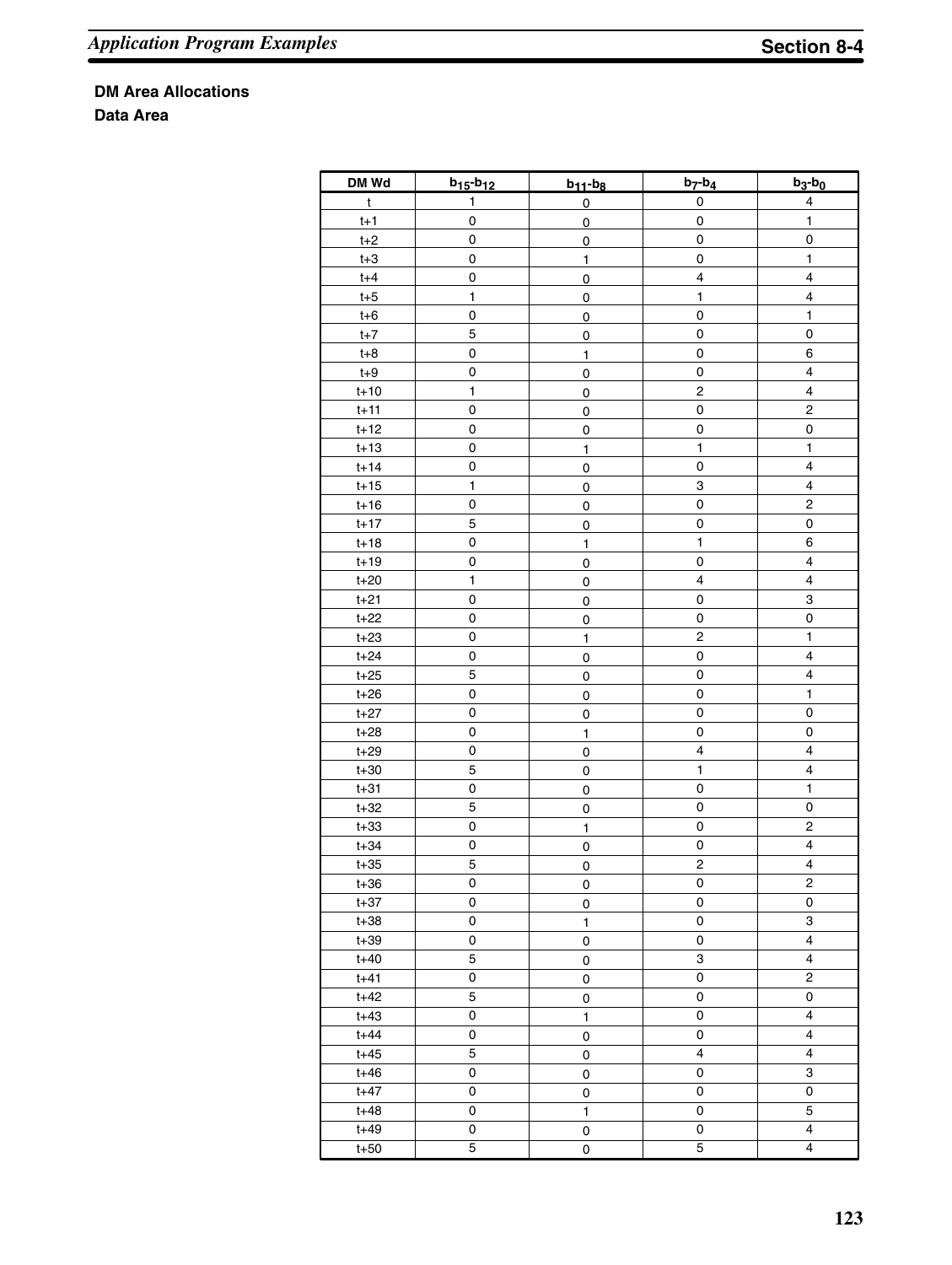| DM Wd     | $b_{15} - b_{12}$   | $b_{11} - b_8$      | $b_7-b_4$    | $b_3-b_0$                |
|-----------|---------------------|---------------------|--------------|--------------------------|
| $t + 51$  | 0                   | 0                   | 0            | 2                        |
| $t+52$    | 5                   | 0                   | 0            | 0                        |
| $t+53$    | 0                   | 1                   | 0            | $\overline{\mathcal{I}}$ |
| $t + 54$  | 0                   | 0                   | $\pmb{0}$    | $\overline{\mathbf{4}}$  |
| $t+55$    | $\mathbf 5$         | 0                   | 6            | $\overline{\mathbf{4}}$  |
| $t+56$    | $\pmb{0}$           | $\mathbf 0$         | $\pmb{0}$    | $\overline{\mathbf{c}}$  |
| $t+57$    | 0                   | 0                   | $\pmb{0}$    | $\overline{0}$           |
| $t+58$    | 0                   | 1                   | $\pmb{0}$    | 8                        |
| $t+59$    | 0                   | 0                   | $\pmb{0}$    | 4                        |
| $t+60$    | 5                   | 0                   | 7            | 4                        |
| $t + 61$  | $\mathsf{O}\xspace$ | 0                   | 0            | 1                        |
| $t + 62$  | 5                   | 0                   | 0            | $\pmb{0}$                |
| $t + 63$  | $\mathsf{O}\xspace$ | $\mathbf{1}$        | $\pmb{0}$    | 9                        |
| $t + 64$  | 0                   | 0                   | 0            | 4                        |
| $t + 65$  | 5                   | 0                   | 8            | 4                        |
| $t + 66$  | $\mathbf 0$         | 0                   | $\pmb{0}$    | $\mathbf{1}$             |
| $t+67$    | $\mathbf 0$         | 0                   | $\pmb{0}$    | $\pmb{0}$                |
| $t + 68$  | $\pmb{0}$           | $\mathbf{1}$        | $\mathbf 1$  | $\pmb{0}$                |
| $t + 69$  | $\mathsf{O}\xspace$ | 0                   | $\mathsf 0$  | 4                        |
| $t+70$    | $\sqrt{5}$          | 0                   | 9            | 4                        |
| $t+71$    | $\mathsf{O}\xspace$ | 0                   | $\pmb{0}$    | $\mathbf{1}$             |
| $t+72$    | 5                   | 0                   | 0            | $\pmb{0}$                |
| $t+73$    | $\mathsf{O}\xspace$ | $\mathbf{1}$        | $\mathbf{1}$ | $\overline{\mathbf{c}}$  |
| $t+74$    | $\pmb{0}$           | 0                   | $\pmb{0}$    | 4                        |
| $t+75$    | $\mathbf 5$         | $\mathbf{1}$        | $\pmb{0}$    | $\overline{\mathbf{4}}$  |
| $t+76$    | $\pmb{0}$           | 0                   | $\pmb{0}$    | $\mathbf 2$              |
| $t+77$    | $\pmb{0}$           | 0                   | $\pmb{0}$    | $\pmb{0}$                |
| $t+78$    | $\pmb{0}$           | $\mathbf{1}$        | $\mathbf{1}$ | 3                        |
| $t+79$    | $\pmb{0}$           | $\mathsf{O}\xspace$ | 0            | $\overline{\mathbf{4}}$  |
| $t + 80$  | $\mathbf 5$         | $\mathbf{1}$        | 1            | $\overline{\mathbf{4}}$  |
| $t + 81$  | $\pmb{0}$           | 0                   | $\mathsf 0$  | $\overline{c}$           |
| $t+82$    | 5                   | 0                   | $\mathsf 0$  | 0                        |
| $t + 83$  | $\pmb{0}$           | $\mathbf{1}$        | $\mathbf{1}$ | $\overline{\mathbf{4}}$  |
| $t + 84$  | $\mathsf{O}\xspace$ | 0                   | $\pmb{0}$    | $\overline{\mathbf{4}}$  |
| $t+85$    | $\mathbf 5$         | 1                   | 2            | 4                        |
| $t+86$    | $\mathsf{O}\xspace$ | 0                   | 0            | 3                        |
| $t + 87$  | 0                   | 0                   | 0            | 0                        |
| $t + 88$  | 0                   | $\mathbf{1}$        | $\mathbf{1}$ | 5                        |
| $t + 89$  | 0                   | 0                   | 0            | 4                        |
| $t + 90$  | 5                   | $\mathbf{1}$        | 3            | 4                        |
| $t + 91$  | 0                   | 0                   | 0            | 2                        |
| $t + 92$  | 5                   | 0                   | 0            | 0                        |
| $t + 93$  | 0                   | 1                   | 1            | 7                        |
| $t + 94$  | 0                   | 0                   | 0            | 4                        |
| $t + 95$  | $\mathbf 5$         | 1                   | 4            | 4                        |
| $t + 96$  | 0                   | 0                   | 0            | 2                        |
| $t + 97$  | 0                   | 0                   | 0            | 0                        |
| $t + 98$  | 0                   | 1                   | 1            | 8                        |
| $t + 99$  | 0                   | 0                   | 0            | 4                        |
| $t + 100$ | 5                   | 1                   | 5            | 4                        |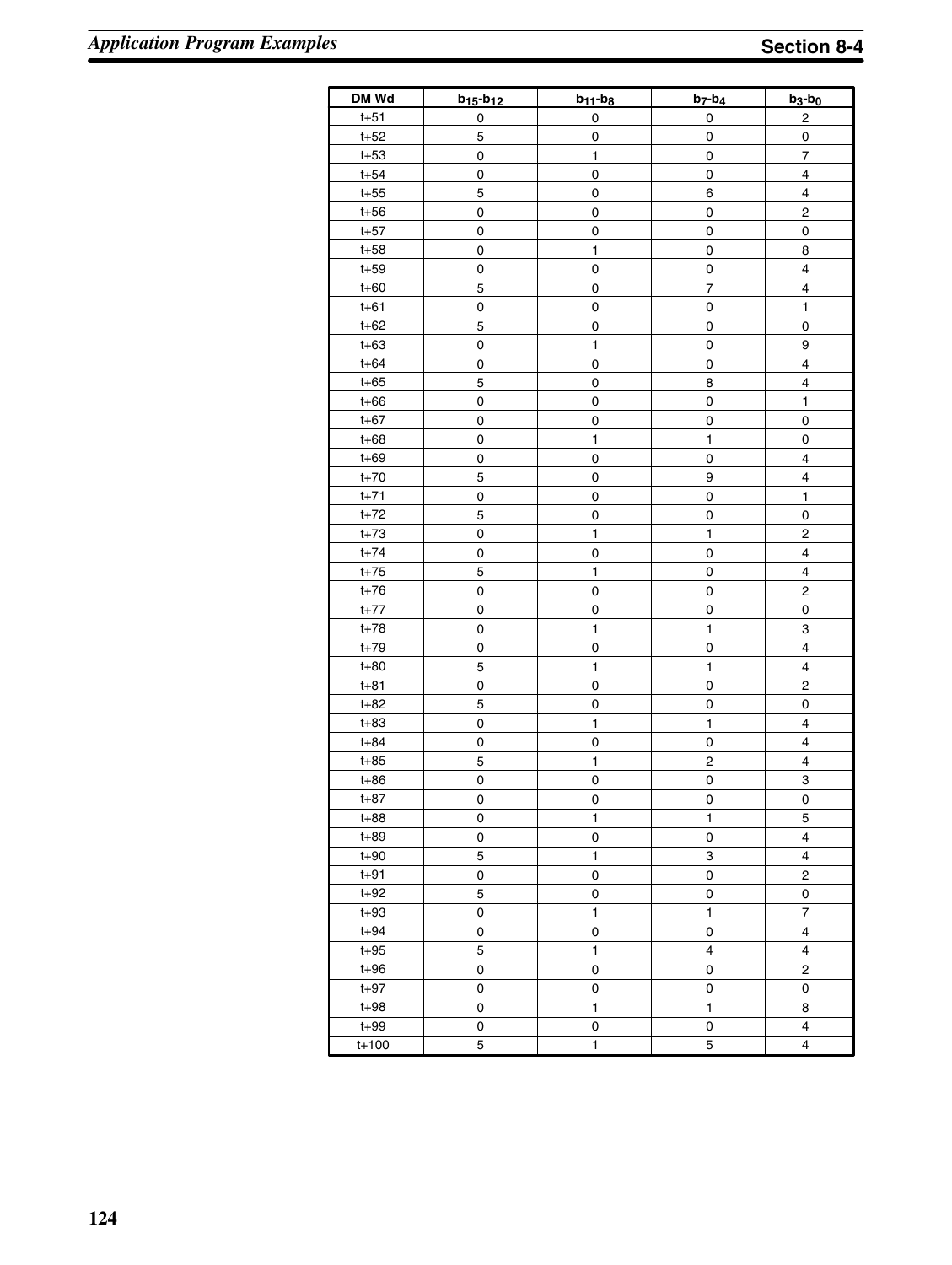| DM Wd     | $b_{15} - b_{12}$ | $b_{11} - b_8$ | $b_7-b_4$               | $b_3-b_0$               |
|-----------|-------------------|----------------|-------------------------|-------------------------|
| $t + 101$ | 0                 | 0              | 0                       | 1                       |
| $t + 102$ | 5                 | 0              | 0                       | 0                       |
| $t + 103$ | 0                 | $\mathbf{1}$   | $\mathbf{1}$            | 9                       |
| $t + 104$ | 0                 | 0              | $\mathsf 0$             | $\overline{\mathbf{4}}$ |
| $t + 105$ | 5                 | $\mathbf{1}$   | 6                       | 4                       |
| $t + 106$ | 0                 | 0              | $\mathsf 0$             | 1                       |
| $t + 107$ | 0                 | 0              | 0                       | 0                       |
| $t + 108$ | 0                 | 1              | $\mathbf 2$             | 0                       |
| $t + 109$ | 0                 | 0              | 0                       | $\overline{\mathbf{4}}$ |
| $t + 110$ | 5                 | $\mathbf{1}$   | $\overline{7}$          | $\overline{\mathbf{4}}$ |
| $t + 111$ | 0                 | 0              | 0                       | $\mathbf{1}$            |
| $t + 112$ | 5                 | 0              | 0                       | 0                       |
| $t + 113$ | 0                 | 1              | 2                       | 2                       |
| $t + 114$ | 0                 | 0              | 0                       | 4                       |
| $t + 115$ | 5                 | 1              | 8                       | 4                       |
| $t + 116$ | 0                 | 0              | 0                       | 2                       |
| $t + 117$ | 0                 | 0              | 0                       | 0                       |
| $t + 118$ | 0                 | 1              | $\overline{c}$          | 3                       |
| $t + 119$ | 0                 | 0              | 0                       | $\overline{\mathbf{4}}$ |
| $t + 120$ | 5                 | $\overline{1}$ | 9                       | 4                       |
| $t + 121$ | 0                 | 0              | 0                       | $\overline{c}$          |
| $t + 122$ | 5                 | 0              | 0                       | 0                       |
| $t + 123$ | 0                 | 1              | $\mathbf 2$             | 4                       |
| $t + 124$ | 0                 | 0              | 0                       | 4                       |
| $t + 125$ | 5                 | $\overline{c}$ | 0                       | $\overline{\mathbf{4}}$ |
| $t + 126$ | 0                 | 0              | 0                       | 3                       |
| t+127     | 0                 | 0              | 0                       | 0                       |
| $t + 128$ | 0                 | $\mathbf{1}$   | 2                       | 5                       |
| $t + 129$ | 0                 | 0              | 0                       | 4                       |
| $t + 130$ | 1                 | 2              | 5                       | 4                       |
| $t + 131$ | 0                 | 0              | $\mathsf 0$             | 0                       |
| $t + 132$ | 0                 | 0              | 0                       | 0                       |
| $t + 133$ | 0                 | 1              | $\overline{c}$          | 6                       |
| $t + 134$ | 0                 | 0              | $\overline{\mathbf{4}}$ | 4                       |
| $t + 135$ | 5                 | $\overline{c}$ | 5                       | $\overline{4}$          |
| $t + 136$ | 0                 | 0              | 0                       | 0                       |
| $t + 137$ | 0                 | 0              | 0                       | 0                       |
| $t + 138$ | 0                 | 0              | 0                       | 0                       |
| $t + 139$ | 0                 | 0              | $\overline{4}$          | 4                       |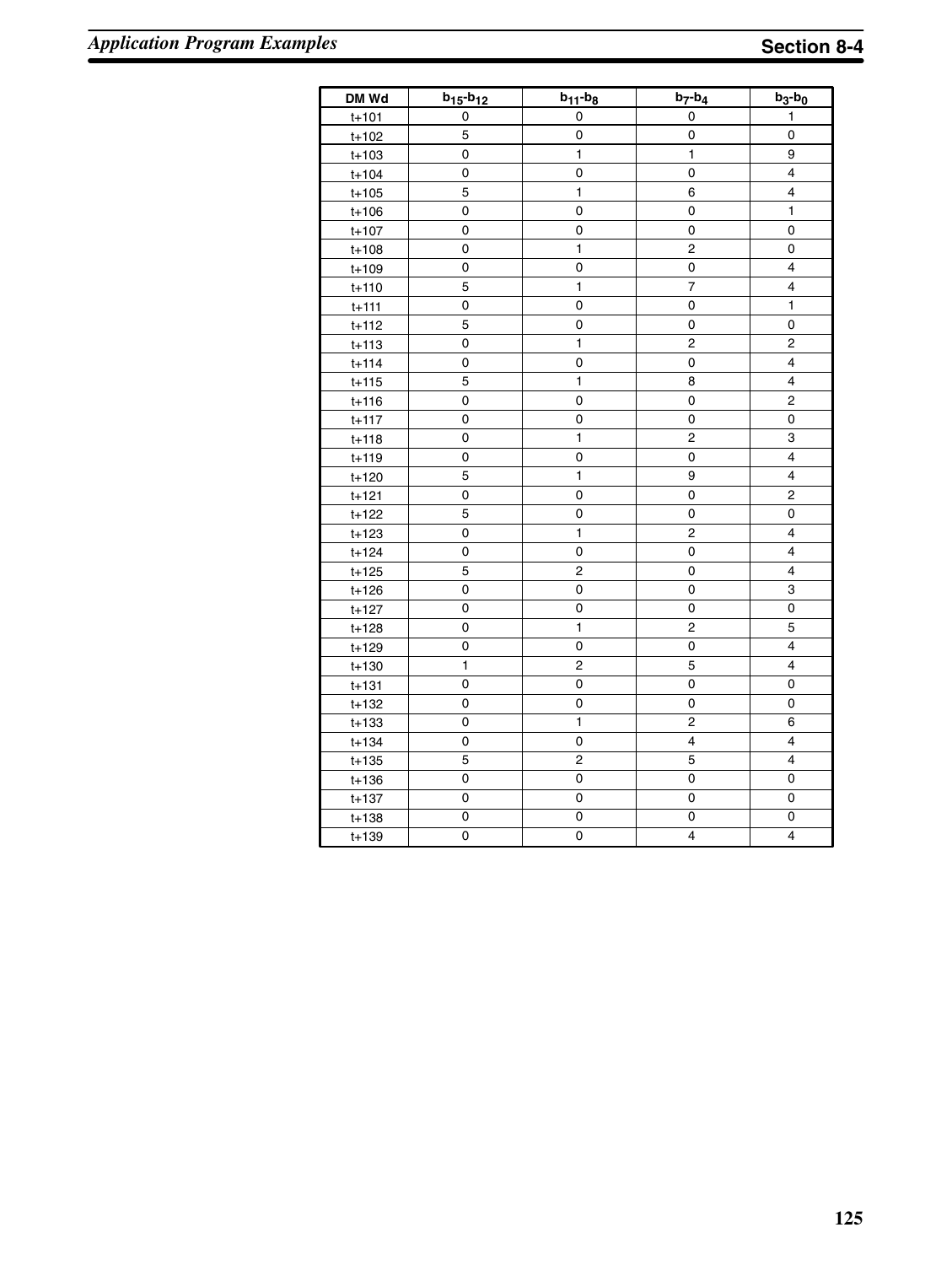| DM Wd     | $b_{15} - b_{12}$   | $b_{11} - b_8$          | $b_7-b_4$      | $b_3-b_0$    |
|-----------|---------------------|-------------------------|----------------|--------------|
| $t + 151$ | $\pmb{0}$           | 3                       | 0              | 1            |
| $t + 152$ | 1                   | 0                       | 0              | 0            |
| $t + 153$ | $\pmb{0}$           | 2                       | 0              | $\mathbf{1}$ |
| $t + 154$ | 5                   | 0                       | 1              | 0            |
| $t + 155$ | 0                   | 2                       | 0              | 1            |
| $t + 156$ | 5                   | 0                       | 2              | 0            |
| $t + 157$ | 0                   | 2                       | 0              | 1            |
| $t + 158$ | 5                   | 0                       | 3              | 0            |
| $t + 159$ | $\pmb{0}$           | 2                       | 0              | 1            |
| $t + 160$ | 5                   | 0                       | 4              | 0            |
| $t + 161$ | 0                   | 1                       | 0              | 1            |
| $t + 162$ | 1                   | 0                       | 1              | 0            |
| $t + 163$ | 0                   | 2                       | 0              | 1            |
| $t + 164$ | 5                   | 0                       | 5              | 0            |
| $t + 165$ | 0                   | 2                       | 0              | 1            |
| $t + 166$ | $\mathbf 5$         | 0                       | 6              | 0            |
| $t + 167$ | 0                   | 2                       | 0              | 1            |
| $t + 168$ | 5                   | 0                       | $\overline{7}$ | $\pmb{0}$    |
| $t + 169$ | 0                   | 2                       | 0              | 1            |
| $t + 170$ | 5                   | 0                       | 8              | 0            |
| $t + 171$ | $\pmb{0}$           | 1                       | 0              | 1            |
| $t + 172$ | 1                   | 0                       | 2              | $\pmb{0}$    |
| $t + 173$ | $\pmb{0}$           | $\mathbf 2$             | 0              | 1            |
| $t + 174$ | 5                   | 0                       | 9              | 0            |
| $t + 175$ | $\mathsf{O}\xspace$ | $\mathbf 2$             | 0              | $\mathbf{1}$ |
| $t + 176$ | 5                   | $\mathbf{1}$            | 0              | $\pmb{0}$    |
| $t + 177$ | $\pmb{0}$           | $\mathbf 2$             | 0              | $\mathbf{1}$ |
| $t + 178$ | 5                   | $\mathbf{1}$            | $\mathbf{1}$   | 0            |
| $t + 179$ | $\mathbf 0$         | $\mathbf 2$             | 0              | $\mathbf{1}$ |
| $t + 180$ | 5                   | $\mathbf{1}$            | 2              | 0            |
| $t + 181$ | 0                   | $\mathbf{1}$            | 0              | $\mathbf{1}$ |
| t+182     | 1                   | 0                       | 3              | 0            |
| $t + 183$ | 0                   | $\mathbf 2$             | 0              | 1            |
| $t + 184$ | 5                   | 1                       | 3              | 0            |
| $t + 185$ | $\pmb{0}$           | $\mathbf 2$             | 0              | $\mathbf{1}$ |
| $t + 186$ | 5                   | $\mathbf{1}$            | 4              | 0            |
| $t + 187$ | 0                   | $\overline{2}$          | 0              | $\mathbf{1}$ |
| t+188     | 5                   | $\mathbf{1}$            | 5              | 0            |
| t+189     | 0                   | 2                       | 0              | $\mathbf{1}$ |
| $t + 190$ | 5                   | 1                       | 6              | 0            |
| $t + 191$ | 0                   | $\mathbf{1}$            | 0              | $\mathbf{1}$ |
| $t + 192$ | 1                   | 0                       | 4              | 0            |
| t+193     | 0                   | 2                       | 0              | $\mathbf{1}$ |
| $t + 194$ | 5                   | $\mathbf{1}$            | $\overline{7}$ | 0            |
| $t + 195$ | 0                   | 2                       | 0              | $\mathbf{1}$ |
| t+196     | 5                   | $\mathbf{1}$            | 8              | 0            |
| $t + 197$ | 0                   | 2                       | 0              | $\mathbf{1}$ |
| t+198     | 5                   | $\overline{\mathbf{1}}$ | 9              | 0            |
| t+199     | 0                   | 2                       | 0              | $\mathbf{1}$ |
| $t + 200$ | 5                   | 2                       | 0              | 0            |
| $t + 201$ | 0                   | 3                       | 0              | $\mathbf{1}$ |
| $t + 202$ | 1                   | $\overline{c}$          | 5              | 0            |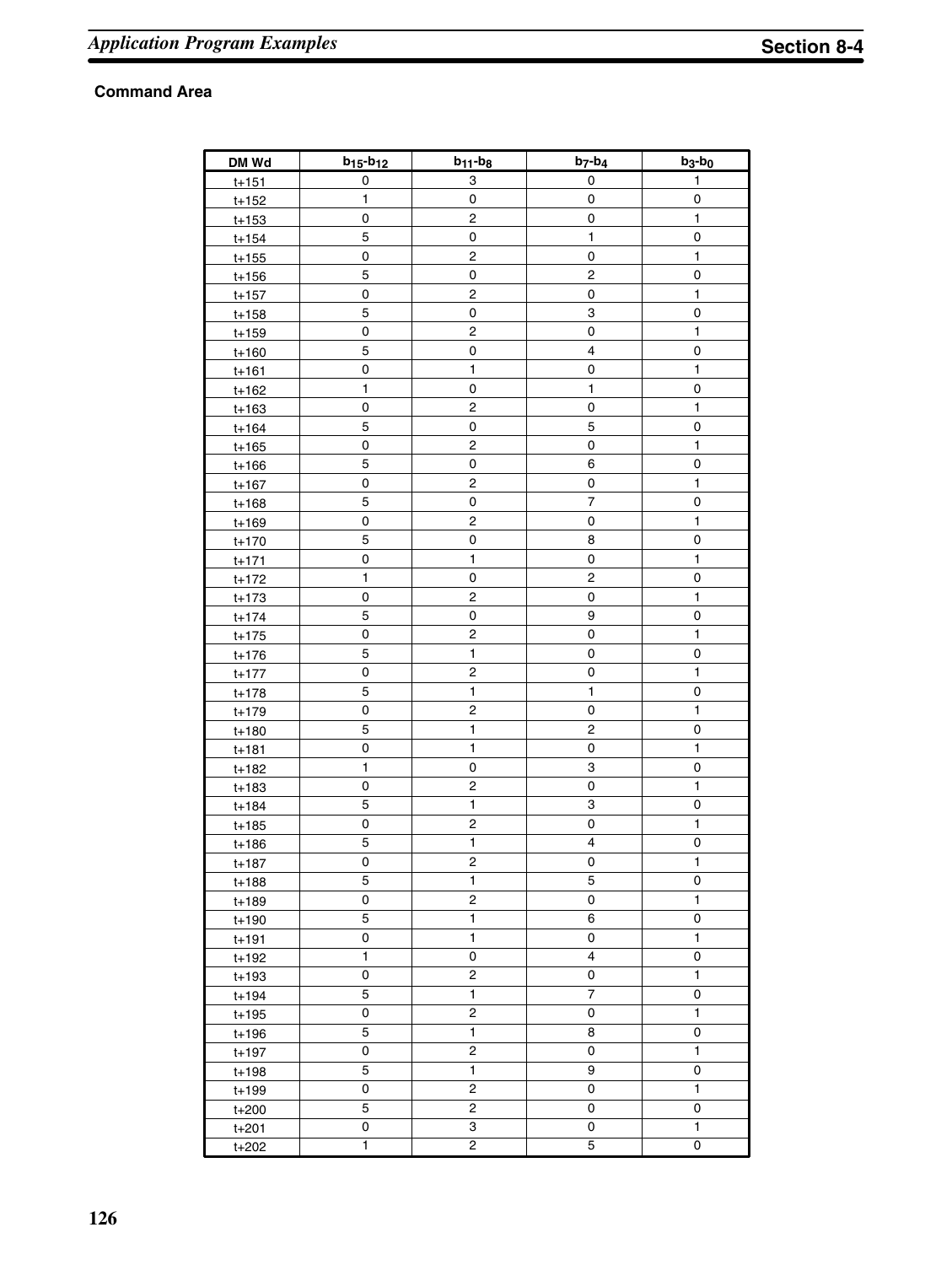### **Ladder Diagram**

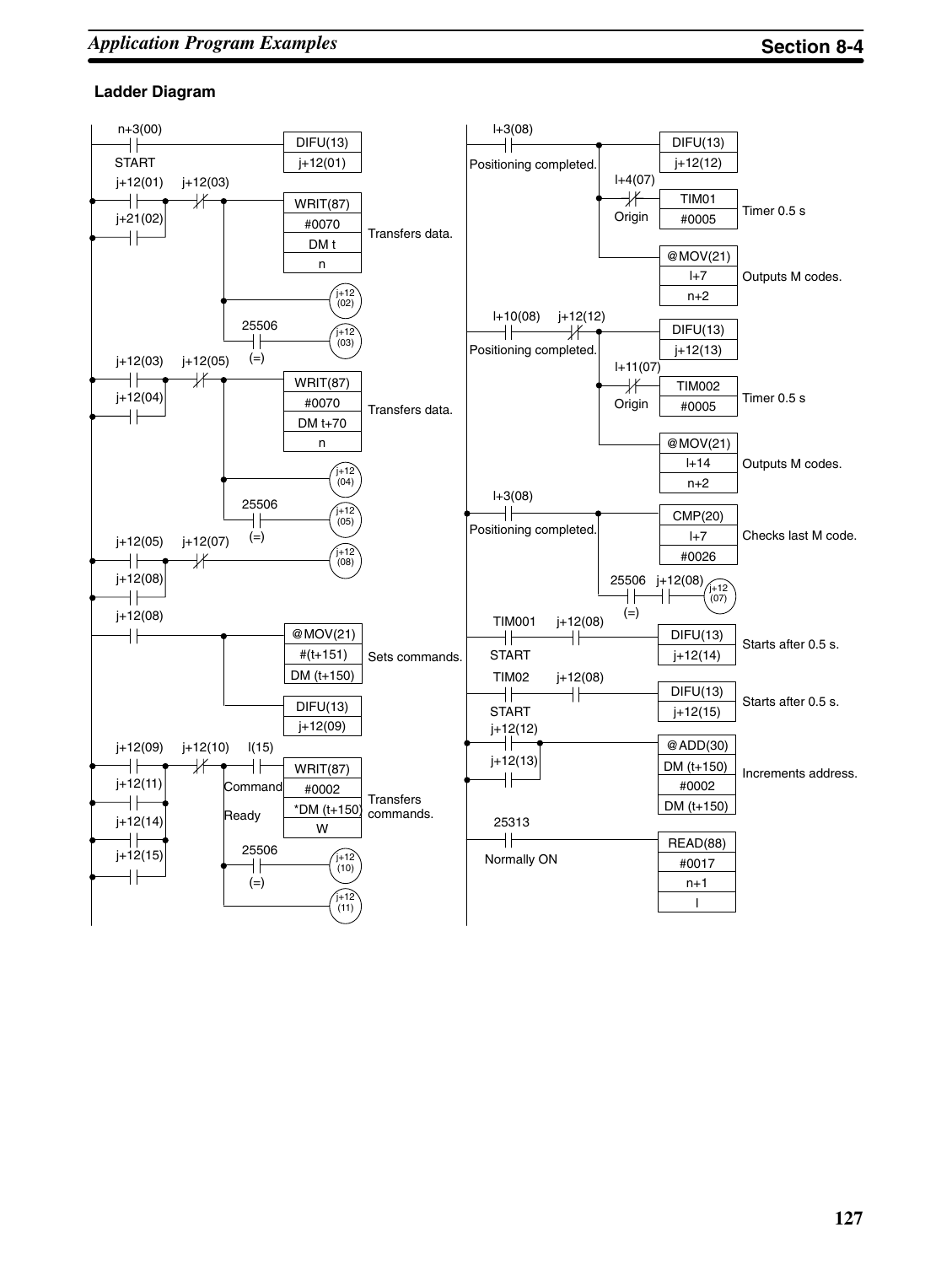# **SECTION 9 External Display, Switches, and Indicators**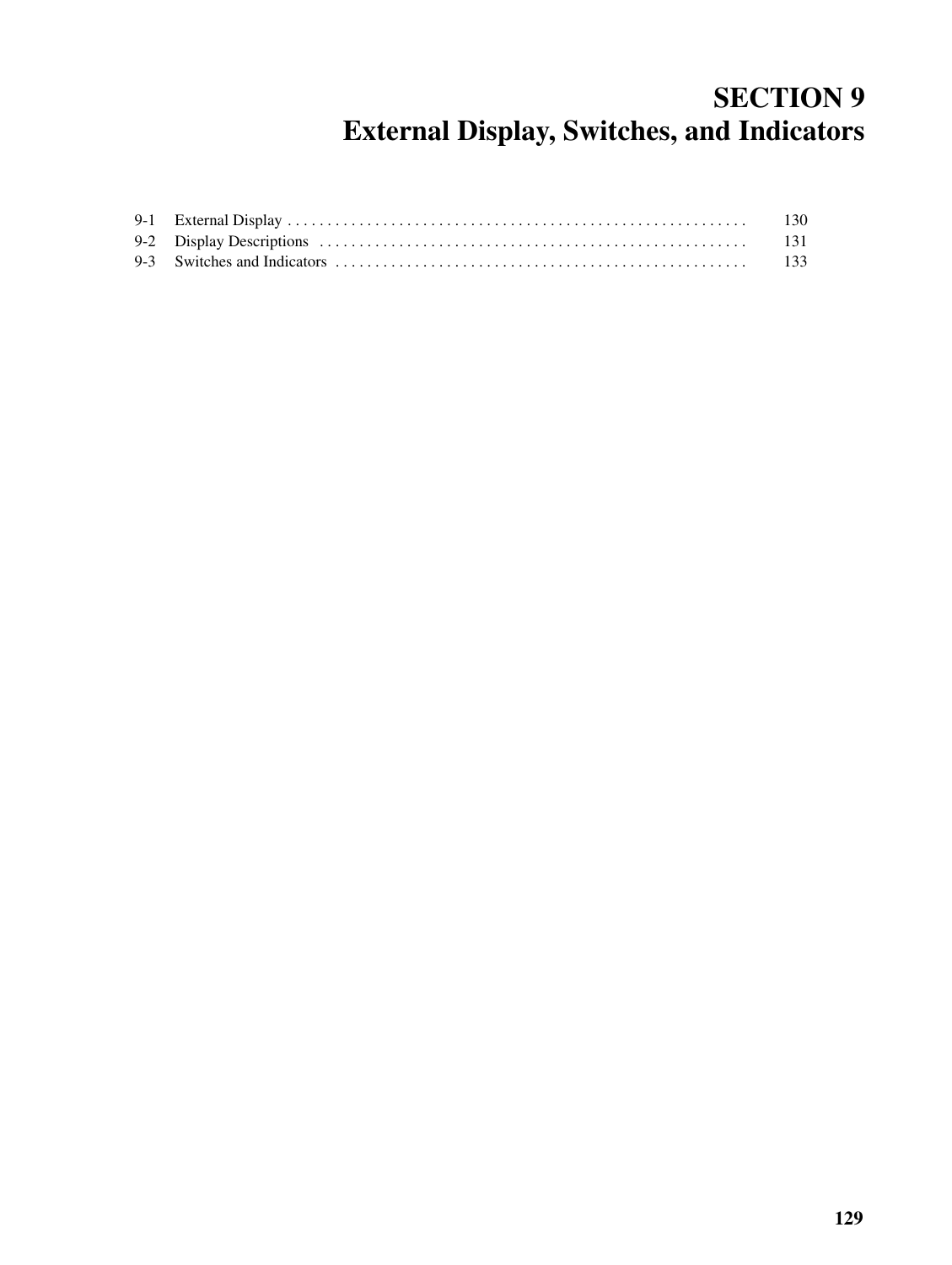### **9-1 External Display**

This section provides only an overview of the External Display. Refer to the *Operation Manual*.

#### **Front Panel**



Displays the current position during Current Position mode, and the error code during Error Code mode.

#### **Moving Between Display Modes**

The C500-ND201 External Display has four display modes which can be selected by pressing the MODE and RESET switches.

- *1, 2, 3...* 1. When power is turned ON the External Display is in Current Position mode.
	- 2. Each time you press the mode switch, the display mode advances in the order Current Position to X-Axis Status to Y-Axis Status and then back to Current Position. The order circulates in this way no matter what mode you start in.
	- 3. In the two Status modes you can press the RESET switch to return immediately to Current Position mode.
	- 4. The External Display enters the Error Code mode automatically when an error occurs. When the error clears, the display always returns to Current Position mode.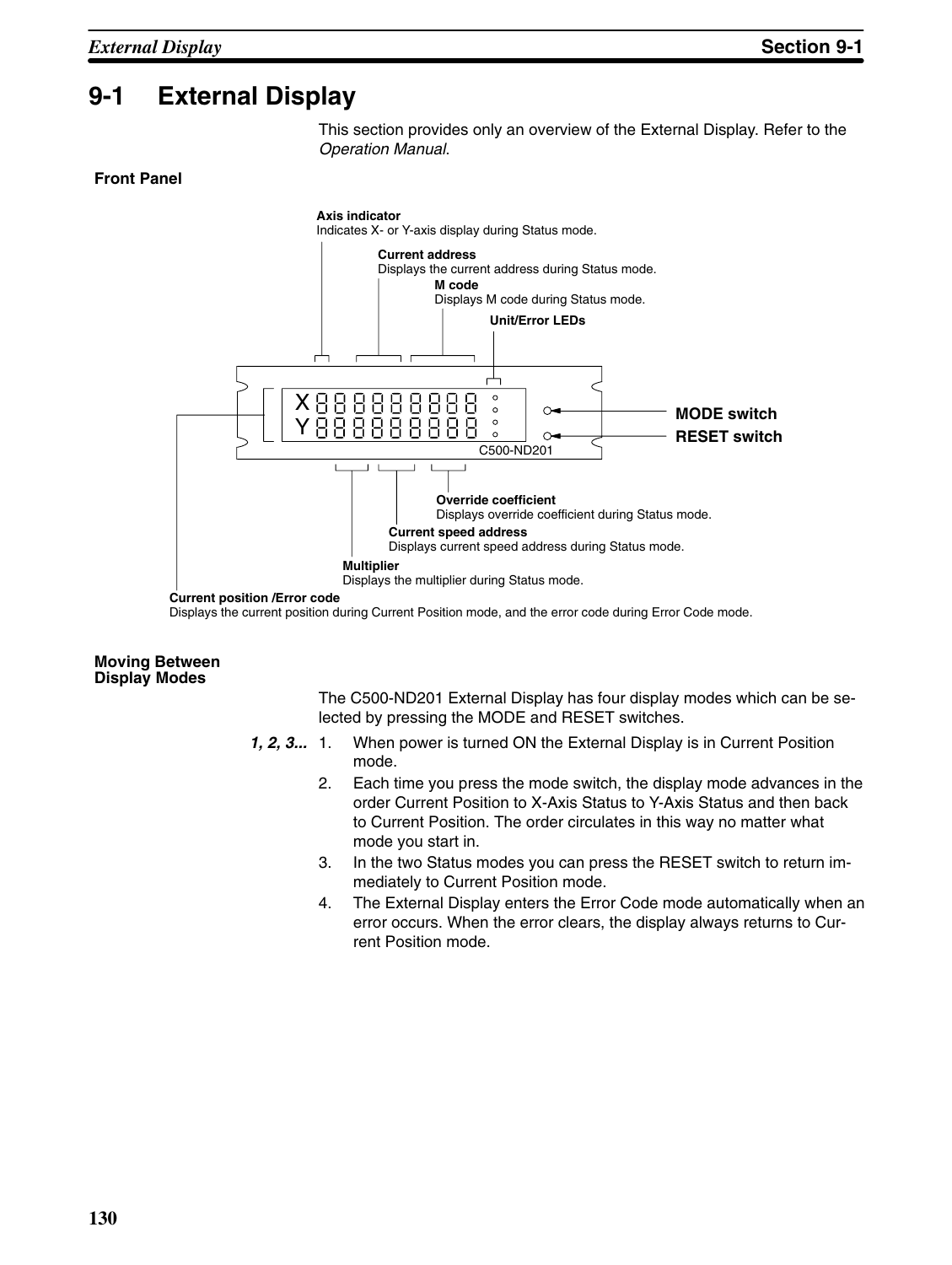### **9-2 Display Descriptions**

#### **Power ON Operation**

Press the RESET switch once after turning on the power. The display shows a series of dashes until the origin has been established (See *Section 7 Establishing the Origin*).



If the display is dark, check the following.

- The 100/200-VAC power supply. *1, 2, 3...*
	- 2. The fuses.
	- 3. Crossed wiring between the Position Control Unit and External Display. Check the peripheral connector wiring.
	- 4. The External Display itself may be malfunctioning if all connections and power are correct.
- Displays the current position for the X and Y axes. When one axis is unused, the display for that axis will be a series of dashes. There are eight display digits for each axis; this corresponds to the eight BCD digits in the position field for all positioning actions. **Current Position Mode**

The current position is displayed in the selected unit (pulse, mm, inch). The various units have the following ranges.

- 1. For pulse: -99,999,999 to +99,999,999. This is the maximum range of the device in absolute figures. *1, 2, 3...*
	- 2. For millimeters: -99,999.999 to +99,999.999. The number of digits below the decimal are fixed at three.
	- 3. For inch: -9,999.9999 to +9,999.9999. The number digits below the decimal are fixed at four.

In other words, the precision remains the full eight digits no matter what units you use. However, you can go over the permitted range in mm and inch units; if this occurs, all digits display "E" as shown below.



To obtain the number of encoder pulses when you have selected millimeter or inch, multiply the current position by the pulse rate (selected unit/pulse). The pulse rate is described in *3-1 Overview*. In essence, the pulse rate is the actual distance moved by the mechanical system per encoder pulse.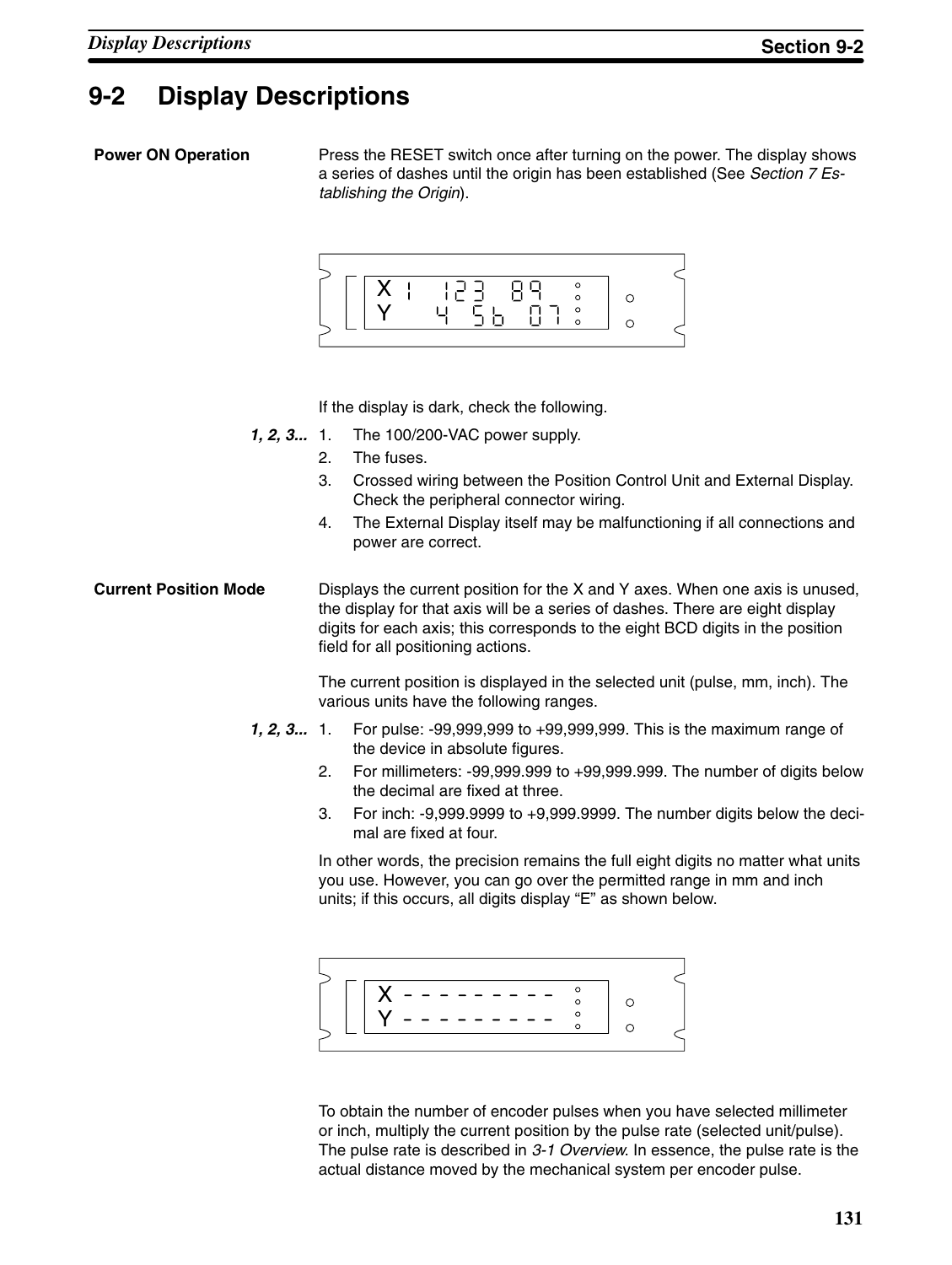#### **X-Axis Status and Y-Axis Status Modes**

Display various fields of positioning actions and flags of the AR area. The display is the same for both axes, although information for only one axis can be displayed at a time.



#### **AXIS**

Designates the axis being displayed: 1: X axis; 2: Y axis.

#### **EXECUTE ADR.**

Address of current positioning action, 123 in the figure above. While the system is stopped, the address for the next positioning action is displayed.

#### **M-CODE**

Displays M code currently being output (89 in the figure above). 00 is displayed if no M code is designated.

#### **MULT. FACTOR**

Displays the current multiplier (4 in the figure).

#### **SPEED ADR.**

Displays the abbreviated current speed address for the speed designated by the positioning action (56 in the figure).

#### **OVER-RIDE**

Displays the override coefficient if in effect (0.7 in the figure).

Displays system and command error codes whenever an error occurs. The display mode automatically turns to Error Code mode in such cases. **Error Code Mode**

"E0" lights at the axis indicators, followed by an error code display (See *Appendix D* for the error code list). Only one error code is displayed at a time; therefore, the system prioritizes multiple errors. After clearing the indicated error by ERST (error reset), the next error of priority is displayed. **System Errors**

"E" lights at the axis indicators. An error code and related OP code are displayed for each axis. The displayed OP code is related to the command error. Only one error code is displayed at a time; therefore, the system prioritizes multiple errors. After clearing the indicated error by ERST (error reset), the next error of priority is displayed. **Command Errors**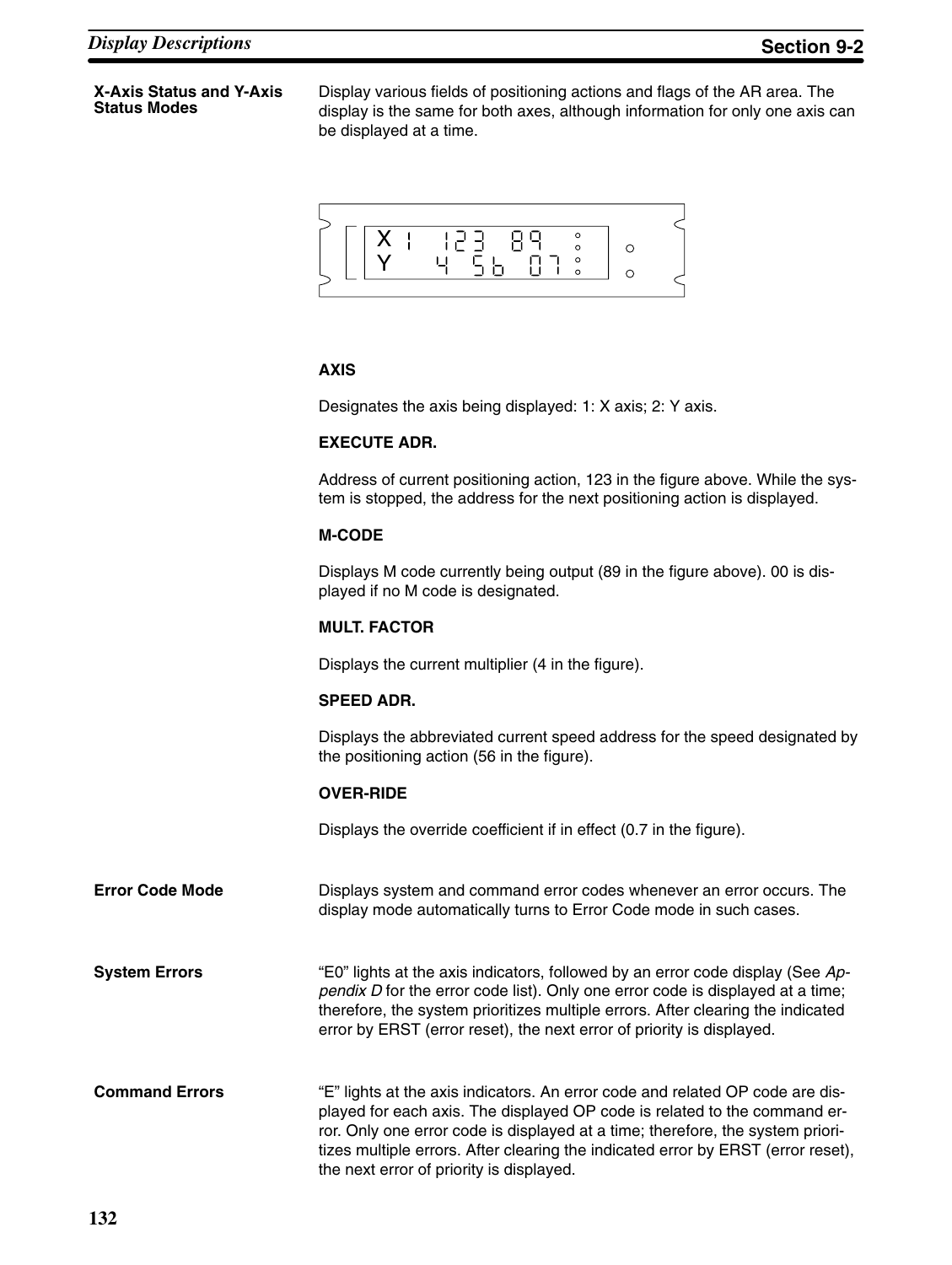### **9-3 Switches and Indicators**

**Position Control Unit Front Panel**

The front panel of the Position Control Unit is arranged for connections to the Teaching Box (see operation manual), the External Display (see Section 11), the servomotor drivers (see specifications in Appendix C), external input switches, etc. In addition, four LEDs are located on the panel to indicate the current status of the Position Control Unit.



Clockwise (CW) and counterclockwise (CCW) rotation of the motor shaft are in reference to a viewer facing the shaft on the end of the motor that has no lead cables attached, i.e., the end from which the shaft extends from the motor for connection. **Definition of CW and CCW**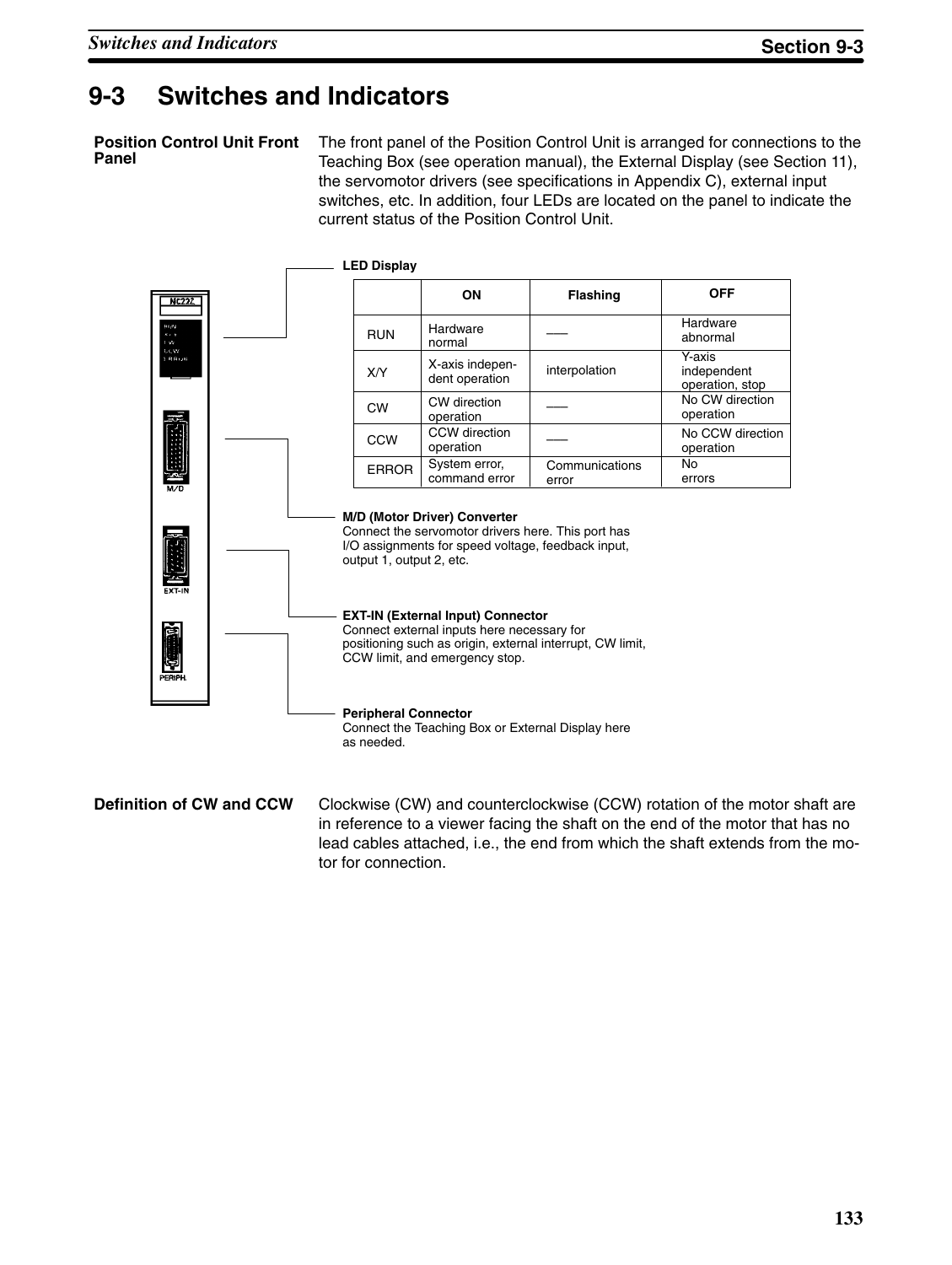# **SECTION 10 Error Processing**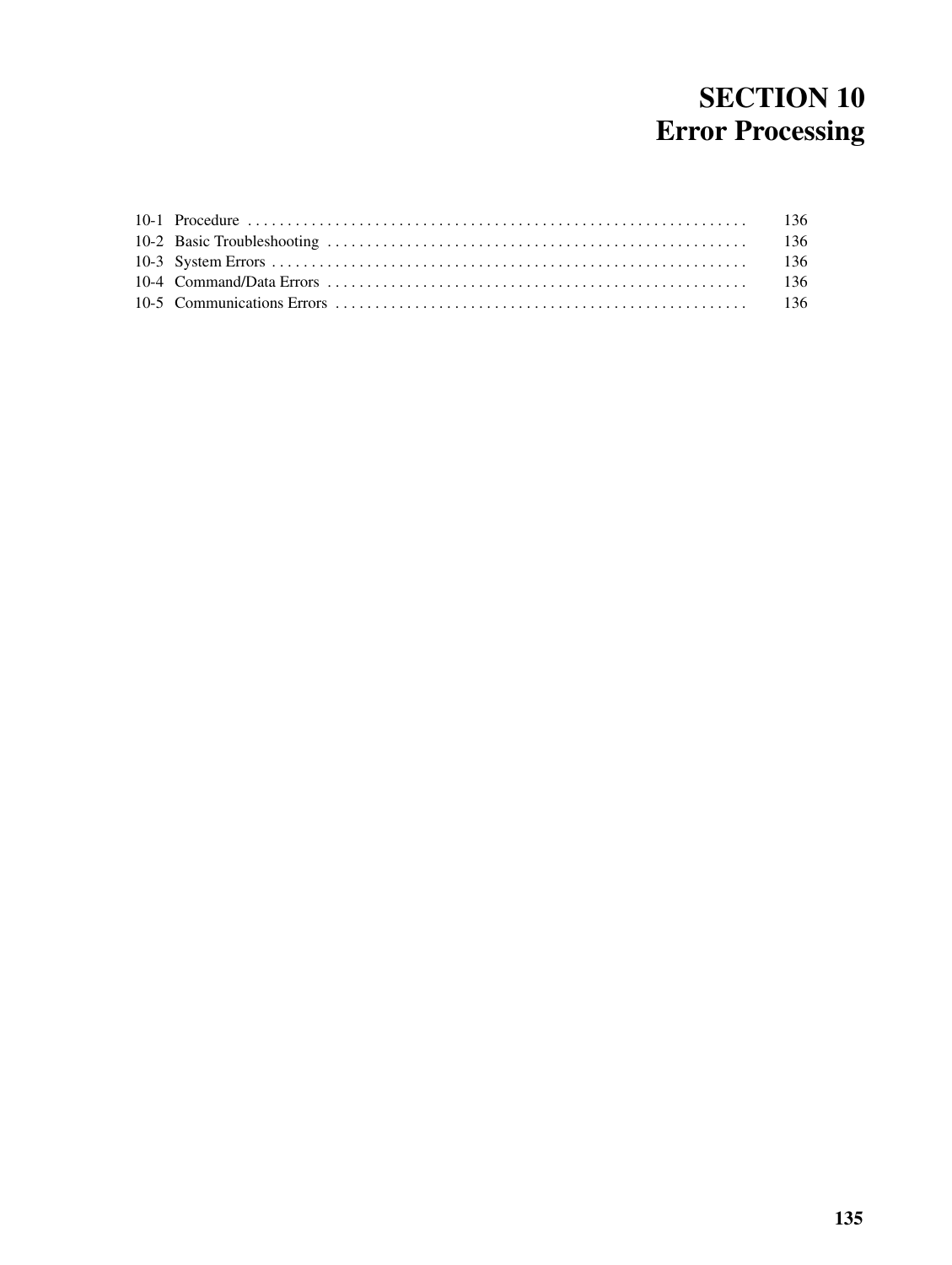### **10-1 Procedure**

Error processing is facilitated by the ERROR LED on the Position Control Unit and error code displays on the External Display. The following figure describes the different error processing steps. The three types of errors, system errors, command/data errors, and communications errors, are further classified by their unique error codes (Refer to *Appendix D*). In addition, the ER-ROR LED on the Position Control Unit lights when there is a system error or command error and flashes when there is a communications error.



## **10-2 Basic Troubleshooting**

If an error occurs, the following general procedure should be used.

- *1, 2, 3...* 1. Check the LED status on the Position Control Unit front panel and the flag status.
	- 2. If possible, determine the cause of the error. Check the error code.
	- 3. Correct the cause of the error.
	- 4. Reset the Position Control Unit (ERST).

### **10-3 System Errors**

Caused by reasons other than PC commands. System errors have error codes 00-21 (See *Appendix D*). Possible problem areas include Position Control Unit internal hardware, the watchdog timer, the workpiece travelling beyond the CW or CCW limit switch, error counter overflow, and emergency stop. Any of the errors cause the stored origin to be lost. After resetting, begin by establishing the origin.

### **10-4 Command/Data Errors**

Caused by PC commands. Command errors are further classified as OP code errors with codes 30-33, operand errors with codes 40-41, and data errors with codes 50-61 (See *Appendix D*). Possible problem areas include incorrect command or data format, commands received at the wrong time (e.g., SRT before ORG), and undefined data.

### **10-5 Communications Errors**

Caused by abnormal data communications with Peripheral Devices such as the Teaching Box or External Display. Communication errors have codes 70-72 (See *Appendix D*). Problem areas are parity errors, framing errors, and overrun errors.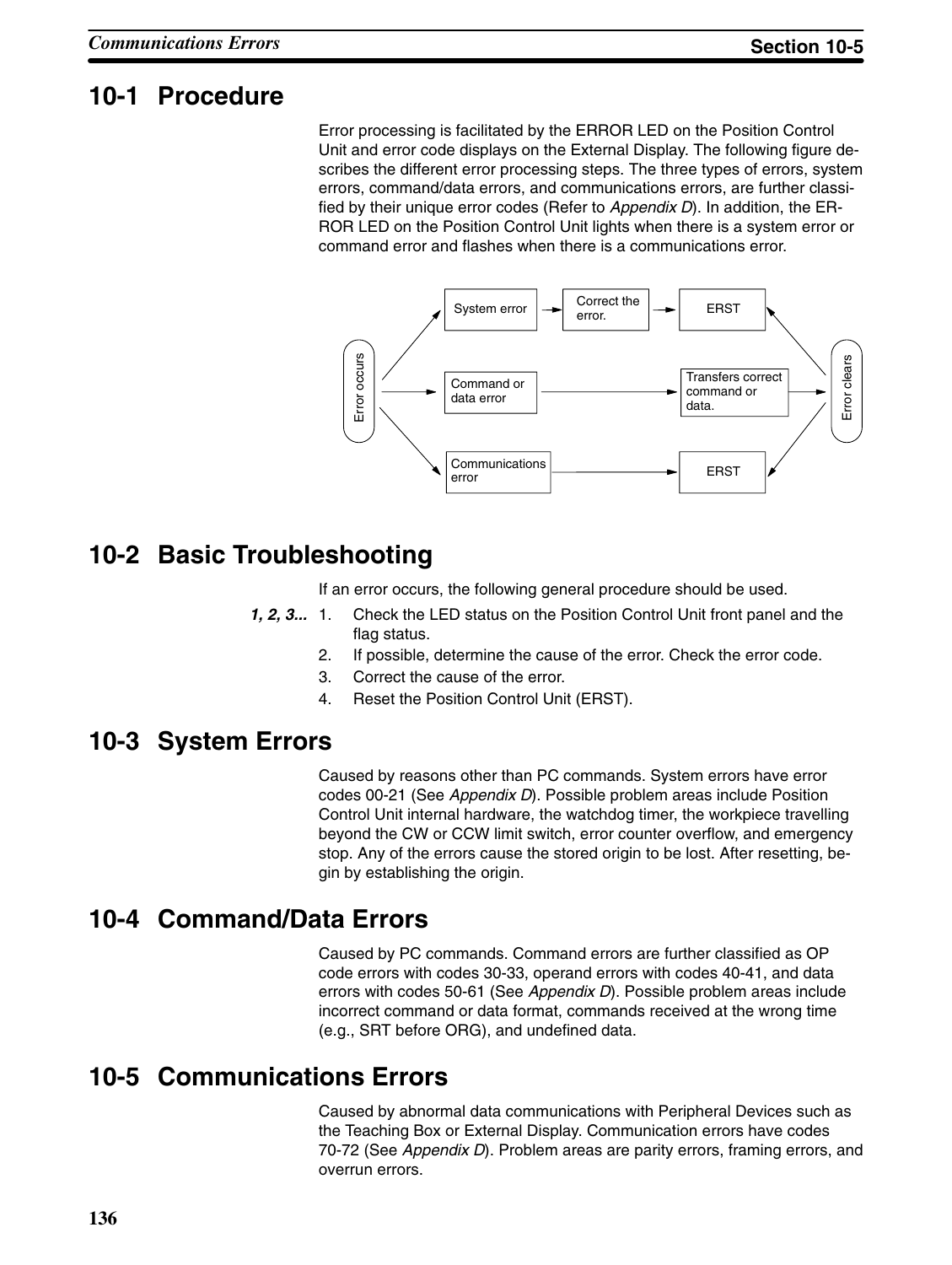# **Appendix A Position Control Unit Specifications**

# **General Specifications**

| <b>Item</b>                   |                           | Specification                                                                        |  |
|-------------------------------|---------------------------|--------------------------------------------------------------------------------------|--|
| Power supply voltage          |                           | 5 VDC (for PCU)                                                                      |  |
|                               |                           | 24 VDC (for external power)                                                          |  |
| Voltage fluctuation tolerance |                           | 4.75-5.25 VDC (for PCU)                                                              |  |
|                               |                           | 21.6-26.4 VDC (for external unit power)                                              |  |
| DC current consumption        |                           | 950 mA or less for 5 VDC                                                             |  |
|                               |                           | 50 mA or less for 24 VDC                                                             |  |
| Dielectric resistance         |                           | Between all external terminals and frame ground: 500 VAC for 1<br>minute at 50/60 Hz |  |
|                               |                           | Power (100 VAC)                                                                      |  |
|                               |                           | (a) Normal mode: 1.2 kV                                                              |  |
|                               |                           | (b) Common mode: 1.2 kV                                                              |  |
| Noise resistance              |                           | I/O (24 VDC)                                                                         |  |
|                               |                           | (a) Normal mode: 600 V                                                               |  |
|                               |                           | (b) Common mode: 600 V                                                               |  |
|                               |                           | Conditions: Pulse width 1 µs, rise time 1 ns.                                        |  |
| Vibration resistance          | Mechanical<br>durability  | 10-25 Hz for 2 hrs each in X, Y, and Z directions with 2 -mm<br>double amplitude     |  |
|                               | Malfunction<br>durability | 16.7 Hz for 10 min each in X, Y, and Z directions with 1-mm<br>double amplitude      |  |
| Shock resistance              |                           | 98 m/s <sup>2</sup> : three times each in X, Y, and Z directions.                    |  |
| Operating temperature         |                           | $0^\circ$ to $55^\circ$                                                              |  |
| Operating humidity            |                           | 35% to 85% (no condensation)                                                         |  |
| Operating atmosphere          |                           | No corrosive gases                                                                   |  |
| Storage temperature           |                           | $-20^\circ$ to 65 $^\circ$ C                                                         |  |
| Grounding                     |                           | To less than 100 $\Omega$                                                            |  |
| Weight                        |                           | 700 grams or less (excluding connectors)                                             |  |
| <b>Dimensions</b>             |                           | 250.0 (H) x 34.5 (W) x 93.0 (D) mm                                                   |  |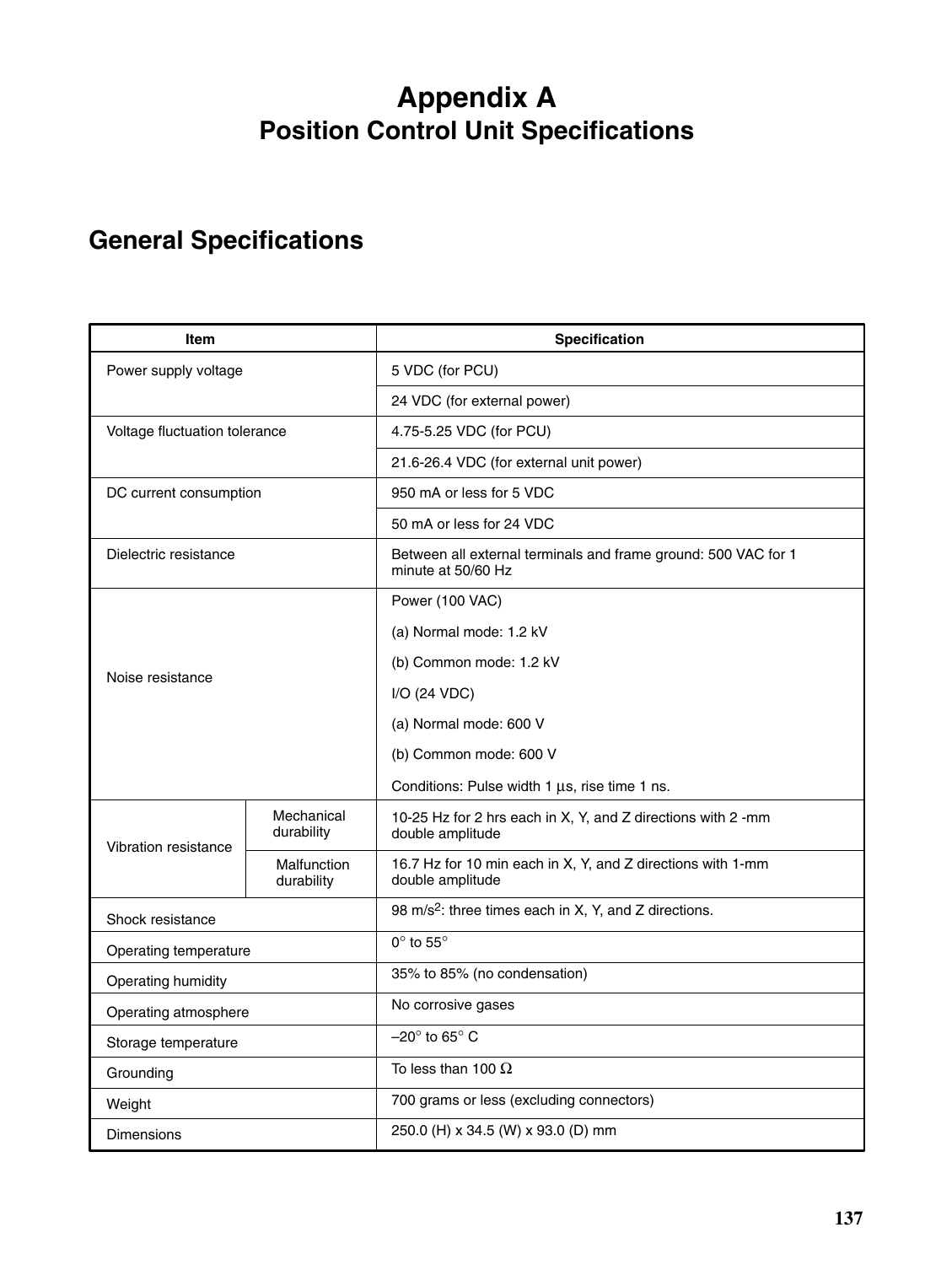# **Dimensions (Unit: mm)**



# **I/O Electrical Specifications – Inputs**

| <b>Item</b>                 | <b>Specification</b>                                               |
|-----------------------------|--------------------------------------------------------------------|
| Input types                 | Origin, external interrupt, CW limit, CCW limit,<br>Emergency stop |
| Input voltage               | 24 VDC $\pm$ 10%                                                   |
| Input current               | 8 mA                                                               |
| ON voltage                  | $12V$ min.                                                         |
| OFF voltage                 | 4V max.                                                            |
| ON delay time               | 2 ms or less                                                       |
| OFF delay time              | 2 ms or less                                                       |
| Phase inputs                | A, B, Z                                                            |
| Phase input voltage         | 5 VDC $+$ 5%                                                       |
| Rated phase input current   | 10 <sub>m</sub> A                                                  |
| ON voltage for phase inputs | 2.5V min                                                           |
| Response frequency          | A, B: 300 kHz max. (50% duty ratio)<br>10 kHz max.<br>Z:           |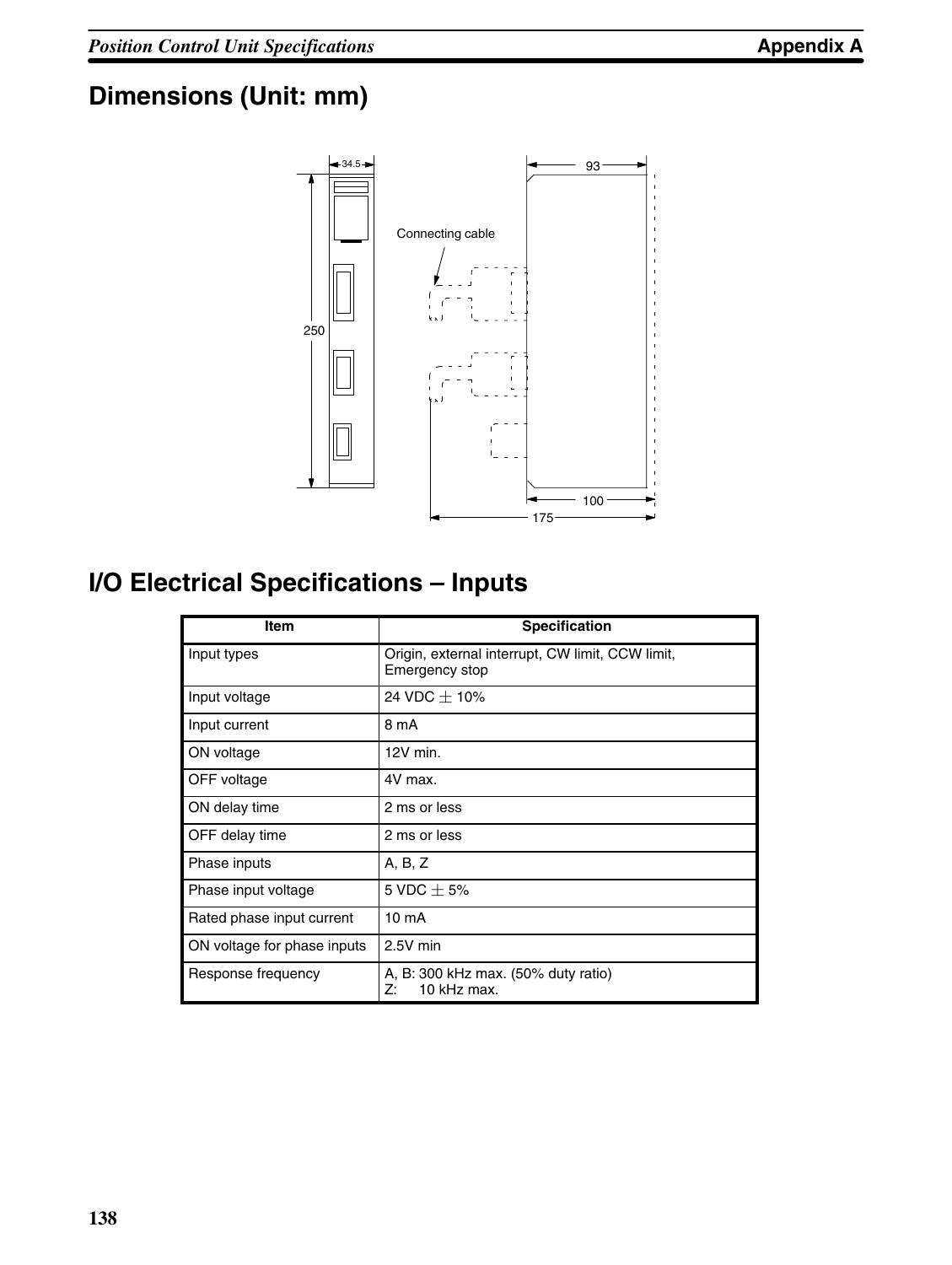# **I/O Electrical Specifications – Outputs**

| <b>Item</b>                   | <b>Specification</b>           |
|-------------------------------|--------------------------------|
| Output types                  | OUT1, OUT2                     |
| Maximum open/close capacity   | Open collector 40 mA at 24 VDC |
| Leak current                  | 0.1 mA or less                 |
| Residual voltage              | 1.1 V or less                  |
| External power supply voltage | $24 \text{ VDC} + 10\%$        |
| Output type                   | Speed voltage                  |
| Output voltages               | $-10$ to 10 VDC                |
| Output current                | 10 mA (approx. 1-kW impedance) |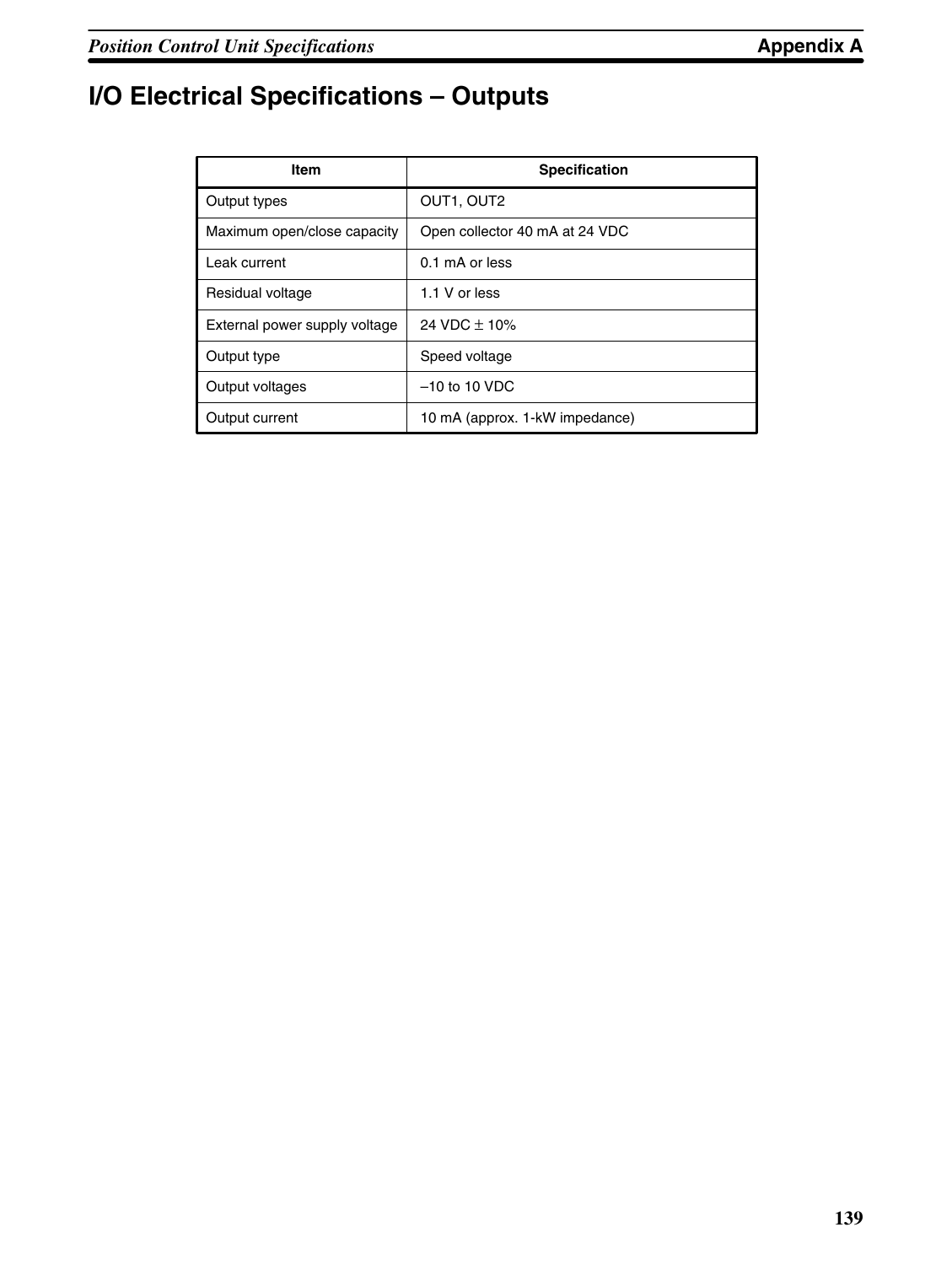# **Performance Specifications**

| Item                        |                                      | <b>Specification</b>                                                                                                                   |
|-----------------------------|--------------------------------------|----------------------------------------------------------------------------------------------------------------------------------------|
| Control method              |                                      | Semi-closed loop with incremental encoder                                                                                              |
| No. of control axes         |                                      | Two                                                                                                                                    |
| No. of points used by I/O   |                                      | 32 points (2 words)                                                                                                                    |
| Peripheral devices          |                                      | Teaching Box, External Display                                                                                                         |
|                             | Settings                             | (1) From the Teaching Box                                                                                                              |
|                             |                                      | (2) From the PC with sequence programs                                                                                                 |
|                             | Position types                       | Incremental or absolute                                                                                                                |
| Positioning<br>Actions      | Maximum input                        | ±99,999,999 pulses, with conversion to millimeters and inches<br>on the Teaching Box or External Display.                              |
|                             | Data capacity                        | 300 positions per axes                                                                                                                 |
|                             | Interpolation<br>settings            | Straight-line interpolation(end point)<br>Circular arc interpolation<br>(arc center and end point, or arc intermediate and end points) |
| Speeds                      | Capacity                             | 100 for both axes                                                                                                                      |
|                             | Range                                | 1-300,000 pps (in 1 pps increments)                                                                                                    |
| Parameters                  | Acceleration/<br>deceleration method | Automatic trapezoidal acceleration/deceleration curve                                                                                  |
|                             | Acceleration/<br>deceleration times  | 10 separate acceleration/deceleration times per axis                                                                                   |
|                             | <b>Backlash</b><br>compensation      | 0-9,999 pulses                                                                                                                         |
|                             | Home shift                           | To modify positioning actions: 0-999.999 pulses.                                                                                       |
|                             | Gain control                         | 1-9.990 µV/pulse                                                                                                                       |
|                             | Zone settings                        | Separate acceleration and deceleration zones                                                                                           |
| <b>Functions</b>            | Origin search                        | Settings for search directions, high and low search                                                                                    |
|                             |                                      | speeds, and origin compensation (±999,999 pulses)                                                                                      |
|                             | Jogging                              | Jogging or inching from PC, Teaching Box                                                                                               |
|                             | M functions                          | M code outputs: 00-99                                                                                                                  |
|                             | Current position                     | Displayed at the PC, Teaching Box, or External Display                                                                                 |
|                             | Deceleration stop                    | 10 settings via acceleration and deceleration times                                                                                    |
|                             | Current<br>position preset           | Any entry permitted while the system is stopped.                                                                                       |
|                             | Data storage                         | With the EEPROM. All data read in to RAM when power is<br>turned on.                                                                   |
| Error checking<br>functions | Error code output                    | At the PC, Teaching Box, and External Display                                                                                          |
|                             | Command trace                        | Traces commands and external inputs through the past 128<br>steps. Read the results on the Teaching Box.                               |
|                             | Runaway<br>motor prevention          | Prevents a runaway motor through reversed connections for<br>speed voltage and feedback voltage lines.                                 |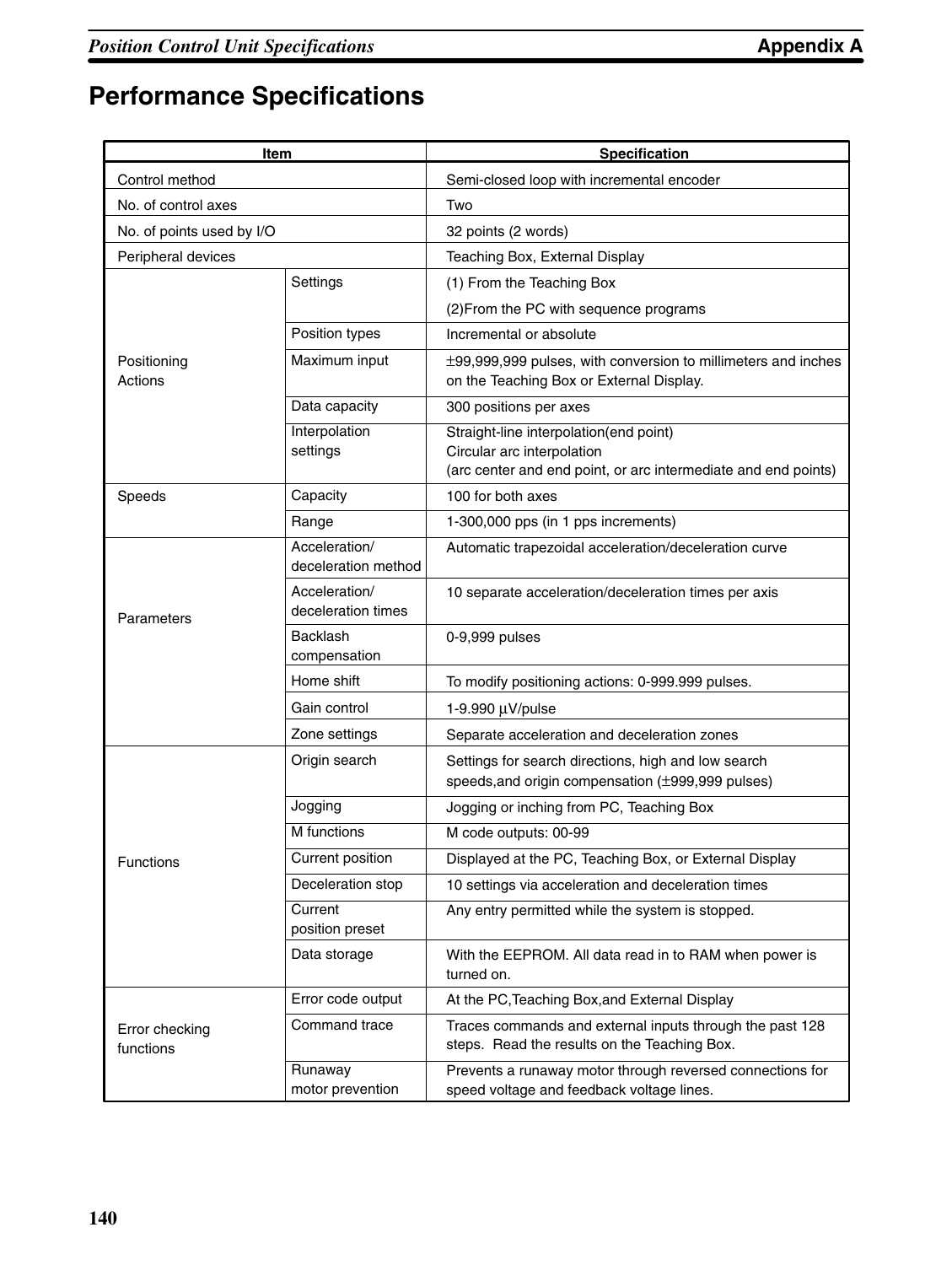# **Appendix B External Display Specifications**

| <b>Item</b>                   |                           | <b>Specification</b>                                                                 |
|-------------------------------|---------------------------|--------------------------------------------------------------------------------------|
| Power supply voltage          |                           | 100/200 VAC (switch), 50/60 Hz                                                       |
| Voltage fluctuation tolerance |                           | 90-110 VAC (for 100 VAC)                                                             |
|                               |                           | 180-220 VAC (for 200 VAC)                                                            |
| Power consumption             |                           | 100 VA or less                                                                       |
| Dielectric impedance          |                           | Between all AC external terminals and frame ground:<br>50 MW or greater (at 500 VDC) |
| Dielectric resistance         |                           | Between all external terminals and frame ground:<br>1,000 VAC for 1 minute, 50/60 Hz |
| Noise resistance              |                           | Power                                                                                |
|                               |                           | (a) Normal mode: 1.2 kV                                                              |
|                               |                           | (b) Common mode: 1.2 kV                                                              |
|                               |                           | Conditions: pulse width 1 µs, rise time 1ns.                                         |
| Vibration resistance          | Mechanical<br>durability  | 10-25 Hz for 2 hr each in X, Y, and Z directions with<br>2-mm double amplitude       |
|                               | Malfunction<br>durability | 16.7 Hz for 10 min each in X, Y, and Z directions with<br>1-mm double amplitude      |
| Shock resistance              |                           | 98 m/s <sup>2</sup> ; three times each in X, Y, and Z directions.                    |
| Ambient operating temperature |                           | 0 to 55 $\degree$ C                                                                  |
| Ambient operating humidity    |                           | 35% to 85% (no condensation)                                                         |
| Ambient operating atmosphere  |                           | No corrosive gases                                                                   |
| Ambient storage temperature   |                           | $-20^\circ$ to 65 $^\circ$ C                                                         |
| Grounding                     |                           | To 100 $\Omega$ or less.                                                             |
| Structure                     |                           | Built into board                                                                     |
| Weight                        |                           | 2.5 kg or less (excluding connectors)                                                |
| Dimensions                    |                           | 70 (H) x 270 (W) x 137 (D) mm                                                        |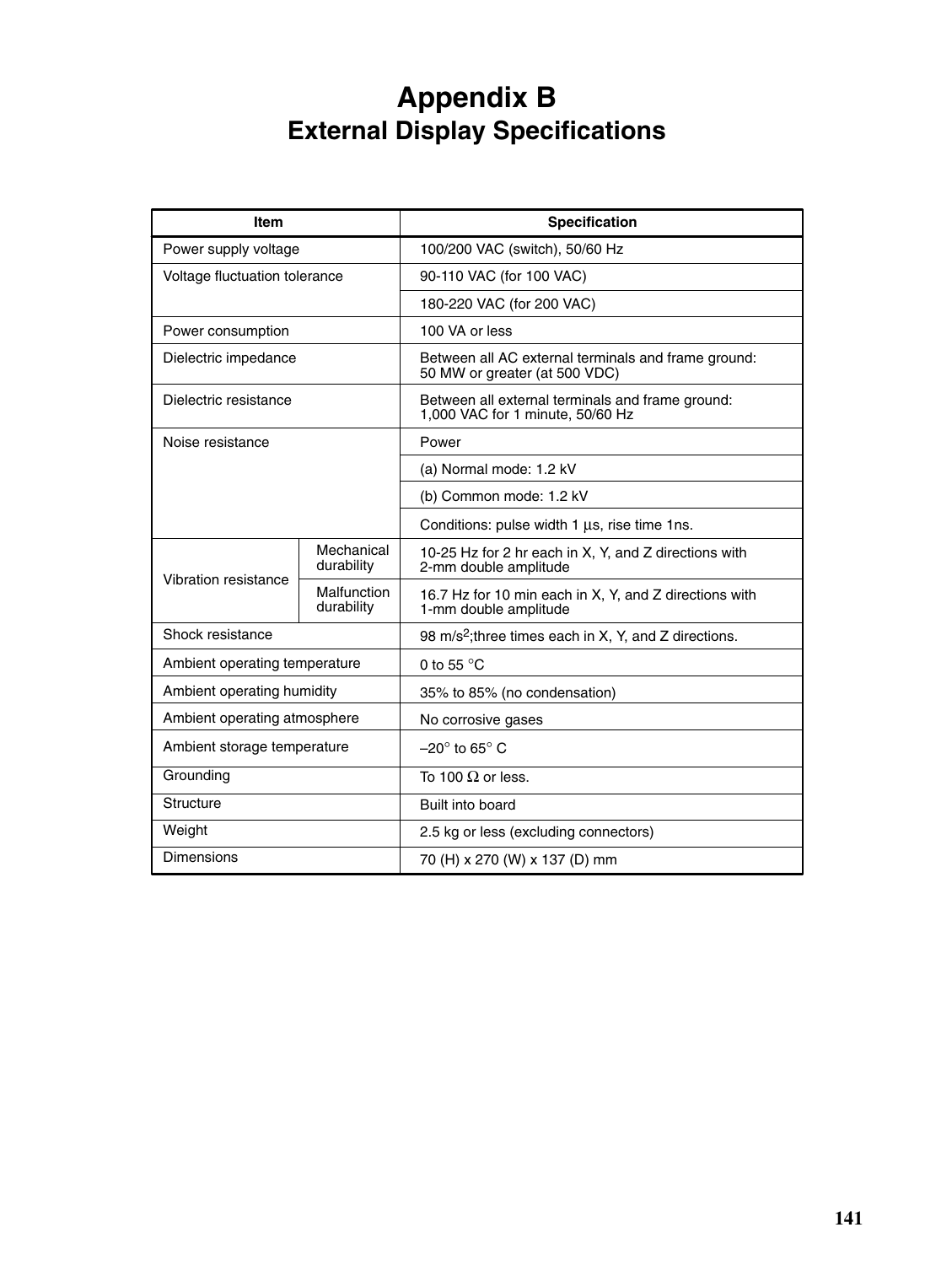# **External Dimensions (Unit: mm)**

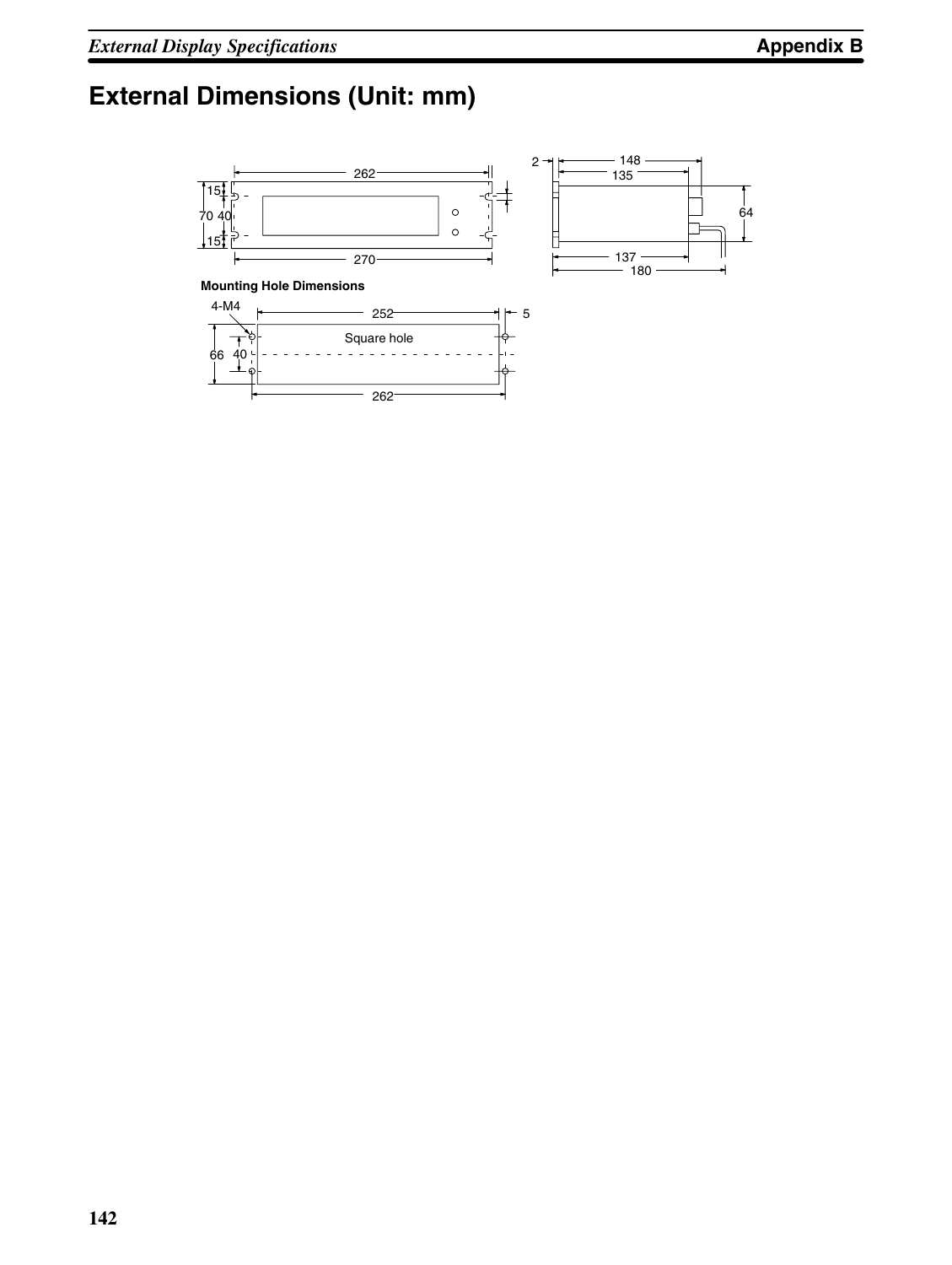# **Appendix C Error Code List**

# **System Errors**

| <b>Error</b><br>code | <b>Error type</b>  |                                     | <b>Time checked</b>                   | <b>Causes of abnormalities</b><br>and status                                                                                                                                                                                                                                                                     | <b>Correction</b>                                                                                                               |
|----------------------|--------------------|-------------------------------------|---------------------------------------|------------------------------------------------------------------------------------------------------------------------------------------------------------------------------------------------------------------------------------------------------------------------------------------------------------------|---------------------------------------------------------------------------------------------------------------------------------|
| $00*$                |                    | <b>RAM</b> error                    |                                       | RAM abnormality in hard-<br>ware.                                                                                                                                                                                                                                                                                |                                                                                                                                 |
|                      | Hardwarel<br>error | Common RAM<br>error                 | At power ON                           | Common RAM abnormal-<br>ity in hardware.                                                                                                                                                                                                                                                                         |                                                                                                                                 |
|                      |                    | Gate array error                    |                                       | Gate array abnormality in<br>hardware.                                                                                                                                                                                                                                                                           | The user cannot correct these<br>errors. Please replace the ap-                                                                 |
|                      |                    | COMB error                          |                                       | Peripheral LSIs (PIAs,<br>timer ICs) are abnormal.                                                                                                                                                                                                                                                               | propriate part.                                                                                                                 |
| 01                   |                    | Bus error                           | When the bus is<br>accessed (normal). | Bus abnormality in hard-<br>ware.                                                                                                                                                                                                                                                                                |                                                                                                                                 |
| 02                   |                    | <b>EEPROM</b><br>verification error | When STORE is<br>executed.            | EEPROM abnormality in<br>hardware.                                                                                                                                                                                                                                                                               |                                                                                                                                 |
| 03                   |                    | Watchdog timer<br>error             | Constant                              | Normal software execution<br>is prevented by noise or<br>other external causes.                                                                                                                                                                                                                                  |                                                                                                                                 |
| 10                   | X axis             | Over-traveling<br>error             | Constant                              | The CW or CCW limit in-<br>put turned ON when the<br>operation was not an ori-<br>gin search.                                                                                                                                                                                                                    | Perform a JOG operation to<br>move the workpiece away from<br>the CW or CCW limit switch, and<br>then enter ERST (error reset). |
| 11                   | Y axis             |                                     |                                       |                                                                                                                                                                                                                                                                                                                  | This erases the stored origin, so<br>you must re-establish the origin.                                                          |
| 12                   | X axis             | Emergency stop                      | Constant                              | Either 1) the PC sent an<br>EMG; 2) the external<br>emergency stop input<br>turned ON; or 3) an emer-                                                                                                                                                                                                            | Transfer ERST from the PC, or<br>press the ERST key on the<br>Teaching Box.                                                     |
| 13                   | Y axis             |                                     |                                       | gency stop was entered at<br>the Teaching Box.                                                                                                                                                                                                                                                                   |                                                                                                                                 |
| 20                   | X axis             | Error counter<br>overflow           | Constant                              | The error counter count<br>exceeded its maximum<br>value $(\pm 2^{15}$ bits) when a                                                                                                                                                                                                                              | Either remove the obstruction,<br>adjust the speed, acceleration<br>time, or server driver, and then                            |
| 21                   | Y axis             |                                     |                                       | workpiece got caught on<br>or bumped into a obstruc-<br>tion, or the speed voltage<br>exceeded $\pm$ 10V (speed<br>voltage = error counter<br>value X gain setting). The<br>speed voltage can be ex-<br>ceeded if the motor is not<br>able to accelerate to the<br>designated speed within<br>the required time. | perform ERST, and re-establish<br>the origin                                                                                    |

\*These errors can be checked via the LED status on the front panel of the Position Control Unit.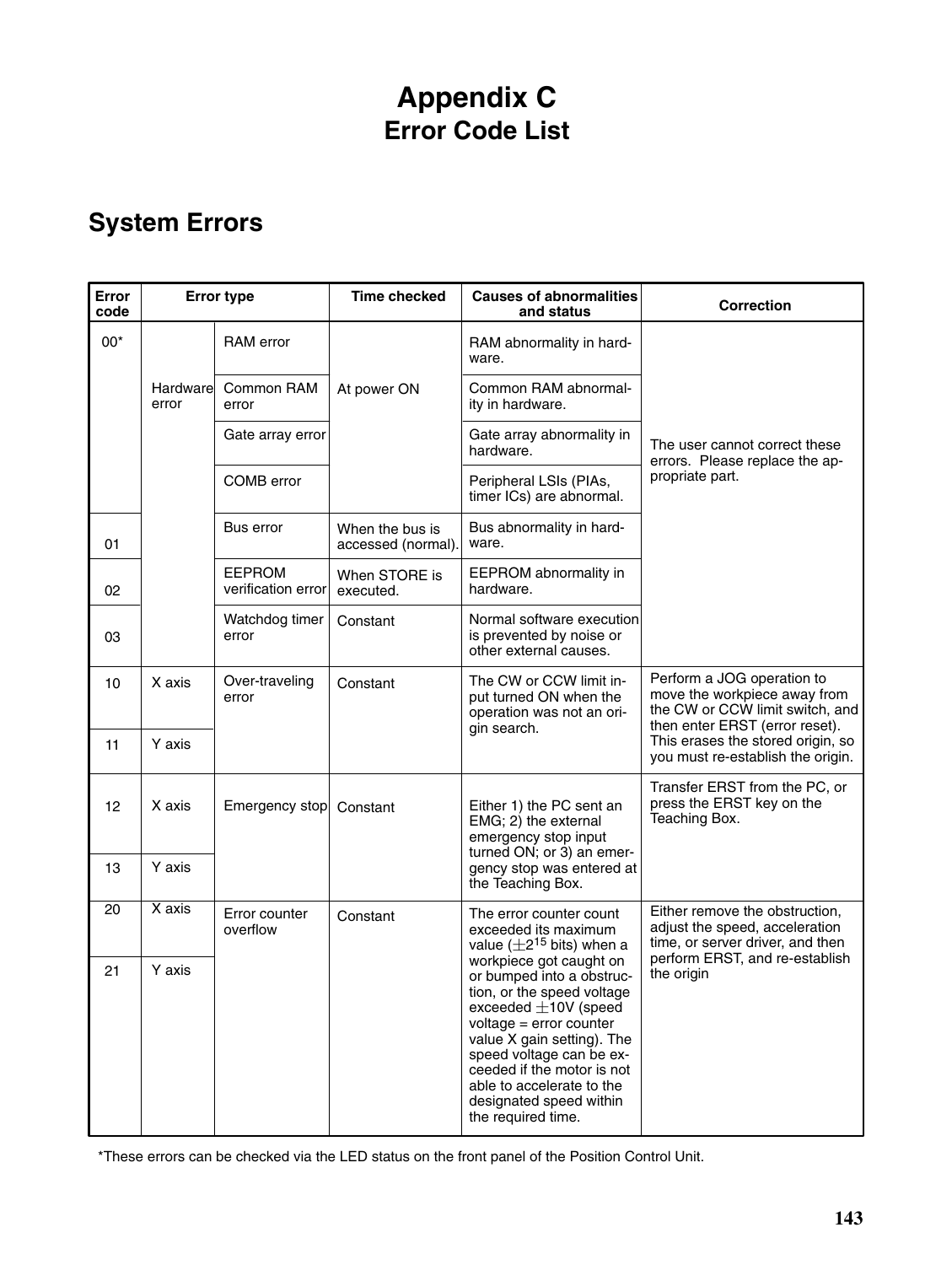# **Command Errors**

| Error<br>Code |                   | <b>Error Type</b>               | <b>Time checked</b>                               | <b>Cause of abnormalities and</b><br>status                                          | <b>Correction</b>                                                                             |  |
|---------------|-------------------|---------------------------------|---------------------------------------------------|--------------------------------------------------------------------------------------|-----------------------------------------------------------------------------------------------|--|
| 30            | OP code<br>errors | Undefined error                 | When<br>commands are<br>transferred.              | An undefined OP code was sent<br>as a command.                                       | Correct the OP code and<br>re-transmit the<br>command.                                        |  |
| 31            |                   | Operand count<br>error          |                                                   | Operands differing from the<br>number defined are attached to<br>the commands.       |                                                                                               |  |
| 32            |                   | Transmission<br>timing error    | When<br>commands are<br>executed.                 | To an operating axis, a com-<br>mand valid when the axis is<br>stopped was received. | Consider the PC pro-<br>gram timing, and correct<br>the command transfer<br>timing.           |  |
| 33            |                   | Interpolation<br>transfer error | When interpola-<br>tion commands<br>are executed. | A command for a single axis<br>was received during<br>interpolation.                 | Consider the PC pro-<br>gram timing, and correct<br>command transfer during<br>interpolation. |  |
| 40            | Operand<br>errors | Undefined error                 | When<br>commands are<br>transferred.              | An undefined operand was<br>received.                                                | Correct the operand and<br>re-transmit the<br>command.                                        |  |
| 41            |                   | Format error                    |                                                   | The operand format is incorrect.                                                     |                                                                                               |  |

### **Data Errors**

| Error<br>Code | <b>Error Type</b> |                                  | <b>Time checked</b>                            | <b>Cause of abnormalities and</b><br>status                                                              | <b>Correction</b>                                                                                 |
|---------------|-------------------|----------------------------------|------------------------------------------------|----------------------------------------------------------------------------------------------------------|---------------------------------------------------------------------------------------------------|
| 50            | Data errors       | Interpolation<br>data error (1)  | When ISRT is<br>transferred.                   | Data designated by ISRT is not<br>interpolation data.                                                    | Correct the data and<br>re-transmit the data.                                                     |
| 51            |                   | Interpolation<br>data error (2)  |                                                | Among interpolation data, data<br>for one axis is disabled.                                              |                                                                                                   |
| 52            |                   | Circular arc data<br>error $(1)$ |                                                | The center or intermediate point<br>is the same as the end point;<br>arc cannot be produced.             |                                                                                                   |
| 53            |                   | Circular arc data<br>error(2)    |                                                | No interpolation end point data<br>following the center or interme-<br>diate point data.                 |                                                                                                   |
| 54            |                   | Data address<br>error            | When data is<br>transferred<br>(WRIT (87)).    | Data addressed beyond the<br>defined range was transferred.                                              | Correct the data and<br>re-transmit the data.                                                     |
| 55            |                   | Data length<br>error             |                                                | The data length did not fit the<br>defined range.                                                        |                                                                                                   |
| 56            |                   | Data setting<br>timing error     |                                                | Data transfer occurred during<br>axis operation.                                                         | Data cannot be trans-<br>ferred during operation.<br>Transfer data while the<br>axes are stopped. |
| 57            |                   | Undefined error                  |                                                | Data beyond the defined range<br>was transferred.                                                        | Correct the data and<br>re-transmit the data.                                                     |
| 58            |                   | Format error                     |                                                | The data format did not fit the<br>defined range.                                                        |                                                                                                   |
| 59            |                   | Stroke limit error               | When XSRT,<br>YSRT, or ISRT is<br>transferred. | The position field of the position-<br>ing action exceeded the stroke<br>limit $(+)$ or $(-)$ parameter. | Check the position you<br>wish to execute or check<br>the stroke limit<br>parameters.             |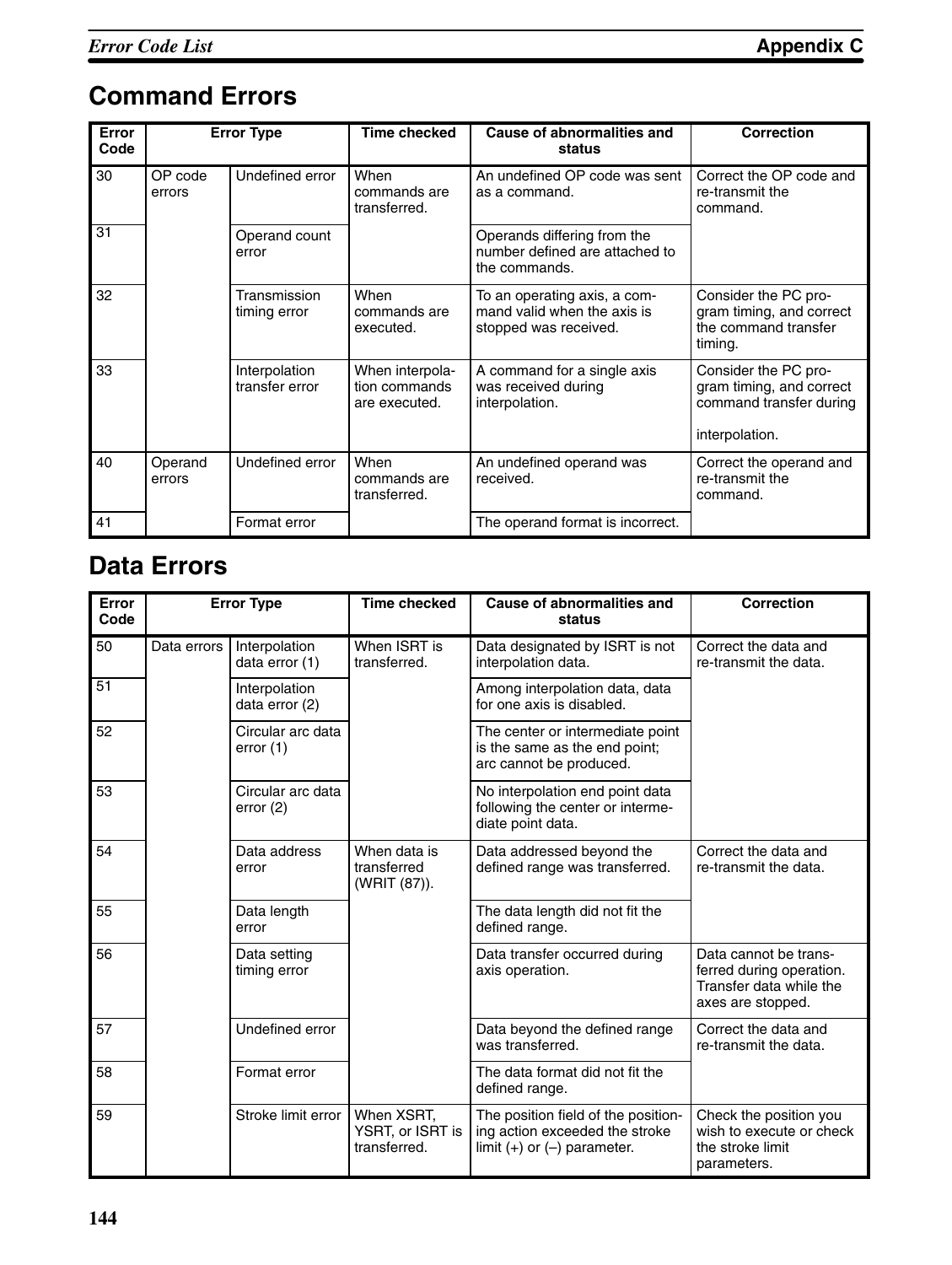| Error<br>Code | <b>Error Type</b>              | <b>Time checked</b>                         | Cause of abnormalities and<br>status                      | Correction                                                          |
|---------------|--------------------------------|---------------------------------------------|-----------------------------------------------------------|---------------------------------------------------------------------|
| 60            | Speed 0 error                  | When SRT,<br>ORG, or JOG is<br>transferred. | The speed called in the<br>positioning action was 0.      | Check the speeds or<br>speed fields of the posi-<br>tioning action. |
| 61            | Set origin<br>incomplete error | When SRT is<br>transferred.                 | SRT was transferred before the<br>origin was established. | Establish the origin<br>(Section 9).                                |

## **Communication Errors**

| Error<br>Code | <b>Error Type</b>                            | <b>Time checked</b>          | Cause of abnormalities and<br>status                               | <b>Correction</b>                                                                                                                                                                                         |
|---------------|----------------------------------------------|------------------------------|--------------------------------------------------------------------|-----------------------------------------------------------------------------------------------------------------------------------------------------------------------------------------------------------|
| 70            | Parity error                                 | Constant                     | Parity check uncovered an<br>abnormality.                          | Clear the error with<br>ERST, and follow the<br>steps below. If the error<br>does not clear, there may<br>be a hardware problem<br>which is not user<br>serviceable.<br>(1) Check cable connec-<br>tions. |
| 71            | Framing error                                |                              | Data format broke down during<br>transfer.                         | (2) Exchange the External<br>Display with the Teaching<br>Box or vice-versa to<br>check peripheral<br>equipment.                                                                                          |
|               |                                              |                              |                                                                    | (3) Replace the cables of<br>the peripheral equipment<br>(C200H-CN222 or<br>C200H-CN422).                                                                                                                 |
| 72            | Overrun error                                |                              | Handshake abnormality                                              | (4) Replace the PCU.                                                                                                                                                                                      |
| 80            | Transfer word count<br>overflow (data error) | When data is<br>transferred. | The number of words<br>transferred with WRIT (87)<br>exceeded 127. | Change the PC program<br>so the number of<br>words transferred<br>remains within 127.                                                                                                                     |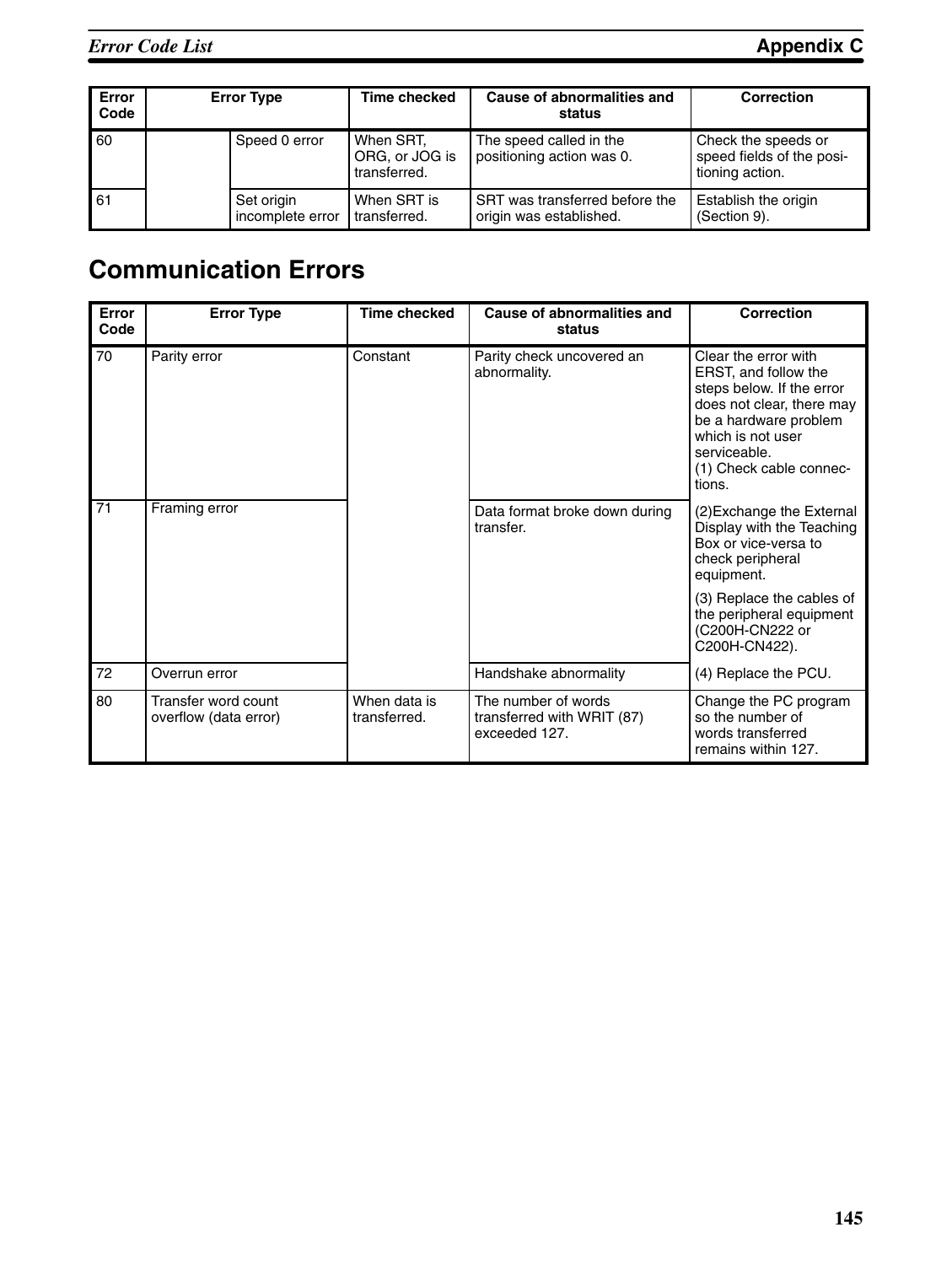## **Appendix D Position Action Data Coding Sheets**

| DM Wd |             |                          | 15←>00                     |                | <b>Function</b>                   | DM Wd |           |             | 15←>00                  |                | <b>Function</b>                       | DM Wd | 15←>00 |  | <b>Function</b> |
|-------|-------------|--------------------------|----------------------------|----------------|-----------------------------------|-------|-----------|-------------|-------------------------|----------------|---------------------------------------|-------|--------|--|-----------------|
|       | $\pmb{0}$   | $\mathbf 0$<br>$\pmb{0}$ | $\mathsf 0$<br>$\mathsf 0$ | $\mathbf{1}$   | Unit: 0-2                         |       |           | 5           | $\mathsf 0$             | $\overline{1}$ | Dwell time #0<br>$(0-9,990)$          |       |        |  |                 |
|       |             | $\pmb{0}$                | $\mathbf{1}$               | $\overline{c}$ | Pulse rate:                       |       |           | $\mathbf 5$ | $\mathbf{1}$            | $\mathbf{1}$   | Dwell time #1                         |       |        |  |                 |
|       | $\pmb{0}$   | $\mathsf 0$              |                            |                | 1.0-0.0001                        |       |           | $\mathbf 5$ | $\sqrt{2}$              | $\mathbf{1}$   | Dwell time #2                         |       |        |  |                 |
|       |             | $\mathsf 0$              | $\overline{c}$             | $\mathbf{1}$   | Rotation direction:               |       |           |             |                         |                |                                       |       |        |  |                 |
|       | $\pmb{0}$   | $\mathbf 0$              | $\mathsf 0$                |                | 0, 1                              |       |           | $\mathbf 5$ | 3                       | $\mathbf{1}$   | Dwell time #3                         |       |        |  |                 |
|       |             | $\pmb{0}$                | 3                          | $\mathbf{1}$   | Encoder type:                     |       |           |             |                         |                |                                       |       |        |  |                 |
|       | $\pmb{0}$   | $\mathsf 0$              |                            |                | $0-1$ ; 1, 2, 4.                  |       |           | $\mathbf 5$ | $\overline{\mathbf{4}}$ | $\mathbf{1}$   | Dwell time #4                         |       |        |  |                 |
|       |             | $\mathsf 0$              | $\overline{4}$             | $\mathbf{1}$   | Gain: 1-999                       |       |           |             |                         |                |                                       |       |        |  |                 |
|       | $\pmb{0}$   |                          |                            |                |                                   |       |           | $\mathbf 5$ | $\mathbf 5$             | $\mathbf{1}$   | Dwell time #5                         |       |        |  |                 |
|       |             | $\mathsf 0$              | 5                          | $\mathbf{1}$   | In-position zone:                 |       |           |             |                         |                |                                       |       |        |  |                 |
|       | $\pmb{0}$   |                          |                            |                | 1-999                             |       |           | $\mathbf 5$ | 6                       | $\mathbf{1}$   | Dwell time #6                         |       |        |  |                 |
|       |             | $\mathsf 0$              | 6                          | $\mathbf{1}$   | Backlash compen-                  |       |           |             |                         |                |                                       |       |        |  |                 |
|       |             |                          |                            |                | sation: 0-9,999                   |       |           | $\mathbf 5$ | $\overline{7}$          | $\mathbf{1}$   | Dwell time #7                         |       |        |  |                 |
|       |             | $\pmb{0}$                | $\overline{7}$             | $\sqrt{2}$     | Stroke limit (+):                 |       |           |             |                         |                |                                       |       |        |  |                 |
|       |             |                          |                            |                | 0-99,999,999                      |       |           | $\mathbf 5$ | 8                       | $\mathbf{1}$   | Dwell time #8                         |       |        |  |                 |
|       |             |                          |                            |                |                                   |       |           |             |                         |                |                                       |       |        |  |                 |
|       |             | $\pmb{0}$                | 8                          | $\sqrt{2}$     | Stroke limit (-):                 |       |           | 5           | $\boldsymbol{9}$        | $\mathbf{1}$   | Dwell time #9                         |       |        |  |                 |
|       |             |                          |                            |                | 0-99,999,999                      |       |           |             |                         |                |                                       |       |        |  |                 |
|       |             |                          |                            |                |                                   |       |           | 6           | $\mathsf 0$             | $\mathbf 2$    | Acceleration and<br>deceleration time |       |        |  |                 |
|       |             | $\pmb{0}$                | $\boldsymbol{9}$           | $\overline{c}$ | Zones: 0-9,999<br>(acceleration): |       | 0         |             |                         |                | #0 (1-499)                            |       |        |  |                 |
|       |             |                          |                            |                | $0 - 9,999$                       |       | $\pmb{0}$ |             |                         |                |                                       |       |        |  |                 |
|       |             | 1                        | $\mathsf 0$                |                | (deceleration)                    |       | $\pmb{0}$ | 6           | $\mathbf{1}$            | $\sqrt{2}$     | Acceleration and<br>deceleration      |       |        |  |                 |
|       |             | $\pmb{0}$                |                            | $\sqrt{2}$     | Home shift:<br>±999,999           |       | $\pmb{0}$ |             |                         |                | time #1                               |       |        |  |                 |
|       |             |                          |                            |                |                                   |       |           | 6           | $\sqrt{2}$              | $\overline{2}$ | Acceleration and                      |       |        |  |                 |
|       |             | $\mathbf{1}$             | $\mathbf{1}$               | $\mathbf 2$    |                                   |       | $\pmb{0}$ |             |                         |                | deceleration                          |       |        |  |                 |
|       | $\pmb{0}$   | $\pmb{0}$                |                            |                | Maximum speed:<br>1-300,000       |       | $\pmb{0}$ |             |                         |                | $time$ #2                             |       |        |  |                 |
|       |             |                          |                            |                |                                   |       |           | 6           | 3                       | $\mathbf 2$    | Acceleration and                      |       |        |  |                 |
|       |             | $\mathbf{1}$             | $\mathbf 2$                | $\mathbf 2$    | Maximum jogging                   |       | $\pmb{0}$ |             |                         |                | deceleration                          |       |        |  |                 |
|       | $\pmb{0}$   | $\mathsf 0$              |                            |                | speed:                            |       | $\pmb{0}$ |             |                         |                | time#3                                |       |        |  |                 |
|       |             |                          |                            |                | 1-300,000                         |       |           | 6           | $\overline{4}$          | $\overline{2}$ | Acceleration and                      |       |        |  |                 |
|       |             | $\mathbf{1}$             | 3                          | $\mathbf{1}$   | Origin search                     |       | $\pmb{0}$ |             |                         |                | deceleration                          |       |        |  |                 |
|       | $\pmb{0}$   | $\pmb{0}$                | $\mathsf 0$                |                | direction: 0, 1                   |       | $\pmb{0}$ |             |                         |                | time #4                               |       |        |  |                 |
|       |             | $\mathbf{1}$             | $\overline{4}$             | $\mathbf 2$    | Origin compen-                    |       |           | 6           | $\,$ 5 $\,$             | $\sqrt{2}$     | Acceleration and                      |       |        |  |                 |
|       |             | $\mathsf 0$              |                            |                | sation:<br>±999.999               |       | 0         |             |                         |                | deceleration                          |       |        |  |                 |
|       |             |                          |                            |                |                                   |       | $\pmb{0}$ |             |                         |                | time#5                                |       |        |  |                 |
|       |             | $\mathbf{1}$             | 5                          | $\overline{c}$ | High origin                       |       |           | 6           | $\,6\,$                 | $\mathbf 2$    | Acceleration and                      |       |        |  |                 |
|       |             | $\mathsf 0$              |                            |                | search speed:<br>1-300,000        |       | $\pmb{0}$ |             |                         |                | deceleration<br>time #6               |       |        |  |                 |
|       |             |                          |                            |                |                                   |       | 0         |             |                         |                |                                       |       |        |  |                 |
|       |             | $\mathbf{1}$             | 6                          | $\mathbf{1}$   | Origin search<br>acceleration     |       |           | 6           | $\overline{7}$          | $\overline{c}$ | Acceleration and                      |       |        |  |                 |
|       | $\mathsf 0$ | $\pmb{0}$                | $\mathsf 0$                |                | and deceleration: 0-9             |       | 0         |             |                         |                | deceleration<br>time #7               |       |        |  |                 |
|       |             | $\mathbf{1}$             | $\overline{7}$             | $\mathbf 2$    | Low origin                        |       | 0         |             |                         |                |                                       |       |        |  |                 |
|       | $\pmb{0}$   | $\mathsf 0$              | $\mathsf 0$                |                | search speed:<br>$1 - 10,000$     |       |           | $\,6\,$     | 8                       | $\mathbf 2$    | Acceleration and<br>deceleration      |       |        |  |                 |
|       |             |                          |                            |                |                                   |       | 0         |             |                         |                | time#8                                |       |        |  |                 |
|       |             | $\mathbf{1}$             | 8                          | $\overline{c}$ | Deceleration stop:<br>1-100,000   |       | 0         |             |                         |                |                                       |       |        |  |                 |
|       | $\pmb{0}$   | $\pmb{0}$                | $\mathsf 0$                |                |                                   |       |           | $\,6\,$     | $\boldsymbol{9}$        | $\overline{c}$ | Acceleration and<br>deceleration      |       |        |  |                 |
|       |             |                          |                            |                |                                   |       | 0<br>0    |             |                         |                | time#9                                |       |        |  |                 |
|       |             |                          |                            |                |                                   |       |           |             |                         |                |                                       |       |        |  |                 |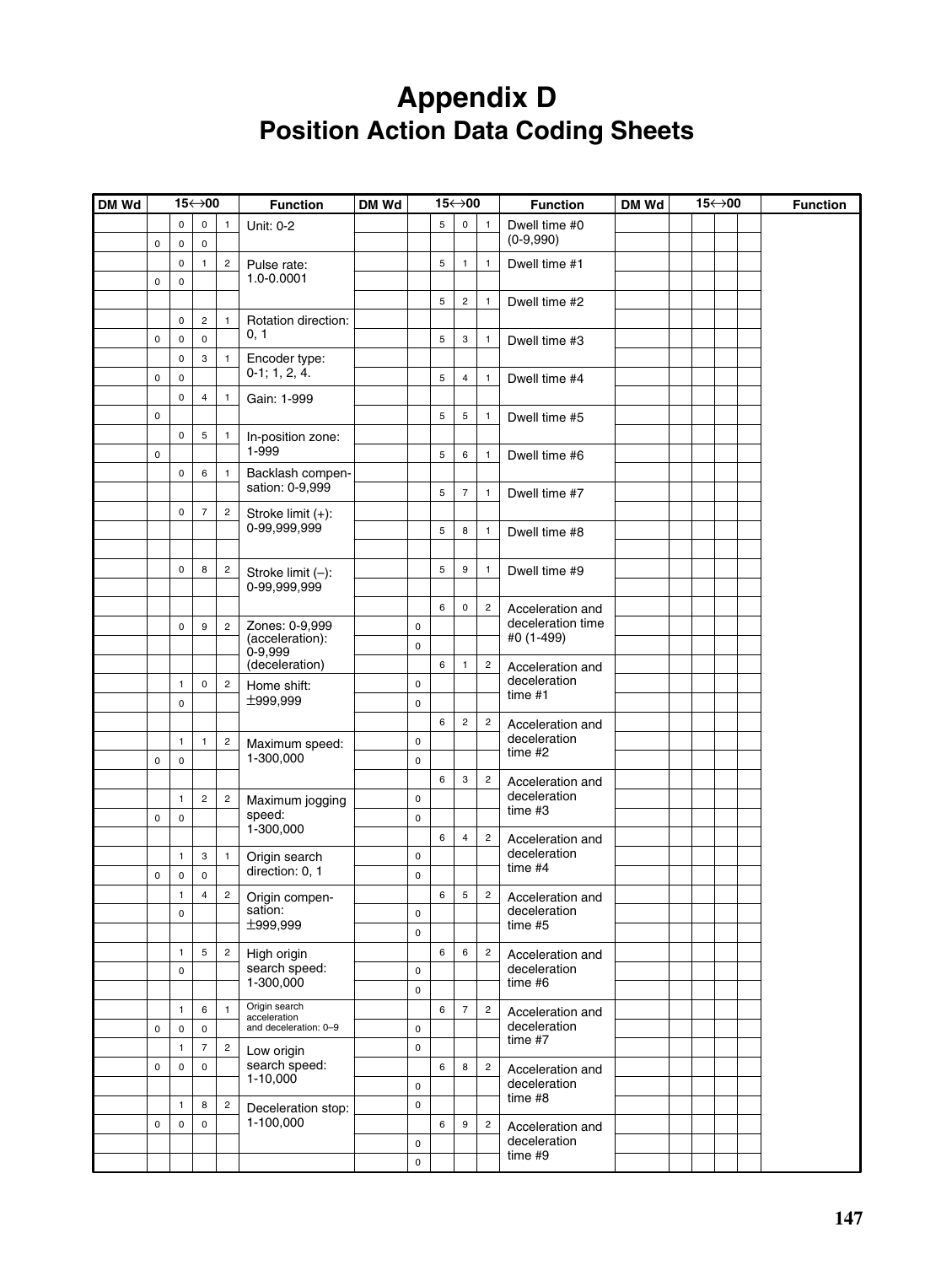| DM Wd |  | 15←>00 | <b>Function</b>           | DM Wd | 15←>00 |  | <b>Function</b>           | DM Wd | 15←>00 |  | <b>Function</b>           |
|-------|--|--------|---------------------------|-------|--------|--|---------------------------|-------|--------|--|---------------------------|
|       |  |        | Positioning<br>action #1  |       |        |  | Positioning<br>action #11 |       |        |  | Positioning<br>action #21 |
|       |  |        |                           |       |        |  |                           |       |        |  |                           |
|       |  |        | Positioning<br>action #2  |       |        |  | Positioning<br>action #12 |       |        |  | Positioning<br>action #22 |
|       |  |        | Positioning<br>action #3  |       |        |  | Positioning<br>action #13 |       |        |  | Positioning<br>action #23 |
|       |  |        | Positioning<br>action #4  |       |        |  | Positioning<br>action #14 |       |        |  | Positioning<br>action #24 |
|       |  |        | Positioning<br>action #5  |       |        |  | Positioning<br>action #15 |       |        |  | Positioning<br>action #25 |
|       |  |        | Positioning<br>action #6  |       |        |  | Positioning<br>action #16 |       |        |  | Positioning<br>action #26 |
|       |  |        | Positioning<br>action #7  |       |        |  | Positioning<br>action #17 |       |        |  | Positioning<br>action #27 |
|       |  |        | Positioning<br>action #8  |       |        |  | Positioning<br>action #18 |       |        |  | Positioning<br>action #28 |
|       |  |        | Positioning<br>action #9  |       |        |  | Positioning<br>action #19 |       |        |  | Positioning<br>action #29 |
|       |  |        | Positioning<br>action #10 |       |        |  | Positioning<br>action #20 |       |        |  | Positioning<br>action #30 |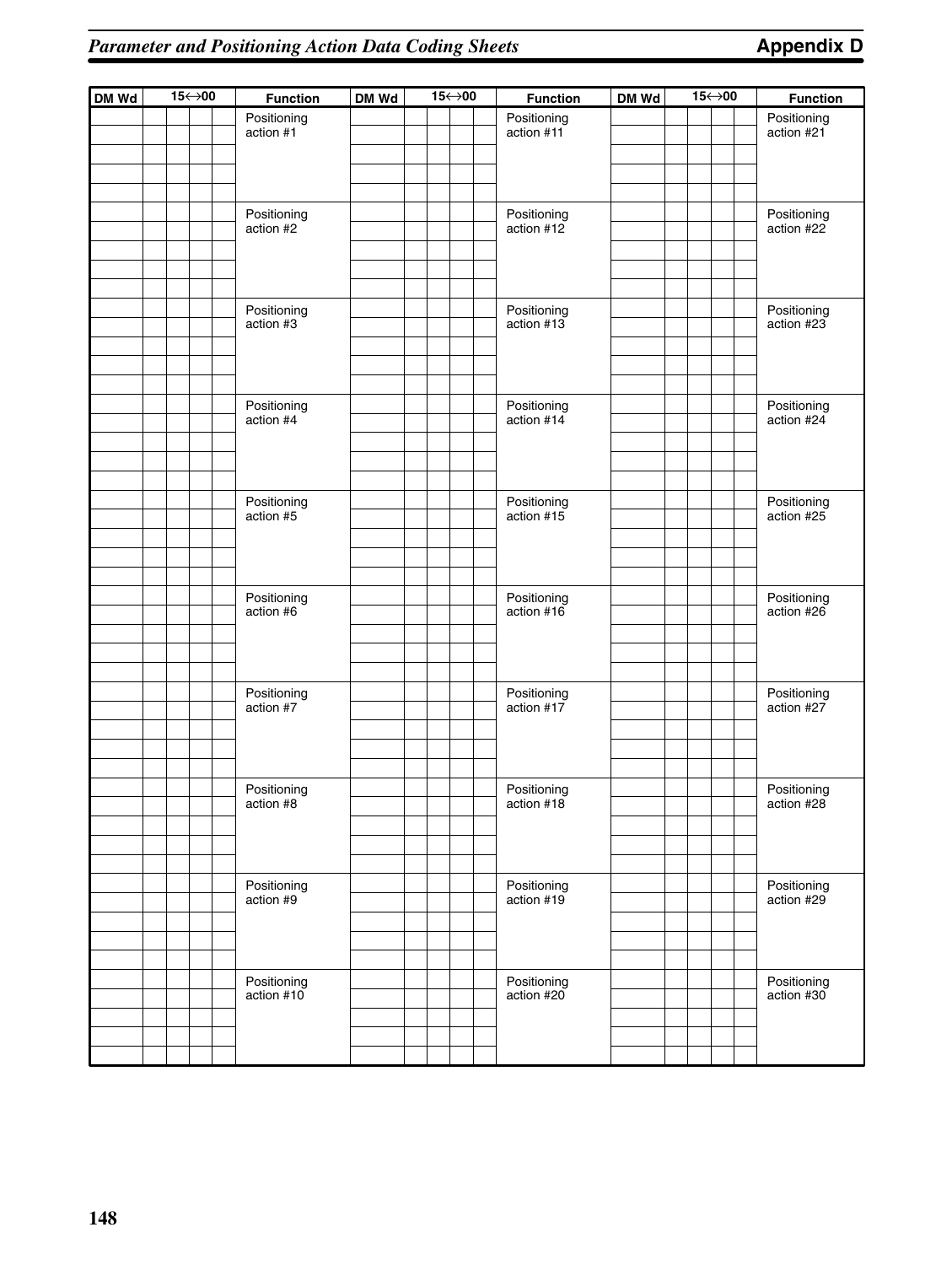| DM Wd |             |           | $15 \leftrightarrow 00$ |                         | <b>Function</b> | DM Wd |             |                     | $15 \leftrightarrow 00$ |                         | <b>Function</b> | DM Wd |             |             | 15←>00 |                | <b>Function</b> |
|-------|-------------|-----------|-------------------------|-------------------------|-----------------|-------|-------------|---------------------|-------------------------|-------------------------|-----------------|-------|-------------|-------------|--------|----------------|-----------------|
|       |             |           |                         | $\overline{c}$          | Speed #0        |       |             |                     |                         | $\overline{c}$          | Speed #16       |       |             |             |        | $\sqrt{2}$     | Speed #32       |
|       | $\mathsf 0$ | $\pmb{0}$ |                         |                         | $(1 - 300,000)$ |       | $\pmb{0}$   | $\pmb{0}$           |                         |                         |                 |       | $\pmb{0}$   | 0           |        |                |                 |
|       |             |           |                         |                         |                 |       |             |                     |                         |                         |                 |       |             |             |        |                |                 |
|       |             |           |                         | $\overline{c}$          | Speed #1        |       |             |                     |                         | $\overline{c}$          | Speed #17       |       |             |             |        | $\overline{c}$ | Speed #33       |
|       | $\mathsf 0$ | $\pmb{0}$ |                         |                         |                 |       | $\mathsf 0$ | $\mathsf 0$         |                         |                         |                 |       | $\mathsf 0$ | 0           |        |                |                 |
|       |             |           |                         |                         |                 |       |             |                     |                         |                         |                 |       |             |             |        |                |                 |
|       |             |           |                         | $\overline{c}$          | Speed #2        |       |             |                     |                         | $\overline{c}$          | Speed #18       |       |             |             |        | $\overline{c}$ | Speed #34       |
|       | $\mathsf 0$ | $\pmb{0}$ |                         |                         |                 |       | $\mathsf 0$ | $\mathsf 0$         |                         |                         |                 |       | $\mathsf 0$ | 0           |        |                |                 |
|       |             |           |                         |                         |                 |       |             |                     |                         |                         |                 |       |             |             |        |                |                 |
|       |             |           |                         | $\overline{c}$          | Speed #3        |       |             |                     |                         | $\overline{c}$          | Speed #19       |       |             |             |        | $\overline{c}$ | Speed #35       |
|       | $\mathsf 0$ | $\pmb{0}$ |                         |                         |                 |       | $\mathsf 0$ | $\mathsf 0$         |                         |                         |                 |       | $\mathsf 0$ | 0           |        |                |                 |
|       |             |           |                         |                         |                 |       |             |                     |                         |                         |                 |       |             |             |        |                |                 |
|       |             |           |                         | $\overline{c}$          | Speed #4        |       |             |                     |                         | $\overline{c}$          | Speed #20       |       |             |             |        | $\overline{c}$ | Speed #36       |
|       | $\mathsf 0$ | $\pmb{0}$ |                         |                         |                 |       | $\pmb{0}$   | $\mathsf 0$         |                         |                         |                 |       | $\mathsf 0$ | 0           |        |                |                 |
|       |             |           |                         |                         |                 |       |             |                     |                         |                         |                 |       |             |             |        |                |                 |
|       |             |           |                         | $\overline{c}$          |                 |       |             |                     |                         | $\overline{c}$          |                 |       |             |             |        | $\overline{c}$ |                 |
|       | $\mathsf 0$ | 0         |                         |                         | Speed #5        |       | $\mathsf 0$ | $\mathsf 0$         |                         |                         | Speed #21       |       | $\mathsf 0$ | 0           |        |                | Speed #37       |
|       |             |           |                         |                         |                 |       |             |                     |                         |                         |                 |       |             |             |        |                |                 |
|       |             |           |                         |                         |                 |       |             |                     |                         |                         |                 |       |             |             |        |                |                 |
|       |             |           |                         | $\overline{c}$          | Speed #6        |       |             |                     |                         | $\overline{c}$          | Speed #22       |       |             |             |        | $\overline{c}$ | Speed #38       |
|       | $\mathsf 0$ | $\pmb{0}$ |                         |                         |                 |       | $\mathsf 0$ | $\mathsf 0$         |                         |                         |                 |       | $\mathsf 0$ | 0           |        |                |                 |
|       |             |           |                         |                         |                 |       |             |                     |                         |                         |                 |       |             |             |        |                |                 |
|       |             |           |                         | $\overline{c}$          | Speed #7        |       |             |                     |                         | $\overline{c}$          | Speed #23       |       |             |             |        | $\overline{c}$ | Speed #39       |
|       | $\mathsf 0$ | $\pmb{0}$ |                         |                         |                 |       | $\pmb{0}$   | $\mathsf 0$         |                         |                         |                 |       | $\pmb{0}$   | 0           |        |                |                 |
|       |             |           |                         |                         |                 |       |             |                     |                         |                         |                 |       |             |             |        |                |                 |
|       |             |           |                         | $\overline{c}$          | Speed #8        |       |             |                     |                         | $\overline{c}$          | Speed #24       |       |             |             |        | $\overline{c}$ | Speed #40       |
|       | $\mathbf 0$ | 0         |                         |                         |                 |       | $\pmb{0}$   | $\mathsf 0$         |                         |                         |                 |       | $\mathsf 0$ | $\mathbf 0$ |        |                |                 |
|       |             |           |                         |                         |                 |       |             |                     |                         |                         |                 |       |             |             |        |                |                 |
|       |             |           |                         | $\mathbf 2$             | Speed #9        |       |             |                     |                         | $\overline{c}$          | Speed #25       |       |             |             |        | $\overline{c}$ | Speed #41       |
|       | $\mathsf 0$ | 0         |                         |                         |                 |       | $\pmb{0}$   | $\mathsf 0$         |                         |                         |                 |       | $\mathsf 0$ | $\mathsf 0$ |        |                |                 |
|       |             |           |                         |                         |                 |       |             |                     |                         |                         |                 |       |             |             |        |                |                 |
|       |             |           |                         | $\mathbf 2$             | Speed #10       |       |             |                     |                         | $\overline{c}$          | Speed #26       |       |             |             |        | $\overline{c}$ | Speed #42       |
|       | $\mathsf 0$ | 0         |                         |                         |                 |       | $\pmb{0}$   | $\mathsf 0$         |                         |                         |                 |       | $\mathsf 0$ | $\mathbf 0$ |        |                |                 |
|       |             |           |                         |                         |                 |       |             |                     |                         |                         |                 |       |             |             |        |                |                 |
|       |             |           |                         | $\mathbf 2$             | Speed #11       |       |             |                     |                         | $\overline{\mathbf{c}}$ | Speed #27       |       |             |             |        | $\overline{c}$ | Speed #43       |
|       | 0           | 0         |                         |                         |                 |       | $\pmb{0}$   | $\mathsf 0$         |                         |                         |                 |       | $\pmb{0}$   | 0           |        |                |                 |
|       |             |           |                         |                         |                 |       |             |                     |                         |                         |                 |       |             |             |        |                |                 |
|       |             |           |                         | $\overline{c}$          | Speed #12       |       |             |                     |                         | $\overline{c}$          | Speed #28       |       |             |             |        | 2              | Speed #44       |
|       | $\mathsf 0$ | $\pmb{0}$ |                         |                         |                 |       | $\pmb{0}$   | $\mathsf 0$         |                         |                         |                 |       | $\pmb{0}$   | $\pmb{0}$   |        |                |                 |
|       |             |           |                         |                         |                 |       |             |                     |                         |                         |                 |       |             |             |        |                |                 |
|       |             |           |                         | $\overline{\mathbf{c}}$ | Speed #13       |       |             |                     |                         | $\overline{\mathbf{c}}$ | Speed #29       |       |             |             |        | $\sqrt{2}$     | Speed #45       |
|       | 0           | $\pmb{0}$ |                         |                         |                 |       | $\pmb{0}$   | $\mathsf 0$         |                         |                         |                 |       | $\mathsf 0$ | $\mathsf 0$ |        |                |                 |
|       |             |           |                         |                         |                 |       |             |                     |                         |                         |                 |       |             |             |        |                |                 |
|       |             |           |                         | $\overline{\mathbf{c}}$ | Speed #14       |       |             |                     |                         | $\overline{\mathbf{c}}$ | Speed #30       |       |             |             |        | $\overline{c}$ | Speed #46       |
|       | 0           | $\pmb{0}$ |                         |                         |                 |       | $\pmb{0}$   | 0                   |                         |                         |                 |       | $\mathsf 0$ | $\mathsf 0$ |        |                |                 |
|       |             |           |                         |                         |                 |       |             |                     |                         |                         |                 |       |             |             |        |                |                 |
|       |             |           |                         | $\overline{c}$          | Speed #15       |       |             |                     |                         | $\overline{\mathbf{c}}$ | Speed #31       |       |             |             |        | $\overline{c}$ | Speed #47       |
|       | $\pmb{0}$   | $\pmb{0}$ |                         |                         |                 |       | $\pmb{0}$   | $\mathsf{O}\xspace$ |                         |                         |                 |       | $\mathsf 0$ | $\mathsf 0$ |        |                |                 |
|       |             |           |                         |                         |                 |       |             |                     |                         |                         |                 |       |             |             |        |                |                 |
|       |             |           |                         |                         |                 |       |             |                     |                         |                         |                 |       |             |             |        |                |                 |
|       |             |           |                         |                         |                 |       |             |                     |                         |                         |                 |       |             |             |        |                |                 |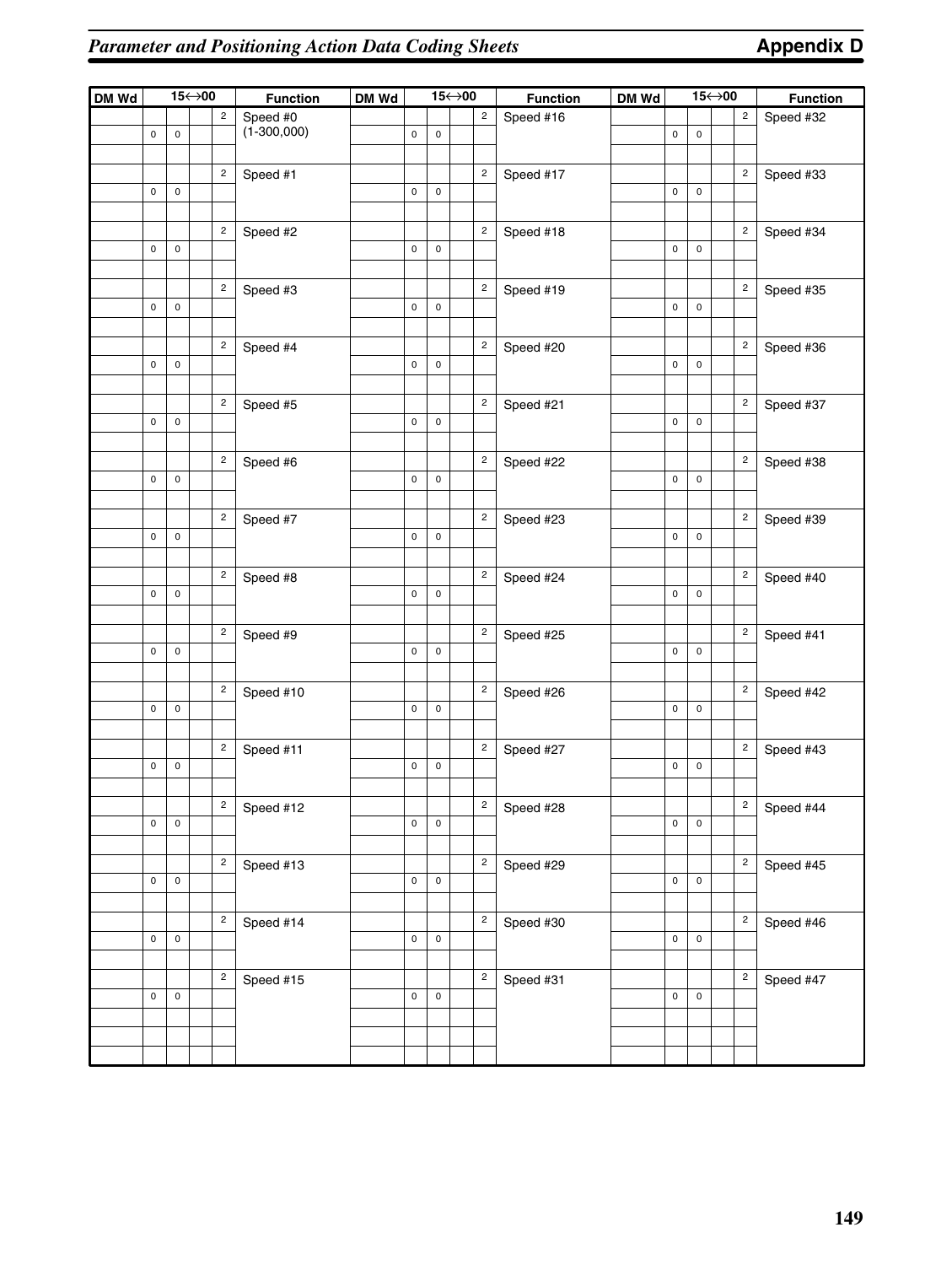# **Glossary**

| absolute position                  | A position given in respect to the origin rather than in respect to the present<br>position.                                                                                                                                                                                                                                                                                                                                                                                                                                                                     |
|------------------------------------|------------------------------------------------------------------------------------------------------------------------------------------------------------------------------------------------------------------------------------------------------------------------------------------------------------------------------------------------------------------------------------------------------------------------------------------------------------------------------------------------------------------------------------------------------------------|
| attribute                          | One of several types of data that define positioning actions. Attributes include<br>settings such as interpolation code, interpolation point, and completion code.                                                                                                                                                                                                                                                                                                                                                                                               |
| backlash compensation              | Compensation for the amount of mechanical play, or "looseness," present in<br>gears. Such play can create positioning inaccuracy when the direction of<br>positioning changes.                                                                                                                                                                                                                                                                                                                                                                                   |
| <b>BCD</b>                         | An acronym for binary-coded decimal. This is used to code decimal numbers in<br>binary.                                                                                                                                                                                                                                                                                                                                                                                                                                                                          |
| circular arc center                | An interpolation point which can be defined, along with the interpolation end<br>point, to enable circular arc interpolation. Taking these points as known values,<br>the Position Control Unit can position in a circular arc pattern.                                                                                                                                                                                                                                                                                                                          |
| circular arc intermediate<br>point | An interpolation point which can be defined, along with the interpolation end<br>point, to enable circular arc interpolation. Taking these points as known val-<br>ues, the Position Control Unit can position in a circular arc pattern.                                                                                                                                                                                                                                                                                                                        |
| circular arc interpolation         | Dual-axis positioning in a circular pattern from the present position to a point<br>designated as the interpolation end point. In addition to the interpolation end<br>point, it is necessary to designate either a circular arc center or a circular arc<br>intermediate point.                                                                                                                                                                                                                                                                                 |
| completion code                    | A positioning action attribute that determines, upon completion of a given<br>positioning action, whether positioning stops or whether the next positioning<br>action is executed immediately, without a break.                                                                                                                                                                                                                                                                                                                                                  |
| continuous (completion)            | The completion code that causes the next positioning action to be executed<br>immediately upon completion of the current one.                                                                                                                                                                                                                                                                                                                                                                                                                                    |
| <b>CW and CCW</b>                  | Abbreviations for clockwise (CW) and counterclockwise (CCW). CW and CCW<br>are defined for a motor shaft in reference to a viewer facing the shaft on the end<br>of the motor from which the shaft extends from the motor for connection.                                                                                                                                                                                                                                                                                                                        |
| <b>CW/CCW limits</b>               | Limits on the CW and CCW sides of the origin which can be internally set to<br>restrict rotation of the shaft.                                                                                                                                                                                                                                                                                                                                                                                                                                                   |
| data area                          | A memory storage area in the PC. Different types of memory blocks, with<br>differing functions, are stored in the various data areas of the PC. These blocks<br>of memory are built up from single units, or bits, which are grouped into 16-bit<br>words. Commands used to control the Position Control Unit are transferred from<br>a data area in the PC.                                                                                                                                                                                                     |
| distributed control                | An automation concept in which each portion of an automated system is located<br>near the devices actually being controlled. In other words, control is<br>decentralized and "distributed" over the system. Distributed control is a concept<br>basic to PC systems.                                                                                                                                                                                                                                                                                             |
| DM area                            | A PC data area in which general operating parameters, speeds, and positions<br>for positioning actions are stored.                                                                                                                                                                                                                                                                                                                                                                                                                                               |
| dwell time                         | A setting that specifies the period of time during which positioning will stop<br>before execution of the next positioning action.                                                                                                                                                                                                                                                                                                                                                                                                                               |
| error code                         | A four-digit code which is output to the PC and the External Display to identify the<br>type of error which has occurred.                                                                                                                                                                                                                                                                                                                                                                                                                                        |
| error counter                      | A device used to ensure positioning accuracy when positioning via pulse trains.<br>The error counter receives a target position as a specific number of pulses in a<br>pulse train from the Position Control Unit and outputs analog speed voltages to<br>drive a servomotor accordingly. The specified number of pulses in the error<br>counter is counted down by feedback from an encoder measuring actual motor<br>shaft movement, causing voltage output to stop when the number of pulses<br>equals zero, i.e., when the target position has been reached. |
| external interrupt                 | A function whereby positioning may be stopped or speed may be changed,<br>during operation, in response to an external signal.                                                                                                                                                                                                                                                                                                                                                                                                                                   |
| feedback                           | The return of a portion of the output of a circuit or device to its input. It is used in<br>servocontrol systems to help bring actual values closer to target values.                                                                                                                                                                                                                                                                                                                                                                                            |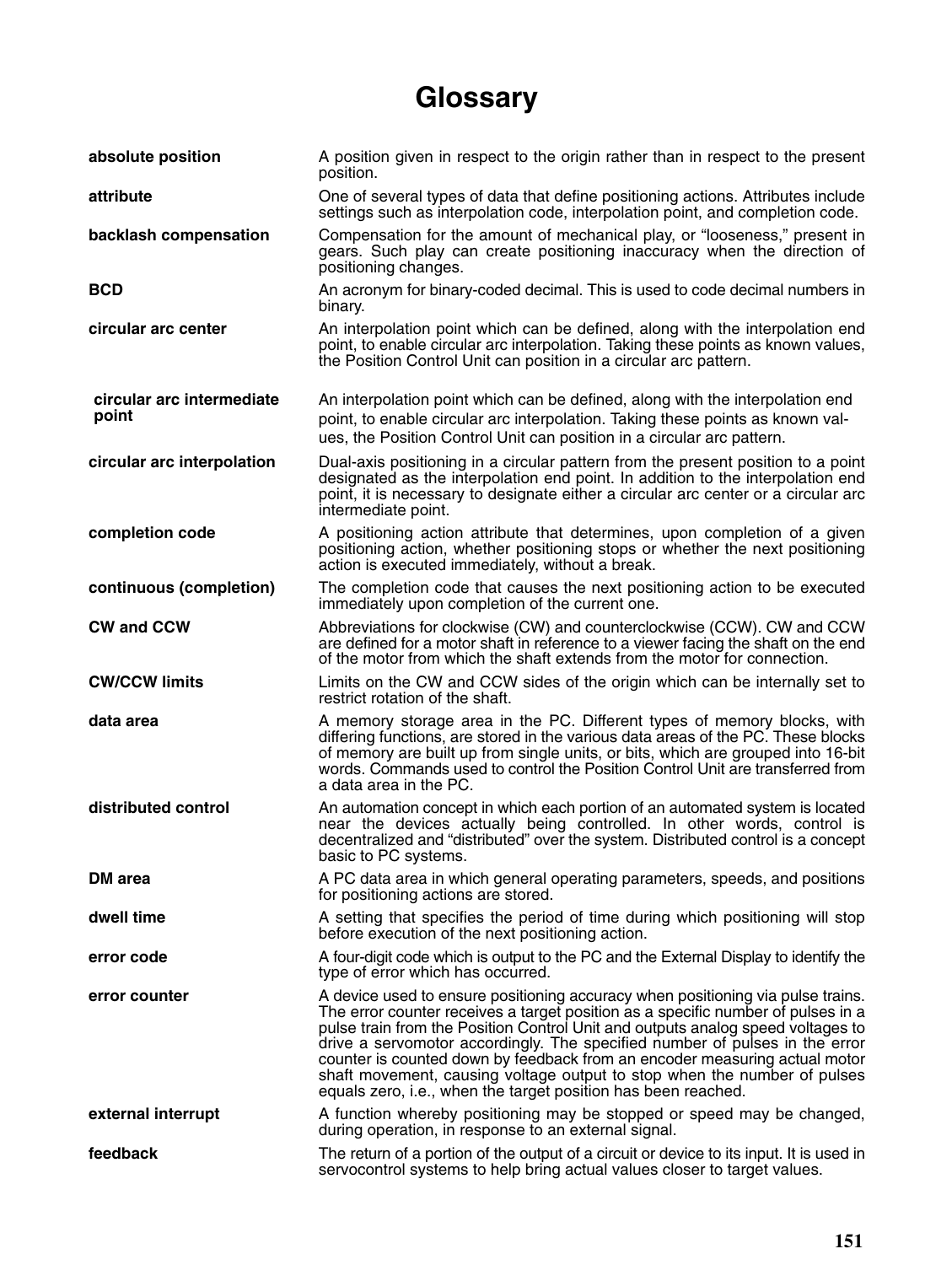|                         | <b>Glossary</b>                                                                                                                                                                                                                                                                                                                               |
|-------------------------|-----------------------------------------------------------------------------------------------------------------------------------------------------------------------------------------------------------------------------------------------------------------------------------------------------------------------------------------------|
|                         |                                                                                                                                                                                                                                                                                                                                               |
| flag                    | A bit that is turned ON and OFF automatically by the system to provide status<br>information.                                                                                                                                                                                                                                                 |
| gain                    | The increase in signal power produced by an amplifier.                                                                                                                                                                                                                                                                                        |
| hunting                 | The tendency, in servosystems, to overcompensate when the system's<br>momentum carries it past the target position.                                                                                                                                                                                                                           |
| inching                 | Manual feeding wherein positioning is executed one pulse at a time.                                                                                                                                                                                                                                                                           |
| incremental position    | A position given in respect to the present position, rather than in respect to the<br>origin.                                                                                                                                                                                                                                                 |
| initial position        | The present position when a start command is executed.                                                                                                                                                                                                                                                                                        |
| interpolation           | The mathematical calculation of missing values between known values. The<br>Position Control Unit uses interpolation when positioning along both axes<br>simultaneously. There are two types of interpolation possible: straight-line and<br>circular arc.                                                                                    |
| interpolation code      | A setting which determines whether or not a positioning action uses<br>interpolation, and, if so, defines the type of interpolation.                                                                                                                                                                                                          |
| interpolation end point | The point which is defined as the final point for interpolated positioning. The<br>three types of interpolation points are: interpolation end point, circular arc<br>intermediate point, and circular arc center.                                                                                                                             |
| M code                  | An abbreviation for machine code. The user can set various M codes for various<br>positions so that each M code will be output when the workpiece passes its<br>respective position.                                                                                                                                                          |
| <b>NC contacts</b>      | Normally-closed contacts. A pair of contacts on a relay that open when the relay<br>is energized.                                                                                                                                                                                                                                             |
| <b>NO contacts</b>      | Normally-open contacts. A pair of contacts on a relay that close when the relay is<br>energized.                                                                                                                                                                                                                                              |
| op code                 | An abbreviation for operation code. This code is used to designate the DM area<br>address for each command.                                                                                                                                                                                                                                   |
| open-loop system        | A control system in which operations are carried out according to programmed<br>instructions, but in which feedback is not provided for automatic adjustments.                                                                                                                                                                                |
| origin                  | The point which is designated as 0 at any given time.                                                                                                                                                                                                                                                                                         |
| origin compensation     | A parameter used to correct the origin from the position determined according to<br>the origin input signal.                                                                                                                                                                                                                                  |
| origin proximity signal | A signal input to indicate when the position is near the origin to enable shifting to<br>a lower speed.                                                                                                                                                                                                                                       |
| origin proximity        | The region near the origin. When positioning enters this region, a proximity<br>switch may output a signal for deceleration.                                                                                                                                                                                                                  |
| output code             | User-defined codes output following completion of a positioning action.                                                                                                                                                                                                                                                                       |
| parameters              | Data which determines limits and other conditions under which an operation will<br>be carried out.                                                                                                                                                                                                                                            |
| positioning action      | The fundamental unit of positioning. A particular positioning action moves the<br>workpiece along one or both axes in a direction, at a speed, and to a position<br>determined by the data which has been set as part of the positioning action.                                                                                              |
| present position        | The numeric value in pulses defined as being the "location" of the positioning<br>system at any one point in time. The present position position is not absolute, but<br>rather can be redefined as required by positioning operations.                                                                                                       |
| pulses                  | Discrete signals sent at a certain rate. The Position Control Unit outputs pulses,<br>each of which designates a certain amount of movement. Such pulses are<br>converted to an equivalent control voltage in actual positioning.                                                                                                             |
| pulse rate              | The distance moved the motor shaft divided by the number of pulses required for<br>that movement.                                                                                                                                                                                                                                             |
| pulse train             | A series of pulses output together.                                                                                                                                                                                                                                                                                                           |
| semiclosed-loop system  | A control system in which a PC controls an external process without human<br>intervention. This system provides feedback (via a tachogenerator and a rotary<br>encoder) so that actual values (of positions, speeds, and so on) are continuously<br>adjusted to bring them more closely in line with target values.                           |
| servolock               | An operation whereby a rotary encoder is used to maintain the position of a<br>motor while it is stopped. Whenever the motor axis moves, the rotary encoder<br>sends a feedback pulse to an error counter, causing a rotation voltage to be<br>generated in the reverse direction so that the motor rotates back to its original<br>position. |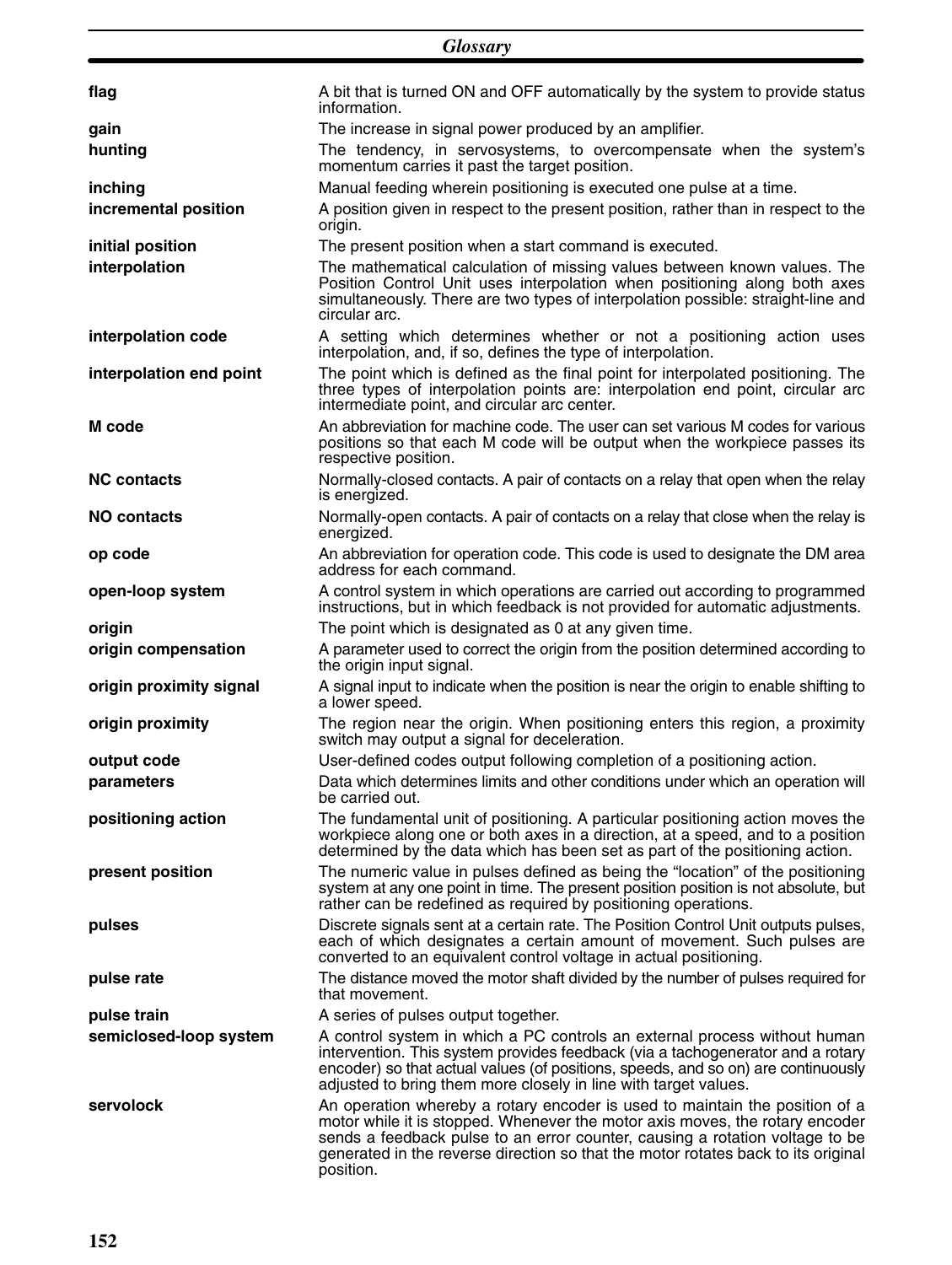|                                          | <b>Glossary</b>                                                                                                                           |
|------------------------------------------|-------------------------------------------------------------------------------------------------------------------------------------------|
| <b>Special I/O Unit</b>                  | A dedicated Unit, such as a Position Control Unit, High-Speed Counter Unit, or<br>Analog Timer Unit, which is used for a special purpose. |
| straight-line interpolation              | Dual-axis, linear positioning from the present position to a point designated as<br>the interpolation end point.                          |
| target position                          | A parameter for a positioning action that designates what position is to be<br>reached at the completion of the action.                   |
| teaching                                 | Writing the present position into memory, via the Teaching Box, as the target<br>position for the designated positioning action.          |
| terminating (completion)                 | A completion code that causes positioning to stop upon completion of the<br>current positioning action.                                   |
| trapezoidal<br>acceleration/deceleration | Accelerating and decelerating in a stepwise pattern such that a trapezoidal<br>figure is formed.                                          |
| zone                                     | A range of positions or values which can be defined so that flags are turned ON<br>whenever the present position is within the range.     |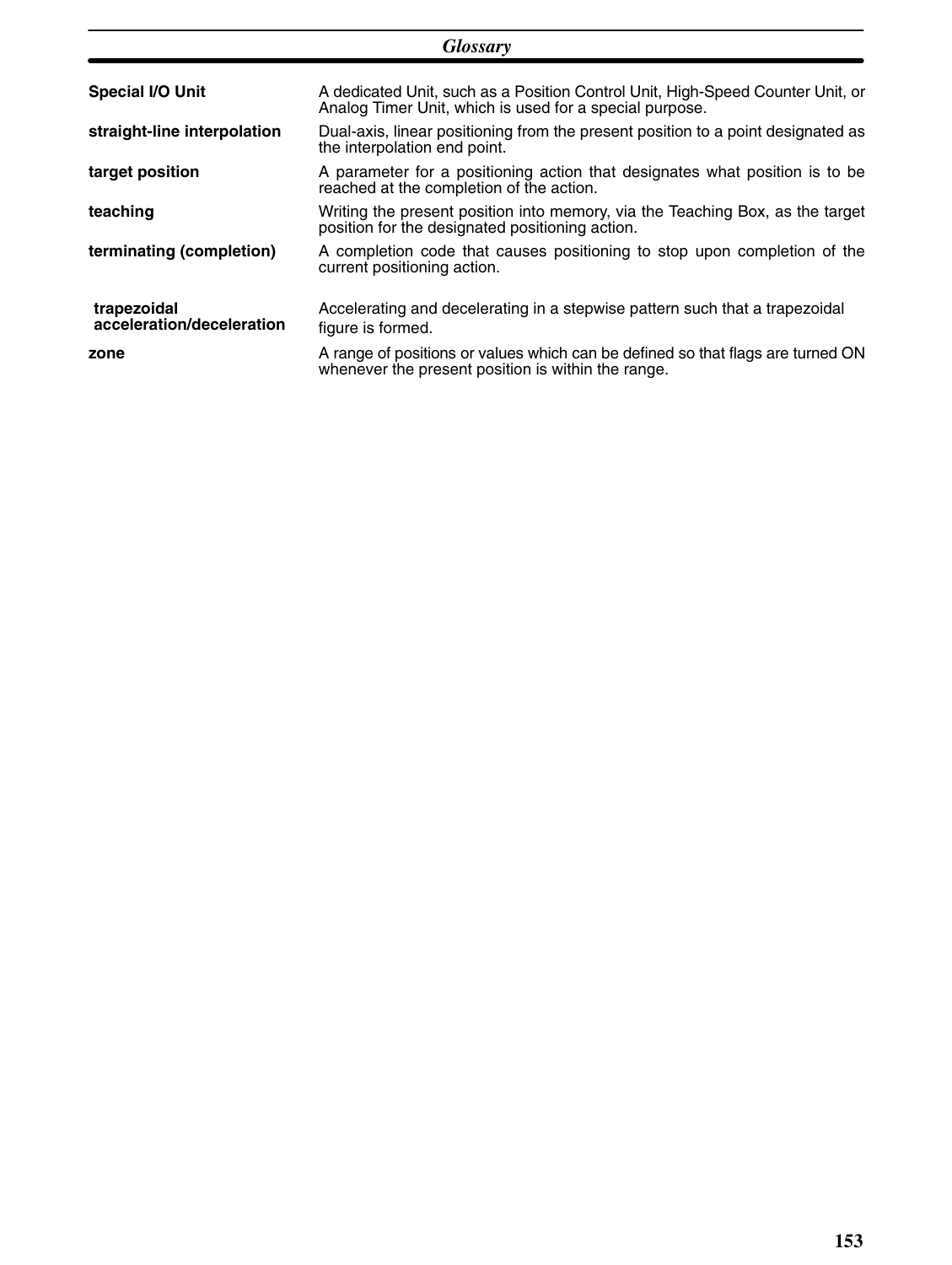### **Index**

### **A**

acceleration and deceleration times, 2, 39 addresses and channels for, 48 allocations for, 29 for positioning actions, 43 setting of, 46

acceleration and deceleration zones, 36

addresses, current positioning actions, 76–79 speeds, 77

applicable motors, 2

# **C**

circular arc interpolation, 44, 45, 93 direction, 45 positioning example, 90 programming example, 111

command/data errors, 136

commands codes, 73 data processing, 82, 87 descriptions, 84–95 format and data channels, 82 processing, 89 READ DATA, 108, 111, 112 relationship with flags, 89 servo control, 82, 85 SET ADDRESS, 115 system, 82, 84

communications errors, 136

completion code, 44

connections, position of, 133

control axes, number of, 2

control system, configuration of, 6

#### **D**

data allocations, 29 backup, 2 capacity and storage, 2 communication between PC and PCU, 58 Intelligent I/O Read and Write instructions, 59 configuration, 2, 27 setting sequence, 28 transfer command code, 73 programming example from Position Control Unit to PC, 111, 112 types, 28 word allocations, 68–79 DC relays, protection for, 26 deceleration stop, 40

deviation counter capacity, 41

direction, definition of CW and CCW, 133

dwell times, 2 allocations for, 29 for positioning actions, 42

#### **E**

emergency stop input, 22 encoder characteristics, 30 error codes displays, 136 Error Code mode, 132 OP codes, 72–79 transmission, 2 error counter, 7, 8, 9, 22, 23 errors command/data, 135, 136 communications, 135, 136 OP codes, 72–79 processing, 135 system, 132, 135, 136 external inputs, 21, 133 interrupt inputs, 22 external output control, 42 external outputs, wiring, 22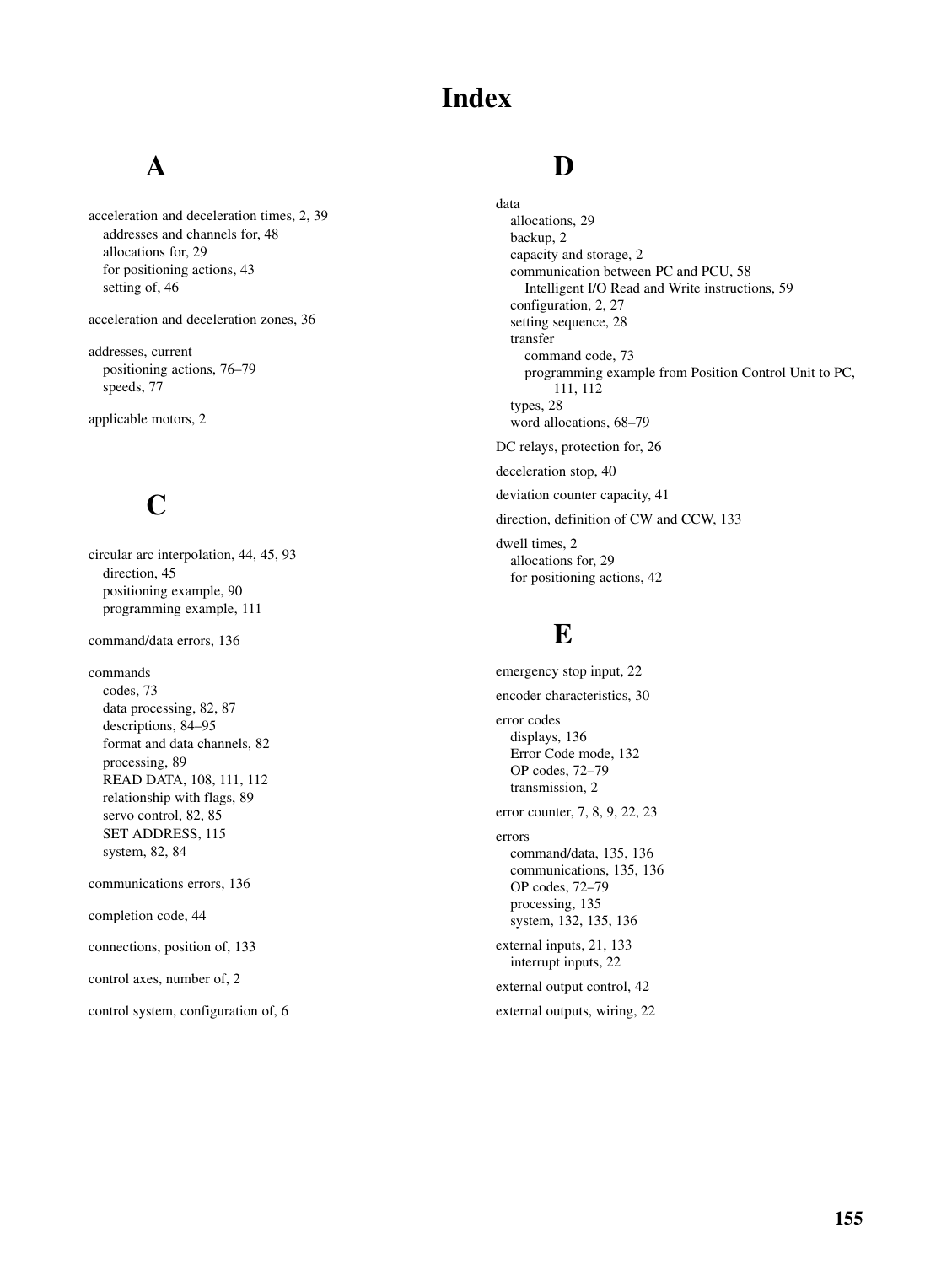### **F**

flags allocation, 59 changes, 77–79 during JOG operations, 78 during origin search, 78 during positioning, 77 error code, 71–79 IR area, 66 relationship with commands, 89 status (1), 72–79 status (2), 73–79 status flag reception, 60 status for errors, 136 system, 70–79 system error, 71–79 transitions, 66–79 types, 66–79

## **G–I**

grounds, 26

I/O connector pin layout, 18, 21–26 position of inputs and outputs, 18

indicators axis, 132 error displays, 136 positions, 133

inductive loads, protection for, 26

inputs, emergency stop, 22

inputs and outputs circuitry, 20 position on I/O connector, 18, 21–26

interpolation code, 43

### **L–N**

LEDs (See indicators.), 136

M/D Connector, 18–26

NC221 mode, differences with C500-NC221-E, 10

noise, precautions for, 26

### **O**

origin compensation, 38, 100 search, 38, 98 search patterns, 98 origin search acceleration and deceleration, 40 addresses for parameters, 98 high and low speed, 98 high speed, 39 low speed, 40

#### **P**

parameter deceleration-stop, 22 multiplier, 32 origin search, 98 parameters, 2 allocations, 29 number per axis in Position Control Unit, 2 origin compensation, 100 origin search, 98 positioning actions, 29 rotation direction, 44 setting, 28, 29 Y-axis, 51 zone setting, 36 position control loops, 23 position field sign, 43, 44 positioning, 9 interpolated, 90 operations, 4 pulses required for specific movement, 10 positioning action enabled or disenabled, 44 positioning actions, 2, 36, 37 absolute or incremental, 44 acceleration or deceleration, 45 allocations, 29 circular arc interpolation, 93 current address, 76–79 determination, positive or negative, 33 enabled or disenabled, 46 interpolated positioning, 90 interpolation, 44 position field sign, 38 program examples, 92 relation to SRT commands, 95

positioning system, design of, 9

words and fields, 42

power cables, 26

power supply line noise, 26 lines, 26

precautions, general, xi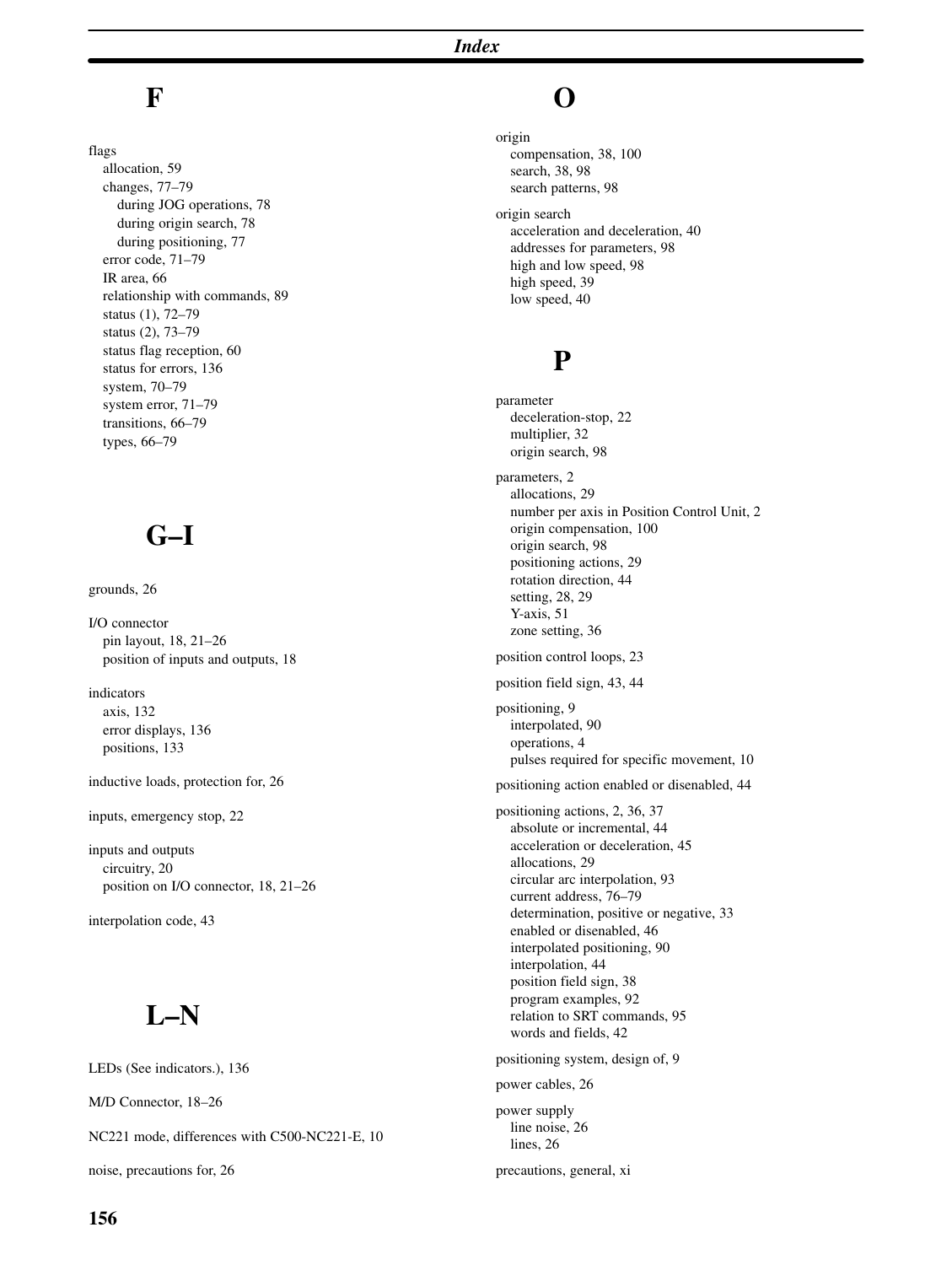#### *Index*

programming examples continuous positioning, 113 data transmission from PC to Position Control Unit, 101 ladder diagram, 107 data transmission from Position Control Unit to PC, 111, 112 reading data, 108 setting the current address, 115 pulse multiplier, 30 pulse rate, 28, 30

### **R**

relays, protection for, 26 rotation direction parameters, 44

# **S**

semiclosed-loop system, 6 servoclamp, 8 servolock, 8 servomotor drivers, 6, 7, 9, 18, 23, 32, 133 solenoids, protection for, 26

speeds application, 49 changes, for positioning, 44 current address, 77 data format, 49 for positioning actions, 42 maximum, 37 numbers and addresses, 49 setting, 48 start time, 62 system configuration, 5 system errors, 136

# **T**

Teaching Box, 2, 28, 48, 133, 136 troubleshooting, 2 troubleshooting, basic procedure for, 136

#### **W**

wiring external outputs, 22 faulty, diagnostic function, 23 precautions, 24, 26